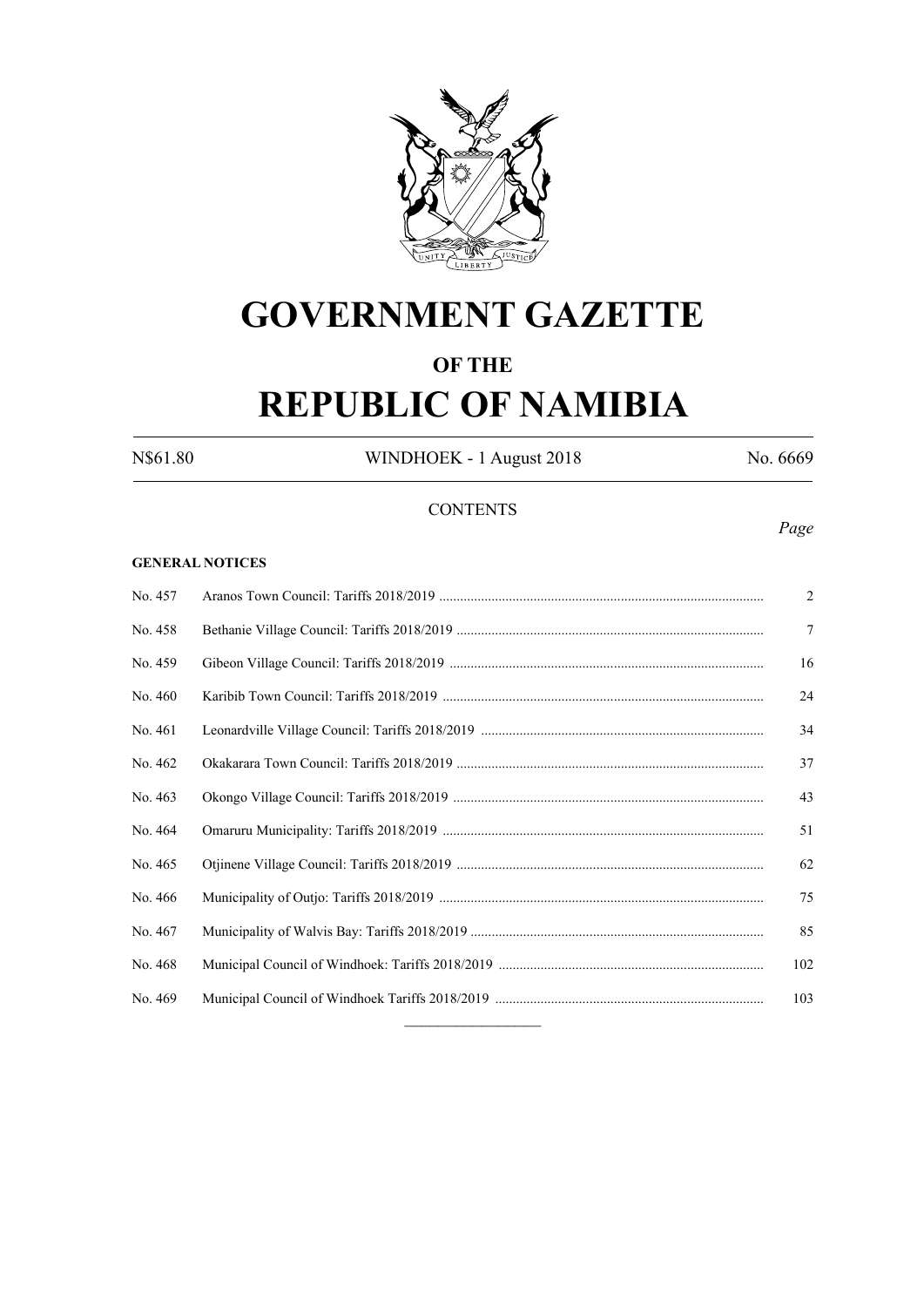## **General Notices**

## **Aranos Town Council**

No. 457 2018

## TARIFFS 2018/2019

|              | <b>Tariff Description</b>                                                                      | <b>Tariff</b><br>/2018<br>N\$ | <b>New</b><br>/2019<br>N\$   | <b>Increase</b><br>$\frac{0}{0}$<br>/2019<br>N\$ |
|--------------|------------------------------------------------------------------------------------------------|-------------------------------|------------------------------|--------------------------------------------------|
| 1            | <b>Water Supply</b>                                                                            |                               |                              |                                                  |
|              | 1. Basic Charges                                                                               |                               |                              |                                                  |
|              | 1.1<br>Residential                                                                             | 101.16                        | 106.22                       | $5\%$                                            |
|              | All Other<br>1.2                                                                               | 275.92                        | 289.72                       | $5\%$                                            |
|              | 2. Conventional Metering - Consumption Cost                                                    |                               |                              |                                                  |
|              | 2.1<br>First 1 $m3$ to 15 $m3$                                                                 | 14.54                         | 15.27                        | $5\%$                                            |
|              | 2.2<br>16 m <sup>3</sup> L to 30 m <sup>3</sup>                                                | 16.34                         | 16.99                        | $4.0\%$                                          |
|              | 2.3<br>$31 \text{ m}^3$ to $45 \text{ m}^3$                                                    | 18.24                         | 18.79                        | $3.0\%$                                          |
|              | 46 m <sup>3</sup> and more<br>2.4                                                              | 19.64                         | 20.03                        | 2.0%                                             |
|              | 3. Pre- paid Metering - Consumption Cost                                                       |                               |                              |                                                  |
|              | Cost per 1 m <sup>3</sup>                                                                      |                               |                              |                                                  |
|              | Standpipe Meter<br>3.1                                                                         | 28.44                         | 30.00                        | 5.5%                                             |
|              | 3.2<br>Yard Meter                                                                              | 28.44                         | 29.01                        | 2.0%                                             |
|              | <b>Additional Cost (All consumers)</b><br>4.                                                   |                               |                              |                                                  |
|              | 4.1 New connection Charges -Residential - 15mm                                                 | 1,672.65                      | 1,756.28                     | $5.0\%$                                          |
|              | - Residential - 20mm                                                                           | 1,888.93                      | 1,983.38                     | $5.0\%$                                          |
|              | 4.2 New connection Charges - All other                                                         | 2,183.13                      | 2,292.29                     | 5.0%                                             |
|              | 4.3 New Connection Charges - Exceeding Minimum<br>Charges                                      | <b>Actual Cost</b><br>$+15%$  | <b>Actual Cost</b><br>$+15%$ |                                                  |
|              | Disconnection Charges (Non Payment)<br>4.4                                                     | 96.20                         | 96.20                        | $0.0\%$                                          |
|              | Reconnection Charges (Non Payment)<br>4.5                                                      | 101.00                        | 101.00                       | $0.0\%$                                          |
|              | Disconnection (On Request)<br>4.6                                                              | 20.00                         | 20.00                        | $0.0\%$                                          |
|              | Reconnection (On request)<br>4.7                                                               | 20.00                         | 20.00                        | $0.0\%$                                          |
|              | 4.8 Royalties                                                                                  | 2,715.35                      | 2,851.12                     | $5.0\%$                                          |
|              | 5. Testing and Replacing of meters                                                             |                               |                              |                                                  |
|              | Testing of meters are free where it is found that the<br>5.1<br>meter has a defect be replaced | 977.53                        | 1,026.41                     | 5.0%                                             |
|              | 5.2. If found in sound working order - Additional                                              | 198.38                        | 198.38                       | $0.0\%$                                          |
|              | 6.1 Deposit - Residential                                                                      | 953.13                        | 1,000.79                     | 5.0%                                             |
|              | 6.2 Deposit - All Other                                                                        | 2,621.11                      | 2,752.17                     | $5.0\%$                                          |
|              | 6.3 Deposit - Residential Temporary Connections                                                | 1,627.50                      | 1,708.88                     | $5.0\%$                                          |
|              | 6.4 Deposit - All Other Temporary Connections                                                  | 3,255.00                      | 3,417.75                     | 5.0%                                             |
|              | 7. Call Out Fees                                                                               |                               |                              |                                                  |
|              | 7.1 Repairing Water Reticulation Customer Fault                                                | 270.00                        | 283.50                       | 5.0%                                             |
| $\mathbf{2}$ | <b>Cemetery Tariffs</b>                                                                        |                               |                              |                                                  |
|              | Rooiduin & Sonara<br>1.                                                                        |                               |                              |                                                  |
|              | 1.1 Grave Plot                                                                                 | 209.56                        | 226.32                       | $8.0\%$                                          |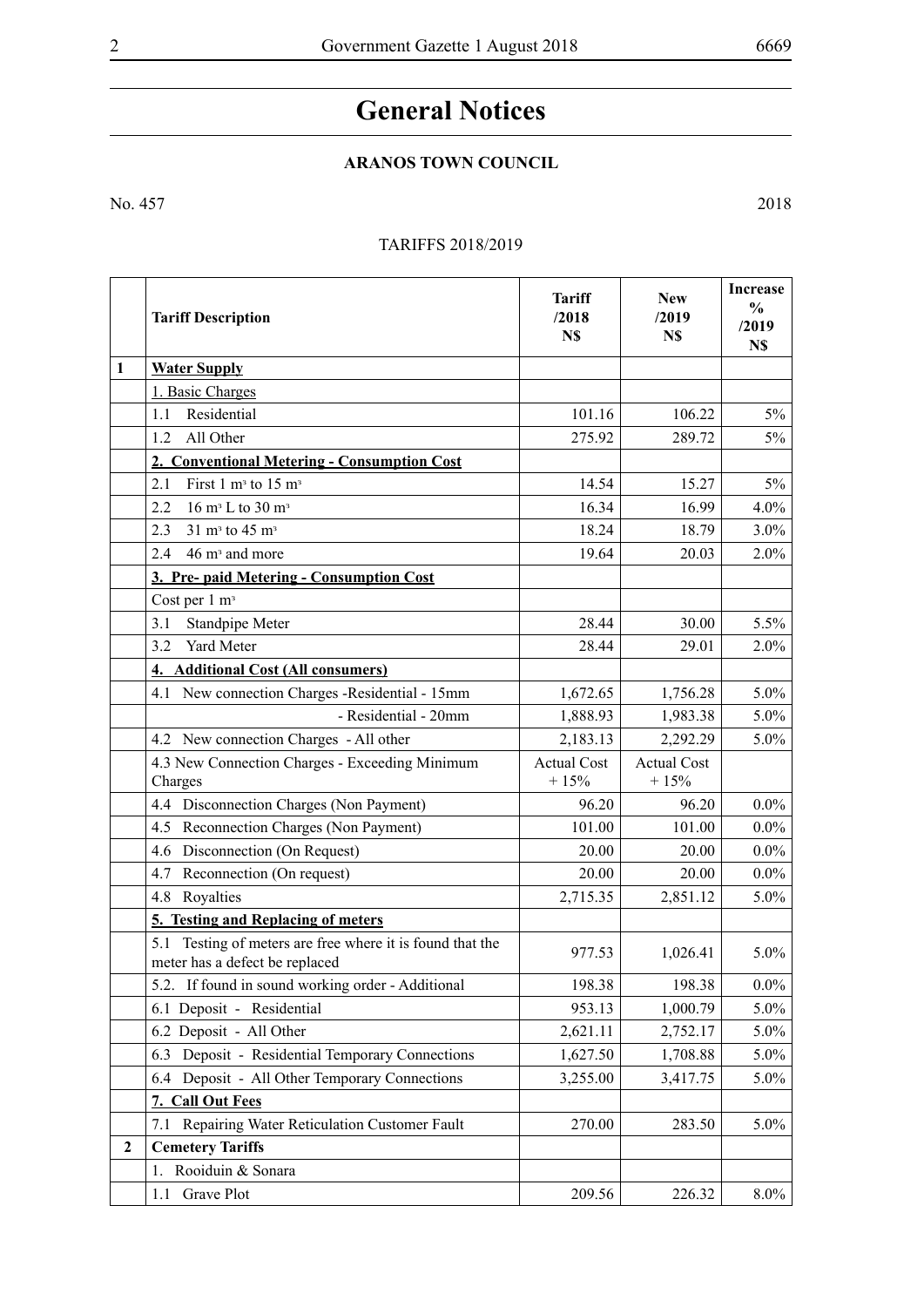|                         | 1.2 Reservation (Non Refundable)                                                                 | 85.00    | 89.25    | $5.0\%$ |
|-------------------------|--------------------------------------------------------------------------------------------------|----------|----------|---------|
|                         | 1.3 Children (0-15)                                                                              | 99.79    | 99.79    |         |
|                         | 1.4 Grave Reservation per annum                                                                  | 100.00   | 100.00   |         |
|                         | 1.5 Information from register                                                                    | 20.00    | 20.00    |         |
|                         | <b>Aranos Town</b><br>2.                                                                         |          |          |         |
|                         | Grave Plot - (incl. excavation, building & closing)<br>2.1.                                      | 5,006.09 | 5,206.33 | $4.0\%$ |
|                         | 2.2<br>Reservation (Non Refundable)                                                              | 89.25    | 89.25    | $0.0\%$ |
|                         | Childred $(0-15)$<br>2.3                                                                         |          | 2,603.17 |         |
|                         | 2.3 Grave Reservation per annum                                                                  | 200.00   | 200.00   |         |
|                         | 2.4 Information from register                                                                    | 20.00    | 20.00    |         |
| 3                       | <b>Abattoir (Slaughter Fees)</b>                                                                 |          |          |         |
|                         | 1. Use of Facility per day (No Labour)                                                           | 25.00    | 25.00    | $0.0\%$ |
|                         | 2. Penalty (non compliance)                                                                      | 350.00   | 350.00   | $0.0\%$ |
|                         | 1. Livestock                                                                                     |          |          |         |
|                         | 1.1 SSU (Small stock unit) sheep & Goats                                                         | 33.73    | 35.42    | 5.0%    |
|                         | 1.2 Levy SSU (meatboard)                                                                         | 3.79     | 3.79     |         |
|                         | 1.3 LSU (Large Stock Unit) Cattle                                                                | 202.44   | 212.56   | 5.0%    |
|                         | 1.4 Levy SSU (meatboard)                                                                         | 36.20    | 36.20    |         |
|                         | 2. Game                                                                                          |          |          |         |
|                         | With a mass in Kg's less than 80<br>2.1                                                          | 33.73    | 35.42    | $5.0\%$ |
|                         | 2.2 With a mass in Kg's more than 81                                                             | 202.44   | 212.56   | 5.0%    |
|                         | (excluding Meatboard Levy)                                                                       |          |          |         |
| $\overline{\mathbf{4}}$ | <b>Refuse Removal</b>                                                                            |          |          |         |
|                         | Removal per standard receptical per month<br>1.                                                  |          |          |         |
|                         | 1.1 Residential Basic (except Aranos Proper)                                                     | 91.54    | 96.12    | $5.0\%$ |
|                         | Residential Basic (Aranos Proper)<br>1.2                                                         | 113.54   | 122.62   | $8.0\%$ |
|                         | Small Business Basic (SME)<br>1.3                                                                | 91.47    | 96.04    | $5.0\%$ |
|                         | All other customers - Basic<br>1.4                                                               | 190.71   | 200.25   | $5.0\%$ |
|                         | Basic charges Informal settlement - residential<br>1.5                                           | 13.63    | 14.31    | $5.0\%$ |
|                         | 1.6 Basic charges Informal settlement - All other<br>customers                                   | 69.17    | 72.63    | $5.0\%$ |
|                         | 1.7 Basic Levy (Cleaning of open public spaces all<br>households/business/instritutions monthly) | 14.80    | 15.54    | 5.0%    |
|                         | 2. Removal per large recepticle per week                                                         | 376.25   | 395.06   | 5.0%    |
|                         | 2.1 Illigal Dumping of Refuse as per Act 23 of 1992                                              | 2,000.00 | 2,000.00 |         |
|                         | Removal of garden and any other refuse (Except Bins)<br>3.                                       |          |          |         |
|                         | 3.1 Residential per load                                                                         | 86.51    | 90.84    | 5.0%    |
|                         | All other consumers per load, except building rubble<br>3.2                                      | 135.15   | 141.91   | $5.0\%$ |
|                         | 3.3. All other customers, Heavy construction material<br>per load                                | 376.25   | 395.06   | 5.0%    |
|                         | Mobile Bin per house hold<br>3.3                                                                 | 7.57     | 7.95     | 5.0%    |
|                         | Rent per mobile Bin per day<br>3.4                                                               | 86.51    | 90.84    | 5.0%    |
|                         | Rent per standard receptical bin<br>3.5                                                          | 50.52    | 53.05    | $5.0\%$ |
|                         | <b>Sewerage</b>                                                                                  |          |          |         |
|                         | 1. Sewerage monthly basic charges                                                                | 86.45    | 90.77    | $5.0\%$ |
|                         | 2. Disposal of sump or part thereof                                                              | 86.45    | 90.77    | 5.0%    |
|                         | 3. Gravitational Drainage System                                                                 | 64.80    | 68.04    | $5.0\%$ |
|                         | 3. Cleaning of blocade or sediment (per drain)                                                   | 391.00   | 410.55   | 5.0%    |
|                         | 4. Cleaning of blocade or sediment (Communual) {Drain<br>per household block}                    | 26.07    | 27.37    | 5.0%    |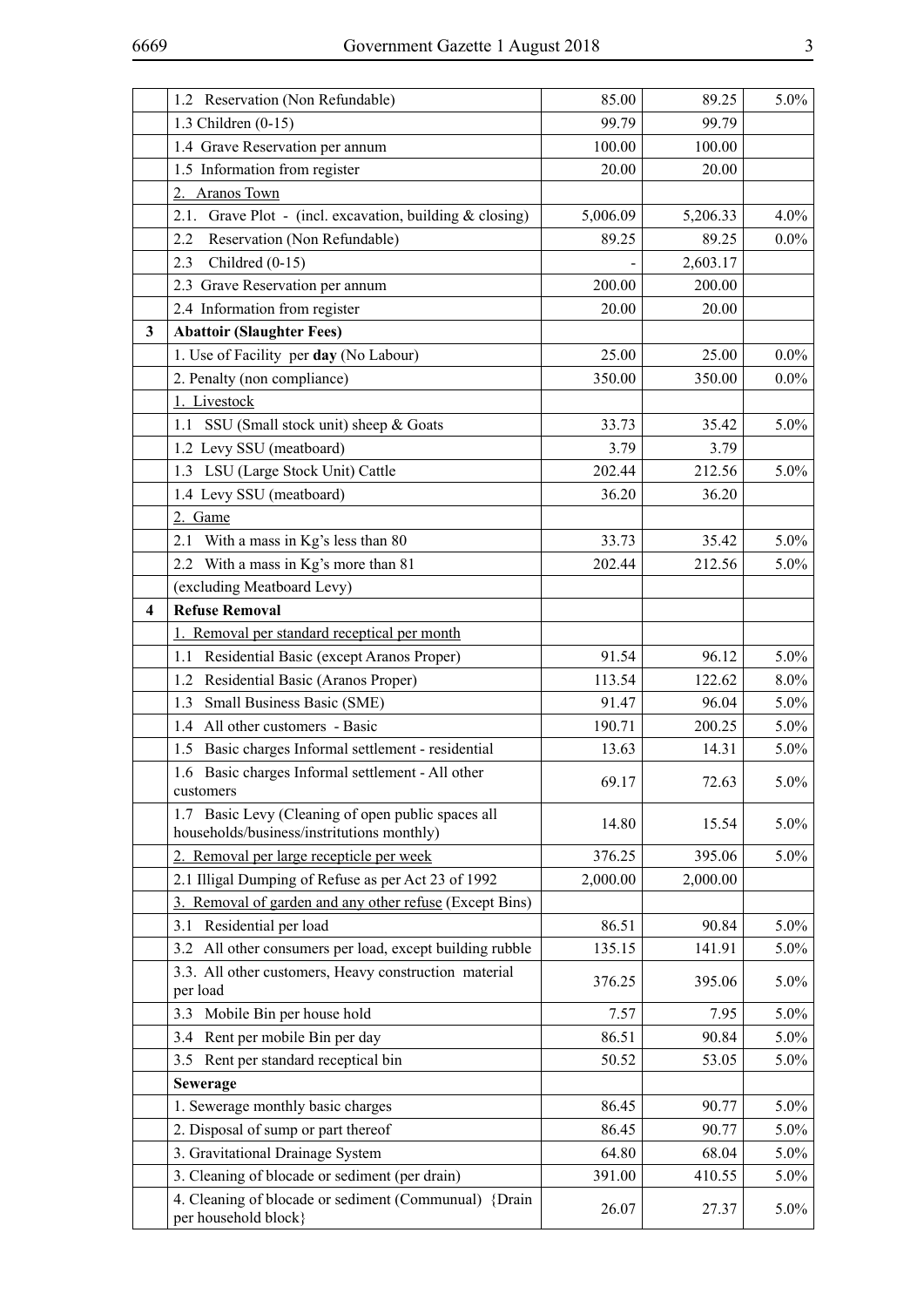| 6  | <b>Building Plans</b>                                                               |               |               |         |
|----|-------------------------------------------------------------------------------------|---------------|---------------|---------|
|    | Building Plan Fees as set out per schedule                                          |               |               |         |
|    | 1. Submission of Building Plan                                                      | 140.40        | 147.42        | 5.0%    |
|    | 1.1 For an existing building and the duplication thereof<br>- First time            | 30.00         | 30.00         | $0.0\%$ |
|    | 2. Small Works (pools, Boundry Walls, Braai, Etc.) per 5<br>m Hight or part thereof | 6.39          | 6.71          | 5.0%    |
|    | 3. Buildings Plan Fees upon approval                                                |               |               |         |
|    | 3.1 Size 0-39m <sup>2</sup>                                                         | 431.26        | 452.82        | 5.0%    |
|    | 3.2 Size 40-59m <sup>2</sup>                                                        | 821.45        | 862.52        | 5.0%    |
|    | 3.3 Size 60-89m <sup>2</sup>                                                        | 903.60        | 948.78        | 5.0%    |
|    | 3.4 Size 90-119m <sup>2</sup>                                                       | 1,026.81      | 1,078.15      | 5.0%    |
|    | 3.5 Size 120-159m <sup>2</sup>                                                      | 1,478.60      | 1,552.53      | 5.0%    |
|    | 3.6 Size 160-499m <sup>2</sup>                                                      | 2,155.33      | 2,263.10      | 5.0%    |
|    | 3.7 Size 500m <sup>2</sup> or larger                                                | 4,373.24      | 4,591.90      | 5.0%    |
|    | 4. Town Map                                                                         |               |               |         |
|    | 4.1 A3 - Large Hard Copy                                                            | 95.00         | 95.00         | $0.0\%$ |
|    | 4.2 A4 - Small Hard Copy                                                            | 50.00         | 50.00         | $0.0\%$ |
|    | 4.3 Digital PDF                                                                     | 40.00         | 40.00         | $0.0\%$ |
|    | 5. Site Plan                                                                        |               |               |         |
|    | 5.1 A3 - Hard copy                                                                  | 37.00         | 37.00         | $0.0\%$ |
|    | 5.2 A4 - Hard copy                                                                  | 22.00         | 22.00         | $0.0\%$ |
|    | <b>6. Identification of Pegs</b>                                                    |               |               |         |
|    | 6.1 Informal Area                                                                   | 100.00        | 100.00        | $0.0\%$ |
|    | 6.2 Formal Area                                                                     | 300.00        | 300.00        | $0.0\%$ |
|    | 6.3 2nd time : Cost +20% for every time after                                       | $Cost + 20\%$ | $Cost + 20\%$ | $0.0\%$ |
| 7  | <b>Wood and Sand Sales</b>                                                          |               |               |         |
|    | 1. Sand (Building purposes per m3)                                                  | 92.29         | 92.29         | $0.0\%$ |
|    | 2. Gravel (Building/Any Purpose per m3)                                             | 118.65        | 118.65        | $0.0\%$ |
|    | 3. Wood (Bakkie Load)                                                               | 316.42        | 316.42        | $0.0\%$ |
|    | 4. Fines & Penalties (wood) - Bakkie                                                | 500.00        | 500.00        | $0.0\%$ |
|    | - Large Vehicle                                                                     | 1,000.00      | 1,000.00      | $0.0\%$ |
|    | 5. Illegal loadning of sand or gravel per load                                      | 500.00        | 1,000.00      | 100.0%  |
| 8  | <b>Plant Hire</b>                                                                   |               |               |         |
|    | 1. Road Grader: Hire per Hour                                                       | 580.08        | 580.08        | $0.0\%$ |
|    | 1.1 All Heavy m/v : Hire per Hour (max. 10Km outside<br>Town) + $6.50$ per km       |               |               |         |
|    | 1.2. Tipper: Hire per Hour                                                          | 580.08        | 580.08        | $0.0\%$ |
|    | 1.3. Back Hoe: Hire per Hour                                                        | 540.00        | 540.00        | $0.0\%$ |
|    | 1.4 Open truck (rate per Km)                                                        |               | 9.50          | 100.0%  |
| 9  | <b>Townlands and Grazing</b>                                                        |               |               |         |
|    | 1. SSU (Small stock Unit)                                                           | 4.84          | 5.08          | $5.0\%$ |
|    | 2. LSU (Large Stock Unit)                                                           | 19.35         | 20.32         | 5.0%    |
| 10 | <b>Pounding Fines</b>                                                               |               |               |         |
|    | 1. SSU (Small Stock Unit)                                                           | 5.30          | 30.00         | 466.0%  |
|    | 2. LSU (Large Stock Unit)                                                           | 21.20         | 60.00         | 183.0%  |
| 11 | <b>Rates and Taxes</b>                                                              |               |               |         |
|    | 1. Land Value                                                                       | 0.02500       | 0.02500       | $0.0\%$ |
|    | 2. Improvent Value                                                                  | 0.00884       | 0.00884       | $5.0\%$ |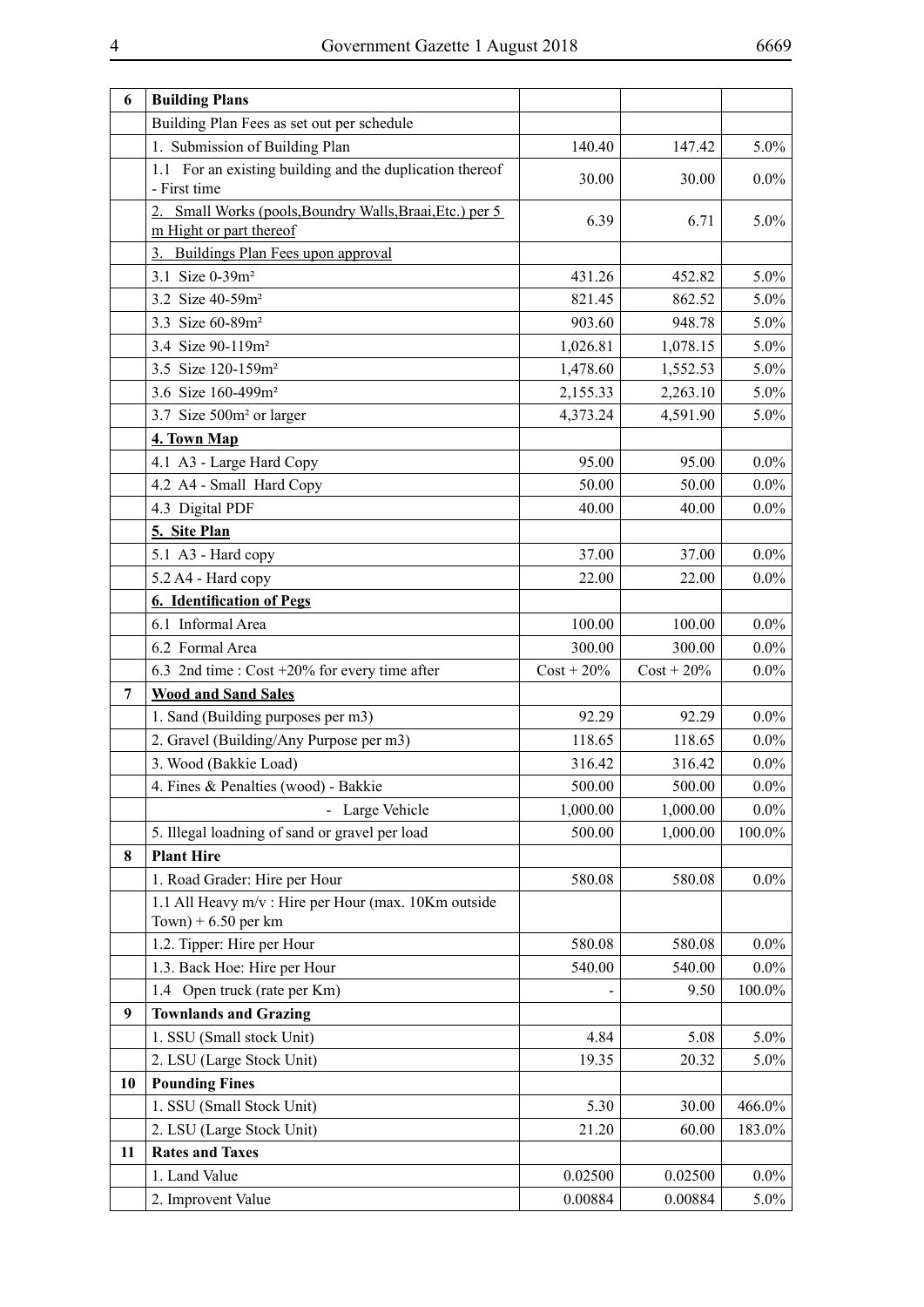|    | 3. Unimproved Land                           | 0.02500 | 0.02500 | $0.0\%$   |
|----|----------------------------------------------|---------|---------|-----------|
|    | 4. Clearance Certificate                     | 196.17  | 300.00  | 52.9%     |
|    | 5. Valuation Certificate                     | 196.17  | 300.00  | 52.9%     |
| 12 | <b>Bill Boards</b>                           |         |         |           |
|    | 1. Advertisement Boards in town per month    | 401.25  | 421.31  | $5.0\%$   |
|    | 2. Pole Advertizing                          |         | 60.00   | 100.0%    |
|    | 3. Suburb Advertizing Boards                 |         | 420.00  | 100.0%    |
| 13 | Erven Fees (per m <sup>2</sup> )             |         |         |           |
|    | <b>A</b> - Serviced land                     |         |         |           |
|    | 1. Residential                               |         |         |           |
|    | 1.1. Aranos Proper                           | 46.44   | 51.08   | $10.0\%$  |
|    | 1.2. All other suburbs except Aranos Town    | 21.15   | 23.27   | $10.0\%$  |
|    | 2. Business                                  |         |         |           |
|    | 2.1. Aranos Town                             | 84.51   | 92.96   | $10.0\%$  |
|    | 2.2. All other suburbs except Aranos Town    | 63.38   | 69.72   | 10.0%     |
|    | 3. Industrial                                |         |         |           |
|    | 3.1. Aranos Town                             | 83.59   | 91.95   | $10.0\%$  |
|    | 3.2. All other suburbs except Aranos Propoer | 65.02   | 71.52   | $10.0\%$  |
|    | <b>B</b> - Unsurveyed land                   |         |         |           |
|    | 1. Residential                               |         |         |           |
|    | 1.1. Aranos Proper                           |         | 45.98   | 100.0%    |
|    | 1.2. All other suburbs except Aranos Town    |         | 22.99   | 100.0%    |
|    | 2. Business                                  |         |         |           |
|    | 2.1. Aranos Town                             |         | 82.73   | 100.0%    |
|    | 2.2. All other suburbs except Aranos Town    |         | 41.37   | 100.0%    |
|    | 3. Industrial                                |         |         |           |
|    | 3.1. Aranos Town                             |         | 84.60   | 100.0%    |
|    | 3.2. All other suburbs except Aranos Propoer |         | 42.30   | 100.0%    |
|    | C - Unserviced land                          |         |         |           |
|    | 1. Residential                               |         |         |           |
|    | 1.1. Aranos Proper                           |         | 46.90   | 100.0%    |
|    | 1.2. All other suburbs except Aranos Town    |         | 23.45   | 100.0%    |
|    | 2. Business                                  |         |         |           |
|    | 2.1. Aranos Town                             |         | 85.52   | 100.0%    |
|    | 2.2. All other suburbs except Aranos Town    |         | 42.76   | 100.0%    |
|    | 3. Industrial                                |         |         |           |
|    | 3.1. Aranos Town                             |         | 86.43   | 100.0%    |
|    | 3.2. All other suburbs except Aranos Propoer |         | 43.22   | 100.0%    |
|    | <b>D</b> - Partially serviced land           |         |         |           |
|    | 1. Residential                               |         |         |           |
|    | 1.1. Aranos Proper                           |         | 47.82   | 100.0%    |
|    | 1.2. All other suburbs except Aranos Town    |         | 23.91   | 100.0%    |
|    | 2. Business                                  |         |         |           |
|    | 2.1. Aranos Town                             |         | 87.38   | 100.0%    |
|    | 2.2. All other suburbs except Aranos Town    |         | 43.69   | 100.0%    |
|    | 3. Industrial                                |         |         |           |
|    | 3.1. Aranos Town                             |         | 88.27   | 100.0%    |
|    | 3.2. All other suburbs except Aranos Propoer |         | 44.14   | $100.0\%$ |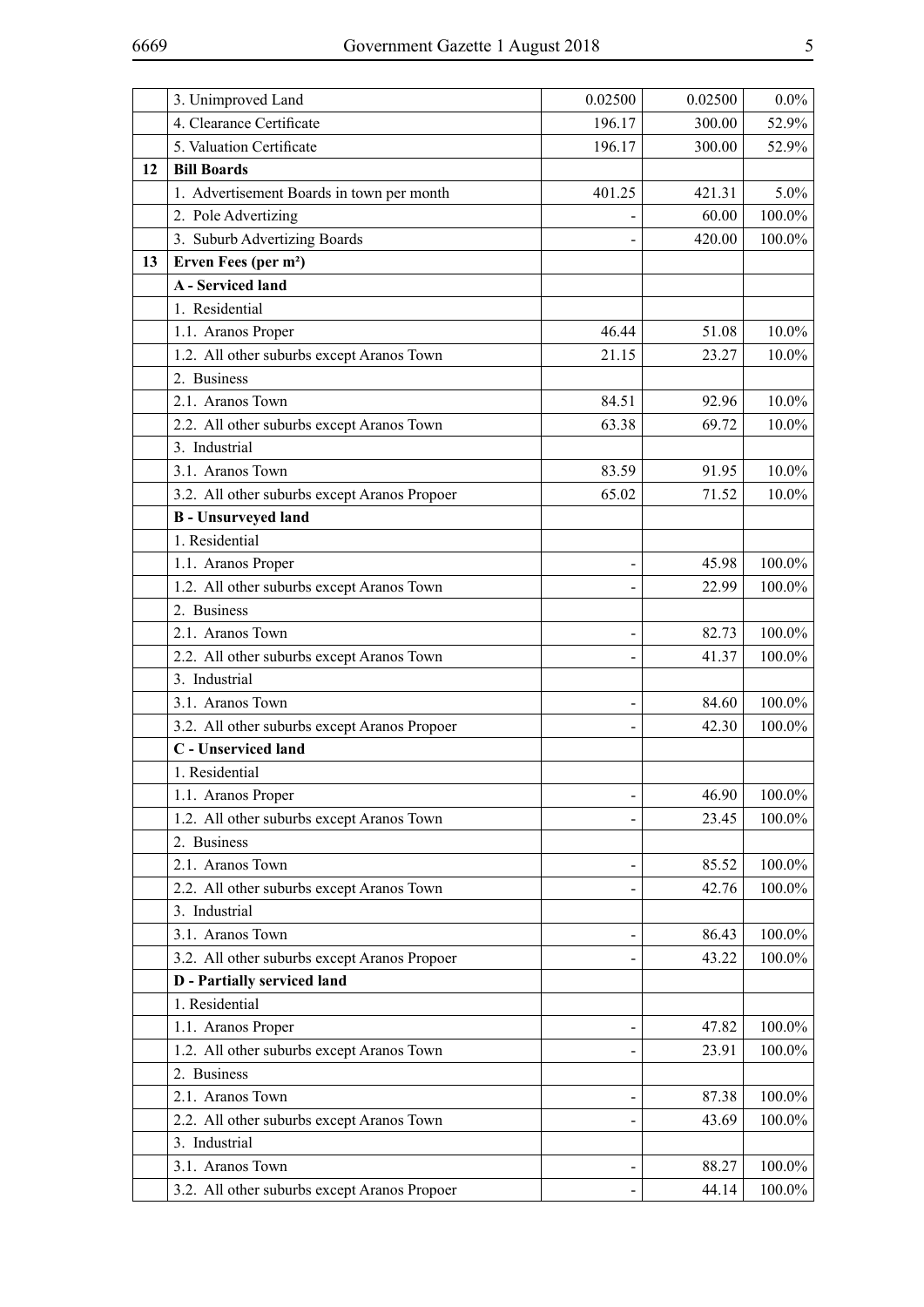|    | 3. Informal area (site Rental) 3.1 Residental per m <sup>2</sup>                  |                                                             | 0.10                                                        | 100.0%  |
|----|-----------------------------------------------------------------------------------|-------------------------------------------------------------|-------------------------------------------------------------|---------|
|    | Informal area (site Rental) 3.2 All other m <sup>2</sup>                          |                                                             | 0.50                                                        | 100.0%  |
|    | 5. Churches / Institutional                                                       | 27.48                                                       | 42.30                                                       | 53.9%   |
| 14 | <b>House Rental</b>                                                               |                                                             |                                                             |         |
|    | 1. Rooiduin (New Image Court)                                                     | 751.28                                                      | 803.87                                                      | 7.0%    |
|    | 2. Extension 6                                                                    | 1,020.61                                                    | 1,092.05                                                    | 7.0%    |
|    | 3. Town                                                                           | 2,835.03                                                    | 3,033.48                                                    | 7.0%    |
|    | 4. Old Age Housing Scheme                                                         | 48.20                                                       | 51.57                                                       | 7.0%    |
|    | 5. Board Room - Conferences (per day)                                             | 297.00                                                      | 317.79                                                      | $7.0\%$ |
| 15 | <b>Sports Grounds</b>                                                             |                                                             |                                                             |         |
|    | 1. Water Consumption                                                              | <b>Actual Cost</b><br>plus $15%$<br>minimum of<br>N\$270.00 | <b>Actual Cost</b><br>plus $15%$<br>minimum of<br>N\$270.00 | $0.0\%$ |
|    | 2. Use Of Facility                                                                |                                                             |                                                             |         |
|    | Sporting Event (Daily) Leage Game<br>2.1                                          | 200.00                                                      | 210.00                                                      | 5.0%    |
|    | Sporting Event (Weekend) Tournaments<br>2.2                                       | 400.00                                                      | 420.00                                                      | 5.0%    |
|    | Sporting Event (Long Weekend) Tournament<br>2.3                                   | 800.00                                                      | 840.00                                                      | 5.0%    |
|    | Non Sporting Event (Daily) schools<br>2.4                                         | 100.00                                                      | 105.00                                                      | 5.0%    |
|    | 2.5 Non Sporting Event (Weekend) schools                                          | 200.00                                                      | 210.00                                                      | 5.0%    |
| 16 | <b>Site Rental</b>                                                                |                                                             |                                                             |         |
|    | 1. Daily                                                                          | 50.00                                                       | 50.00                                                       | $0.0\%$ |
|    | 2. Monthly                                                                        | 450.00                                                      | 450.00                                                      | $0.0\%$ |
|    | 3. Weekends                                                                       | 95.00                                                       | 95.00                                                       | $0.0\%$ |
|    | Public open space's and sport field                                               |                                                             |                                                             |         |
| 17 | <b>Business Registration</b>                                                      |                                                             |                                                             |         |
|    | 1. Category 1                                                                     |                                                             |                                                             |         |
|    | 1.1 Hawkers/Vendors/Stalls                                                        | 150.00                                                      | 150.00                                                      | $0.0\%$ |
|    | 1.2 Home Based Business                                                           | 250.00                                                      | 250.00                                                      | $0.0\%$ |
|    | 1.3 Shebeen Registration                                                          | 400.00                                                      | 400.00                                                      | $0.0\%$ |
|    | 1.4 BBQ Sites (daily)                                                             | 50.00                                                       | 50.00                                                       | $0.0\%$ |
|    | 2. Category 2                                                                     |                                                             |                                                             |         |
|    | 2.1 Small General Dealer, Public Transport, small<br>business $($ < 10 employees) | 474.37                                                      | 498.09                                                      | $5.0\%$ |
|    | 2.2 Larger General Dealer (>10 employees)                                         | 790.61                                                      | 830.14                                                      | $5.0\%$ |
|    | 2.3 Supermarket and Furniture Shops                                               | 790.61                                                      | 830.14                                                      | $5.0\%$ |
|    | 2.4 Warehouses and Stores                                                         | 790.61                                                      | 830.14                                                      | $5.0\%$ |
|    | 2.5 Hotels/Lodges and other Accomodations                                         | 790.61                                                      | 830.14                                                      | $5.0\%$ |
|    | 2.6 Other Small Food Outlets                                                      | 316.25                                                      | 332.06                                                      | $5.0\%$ |
|    | 2.7 Butcheries                                                                    | 718.74                                                      | 754.68                                                      | $5.0\%$ |
|    | 2.8 Service Stations/Garages/Oil Depots                                           | 718.74                                                      | 862.49                                                      | 20.0%   |
|    | 2.9 Abattoirs                                                                     | 1,106.86                                                    | 1,328.23                                                    | 20.0%   |
|    | 2.10 Professional and other Office run organisations                              | 474.37                                                      | 498.09                                                      | $5.0\%$ |
|    | 2.11 Noxious Industry Business                                                    | 1,423.11                                                    | 1,494.27                                                    | $5.0\%$ |
|    | 2.12 Bottle Stores and Bars                                                       | 553.44                                                      | 664.13                                                      | 20.0%   |
| 18 | <b>Old Age Housing Scheme</b>                                                     |                                                             |                                                             |         |
|    | Water Basic                                                                       | 13.41                                                       | 14.08                                                       | $5.0\%$ |
|    | <b>Electricity Basic</b>                                                          | 13.41                                                       | 14.08                                                       | $5.0\%$ |
|    | Sewerage Basic                                                                    | 13.41                                                       | 14.08                                                       | $5.0\%$ |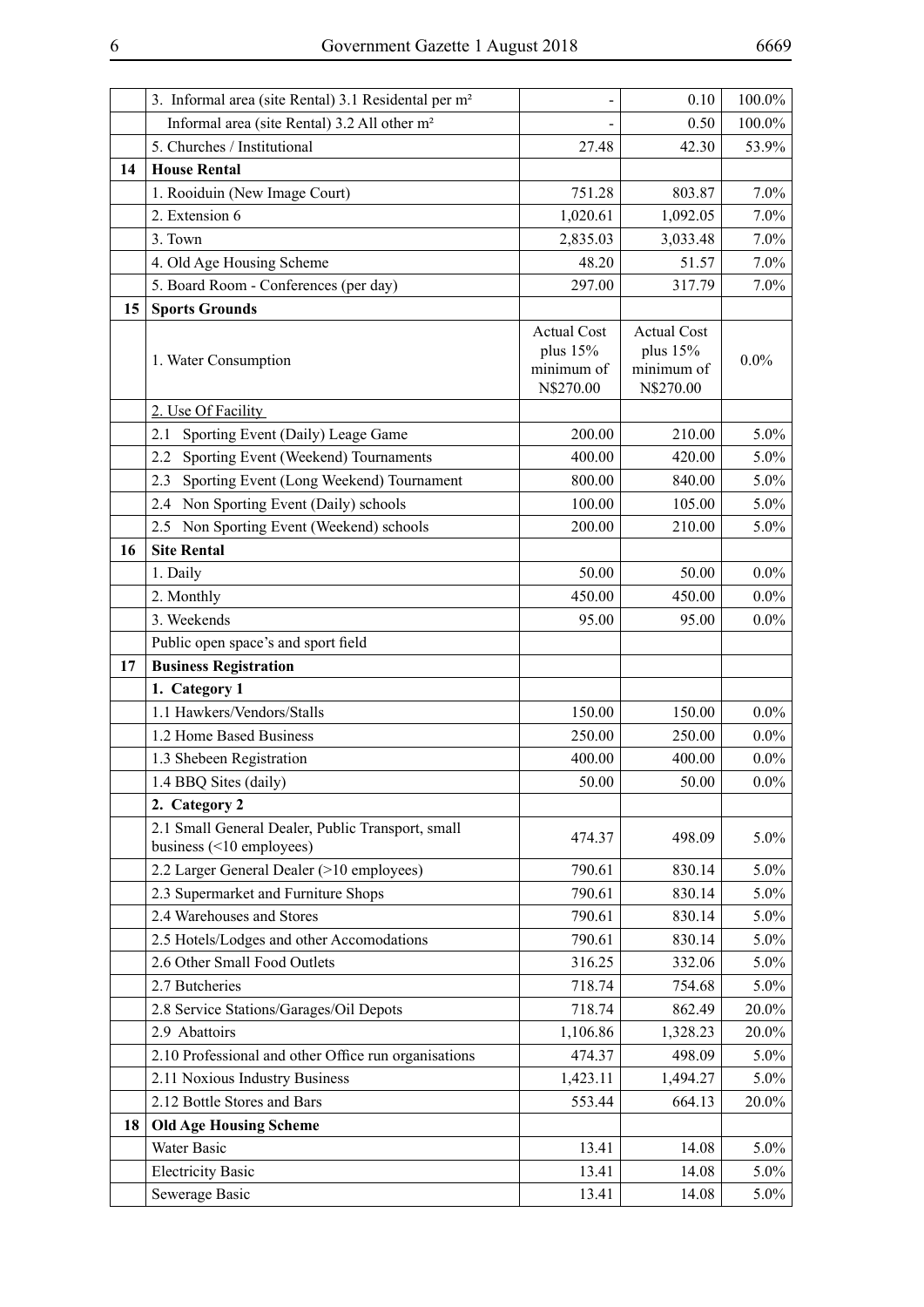|    | <b>Refuse Basic</b>                                                                                                                                      | 13.41         | 14.08         | 5.0%    |
|----|----------------------------------------------------------------------------------------------------------------------------------------------------------|---------------|---------------|---------|
|    | Plot Rental                                                                                                                                              | 13.41         | 14.08         | $5.0\%$ |
|    | <b>Refuse Bins</b>                                                                                                                                       | 23.50         | 23.50         | $0.0\%$ |
| 19 | <b>Fire Brigade</b>                                                                                                                                      |               |               |         |
|    | The following fees shall be charged in respect of the following services to the owner or occupier of<br>the premises on which the services are rendered. |               |               |         |
|    | 1. For each of the first 2 hours or portion thereof                                                                                                      | 94.97         | 94.97         | $0.0\%$ |
|    | 2. For each subsequent hour or portion thereof                                                                                                           | 87.66         | 87.66         | $0.0\%$ |
|    | 3. For the services of the Fire Chief in respect of every fire                                                                                           | 66.41         | 66.41         | $0.0\%$ |
|    | 4. The value of actual damage to the property of the<br>council or it's agent or the fireman When Bigade is called<br>out but renders no actual services |               |               |         |
|    | 6. For each fireman, including Fire Master                                                                                                               | 87.66         | 87.66         | $0.0\%$ |
|    | 7. Emergency Services monthly contribution - residential                                                                                                 | 2.31          | 2.31          | $0.0\%$ |
|    | 8. Emergency Services monthly contribution - Other<br>(GRN, civic organizations and churches)                                                            | 13.86         | 13.86         | $0.0\%$ |
|    | 9. Emergency Services monthly contribution - Business                                                                                                    | 19.64         | 19.64         | $0.0\%$ |
| 20 | Electricity                                                                                                                                              |               |               |         |
|    | 1. Re-connectio fee                                                                                                                                      | 149.00        | 167.63        | 12.5%   |
|    | 2. Domestic New Connection Installation                                                                                                                  | $Cost + 15\%$ | $Cost + 15\%$ | $0.0\%$ |
|    | 3. Business New Connection Installation                                                                                                                  | $Cost + 15\%$ | $Cost + 15\%$ | $0.0\%$ |
|    | 4. Domestic Account Connection fee                                                                                                                       | 269.81        | 303.54        | 12.5%   |
|    | 5. Business Account Connection fee                                                                                                                       | 539.66        | 607.12        | 12.5%   |
|    | 6. Tampering Charges                                                                                                                                     | 4,238.06      | 4,767.82      | 12.5%   |
|    | 7. Change from pre-paid to coventional and vice versa                                                                                                    | 1,409.86      | $Cost + 15\%$ | $0.0\%$ |
|    | 8. Meter testing charge                                                                                                                                  | 284.00        | 319.50        | 12.5%   |
|    | 9. New Three Phase and LPU Connection (network<br>access charge) (per KVA)                                                                               | 868.57        | 977.14        | 12.5%   |
|    | All energy and basic chharges as per ECB approved<br>schedule for Aranos Town.                                                                           |               |               |         |

#### ALL PRICES EXCLUDE VAT.

#### **E.E. KUHANGA MAYOR ARANOS TOWN COUNCIL**

#### **BETHANIE VILLAGE COUNCIL**

 $\overline{\phantom{a}}$  , where  $\overline{\phantom{a}}$ 

No. 458 2018

#### TARIFFS 2018/2019

The Bethanie Village Council has under section 30(1) of the Local Authorities Act,1992 (Act No. 23 of 1992) as amended, amends the charges, fees, rates and other moneys payable in respect of services rendered by the council as set out in the schedule, with effect from 1 July 2018.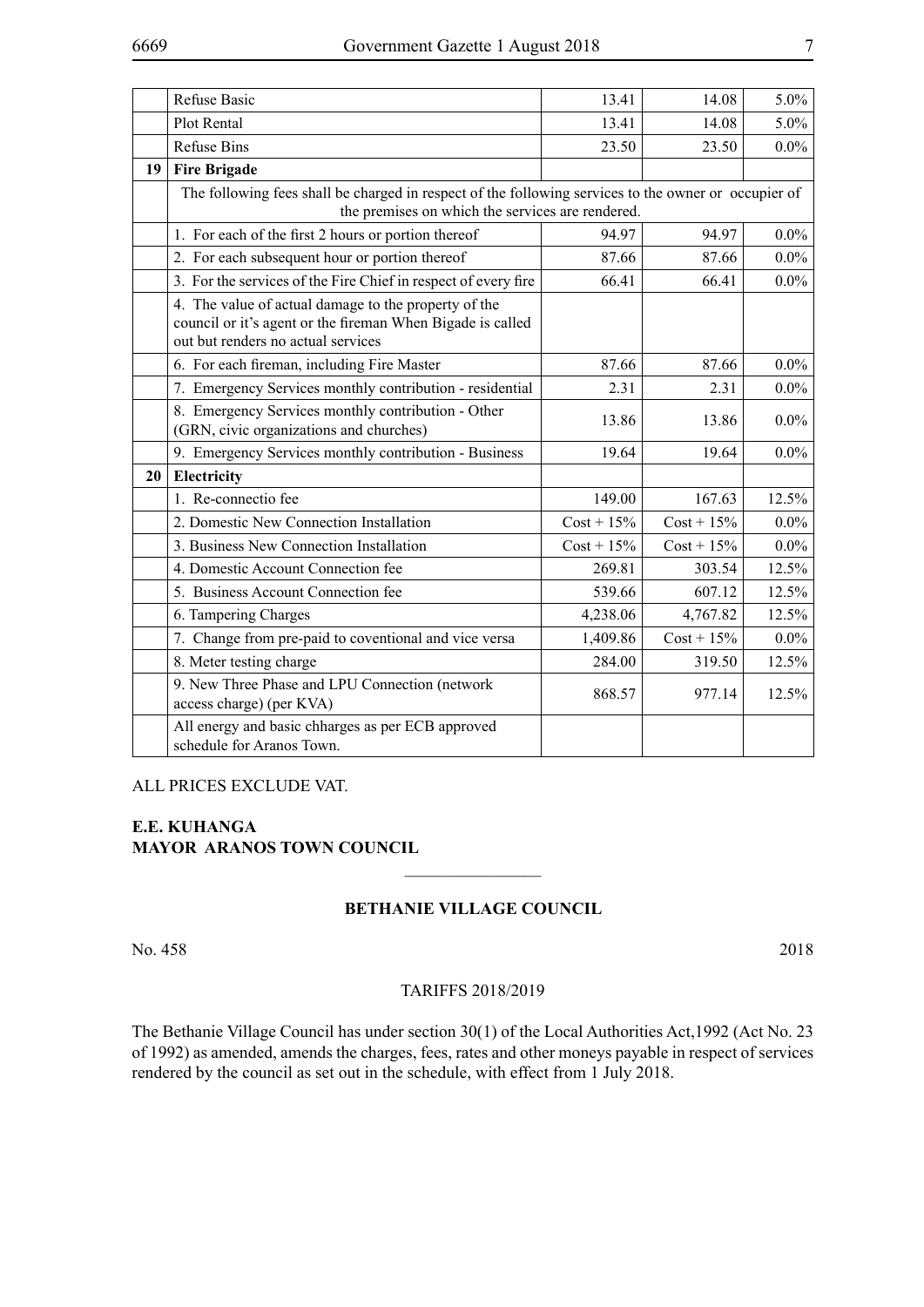| <b>Tariff Description</b>                    | <b>Note</b>                 | <b>Existing</b><br><b>Tariffs</b><br>N\$ | <b>Proposed</b><br><b>Tariffs</b><br>N\$ | <b>Increase</b><br>$\frac{0}{0}$ |
|----------------------------------------------|-----------------------------|------------------------------------------|------------------------------------------|----------------------------------|
| <b>ELECTRICITY SUPPLY TARIFFS</b>            |                             |                                          |                                          |                                  |
| Single phase (Residential)                   | N\$ 5.30 x Amp<br>x circuit | 7.10                                     | 7.46                                     | $5\%$                            |
| Three phase and single phase (Business)      | N\$8.50 x Amp<br>x circuit  | 11.40                                    | 11.97                                    | $5\%$                            |
| Customers above 60 Amp                       |                             |                                          |                                          |                                  |
| Three phase                                  | N\$25.60 x<br>Amp x circuit | 35.50                                    | 37.28                                    | $5\%$                            |
| <b>DEPOSIT</b>                               |                             |                                          |                                          |                                  |
| Residential (Conventional)                   |                             | 184.00                                   | 193.20                                   | $5\%$                            |
| Residential (Pre-Paid)                       |                             | 184.00                                   | 193.20                                   | $5\%$                            |
| <b>SME Stalls</b>                            |                             | 184.00                                   | 193.20                                   | $5\%$                            |
| <b>Business (Conventional)</b>               |                             | 200.00                                   | 210.00                                   | $5\%$                            |
| Business (Pre-Paid)                          |                             | 200.00                                   | 210.00                                   | 5%                               |
| Institutions                                 |                             | 300.00                                   | 315.00                                   | $5\%$                            |
| <b>CONNECTION FEES (new)</b>                 |                             |                                          |                                          |                                  |
| <b>Residential:</b>                          |                             |                                          |                                          |                                  |
| Single phase (Conventional)                  |                             | Actual cost $+$<br>15%                   |                                          |                                  |
| Single phase (Pre-Paid)                      | Ready Board<br>optional     | Actual cost $+$<br>15%                   |                                          |                                  |
| <b>Business and SME Stalls:</b>              |                             |                                          |                                          |                                  |
| Three phase (Conventional)                   |                             | Actual cost +<br>15%                     |                                          |                                  |
| Three phase (Pre-Paid)                       | Ready Board<br>optional     | Actual cost $+$<br>15%                   |                                          |                                  |
| All other customers                          |                             | Actual cost +<br>15%                     |                                          |                                  |
| All phases                                   |                             | Actual $cost +$<br>15%                   |                                          |                                  |
| Re-/Disconnection (own request)              |                             | 110.00                                   | 115.50                                   | $5\%$                            |
| Re/Disconnection (Non-payment)               |                             | 110.00                                   | 115.50                                   | $5\%$                            |
| <b>ENERGY CHARGES (Tariffs per kWh unit)</b> |                             |                                          |                                          |                                  |
| <b>CONVENTIONAL</b>                          |                             |                                          |                                          |                                  |
| Residential                                  | 15 AMP - 60<br>AMP          | 2.09                                     | 2.19                                     | $5\%$                            |
| Capacity Charge N\$/Amp/Month                |                             | 8.60                                     | 9.03                                     | $5\%$                            |
| ECB Levy N\$/kWh                             |                             | 0.0189                                   | 0.0198                                   | $5\%$                            |
| NEF Levy N\$/kWh                             |                             | 0.0121                                   | 0.0127                                   | 5%                               |
| <b>Business and SME Stalls</b>               | 20 AMP - 60<br>AMP          | 2.10                                     | 2.21                                     | 5%                               |
| Capacity Charge N\$/Amp/Month                |                             | 11.90                                    | 12.50                                    | $5\%$                            |
| ECB Levy N\$/kWh                             |                             | 0.0189                                   | 0.0198                                   | 5%                               |
| NEF Levy N\$/kWh                             |                             | 0.0121                                   | 0.0127                                   | $5\%$                            |
| Business / Three phase                       |                             | 2.10                                     | 2.21                                     | 5%                               |
| Capacity Charge N\$/Amp/Month                |                             | 35.50                                    | 37.28                                    | $5\%$                            |

## **Charges, Fees, Rates and other miscellaneous charges levied are excluding VAT**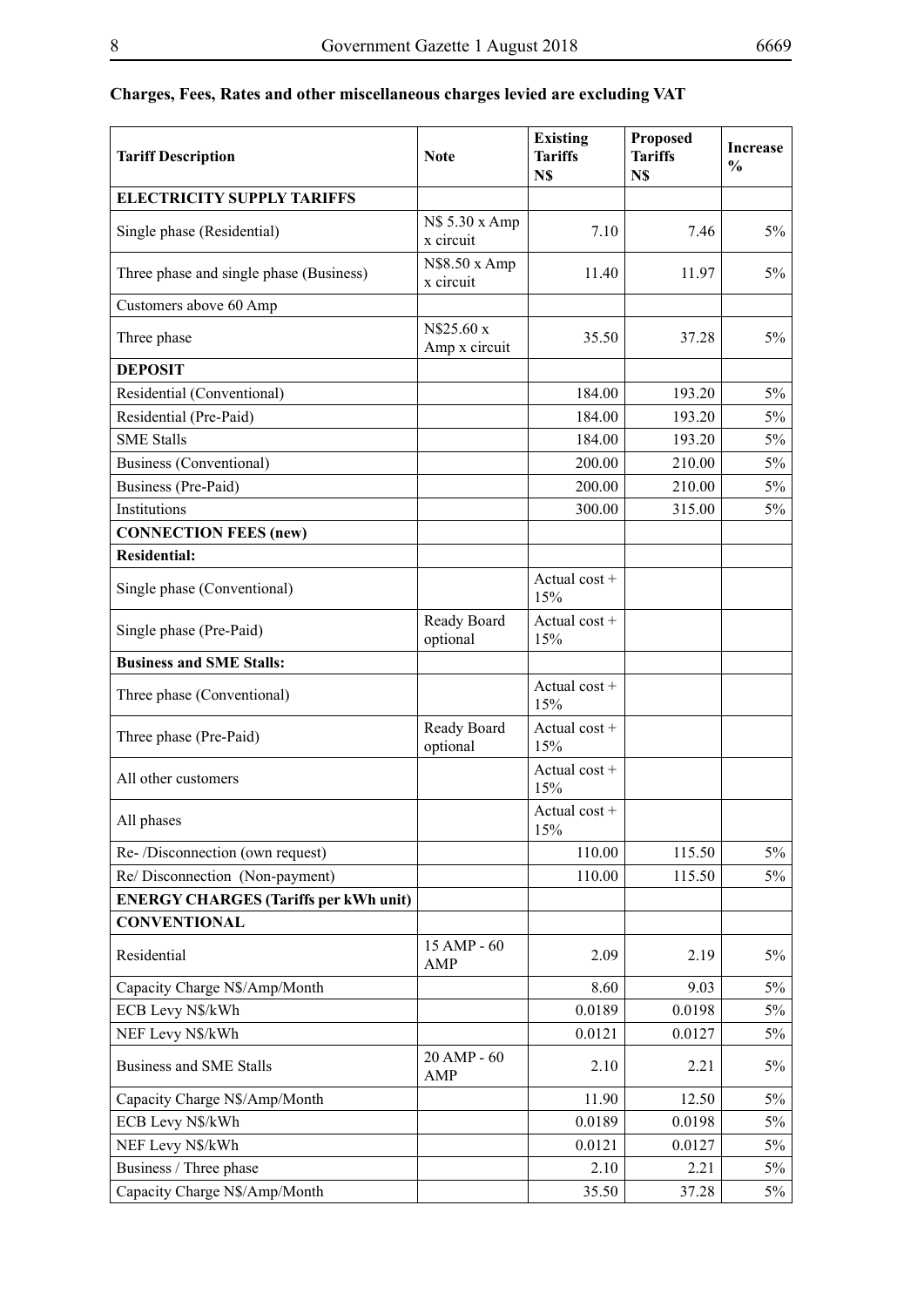| ECB Levy N\$/kWh                                                                                      |            | 0.0189 | 0.0198 | $5\%$ |
|-------------------------------------------------------------------------------------------------------|------------|--------|--------|-------|
| NEF Levy N\$/kWh                                                                                      |            | 0.0121 | 0.0127 | $5\%$ |
|                                                                                                       | All others | 2.10   | 2.21   | 5%    |
| No Meter                                                                                              |            |        |        |       |
| Basic Charge N\$/Month                                                                                |            | 56.00  | 58.80  | $5\%$ |
| ECB Levy N\$/kWh                                                                                      |            | 0.0189 | 0.0198 | $5\%$ |
| NEF Levy N\$/kWh                                                                                      |            | 0.0121 | 0.0127 | 5%    |
| <b>PREPAID</b>                                                                                        |            |        |        |       |
| Residential                                                                                           |            | 2.140  | 2.247  | $5\%$ |
| ECB Levy N\$/kWh                                                                                      |            | 0.0189 | 0.0198 | $5\%$ |
| NEF Levy N\$/kWh                                                                                      |            | 0.0121 | 0.0127 | $5\%$ |
| <b>Business and SME Stalls</b>                                                                        |            | 2.550  | 2.678  | $5\%$ |
| ECB Levy N\$/kWh                                                                                      |            | 0.0189 | 0.0198 | $5\%$ |
| NEF Levy N\$/kWh                                                                                      |            | 0.0121 | 0.0127 | $5\%$ |
| <b>LARGE POWER CUSTOMERS</b>                                                                          |            |        |        |       |
| Unit Charge N\$/kWh                                                                                   |            | 2.490  | 2.615  | $5\%$ |
| Maximum Demand Charge N\$/kVA/month                                                                   |            | 162.60 | 170.73 | $5\%$ |
| ECB Levy N\$/kWh                                                                                      |            | 0.0189 | 0.0198 | $5\%$ |
| NEF Levy N\$/kWh                                                                                      |            | 0.0121 | 0.0127 | $5\%$ |
| <b>NG KERK</b>                                                                                        |            |        |        |       |
| Unit Charge N\$/kWh                                                                                   |            | 2.08   | 2.18   | $5\%$ |
| Basic Charge N\$/month                                                                                |            | 939.00 | 985.95 | $5\%$ |
| ECB Levy N\$/kWh                                                                                      |            | 0.0189 | 0.0198 | $5\%$ |
| NEF Levy N\$/kWh                                                                                      |            | 0.0121 | 0.0127 | $5\%$ |
| <b>READYBOARD INSTALLATION</b>                                                                        |            |        |        |       |
| Ready board installation (without the meter)                                                          |            |        |        |       |
| whereby no house reticulation is involved will                                                        |            |        |        |       |
| be subject to the actual costs of installation                                                        |            |        |        |       |
| plus 15% surcharge.                                                                                   |            |        |        |       |
| <b>ELECTRICITY</b>                                                                                    |            |        |        |       |
| <b>Testing of defect meters</b>                                                                       |            |        |        |       |
| Consumer must pay deposito for testing of a<br>meter:                                                 |            |        |        |       |
| Testing of defective meters is free of charge                                                         |            |        |        |       |
| where it is found that the meter has a defect.<br>The Deposito will be refunded                       |            | 220.00 | 231.00 | $5\%$ |
| If it is found that the meter registered correctly,<br>the customer must bear the actual cost of the  |            |        |        |       |
| test.                                                                                                 |            |        |        |       |
| <b>GENERAL/ELECTRICITY</b>                                                                            |            |        |        |       |
| Changing of a circuit Breaker through                                                                 |            |        |        |       |
| application                                                                                           |            |        |        |       |
| If meters are out of order, the Council reserves                                                      |            |        |        |       |
| the right to determine an average consumption<br>based on previous consumptions.                      |            | 150.00 | 157.50 | $5\%$ |
| If in the case of vandalism or theft, a penalty                                                       |            |        |        |       |
| fee amounting to the actual cost of the meter                                                         |            |        |        |       |
| will be payable.                                                                                      |            |        |        |       |
| <b>NOTES:</b>                                                                                         |            |        |        |       |
| • The supply of electricity to all residential account holders is zero -rated for VAT purposes.       |            |        |        |       |
| • The supply of electricity to all non- residential account holders is rated at 15% for VAT purposes. |            |        |        |       |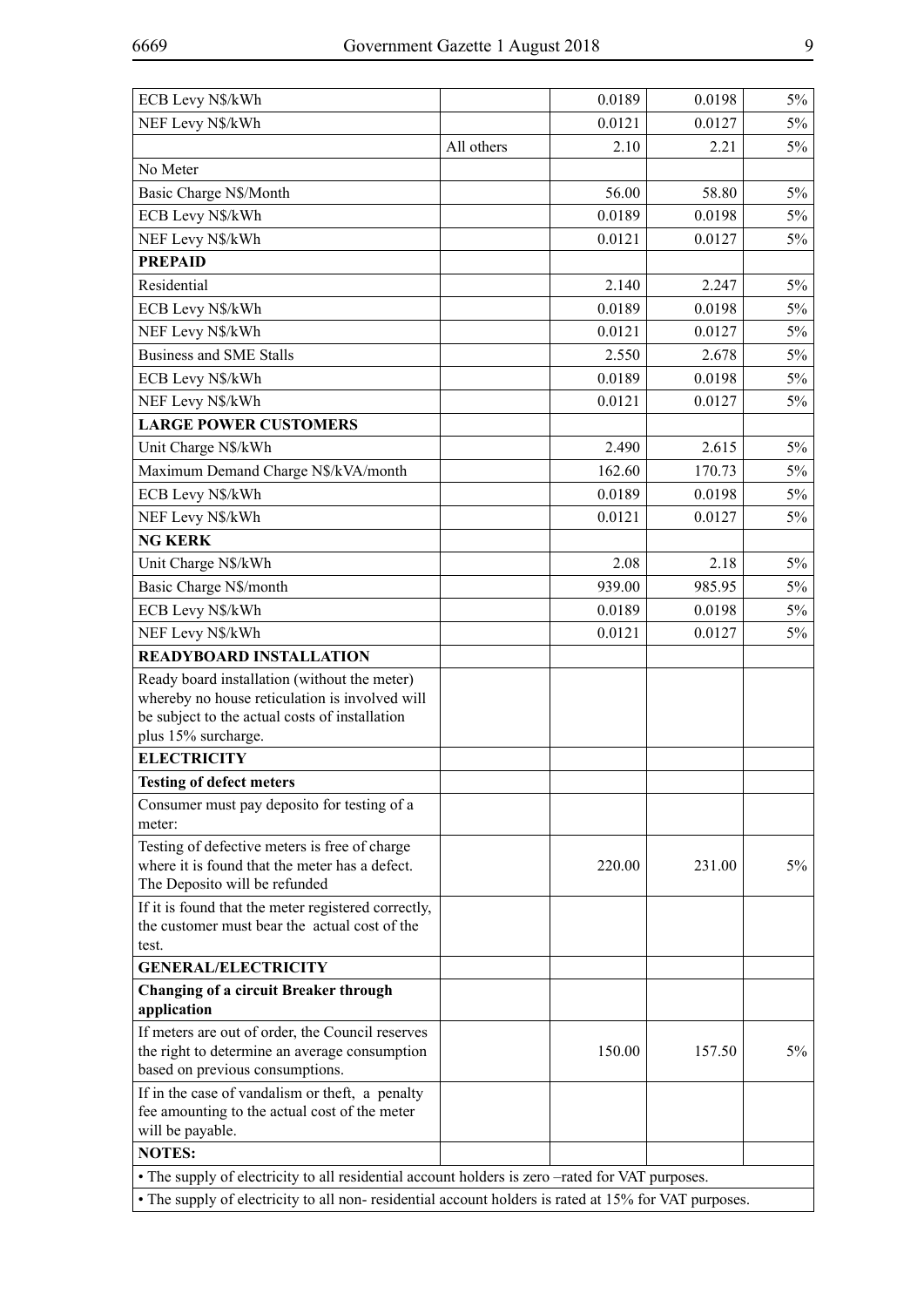| • The Erf Owner remain liable for all moneies levied on that consumer account whether an account<br>has been rendered or not. |               |         |                        |        |
|-------------------------------------------------------------------------------------------------------------------------------|---------------|---------|------------------------|--------|
| <b>WATER SUPPLY TARIFFS</b>                                                                                                   |               |         |                        |        |
| Residential                                                                                                                   | unit price Kl | 15.04   | 16.69                  | 11%    |
| <b>SME Stalls</b>                                                                                                             | unit price Kl | 15.04   | 16.69                  | 11%    |
| Hospitality                                                                                                                   | unit price Kl | 15.30   | 16.98                  | 11%    |
| <b>Business</b>                                                                                                               | unit price Kl | 15.50   | 17.21                  | 11%    |
| Institutions                                                                                                                  |               | 16.90   | 18.76                  | 11%    |
| Consumption per unit                                                                                                          |               |         |                        |        |
| Prepaid Water Supply (All prepaid customers)                                                                                  |               | 16.00   | 16.80                  | $5\%$  |
| <b>MONTHLY BASIC CHARGES</b>                                                                                                  |               |         |                        |        |
| Residential (from erf boundary)                                                                                               |               | 70.00   | 70.00                  | 0%     |
| <b>SME Stalls</b>                                                                                                             |               | 75.00   | 75.00                  | 0%     |
|                                                                                                                               |               | 150.00  | 150.00                 | $0\%$  |
| Hospitality<br><b>Business</b>                                                                                                |               | 210.00  | 210.00                 | $0\%$  |
| Institutions                                                                                                                  |               | 285.00  | 285.00                 | $0\%$  |
|                                                                                                                               |               |         |                        |        |
| <b>CONNECTION FEES (1m from Erf</b><br>boundary)                                                                              |               |         |                        |        |
| <b>CONVENTIONAL</b>                                                                                                           |               |         |                        |        |
| Residential (20mm standard)                                                                                                   |               | 176.40  | 185.22                 | $5\%$  |
| <b>SME Stalls</b>                                                                                                             |               | 178.00  | 186.90                 | $5\%$  |
| Hospitality                                                                                                                   |               | 300.00  | 315.00                 | $5\%$  |
| <b>Business</b>                                                                                                               |               | 441.00  | 463.05                 | $5\%$  |
| Institutions                                                                                                                  |               | 580.00  | 609.00                 | 5%     |
| Other customers                                                                                                               |               |         |                        |        |
| (50mm and more)                                                                                                               |               |         | Actual cost +<br>15%   |        |
| <b>DEPOSIT</b>                                                                                                                |               |         |                        |        |
| Residential                                                                                                                   |               | 194.00  | 194.00                 | $0\%$  |
| <b>SME Stalls</b>                                                                                                             |               | 200.00  | 200.00                 | $0\%$  |
| Hospitality                                                                                                                   |               | 500.00  | 500.00                 | $0\%$  |
| <b>Business</b>                                                                                                               |               | 500.00  | 500.00                 | $0\%$  |
| Institutions                                                                                                                  |               | 2500.00 | 2500.00                | $0\%$  |
| <b>Temporary Accounts</b>                                                                                                     |               | 2800.00 | 2800.00                | $0\%$  |
| <b>Bulk Users</b>                                                                                                             |               | 3000.00 | 3000.00                | $0\%$  |
| <b>DISCONNECTION / RECONNECTION</b>                                                                                           |               |         |                        |        |
| On own request                                                                                                                |               | 83.00   | 87.15                  | 5%     |
| Reconnection - non payment                                                                                                    |               | 87.00   | 91.35                  | 5%     |
| PREPAID WATER TOKENS                                                                                                          |               |         |                        |        |
| New connection                                                                                                                |               |         | Actual $cost +$<br>15% |        |
| Replacement                                                                                                                   |               |         | Actual cost +<br>15%   |        |
| Reset water pre - paid meter at own request<br>where it is found not faulty                                                   |               | 27.50   | 20.00                  | $-27%$ |
| <b>WATER</b>                                                                                                                  |               |         |                        |        |
| Consumer must pay deposit for testing of a<br>meter:                                                                          |               | 150.00  | 150.00                 | $0\%$  |
| Testing of defective meters is free of charge where it is found that the meter has a defect. The Deposito will<br>be refunded |               |         |                        |        |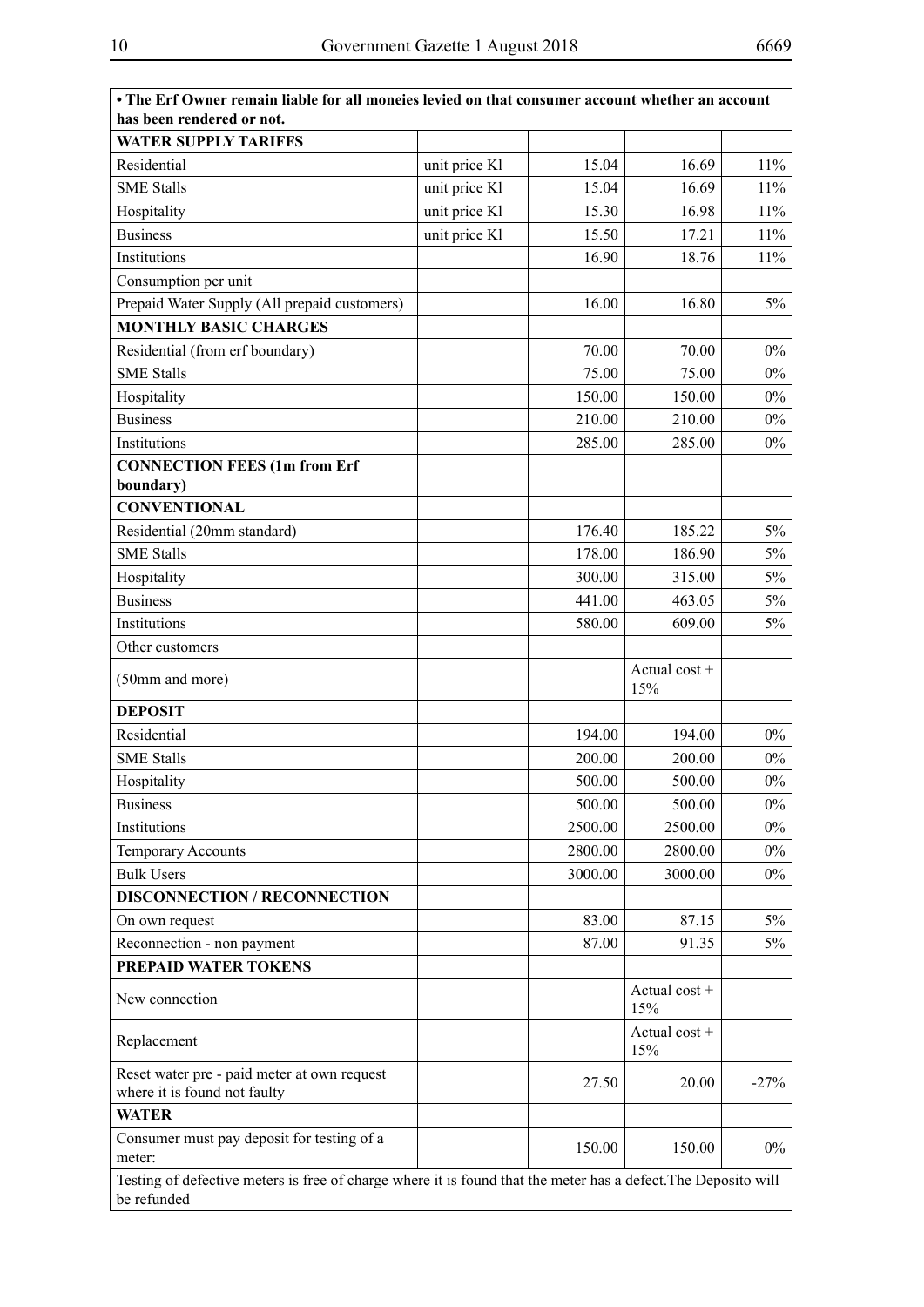| If found in sound working condition, the customer must pay the actual cost.                                           |         |                      |       |
|-----------------------------------------------------------------------------------------------------------------------|---------|----------------------|-------|
| <b>ILLEGAL WATER CONNECTIONS</b>                                                                                      |         |                      |       |
| Bypass, sabotage or tempering water meter                                                                             |         |                      |       |
| First Offence                                                                                                         |         | $2000 +$             |       |
|                                                                                                                       |         | consumption          |       |
| Second Offence                                                                                                        |         | Legal Action         |       |
| <b>ILLEGAL DRILLING OF BOREHOLES</b>                                                                                  |         |                      |       |
| First offence                                                                                                         | 1900.00 | 1900.00              | 0%    |
| Second offence                                                                                                        |         | Legal action         |       |
|                                                                                                                       |         | $1900+$              |       |
|                                                                                                                       |         | average              |       |
| Usage of borehole water for consumption                                                                               |         | water<br>consumption |       |
|                                                                                                                       |         | usage                |       |
| <b>NOTES:</b>                                                                                                         |         |                      |       |
| • Pre-paid water users do not pay basic charges due to high non-payment of services.                                  |         |                      |       |
| They are charged at a high rate than conventional users.                                                              |         |                      |       |
| • The supply of water to all residential account holders is zero -rated for VAT purposes.                             |         |                      |       |
| • The Erf Owner remain liable for all moneys levied on that consumer account whether an account                       |         |                      |       |
| has been rendered or not.                                                                                             |         |                      |       |
| <b>SEWERAGE</b>                                                                                                       |         |                      |       |
|                                                                                                                       |         | Actual cost $+$      |       |
| New connection                                                                                                        |         | 15%                  |       |
| <b>SEWERAGE BASIC CHARGES</b>                                                                                         |         |                      |       |
| Residential                                                                                                           | 55.00   | 55.00                | $0\%$ |
| <b>SME Stalls</b>                                                                                                     | 55.00   | 55.00                | $0\%$ |
| Hospitality                                                                                                           | 75.00   | 75.00                | $0\%$ |
| <b>Business</b>                                                                                                       | 149.00  | 149.00               | $0\%$ |
| Institutions                                                                                                          | 250.00  | 262.50               | 5%    |
| Informal Settlement without toilet facility                                                                           | 35.00   | 35.00                | $0\%$ |
| Informal Settlement with toilet facility                                                                              | 36.75   | 38.59                | 5%    |
| <b>Sewerage Removals: pumps:</b>                                                                                      |         |                      |       |
| Removal per 1 Kilolitre or part thereof                                                                               | 50.00   | 50.00                | $0\%$ |
| Residential                                                                                                           | 50.00   | 50.00                | $0\%$ |
| <b>SME Stalls</b>                                                                                                     | 78.75   | 78.75                | $0\%$ |
| Hospitality                                                                                                           | 75.00   | 75.00                | $0\%$ |
| <b>Business</b>                                                                                                       | 150.00  | 150.00               | $0\%$ |
| Institutions                                                                                                          | 250.00  | 250.00               | $0\%$ |
| <b>NOTES:</b>                                                                                                         |         |                      |       |
|                                                                                                                       |         |                      |       |
| 1. The supply of sewerage removal service to all residential account holders is zero-rated for VAT Purposes           |         |                      |       |
| 2. The supply of sewerage removal service to all non-residential account holders is rated at 15% for VAT<br>purposes. |         |                      |       |
| 3. The residents of Schmellendorp, Gobebfontein and Riverside only pay for basic sewerage, because they               |         |                      |       |
| are connected to the sewer network.                                                                                   |         |                      |       |
| 4. The residents of Bethanie town do not pay basic sewer charges. They only pay sewerage per usage.                   |         |                      |       |
| <b>REFUSE REMOVAL</b>                                                                                                 |         |                      |       |
| Removal per standard                                                                                                  |         |                      |       |
| Residential                                                                                                           | 55.91   | 55.91                | $0\%$ |
| <b>Business</b>                                                                                                       | 223.65  | 223.65               | $0\%$ |
| Institutions                                                                                                          | 300.00  | 300.00               | $0\%$ |
|                                                                                                                       |         |                      |       |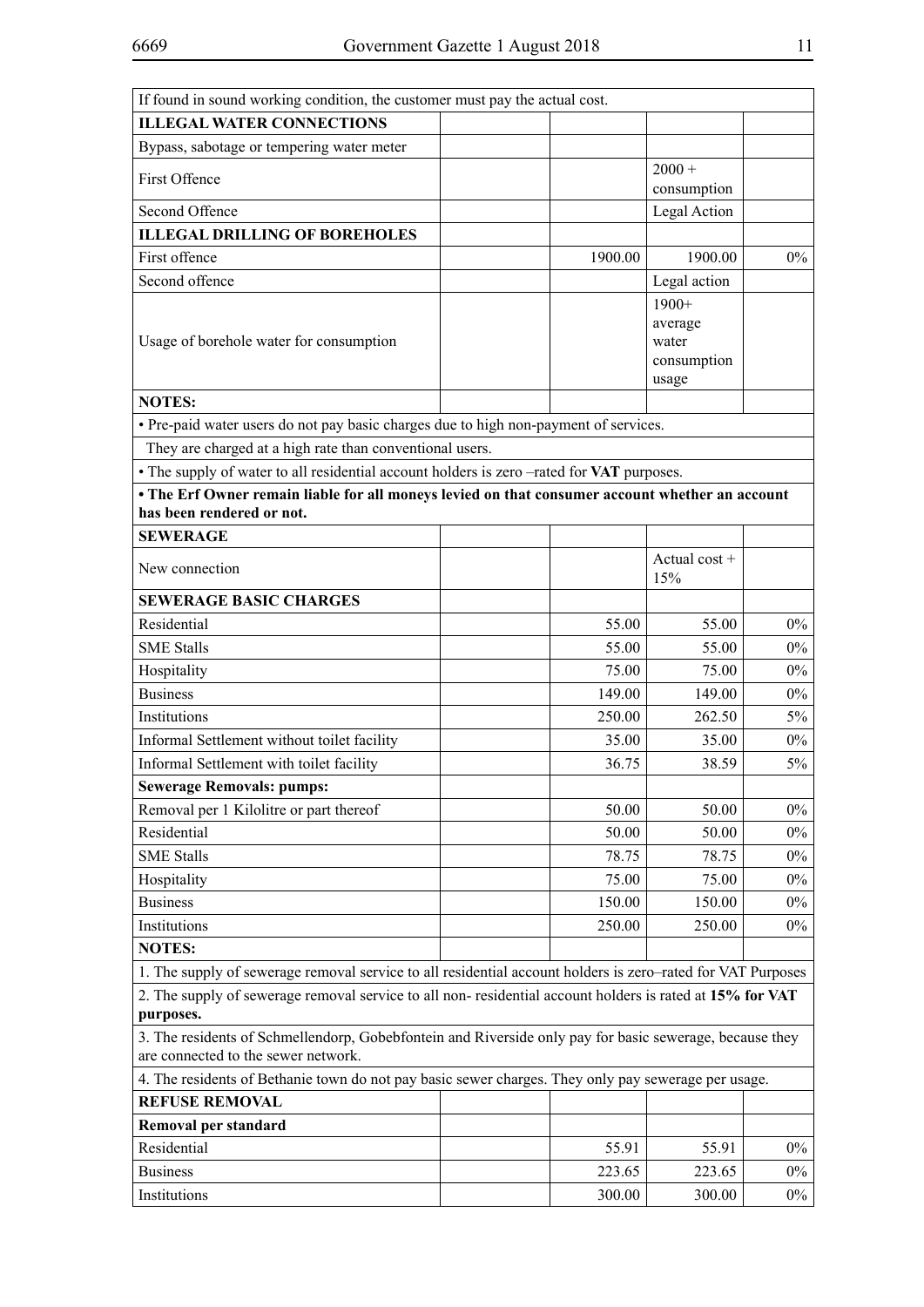| Removal of garden refuse per request                                                                                                                                                                                                                               |                                                       | 244.65  | 244.65       | $0\%$  |
|--------------------------------------------------------------------------------------------------------------------------------------------------------------------------------------------------------------------------------------------------------------------|-------------------------------------------------------|---------|--------------|--------|
| Removal of Building Rubble per lorry and part<br>thereof                                                                                                                                                                                                           |                                                       | 349.39  | 350.00       | $0\%$  |
| <b>NOTES:</b>                                                                                                                                                                                                                                                      |                                                       |         |              |        |
| 1. The supply of refuse removal service to all residential account holders is zero -rated for VAT purposes.                                                                                                                                                        |                                                       |         |              |        |
| 2. The supply of refuse removal service to all non-residential account holders is rated at 15% for VAT<br>purposes.                                                                                                                                                |                                                       |         |              |        |
| 4. The monthly availability charge for all vacant land (residential included) is not regarded as                                                                                                                                                                   |                                                       |         |              |        |
| 5. The Erf Owner remain liable for all moneys levied on that consumer account whether an account<br>has been rendered or not.                                                                                                                                      |                                                       |         |              |        |
| <b>SAND / GRAVEL / GARDEN SOIL</b>                                                                                                                                                                                                                                 |                                                       |         |              |        |
| Delivery of garden soil per $m3$ (cubic) for not<br>less than $3 \text{ m}^3$                                                                                                                                                                                      |                                                       | 120.00  | 500.00       | 317%   |
| Delivery of sand per m <sup>3</sup> (Cubic Meter) for<br>construction of houses under BTP                                                                                                                                                                          |                                                       |         | 75.00        | new    |
| Delivery of sand/gravel per m <sup>3</sup> (Cubic Meter)                                                                                                                                                                                                           |                                                       | 70.00   | 100.00       | 43%    |
| Sand/gravel /garden soil per load own bakkie<br>not more than 1 ton                                                                                                                                                                                                |                                                       | 73.40   | 77.00        | $5\%$  |
| Refuse / dustbins                                                                                                                                                                                                                                                  | Actual + $15%$                                        |         |              |        |
| <b>ILLEGAL DUMPING OF REFUSE AND</b><br><b>LOADING OF SAND/ GRAVEL/ GARDEN</b><br><b>SOIL</b>                                                                                                                                                                      |                                                       |         |              |        |
| First offence                                                                                                                                                                                                                                                      |                                                       | 148.50  | 155.93       | $5\%$  |
| Second Offence                                                                                                                                                                                                                                                     |                                                       | 363.00  | 381.15       | 5%     |
| Third Offence                                                                                                                                                                                                                                                      |                                                       |         | Legal Action |        |
| <b>WOOD</b>                                                                                                                                                                                                                                                        |                                                       |         |              |        |
| Sale of wood per Bundle                                                                                                                                                                                                                                            |                                                       | 10.00   | 10.00        | $0\%$  |
| Bakkie (own) Up to 1ton                                                                                                                                                                                                                                            |                                                       | 210.00  | 100.00       | $-52%$ |
| Bakkie (Council) Up to 1ton                                                                                                                                                                                                                                        | Labour<br>excluded                                    |         | 350.00       | new    |
| Lorry (Council) per load                                                                                                                                                                                                                                           | Labour<br>excluded                                    | 614.25  | 645.00       | $5\%$  |
| <b>RENT TOWNLANDS</b>                                                                                                                                                                                                                                              |                                                       |         |              | new    |
| <b>RENT TOWNLANDS</b>                                                                                                                                                                                                                                              | p/m per small<br>stock p.m as<br>from 3 months<br>old | 6.00    | 6.00         | $0\%$  |
| <b>RENT TOWNLANDS</b>                                                                                                                                                                                                                                              | p/m per large<br>stock p.m as<br>from 3 months<br>old | 30.00   | 30.00        | $0\%$  |
| <b>RENT TOWNLANDS</b>                                                                                                                                                                                                                                              | per hectare or<br>part thereof                        |         | 25.00        | new    |
| NB!! All livestock owners are required to provide their brand stock cards from the Ministry of Agriculture,<br>Water and Forestry before 15th of each month. It is the livestock owners responsibility to provide correct<br>number of livestock on the townlands. |                                                       |         |              |        |
| <b>ILLEGAL WOODMAKING IN</b><br><b>TOWNLANDS</b>                                                                                                                                                                                                                   |                                                       |         |              |        |
| First Offence                                                                                                                                                                                                                                                      |                                                       | 440.00  | 440.00       | $0\%$  |
| Second Offence                                                                                                                                                                                                                                                     |                                                       | 1100.00 | 1100.00      | $0\%$  |
| Third Offence                                                                                                                                                                                                                                                      |                                                       |         | Legal Action |        |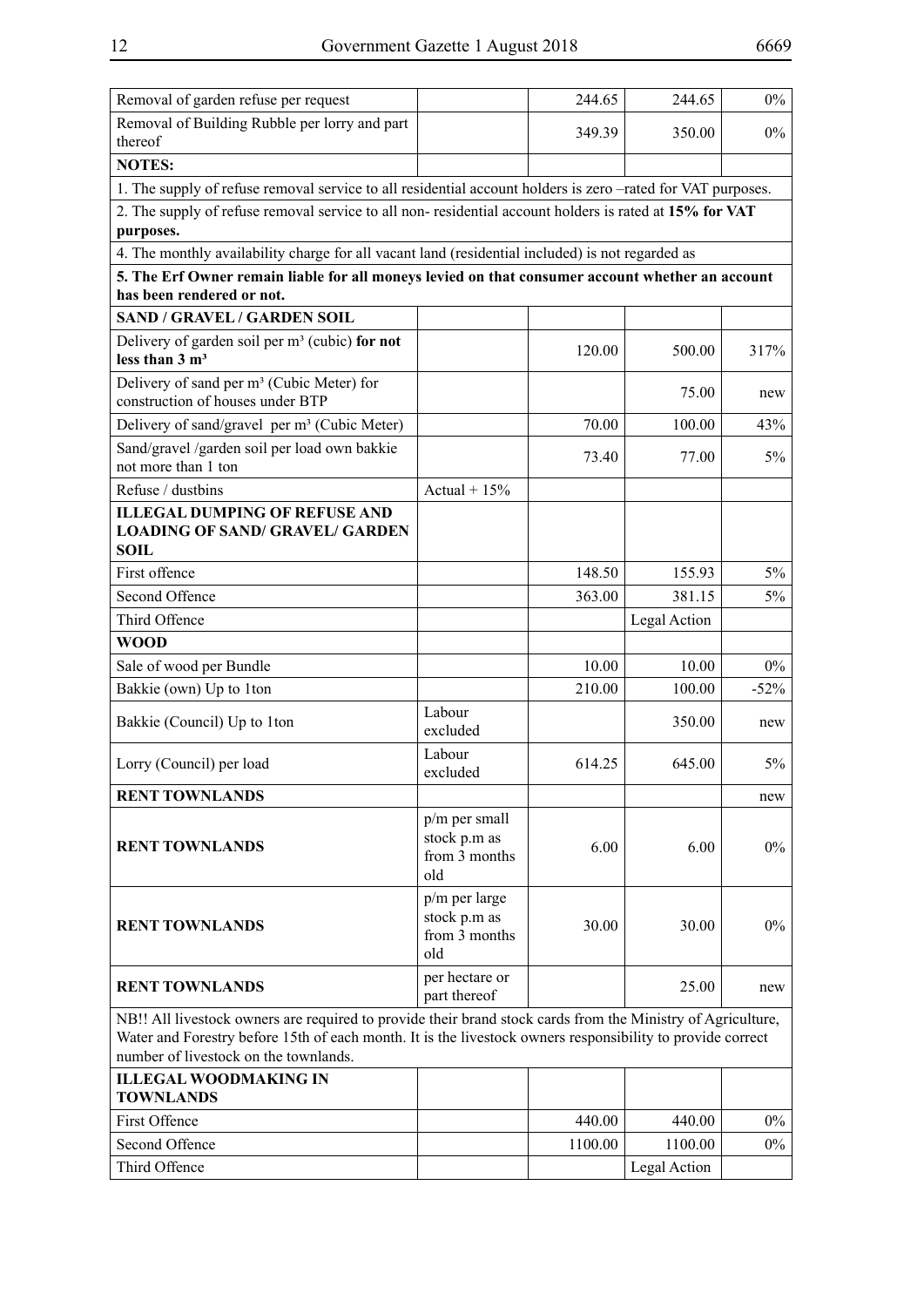| <b>RATES &amp; TAXES</b>                                                                                                                                                       |                                                  |         |         |       |
|--------------------------------------------------------------------------------------------------------------------------------------------------------------------------------|--------------------------------------------------|---------|---------|-------|
| Assessment rates - Land value (Residential)                                                                                                                                    | per N\$<br>valuation p.m                         | 0.0171  | 0.0180  | $5\%$ |
| Assessment rates - Land value (Business)                                                                                                                                       | per N\$<br>valuation p.m                         | 0.0176  | 0.0185  | $5\%$ |
| <b>Improvements</b>                                                                                                                                                            |                                                  |         |         |       |
| Residential                                                                                                                                                                    | per N\$<br>valuation p.m                         | 0.0238  | 0.0250  | $5\%$ |
| Hospitality                                                                                                                                                                    | per N\$<br>valuation p.m                         | 0.025   | 0.0263  | 5%    |
| <b>Business</b>                                                                                                                                                                | per N\$<br>valuation p.m                         | 0.025   | 0.0263  | 5%    |
| Institutions                                                                                                                                                                   | per N\$<br>valuation p.m                         | 0.0263  | 0.0276  | 5%    |
| <b>Other levies</b>                                                                                                                                                            |                                                  |         |         |       |
| Fire Brigade per consumer                                                                                                                                                      | Levy per<br>month (Basic<br>Charges)             | 2.40    | 2.52    | $5\%$ |
| <b>LIGHT INDUSTRIES: LAND USE</b>                                                                                                                                              |                                                  |         |         |       |
| Rental of sites of unproclaimed Land                                                                                                                                           | Per 1000m <sup>2</sup><br>/ payable per<br>month | 146.40  | 153.72  | $5\%$ |
| <b>SITE RENTAL</b>                                                                                                                                                             |                                                  |         |         |       |
| Serviced Area                                                                                                                                                                  | Levy per<br>month                                | 2500.00 | 3000.00 | 20%   |
| Unserviced area                                                                                                                                                                | Levy per<br>month                                | 1500.00 | 2000.00 | 33%   |
| <b>BUILDING PLAN FEES</b>                                                                                                                                                      |                                                  |         |         |       |
| Decentralised Built Together Programme                                                                                                                                         | m <sup>2</sup>                                   | 2.21    | 2.32    | $5\%$ |
| Residential                                                                                                                                                                    | m <sup>2</sup>                                   | 4.41    | 4.63    | $5\%$ |
| <b>Business</b>                                                                                                                                                                | m <sup>2</sup>                                   | 5.85    | 6.14    | $5\%$ |
| <b>Upstairs building</b>                                                                                                                                                       | $\rm m^2$                                        | 6.62    | 6.95    | $5\%$ |
| <b>BUILDING PLANS</b>                                                                                                                                                          |                                                  |         |         |       |
| Building plans must be submitted to the Council before any person intends to erect a new building or make<br>alterations to an existing building within Local Authorities area |                                                  |         |         |       |
| No building shall be constructed/altered unless with the approval of the Council.                                                                                              |                                                  |         |         |       |
| <b>CEMETERY</b>                                                                                                                                                                |                                                  |         |         |       |
| Reserve grave                                                                                                                                                                  | once off<br>payment                              | 396.90  | 416.75  | $5\%$ |
| <b>Burial fees</b>                                                                                                                                                             |                                                  |         |         |       |
| Town                                                                                                                                                                           |                                                  | 347.30  | 347.30  | $0\%$ |
| Schmelendorp                                                                                                                                                                   |                                                  | 127.40  | 127.40  | $0\%$ |
| Gobebfontein                                                                                                                                                                   |                                                  | 127.40  | 127.40  | $0\%$ |
| Welfare case (with from relevant authorities)                                                                                                                                  |                                                  | 70.00   | 70      | $0\%$ |
| <b>REGISTRATION OF BUSINESS only valid</b><br>for one year                                                                                                                     |                                                  |         |         |       |
| First registration per annum                                                                                                                                                   |                                                  | 418.95  | 439.90  | $5\%$ |
| Renewal per annum                                                                                                                                                              |                                                  | 366.80  | 385.14  | 5%    |
| Hawkers                                                                                                                                                                        | per day                                          | 25.00   | 30.00   | 20%   |
| All renewals will be subjected to be terminated on 31 March 2017. Failure to renew will result in a levy<br>fine of 10% per month on arrears.                                  |                                                  |         |         |       |
| All businesses are required to obtain their fitness certificate from the Ministry of Health after receiving<br>Council's approval.                                             |                                                  |         |         |       |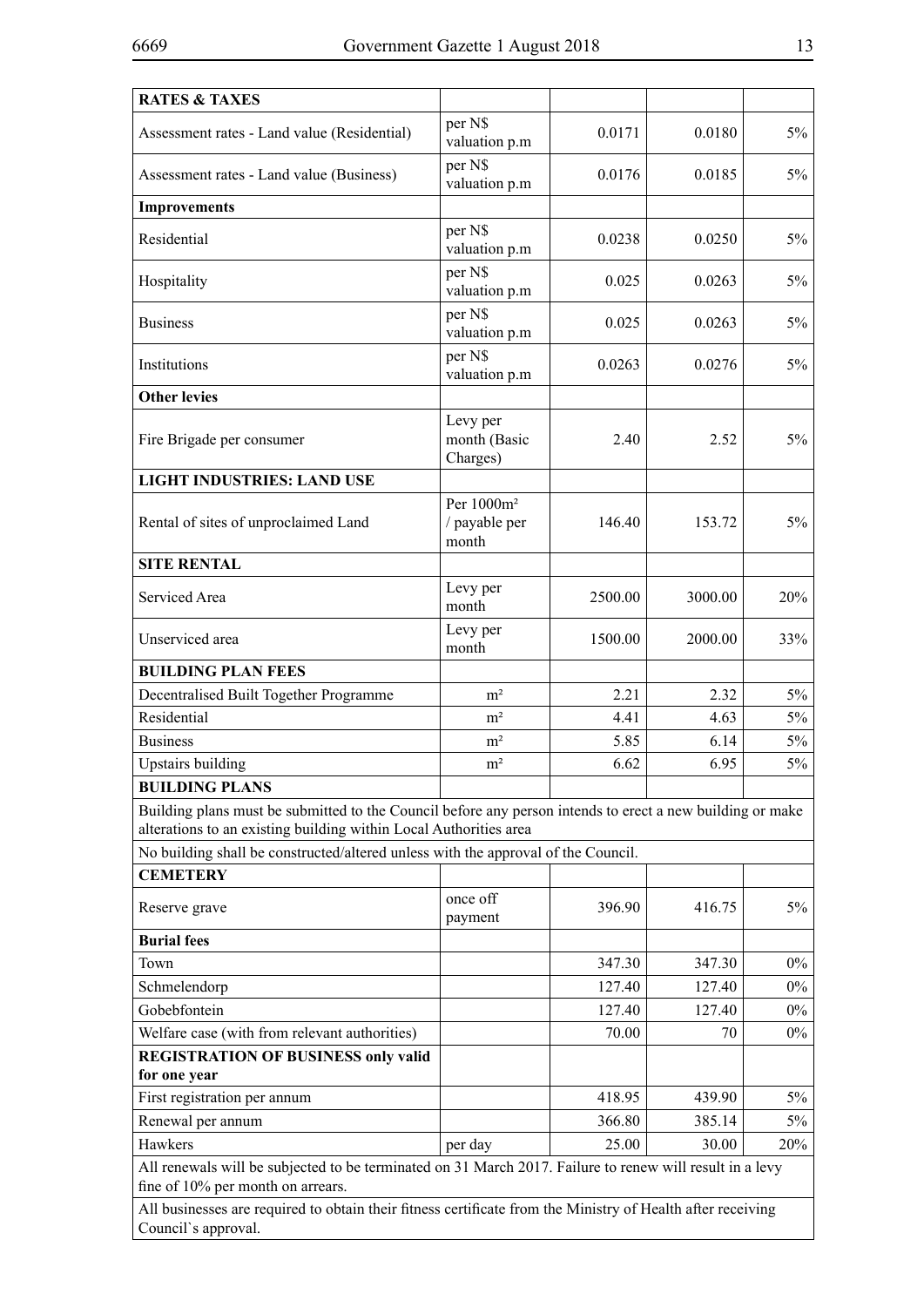| <b>ADVERTISEMENT BOARD SIGNS</b>                 |                                    |                              |         |       |
|--------------------------------------------------|------------------------------------|------------------------------|---------|-------|
| <b>Advertising Board annually</b>                |                                    |                              |         |       |
| Advertising signs per sign annually              |                                    | 275.60                       | 289.38  | $5\%$ |
| Encroachment fees                                |                                    | 275.60                       | 289.38  | $5\%$ |
| Horizontal Banner per event                      |                                    | 275.60                       | 289.38  | $5\%$ |
| Vertical Banner per event                        |                                    | 275.60                       | 289.38  | $5\%$ |
| Bill Boards per year                             |                                    |                              |         |       |
| 1m <sup>2</sup>                                  |                                    | 2756.00                      | 2893.80 | $5\%$ |
| 2m <sup>2</sup>                                  |                                    | 2756.00                      | 2893.80 | $5\%$ |
| 3m <sup>2</sup>                                  |                                    | 2756.00                      | 2893.80 | $5\%$ |
| 4m <sup>2</sup>                                  |                                    | 2756.00                      | 2893.80 | $5\%$ |
| <b>DUPLICATING SERVICES &amp; FAXES</b>          |                                    |                              |         |       |
| A4 per copy                                      |                                    | 2.00                         | 2.00    | $0\%$ |
| A3 per copy                                      |                                    | 5.00                         | 5.00    | $0\%$ |
| Incoming and outgoing fax / es                   |                                    | 6.00                         | 6.00    | $0\%$ |
| Minutes - Extracts per Resolution per page       |                                    | 3.30                         | 5.00    | 52%   |
| <b>CERTIFICATES</b>                              |                                    |                              |         |       |
| Clearance Certificate                            |                                    | 240.00                       | 252.00  | $5\%$ |
| Valuation Certificate                            |                                    | 240.00                       | 252.00  | 5%    |
| <b>MACHINERY AND EQUIPMENT RENT</b>              |                                    |                              |         |       |
| Drain rods per day or part thereof               |                                    | 16.00                        | 20.00   | 25%   |
| Tractor per hour or part thereof                 |                                    | 258.20                       | 260.00  | $1\%$ |
| Tipper per hour or part thereof                  |                                    | 540.70                       | 567.74  | $5\%$ |
| Tipper per kilometer - 8:00                      |                                    | 11.60                        | 12.18   | $5\%$ |
| UD sewer truck per/hour or part thereof          |                                    |                              | 567.74  | new   |
| UD sewer per kilometer / 7000m <sup>3</sup>      |                                    |                              | 15.00   | new   |
| Bakkie Hyundai: 1-2Tn                            | <b>Excluding cost</b><br>of driver |                              | 5/km    |       |
| Bakkie LWB 2.2-3000                              | <b>Excluding cost</b><br>of driver |                              | 5/km    |       |
| Chain saw per/hour or part thereof               |                                    | 39.80                        | 40.00   | $1\%$ |
| Generator per day or part thereof                |                                    | 242.50                       | 245.00  | $1\%$ |
| JCB machine per hour or part thereof             |                                    | 644.90                       | 650.00  | $1\%$ |
| Hydro blast per hour or part thereof excl labour |                                    | 250.00                       | 250.00  | $0\%$ |
| Spade, pick, rake per day or part thereof        |                                    | 7.20                         | 7.25    | $1\%$ |
| Wheelbarrow per day or part thereof              |                                    | 16.00                        | 20.00   | 25%   |
| Fire Brigade Vehicle per day or part thereof     |                                    | 875.00                       | 880.00  | $1\%$ |
| Fire Brigade Vehicle kilometer charge            |                                    | 7.20                         | 7.50    | 4%    |
| Moulders big per day or part thereof             |                                    | 3.20                         | 3.50    | 9%    |
| Moulders small per day or part thereof           |                                    | 1.60                         | 1.70    | 6%    |
| Moulders superbricks per day or part thereof     |                                    | 80.70                        | 85.00   | 5%    |
| Concrete Mixer per hour or part thereof          |                                    | 42.00                        | 45.00   | 7%    |
| Meat saw per hour or part thereof                |                                    | 53.00                        | 55.00   | 5%    |
| Other Miscellaneous Charges                      |                                    | <b>Actual Cost</b><br>$+15%$ |         |       |
| <b>SALE OF ERVEN AND LAND</b>                    |                                    |                              |         |       |
| <b>Residential</b>                               |                                    |                              |         |       |
| Gobebfontein                                     | per sqm                            | 10.80                        | 11.34   | $5\%$ |
| Schmlendorp                                      | per sqm                            | 10.80                        | 11.34   | $5\%$ |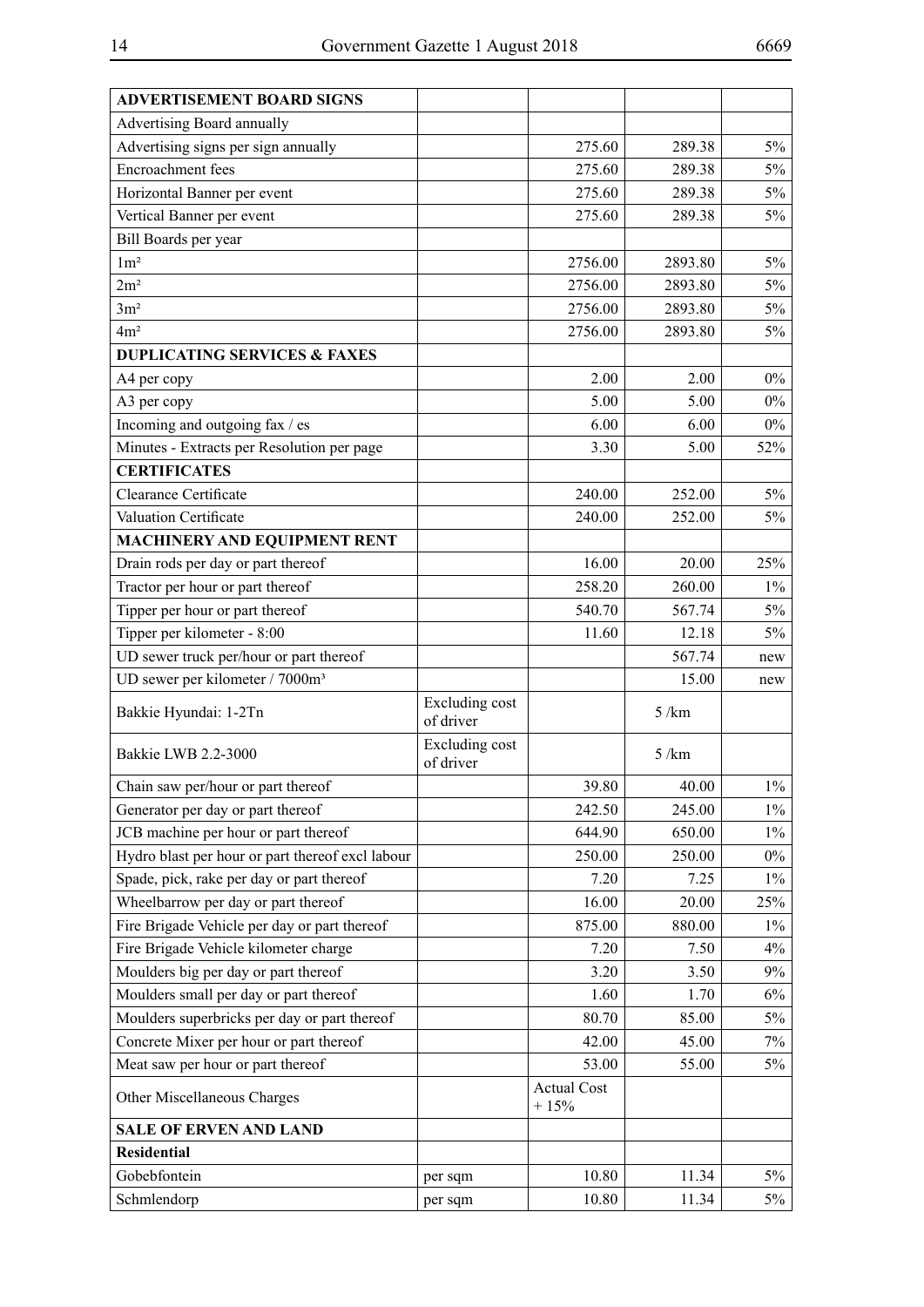| Bethanie town                                 | per sqm                                                 | 19.05                                       | 20.00   | $5\%$  |
|-----------------------------------------------|---------------------------------------------------------|---------------------------------------------|---------|--------|
| Riverside                                     | per sqm                                                 | 10.80                                       | 11.34   | $5\%$  |
| <b>Business</b>                               |                                                         |                                             |         |        |
| Bethanie town                                 | per sqm                                                 | 22.90                                       | 24.05   | $5\%$  |
| Scmelendorf                                   | per sqm                                                 | 15.90                                       | 16.70   | $5\%$  |
| Gobebfontein                                  | per sqm                                                 | 15.90                                       | 16.70   | $5\%$  |
| Riverside                                     | per sqm                                                 | 15.90                                       | 16.70   | $5\%$  |
| Unserviced land/plots (for Agri purpose only) | per sqm                                                 | 17.00                                       | 10.00   | $-41%$ |
| <b>RENTAL OF HOUSES</b>                       |                                                         |                                             |         |        |
| Gobebfontein                                  | 2 rooms                                                 | 100.00                                      | 105.00  | $5\%$  |
| Schmelendorp                                  | 1 room                                                  | 150.00                                      | 157.50  | $5\%$  |
|                                               | 4 rooms                                                 | 200.00                                      | 210.00  | $5\%$  |
| <b>SOCIAL HOUSING</b>                         |                                                         |                                             |         |        |
| River Side                                    | 2 rooms                                                 | 300.00                                      | 300.00  | $0\%$  |
| SME stalls rental fee per month               |                                                         | 110.00                                      | 110.00  | $0\%$  |
| <b>INFO CENTRUM</b> per month                 |                                                         | 1310.00                                     | 1310.00 | $0\%$  |
| <b>INFO CENTRUM</b> back yard flat per month  |                                                         | 500.00                                      | 500.00  | $0\%$  |
| <b>COMMUNITY HALL</b>                         |                                                         |                                             |         |        |
| <b>MAIN HALL</b>                              | Meeting per<br>day or part<br>thereof                   | 146.75                                      | 150.00  | $2\%$  |
|                                               | Churches -<br>sermons per<br>day or part<br>thereof     | 180.00                                      | 200.00  | 11%    |
|                                               | School<br>functions                                     | 220.50                                      | 250.00  | 13%    |
|                                               | Social groups<br>(pensioners and<br>unemployed<br>youth |                                             | 50.00   | new    |
|                                               | Income<br>generating<br>activities etc.                 | 600.00                                      | 600.00  | $0\%$  |
|                                               | Weddings                                                | 500.00                                      | 600.00  | 20%    |
|                                               | Conferences<br>and workshops                            | 756.00                                      | 793.80  | 5%     |
|                                               | <b>Stadium Rental</b><br>per day                        | 100.00                                      | 100.00  | $0\%$  |
|                                               |                                                         | Tables and chairs are included in the price |         |        |
|                                               | Chair per day<br>or part thereof                        | 2.65                                        | 3.05    | 15%    |
|                                               | Tables per day<br>or part thereof                       | 7.50                                        | 7.88    | 5%     |
|                                               | Refundable<br>Deposito fee<br>payable                   | 300.00                                      | 300.00  | $0\%$  |
| <b>Cancellation fees: Main Hall</b>           | Meeting per<br>day or part<br>thereof                   | 73.50                                       | 75.00   | $2\%$  |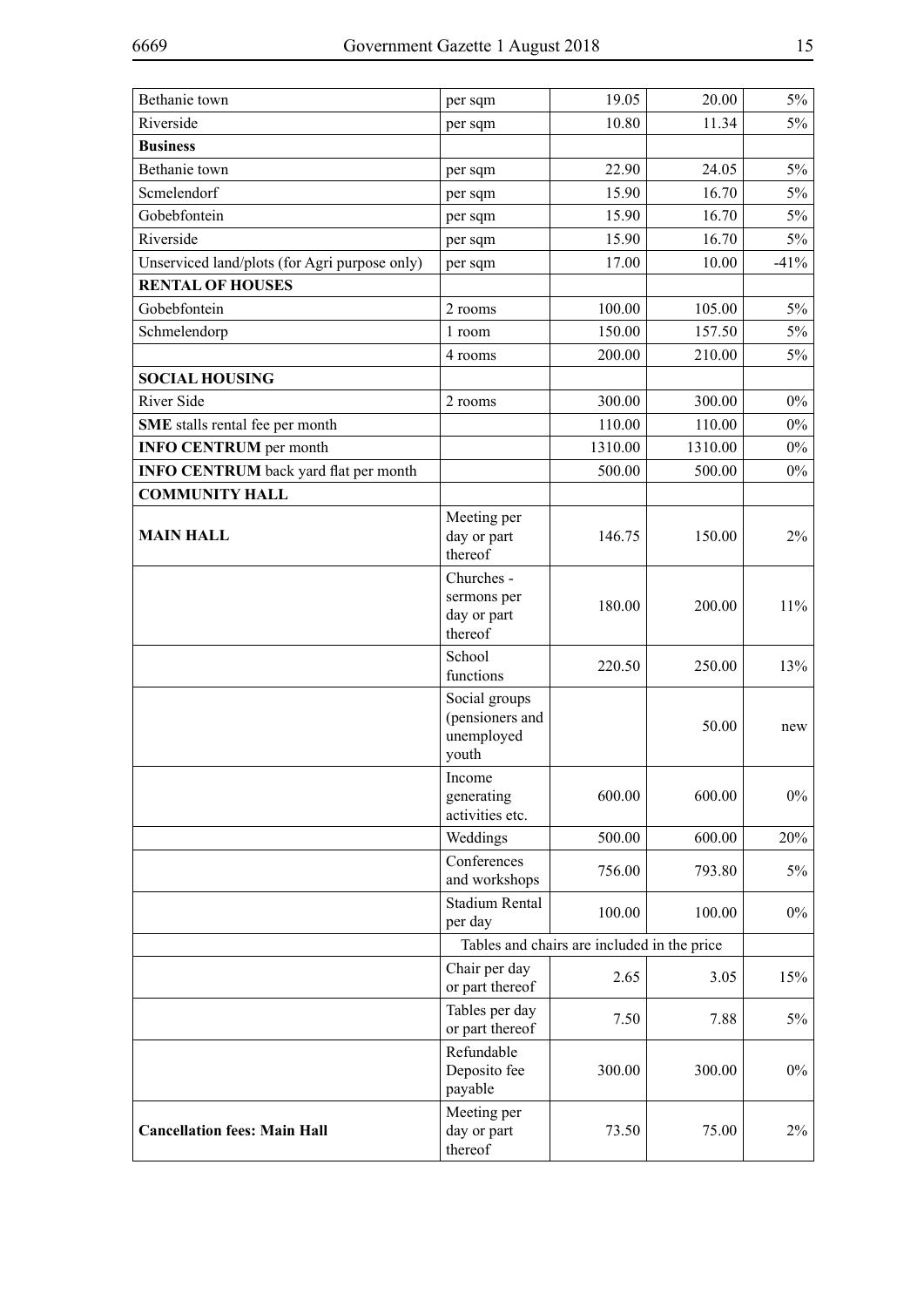|                                                                                | Churches -<br>sermons per<br>day or part<br>thereof | 100.00 | 100.00 | $0\%$   |
|--------------------------------------------------------------------------------|-----------------------------------------------------|--------|--------|---------|
|                                                                                | School<br>functions                                 | 125.00 | 125.00 | $0\%$   |
|                                                                                | Income<br>generating<br>activities etc.             | 383.00 | 300.00 | $-22\%$ |
|                                                                                | Weddings                                            | 383.00 | 300.00 | $-22%$  |
|                                                                                | Conferences<br>and workshops                        | 383.00 | 396.90 | $4\%$   |
| <b>POUNDING FEES</b>                                                           |                                                     |        |        |         |
| Large stock per day per head                                                   |                                                     | 20.00  | 21.00  | $5\%$   |
| Small stock per day per head                                                   |                                                     | 4.70   | 4.94   | $5\%$   |
| <b>DOG TAX</b>                                                                 |                                                     |        |        |         |
| Spayed                                                                         |                                                     | 16.55  | 17.38  | $5\%$   |
| Unsprayed                                                                      |                                                     | 22.05  | 23.15  | 5%      |
| Penalties on Dogs without license                                              |                                                     | 55.15  | 57.91  | $5\%$   |
| Delivering of animal to the pound irrespective<br>of the distance (per animal) |                                                     | 2.40   | 2.52   | $5\%$   |

#### **BY ORDER OF THE BETHANIE VILLAGE COUNCIL**

### **A. Frederick CHAIRPERSON OF THE COUNCIL**

## **GIBEON VILLAGE COUNCIL**

 $\overline{\phantom{a}}$  , where  $\overline{\phantom{a}}$ 

No. 459 2018

#### TARIFFS 2018/ 019

The Gibeon Village Council under section 30(1)(u) of the Local Authorities Act, 1992 (Act No. 23 of 1992) as amended, hereby determine charges , fees and other monies in respect of service rendered for the Financial year end 30 June 2018 as set out in the tariff schedule below, with effect from 1 July 2018.

| <b>Tariff Description</b>           | <b>Existing</b><br>Tariff<br>2016/17<br>N\$ | <b>Existing</b><br><b>Tariff 2017/18</b><br>N\$ | <b>Proposed</b><br><b>Tariff 2018/19</b><br>N\$ | Increase<br>$\frac{6}{9}$ |
|-------------------------------------|---------------------------------------------|-------------------------------------------------|-------------------------------------------------|---------------------------|
|                                     | <b>WATER</b>                                |                                                 |                                                 |                           |
| <b>Residential: Consumption</b>     |                                             |                                                 |                                                 |                           |
| $0-15m^3$ per month                 | 15.27                                       | 16.03                                           | 16.03                                           | $0\%$                     |
| $16 - 30$ m <sup>3</sup> per month  | 21.37                                       | 22.44                                           | 22.44                                           | $0\%$                     |
| $31 - 60$ m <sup>3</sup> per month  | 29.92                                       | 31.42                                           | 31.42                                           | $0\%$                     |
| $60 \text{ m}^3$ per month          | 38.90                                       | 40.84                                           | 40.84                                           | $0\%$                     |
| <b>Non Residential: Consumption</b> |                                             |                                                 |                                                 |                           |
| $0-500m^3$ per month                | 21.37                                       | 22.44                                           | 22.44                                           | $0\%$                     |
| $501 - 1000m3$ per month            | 29.92                                       | 31.42                                           | 31.42                                           | $0\%$                     |
| $1001 - 1200m^3$ per month          | 34.03                                       | 35.74                                           | 35.74                                           | $0\%$                     |
| $>1201$ m <sup>3</sup> per month    | 38.90                                       | 40.84                                           | 40.84                                           | 0%                        |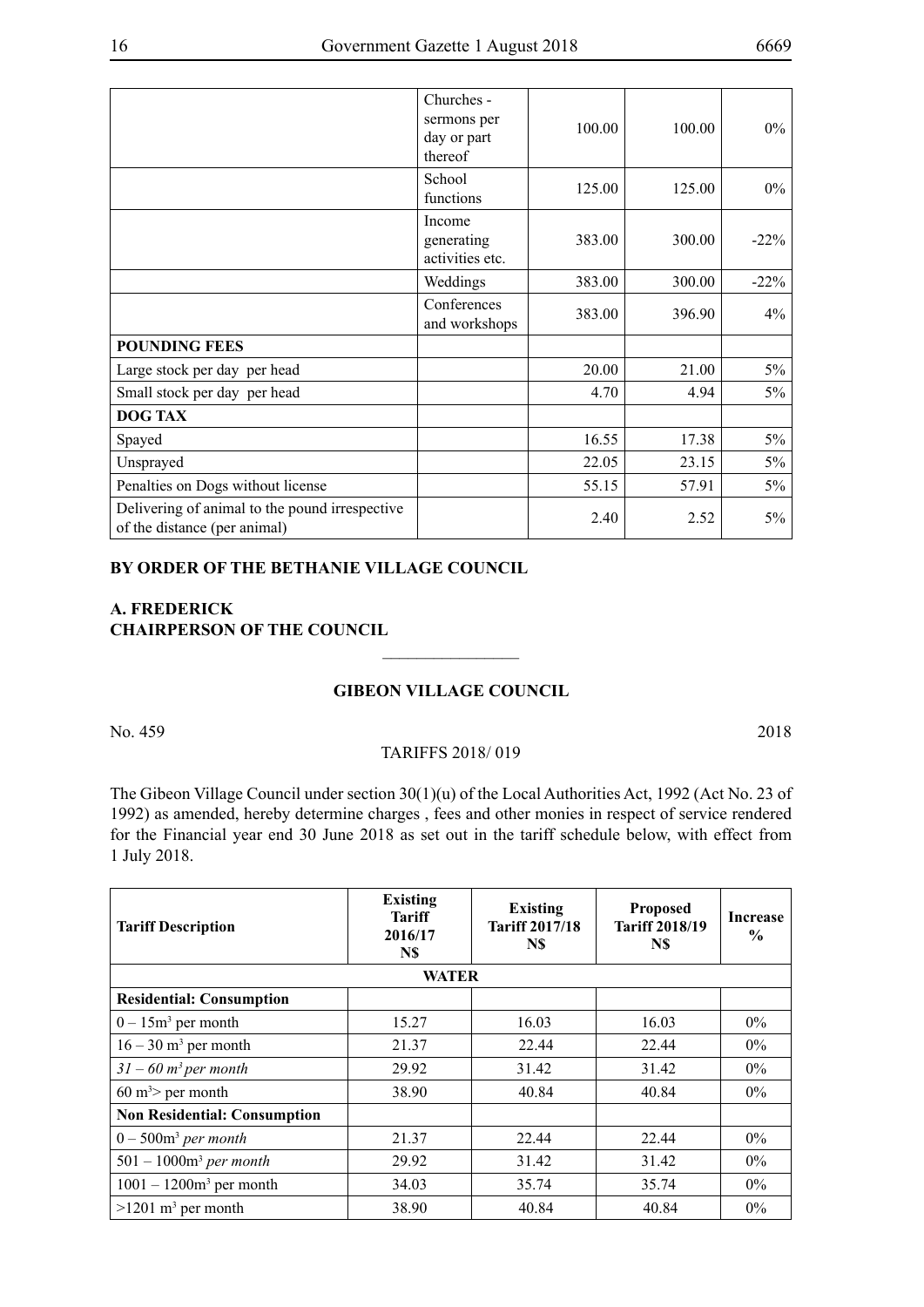| <b>Basic Charges: Diameter of meter</b><br>inlet:                                     |                                                                                                                   |                                                                                                                   |                                                                                                                   |     |
|---------------------------------------------------------------------------------------|-------------------------------------------------------------------------------------------------------------------|-------------------------------------------------------------------------------------------------------------------|-------------------------------------------------------------------------------------------------------------------|-----|
| 15mm                                                                                  | 41.80                                                                                                             | 43.89                                                                                                             | 46.08                                                                                                             | 5%  |
| 20 <sub>mm</sub>                                                                      | 69.18                                                                                                             | 72.64                                                                                                             | 76.27                                                                                                             | 5%  |
| 25mm                                                                                  | 137.50                                                                                                            | 144.38                                                                                                            | 151.59                                                                                                            | 5%  |
| 40 <sub>mm</sub>                                                                      | 385.00                                                                                                            | 404.25                                                                                                            | 424.46                                                                                                            | 5%  |
| 50 <sub>mm</sub>                                                                      | 550.00                                                                                                            | 577.50                                                                                                            | 606.37                                                                                                            | 5%  |
| 80mm                                                                                  | 550.00                                                                                                            | 577.50                                                                                                            | 606.37                                                                                                            | 5%  |
| 110mm                                                                                 | 660.00                                                                                                            | 693.00                                                                                                            | 727.65                                                                                                            | 5%  |
| <b>Business</b>                                                                       |                                                                                                                   |                                                                                                                   |                                                                                                                   |     |
| <b>Pre-paid Users</b>                                                                 |                                                                                                                   |                                                                                                                   |                                                                                                                   |     |
| $0 - 500m^3$                                                                          | 16.50                                                                                                             | 17.33                                                                                                             | 18.19                                                                                                             | 5%  |
|                                                                                       | 14.36                                                                                                             |                                                                                                                   |                                                                                                                   | 5%  |
| Standpipe                                                                             |                                                                                                                   | 15.07                                                                                                             | 15.82<br>Actual Cost+                                                                                             |     |
| <b>Replacement Tag/Token</b>                                                          | Actual Cost+<br>Admin Fee+<br><b>VAT</b>                                                                          |                                                                                                                   | Admin Fee+<br><b>VAT</b>                                                                                          |     |
| New Connection                                                                        | Actual Cost+<br>Admin Fee+<br><b>VAT</b>                                                                          |                                                                                                                   | Actual Cost+<br>Admin Fee+<br><b>VAT</b>                                                                          |     |
| Re-connection due to account in<br>arrears                                            | 165.00                                                                                                            | 172.50                                                                                                            | 189.75                                                                                                            | 10% |
| Disconnection / Re-connection on<br>customer request                                  | 43.84                                                                                                             | 50.41                                                                                                             | 55.45                                                                                                             | 10% |
| <b>Security Deposit - Refundable</b>                                                  |                                                                                                                   |                                                                                                                   |                                                                                                                   |     |
| Residential, Pensioners and Old<br>Age Homes                                          |                                                                                                                   |                                                                                                                   |                                                                                                                   |     |
| Government Institutions and<br>NGO's                                                  | 1100.00                                                                                                           | 1155.00                                                                                                           | 1270.50                                                                                                           | 10% |
| <b>Business</b>                                                                       | Based on average<br>monthly con-<br>sumption with<br>minimum of<br>N\$2000 (Equiva-<br>lent to bank<br>guarantee) | Based on aver-<br>age monthly<br>consumption<br>with minimum of<br>N\$2000 (Equiva-<br>lent to bank<br>guarantee) | Based on aver-<br>age monthly<br>consumption<br>with minimum of<br>N\$2000 (Equiva-<br>lent to bank<br>guarantee) | 5%  |
| Monthly Availability fee                                                              | Vacant serviced<br>erf where water<br>supply is avail-<br>able but not used                                       | Vacant serviced<br>erf where water<br>supply is avail-<br>able but not used                                       | Vacant serviced<br>erf where water<br>supply is avail-<br>able but not used                                       |     |
| Alteration/Relocation/Repair or<br>Substitution of water meter on<br>consumer request | Actual Cost+<br>Admin Fee+<br><b>VAT</b>                                                                          | Actual Cost+<br>Admin Fee+<br><b>VAT</b>                                                                          | Actual Cost+<br>Admin Fee+<br><b>VAT</b>                                                                          |     |
| <b>Illegal Tampering</b>                                                              |                                                                                                                   |                                                                                                                   |                                                                                                                   |     |
| <b>First Offence</b>                                                                  | 2000.00                                                                                                           | 2000.00                                                                                                           | 2100.00                                                                                                           | 5%  |
| Second offence                                                                        | Legal Action                                                                                                      | Legal Action                                                                                                      | Legal Action                                                                                                      |     |
| Removal per 1 Kilolitre or part<br>thereof                                            | m <sup>3</sup>                                                                                                    | 34.65                                                                                                             | 36.38                                                                                                             | 5%  |
| New Connection                                                                        | Actual Cost+<br>Admin Fee+<br><b>VAT</b>                                                                          | Actual Cost+<br>Admin Fee+<br><b>VAT</b>                                                                          | Actual Cost+<br>Admin Fee+<br><b>VAT</b>                                                                          |     |
| Re connection due to account in<br>arrears                                            | 165.00                                                                                                            | 189.75                                                                                                            | 208.72                                                                                                            | 10% |
| Removal of pole fuse or disconnec-<br>tion of service cable on request of<br>client   | 55.00                                                                                                             | 63.25                                                                                                             | 69.57                                                                                                             | 10% |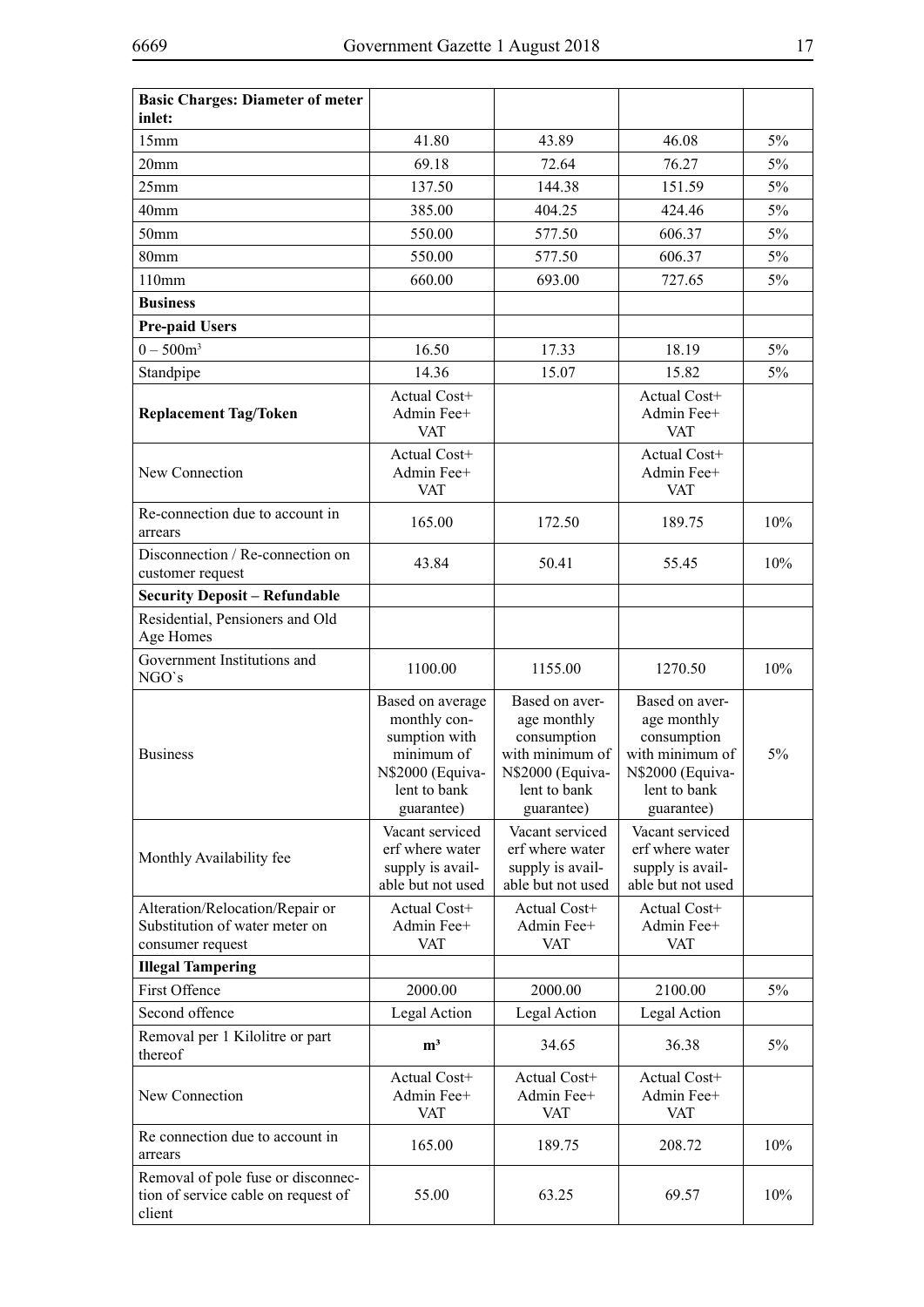| Alteration/Relocation/Repair or<br>Substitution of Electricity meter on<br>customer request | Actual Cost+<br>Admin Fee+<br><b>VAT</b>                                    | Actual Cost+<br>Admin Fee+<br><b>VAT</b>                                   | Actual Cost+<br>Admin Fee+<br><b>VAT</b>                                   |       |
|---------------------------------------------------------------------------------------------|-----------------------------------------------------------------------------|----------------------------------------------------------------------------|----------------------------------------------------------------------------|-------|
| <b>Illegal Tampering</b>                                                                    |                                                                             |                                                                            |                                                                            |       |
| First Offence                                                                               | 2000.00                                                                     | 2000.00                                                                    | 2100.00                                                                    | 5%    |
| Second Offence                                                                              | Legal Action                                                                | Legal Action                                                               | Legal Action                                                               |       |
| <b>Refundable Security Deposit</b>                                                          |                                                                             |                                                                            |                                                                            |       |
| Residential, Pensioners & Old Age<br>Homes                                                  | 33.00                                                                       | 34.65                                                                      | 36.38                                                                      | 5%    |
| Government Institutions & NGO's                                                             | 1100.00                                                                     | 1265.00                                                                    | 1328.25                                                                    | 5%    |
| <b>Business</b>                                                                             | Based on average<br>monthly con-<br>sumption with<br>minimum of<br>N\$2000  | Based on average<br>monthly con-<br>sumption with<br>minimum of<br>N\$2000 | Based on average<br>monthly con-<br>sumption with<br>minimum of<br>N\$2000 |       |
| Monthly Availability Fee                                                                    | Vacant serviced<br>erf where water<br>supply is avail-<br>able but not used |                                                                            |                                                                            |       |
| <b>General Electricity</b>                                                                  | See attached                                                                |                                                                            |                                                                            |       |
|                                                                                             | <b>SEWERAGE</b>                                                             |                                                                            |                                                                            |       |
| <b>Basic</b>                                                                                |                                                                             |                                                                            |                                                                            |       |
| Area 7                                                                                      |                                                                             |                                                                            |                                                                            |       |
| Residential                                                                                 | 33.00                                                                       | 34.65                                                                      | 36.38                                                                      | $5\%$ |
| Government Institutions, NGO's                                                              | 44.00                                                                       | 46.20                                                                      | 48.51                                                                      | $5\%$ |
| Flats                                                                                       | 50.03                                                                       | 52.53                                                                      | 55.15                                                                      | $5\%$ |
| Business & Industrial                                                                       | 66.00                                                                       | 69.30                                                                      | 72.76                                                                      | 5%    |
| Waste water disposal per m <sup>3</sup>                                                     |                                                                             |                                                                            |                                                                            |       |
| Residential – per Toilet                                                                    | 14.67                                                                       | 15.41                                                                      | 16.18                                                                      | $5\%$ |
| Business – per Toilet                                                                       | 29.36                                                                       | 30.83                                                                      | 32.37                                                                      | $5\%$ |
| <b>Pumping of Sewerage per Load</b><br>Domestic per Load / 5000 Lt                          | 220.00                                                                      | 231.00                                                                     | 242.55                                                                     | 5%    |
| Business per load / 5000 Lt                                                                 | 935.00                                                                      | 981.75                                                                     | 1030.83                                                                    | 5%    |
| Outside town boundaries per load /                                                          |                                                                             |                                                                            |                                                                            |       |
| 5000 Lt                                                                                     | 1430.00                                                                     | 1501.50                                                                    | 1576.57                                                                    | 5%    |
| Km Fee                                                                                      | AA tariff rates                                                             |                                                                            |                                                                            |       |
| Nightsoil Removal                                                                           | 48.03                                                                       | 50.43                                                                      | 52.95                                                                      | $5\%$ |
| <b>Blockages</b>                                                                            |                                                                             |                                                                            |                                                                            |       |
| Residential / per blockage                                                                  | 275.00                                                                      | 288.00                                                                     | 303.18                                                                     | $5\%$ |
| Business / per blockage                                                                     | 330.00                                                                      | 346.50                                                                     | 363.82                                                                     | 5%    |
| New Connections                                                                             | Actual Cost+<br>Admin Fee+<br><b>VAT</b>                                    | Actual Cost+<br>Admin Fee+<br><b>VAT</b>                                   | Actual Cost+<br>Admin Fee+<br><b>VAT</b>                                   |       |
| Monthly Availability Fee                                                                    | Vacant erf where<br>services are avail-<br>able but not used                | Vacant erf where<br>services are avail-<br>able but not used               | Vacant erf where<br>services are avail-<br>able but not used               |       |
| <b>Illegal Connection and or</b><br><b>Tampering</b>                                        |                                                                             |                                                                            |                                                                            |       |
| First Offence                                                                               | 2000.00                                                                     | 2000.00                                                                    | 2100.00                                                                    | $5\%$ |
| Second Offence                                                                              | Legal Action                                                                | Legal Action                                                               | Legal Action                                                               |       |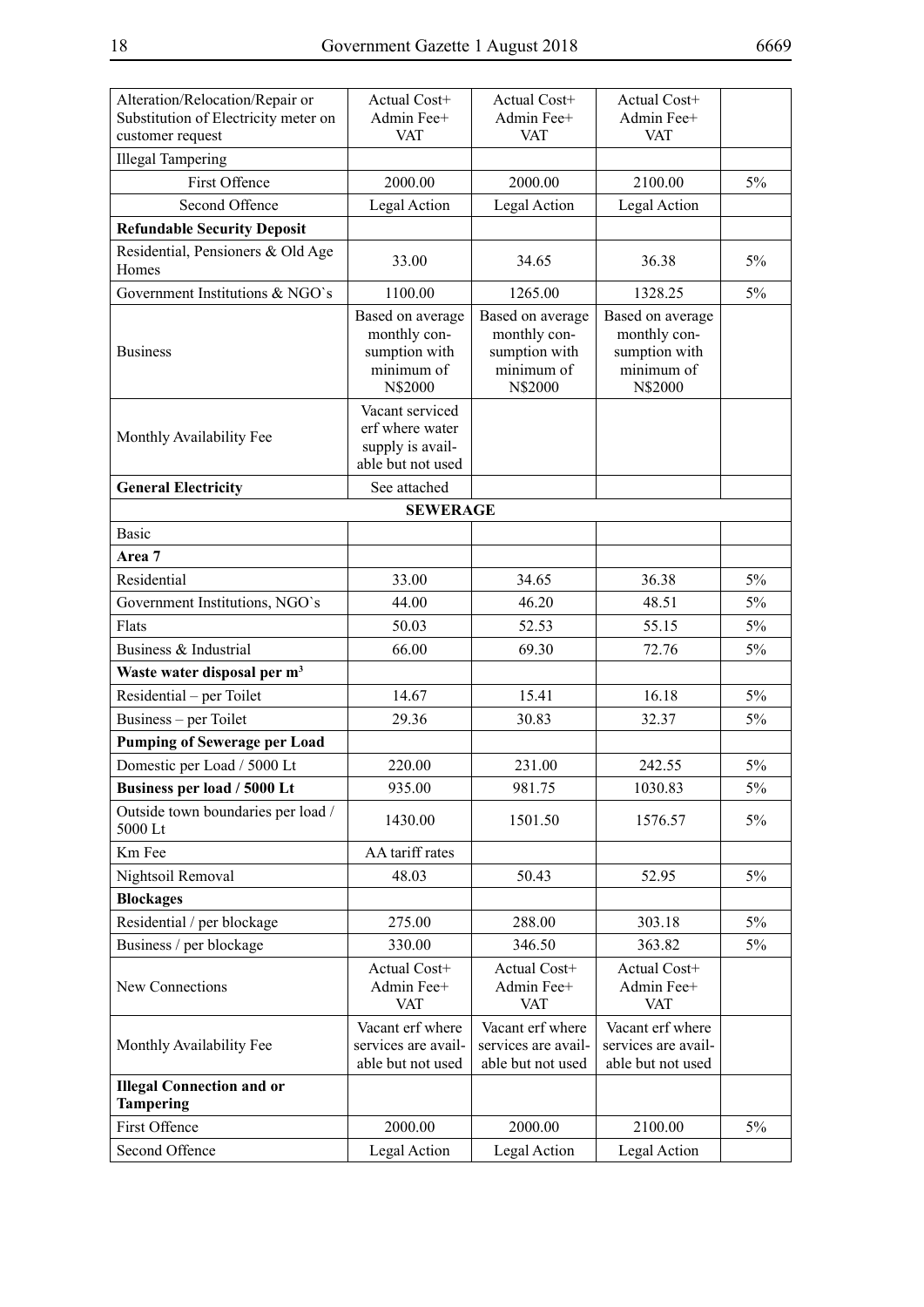| <b>CLEANSING (REFUSE)</b>                                                                                                  |                                                                      |                                                                      |                                                                      |             |
|----------------------------------------------------------------------------------------------------------------------------|----------------------------------------------------------------------|----------------------------------------------------------------------|----------------------------------------------------------------------|-------------|
| <b>Removal of Refuse (Standard</b><br><b>Container)</b>                                                                    | 240 Ltr Wheely<br>Bin                                                |                                                                      |                                                                      |             |
| Residential                                                                                                                | 52.83 $p/m$                                                          | 55.47 p/m                                                            | 58.24 p/m                                                            | 5%          |
| <b>Businesses</b>                                                                                                          |                                                                      |                                                                      |                                                                      |             |
| One Removal / Per Week                                                                                                     | 164.24                                                               | 172.24                                                               | 180.85                                                               | 5%          |
| Two Removals / Per Week                                                                                                    | 389.96                                                               | 409.46                                                               | 429.93                                                               | 5%          |
| Three Removals / Per Week                                                                                                  | 629.11                                                               | 660.57                                                               | 693.59                                                               | 5%          |
| <b>Removal of refuse (Without</b><br><b>Standard Container)</b>                                                            |                                                                      |                                                                      |                                                                      |             |
| One Removal / Per Week                                                                                                     |                                                                      |                                                                      |                                                                      |             |
| Two Removals / Per Week                                                                                                    |                                                                      |                                                                      |                                                                      |             |
| Three Removals / Per Week                                                                                                  |                                                                      |                                                                      |                                                                      |             |
| <b>Rental of Skip</b>                                                                                                      |                                                                      |                                                                      |                                                                      |             |
| Renting & Removal of 6m <sup>3</sup> refuse<br>skip                                                                        | Per Load or part<br>thereof                                          |                                                                      |                                                                      |             |
| Renting                                                                                                                    | Month or part<br>thereof                                             |                                                                      |                                                                      |             |
| Renting                                                                                                                    | Per week or part<br>thereof                                          |                                                                      |                                                                      |             |
| <b>Disposal Tariff</b>                                                                                                     |                                                                      |                                                                      |                                                                      |             |
| Residential / Per Bin                                                                                                      |                                                                      |                                                                      |                                                                      |             |
| Business & Institutions / Per Bin                                                                                          |                                                                      |                                                                      |                                                                      |             |
| Dumping site disposal fee                                                                                                  |                                                                      |                                                                      |                                                                      |             |
| Light Delivery Vehicle / Per Load                                                                                          | 89.49                                                                | 93.96                                                                | 98.65                                                                | 5%          |
| Trucks / Per Load                                                                                                          | 168.83                                                               | 177.27                                                               | 186.13                                                               | 5%          |
| Bin Rental (240Ltr Wheely Bin)                                                                                             |                                                                      |                                                                      |                                                                      |             |
| For Functions                                                                                                              | Per bin                                                              |                                                                      |                                                                      |             |
| Replacement of 240Ltr Wheely Bin                                                                                           | Per bin                                                              |                                                                      |                                                                      |             |
| Service Availability Fee                                                                                                   | Erf where refuse<br>removal services<br>is available but<br>not used | Erf where refuse<br>removal services<br>is available but<br>not used | Erf where refuse<br>removal services<br>is available but<br>not used |             |
| Refuse removal services -                                                                                                  | 33.55                                                                | 35.23                                                                | 36.99                                                                | $5\%$       |
| informal areas / per household                                                                                             |                                                                      |                                                                      |                                                                      |             |
| Basic Charge – Buildings $\&$                                                                                              | <b>TOWN PLANNING</b>                                                 |                                                                      |                                                                      |             |
| <b>Structures</b>                                                                                                          | 83.85                                                                | 88.05                                                                | 92.45                                                                | 5%          |
| Basic Charge - Interior Alteration                                                                                         | 83.85                                                                | 88.05                                                                | 92.45                                                                | 5%          |
| Boundary Walls / Per running meter                                                                                         | 1.60                                                                 | 1.67                                                                 | 1.75                                                                 | $5\%$       |
| Additional Charge / Amount pay-<br>able based on floor area of build-<br>ing / Structure per $m^2$                         | 2.93                                                                 | 3.07                                                                 | 3.22                                                                 | 5%          |
| Renewal of Building Permit / That<br>Council charges a renewal fee<br>when the building permit expired<br>after a one year | 76.54                                                                | 80.36                                                                | 84.37                                                                | 5%          |
| <b>Duplicate of Building Plan</b>                                                                                          |                                                                      |                                                                      |                                                                      |             |
| $A4/per$ set                                                                                                               | 66.00<br>88.00                                                       | 69.30<br>92.40                                                       | 72.76<br>97.02                                                       | $5\%$<br>5% |
| $A3$ / per set                                                                                                             |                                                                      |                                                                      |                                                                      |             |
| <b>Town Maps Copies</b><br>A <sub>3</sub>                                                                                  | 66.00                                                                | 69.30                                                                | 72.76                                                                | $5\%$       |
|                                                                                                                            |                                                                      |                                                                      |                                                                      |             |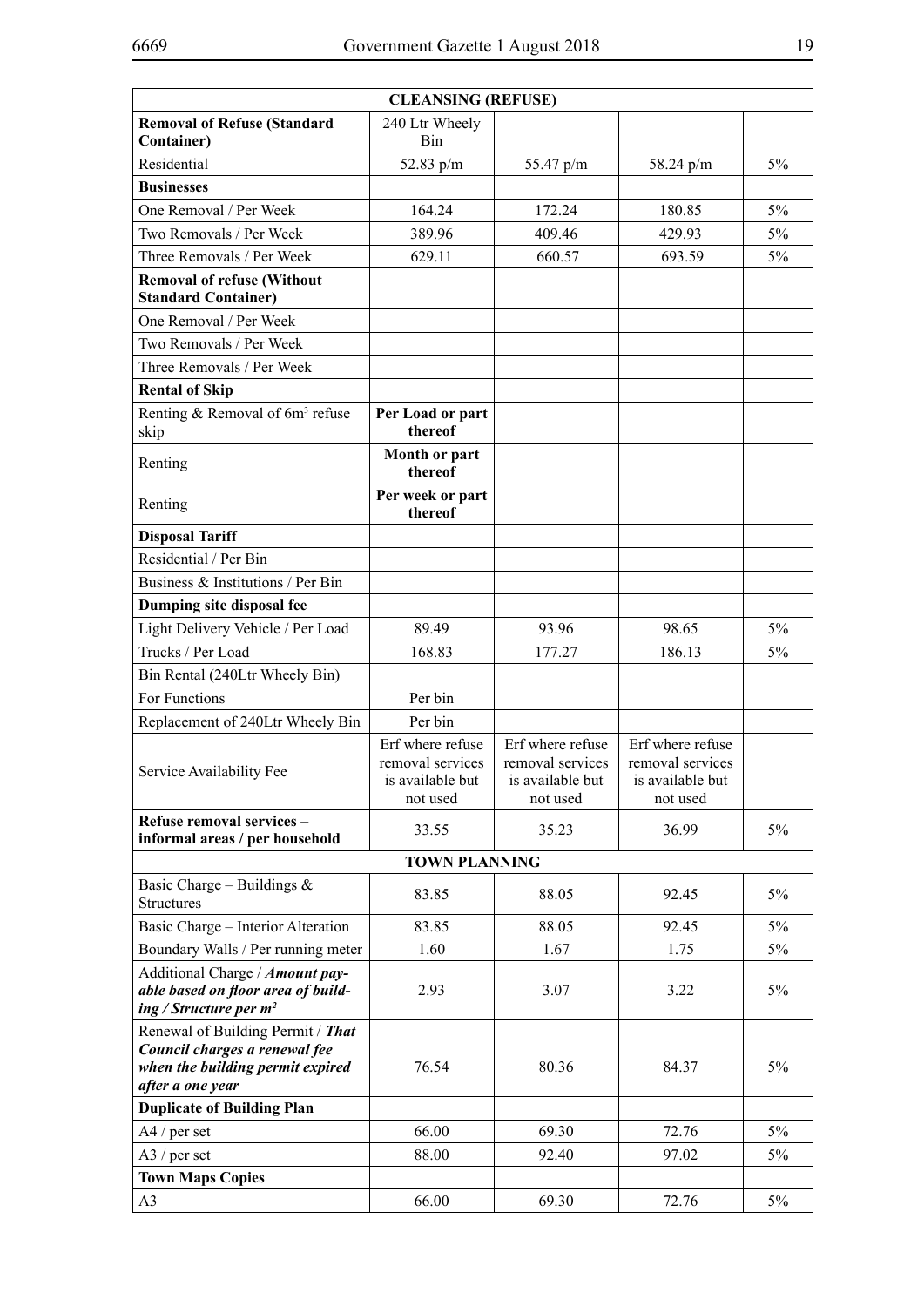| A4                                                                                                  | 55.00                                    | 57.75                                    | 60.63                                    | 5%    |
|-----------------------------------------------------------------------------------------------------|------------------------------------------|------------------------------------------|------------------------------------------|-------|
| Erection of any fence / building<br>without pegs being idenfied                                     | 2000.00                                  | 2000.00                                  | 2000.00                                  |       |
| <b>Illegal Sand Mining on Municipal</b><br>Land                                                     | 2000.00                                  | 2000.00                                  | 2100.00                                  | 5%    |
| <b>Construction without certified</b><br>building plan                                              |                                          |                                          |                                          |       |
| First Offence                                                                                       | 2000.00                                  | 2000.00                                  | 2000.00                                  |       |
| Second Offence                                                                                      | Legal Action                             | Legal Action                             | Legal Action                             |       |
| Removal of Building Rubbles                                                                         |                                          |                                          |                                          |       |
| Domestic / per load or part thereof                                                                 | 219.16                                   | 230.12                                   | 241.62                                   | $5\%$ |
| Business (Construction) / per load<br>or part thereof                                               | 219.16                                   | 230.12                                   | 241.62                                   | 5%    |
| Advertising Structures / Signs,<br><b>Billboards</b>                                                |                                          |                                          |                                          |       |
| <8 m <sup>2</sup> / Application Fee                                                                 | 330.00                                   | 346.50                                   | 363.82                                   | 5%    |
| Yearly Renewable Permit                                                                             | 660.00                                   | 693.00                                   | 727.65                                   | 5%    |
| $>8 m2 - 15 m2/Application Fee$                                                                     | 330.00                                   | 346.50                                   | 363.82                                   | 5%    |
| Yearly Renewal Pemit                                                                                | 825.00                                   | 866.25                                   | 909.56                                   | 5%    |
| $>15$ m <sup>2</sup> / Application Fee                                                              | 330.00                                   | 346.50                                   | 363.82                                   | 5%    |
| Yearly Renewal Permit                                                                               | 1320.00                                  | 1386.00                                  | 1455.30                                  | 5%    |
| Banners / per event banner                                                                          | 220.00                                   | 231.00                                   | 242.55                                   | 5%    |
| Any other signs such as signs for<br>sale of goods or projecting signs<br>etc. / per event per sign | 110.00                                   | 115.50                                   | 121.27                                   | 5%    |
| Any other signs such as estate agent<br>boards, posters, on premises signs,<br>etc: cost per sign   | 220.00                                   | 231.00                                   | 242.55                                   | 5%    |
| Auctioneers Notice Registration fee<br>per event                                                    | 330.00                                   | 346.50                                   | 363.82                                   | 5%    |
| Unauthorized advertising Struc-<br>tures/Signs, Billboards                                          | 1100.00                                  | 1155.00                                  | 1212.75                                  | 5%    |
|                                                                                                     | <b>PROPERTIES (RATES &amp; TAXES)</b>    |                                          |                                          |       |
| <b>Rates &amp; Taxes</b>                                                                            |                                          |                                          |                                          |       |
| Site/Land Value, per N\$ of value p/a                                                               |                                          |                                          |                                          |       |
| Residential                                                                                         | 0.0825                                   | 0.0866                                   | 0.0909                                   | $5\%$ |
| <b>Business</b>                                                                                     |                                          |                                          |                                          |       |
| Improvement s value, per N\$ of<br>value p/a                                                        |                                          |                                          |                                          |       |
| Residential                                                                                         | 0.0187                                   | 0.0196                                   | 0.0205                                   | $5\%$ |
| <b>Business</b>                                                                                     |                                          |                                          |                                          |       |
| <b>Building Clause - per N\$ of value</b><br>p/a                                                    |                                          |                                          |                                          |       |
| Cancellation of Erven Purchased                                                                     | 665.50                                   | 698.78                                   | 733.71                                   | 5%    |
| Valuation Certificate                                                                               | 277.82                                   | 291.71                                   | 306.29                                   | 5%    |
| Copy of Valuation Certificate                                                                       | 605.00                                   | 635.25                                   | 667.01                                   | 5%    |
| Beacons replacements                                                                                | Actual Cost+<br>Admin Fee+<br><b>VAT</b> | Actual Cost+<br>Admin Fee+<br><b>VAT</b> | Actual Cost+<br>Admin Fee+<br><b>VAT</b> |       |
| Erf Diagram (Site plan)                                                                             |                                          |                                          |                                          |       |
| Residential                                                                                         | 110.00                                   | 115.50                                   | 121.27                                   | 5%    |
| Business & Industrial                                                                               | 275.00                                   | 288.75                                   | 303.18                                   | 5%    |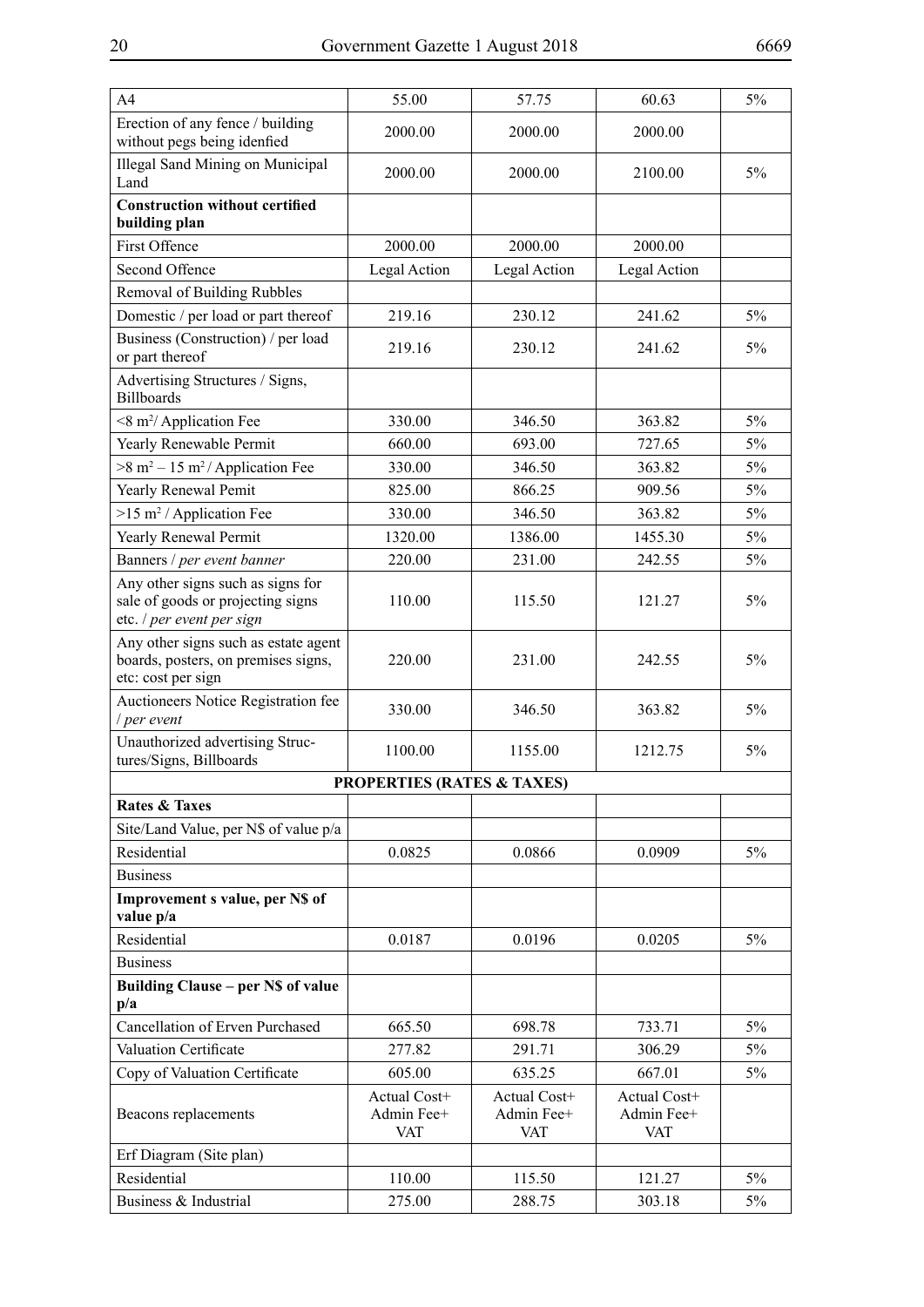| <b>SMEs</b>                                                                       | 77.00                             | 80.85                             | 84.89                                    | 5%    |
|-----------------------------------------------------------------------------------|-----------------------------------|-----------------------------------|------------------------------------------|-------|
| NGO'S, Government and Parastat-<br>als                                            | 165.00                            | 173.25                            | 181.91                                   | 5%    |
| <b>Administration Cost</b>                                                        |                                   |                                   |                                          |       |
| Sales of Property - Advertising and<br>Gazzeting                                  | 434.50                            | 456.23                            | 479.04                                   | $5\%$ |
| Sale of Erf & Lease Agreements                                                    | 110.00                            | 115.50                            | 121.27                                   | $5\%$ |
| Change of Ownership (Informal<br>Areas)                                           | 165.00                            | 173.25                            | 181.91                                   | $5\%$ |
| P.T.O tariffs (Unserviced plots)                                                  |                                   |                                   |                                          |       |
| Residential – per $m^2$ / per month                                               | 0.61                              | 0.64                              | 0.67                                     | $5\%$ |
| Institutions & Business                                                           | 0.33                              | 0.35                              | 0.36                                     | $5\%$ |
| Lease (Unsupervised plots)                                                        |                                   |                                   |                                          |       |
| $\leq 1000$ m <sup>2</sup> – per m <sup>2</sup> per month                         | 1.10                              | 1.16                              | 1.21                                     | $5\%$ |
| $1001m^2$ <sup>-</sup> $10000m^2$ <sup>--</sup> - per m <sup>2</sup> per<br>month | 0.55                              | 0.58                              | 0.60                                     | 5%    |
| 10001 $m^2$ and above – per $m^2$ per<br>month                                    | 0.28                              | 0.29                              | 0.30                                     | 5%    |
| <b>Side Walk Rentals</b>                                                          |                                   |                                   |                                          |       |
| $0m^2 - 50m^2$ per day                                                            | 11.77                             | 12.36                             | 12.97                                    | $5\%$ |
| $51m^2 - 100m^2$ per day                                                          | 10.20                             | 10.71                             | 11.24                                    | $5\%$ |
| $101m^2$ <sup>-</sup> $150m^2$ per day                                            | 9.36                              | 9.83                              | 10.32                                    | $5\%$ |
| $151m^2$ - $200m^2$ per day                                                       | 7.81                              | 8.20                              | 8.61                                     | $5\%$ |
| <b>House Rentals</b>                                                              |                                   |                                   |                                          |       |
| <b>Room Rentals</b>                                                               |                                   |                                   |                                          |       |
| 1X Bedroom Pensioners                                                             | 103.64                            | 108.82                            | 108.82                                   | $0\%$ |
| 2X Bedroom Pensioners                                                             | 202.98                            | 213.13                            | 213.13                                   | $0\%$ |
| 1X Bedroom Other                                                                  | 219.62                            | 230.60                            | 230.60                                   | $0\%$ |
| 2X Bedroom Other                                                                  | 467.62                            | 491.00                            | 491.00                                   | $0\%$ |
| <b>Site Rental (Informal Area)</b>                                                |                                   |                                   |                                          |       |
|                                                                                   | <b>CIVIC BUILDINGS</b>            |                                   |                                          |       |
| <b>Town Hall Rental</b>                                                           |                                   |                                   |                                          |       |
| Deposit Refundable                                                                | 220.00                            | 231.00                            | 242.55                                   | 5%    |
| Meetings                                                                          | 330.00                            | 346.50                            | 363.82                                   | 5%    |
| Weddings, Events, Birthdays,<br>Workshops                                         | 880.00                            | 924.00                            | 970.20                                   | 5%    |
| Dances                                                                            | 880.00                            | 924.00                            | 970.20                                   | $5\%$ |
| <b>Dramatic Performances</b>                                                      | 440.00                            | 462.00                            | 485.10                                   | 5%    |
| <b>Cancellation Fee</b>                                                           |                                   |                                   |                                          |       |
| Meetings                                                                          | 220.00                            | 231.00                            | 242.55                                   | $5\%$ |
| Weddings, Events, Birthdays,<br>Workshops                                         | 440.00                            | 462.00                            | 485.10                                   | 5%    |
| Dances                                                                            | 440.00                            | 462.00                            | 485.10                                   | 5%    |
| <b>Dramatic Performances</b>                                                      | 220.00                            | 231.00                            | 242.55                                   | 5%    |
| <b>Other Rentals</b>                                                              |                                   |                                   |                                          |       |
| Chair Rental / Each                                                               | 2.75                              | 2.89                              | 3.03                                     | 5%    |
| Table Rental / Each                                                               | 22.00                             | 23.10                             | 24.25                                    | 5%    |
| Broken / Stolen Chairs                                                            | Actual Cost+<br>Admin Fee+<br>VAT | Actual Cost+<br>Admin Fee+<br>VAT | Actual Cost+<br>Admin Fee+<br><b>VAT</b> |       |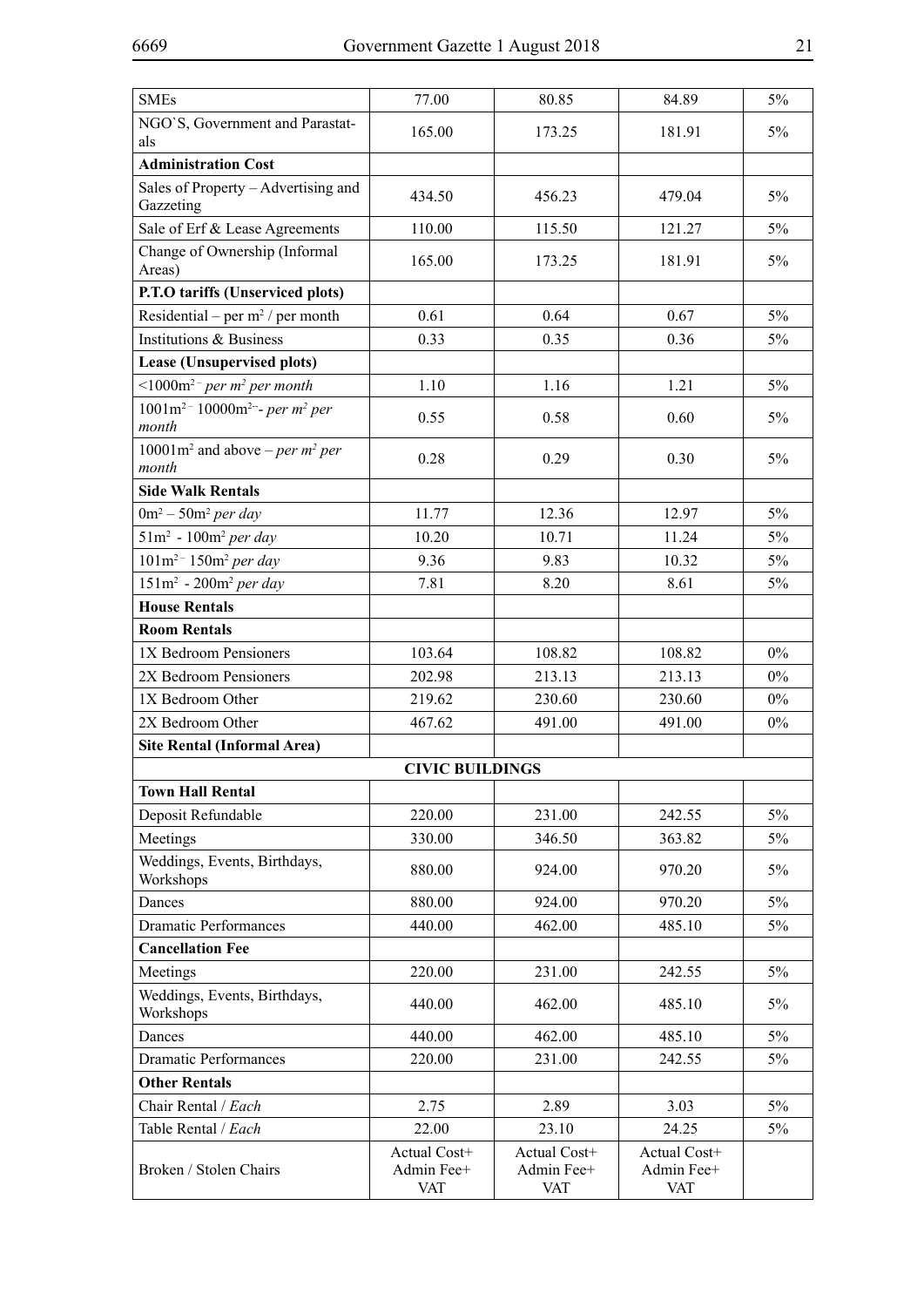|                                                                                                                                                                 | <b>ROADS &amp; STREETS</b> |        |        |       |  |
|-----------------------------------------------------------------------------------------------------------------------------------------------------------------|----------------------------|--------|--------|-------|--|
| <b>Hiring of Equipment</b>                                                                                                                                      |                            |        |        |       |  |
| Drain rods / per day or part thereof                                                                                                                            | 122.98                     | 129.13 | 135.58 | 5%    |  |
| Grader / per Hour                                                                                                                                               | 245.97                     | 258.27 | 271.18 | $5\%$ |  |
| Tanker / per Hour                                                                                                                                               | 269.03                     | 282.48 | 296.60 | 5%    |  |
| Tipper / per Hour                                                                                                                                               | 514.12                     | 539.82 | 566.81 | $5\%$ |  |
| Cherry Picker                                                                                                                                                   |                            |        |        |       |  |
|                                                                                                                                                                 | PARKS AND RECREATION       |        |        |       |  |
| Aeroplane Beach & Agate Beach<br>(Events)                                                                                                                       |                            |        |        |       |  |
| Business / Per day                                                                                                                                              |                            |        |        |       |  |
| Institution & individuals / Per day                                                                                                                             |                            |        |        |       |  |
| Illegal Occupation / Per day                                                                                                                                    |                            |        |        |       |  |
|                                                                                                                                                                 | <b>FIRE BRIGADE</b>        |        |        |       |  |
| <b>Monthly Fire Service Levy</b>                                                                                                                                |                            |        |        |       |  |
| Residential & Churches / A monthly<br>Fire Service Levy is to be levied<br>for the provision of fire fighting<br>services within town boundaries                | 1.65                       | 1.73   | 1.81   | 5%    |  |
| <b>Business</b>                                                                                                                                                 | 7.70                       | 8.09   | 8.89   | 10%   |  |
| Industrial                                                                                                                                                      | 17.05                      | 17.90  | 19.69  | 10%   |  |
| Institutions, Government and Para-<br>statals                                                                                                                   | 11.55                      | 12.13  | 13.34  | 10%   |  |
|                                                                                                                                                                 | <b>HEALTH</b>              |        |        |       |  |
| <b>Registration of Business Fees</b>                                                                                                                            |                            |        |        |       |  |
| Formal Food preparation premises /<br>per annum                                                                                                                 |                            |        |        | $0\%$ |  |
| Formal (Pre Packed) Food premises<br>per annum                                                                                                                  |                            |        |        | $0\%$ |  |
| Formal Non food premises, She-<br>beens, & Taxi's / per annum                                                                                                   |                            |        |        | $0\%$ |  |
| Informal premises / per annum                                                                                                                                   |                            |        |        | $0\%$ |  |
| Churches & Schools / per annum                                                                                                                                  |                            |        |        | $0\%$ |  |
| Occupations / per annum                                                                                                                                         |                            |        |        |       |  |
| <b>Duplicates Certificates</b>                                                                                                                                  |                            |        |        |       |  |
| Business Transfer & Name Change                                                                                                                                 |                            |        |        |       |  |
| Temporary Certificates                                                                                                                                          |                            |        |        |       |  |
| Hawkers and Pedlars / per day                                                                                                                                   |                            |        |        |       |  |
| Cakes and barbeques / per day                                                                                                                                   |                            |        |        |       |  |
| Churches and Schools / per day                                                                                                                                  |                            |        |        |       |  |
| <b>Penalty on late payment (Busi-</b>                                                                                                                           |                            |        |        |       |  |
| ness Registration)                                                                                                                                              |                            |        |        |       |  |
| 10% of gazzetted price of registra-<br>tion certificate shall be levied after<br>the expiry date and thereafter 10%<br>on the outstanding amount every<br>month | Expiry Date:31<br>March    |        |        |       |  |
| <b>Meat Inspection</b>                                                                                                                                          |                            |        |        |       |  |
| Animals – per cattle<br>- per sheep / goat                                                                                                                      |                            |        |        |       |  |

-per pig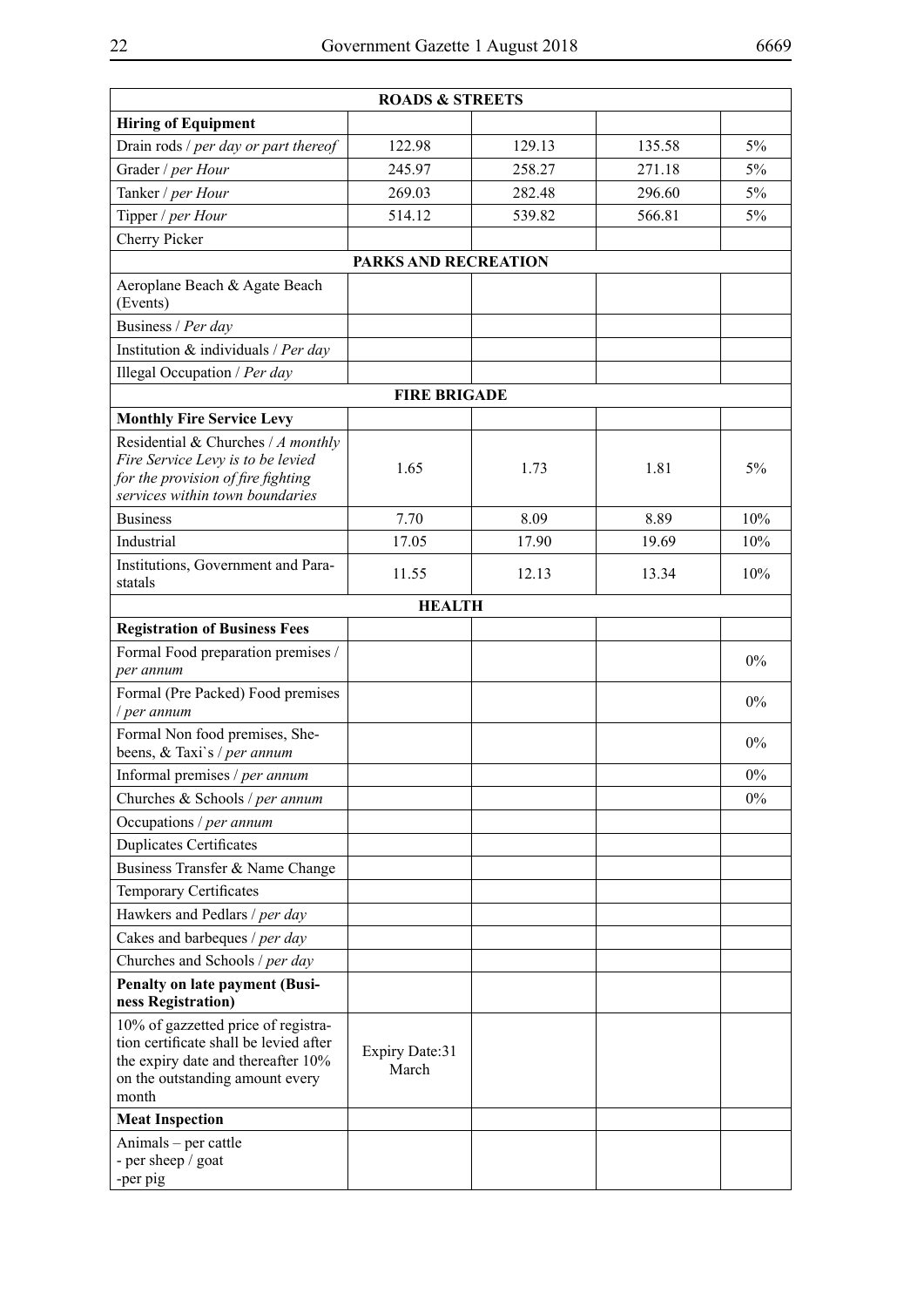| Slaughtering without permission on<br>public space (Fine)                            |                                   |        |        |                      |  |  |
|--------------------------------------------------------------------------------------|-----------------------------------|--------|--------|----------------------|--|--|
| <b>Dog Licenses</b>                                                                  |                                   |        |        |                      |  |  |
| Registration                                                                         |                                   |        |        |                      |  |  |
| Female (unspayed)                                                                    | 82.50                             | 86.63  | 90.96  | $5\%$                |  |  |
| Female (spayed)                                                                      | 55.00                             | 57.75  | 60.63  | 5%                   |  |  |
| Male                                                                                 | 55.00                             | 57.75  | 60.63  | 5%                   |  |  |
| Impoundment of dogs / per day                                                        | 66.55                             | 69.88  | 73.37  | $5\%$                |  |  |
| Duplicate License                                                                    | 5.50                              | 5.78   | 6.06   | 5%                   |  |  |
|                                                                                      | <b>CEMETERY</b>                   |        |        |                      |  |  |
| <b>Burial Fees</b>                                                                   |                                   |        |        |                      |  |  |
| Adults / per grave                                                                   | 190.58                            | 200.10 | 210.10 | 5%                   |  |  |
| Children / per grave                                                                 | 95.29                             | 100.06 | 105.06 | $5\%$                |  |  |
| Pensioners & Destitute / per grave                                                   | 63.25                             | 66.41  | 69.73  | $5\%$                |  |  |
|                                                                                      | <b>SUNDRIES</b>                   |        |        |                      |  |  |
| <b>Copies</b>                                                                        |                                   |        |        |                      |  |  |
| Black A3 per copy                                                                    | 3.03                              | 3.18   | 3.33   | 5%                   |  |  |
| Black A4 per copy                                                                    | 2.75                              | 2.89   | 3.03   | 5%                   |  |  |
| <b>Duplicate Accounts</b>                                                            |                                   |        |        |                      |  |  |
| <b>Account History Statement</b>                                                     |                                   |        |        |                      |  |  |
| Clearance Certificate                                                                | 165.00                            | 173.25 | 181.91 | $5\%$                |  |  |
| Dishonored cheques - In addition<br>to bank charges / per cheque                     | 143.00                            | 150.15 | 157.65 | 5%                   |  |  |
| <b>Tender Documents</b>                                                              |                                   |        |        |                      |  |  |
| $<$ N\$100,000.00                                                                    | 133.10                            | 139.76 | 146.74 | $5\%$                |  |  |
| $N$100,001 - N$500,00.00$                                                            | 332.75                            | 349.39 | 366.85 | $5\%$                |  |  |
| N\$500,001 and above                                                                 | 665.50                            | 698.78 | 733.71 | $5\%$                |  |  |
| <b>Interest on overdue account</b>                                                   | Percentage of<br>outstanding debt |        |        | 2%<br><b>Monthly</b> |  |  |
| Administration fee are 15% of the<br>actual cost.                                    |                                   |        |        |                      |  |  |
| Actual cost will be the cost of the<br>material(s), Labour, Transport,<br>Equipments |                                   |        |        |                      |  |  |

 $\frac{1}{2}$ 

## **BY ORDER OF COUNCIL**

**A. J. GAROES CHAIRPERSON OF THE COUNCIL**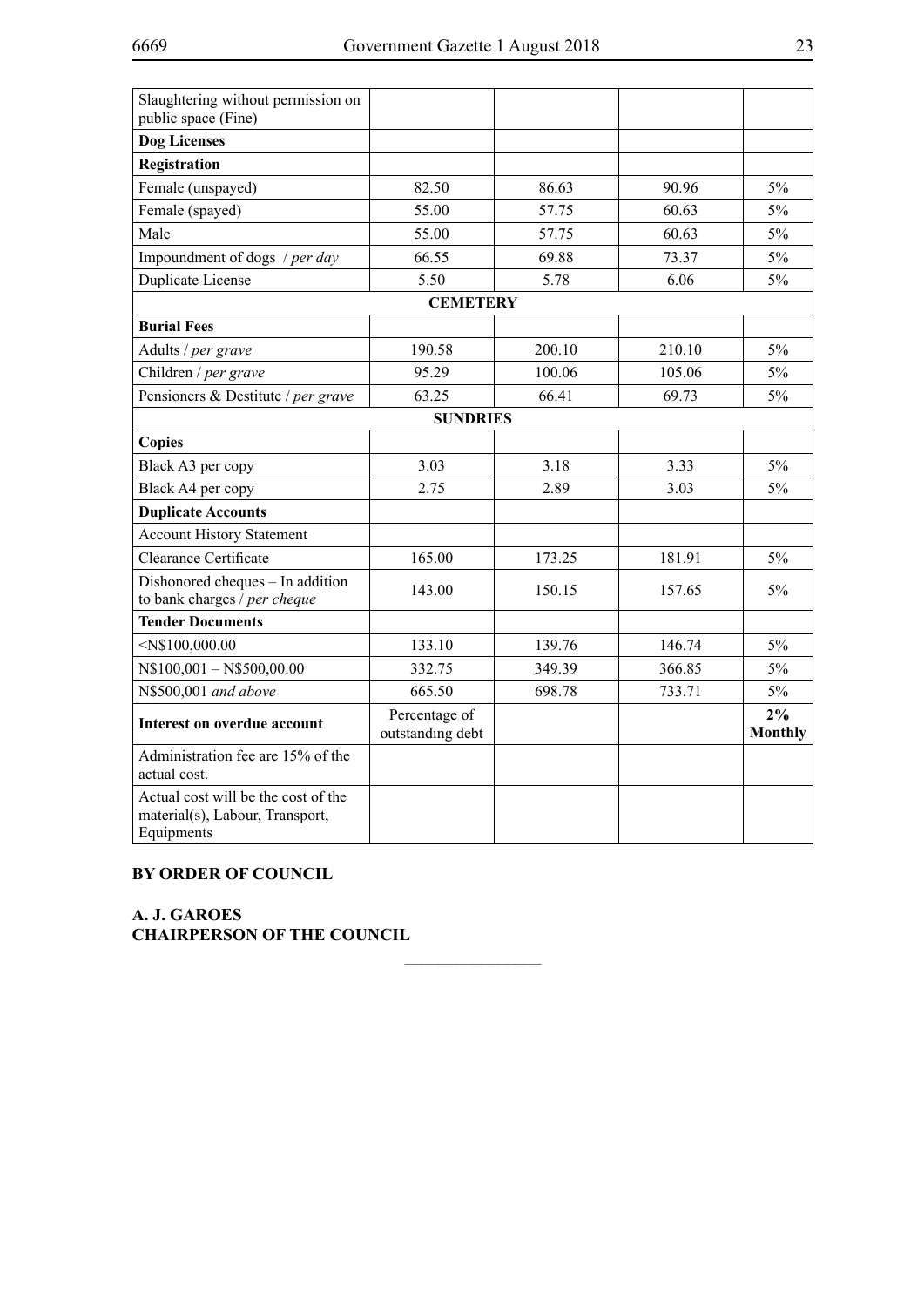## **Karibib Town Council**

No. 460 2018

## TARIFFS 2018/2019

| <b>Tariff Description</b>                                                                                                                                                    | <b>Existing</b><br><b>Tariff</b><br>2016/2017 | <b>Tarriff</b><br>2017/2018 | <b>PROPOSED</b><br><b>Tariff</b><br>2018/2019 | <b>Increase</b><br>$\frac{0}{0}$ |
|------------------------------------------------------------------------------------------------------------------------------------------------------------------------------|-----------------------------------------------|-----------------------------|-----------------------------------------------|----------------------------------|
| <b>TECHNICAL DEPARTMENTAL</b>                                                                                                                                                |                                               |                             |                                               |                                  |
| <b>1. SEWERAGE MONTHLY</b>                                                                                                                                                   |                                               |                             |                                               |                                  |
| Indigence/Subsidy policy for pensioner /<br>register disable people only , property must<br>register on their names.                                                         |                                               |                             |                                               |                                  |
| Emergency tarriffs are included in the tarriffs<br>sewer tarriffs by N\$ 4.20 on residential and<br>N\$ 46.04 on on businesses. Therefore the %<br>increase is more that 5 % |                                               |                             |                                               |                                  |
| <b>Residential</b>                                                                                                                                                           |                                               |                             |                                               |                                  |
| Senior Citizen Usab                                                                                                                                                          | 43.31                                         | 45.48                       | 45.48                                         | $0\%$                            |
| Senior Citizen Town                                                                                                                                                          | 59.96                                         | 62.95                       | 62.95                                         | $0\%$                            |
| <b>Residential Usab</b>                                                                                                                                                      | 75.23                                         | 78.99                       | 82.94                                         | $5\%$                            |
| Residential Town                                                                                                                                                             | 91.92                                         | 96.52                       | 101.34                                        | 5%                               |
| Bus Fat produce - Small smq meter $\leq$ 20 sqm                                                                                                                              | 133.72                                        | 140.40                      | 147.42                                        | $5\%$                            |
| Bus Fat Produe - Small 20 sqm - 50 sqm                                                                                                                                       | 315.16                                        | 330.92                      | 347.46                                        | $5\%$                            |
| Bus Fat/Restaurant/Med < 51 sqm                                                                                                                                              | 630.32                                        | 661.83                      | 694.92                                        | $5\%$                            |
| Hotel and Lodges (Fat Produce Incl)                                                                                                                                          | 1,838.48                                      | 1,930.40                    | 2,026.92                                      | $5\%$                            |
| OK Grosaries Shop centre (Fat Produce)                                                                                                                                       | 2,928.98                                      | 3,368.33                    | 3,536.74                                      | $5\%$                            |
| Business Premises-Small smq meter < 20 sqm                                                                                                                                   | 133.72                                        | 140.40                      | 147.42                                        | $5\%$                            |
| Business Premises- Small 20 sqm - 50 sqm                                                                                                                                     | 315.16                                        | 330.92                      | 347.46                                        | 5%                               |
| Business Premises Med > 51 sqm                                                                                                                                               | 630.32                                        | 661.83                      | 694.92                                        | $5\%$                            |
| Bed & Break Fast services /room/flat                                                                                                                                         |                                               | 175.00                      | 183.75                                        | $5\%$                            |
| Bed & Break Fast services /room/flat                                                                                                                                         | 1,155.60                                      | 175.00                      | 183.75                                        | $5\%$                            |
| General Residential /Flat                                                                                                                                                    | 630.32                                        | 175.00                      | 183.75                                        | $5\%$                            |
| / Light Industrial/ Service Stations                                                                                                                                         | 1,838.48                                      | 1,930.40                    | 2,026.92                                      | 5%                               |
| Public Services Offices-Small less from 0>50<br>sqm                                                                                                                          | 630.32                                        | 693.35                      | 728.01                                        | 5%                               |
| Public Services Offices-Medium 50 sqm <                                                                                                                                      | 1,750.93                                      | 1,750.00                    | 1,837.50                                      | $5\%$                            |
| For the Police station and correctional                                                                                                                                      | 2,928.82                                      | 3,075.26                    | 3,229.02                                      | 5%                               |
| For the Namibian Defense force Milirary<br>School Hotel                                                                                                                      | 2,928.82                                      | 3,075.26                    | 3,229.02                                      | $5\%$                            |
| Airport would charged extra N\$5.50 per km                                                                                                                                   | 3,503.90                                      | 3,679.09                    | 3,863.05                                      | 5%                               |
| Office department unit Large or depot GRN-<br>Large offices, Medium-Large Industrial , Sport<br>Field (QKR Gym Centre)                                                       | 2,928.98                                      | 3,075.42                    | 3,229.19                                      | $5\%$                            |
| Drain Rods per event on request                                                                                                                                              |                                               |                             |                                               |                                  |
| For basic charges per load:                                                                                                                                                  |                                               |                             |                                               |                                  |
| a. Residential                                                                                                                                                               | 178.29                                        | 187.20                      | 196.56                                        | 5%                               |
| b. Businesses Small to Medium only B&B,<br>Lodges                                                                                                                            | 560.28                                        | 588.29                      | 617.71                                        | 5%                               |
| c. Industrial & Large Business and Ministries,<br>Hotels and Hostel                                                                                                          | 980.54                                        | 1,029.57                    | 1,081.05                                      | 5%                               |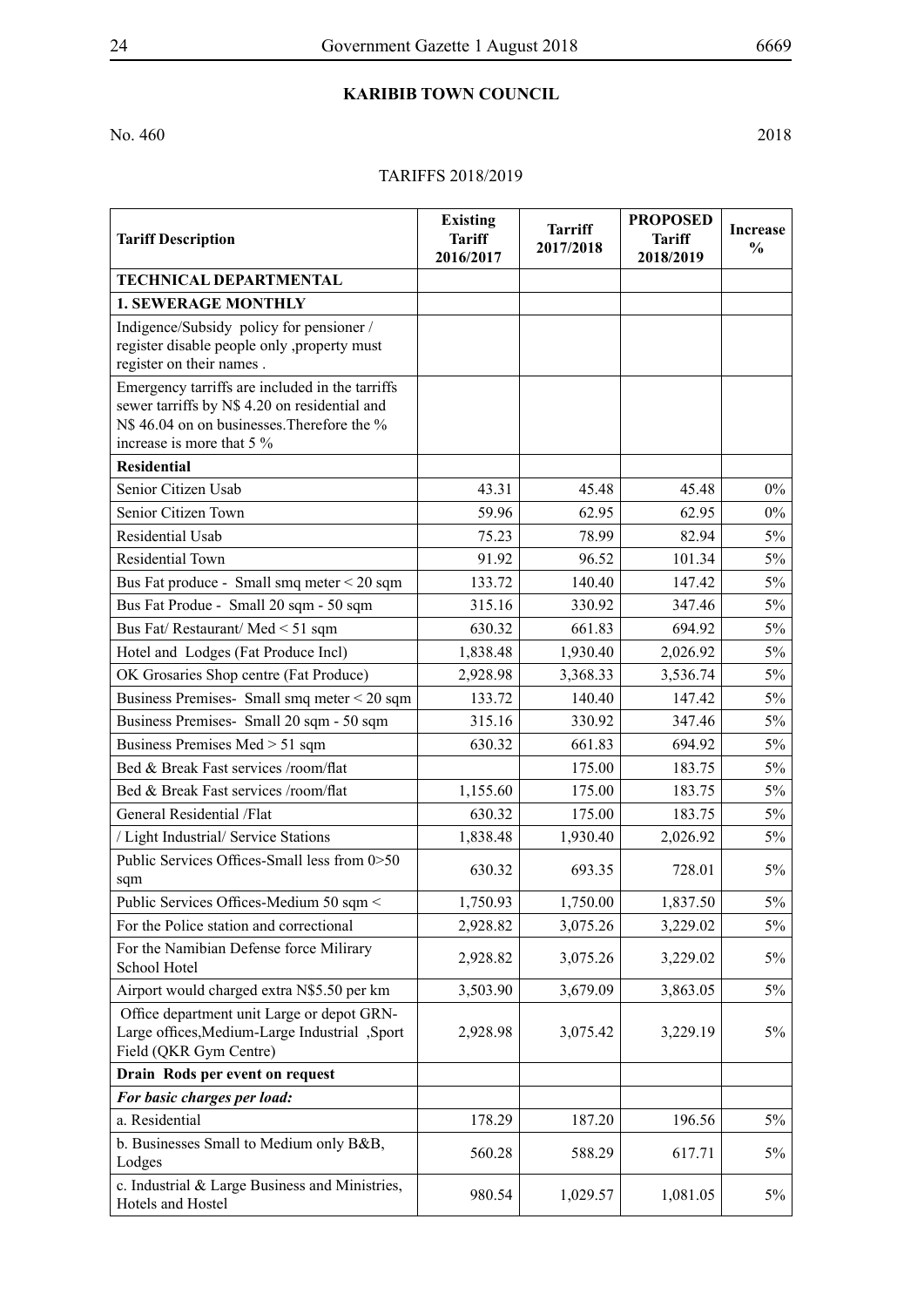| d.Kilometer charges per km                                                                                                                                                                 |        | 7.88     | 8.27     | $5\%$      |
|--------------------------------------------------------------------------------------------------------------------------------------------------------------------------------------------|--------|----------|----------|------------|
| Plus Equipment prices to be added                                                                                                                                                          |        |          |          |            |
| <b>Sewer Basic Monthly for Un-improver Erven</b>                                                                                                                                           |        |          |          |            |
| a. Residential                                                                                                                                                                             | 75.23  | 82.76    | 82.76    | $0\%$      |
| b. Business                                                                                                                                                                                | 133.72 | 153.78   | 161.46   | $5\%$      |
| c. Industrial & Large Business and Ministries,<br>Hotels and Hostel                                                                                                                        | 147.09 | 176.51   | 185.33   | $5\%$      |
| <b>Basic Charge Additional (per toilet) if more</b><br>than two toilets                                                                                                                    |        |          |          |            |
| Residential-Town                                                                                                                                                                           | 15.50  | 16.28    | 17.09    | $5\%$      |
| Residential-Usab                                                                                                                                                                           | 13.85  | 14.54    | 15.27    | $5\%$      |
| Service Station/Apartment/B&B                                                                                                                                                              | 30.00  | 31.50    | 33.08    | $5\%$      |
| Large Business and Light Industrial                                                                                                                                                        | 35.00  | 36.75    | 38.59    | 5%         |
| Shebeen                                                                                                                                                                                    | 15.50  | 16.28    | 17.09    | $5\%$      |
| <b>Informal Settement Residential</b>                                                                                                                                                      | 10.50  | 11.03    | 11.58    | $5\%$      |
| Heavy Industrial                                                                                                                                                                           | 40.00  | 42.00    | 44.10    | $5\%$      |
| Field Toilet Rental N\$ 500 advavce deposit<br>plus /Toilet                                                                                                                                | 80.00  | 84.00    | 88.20    | 5%         |
| <b>Public Ablution Charges</b>                                                                                                                                                             |        |          | 2.00     | <b>NEW</b> |
| <b>Sewerage Connections</b>                                                                                                                                                                |        |          |          |            |
| Sewerage Connections-Residential                                                                                                                                                           |        | 168.18   | 176.59   | $5\%$      |
| Sewerage Connections-Non-Residential                                                                                                                                                       |        | 255.17   | 267.93   | $5\%$      |
| Sewerage Connections-Fat Produce                                                                                                                                                           |        | 379.00   | 397.95   | 5%         |
| Storage oxplosive materials per month                                                                                                                                                      |        | 850.50   | 893.03   | $5\%$      |
| Disposal of Sewer at Oxidation ponds                                                                                                                                                       |        | 379.00   | 397.95   | 5%         |
| <b>Sewerage Connections Illegal Connection</b>                                                                                                                                             |        |          |          |            |
| Sewerage Connections-Residential                                                                                                                                                           | 480.51 | 504.54   | 2,000.00 | 296%       |
| Sewerage Connections-Non-Residential                                                                                                                                                       | 729.06 | 765.51   | 2,000.00 | 161%       |
| Sewerage Connections-Fat Produce                                                                                                                                                           | 947.50 | 1,137.00 | 2,000.00 | 76%        |
| (If any additional work is rendered to<br>remove the cause of the bloakage, the costs<br>is calculated on a basis of actual costs plus<br>15% admin charges.(NOTE: VAT 15% is<br>Excluded. |        |          |          |            |
| <b>LED, WASTE MANAGEMENT</b><br><b>AND CORPORATE AFFAIRS</b><br><b>ENVIRONMENTAL &amp; WASTE</b><br><b>MANAGEMENT SECTION</b>                                                              |        |          |          |            |
| 2. REFUSE MONTHLY                                                                                                                                                                          |        |          |          |            |
| <b>Empty</b> erven                                                                                                                                                                         |        |          |          |            |
| a) Residential-Town                                                                                                                                                                        | 95.90  | 100.70   | 100.70   | $0\%$      |
| b) Businesses- Small Town/School/<br>Institutions>40                                                                                                                                       | 184.45 | 193.67   | 203.35   | $5\%$      |
| c) Businesses- MediumTown/School/<br>Institutions $>41 - 100$                                                                                                                              | 226.15 | 237.46   | 249.33   | $5\%$      |
| d) Businesses-Medium Town/School/<br>Institutions $>$ 101-500                                                                                                                              | 327.05 | 343.40   | 360.57   | 5%         |
| e) Businesses- Large & Light Industrial Town                                                                                                                                               | 429.43 | 450.90   | 473.44   | 5%         |
| f) Businesses- Heavy Industrial /School/<br>Institutions/Hotels/Office Unit Large/Lodges/<br>Hostels                                                                                       | 593.48 | 623.15   | 654.31   | $5\%$      |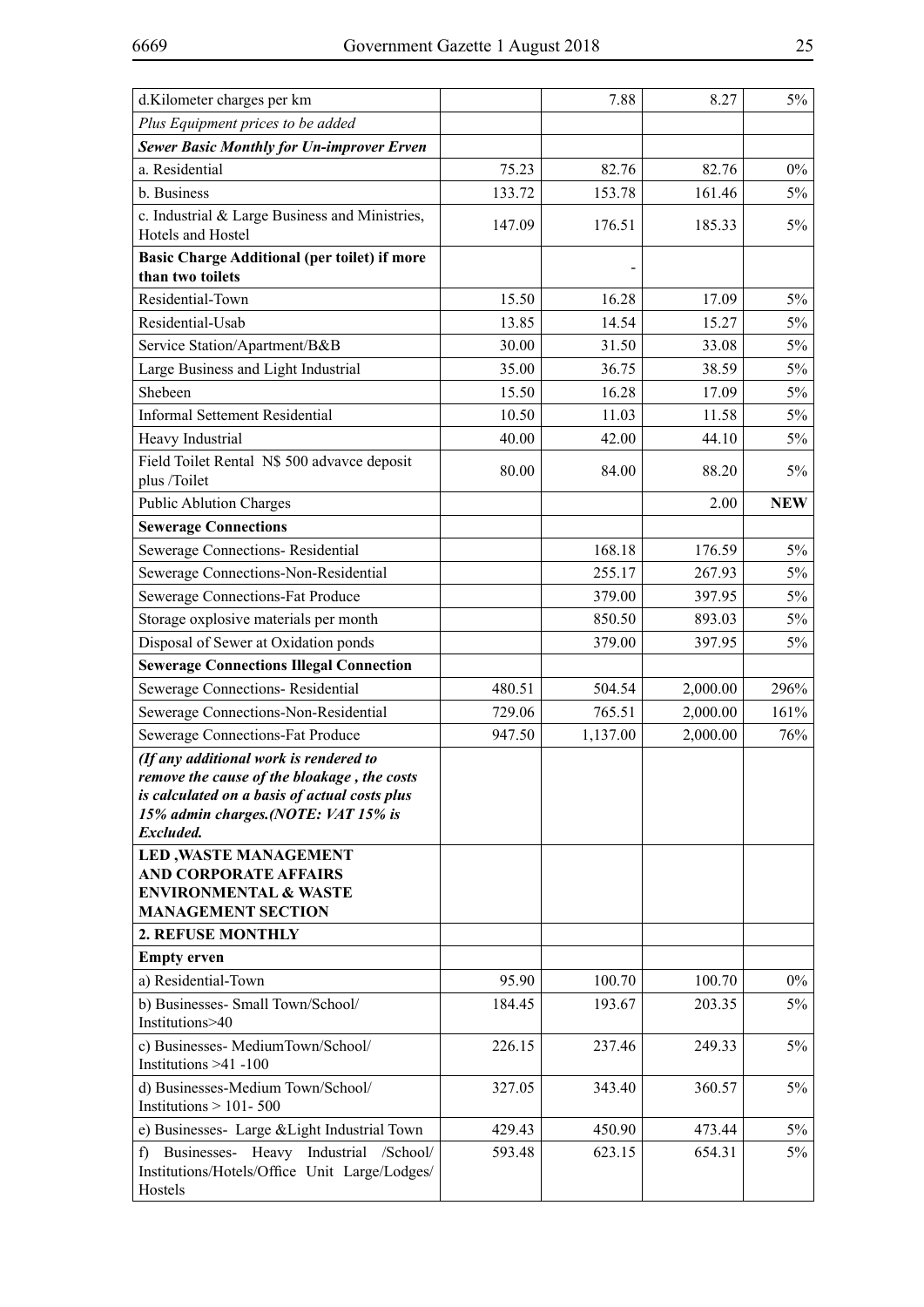| g) Churches                                                                                                                                  | 166.95   | 175.30   | 184.06               | 5%                       |
|----------------------------------------------------------------------------------------------------------------------------------------------|----------|----------|----------------------|--------------------------|
| <b>Removal of refuse - Usab</b>                                                                                                              |          |          |                      |                          |
| Senior Citizen Usab                                                                                                                          | 41.25    | 43.31    | 43.31                | $0\%$                    |
| Senior Citizen Town                                                                                                                          | 57.10    | 59.96    | 59.96                | $0\%$                    |
| a) Residential-Usab                                                                                                                          | 81.95    | 86.05    | 90.35                | 5%                       |
| b) Businesses- Small Usab                                                                                                                    | 305.18   | 320.44   | 320.44               | $0\%$                    |
| c) Businesses-Medium Usab                                                                                                                    | 398.84   | 418.78   | 439.72               | 5%                       |
| d) Businesses-Large Usab                                                                                                                     | 558.39   | 586.31   | 615.62               | $5\%$                    |
| e) Businesses- Ligth Industrial Usab                                                                                                         | 654.10   | 901.79   | 946.88               | 5%                       |
| f) Businesses- Heavy Industrial Usab                                                                                                         | 895.81   | 1,246.31 | 1,308.63             | $5\%$                    |
| 9) Churches                                                                                                                                  | 165.12   | 175.30   | 184.07               | 5%                       |
| <b>Removal of refuse -Town</b>                                                                                                               |          |          |                      |                          |
| a) Residential-Town                                                                                                                          | 95.90    | 100.70   | 100.70               | $0\%$                    |
| b) Businesses- Small Town                                                                                                                    | 352.12   | 369.72   | 369.72               | $0\%$                    |
| c) Businesses-MediumTown                                                                                                                     | 430.76   | 452.30   | 474.92               | 5%                       |
| d) Businesses-Large Town                                                                                                                     | 654.10   | 686.80   | 721.14               | 5%                       |
| e) Businesses- Light Industrial Town                                                                                                         | 858.85   | 901.79   | 946.88               | 5%                       |
| f) Businesses- Heavy Industrial                                                                                                              | 1,186.96 | 1,246.31 | 1,308.62             | 5%                       |
| g) Churches                                                                                                                                  | 166.95   | 175.30   | 184.06               | 5%                       |
| h) Businesses- Large & Industrial Town/<br>Schools & Hostel & Hotels, Depot & Office<br>Unit Large                                           | 858.85   | 901.79   | 946.88               | $5\%$                    |
| i) Churches/Small businesse                                                                                                                  | 166.95   | 175.30   | 175.30               | $0\%$                    |
| Refuse Bin rental /day: - Usab                                                                                                               |          |          | 50.00                | <b>NEW</b>               |
| <b>Town</b>                                                                                                                                  |          |          | 100.00               | <b>NEW</b>               |
| Business & Fitness Certificate, according to<br>the Health Regulation of 1969 and the Local<br><b>Authorities Act No.23 of 1992 Annually</b> |          |          |                      |                          |
| Industrial, Office department unit or depot<br>GRN-Large offices, Hotel and Hostel , Sport<br>Field                                          | 2,039.70 | 2,141.69 | 2,248.77             | 5%                       |
|                                                                                                                                              |          |          |                      |                          |
| <b>Business-Usab</b>                                                                                                                         | 1,464.75 | 1,537.99 | 1,537.99             | $0\%$                    |
| <b>Business-Town</b>                                                                                                                         | 1,680.00 | 1,764.00 | 1,764.00             | $0\%$                    |
| Industries                                                                                                                                   | 2,039.70 | 2,141.69 | 2,141.69             | $0\%$                    |
| Shebeens                                                                                                                                     | 686.87   | 721.21   | 757.27               | 5%                       |
| Kinder Garden-Usab                                                                                                                           | 627.60   | 658.98   | 672.16               | 2%                       |
| Kinder Garden-Town                                                                                                                           | 805.42   | 845.69   | 862.61               | 2%                       |
| <b>SME</b>                                                                                                                                   | 627.60   | 658.98   | 691.93               | $5\%$                    |
| Schools, Churches, NGO's and CBO's Small                                                                                                     | 305.10   | 320.36   | 336.38               | 5%                       |
| Schools, Churches, NGO's and CBO's Medium<br>to Large                                                                                        | 697.33   | 732.20   | 768.81               | $5\%$                    |
| Informal Settle subject to council approval                                                                                                  | 686.87   | 721.21   | 757.27               | 5%                       |
| Salon and Barbershop-Town                                                                                                                    |          |          | 627.00               | <b>NEW</b>               |
| Usab                                                                                                                                         |          |          | 480.00               | <b>NEW</b>               |
| Car Wash<br>- Town                                                                                                                           |          |          | 840.00               | <b>NEW</b>               |
| -Usab                                                                                                                                        |          |          | 627.00               | <b>NEW</b>               |
| Open Market-Hawkers                                                                                                                          | 110.50   | 116.03   | 121.83               | 5%                       |
| Bar Restaurant - Town                                                                                                                        |          |          | 1,680.00             | <b>NEW</b>               |
| - Usab<br>Bar & Gambling House - Town                                                                                                        |          |          | 1,250.75<br>1,680.00 | <b>NEW</b><br><b>NEW</b> |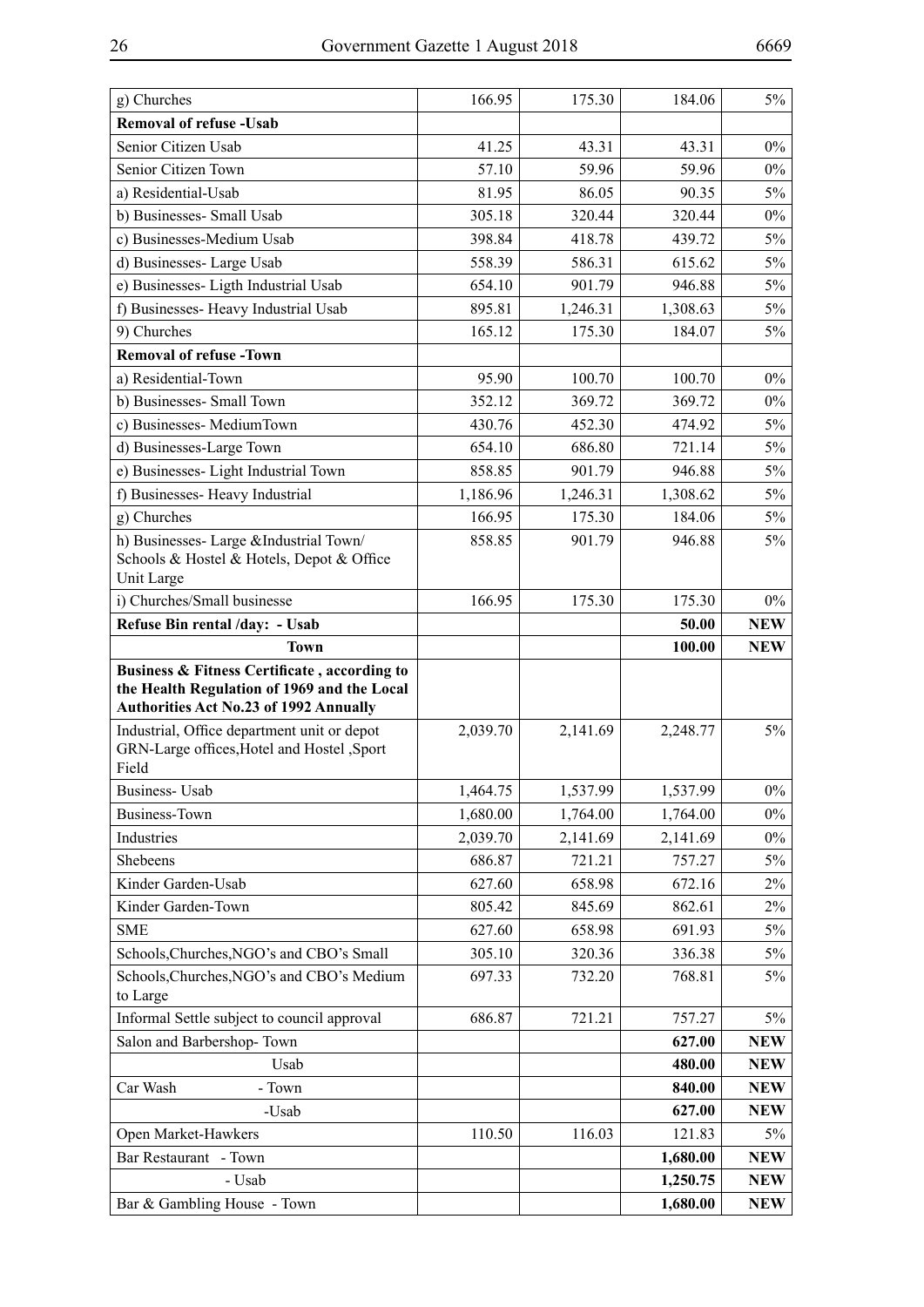| - Usab                                                      |          |          | 1,464.75 | <b>NEW</b> |
|-------------------------------------------------------------|----------|----------|----------|------------|
| Market & Restaurant - Town                                  |          |          | 1,680.00 | <b>NEW</b> |
| - Usab                                                      |          |          | 1,250.50 | <b>NEW</b> |
| Supermarket                                                 |          |          | 1,250.50 | <b>NEW</b> |
| Restaurant & Take-Away                                      |          |          | 1,050.80 | <b>NEW</b> |
| Mini-Shop                                                   |          |          | 686.80   | <b>NEW</b> |
| Taxi's/ Public Transport                                    | 686.87   | 721.21   | 757.27   | $5\%$      |
| Monthly Permit- Small Business -Open                        | 55.90    | 58.70    | 61.63    | $5\%$      |
| market                                                      |          |          |          |            |
| Road Bloackage with permission                              |          | 175.00   | 183.75   | 5%         |
| PER EVENT ON REQUEST                                        |          |          |          |            |
| Braai/Kapana per day                                        | 25.00    | 26.25    | 30.19    | 15%        |
| Bazaar & Church's /others/day                               | 209.20   | 219.66   | 230.64   | $5\%$      |
| Corporate stalls/ Gazebo per day                            |          |          | 65.00    | <b>NEW</b> |
| Parks (churches or weddings) per day                        |          |          | 420.00   | <b>NEW</b> |
| <b>ANIMAL CONTROL</b>                                       |          |          |          |            |
| Dog Registration                                            |          |          | 50.00    | <b>NEW</b> |
| Dog License spayed per year                                 |          |          | 50.00    | <b>NEW</b> |
| Dog Unvaccinated per year                                   |          |          | 100.00   | <b>NEW</b> |
| Dod License Male per year                                   |          |          | 50.00    | <b>NEW</b> |
| <b>PENALTIES</b>                                            |          |          |          |            |
| Illegal businesses- Small                                   | 1,000.00 | 1,050.00 | 2,100.00 | 100%       |
| illegal businesses- Medium-Large                            | 2,000.00 | 2,100.00 | 4,200.00 | 100%       |
| Condemnation per event /inspection                          | 454.80   | 477.54   | 955.08   | 100%       |
| Meat Inspection                                             |          | 151.59   | 303.18   | 100%       |
| Animal slaughtering in Town-Small Stock                     | 306.85   | 322.19   | 644.39   | 100%       |
| animal slaughtering in Town-Big Stock                       |          |          | 1,000.00 | <b>NEW</b> |
| Abattoir Inspection Fees per inspection                     | 166.75   | 175.09   | 350.17   | 100%       |
| Inhuman behaviour                                           | 100.00   | 105.00   | 210.00   | 100%       |
|                                                             | 600.00   | 151.55   | 303.10   | 100%       |
| Cattle/horse/donkey per day in pounding                     | 48.55    | 50.98    | 120.00   | 135%       |
| Small Stock per day in pounding                             | 10.95    | 11.50    | 40.00    | 248%       |
| Pigs per day in pounding                                    | 19.40    | 20.37    | 55.00    | 170%       |
| Outdated/ unrenewed Fitness Certificate<br>- Small Business |          |          | 250.00   | <b>NEW</b> |
| -Medium Business                                            |          |          | 500.00   | <b>NEW</b> |
| -Large Business                                             |          |          | 1,000.00 | <b>NEW</b> |
| Illegal Dumping-Household Refuse                            |          |          | 500.00   | <b>NEW</b> |
| -Business                                                   |          |          | 2,000.00 | <b>NEW</b> |
| -Building Rubbles                                           |          |          | 1,500.00 | <b>NEW</b> |
| -Garden Refuse                                              |          |          | 550.00   | <b>NEW</b> |
| <b>Unregistered Dog</b>                                     |          |          | 100.00   | <b>NEW</b> |
| Expired dog license                                         |          |          | 100.00   | <b>NEW</b> |
| Dog Causes Harm                                             |          |          | 500.00   | <b>NEW</b> |
| Gate without warning sign (if there are dogs)               |          |          | 150.00   | <b>NEW</b> |
| Keeping of animals at the premises                          |          |          | 1,200.00 | <b>NEW</b> |
| Business without Smoking sign                               |          |          | 500.00   | <b>NEW</b> |
| Smoking at Prohibited Places                                |          |          | 500.00   | <b>NEW</b> |
| Any other breach of regulations                             |          |          | 2,000.00 | <b>NEW</b> |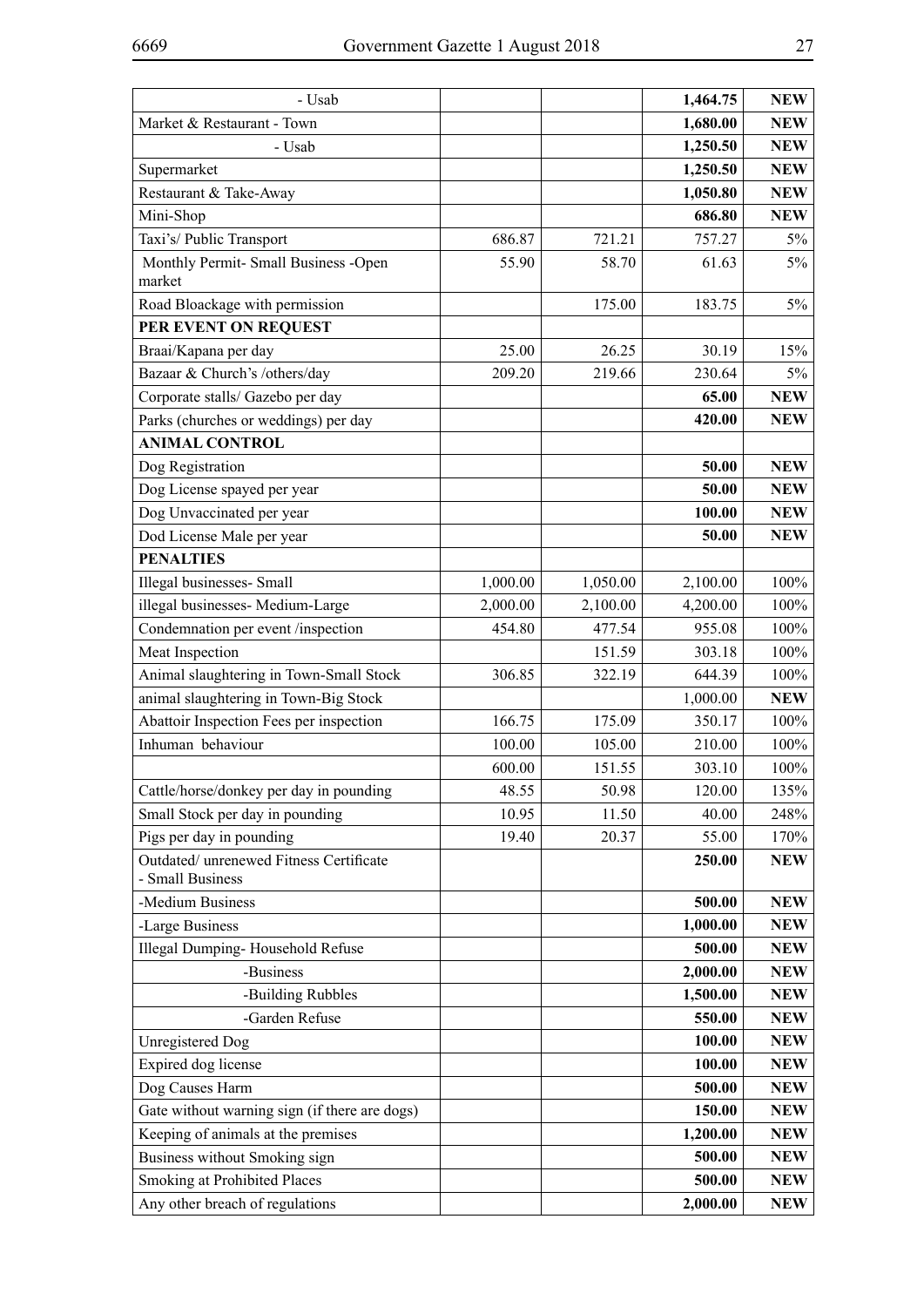| Food Handlers without Medical Certificates                                                   |          |          | 500.00        | <b>NEW</b> |
|----------------------------------------------------------------------------------------------|----------|----------|---------------|------------|
| <b>PLANNING &amp; TECHNICAL</b>                                                              |          |          |               |            |
| <b>DEPARTMENT</b><br><b>ASSESSMENT RATES</b>                                                 |          |          |               |            |
| The under mentioned rates shall be levied on All sites /erven property in township per annum |          |          |               |            |
| On site value                                                                                | 0.071    | 0.075    | 0.04750       | $-37%$     |
| On Improvements                                                                              | 0.010    | 0.010    | 0.010 25      | $0\%$      |
| <b>Building Clause</b>                                                                       |          |          |               |            |
| Unimproved Land after 48 month (Section                                                      |          |          |               |            |
| 76A)                                                                                         | 0.099    | 0.104    | 0.10908       | $5\%$      |
| PTO/Lease                                                                                    |          |          |               |            |
| Site Rental - Normal Informal business                                                       | 105.53   | 110.80   | 116.34        | $5\%$      |
| Site Rental - Informal business                                                              | 231.53   | 243.11   | 255.26        | 5%         |
| <b>Site Rental-Contruction sites</b>                                                         |          |          |               |            |
| from 6000 m <sup>2</sup> up to 9000 m <sup>2</sup>                                           | 810.34   | 850.85   | 893.40        | $5\%$      |
| from 10001 m <sup>2</sup> up to 12000 m <sup>2</sup>                                         | 926.10   | 972.41   | 1,021.03      | $5\%$      |
| from 12000 m <sup>2</sup> to 15000 m <sup>2</sup>                                            | 1,515.00 | 1,590.75 | 1,670.29      | $5\%$      |
| from 15000 m <sup>2</sup> to 20000 m <sup>2</sup>                                            | 1,890.00 | 1,984.50 | 2,083.73      | $5\%$      |
| Site Rental - Informal Residential                                                           | 105.53   | 110.81   | 116.35        | $5\%$      |
| Site Rental -Open market- Small Business                                                     | 105.53   | 110.81   | 116.35        | $5\%$      |
| Site Rental -Open market - Hawkers                                                           | 48.80    | 51.24    | 53.80         | $5\%$      |
| <b>Building plan</b>                                                                         |          |          |               |            |
| Inspection fees per inspection                                                               | 275.47   | 289.24   | 303.71        | $5\%$      |
| Building plan per square meter                                                               | 6.55     | 6.87     | 7.22          | $5\%$      |
| Boundary wall per meter structure                                                            | 7.04     | 7.39     | 7.76          | $5\%$      |
| For illegal buildings/structure per month/                                                   | 2,100.00 | 2,205.00 | 2,315.25      | $5\%$      |
| square meter                                                                                 |          |          |               |            |
| Existing Building plan fee-copy                                                              | 41.48    | 43.55    | 45.73         | $5\%$      |
| Amendment to Approved plan                                                                   |          |          | 250.00        | <b>NEW</b> |
| Re-submission of building plan after lapse of<br>permit                                      |          |          | 250.00        | <b>NEW</b> |
| Contravention of inspection form                                                             |          |          | 2,000.00      | <b>NEW</b> |
| Below tarriff's will charge as guided in Town Planning Amendment Act, 1993, No. 27 of 1993   |          |          |               |            |
| <b>Betterment Fees</b>                                                                       |          |          | as per policy |            |
| <b>Endowment Fees</b>                                                                        |          |          | as per policy |            |
| Encroachment fees                                                                            | 300.83   | 315.87   | 331.66        | $5\%$      |
| <b>TOWN</b><br><b>LAND</b><br><b>PRICES/HA</b><br>ARE<br>DETERMINE BY INFRASTRUTURE AND      |          |          |               |            |
| SIZE OF HA<br><b>Town land rental</b>                                                        |          |          |               |            |
| All fees shall be payable monthly/yearly                                                     |          |          |               |            |
| subject to the contract-terms and conditions                                                 |          |          |               |            |
| apply.                                                                                       |          |          |               |            |
| Eselskuppen Camp 1-308.50 HA                                                                 | 1,773.88 | 1,862.57 | 1,955.70      | $5\%$      |
| Eselskuppen Camp 1-308.50 HA                                                                 | 1,773.88 | 1,862.57 | 1,955.70      | 5%         |
| Eselskuppen Camp 2- 603 HA                                                                   | 3,467.25 | 3,640.61 | 3,822.64      | 5%         |
| Eselskuppen Camp 3- HA 638                                                                   | 3,710.09 | 3,895.59 | 4,090.37      | 5%         |
| Springbok Camp 4-386 HA                                                                      | 1,331.70 | 1,398.29 | 1,468.20      | $5\%$      |
| Springbok Camp 5-469 HA                                                                      | 2,696.75 | 2,831.59 | 2,973.17      | $5\%$      |
| Springbok Camp 6-414 HA                                                                      | 1,428.30 | 1,499.72 | 1,574.70      | 5%         |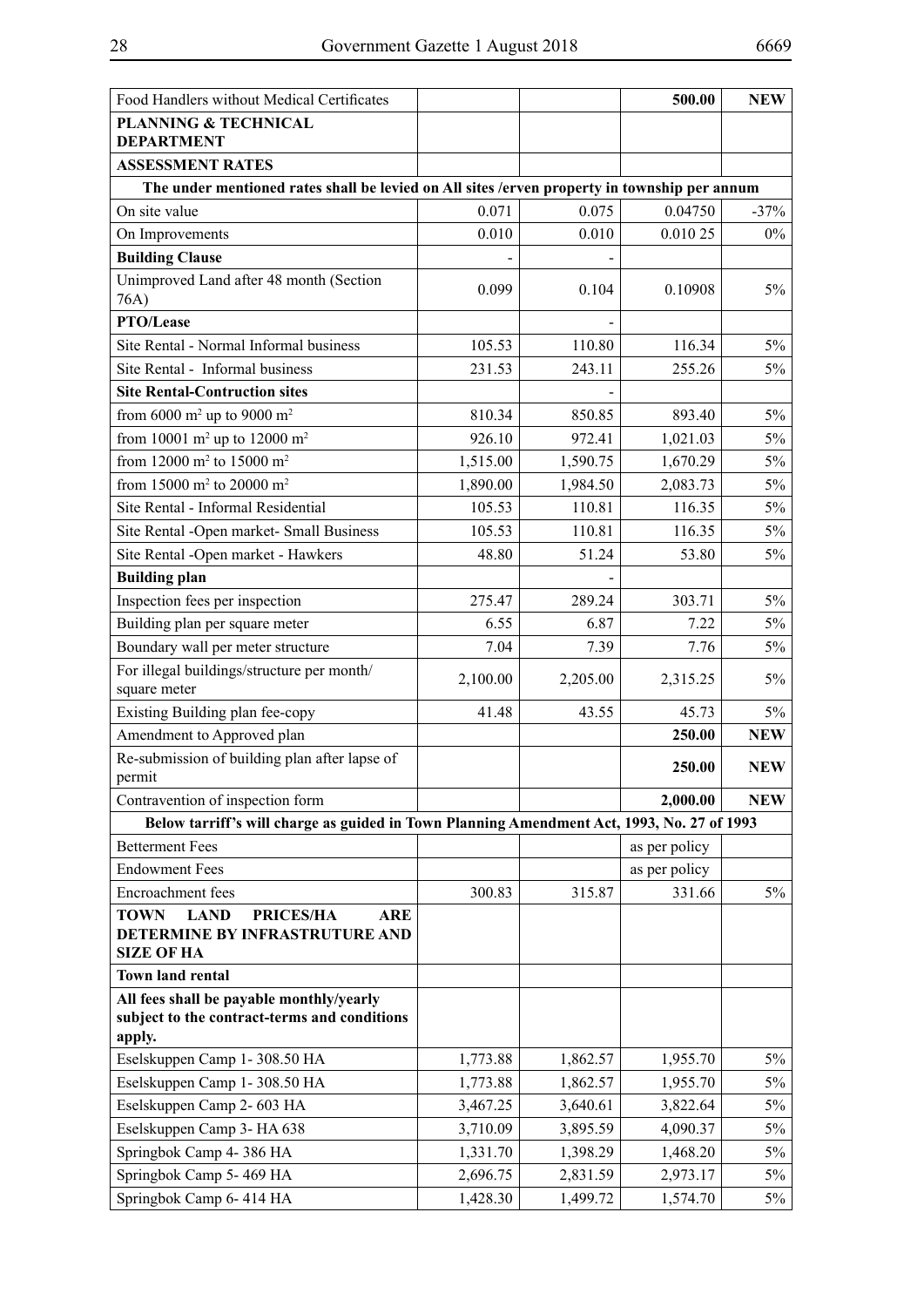| Okongava Camp 7-496 HA<br>Okongava Camp 8-645 HA<br>3,708.75<br>3,894.19<br>4,088.90<br>$5\%$<br>Okongava Camp 9-1109 HA<br>$5\%$<br>3,491.00<br>3,665.55<br>3,848.83<br>Haelbichsbrunn Camp 10-412HA<br>1,421.40<br>1,492.47<br>1,567.09<br>$5\%$<br>Haelbichsbrunn Camp 11-753 HA<br>4,329.75<br>4,546.24<br>$5\%$<br>4,773.55<br>Haelbichsbrunn Camp 12-574 HA<br>3,300.50<br>3,465.53<br>3,638.80<br>$5\%$<br>Portion 1 shooting ranges<br>230.00<br>241.50<br>253.58<br>$5\%$<br><b>Shooting Range</b><br>951.86<br>999.45<br>1,049.43<br>$5\%$<br>Portion 17 Ext. 6<br>12,709.36<br>13,344.83<br>14,012.07<br>$5\%$<br>Portion 16, Ext 6, Karibib<br>3,598.05<br>$5\%$<br>3,777.95<br>3,966.85<br>Portion of Okongava camp<br>14,012.07<br>$5\%$<br>12,709.36<br>13,344.83<br>Car Wash<br>306.84<br>322.18<br>338.29<br>$5\%$<br>Ext 5, Karibib 575HA<br>3,471.56<br>3,645.14<br>3,827.40<br>$5\%$<br>Erf 4, ext 5, Karibib<br>3,700.00<br>3,885.00<br>4,079.25<br>$5\%$<br>Rental -Office N\$ 80/per smq (Natis Karibib<br>7,878.52<br>8,272.45<br>8,686.07<br>$5\%$<br>Office)<br>Lease of Open Plots<br>5,000.00<br><b>NEW</b><br>VAT excluded<br><b>PLANNING &amp; TECHNICAL</b><br><b>DEPARTMENT</b><br><b>TECHNICAL SECTION</b><br><b>Machinery per hour</b><br>Upon hiring of any equipment or machinery<br>of the Municipality, an agreement form<br>must be completed at the Municipality<br>offices and full responsibilty of damages is<br>incurred.<br>Loader per hour<br>735.37<br>775.00<br>813.75<br>$5\%$<br>Refuse Truck per hour<br>$5\%$<br>575.00<br>603.75<br>Compressor per hour<br>101.92<br>108.00<br>113.40<br>$5\%$<br>Compactor per hour<br>108.00<br>113.40<br>101.92<br>$5\%$<br>980.54<br>Hydro Blast inclusive the KMs per hour<br>1,029.57<br>$5\%$<br>Sewer Truck per hour<br>980.54<br>$5\%$<br>1,029.57<br>Welding per hour<br>101.92<br>108.00<br>113.40<br>$5\%$<br><b>Tipper Truck</b><br>1,050.00<br>1,102.50<br>1,157.63<br>$5\%$<br><b>Sand Mining</b><br>Sand /Load per cubic meter own transport on<br>75.00<br>78.75<br>82.69<br>$5\%$<br>the site -Residential<br>Sand /Load / 4 cubic meter Council transport at<br>$5\%$<br>1,351.35<br>1,418.95<br>1,489.90<br>workshop-Resid.<br>Illegal Mining of Sand: Penalty-Residential<br>$5\%$<br>5,250.00<br>5,512.50<br>5,788.13<br>Sand /Load per cubic meter own transport on<br>230.00<br>241.50<br>$5\%$<br>253.58<br>the site-Business<br>Sand /Load per cubic meter Council transport<br>2,143.13<br>2,250.30<br>2,362.82<br>$5\%$<br>at workshop-Bus.<br>Illegal Mining of Sand: Penalty-Industrial<br>10,500.00<br>11,025.00<br>11,576.25<br>5%<br><b>CEMETERY</b><br>Reservation of grave space per year<br>Standard Section-Town -Adult<br>969.15<br>969.15 |          |          |          |       |
|-----------------------------------------------------------------------------------------------------------------------------------------------------------------------------------------------------------------------------------------------------------------------------------------------------------------------------------------------------------------------------------------------------------------------------------------------------------------------------------------------------------------------------------------------------------------------------------------------------------------------------------------------------------------------------------------------------------------------------------------------------------------------------------------------------------------------------------------------------------------------------------------------------------------------------------------------------------------------------------------------------------------------------------------------------------------------------------------------------------------------------------------------------------------------------------------------------------------------------------------------------------------------------------------------------------------------------------------------------------------------------------------------------------------------------------------------------------------------------------------------------------------------------------------------------------------------------------------------------------------------------------------------------------------------------------------------------------------------------------------------------------------------------------------------------------------------------------------------------------------------------------------------------------------------------------------------------------------------------------------------------------------------------------------------------------------------------------------------------------------------------------------------------------------------------------------------------------------------------------------------------------------------------------------------------------------------------------------------------------------------------------------------------------------------------------------------------------------------------------------------------------------------------------------------------------------------------------------------------------------------------------------------------------------------------------------------------------------------------------------------------------------------|----------|----------|----------|-------|
|                                                                                                                                                                                                                                                                                                                                                                                                                                                                                                                                                                                                                                                                                                                                                                                                                                                                                                                                                                                                                                                                                                                                                                                                                                                                                                                                                                                                                                                                                                                                                                                                                                                                                                                                                                                                                                                                                                                                                                                                                                                                                                                                                                                                                                                                                                                                                                                                                                                                                                                                                                                                                                                                                                                                                                       | 1,426.00 | 1,497.30 | 1,572.17 | $5\%$ |
|                                                                                                                                                                                                                                                                                                                                                                                                                                                                                                                                                                                                                                                                                                                                                                                                                                                                                                                                                                                                                                                                                                                                                                                                                                                                                                                                                                                                                                                                                                                                                                                                                                                                                                                                                                                                                                                                                                                                                                                                                                                                                                                                                                                                                                                                                                                                                                                                                                                                                                                                                                                                                                                                                                                                                                       |          |          |          |       |
|                                                                                                                                                                                                                                                                                                                                                                                                                                                                                                                                                                                                                                                                                                                                                                                                                                                                                                                                                                                                                                                                                                                                                                                                                                                                                                                                                                                                                                                                                                                                                                                                                                                                                                                                                                                                                                                                                                                                                                                                                                                                                                                                                                                                                                                                                                                                                                                                                                                                                                                                                                                                                                                                                                                                                                       |          |          |          |       |
|                                                                                                                                                                                                                                                                                                                                                                                                                                                                                                                                                                                                                                                                                                                                                                                                                                                                                                                                                                                                                                                                                                                                                                                                                                                                                                                                                                                                                                                                                                                                                                                                                                                                                                                                                                                                                                                                                                                                                                                                                                                                                                                                                                                                                                                                                                                                                                                                                                                                                                                                                                                                                                                                                                                                                                       |          |          |          |       |
|                                                                                                                                                                                                                                                                                                                                                                                                                                                                                                                                                                                                                                                                                                                                                                                                                                                                                                                                                                                                                                                                                                                                                                                                                                                                                                                                                                                                                                                                                                                                                                                                                                                                                                                                                                                                                                                                                                                                                                                                                                                                                                                                                                                                                                                                                                                                                                                                                                                                                                                                                                                                                                                                                                                                                                       |          |          |          |       |
|                                                                                                                                                                                                                                                                                                                                                                                                                                                                                                                                                                                                                                                                                                                                                                                                                                                                                                                                                                                                                                                                                                                                                                                                                                                                                                                                                                                                                                                                                                                                                                                                                                                                                                                                                                                                                                                                                                                                                                                                                                                                                                                                                                                                                                                                                                                                                                                                                                                                                                                                                                                                                                                                                                                                                                       |          |          |          |       |
|                                                                                                                                                                                                                                                                                                                                                                                                                                                                                                                                                                                                                                                                                                                                                                                                                                                                                                                                                                                                                                                                                                                                                                                                                                                                                                                                                                                                                                                                                                                                                                                                                                                                                                                                                                                                                                                                                                                                                                                                                                                                                                                                                                                                                                                                                                                                                                                                                                                                                                                                                                                                                                                                                                                                                                       |          |          |          |       |
|                                                                                                                                                                                                                                                                                                                                                                                                                                                                                                                                                                                                                                                                                                                                                                                                                                                                                                                                                                                                                                                                                                                                                                                                                                                                                                                                                                                                                                                                                                                                                                                                                                                                                                                                                                                                                                                                                                                                                                                                                                                                                                                                                                                                                                                                                                                                                                                                                                                                                                                                                                                                                                                                                                                                                                       |          |          |          |       |
|                                                                                                                                                                                                                                                                                                                                                                                                                                                                                                                                                                                                                                                                                                                                                                                                                                                                                                                                                                                                                                                                                                                                                                                                                                                                                                                                                                                                                                                                                                                                                                                                                                                                                                                                                                                                                                                                                                                                                                                                                                                                                                                                                                                                                                                                                                                                                                                                                                                                                                                                                                                                                                                                                                                                                                       |          |          |          |       |
|                                                                                                                                                                                                                                                                                                                                                                                                                                                                                                                                                                                                                                                                                                                                                                                                                                                                                                                                                                                                                                                                                                                                                                                                                                                                                                                                                                                                                                                                                                                                                                                                                                                                                                                                                                                                                                                                                                                                                                                                                                                                                                                                                                                                                                                                                                                                                                                                                                                                                                                                                                                                                                                                                                                                                                       |          |          |          |       |
|                                                                                                                                                                                                                                                                                                                                                                                                                                                                                                                                                                                                                                                                                                                                                                                                                                                                                                                                                                                                                                                                                                                                                                                                                                                                                                                                                                                                                                                                                                                                                                                                                                                                                                                                                                                                                                                                                                                                                                                                                                                                                                                                                                                                                                                                                                                                                                                                                                                                                                                                                                                                                                                                                                                                                                       |          |          |          |       |
|                                                                                                                                                                                                                                                                                                                                                                                                                                                                                                                                                                                                                                                                                                                                                                                                                                                                                                                                                                                                                                                                                                                                                                                                                                                                                                                                                                                                                                                                                                                                                                                                                                                                                                                                                                                                                                                                                                                                                                                                                                                                                                                                                                                                                                                                                                                                                                                                                                                                                                                                                                                                                                                                                                                                                                       |          |          |          |       |
|                                                                                                                                                                                                                                                                                                                                                                                                                                                                                                                                                                                                                                                                                                                                                                                                                                                                                                                                                                                                                                                                                                                                                                                                                                                                                                                                                                                                                                                                                                                                                                                                                                                                                                                                                                                                                                                                                                                                                                                                                                                                                                                                                                                                                                                                                                                                                                                                                                                                                                                                                                                                                                                                                                                                                                       |          |          |          |       |
|                                                                                                                                                                                                                                                                                                                                                                                                                                                                                                                                                                                                                                                                                                                                                                                                                                                                                                                                                                                                                                                                                                                                                                                                                                                                                                                                                                                                                                                                                                                                                                                                                                                                                                                                                                                                                                                                                                                                                                                                                                                                                                                                                                                                                                                                                                                                                                                                                                                                                                                                                                                                                                                                                                                                                                       |          |          |          |       |
|                                                                                                                                                                                                                                                                                                                                                                                                                                                                                                                                                                                                                                                                                                                                                                                                                                                                                                                                                                                                                                                                                                                                                                                                                                                                                                                                                                                                                                                                                                                                                                                                                                                                                                                                                                                                                                                                                                                                                                                                                                                                                                                                                                                                                                                                                                                                                                                                                                                                                                                                                                                                                                                                                                                                                                       |          |          |          |       |
|                                                                                                                                                                                                                                                                                                                                                                                                                                                                                                                                                                                                                                                                                                                                                                                                                                                                                                                                                                                                                                                                                                                                                                                                                                                                                                                                                                                                                                                                                                                                                                                                                                                                                                                                                                                                                                                                                                                                                                                                                                                                                                                                                                                                                                                                                                                                                                                                                                                                                                                                                                                                                                                                                                                                                                       |          |          |          |       |
|                                                                                                                                                                                                                                                                                                                                                                                                                                                                                                                                                                                                                                                                                                                                                                                                                                                                                                                                                                                                                                                                                                                                                                                                                                                                                                                                                                                                                                                                                                                                                                                                                                                                                                                                                                                                                                                                                                                                                                                                                                                                                                                                                                                                                                                                                                                                                                                                                                                                                                                                                                                                                                                                                                                                                                       |          |          |          |       |
|                                                                                                                                                                                                                                                                                                                                                                                                                                                                                                                                                                                                                                                                                                                                                                                                                                                                                                                                                                                                                                                                                                                                                                                                                                                                                                                                                                                                                                                                                                                                                                                                                                                                                                                                                                                                                                                                                                                                                                                                                                                                                                                                                                                                                                                                                                                                                                                                                                                                                                                                                                                                                                                                                                                                                                       |          |          |          |       |
|                                                                                                                                                                                                                                                                                                                                                                                                                                                                                                                                                                                                                                                                                                                                                                                                                                                                                                                                                                                                                                                                                                                                                                                                                                                                                                                                                                                                                                                                                                                                                                                                                                                                                                                                                                                                                                                                                                                                                                                                                                                                                                                                                                                                                                                                                                                                                                                                                                                                                                                                                                                                                                                                                                                                                                       |          |          |          |       |
|                                                                                                                                                                                                                                                                                                                                                                                                                                                                                                                                                                                                                                                                                                                                                                                                                                                                                                                                                                                                                                                                                                                                                                                                                                                                                                                                                                                                                                                                                                                                                                                                                                                                                                                                                                                                                                                                                                                                                                                                                                                                                                                                                                                                                                                                                                                                                                                                                                                                                                                                                                                                                                                                                                                                                                       |          |          |          |       |
|                                                                                                                                                                                                                                                                                                                                                                                                                                                                                                                                                                                                                                                                                                                                                                                                                                                                                                                                                                                                                                                                                                                                                                                                                                                                                                                                                                                                                                                                                                                                                                                                                                                                                                                                                                                                                                                                                                                                                                                                                                                                                                                                                                                                                                                                                                                                                                                                                                                                                                                                                                                                                                                                                                                                                                       |          |          |          |       |
|                                                                                                                                                                                                                                                                                                                                                                                                                                                                                                                                                                                                                                                                                                                                                                                                                                                                                                                                                                                                                                                                                                                                                                                                                                                                                                                                                                                                                                                                                                                                                                                                                                                                                                                                                                                                                                                                                                                                                                                                                                                                                                                                                                                                                                                                                                                                                                                                                                                                                                                                                                                                                                                                                                                                                                       |          |          |          |       |
|                                                                                                                                                                                                                                                                                                                                                                                                                                                                                                                                                                                                                                                                                                                                                                                                                                                                                                                                                                                                                                                                                                                                                                                                                                                                                                                                                                                                                                                                                                                                                                                                                                                                                                                                                                                                                                                                                                                                                                                                                                                                                                                                                                                                                                                                                                                                                                                                                                                                                                                                                                                                                                                                                                                                                                       |          |          |          |       |
|                                                                                                                                                                                                                                                                                                                                                                                                                                                                                                                                                                                                                                                                                                                                                                                                                                                                                                                                                                                                                                                                                                                                                                                                                                                                                                                                                                                                                                                                                                                                                                                                                                                                                                                                                                                                                                                                                                                                                                                                                                                                                                                                                                                                                                                                                                                                                                                                                                                                                                                                                                                                                                                                                                                                                                       |          |          |          |       |
|                                                                                                                                                                                                                                                                                                                                                                                                                                                                                                                                                                                                                                                                                                                                                                                                                                                                                                                                                                                                                                                                                                                                                                                                                                                                                                                                                                                                                                                                                                                                                                                                                                                                                                                                                                                                                                                                                                                                                                                                                                                                                                                                                                                                                                                                                                                                                                                                                                                                                                                                                                                                                                                                                                                                                                       |          |          |          |       |
|                                                                                                                                                                                                                                                                                                                                                                                                                                                                                                                                                                                                                                                                                                                                                                                                                                                                                                                                                                                                                                                                                                                                                                                                                                                                                                                                                                                                                                                                                                                                                                                                                                                                                                                                                                                                                                                                                                                                                                                                                                                                                                                                                                                                                                                                                                                                                                                                                                                                                                                                                                                                                                                                                                                                                                       |          |          |          |       |
|                                                                                                                                                                                                                                                                                                                                                                                                                                                                                                                                                                                                                                                                                                                                                                                                                                                                                                                                                                                                                                                                                                                                                                                                                                                                                                                                                                                                                                                                                                                                                                                                                                                                                                                                                                                                                                                                                                                                                                                                                                                                                                                                                                                                                                                                                                                                                                                                                                                                                                                                                                                                                                                                                                                                                                       |          |          |          |       |
|                                                                                                                                                                                                                                                                                                                                                                                                                                                                                                                                                                                                                                                                                                                                                                                                                                                                                                                                                                                                                                                                                                                                                                                                                                                                                                                                                                                                                                                                                                                                                                                                                                                                                                                                                                                                                                                                                                                                                                                                                                                                                                                                                                                                                                                                                                                                                                                                                                                                                                                                                                                                                                                                                                                                                                       |          |          |          |       |
|                                                                                                                                                                                                                                                                                                                                                                                                                                                                                                                                                                                                                                                                                                                                                                                                                                                                                                                                                                                                                                                                                                                                                                                                                                                                                                                                                                                                                                                                                                                                                                                                                                                                                                                                                                                                                                                                                                                                                                                                                                                                                                                                                                                                                                                                                                                                                                                                                                                                                                                                                                                                                                                                                                                                                                       |          |          |          |       |
|                                                                                                                                                                                                                                                                                                                                                                                                                                                                                                                                                                                                                                                                                                                                                                                                                                                                                                                                                                                                                                                                                                                                                                                                                                                                                                                                                                                                                                                                                                                                                                                                                                                                                                                                                                                                                                                                                                                                                                                                                                                                                                                                                                                                                                                                                                                                                                                                                                                                                                                                                                                                                                                                                                                                                                       |          |          |          |       |
|                                                                                                                                                                                                                                                                                                                                                                                                                                                                                                                                                                                                                                                                                                                                                                                                                                                                                                                                                                                                                                                                                                                                                                                                                                                                                                                                                                                                                                                                                                                                                                                                                                                                                                                                                                                                                                                                                                                                                                                                                                                                                                                                                                                                                                                                                                                                                                                                                                                                                                                                                                                                                                                                                                                                                                       |          |          |          |       |
|                                                                                                                                                                                                                                                                                                                                                                                                                                                                                                                                                                                                                                                                                                                                                                                                                                                                                                                                                                                                                                                                                                                                                                                                                                                                                                                                                                                                                                                                                                                                                                                                                                                                                                                                                                                                                                                                                                                                                                                                                                                                                                                                                                                                                                                                                                                                                                                                                                                                                                                                                                                                                                                                                                                                                                       |          |          |          |       |
|                                                                                                                                                                                                                                                                                                                                                                                                                                                                                                                                                                                                                                                                                                                                                                                                                                                                                                                                                                                                                                                                                                                                                                                                                                                                                                                                                                                                                                                                                                                                                                                                                                                                                                                                                                                                                                                                                                                                                                                                                                                                                                                                                                                                                                                                                                                                                                                                                                                                                                                                                                                                                                                                                                                                                                       |          |          |          |       |
|                                                                                                                                                                                                                                                                                                                                                                                                                                                                                                                                                                                                                                                                                                                                                                                                                                                                                                                                                                                                                                                                                                                                                                                                                                                                                                                                                                                                                                                                                                                                                                                                                                                                                                                                                                                                                                                                                                                                                                                                                                                                                                                                                                                                                                                                                                                                                                                                                                                                                                                                                                                                                                                                                                                                                                       |          |          |          |       |
|                                                                                                                                                                                                                                                                                                                                                                                                                                                                                                                                                                                                                                                                                                                                                                                                                                                                                                                                                                                                                                                                                                                                                                                                                                                                                                                                                                                                                                                                                                                                                                                                                                                                                                                                                                                                                                                                                                                                                                                                                                                                                                                                                                                                                                                                                                                                                                                                                                                                                                                                                                                                                                                                                                                                                                       |          |          |          |       |
|                                                                                                                                                                                                                                                                                                                                                                                                                                                                                                                                                                                                                                                                                                                                                                                                                                                                                                                                                                                                                                                                                                                                                                                                                                                                                                                                                                                                                                                                                                                                                                                                                                                                                                                                                                                                                                                                                                                                                                                                                                                                                                                                                                                                                                                                                                                                                                                                                                                                                                                                                                                                                                                                                                                                                                       |          |          |          |       |
|                                                                                                                                                                                                                                                                                                                                                                                                                                                                                                                                                                                                                                                                                                                                                                                                                                                                                                                                                                                                                                                                                                                                                                                                                                                                                                                                                                                                                                                                                                                                                                                                                                                                                                                                                                                                                                                                                                                                                                                                                                                                                                                                                                                                                                                                                                                                                                                                                                                                                                                                                                                                                                                                                                                                                                       |          |          |          |       |
|                                                                                                                                                                                                                                                                                                                                                                                                                                                                                                                                                                                                                                                                                                                                                                                                                                                                                                                                                                                                                                                                                                                                                                                                                                                                                                                                                                                                                                                                                                                                                                                                                                                                                                                                                                                                                                                                                                                                                                                                                                                                                                                                                                                                                                                                                                                                                                                                                                                                                                                                                                                                                                                                                                                                                                       |          |          |          |       |
|                                                                                                                                                                                                                                                                                                                                                                                                                                                                                                                                                                                                                                                                                                                                                                                                                                                                                                                                                                                                                                                                                                                                                                                                                                                                                                                                                                                                                                                                                                                                                                                                                                                                                                                                                                                                                                                                                                                                                                                                                                                                                                                                                                                                                                                                                                                                                                                                                                                                                                                                                                                                                                                                                                                                                                       |          |          |          |       |
|                                                                                                                                                                                                                                                                                                                                                                                                                                                                                                                                                                                                                                                                                                                                                                                                                                                                                                                                                                                                                                                                                                                                                                                                                                                                                                                                                                                                                                                                                                                                                                                                                                                                                                                                                                                                                                                                                                                                                                                                                                                                                                                                                                                                                                                                                                                                                                                                                                                                                                                                                                                                                                                                                                                                                                       |          |          |          |       |
| Standard Section-Town- Child<br>646.10<br>646.10                                                                                                                                                                                                                                                                                                                                                                                                                                                                                                                                                                                                                                                                                                                                                                                                                                                                                                                                                                                                                                                                                                                                                                                                                                                                                                                                                                                                                                                                                                                                                                                                                                                                                                                                                                                                                                                                                                                                                                                                                                                                                                                                                                                                                                                                                                                                                                                                                                                                                                                                                                                                                                                                                                                      |          |          |          |       |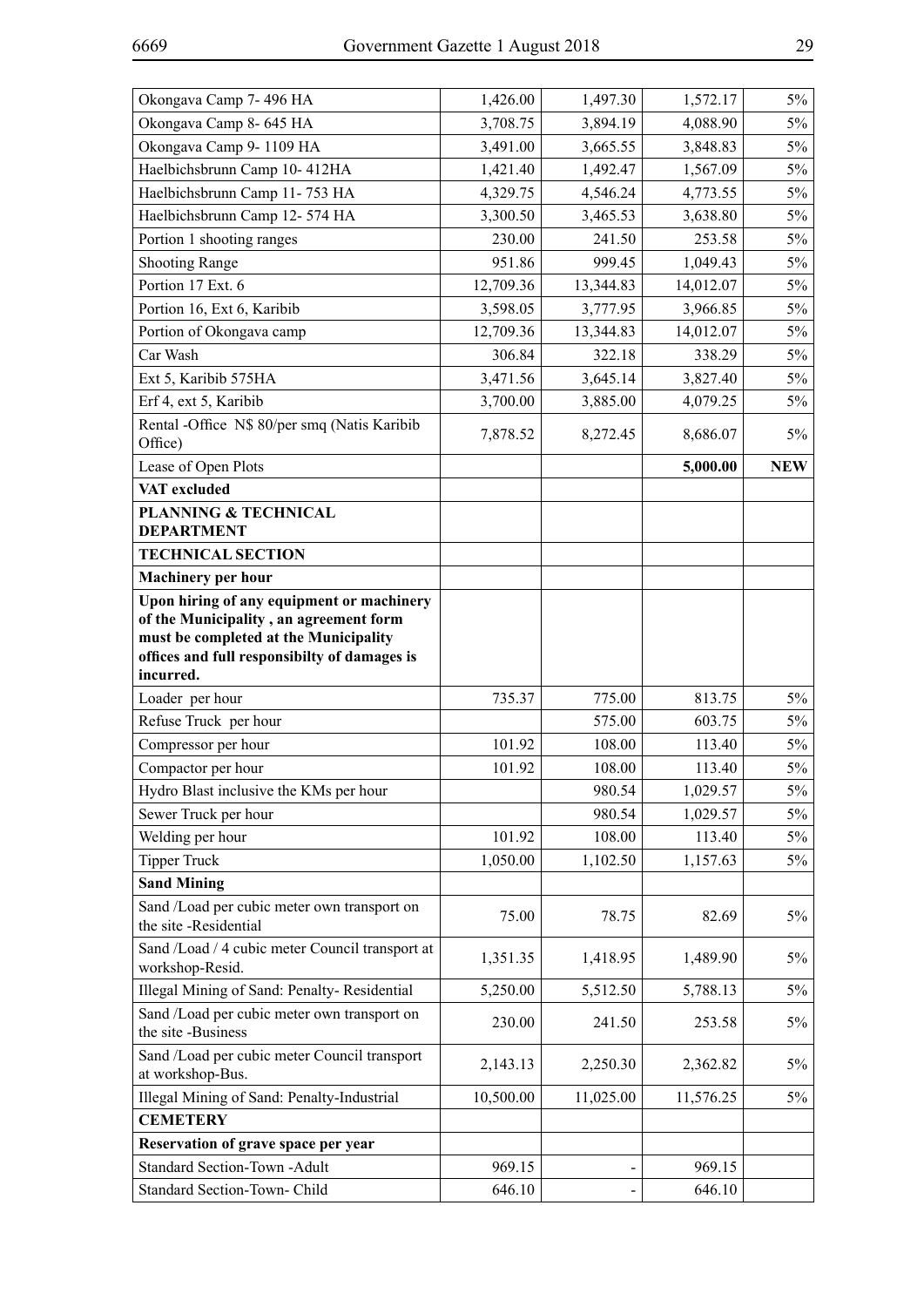| Reservation of grave space per year                                                                                                                                                                                              |          |          |          |       |
|----------------------------------------------------------------------------------------------------------------------------------------------------------------------------------------------------------------------------------|----------|----------|----------|-------|
| <b>Standard Section-Usab-Adult</b>                                                                                                                                                                                               | 969.15   |          | 969.15   |       |
| Standard Section-Usab-Child                                                                                                                                                                                                      | 646.10   |          | 646.10   |       |
| <b>Burial Fees own Digging</b>                                                                                                                                                                                                   |          |          |          |       |
| a) Usab -Adults                                                                                                                                                                                                                  | 350.23   |          | 350.23   |       |
| b) Usab - Senior Citizen/Indeg/Children                                                                                                                                                                                          | 252.00   |          | 252.00   |       |
| a) Town-Adults                                                                                                                                                                                                                   | 490.30   |          | 490.30   |       |
| b) Town-Chlidren & Senior Citizen /Indeg                                                                                                                                                                                         | 350.23   |          | 350.23   |       |
| Burial Fees plus digging on request by<br><b>Council including Children/Indigence</b><br>group/event                                                                                                                             |          |          |          |       |
| a) Usab                                                                                                                                                                                                                          | 735.00   |          | 735.00   |       |
| b) Town                                                                                                                                                                                                                          | 735.00   |          | 735.00   |       |
| Digging fees is based on the equipment to be<br>used plus labor                                                                                                                                                                  |          |          |          |       |
| <b>Emergency tarriff,per month</b>                                                                                                                                                                                               |          |          |          |       |
| Residential                                                                                                                                                                                                                      | 4.20     |          | 4.20     |       |
| Non-Residential                                                                                                                                                                                                                  | 46.04    |          | 46.04    |       |
| Fire Brigade Vehicle Private 5 km outside town                                                                                                                                                                                   | 771.75   |          | 771.75   |       |
| Bakkie private use 5 km outside town                                                                                                                                                                                             | 220.50   |          | 220.50   |       |
| Kilometer charges per km                                                                                                                                                                                                         | 7.88     |          | 7.88     |       |
| Water per cubic                                                                                                                                                                                                                  | 25.36    |          | 25.36    |       |
| Evaluation / Certification of fire extinguishers<br>Inspection                                                                                                                                                                   | 100.28   |          | 100.28   |       |
| Fire Investigation on special request                                                                                                                                                                                            | 85.58    |          | 85.58    |       |
| Note: Fire Inspection fees is to be charged<br>when an independent request for a fire<br>investigation is required and does not form<br>part of any other fire of any other fire services<br>request.                            |          |          |          |       |
| TECHNICAL DEPARTMENTAL WATER<br><b>SECTION</b>                                                                                                                                                                                   |          |          |          |       |
| 1. Where a consumer rents a property and<br>where such consumer fails to pay any levy in<br>accordance with the respectives tarriff's, the<br>Council shall have the right to recover the<br>outstanding fees from the property. |          |          |          |       |
| 2. Service fees are payable on or before the<br>seventh (7th) of each month.                                                                                                                                                     |          |          |          |       |
| <b>ILLEGAL CONNECTIONS:</b>                                                                                                                                                                                                      |          |          |          |       |
| <b>Illegal Connection, bypass, sabotage or</b><br>temper with meter fixed                                                                                                                                                        | 2,000.00 | 2,000.00 | 2,000.00 | $0\%$ |
| <b>Basic Charges Monthly/ Meter:</b>                                                                                                                                                                                             |          |          |          |       |
| <b>Usab Residential</b>                                                                                                                                                                                                          | 73.82    | 77.51    | 77.51    | $0\%$ |
| Residential Town                                                                                                                                                                                                                 | 98.33    | 103.25   | 103.25   | $0\%$ |
| Raw Water Town Land                                                                                                                                                                                                              | 312.32   | 327.94   | 327.94   | $0\%$ |
| Indegous policy for pensioner / Disable people<br>(subsidy) Usab                                                                                                                                                                 | 38.55    | 40.50    | 40.50    | $0\%$ |
| Indegous policy for pensioner / Disable people<br>(subsidy) Town                                                                                                                                                                 | 38.55    | 40.50    | 40.50    | $0\%$ |
| Un-Improved Erven/Property Residential                                                                                                                                                                                           | 98.33    | 103.25   | 103.25   | $0\%$ |
| Un-Improved Erven/Property -Business                                                                                                                                                                                             | 156.19   | 164.00   | 172.20   | 5%    |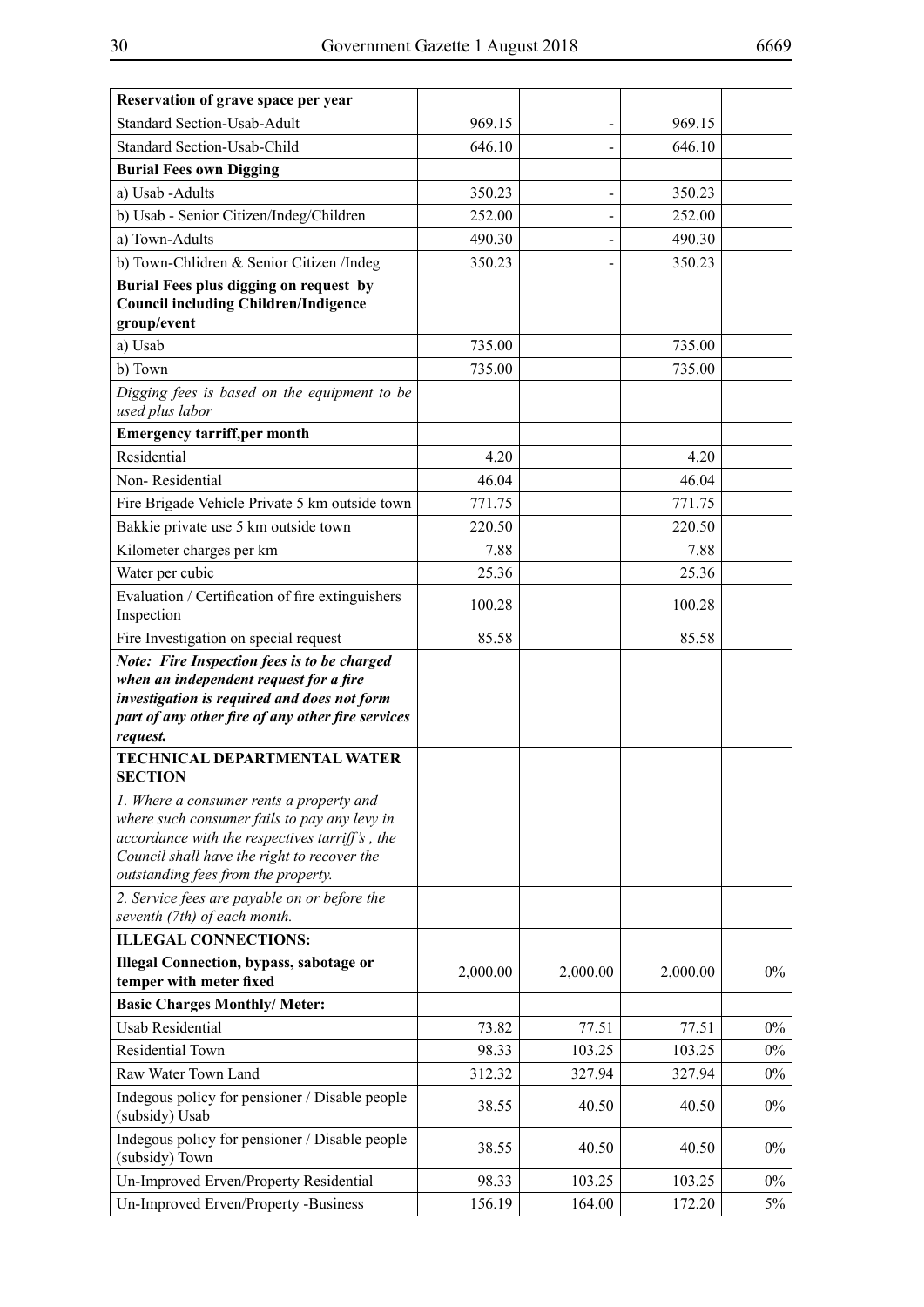| Un-Improved Erven/Property - Light Industrial                | 312.32   | 327.94   | 344.34   | $5\%$      |
|--------------------------------------------------------------|----------|----------|----------|------------|
| Un-Improved Erven/Property -Heavy<br>Industrial              | 342.15   | 359.26   | 377.22   | $5\%$      |
| Churches                                                     | 123.01   | 129.16   | 135.62   | $5\%$      |
| <b>Basic Charges Monthly:</b>                                |          |          |          |            |
| Business Small < 20 SQM                                      | 123.01   | 129.16   | 129.16   | $0\%$      |
| Business Medium 20 SQM - 50 SQM                              | 327.92   | 344.31   | 344.31   | $0\%$      |
| Bus and Restaurant / Lodges/ Med <51-500<br><b>SQM</b>       | 983.69   | 630.35   | 661.87   | $5\%$      |
| Bus and Restaurant / Lodges/ Med < 501 SQM                   | 983.69   | 1,032.87 | 1,084.52 | $5\%$      |
| General Residentail/ B&B/More than 3 flats<br>$<$ 51-500 SQM |          | 630.35   | 630.35   | $0\%$      |
| General Residentail/ B&B/More than 3 flats<br>$<$ 501 SQM    | 983.69   | 1,032.87 | 1,032.87 | $0\%$      |
| Shopping Centre and large Industial , Service<br>Station     | 983.69   | 1,450.00 | 1,522.50 | $5\%$      |
| <b>Public Institution Basic Charges Monthly:</b>             |          |          |          |            |
| Military School and Police Station                           | 983.69   | 1,450.00 | 1,522.50 | $5\%$      |
| Sport Fileld                                                 | 983.69   | 1,032.87 | 1,032.87 | $0\%$      |
| Public Small $0 < 20$ SQM                                    | 123.01   | 129.16   | 129.16   | $0\%$      |
| Public Medium 20 SQM - 50 SQM                                | 327.92   | 344.31   | 361.53   | $5\%$      |
| Public $< 51 - 500$ SQM                                      | 983.69   | 630.35   | 661.87   | $5\%$      |
| Public $< 501 <$ SQM                                         | 983.69   | 1,032.87 | 1,084.52 | $5\%$      |
| Public Large and Industrial                                  | 983.69   | 1,450.00 | 1,522.50 | $5\%$      |
| <b>WATER PRICES PER CUBIC METER:</b>                         |          |          |          |            |
| <b>RESIDENTAL</b>                                            |          |          |          |            |
| Raw water consumption                                        | 14.43    | 16.60    | 17.43    | $5\%$      |
| Prepaid Water Supply incl Basic                              | 20.90    | 22.90    | 27.48    | 20%        |
| for water consumed 0-10 cubic                                | 14.91    | 16.45    | 17.27    | $5\%$      |
| For water consumed above 11-40                               | 16.64    | 17.50    | 18.38    | $5\%$      |
| For water consumed above 41-80 cubic meter                   | 18.53    | 19.46    | 20.43    | $5\%$      |
| For water consumed excess 81+ cubic meter                    | 20.90    | 21.94    | 23.04    | $5\%$      |
| <b>BUSINESS:</b>                                             |          |          |          |            |
| for water consumed 0-10 cubic                                | 20.58    | 21.61    | 22.69    | $5\%$      |
| For water consumed above 11-40                               | 22.89    | 24.03    | 25.24    | $5\%$      |
| For water consumed above 41-80 cubic meter                   | 23.36    | 24.53    | 25.76    | 5%         |
| For water consumed excess $81+$ cubic meter                  | 23.73    | 24.92    | 26.16    | $5\%$      |
| <b>INDUSTRIAL</b>                                            |          |          |          |            |
| for water consumed 0-10 cubic                                | 22.88    | 24.03    | 25.23    | $5\%$      |
| For water consumed above 11-40                               | 23.94    | 25.14    | 26.40    | $5\%$      |
| For water consumed above 41-80 cubic meter                   | 24.42    | 25.64    | 26.92    | $5\%$      |
| For water consumed excess $81+$ cubic meter                  | 25.36    | 26.63    | 27.96    | $5\%$      |
| WATER SUNDRY WATER FEES                                      |          |          |          |            |
| Connection fees : Residential                                | 2,140.49 | 2,247.52 | 1,200.00 | $-47%$     |
| <b>Connection fees: Business</b>                             | 2,206.16 | 2,537.08 | 1,750.00 | $-31%$     |
| Connection fees Large Business & Industrial                  | 2,534.46 | 2,914.62 | 2,914.62 | $0\%$      |
| Bulk Water / cubic as per request                            | 64.85    | 68.09    | 71.49    | $5\%$      |
| Token / Card Cost Recovery                                   | 273.10   | 286.75   | 289.00   | $1\%$      |
| Prepaid water meters                                         |          |          | 1,650.00 | <b>NEW</b> |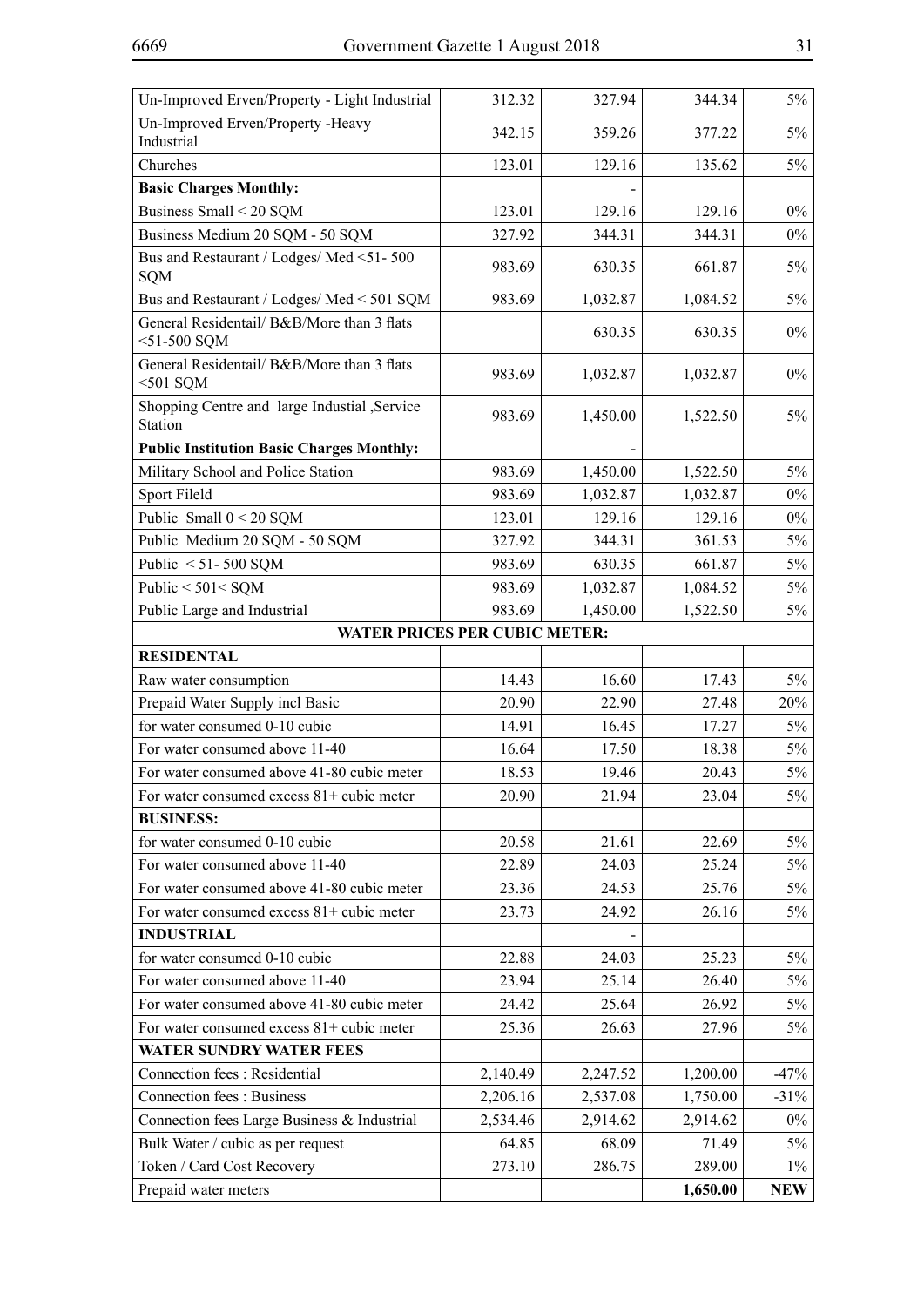| 175.12<br>193.07<br>Disconnection -Residential (on request)<br>183.88<br>Disconnection-Residential (non-payment)<br>250.00<br>Disconnection: All Other (on request)<br>892.26<br>983.72<br>936.88<br>Disconnection: All other (non-payment)<br>1,100.00<br>Reconnection fees<br>250.00<br>Late payments fee and<br>8.75<br>8.75<br>8.75<br>Interest on Overdue no interest (no indegous<br>3.03<br>$0\%$<br>2.75<br>2.75<br>policy)<br>Testing of meter<br>185.22<br>195.05<br>204.80<br><b>NEWCONNECTIONS: DEPOSITS</b><br>A deposit fee payable in advance for any new service connections<br>Residential<br>764.72<br>600.00<br>802.95<br>Business Small 0 < 20 SQM<br>884.25<br>650.00<br>Business Medium 21 SQM - 50 SQM<br>955.85<br>955.85<br>Bus and Restaurant / Lodges/ Med SQM 51-<br>1,653.75<br>1,736.45<br>1,823.27<br>500 SQM<br>Bus and Restaurant / Lodges/ Med > 501<br>3,578.23<br>3,758.19<br>3,946.10<br><b>SQM</b><br>General Residentail/ B&B/More than 3 flats<br>1,653.75<br>1,736.45<br>1,823.27<br>51-500 SQM<br>General Residentail/ B&B/More than 3 flats<br>3,579.23<br>3,758.50<br>3,946.43<br>$>501$ SQM<br>Shopping Centre and large Industial , Service<br>7,156.45<br>5,414.30<br>5,685.02<br>Station<br>Military School and Police Station<br>7,156.45<br>7,514.27<br>7,889.99<br>Public Small SQM <20 SQM<br>1,653.75<br>1,736.45<br>1,823.27<br>Public Medium 20 SQM - 50 SQM<br>3,578.23<br>3,758.20<br>3,946.11<br>Public SQM 51-500 SQM<br>3,578.23<br>3,758.20<br>3,946.11<br>Public > 501 SQM<br>3,578.23<br>3,758.20<br>3,946.11<br>Public Large and Industrial<br>1,736.44<br>1,823.26<br>1,914.42<br>1,736.44<br>1,823.26<br>1,914.42<br>Temporary consumers contruction<br>Large General Residential Hotel, Hostels, Body<br>5,414.27<br>5,684.99<br>5,969.24<br>Corporates<br>Large Business<br>3,758.19<br>3,946.10<br>4,143.41<br>Industrial<br>7,156.45<br>7,514.27<br>7,889.99<br>Deposit Fees will be adjusted annually as per<br>gazzetted tarriffs<br><b>LED, WASTE MANAGEMENT AND</b><br><b>CORPORATE AFFAIRS</b><br><b>LED &amp; COOPERATE SERVICES</b><br>MONTHLY CHARGES OR RENTAL<br>59.54<br>Application for Sign Board -per sqm<br>49.61<br>47.25<br><b>Illegal Outdoor Advertising</b><br>2,000.00<br><b>Temporary sign</b><br>Advertising signs / Billboards -per 3 sqm- per<br>110.85<br>116.39<br>139.67<br>month<br>Advertising signs / Billboards -per 3 sqm-<br>152.95<br>160.60<br>192.72<br>6sqm per month<br>Advertising signs / Billboards -6sqm< per<br>248.00<br>260.40<br>312.48<br>month | <b>DE-/RECONNECTION FEES</b> |  |            |
|-----------------------------------------------------------------------------------------------------------------------------------------------------------------------------------------------------------------------------------------------------------------------------------------------------------------------------------------------------------------------------------------------------------------------------------------------------------------------------------------------------------------------------------------------------------------------------------------------------------------------------------------------------------------------------------------------------------------------------------------------------------------------------------------------------------------------------------------------------------------------------------------------------------------------------------------------------------------------------------------------------------------------------------------------------------------------------------------------------------------------------------------------------------------------------------------------------------------------------------------------------------------------------------------------------------------------------------------------------------------------------------------------------------------------------------------------------------------------------------------------------------------------------------------------------------------------------------------------------------------------------------------------------------------------------------------------------------------------------------------------------------------------------------------------------------------------------------------------------------------------------------------------------------------------------------------------------------------------------------------------------------------------------------------------------------------------------------------------------------------------------------------------------------------------------------------------------------------------------------------------------------------------------------------------------------------------------------------------------------------------------------------------------------------------------------------------------------------------------------------------------------------------------------------------------------------------|------------------------------|--|------------|
|                                                                                                                                                                                                                                                                                                                                                                                                                                                                                                                                                                                                                                                                                                                                                                                                                                                                                                                                                                                                                                                                                                                                                                                                                                                                                                                                                                                                                                                                                                                                                                                                                                                                                                                                                                                                                                                                                                                                                                                                                                                                                                                                                                                                                                                                                                                                                                                                                                                                                                                                                                       |                              |  | $5\%$      |
|                                                                                                                                                                                                                                                                                                                                                                                                                                                                                                                                                                                                                                                                                                                                                                                                                                                                                                                                                                                                                                                                                                                                                                                                                                                                                                                                                                                                                                                                                                                                                                                                                                                                                                                                                                                                                                                                                                                                                                                                                                                                                                                                                                                                                                                                                                                                                                                                                                                                                                                                                                       |                              |  | <b>NEW</b> |
|                                                                                                                                                                                                                                                                                                                                                                                                                                                                                                                                                                                                                                                                                                                                                                                                                                                                                                                                                                                                                                                                                                                                                                                                                                                                                                                                                                                                                                                                                                                                                                                                                                                                                                                                                                                                                                                                                                                                                                                                                                                                                                                                                                                                                                                                                                                                                                                                                                                                                                                                                                       |                              |  | $5\%$      |
|                                                                                                                                                                                                                                                                                                                                                                                                                                                                                                                                                                                                                                                                                                                                                                                                                                                                                                                                                                                                                                                                                                                                                                                                                                                                                                                                                                                                                                                                                                                                                                                                                                                                                                                                                                                                                                                                                                                                                                                                                                                                                                                                                                                                                                                                                                                                                                                                                                                                                                                                                                       |                              |  | <b>NEW</b> |
|                                                                                                                                                                                                                                                                                                                                                                                                                                                                                                                                                                                                                                                                                                                                                                                                                                                                                                                                                                                                                                                                                                                                                                                                                                                                                                                                                                                                                                                                                                                                                                                                                                                                                                                                                                                                                                                                                                                                                                                                                                                                                                                                                                                                                                                                                                                                                                                                                                                                                                                                                                       |                              |  | <b>NEW</b> |
|                                                                                                                                                                                                                                                                                                                                                                                                                                                                                                                                                                                                                                                                                                                                                                                                                                                                                                                                                                                                                                                                                                                                                                                                                                                                                                                                                                                                                                                                                                                                                                                                                                                                                                                                                                                                                                                                                                                                                                                                                                                                                                                                                                                                                                                                                                                                                                                                                                                                                                                                                                       |                              |  | $0\%$      |
|                                                                                                                                                                                                                                                                                                                                                                                                                                                                                                                                                                                                                                                                                                                                                                                                                                                                                                                                                                                                                                                                                                                                                                                                                                                                                                                                                                                                                                                                                                                                                                                                                                                                                                                                                                                                                                                                                                                                                                                                                                                                                                                                                                                                                                                                                                                                                                                                                                                                                                                                                                       |                              |  |            |
|                                                                                                                                                                                                                                                                                                                                                                                                                                                                                                                                                                                                                                                                                                                                                                                                                                                                                                                                                                                                                                                                                                                                                                                                                                                                                                                                                                                                                                                                                                                                                                                                                                                                                                                                                                                                                                                                                                                                                                                                                                                                                                                                                                                                                                                                                                                                                                                                                                                                                                                                                                       |                              |  |            |
|                                                                                                                                                                                                                                                                                                                                                                                                                                                                                                                                                                                                                                                                                                                                                                                                                                                                                                                                                                                                                                                                                                                                                                                                                                                                                                                                                                                                                                                                                                                                                                                                                                                                                                                                                                                                                                                                                                                                                                                                                                                                                                                                                                                                                                                                                                                                                                                                                                                                                                                                                                       |                              |  | $5\%$      |
|                                                                                                                                                                                                                                                                                                                                                                                                                                                                                                                                                                                                                                                                                                                                                                                                                                                                                                                                                                                                                                                                                                                                                                                                                                                                                                                                                                                                                                                                                                                                                                                                                                                                                                                                                                                                                                                                                                                                                                                                                                                                                                                                                                                                                                                                                                                                                                                                                                                                                                                                                                       |                              |  |            |
|                                                                                                                                                                                                                                                                                                                                                                                                                                                                                                                                                                                                                                                                                                                                                                                                                                                                                                                                                                                                                                                                                                                                                                                                                                                                                                                                                                                                                                                                                                                                                                                                                                                                                                                                                                                                                                                                                                                                                                                                                                                                                                                                                                                                                                                                                                                                                                                                                                                                                                                                                                       |                              |  |            |
|                                                                                                                                                                                                                                                                                                                                                                                                                                                                                                                                                                                                                                                                                                                                                                                                                                                                                                                                                                                                                                                                                                                                                                                                                                                                                                                                                                                                                                                                                                                                                                                                                                                                                                                                                                                                                                                                                                                                                                                                                                                                                                                                                                                                                                                                                                                                                                                                                                                                                                                                                                       |                              |  | $-25%$     |
|                                                                                                                                                                                                                                                                                                                                                                                                                                                                                                                                                                                                                                                                                                                                                                                                                                                                                                                                                                                                                                                                                                                                                                                                                                                                                                                                                                                                                                                                                                                                                                                                                                                                                                                                                                                                                                                                                                                                                                                                                                                                                                                                                                                                                                                                                                                                                                                                                                                                                                                                                                       |                              |  | $-26%$     |
|                                                                                                                                                                                                                                                                                                                                                                                                                                                                                                                                                                                                                                                                                                                                                                                                                                                                                                                                                                                                                                                                                                                                                                                                                                                                                                                                                                                                                                                                                                                                                                                                                                                                                                                                                                                                                                                                                                                                                                                                                                                                                                                                                                                                                                                                                                                                                                                                                                                                                                                                                                       |                              |  | $0\%$      |
|                                                                                                                                                                                                                                                                                                                                                                                                                                                                                                                                                                                                                                                                                                                                                                                                                                                                                                                                                                                                                                                                                                                                                                                                                                                                                                                                                                                                                                                                                                                                                                                                                                                                                                                                                                                                                                                                                                                                                                                                                                                                                                                                                                                                                                                                                                                                                                                                                                                                                                                                                                       |                              |  | $5\%$      |
|                                                                                                                                                                                                                                                                                                                                                                                                                                                                                                                                                                                                                                                                                                                                                                                                                                                                                                                                                                                                                                                                                                                                                                                                                                                                                                                                                                                                                                                                                                                                                                                                                                                                                                                                                                                                                                                                                                                                                                                                                                                                                                                                                                                                                                                                                                                                                                                                                                                                                                                                                                       |                              |  | $5\%$      |
|                                                                                                                                                                                                                                                                                                                                                                                                                                                                                                                                                                                                                                                                                                                                                                                                                                                                                                                                                                                                                                                                                                                                                                                                                                                                                                                                                                                                                                                                                                                                                                                                                                                                                                                                                                                                                                                                                                                                                                                                                                                                                                                                                                                                                                                                                                                                                                                                                                                                                                                                                                       |                              |  | 5%         |
|                                                                                                                                                                                                                                                                                                                                                                                                                                                                                                                                                                                                                                                                                                                                                                                                                                                                                                                                                                                                                                                                                                                                                                                                                                                                                                                                                                                                                                                                                                                                                                                                                                                                                                                                                                                                                                                                                                                                                                                                                                                                                                                                                                                                                                                                                                                                                                                                                                                                                                                                                                       |                              |  | $5\%$      |
|                                                                                                                                                                                                                                                                                                                                                                                                                                                                                                                                                                                                                                                                                                                                                                                                                                                                                                                                                                                                                                                                                                                                                                                                                                                                                                                                                                                                                                                                                                                                                                                                                                                                                                                                                                                                                                                                                                                                                                                                                                                                                                                                                                                                                                                                                                                                                                                                                                                                                                                                                                       |                              |  | $5\%$      |
|                                                                                                                                                                                                                                                                                                                                                                                                                                                                                                                                                                                                                                                                                                                                                                                                                                                                                                                                                                                                                                                                                                                                                                                                                                                                                                                                                                                                                                                                                                                                                                                                                                                                                                                                                                                                                                                                                                                                                                                                                                                                                                                                                                                                                                                                                                                                                                                                                                                                                                                                                                       |                              |  | $5\%$      |
|                                                                                                                                                                                                                                                                                                                                                                                                                                                                                                                                                                                                                                                                                                                                                                                                                                                                                                                                                                                                                                                                                                                                                                                                                                                                                                                                                                                                                                                                                                                                                                                                                                                                                                                                                                                                                                                                                                                                                                                                                                                                                                                                                                                                                                                                                                                                                                                                                                                                                                                                                                       |                              |  | 5%         |
|                                                                                                                                                                                                                                                                                                                                                                                                                                                                                                                                                                                                                                                                                                                                                                                                                                                                                                                                                                                                                                                                                                                                                                                                                                                                                                                                                                                                                                                                                                                                                                                                                                                                                                                                                                                                                                                                                                                                                                                                                                                                                                                                                                                                                                                                                                                                                                                                                                                                                                                                                                       |                              |  | $5\%$      |
|                                                                                                                                                                                                                                                                                                                                                                                                                                                                                                                                                                                                                                                                                                                                                                                                                                                                                                                                                                                                                                                                                                                                                                                                                                                                                                                                                                                                                                                                                                                                                                                                                                                                                                                                                                                                                                                                                                                                                                                                                                                                                                                                                                                                                                                                                                                                                                                                                                                                                                                                                                       |                              |  | $5\%$      |
|                                                                                                                                                                                                                                                                                                                                                                                                                                                                                                                                                                                                                                                                                                                                                                                                                                                                                                                                                                                                                                                                                                                                                                                                                                                                                                                                                                                                                                                                                                                                                                                                                                                                                                                                                                                                                                                                                                                                                                                                                                                                                                                                                                                                                                                                                                                                                                                                                                                                                                                                                                       |                              |  | $5\%$      |
|                                                                                                                                                                                                                                                                                                                                                                                                                                                                                                                                                                                                                                                                                                                                                                                                                                                                                                                                                                                                                                                                                                                                                                                                                                                                                                                                                                                                                                                                                                                                                                                                                                                                                                                                                                                                                                                                                                                                                                                                                                                                                                                                                                                                                                                                                                                                                                                                                                                                                                                                                                       |                              |  | $5\%$      |
|                                                                                                                                                                                                                                                                                                                                                                                                                                                                                                                                                                                                                                                                                                                                                                                                                                                                                                                                                                                                                                                                                                                                                                                                                                                                                                                                                                                                                                                                                                                                                                                                                                                                                                                                                                                                                                                                                                                                                                                                                                                                                                                                                                                                                                                                                                                                                                                                                                                                                                                                                                       |                              |  | $5\%$      |
|                                                                                                                                                                                                                                                                                                                                                                                                                                                                                                                                                                                                                                                                                                                                                                                                                                                                                                                                                                                                                                                                                                                                                                                                                                                                                                                                                                                                                                                                                                                                                                                                                                                                                                                                                                                                                                                                                                                                                                                                                                                                                                                                                                                                                                                                                                                                                                                                                                                                                                                                                                       |                              |  | 5%         |
|                                                                                                                                                                                                                                                                                                                                                                                                                                                                                                                                                                                                                                                                                                                                                                                                                                                                                                                                                                                                                                                                                                                                                                                                                                                                                                                                                                                                                                                                                                                                                                                                                                                                                                                                                                                                                                                                                                                                                                                                                                                                                                                                                                                                                                                                                                                                                                                                                                                                                                                                                                       |                              |  | 5%         |
|                                                                                                                                                                                                                                                                                                                                                                                                                                                                                                                                                                                                                                                                                                                                                                                                                                                                                                                                                                                                                                                                                                                                                                                                                                                                                                                                                                                                                                                                                                                                                                                                                                                                                                                                                                                                                                                                                                                                                                                                                                                                                                                                                                                                                                                                                                                                                                                                                                                                                                                                                                       |                              |  | 5%         |
|                                                                                                                                                                                                                                                                                                                                                                                                                                                                                                                                                                                                                                                                                                                                                                                                                                                                                                                                                                                                                                                                                                                                                                                                                                                                                                                                                                                                                                                                                                                                                                                                                                                                                                                                                                                                                                                                                                                                                                                                                                                                                                                                                                                                                                                                                                                                                                                                                                                                                                                                                                       |                              |  |            |
|                                                                                                                                                                                                                                                                                                                                                                                                                                                                                                                                                                                                                                                                                                                                                                                                                                                                                                                                                                                                                                                                                                                                                                                                                                                                                                                                                                                                                                                                                                                                                                                                                                                                                                                                                                                                                                                                                                                                                                                                                                                                                                                                                                                                                                                                                                                                                                                                                                                                                                                                                                       |                              |  |            |
|                                                                                                                                                                                                                                                                                                                                                                                                                                                                                                                                                                                                                                                                                                                                                                                                                                                                                                                                                                                                                                                                                                                                                                                                                                                                                                                                                                                                                                                                                                                                                                                                                                                                                                                                                                                                                                                                                                                                                                                                                                                                                                                                                                                                                                                                                                                                                                                                                                                                                                                                                                       |                              |  |            |
|                                                                                                                                                                                                                                                                                                                                                                                                                                                                                                                                                                                                                                                                                                                                                                                                                                                                                                                                                                                                                                                                                                                                                                                                                                                                                                                                                                                                                                                                                                                                                                                                                                                                                                                                                                                                                                                                                                                                                                                                                                                                                                                                                                                                                                                                                                                                                                                                                                                                                                                                                                       |                              |  | 20%        |
|                                                                                                                                                                                                                                                                                                                                                                                                                                                                                                                                                                                                                                                                                                                                                                                                                                                                                                                                                                                                                                                                                                                                                                                                                                                                                                                                                                                                                                                                                                                                                                                                                                                                                                                                                                                                                                                                                                                                                                                                                                                                                                                                                                                                                                                                                                                                                                                                                                                                                                                                                                       |                              |  | <b>NEW</b> |
|                                                                                                                                                                                                                                                                                                                                                                                                                                                                                                                                                                                                                                                                                                                                                                                                                                                                                                                                                                                                                                                                                                                                                                                                                                                                                                                                                                                                                                                                                                                                                                                                                                                                                                                                                                                                                                                                                                                                                                                                                                                                                                                                                                                                                                                                                                                                                                                                                                                                                                                                                                       |                              |  |            |
|                                                                                                                                                                                                                                                                                                                                                                                                                                                                                                                                                                                                                                                                                                                                                                                                                                                                                                                                                                                                                                                                                                                                                                                                                                                                                                                                                                                                                                                                                                                                                                                                                                                                                                                                                                                                                                                                                                                                                                                                                                                                                                                                                                                                                                                                                                                                                                                                                                                                                                                                                                       |                              |  | 20%        |
|                                                                                                                                                                                                                                                                                                                                                                                                                                                                                                                                                                                                                                                                                                                                                                                                                                                                                                                                                                                                                                                                                                                                                                                                                                                                                                                                                                                                                                                                                                                                                                                                                                                                                                                                                                                                                                                                                                                                                                                                                                                                                                                                                                                                                                                                                                                                                                                                                                                                                                                                                                       |                              |  | 20%        |
|                                                                                                                                                                                                                                                                                                                                                                                                                                                                                                                                                                                                                                                                                                                                                                                                                                                                                                                                                                                                                                                                                                                                                                                                                                                                                                                                                                                                                                                                                                                                                                                                                                                                                                                                                                                                                                                                                                                                                                                                                                                                                                                                                                                                                                                                                                                                                                                                                                                                                                                                                                       |                              |  | 20%        |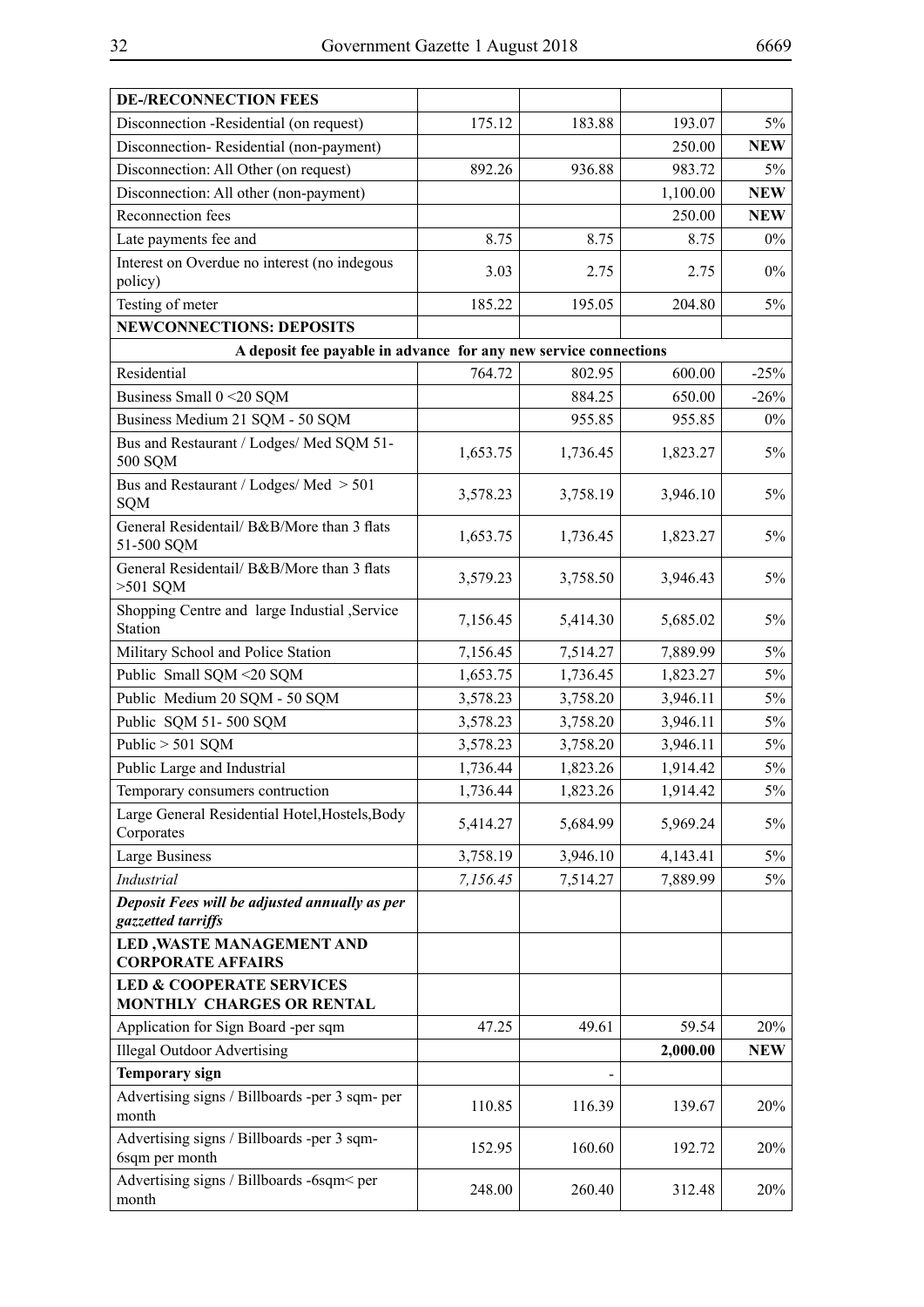| Flag of the council                                                                                                                                                                     | 110.85   | 116.39   | 139.67   | 20%   |
|-----------------------------------------------------------------------------------------------------------------------------------------------------------------------------------------|----------|----------|----------|-------|
| Photocopies- per copy                                                                                                                                                                   |          |          |          |       |
| A4 Copy                                                                                                                                                                                 | 0.50     | 0.55     | 0.65     | 19%   |
| A4 Copy Colour                                                                                                                                                                          | 1.00     | 1.05     | 1.25     | 19%   |
| A3 Copy                                                                                                                                                                                 | 2.00     | 2.10     | 2.50     | 19%   |
| A3 Copy Colour                                                                                                                                                                          | 4.00     | 4.20     | 5.00     | 19%   |
| Outgoing and incoming Fax/es                                                                                                                                                            | 6.72     | 7.05     | 7.90     | 12%   |
| Clearance Certificate                                                                                                                                                                   | 57.95    | 60.85    | 66.93    | 10%   |
| Valuation Certificate                                                                                                                                                                   | 57.95    | 60.85    | 66.93    | 10%   |
| Dishonoured Cheques                                                                                                                                                                     | 162.07   | 170.15   | 187.17   | 10%   |
| Podium per day                                                                                                                                                                          | 162.05   | 170.15   | 187.17   | 10%   |
| Sound system per day                                                                                                                                                                    | 105.75   | 111.04   | 122.14   | 10%   |
| Overhead projector                                                                                                                                                                      | 105.75   | 111.04   | 122.14   | 10%   |
| Rental per chair plastic                                                                                                                                                                | 5.05     | 5.30     | 5.30     | $0\%$ |
| Rental per table                                                                                                                                                                        | 16.75    | 17.58    | 17.58    | $0\%$ |
| <b>Tender Documents:</b>                                                                                                                                                                |          |          |          |       |
| N\$ 10000-N\$ 100000                                                                                                                                                                    | 450.00   | 472.50   | 500.00   | 6%    |
| N\$ 100001-N\$ 500000                                                                                                                                                                   | 675.00   | 708.75   | 800.00   | 13%   |
| N\$ 500001-N\$ 1 000 000                                                                                                                                                                | 825.00   | 866.25   | 900.00   | $4\%$ |
| N\$ 1 000 001-N\$ 1 500 000                                                                                                                                                             | 975.00   | 1,023.75 | 1,100.00 | $7\%$ |
| N\$1 500 001-N\$1 000 000                                                                                                                                                               | 1,200.00 | 1,260.00 | 1,350.00 | 7%    |
| N\$ 1 500 001-N\$ 5 000 000                                                                                                                                                             | 1,500.00 | 1,575.00 | 1,700.00 | $8\%$ |
| N\$ N\$ 5 000 000 and more                                                                                                                                                              | 2,000.00 | 2,100.00 | 2,500.00 | 19%   |
| <b>LED &amp; COOPERATE SERVICES</b>                                                                                                                                                     |          |          |          |       |
| Municipal Houses Rent                                                                                                                                                                   |          |          |          |       |
| Rent per House Erf No. 138                                                                                                                                                              | 1,528.07 | 1,604.47 | 1,684.69 | $5\%$ |
| Rent per House Erf No. 138 Flat                                                                                                                                                         | 1,528.07 | 641.79   | 673.88   | $5\%$ |
| Rent per House Erf No. 19                                                                                                                                                               | 1,273.39 | 1,337.06 | 1,403.91 | $5\%$ |
| Rent per House Erf No. 19                                                                                                                                                               | 1,273.39 | 534.82   | 561.56   | 5%    |
| Rent per House Erf No. 350                                                                                                                                                              | 1,018.71 | 1,069.65 | 1,123.13 | $5\%$ |
| Rent per House Erf No. 350 Flat                                                                                                                                                         | 367.50   | 374.38   | 393.09   | $5\%$ |
| Rent per House Erf No. 282/ Usab                                                                                                                                                        | 636.72   | 668.56   | 701.98   | $5\%$ |
| Karibib Ext 2- House Rental                                                                                                                                                             | 3,105.00 | 3,415.50 | 3,586.28 | 5%    |
| Old Single Bungalows                                                                                                                                                                    | 104.21   | 109.42   | 114.89   | $5\%$ |
| Where a house is rented or occupied a<br>agreement is entered between the Council and<br>the tenant and increase can take place as may<br>be described by the Council from time to time |          |          |          |       |
| <b>Rental of Hall</b>                                                                                                                                                                   |          |          |          |       |
| Equal N\$ deposit fee of rental services must<br>be paid in advance after booking of Town Hall<br>at the Council Offices                                                                |          |          |          |       |
| Advance reservation must be paid in advance.                                                                                                                                            |          |          |          |       |
| <b>Usab</b>                                                                                                                                                                             |          |          |          |       |
| Rent for dances or wedding parties                                                                                                                                                      | 835.70   | 877.48   | 921.35   | $5\%$ |
| Dramatic Performances/Concerts and similar<br>functions cinemas                                                                                                                         |          |          |          |       |
| Professional                                                                                                                                                                            | 835.70   | 877.49   | 921.36   | $5\%$ |
| Amateur                                                                                                                                                                                 | 53.50    | 56.17    | 58.98    | 5%    |
| <b>Educational Institutions</b>                                                                                                                                                         | 250.05   | 262.55   | 288.81   | 10%   |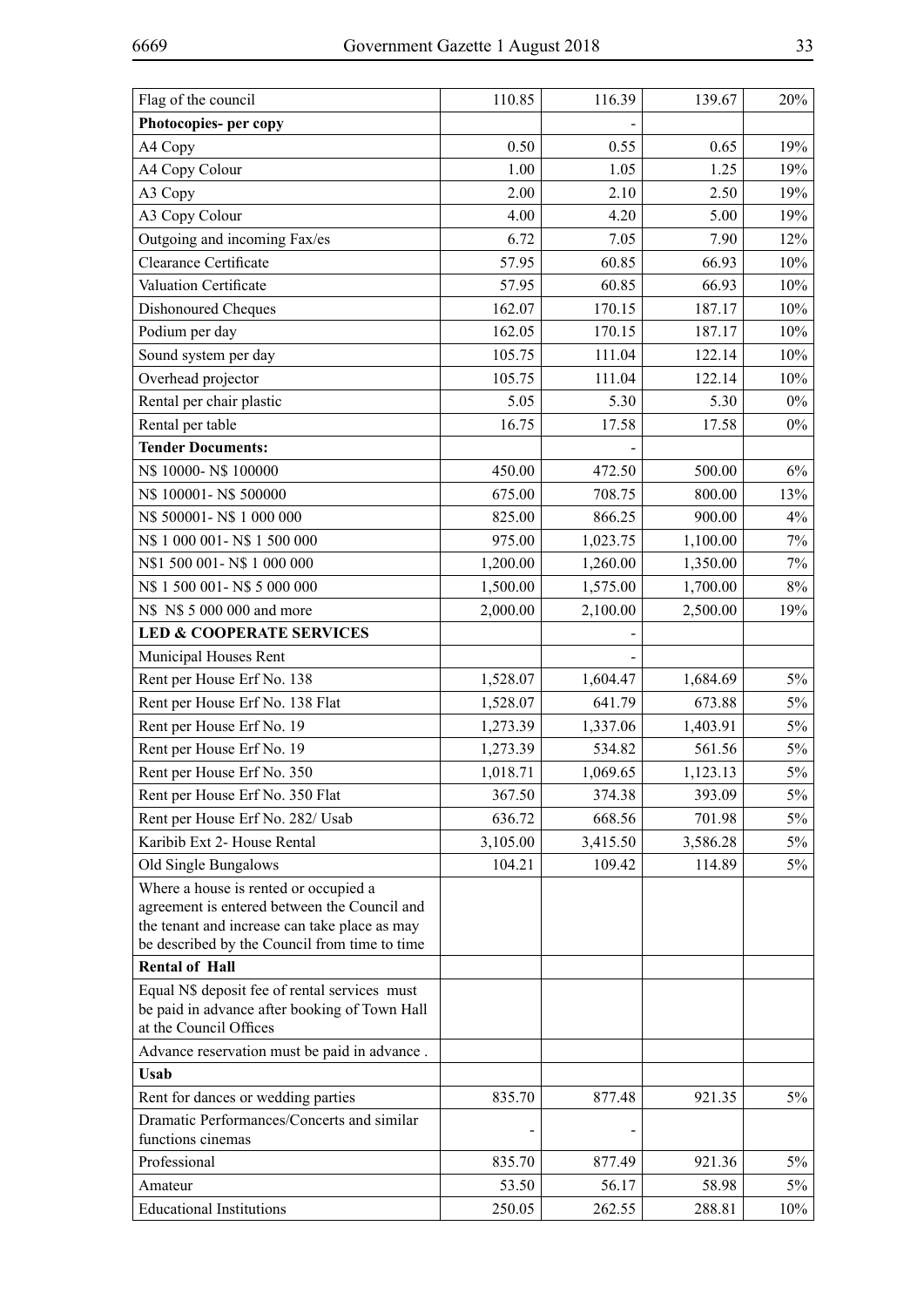| Lectures                                                                                                                 | 250.05 | 262.55 | 288.81 | 10%   |
|--------------------------------------------------------------------------------------------------------------------------|--------|--------|--------|-------|
| <b>Religious Meetings</b>                                                                                                | 250.05 | 262.55 | 275.68 | $5\%$ |
| Public Meetings and Conference                                                                                           | 250.05 | 262.55 | 275.68 | $5\%$ |
| <b>Town</b>                                                                                                              |        |        |        |       |
| Equal N\$ deposit fee of rental services must be<br>paid in advance after booking of Town Hall at<br>the Council Offices |        |        |        |       |
| Rent for dances or wedding parties                                                                                       | 835.70 | 877.49 | 921.36 | $5\%$ |
| Dramatic Performances/Concerts and similar<br>functions cinemas                                                          |        |        |        |       |
| Professional                                                                                                             | 835.70 | 877.49 | 921.36 | $5\%$ |
| Amateur                                                                                                                  | 80.30  | 84.32  | 88.53  | $5\%$ |
| <b>Educational Institutions</b>                                                                                          | 160.50 | 168.53 | 185.38 | 10%   |
| Lectures                                                                                                                 | 250.05 | 262.55 | 288.81 | 10%   |
| Religious Meetings                                                                                                       | 250.05 | 262.55 | 275.68 | 5%    |
| Public Meetings and Conference                                                                                           | 250.05 | 262.55 | 275.68 | $5\%$ |
| Hall use assistance by Council will be required<br>to pay a refundabe deposit in advance.                                |        |        |        |       |
| Hall Rental Deposit will be forfeited after 10<br>workings days cancellations                                            |        |        |        |       |
|                                                                                                                          |        |        |        |       |

## **Leonardville Village Council**

No. 461 2018

## TARIFFS 2018/2019

The following tariffs being amended with effect from 1 July 2018, in accordance with Section 30(1) (u) of the Local Authorities Act, 1992 (Act No. 23 of 1992), as amended.

| <b>Tariff Description</b>                       | <b>Existing</b><br><b>Tariff</b><br>2016/2017<br>N\$ | <b>Existing</b><br><b>Tariff</b><br>2017/2018<br>N\$ | <b>Increase</b><br>$\frac{0}{0}$ | <b>Proposed</b><br><b>Tariff</b><br>2018/2019<br>N\$ |
|-------------------------------------------------|------------------------------------------------------|------------------------------------------------------|----------------------------------|------------------------------------------------------|
| Water:                                          |                                                      |                                                      |                                  |                                                      |
| Residential - Unit price                        | 13.75                                                | 15.00                                                | 12.0%                            | 16.80                                                |
| - Basic charge up to 25 mm                      | 45.15                                                | 47.00                                                | $0.0\%$                          | 47.00                                                |
| - Basic charge 25 mm and bigger                 | 181.65                                               | 190.00                                               | $0.0\%$                          | 190.00                                               |
| - Deposit                                       | 97.65                                                | 100.00                                               | $0.0\%$                          | 100.00                                               |
| - Connection Fees                               | 346.50                                               | 350.00                                               | $0.0\%$                          | 350.00                                               |
| Special price - Pensioners, Disable & Destitute |                                                      |                                                      |                                  |                                                      |
| - Unit Price                                    | 8.66                                                 | 9.00                                                 | 5.0%                             | 9.45                                                 |
| - Basic charge up to 25 mm                      | 13.65                                                | 14.00                                                | $0.0\%$                          | 14.00                                                |
| Business - Unit price                           | 17.05                                                | 18.00                                                | 10.0%                            | 19.80                                                |
| - Basic charge up to 25 mm                      | 93.45                                                | 97.19                                                | $0.0\%$                          | 97.19                                                |
| - Basic charge 25 mm and bigger                 | 195.30                                               | 200.00                                               | $0.0\%$                          | 200.00                                               |
| - Deposit                                       | 378.00                                               | 380.00                                               | $0.0\%$                          | 380.00                                               |
| - Connection Fees                               | 519.75                                               | 520.00                                               | $0.0\%$                          | 520.00                                               |
| Incentive on Water for Investors:               |                                                      |                                                      |                                  |                                                      |
| - Unit Price                                    | 14.30                                                | 15.00                                                | 10.0%                            | 16.50                                                |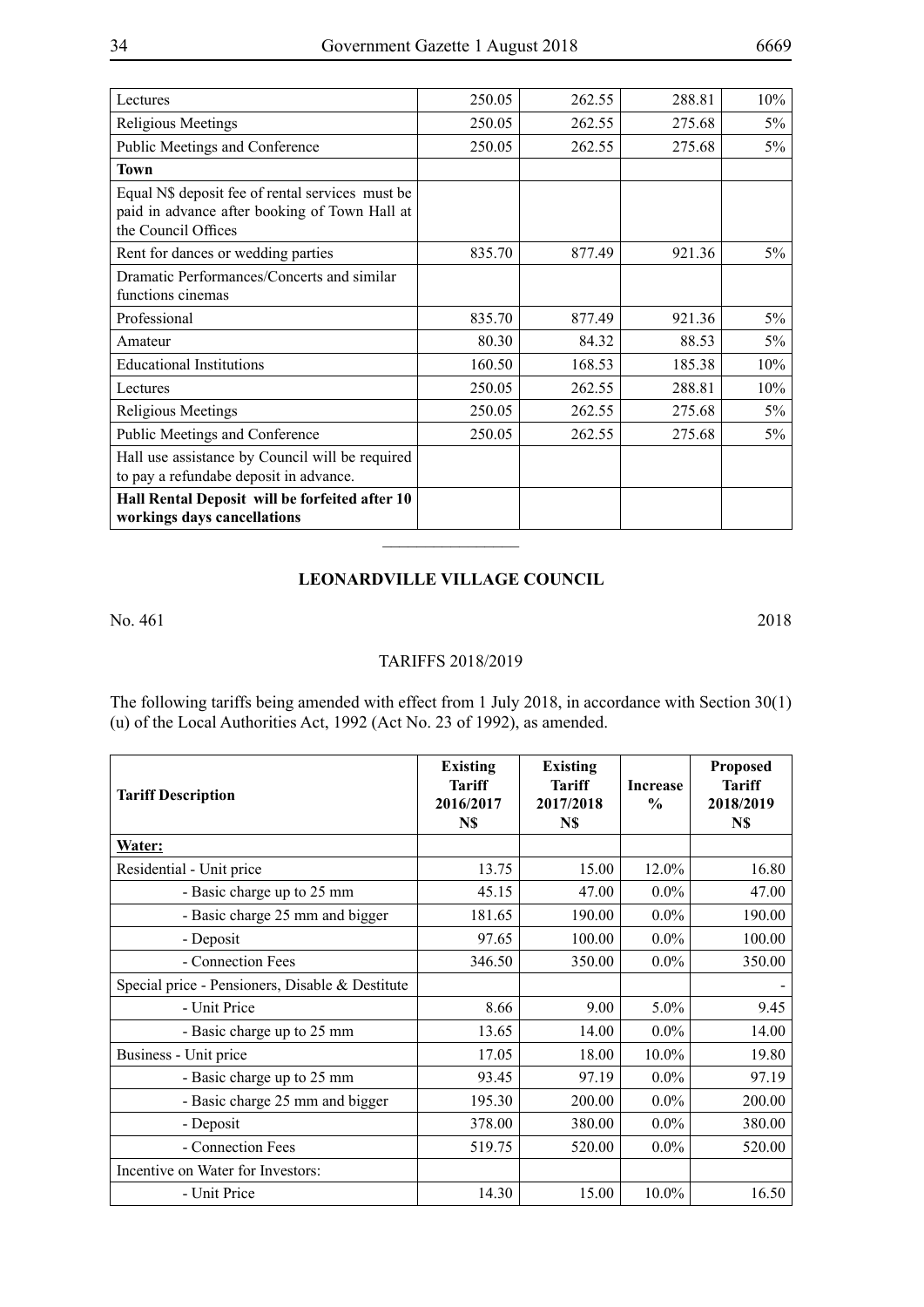| - Basic charge up to 25 mm                                       | 87.15                               | 90.00                               | $0.0\%$ | 90.00                               |
|------------------------------------------------------------------|-------------------------------------|-------------------------------------|---------|-------------------------------------|
| - Basic charge 25 mm and bigger                                  | 186.90                              | 190.00                              | $0.0\%$ | 190.00                              |
| - Deposit                                                        | 362.25                              | 380.00                              | $0.0\%$ | 380.00                              |
| - Connection Fees                                                | 546.00                              | 550.00                              | $0.0\%$ | 550.00                              |
| Pre-Paid Water (All Inclusive)                                   |                                     |                                     |         |                                     |
| Informal Settlement - Unit Price                                 | 19.37                               | 21.00                               | 5.0%    | 22.05                               |
| Sewerage:                                                        |                                     |                                     |         |                                     |
| Residential - Basic for waterborne                               | 29.15                               | 32.00                               | 2.5%    | 32.80                               |
| - Discharge per month waterborne                                 | 26.95                               | 30.00                               | 2.5%    | 30.75                               |
| - Sewerage removals                                              | 59.40                               | 65.00                               | 2.5%    | 66.63                               |
| - Sewerage basic                                                 | 57.20                               | 60.00                               | 2.5%    | 61.50                               |
| - Connection Fees                                                | <b>Actual Cost</b><br>$Cost + 15\%$ | <b>Actual Cost</b><br>$Cost + 15\%$ |         | <b>Actual Cost</b><br>$Cost + 15\%$ |
| Business - Basic for waterborne                                  | 44.00                               | 48.00                               | 2.5%    | 49.20                               |
| - Discharge per month for waterborne                             | 39.60                               | 42.00                               | 2.5%    | 43.05                               |
| - Sewerage removals                                              | 44.00                               | 60.00                               | 2.5%    | 61.50                               |
| - Sewerage basic                                                 | 72.00                               | 80.00                               | 2.5%    | 82.00                               |
| - Connection Fees                                                | <b>Actual Cost</b><br>$Cost + 15\%$ | <b>Actual Cost</b><br>$Cost + 15\%$ |         | <b>Actual Cost</b><br>$Cost + 15\%$ |
| Refuse:                                                          |                                     |                                     |         |                                     |
| Residential - Basic charge                                       | 62.70                               | 65.00                               | 2.5%    | 66.63                               |
| - Per standard receptacle                                        | 55.00                               | 60.00                               | 2.5%    | 61.50                               |
| - Garden refuse                                                  | 39.60                               | 42.00                               | 2.5%    | 43.05                               |
| - Bulding rumble                                                 | 57.20                               | 65.00                               | 2.5%    | 66.63                               |
| Refuse:                                                          |                                     |                                     |         |                                     |
| Business - Basic charge                                          | 85.00                               | 85.00                               | 2.5%    | 87.13                               |
| - Per standard receptacle                                        | 80.00                               | 80.00                               | 2.5%    | 82.00                               |
| - Garden refuse                                                  | 41.00                               | 41.00                               | 2.5%    | 42.03                               |
| - Bulding rumble                                                 | 55.00                               | 60.00                               | 2.5%    | 61.50                               |
| <b>Rates &amp; Taxes:</b>                                        |                                     |                                     |         |                                     |
| Residential - site value per annum of rateable<br>property       | 0.02704                             | 0.02839                             | 5.0%    | 0.02981                             |
| - improvement value per annum of rateable<br>property            | 0.00983                             | 0.01032                             | 5.0%    | 0.01084                             |
| Business - site value per annum of rateable<br>rateable property | 0.02704                             | 0.02839                             | 5.0%    | 0.02981                             |
| - improvement value per annum of rateable<br>property            | 0.01109                             | 0.01164                             | 5.0%    | 0.01222                             |
| <b>Erf prices per Square Meter:</b>                              |                                     |                                     |         |                                     |
| Residential - Leonardville                                       | 6,750.00                            | 5,45/m <sup>2</sup>                 | 45.0%   | $7,90/m^2$                          |
| - Amraalsduin                                                    | 2,360.00                            | $5,20/m^2$                          | 45.0%   | $7,50/m^2$                          |
| Business - Leonardville                                          | 16,900.00                           | $12,00/m^2$                         | 45.0%   | $17,40/m^2$                         |
| - Amraalsduin                                                    | 9,300.00                            | $10,00/m^2$                         | 45.0%   | $14,50/m^2$                         |
| <b>Wood and Sand:</b>                                            |                                     |                                     |         |                                     |
| Ordinary Pickup (Bakkie)                                         | 121.00                              | 130.00                              | 15%     | 149.50                              |
| Gravel for building purposes (Truck)                             | 121.00                              | 130.00                              | 15%     | 149.50                              |
| <b>Community Hall: (Charges per day)</b>                         |                                     |                                     |         |                                     |
| <b>EVENT</b>                                                     |                                     |                                     |         |                                     |
| Marriages                                                        | 572.00                              | 600.00                              | $0\%$   | 600.00                              |
| Parties                                                          | 357.00                              | 375.00                              | $0\%$   | 375.00                              |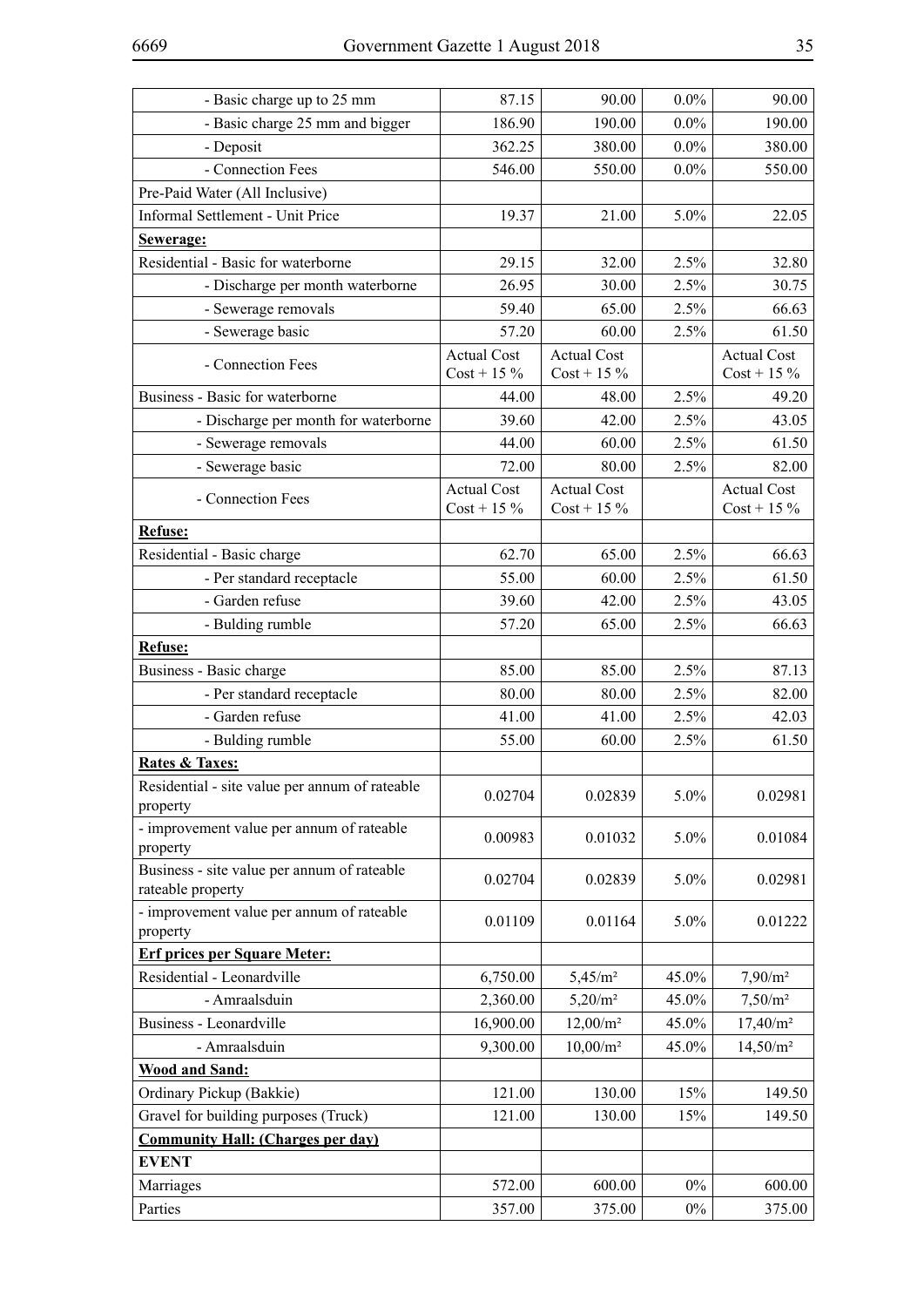| Schools, Clinic and Youth Events                                            | 74.00    | 100.00   | $0\%$   | 100.00   |
|-----------------------------------------------------------------------------|----------|----------|---------|----------|
| Churches                                                                    | 137.00   | 140.00   | $0\%$   | 140.00   |
| <b>Cultural Groups</b>                                                      | 110.00   | 115.00   | $0\%$   | 115.00   |
| <b>Political Events</b>                                                     | 273.00   | 285.00   | $0\%$   | 285.00   |
| <b>Life Band Dance</b>                                                      | 441.00   | 460.00   | $0\%$   | 460.00   |
| Social Events and Gala Dinners                                              | 221.00   | 230.00   | $0\%$   | 230.00   |
| Kitchen Facilities                                                          | 604.00   | 250.00   | $0\%$   | 250.00   |
| Council and Information Meetings                                            |          |          |         |          |
| <b>Breakage fee is Equal to Total Replacement</b><br><b>Cost of an Item</b> |          |          |         |          |
| <b>SME Building:</b>                                                        |          |          |         |          |
| Business Stall Rent per Month                                               | 160.00   | 160.00   | $0\%$   | 160.00   |
| <b>Interest:</b>                                                            |          |          |         |          |
| Percenntage of interest charge on an account                                | 15%      | 15%      | $0.0\%$ | 15%      |
| outstanding for more than 30 days                                           |          |          |         |          |
| <b>Grazing Charges:</b>                                                     |          |          |         |          |
| <b>Community Camp</b>                                                       |          |          |         |          |
| Small Lifestock unit per month                                              | 3.78     | 4.00     | 5%      | 4.20     |
| Large Lifestock unit per month                                              | 18.95    | 20.00    | 5%      | 21.00    |
| <b>Ou Dorp</b>                                                              |          |          |         |          |
| Small Lifestock unit per month                                              | 3.78     | 4.00     | $5\%$   | 4.20     |
| Large Lifestock unit per month                                              | 18.95    | 20.00    | 5%      | 21.00    |
| <b>NGSIP Beneficiaries</b>                                                  | 3.78     | 4.00     | 5%      | 4.20     |
| <b>Burial Fees:</b>                                                         |          |          |         |          |
| Leonardville                                                                | 2,360.00 | 2,360.00 | 10%     | 2,596.00 |
| Amraalsduin                                                                 | 33.00    | 40.00    | 10%     | 44.00    |
| <b>ADMINISTRATIVE RELATED SERVICES:</b>                                     |          |          |         |          |
| Photocopy:                                                                  |          |          |         |          |
| Per page (black & white)                                                    | 1.55     | 1.60     | 5%      | 1.68     |
| Fax:                                                                        |          |          |         |          |
| Per page: Local                                                             | 5.15     | 5.30     | $5\%$   | 5.57     |
| Per page: International                                                     | 10.30    | 10.60    | 5%      | 11.13    |
| Scan and E-mail                                                             | 10.30    | 10.60    | 5%      | 11.13    |
| Printing of a document:                                                     |          |          |         |          |
| Per page                                                                    | 2.00     | 2.00     | $5\%$   | 2.10     |
| Clearance Sertificate                                                       | 77.25    | 80.00    | 5%      | 84.00    |
| <b>Building Plans:</b>                                                      |          |          |         |          |
| <b>Buildings basic</b>                                                      | 55.00    | 55.00    | $0\%$   | 55.00    |
| $0 - 100$ square meters                                                     | 110.00   | 110.00   | $0\%$   | 110.00   |
| 100 - 200 square meters                                                     | 150.00   | 150.00   | $0\%$   | 150.00   |
| $200 + square$ meters                                                       |          | 250.00   | $0\%$   | 250.00   |
| <b>Boundary Walls:</b>                                                      |          |          |         |          |
| $0 - 100$ square meters                                                     | 45.00    | 45.00    | $0\%$   | 45.00    |
| 100 - 200 square meters                                                     | 90.00    | 90.00    | $0\%$   | 90.00    |
| $200 + square$ meters                                                       | 100.00   | 100.00   | $0\%$   | 100.00   |
| <b>Impounding of Animals:</b>                                               |          |          |         |          |
| Small Lifestock per unit per day                                            | 22.00    | 25.00    | 10%     | 25.00    |
| Large Lifestock per unit per day                                            | 47.00    | 55.00    | 10%     | 55.00    |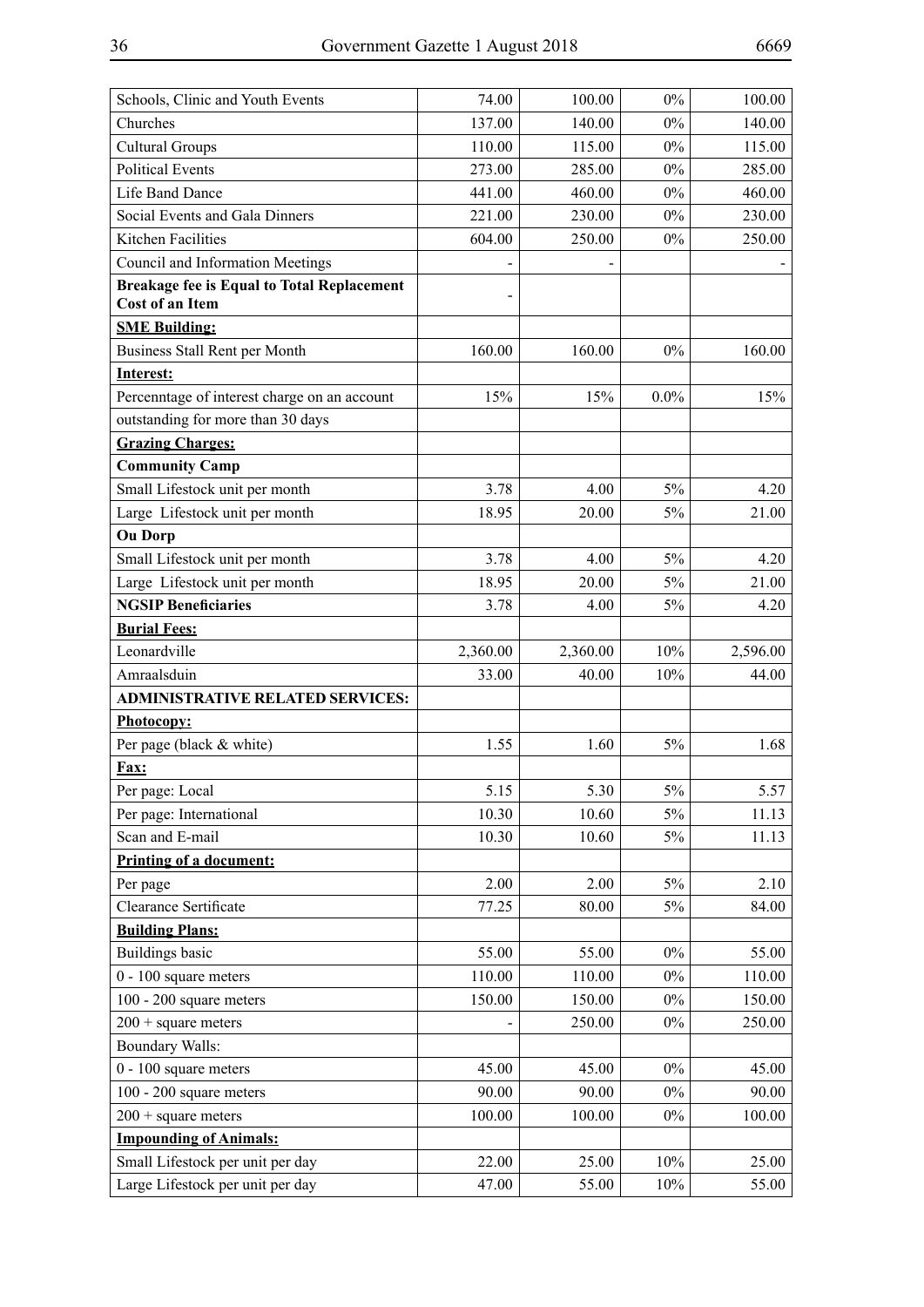| <b>Fire Brigade Services:</b>                              |                    |                    |         |                    |
|------------------------------------------------------------|--------------------|--------------------|---------|--------------------|
| <b>Monthly compulsory levies</b>                           |                    |                    |         |                    |
| Residential levy p/ month (compulsory)                     | 11.00              | 12.00              | 10%     | 13.20              |
| Business levy p/ month (compulsory)                        | 15.00              | 20.00              | 50%     | 30.00              |
| Businesses fuel carrying capacity p/ month<br>(compulsory) | 20.00              | 40.00              | $100\%$ | 80.00              |
| Bush fires per hour rate                                   |                    |                    |         |                    |
| Call out in Leonardville                                   | 100.00             | 110.00             | 10.00%  | 121.00             |
| Call out outside town boundary                             | 385.00             | 425.00             | 10.00%  | 467.50             |
| <b>Sport Stadium:</b>                                      |                    |                    |         |                    |
| Soccer Tournament (per day)                                | 363.00             | 400.00             | 10%     | 440.00             |
| Soccer Pool (per day)                                      | 121.00             | 130.00             | 10%     | 143.00             |
| Schools (for fund raising)                                 | 121.00             | 130.00             | 10%     | 143.00             |
| Breakage fee                                               | <b>Actual Cost</b> | <b>Actual Cost</b> |         | <b>Actual Cost</b> |
| <b>Renting of Council Houses:</b>                          |                    |                    |         |                    |
| Leonardville                                               | 550.00             | 600.00             | 5%      | 630.00             |
| Amraalsduin                                                | 287.50             | 300.00             | 5%      | 315.00             |
| Social Housing (2.5% of pension)                           | 2.50%              | 2.5%               | $0\%$   | 2.5%               |

# **G. NAOBES CHAIRLADY LEONARDVILLE VILLAGE COUNCIL**

## **Okakarara Town Council**

 $\overline{\phantom{a}}$  , where  $\overline{\phantom{a}}$ 

No. 462 2018

#### TARIFFS 2018/2019

|                                       | 2016/2017 | 2017/2018 | 2018/2019  | <b>Increase</b> |
|---------------------------------------|-----------|-----------|------------|-----------------|
| <b>Rates and Taxes</b>                |           |           |            |                 |
| <b>SITE VALUE RESIDENTIAL</b>         |           |           |            |                 |
| N\$ per annum                         | 0.01975   | 0.0207375 | 0.02281125 | $5\%$           |
| <b>IMPROVEMENTS VALUE RESIDENTIAL</b> |           |           |            |                 |
| N\$ per annum                         | 0.01988   | 0.020874  | 0.0229614  | 5%              |
| <b>SITE VALUE: BUSINESS</b>           |           |           |            |                 |
| N\$ per annum                         | 0.02155   | 0.0226275 | 0.02489025 | 5%              |
| <b>IMPROVEMENTS VALUE BUSINESS</b>    |           |           |            |                 |
| N\$ per annum                         | 0.02455   | 0.0257775 | 0.02835525 | $5\%$           |
| <b>CEMETERY</b>                       |           |           |            |                 |
| <b>Grave fees</b>                     |           |           |            |                 |
| Children under sixteen years          | 121.275   | 127.35    | 133.72     | $5\%$           |
| <b>Adults</b>                         | 242.55    | 254.70    | 267.44     | 5%              |
| NB: digging & Closing excluded        |           |           |            |                 |
| <b>ANIMAL POUNDING FEES</b>           |           |           |            |                 |
| <b>ALLOWANCE PAYABLE</b>              |           |           |            |                 |
| <b>GRAZING FEES (per day)</b>         |           |           |            |                 |
| Large Livestock per animal            | 9.537     | 10.00     | 10.50      | $5\%$           |
| Small Livestock per animal            | 7.718     | 8.10      | 8.51       | 5%              |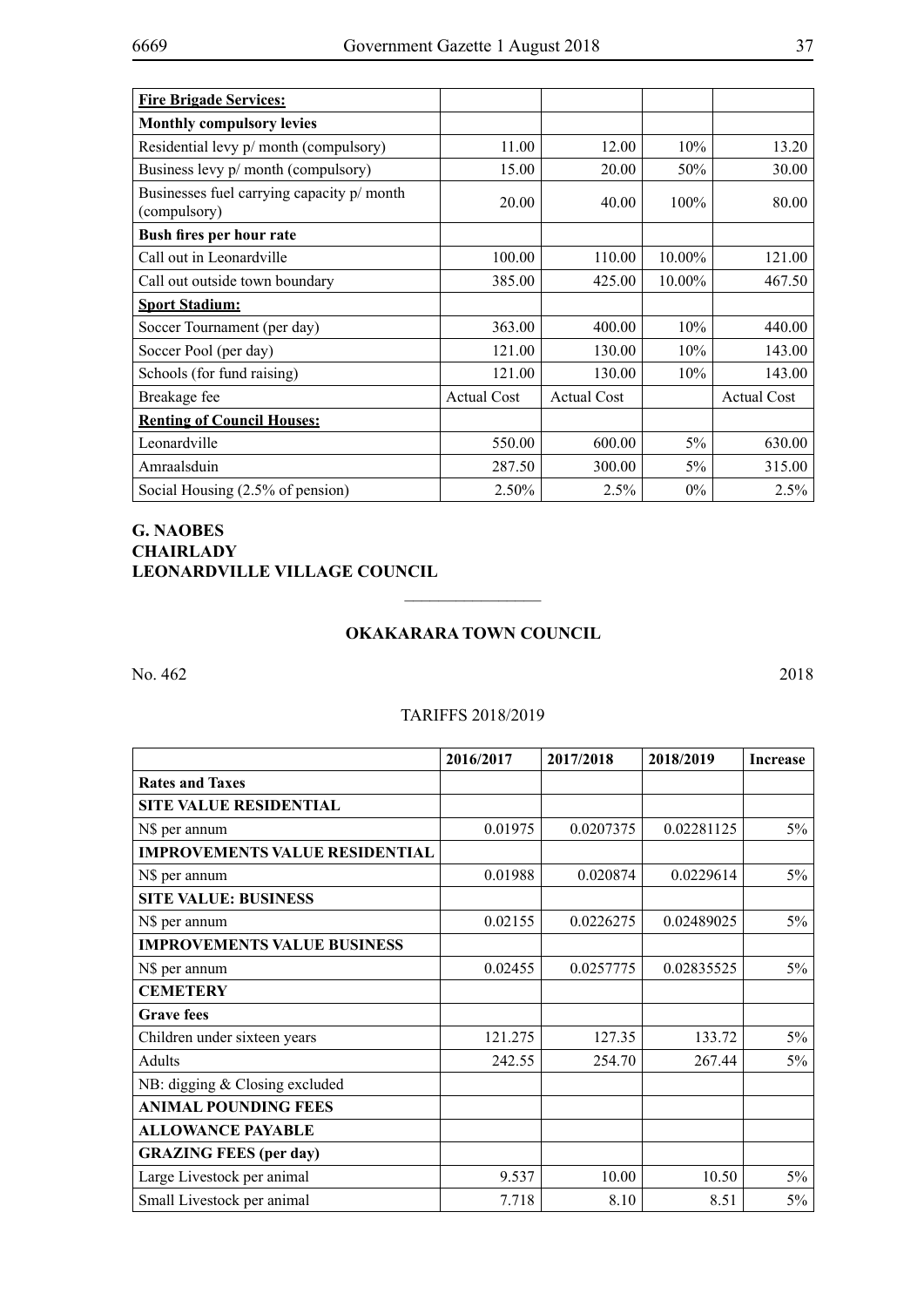| <b>DETENTION FEES (per day)</b>                                                  |                    |                    |                    | $5\%$          |
|----------------------------------------------------------------------------------|--------------------|--------------------|--------------------|----------------|
| Large Livestock per animal                                                       | 8.82               | 9.26               | 9.72               | $5\%$          |
| Small Livestock per animal                                                       | 3.308              | 3.47               | 3.65               | 5%             |
| <b>FEEDING FEES (per day)</b>                                                    |                    |                    |                    |                |
| Large Livestock per animal                                                       | 3.308              | 3.47               | 3.65               | $5\%$          |
| Small Livestock per animal                                                       | 3.859              | 4.05               | 4.25               | $5\%$          |
| <b>WATERING FEES (per day)</b>                                                   |                    |                    |                    |                |
| Large Livestock per animal                                                       | 8.82               | 9.26               | 9.72               | $5\%$          |
| Small Livestock per animal                                                       | 5.513              | 5.79               | 6.08               | $5\%$          |
| <b>DAMAGE ASSESSMENT FEES</b>                                                    |                    |                    |                    |                |
| Damage caused by animals assessment fee                                          | <b>Actual Cost</b> | <b>Actual Cost</b> | <b>Actual Cost</b> | Actual<br>Cost |
| PROPERTY MANAGEMENT -SELLING<br>OF ERVEN (PLOTS) PER M <sup>2</sup>              |                    |                    |                    |                |
| <b>Okakarara-Residential</b>                                                     |                    |                    | 35.00              | new            |
| <b>Okakarara-Business</b>                                                        |                    |                    | 60.00              | new            |
| Ext. 4 - Business                                                                |                    |                    | 120.00             | new            |
| Pamue-Residential                                                                |                    |                    | 60.00              | new            |
| <b>Pamue-Business</b>                                                            |                    |                    | 120.00             | new            |
| Okatumba - Residential                                                           |                    |                    | 60.00              | new            |
| <b>Okatumba</b> - Business                                                       |                    |                    | 120.00             | new            |
| Non-Profit Organisation                                                          |                    |                    | 35.00              | new            |
| Virgin land in Bulk for Development                                              |                    |                    | 25.00              | new            |
| <b>Land Application Form</b>                                                     |                    |                    |                    |                |
| <b>Residential</b>                                                               |                    |                    | 50.00              |                |
| <b>Business</b>                                                                  |                    |                    | 100.00             |                |
| <b>BUILDING PLAN</b>                                                             |                    |                    |                    |                |
| (i) Domestic (Residential) Basic charges                                         | 60.638             | 63.67              | 66.85              | $5\%$          |
| <b>1.1 RESIDENTIAL</b>                                                           |                    |                    |                    |                |
| (a) Building not exceeding $10m^2$                                               | 82.688             | 86.82              | 91.16              | $5\%$          |
| (b) Building exceeding 10m <sup>2</sup> but not exceeding<br>40m <sup>2</sup>    | 270.113            | 283.62             | 297.80             | $5\%$          |
| (c) Building exceeding 40m <sup>2</sup> but not exceeding<br>60m <sup>2</sup>    | 385.875            | 405.17             | 425.43             | $5\%$          |
| (d) Building exceeding 60m <sup>2</sup> but not exceeding<br>$90 \text{ m}^2$    | 452.025            | 474.63             | 498.36             | 5%             |
| (e) Building exceeding 90m <sup>2</sup> but not<br>exceedung 120m <sup>2</sup>   | 545.738            | 573.02             | 601.68             | 5%             |
| (f) Building exceeding 120m <sup>2</sup> but notexceeding<br>160m <sup>2</sup>   | 628.425            | 659.85             | 692.84             | $5\%$          |
| $(g)$ Building exceeding $160m2$ but not<br>exceeding 200m <sup>2</sup>          | 722.138            | 758.24             | 796.16             | $5\%$          |
| (h) Building exceeding 200m <sup>2</sup> but not<br>exceeding 250m <sup>2</sup>  | 810.338            | 850.85             | 893.40             | 5%             |
| (i) Building exceeding 250m <sup>2</sup> but not<br>exceeding 500m <sup>2</sup>  | 893.025            | 937.68             | 984.56             | 5%             |
| (i) Building exceeding 500m <sup>2</sup> but not<br>exceeding 2000m <sup>2</sup> | 3588.638           | 3768.07            | 3,956.47           | 5%             |
| (1) Building exceeding $2000m^2$                                                 | 7177.275           | 7536.14            | 7,912.95           | 5%             |
| Approval storeys above 1st storey                                                |                    |                    |                    |                |
| Boundary wall                                                                    | 396.9              | 416.75             | 437.59             | $5\%$          |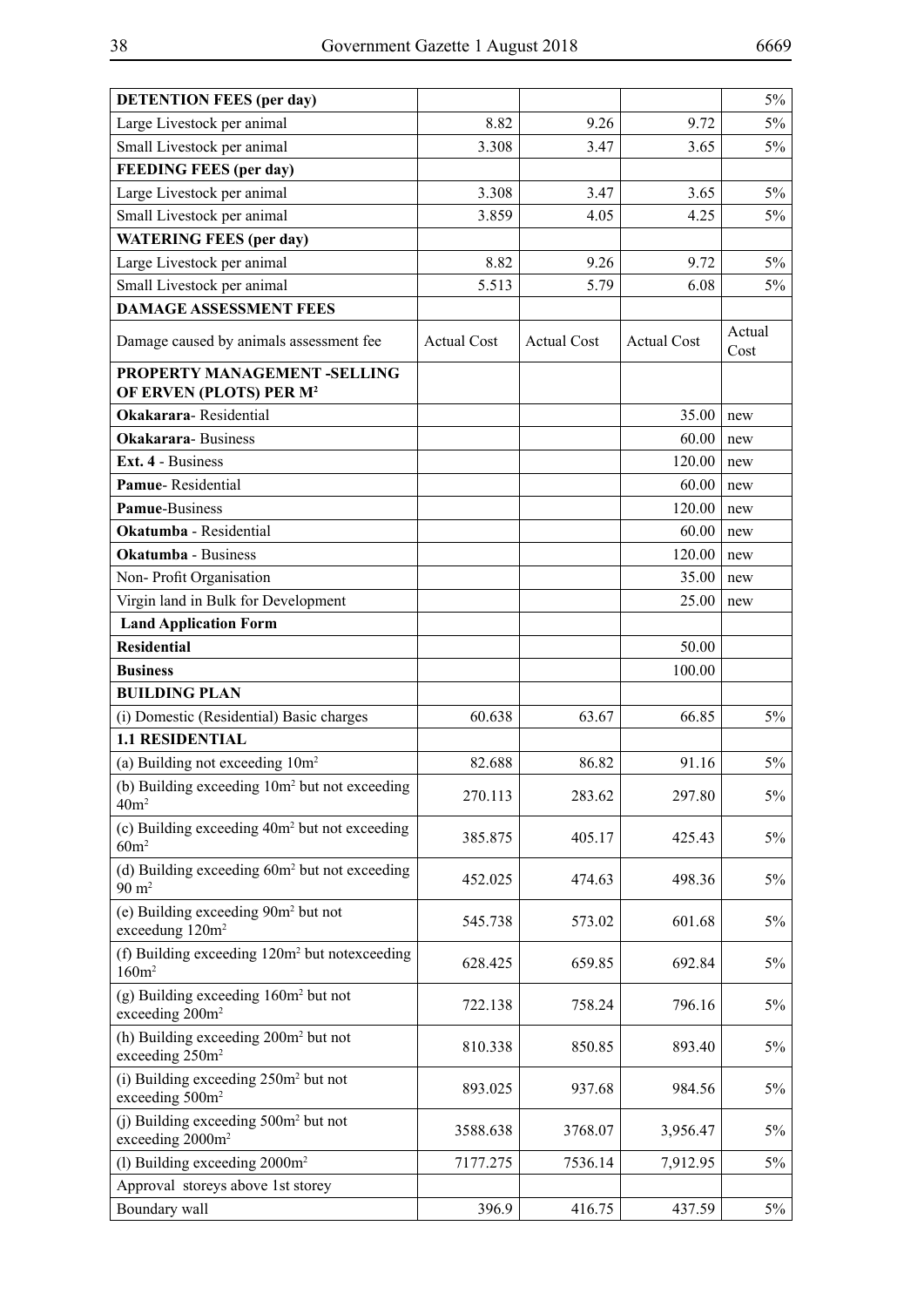| Re-Approval of expired building plan after 12<br>months from date                                   |              | 100.00       | 105.00       | $5\%$ |
|-----------------------------------------------------------------------------------------------------|--------------|--------------|--------------|-------|
| <b>1.2 BUSINESS AND OTHERS (BASIC</b><br><b>CHARGE)</b>                                             | 143.325      | 150.49       | 158.02       | $5\%$ |
| (a) Building not exceeding $10m^2$                                                                  | 93.713       | 98.40        | 103.32       | $5\%$ |
| (b) Building exceeding 10m <sup>2</sup> but not exceeding<br>40m <sup>2</sup>                       | 777.263      | 816.13       | 856.93       | 5%    |
| (c) Building exceeding 40m <sup>2</sup> but not exceeding<br>60m <sup>2</sup>                       | 937.125      | 983.98       | 1,033.18     | 5%    |
| (d) Building exceeding 60m <sup>2</sup> but not exceeding<br>90m <sup>2</sup>                       | 1085.963     | 1140.26      | 1,197.27     | $5\%$ |
| (e) Building exceeding 90m <sup>2</sup> but not<br>exceedung 120m <sup>2</sup>                      | 1273.388     | 1337.06      | 1,403.91     | 5%    |
| (f) Building exceeding 120m <sup>2</sup> but notexceeding<br>160m <sup>2</sup>                      | 1405.688     | 1475.97      | 1,549.77     | 5%    |
| $(g)$ Building exceeding 160 $m2$ but not<br>exceeding 200m <sup>2</sup>                            | 1554.525     | 1632.25      | 1,713.86     | 5%    |
| (h) Building exceeding 200m <sup>2</sup> but not<br>exceeding 250m <sup>2</sup>                     | 1863.225     | 1956.39      | 2,054.21     | $5\%$ |
| (i) Building exceeding 250m <sup>2</sup> but not<br>exceeding 500m <sup>2</sup>                     | 2199.488     | 2309.46      | 2,424.93     | 5%    |
| (j) Building exceeding 500m <sup>2</sup> but not<br>exceeding 2000m <sup>2</sup>                    | 6967.8       | 7316.19      | 7,682.00     | 5%    |
| (1) Building exceeding $2000m^2$                                                                    | 15512.175    | 16287.78     | 17,102.17    | 5%    |
| Approval storeys above 1st storey                                                                   |              |              |              |       |
| Boundary wall                                                                                       | 394.695      | 450.00       | 472.50       | $5\%$ |
| Re-Approval of expired building plan after 12<br>months from date                                   |              | 150.00       | 157.50       | $5\%$ |
| <b>1.3 DEVELOPMENT AND SELF</b><br><b>HELP SCHEME (APPROVAL AND</b><br><b>INSPECTIONS</b> )         |              |              |              |       |
| (a) Development Scheme not exceeding 50m <sup>2</sup>                                               | 347.288      | 364.65       | 382.88       | $5\%$ |
| (b) Development Scheme exceeding 50m <sup>2</sup> but<br>not exceeding 80m <sup>2</sup>             | 402.413      | 422.53       | 443.66       | $5\%$ |
| (c) Self help Scheme not exceeding 40m <sup>2</sup>                                                 | 176.4        | 185.22       | 194.48       | $5\%$ |
| (d) Self Help Scheme exceeding 40m <sup>2</sup> but not<br>exceeding 60m <sup>2</sup>               | 198.45       | 208.37       | 218.79       | 5%    |
| <b>1.4 SECOND INSPECTION CALLED FOR</b><br><b>SAME TIME AND FAILURE TO CALL</b><br><b>INSPECTOR</b> |              |              |              |       |
| (a) Second inspection for same residential,<br>coommercial                                          | 49.613       | 52.09        | 54.70        | $5\%$ |
| (b) Failure to call inspection residential,<br>commercial                                           | 231.525      | 243.10       | 255.26       | $5\%$ |
| <b>Offences and Penalty for non-compliance</b>                                                      |              |              |              |       |
| First offence                                                                                       | 1102.5       | 1157.63      | 1,215.51     | $5\%$ |
| Second offence                                                                                      | 2000         | 2000.00      | 2,000.00     | $0\%$ |
| Third offence                                                                                       | Legal Action | Legal Action | Legal Action |       |
| <b>Illegal Excavation of Sand within the Town</b><br>Land                                           |              |              |              |       |
| First offence                                                                                       | 1102.5       | 1157.63      | 1,215.51     | $5\%$ |
| Second offence                                                                                      | 2000         | 2000.00      | 2,000.00     | $0\%$ |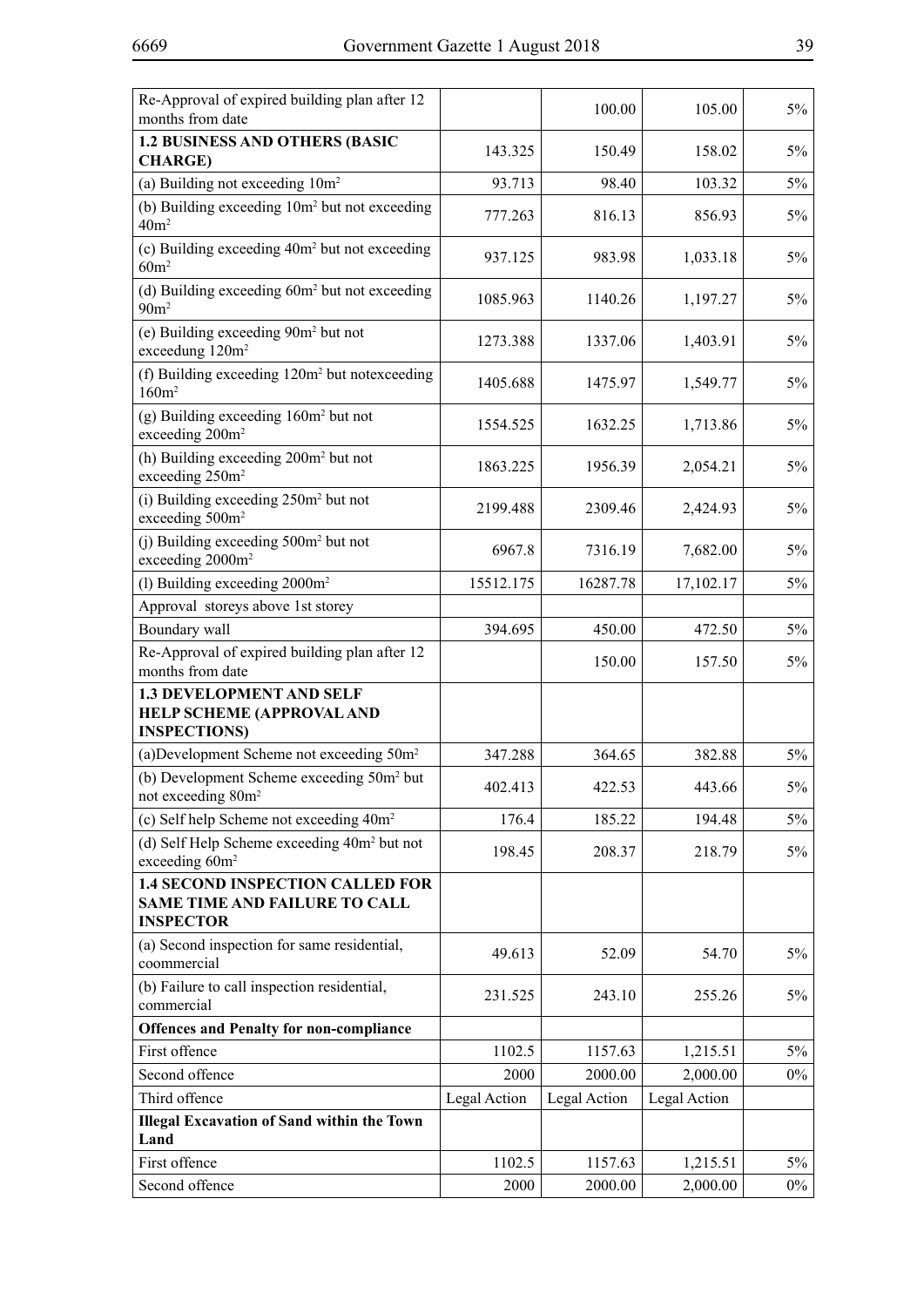| Third offence                                 | Legal Action | Legal Action | Legal Action | Legal<br>Action |
|-----------------------------------------------|--------------|--------------|--------------|-----------------|
| <b>Identification of Beacons</b>              |              |              |              |                 |
| per Beacon                                    |              |              |              |                 |
| *First                                        | 60.638       | 63.67        | 66.85        | $5\%$           |
| *Second                                       | 82.688       | 86.82        | 91.16        | $5\%$           |
| <b>ADMINISTRATION COSTS</b>                   |              |              |              |                 |
| Advertising costs for sale of properties      | 347.288      | 364.65       | 382.88       | $5\%$           |
| <b>Illegal Construction - without Council</b> | 2000         | 2000.00      | 2,000.00     | $0\%$           |
| approval                                      |              |              |              |                 |
| <b>FITNESS CERTIFICATE</b>                    |              |              |              |                 |
| Hawkers                                       | 82.688       | 86.85        | 91.19        | $5\%$           |
| <b>Street Vendors</b>                         | 132.3        | 138.95       | 145.90       | $5\%$           |
| <b>Informal Business</b>                      | 303.188      | 318.35       | 334.27       | $5\%$           |
| <b>Formal Business</b>                        | 347.288      | 364.65       | 382.88       | $5\%$           |
| Late Application Fees per month               | 10%          | 10%          | 10.00        |                 |
| <b>BUSINESS REGISTRATION</b>                  |              |              |              |                 |
| <b>CERTIFICATE</b>                            |              |              |              |                 |
| <b>Business Informal</b>                      | 226.013      | 237.35       | 249.22       | $5\%$           |
| <b>Business Formal</b>                        | 308.7        | 325.00       | 341.25       | 5%              |
| Late Application Fees per month               | 10%          | 10%          | 10%          |                 |
| Clearance Certificate/Valuation Certificate   | 181.913      | 191.00       | 200.55       | $5\%$           |
| Inspection                                    | 148.838      | 156.30       | 164.12       | $5\%$           |
| Mileage (p/km)                                | 16.538       | 17.40        | 18.27        | 5%              |
| <b>TOWN PLANNING</b>                          |              |              |              |                 |
| <b>ADMINSTRATION CHARGES (COST)</b>           |              |              |              |                 |
| Adverts - In Town Boundary                    | 578.813      | 607.75       |              |                 |
| 0-100CM/ annum                                |              |              | 700.00       | new             |
| 100-200CM                                     |              |              | 1,500.00     | new             |
| 200-300CM                                     |              |              | 2,500.00     | new             |
| 300-400CM                                     |              |              | 3,500.00     | new             |
| >400CM and above                              |              |              | 6,000.00     | new             |
| <b>Illegal Advertising penalty</b>            |              |              | 2,000.00     | new             |
| <b>TOWN MAP</b>                               |              |              |              |                 |
| Large                                         | 77.175       | 81.03        | 85.09        | $5\%$           |
| Small                                         | 38.588       | 40.52        | 42.54        | $5\%$           |
| Photocopy                                     | 5.513        | 5.79         | 6.08         | $5\%$           |
| Fax – National per paper                      | 5.513        | 5.79         | 6.08         | $5\%$           |
| Fax – International per paper                 | 6.615        | 6.95         | 7.29         | $5\%$           |
| Receiving Fax - local per page                | 5.513        | 5.79         | 6.08         | $5\%$           |
| Receiving Fax - national per page             | 5.513        | 5.79         | 6.08         | 5%              |
| Receiving Fax - international                 | 5.513        | 5.79         | 6.08         | 5%              |
| <b>RENT MUNICIPAL FACILITIES</b>              |              |              |              |                 |
| Deposit Sport Facility                        | 220.5        | 231.53       | 243.10       | $5\%$           |
| Rental Sport facilities per day               | 275.625      | 289.41       | 303.88       | 5%              |
| <b>COMMUNITY HALL</b>                         |              |              |              |                 |
| Deposit                                       | 220.5        | 231.53       | 243.10       | $5\%$           |
| Non-Profit Activities                         | 385.875      | 405.17       | 425.43       | 5%              |
| Profit Activities                             | 606.375      | 636.69       | 668.53       | 5%              |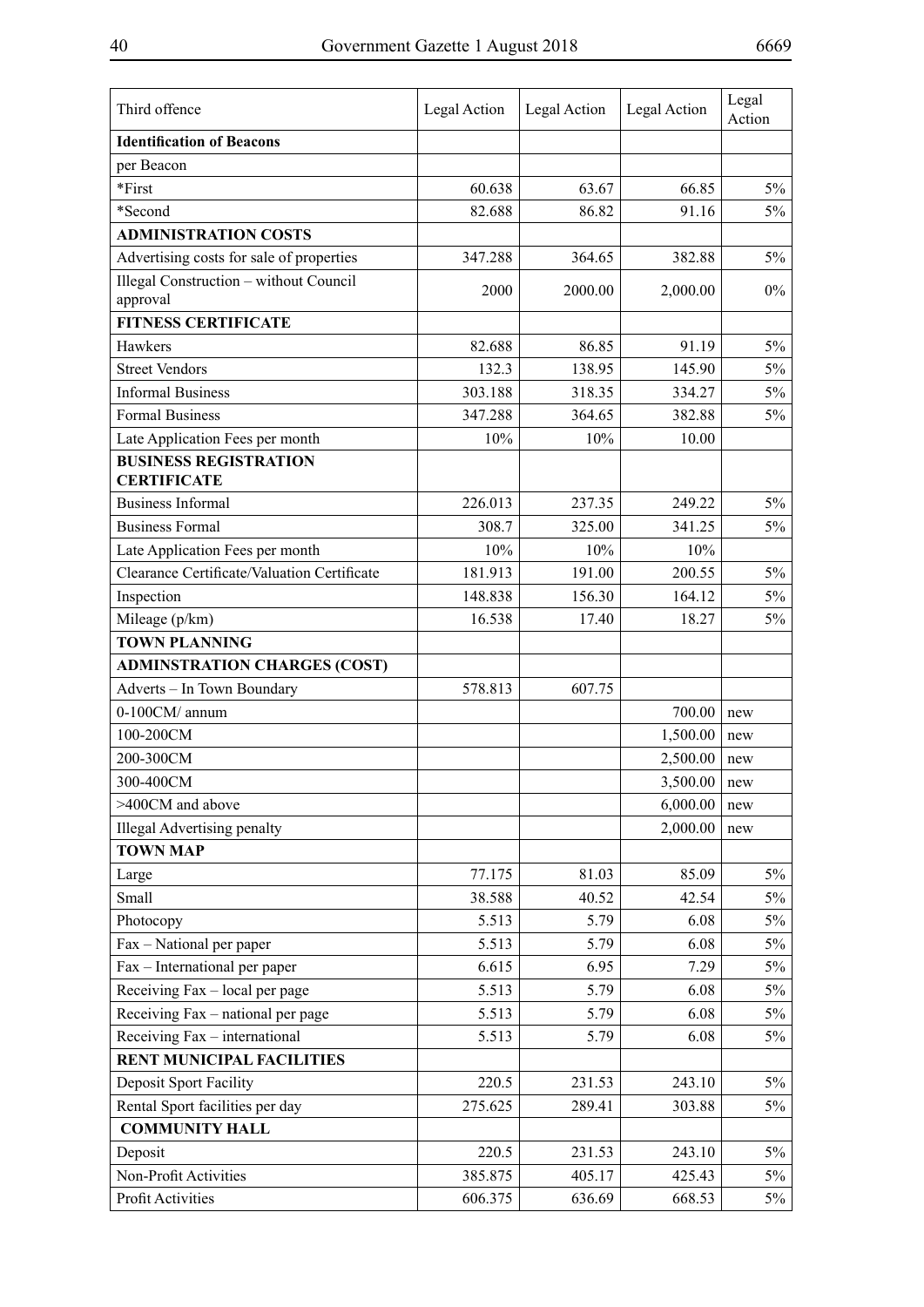| Plastic Chairs /per chair                            | 3.859              | 4.05             | 4.25             | $5\%$ |
|------------------------------------------------------|--------------------|------------------|------------------|-------|
| Arm Chair /per Chair                                 |                    | 10.00            | 10.50            | $5\%$ |
| Table                                                |                    | 20.00            | 21.00            | $5\%$ |
| Special Mobile Office per day                        | 110.25             | 115.76           | 121.55           | $5\%$ |
| <b>TOWN LANDS</b>                                    |                    |                  |                  |       |
| Lease hold fee for business purpose m <sup>2</sup>   |                    |                  | 0.20             | New   |
| <b>RENTAL OF PROPERTIES</b>                          |                    |                  |                  |       |
| SME Stall - Group A                                  | 275.625            | 289.41           | 289.41           | $0\%$ |
| SME Stall - Group B                                  | 441                | 463.05           | 463.05           | $0\%$ |
| SME Stall - Group C                                  | 496.125            | 520.93           | 520.93           | $0\%$ |
| Open Market Stall                                    | 242.55             | 254.68           | 267.41           | $5\%$ |
| Council Chamber (or any part)                        | 253.575            | 266.25           | 279.57           | $5\%$ |
| House Rent 2 bedroom outside toilet                  | 192.938            | 202.58           | 212.71           | $5\%$ |
| House Rent 3 bedroom inside toilet                   | 385.875            | 405.17           | 425.43           | $5\%$ |
| House Rent 2 bedroom inside toilet                   | 275.625            | 289.41           | 303.88           | $5\%$ |
| House Rent 1 bedroom outside toilet (younger)        | 110.25             | 115.76           | 121.55           | $5\%$ |
| House Rent 1 bedroom outside toilet (Elder)          | 55.125             | 57.88            | 60.78            | $5\%$ |
| <b>ADDITIONAL RATES</b>                              |                    |                  |                  |       |
| <b>Land Lease Residential</b>                        |                    | 35.00            | 36.75            | $5\%$ |
| Land Lease All Others                                |                    | 45.00            | 47.25            | $5\%$ |
| <b>SEWERAGE</b>                                      |                    |                  |                  |       |
| <b>COST FOR ADDITIONAL DUST BIN</b>                  |                    |                  |                  |       |
| <b>Business</b>                                      | 49.613             | 52.09            | 54.70            | $5\%$ |
| Non-Profit Making Organization                       | 27.563             | 28.94            | 30.39            | $5\%$ |
| <b>BASIC CHARGES</b>                                 |                    |                  |                  |       |
| Residential                                          | 49.613             | 52.09            | 54.70            | $5\%$ |
| <b>Business</b>                                      | 88.2               | 92.61            | 97.24            | $5\%$ |
| Non-Profit Making Organization                       | 33.075             | 34.73            | 36.47            | $5\%$ |
| <b>GENERAL SERVICES</b>                              |                    |                  |                  |       |
| Connection of New Services - Residential             | 716.625            | 752.46           | 790.08           | $5\%$ |
| Connection of New Services - Business                | 1256.85            | 1319.69          | 1,385.68         | $5\%$ |
| Call out fees (only on customer side)                | 99.225             | 104.19           | 109.40           | $5\%$ |
| Cost per Load                                        | 330.75             | 347.29           | 364.65           | $5\%$ |
| Cost per KM                                          | 16.538             | 17.36            | 18.23            | $5\%$ |
| Sewerage Line Blockage - Normal Hours                | 181.913            | 191.01           | 200.56           | $5\%$ |
| Sewerage Line Blockage - After Hours                 | 330.75             | 347.29           | 364.65           | 5%    |
| <b>RENTAL EQUIPMENT</b><br>Hydroblast sewer          |                    | 520.93           | 546.98           | $5\%$ |
|                                                      | 496.125            |                  |                  | $5\%$ |
| Front - End Loader per hour<br>Tipper Truck per hour | 496.125<br>496.125 | 520.93<br>520.93 | 546.98<br>546.98 | $5\%$ |
| Sewerage Tanker per hour                             | 496.125            | 520.93           | 546.98           | $5\%$ |
| Bulldozer                                            | 496.125            | 520.93           | 546.98           | 5%    |
| Fire Fighting Machine(call outside town              |                    |                  |                  |       |
| boundaries)                                          | 496.125            | 520.93           | 546.98           | 5%    |
| All Machine per KM                                   | 16.538             | 17.36            | 18.23            | $5\%$ |
| Generator                                            |                    | 250.00           | 250.00           | $5\%$ |
| High Mask Lamp /day                                  |                    | 200.00           | 200.00           | $5\%$ |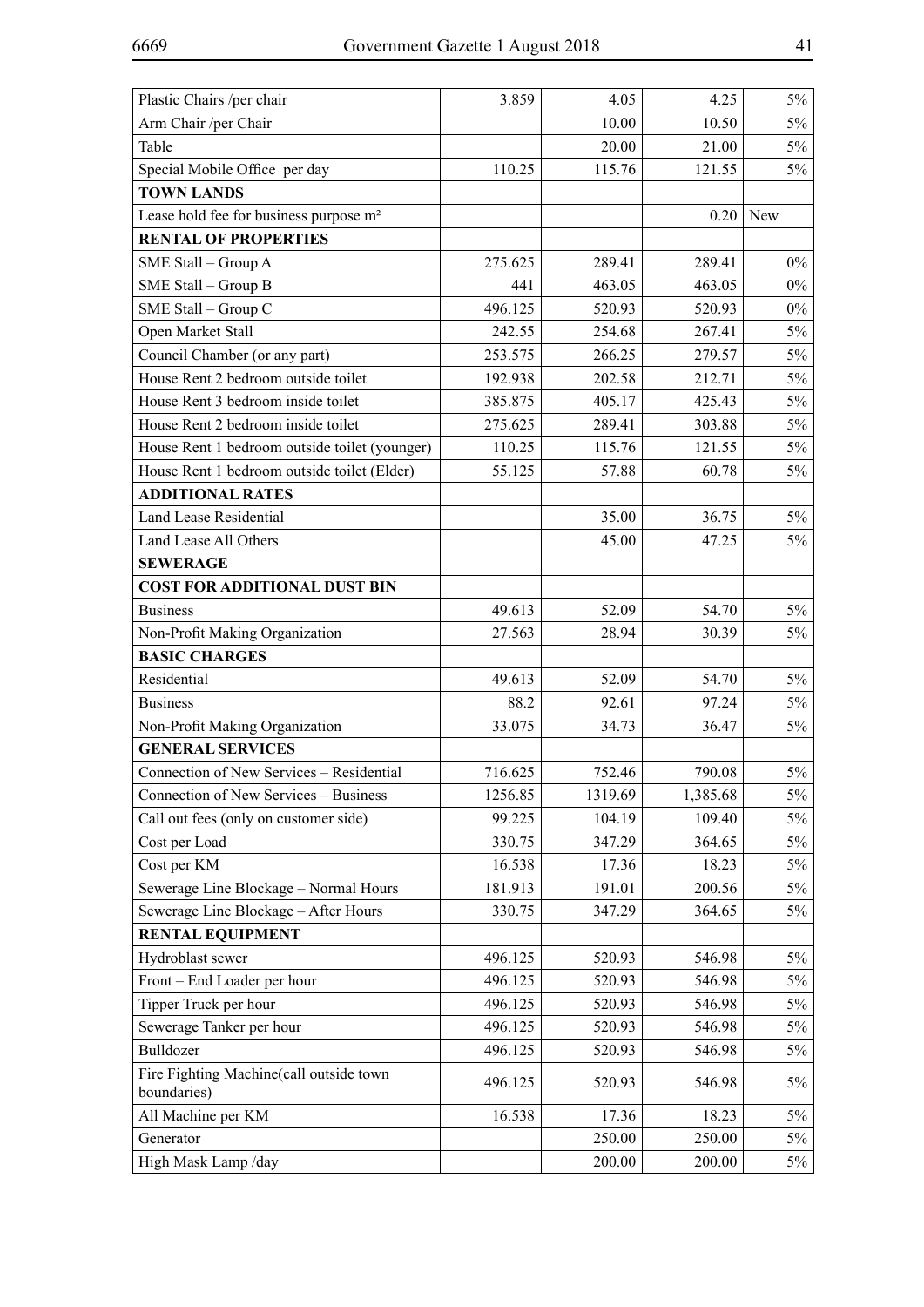| <b>SANITATION</b>                               |         |         |          | $5\%$ |
|-------------------------------------------------|---------|---------|----------|-------|
| 1. COST FOR ADDITIONAL DUST BIN                 |         |         |          |       |
| <b>Business</b>                                 | 33.075  | 34.73   | 36.47    | 5%    |
| <b>2. BASIC CHARGES</b>                         |         |         |          |       |
| Residential                                     | 66.15   | 69.46   | 72.93    | $5\%$ |
| Business and other refuse removal               | 82.688  | 86.82   | 91.16    | $5\%$ |
| Dumping Site per load                           | 55.125  | 57.88   | 60.78    | $5\%$ |
| <b>OTHER SERVICES</b>                           |         |         |          |       |
| Sand per Load                                   | 496.125 | 520.93  | 546.98   | $5\%$ |
| Removal of Building Rubbles per load            | 203.963 | 214.16  | 224.87   | $5\%$ |
| <b>Illegal Dumping</b>                          | 369.338 | 387.80  | 407.19   | $5\%$ |
| Dumping of refuses (From outsiders)/month       |         |         | 50.00    | new   |
| <b>WATER TARRIFS</b>                            |         |         |          |       |
| <b>BASIC CHARGES</b>                            |         |         |          |       |
| Residential                                     | 67.142  | 70.50   | 74.02    | $5\%$ |
| <b>Informal Business</b>                        | 109.974 | 115.47  | 121.25   | $5\%$ |
| <b>Formal Business</b>                          | 364.652 | 382.88  | 402.03   | $5\%$ |
| Other Government Institution                    | 364.655 | 382.89  | 402.03   | $5\%$ |
| Non - Profit Organization                       | 104.186 | 109.40  | 114.87   | $5\%$ |
| Water Tags when Lost                            |         | 200.00  | 210.00   | $5\%$ |
| Water Tags(new)                                 |         | 160.00  | 168.00   | $5\%$ |
| Prepaid Water Devise when lost or out of order  |         | 150.00  | 157.50   | $5\%$ |
| Water Metre Damage                              |         |         |          |       |
| <b>UNIT CHARGES</b>                             |         |         |          |       |
| Residential                                     | 15.049  | 15.05   | 15.80    | $5\%$ |
| <b>Informal Business</b>                        | 16.207  | 16.21   | 17.02    | $5\%$ |
| <b>Formal Business</b>                          | 19.680  | 19.68   | 20.66    | $5\%$ |
| Other Government Institution                    | 18.522  | 18.52   | 19.45    | $5\%$ |
| Non - Profit Organization                       | 15.049  | 15.05   | 15.80    | $5\%$ |
| <b>DEPOSIT</b>                                  |         |         |          |       |
| Residential                                     | 578.813 | 607.75  | 638.14   | $5\%$ |
| <b>Business</b>                                 | 1918.35 | 2014.27 | 2,114.98 | $5\%$ |
| <b>OTHER CHARGES</b>                            |         |         |          |       |
| Interest on outstanding debtors account balance | 0.022   | 0.02    | 0.02     | $5\%$ |
| Disconnection/Reconnection                      | 187.425 | 196.80  | 206.64   | 5%    |
| Connection of New Service - Residential         | 628.425 | 659.85  | 692.84   | $5\%$ |
| <b>Connection of New Service - Business</b>     | 755.213 | 792.97  | 832.62   | $5\%$ |
| Call out fees (only on customers)               | 192.938 | 202.58  | 212.71   | 5%    |
| Penalty - Illegal Water Connection              | 2000    | 2100.00 | 2,000.00 |       |
| <b>Meter Testing</b>                            | 60.638  | 63.67   | 66.85    | $5\%$ |
| Fire fighting fees / per month                  |         |         |          |       |
| Residential per house/houses                    | 5.55    | 5.83    | 6.12     | $5\%$ |
| Business per outlet                             | 7.95    | 8.35    | 8.76     | 5%    |
| <b>Loading zone</b>                             |         |         |          |       |
| per load                                        | 220     | 235.00  | 246.75   | 5%    |
| <b>Occupational Rent</b>                        |         |         |          |       |
| i) Unregisterd area                             |         |         |          |       |
| Occupational Rent-Residential/                  |         | 25.00   | 26.25    | $5\%$ |
| a) Cuca shops                                   | 26.25   | 27.56   | 28.94    | $5\%$ |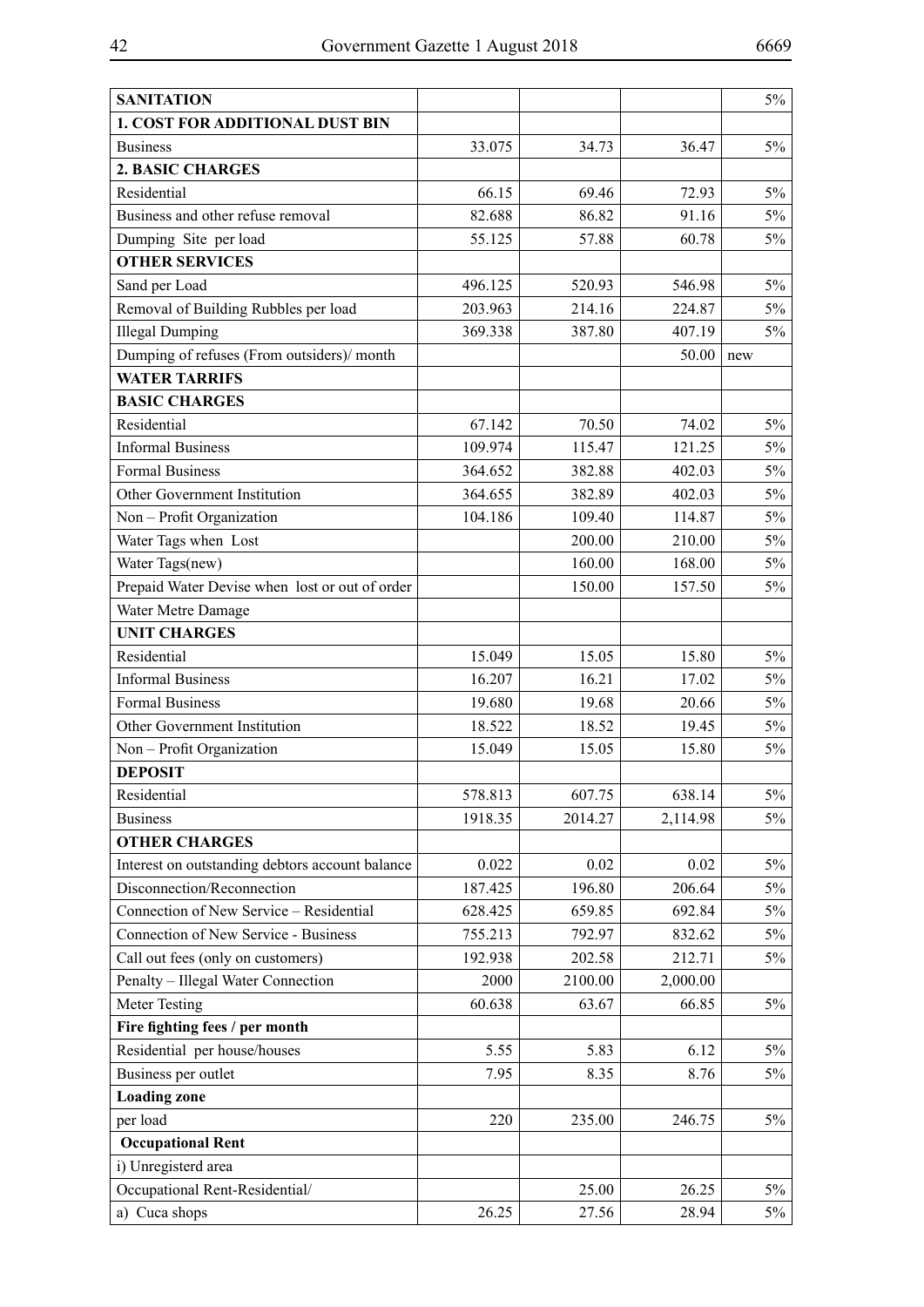| b) Small business                                       | 78.75               | 82.69                      | 86.82                      | $5\%$      |
|---------------------------------------------------------|---------------------|----------------------------|----------------------------|------------|
| c) Medium business                                      | 183.75              | 192.94                     | 202.58                     | $5\%$      |
| d) Large Business                                       | 315                 | 330.75                     | 347.29                     | $5\%$      |
| Complex<br>e)                                           | Charged as<br>Below | Charged as<br><b>Below</b> | Charged as<br><b>Below</b> |            |
| <b>OTHER TARRIFS</b>                                    |                     |                            |                            |            |
| <b>Bid Documents</b>                                    |                     |                            |                            |            |
| Bid Range (N\$100,000.00-N\$500,000.00)                 |                     | 500.00                     | 350.00                     | $-50\%$    |
| Bid Range (N\$501,000.00-N\$1000,000.00)                |                     | 1000.00                    | 450.00                     | $-50\%$    |
| Bid Range (N\$1000,001.00 -2,000 000.00)                |                     | 2000.00                    | 550.00                     | $-50%$     |
| Bid Range (N\$2000,001.00 -3,000 000.00)                |                     |                            | 650.00                     | <b>New</b> |
| Bid Range (N\$3000,001.00 -4,000 000.00)                |                     |                            | 750.00                     | <b>New</b> |
| Bid Range (N\$4000,001.00 -5,000 000.00)                |                     |                            | 850.00                     | <b>New</b> |
| Bid Range (N\$5,000,001.00 and more)                    |                     |                            | 1,000.00                   | <b>New</b> |
| Taxi                                                    |                     |                            |                            |            |
| New Registration / per year                             |                     | 75.00                      | 78.75                      | $5\%$      |
| Operating Licence per year                              |                     | 425.00                     | 446.25                     | $5\%$      |
| The above prices are excluding Value added<br>tax (VAT) |                     |                            |                            |            |

# **O. TJIURUTUE CHAIRPERSON OKAKARARA TOWN COUNCIL**

## **Okongo Village Council**

 $\overline{\phantom{a}}$  , where  $\overline{\phantom{a}}$ 

No. 463 2018

#### TARIFFS 2018/2019

Okongo Village Council has under Sections 30(1) and 73(1)(u) of the Local Authorities Act, 1992 (Act No. 23 of 1992), as amended, amend the charges, fees, rates, and other moneys payables in respect of services Council will render during the 2017/2018 Fiscal Year. The Charges are set out in the schedule below, and are to be implemented with effect from 1 July 2018 to 30 June 2019.

| <b>Tariff Description</b>                                                          | <b>Existing</b><br><b>Tariff</b><br>N\$ | <b>Proposed</b><br>Tariff<br>2018/2019<br>N\$ | $\frac{0}{0}$ |
|------------------------------------------------------------------------------------|-----------------------------------------|-----------------------------------------------|---------------|
| 5% levy for the Regional Council included in the tariffs.                          |                                         |                                               |               |
| 1.1 Sundry Charges                                                                 |                                         |                                               |               |
| 1. Issuing of Valuation Certificate: General Public.                               | 117                                     | 117                                           | $0\%$         |
| 2. Issuing of Clearance Certificate: General Public.                               | 117                                     | 117                                           | $0\%$         |
| 3. Issuing of Valuation Certificate: Build Tongether and<br><b>Shack Dweelers.</b> | 53                                      | 53                                            | $0\%$         |
| 4. Issuing of Clearance Certificate: Build Together and<br><b>Shack Dwelers.</b>   | 53                                      | 53                                            | $0\%$         |
| 5. Copy extract of confirmed Council Minutes per<br>Document                       |                                         | 100                                           | <b>New</b>    |
| <b>Tender Documents</b>                                                            |                                         |                                               |               |
| N\$10 000.00 - N\$1000 000.00                                                      |                                         | 100                                           | <b>New</b>    |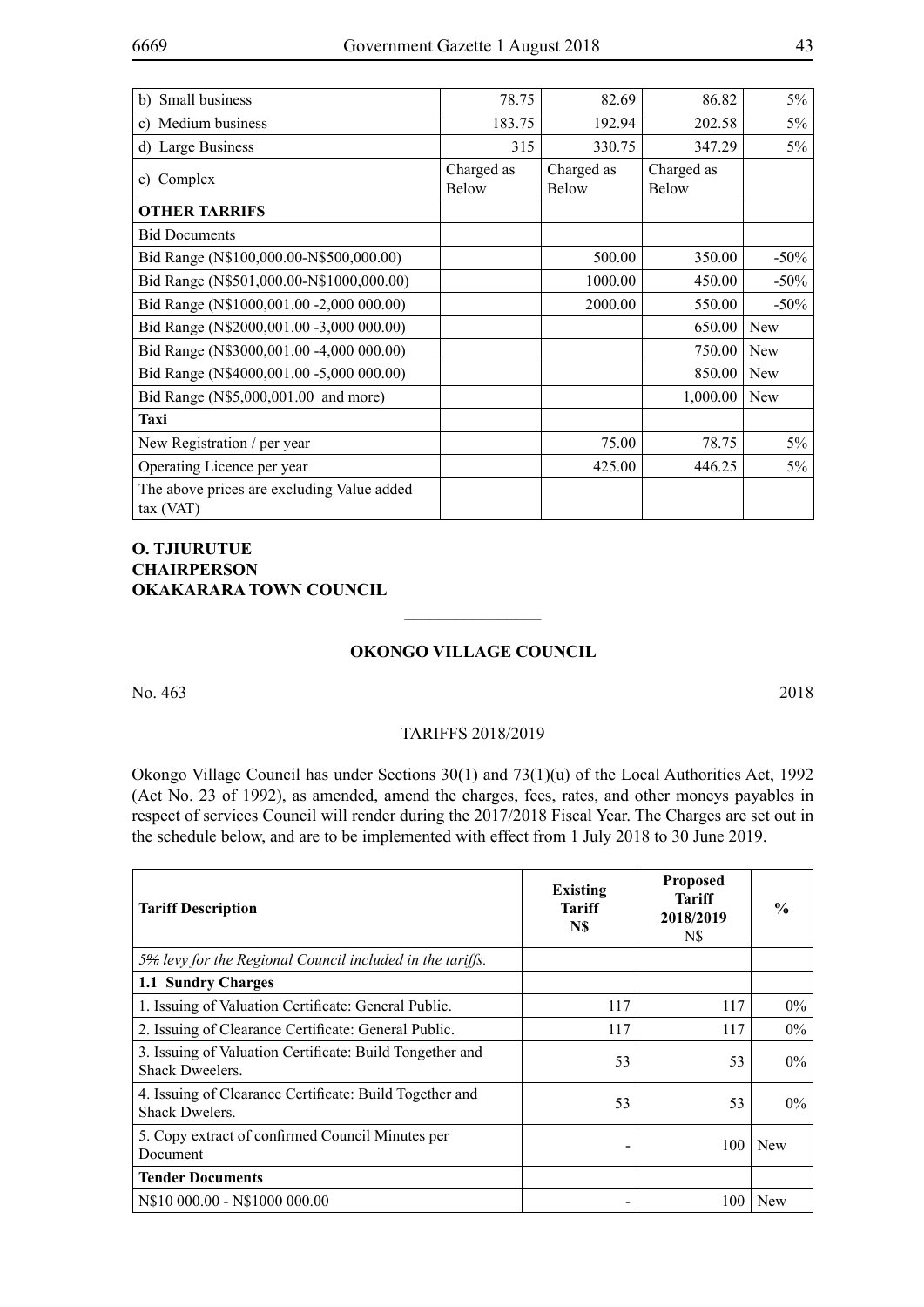| N\$ 1 000 000 - N\$20 000 000.00                                                               | -     | 300                | New              |
|------------------------------------------------------------------------------------------------|-------|--------------------|------------------|
| <b>1.2 PRICE FOR SERVICED ERVENS</b>                                                           |       |                    |                  |
| 1. Residential                                                                                 |       |                    |                  |
| Okongo per Square Meter                                                                        | 20    | 25                 | 20%              |
| <b>Informal Residential</b>                                                                    | 10    | 50/month           | <b>New</b>       |
| 2. Business and Offices                                                                        |       |                    |                  |
| Okongo per Square Meter                                                                        | 25    | 35                 | 29%              |
| Informal in Okongo: price per Square Meter                                                     | 15    | 150/month          | New              |
| 3. Institutional (Place of Instruction and Places of Public<br>Worship)                        |       |                    |                  |
| Okongo per Square Meter                                                                        | 18    | 20                 | 10%              |
| Informal in Okongo: price per Square Meter                                                     | 15    | 100/month          | <b>New</b>       |
| 1.3 PRICE FOR UN-SERVICED ERVENS                                                               |       |                    |                  |
| Price for partially serviced agricultural plots in all locations<br>per hectare.               | 300   | 600                | 50%              |
| Price for partially un-serviced agricultural plots in all<br>locations per hactare.            | 26    | 300                | 91%              |
| Industrial                                                                                     |       | 25c/m <sup>2</sup> | new              |
| <b>3. CEMETRY</b>                                                                              |       |                    |                  |
| Adult: Dug by Council                                                                          | 60,50 | 70,50              | 14.00%           |
| Adult: Dug by Family                                                                           | 50,50 | 60,50              | 17%              |
| Children: Dug by Council                                                                       | 40    | 50,00              | 20%              |
| Children: Dug by Family                                                                        | 25    | 35,00              | 29%              |
| 4. FIRE BRIGADE (VOTE 4)                                                                       |       |                    |                  |
| Hiring of fire brigade vehicle for stand by services per hour.                                 | 300   | $300 + 5,00/km$    | New              |
| <b>5. POUNDING OF ANIMALS</b>                                                                  |       |                    |                  |
| Ponding fee                                                                                    |       |                    |                  |
| Per animal per day                                                                             |       |                    |                  |
| Water and feeding per animal per day                                                           |       |                    |                  |
| VAT included in the tariff                                                                     |       |                    |                  |
| 6. HEALTH (VOTE 5)                                                                             |       |                    |                  |
| <b>6.1 Abattoir Inspection</b>                                                                 |       |                    |                  |
| Inspection fee - Cattle per carcass                                                            | 45    | 50                 | 10.00%           |
| Inspection fee - Sheep and Goat per carcass                                                    | 7     | 10                 | 30%              |
| Inspection fee - Pig per carcass                                                               | 7     | 10                 | 30%              |
| Distruction fee - Cattle per carcass                                                           | 17    | 20                 | 15%              |
| Distruction fee - Sheep and Goat per carcass                                                   | 10    | 15                 | 33.33%           |
| Distruction fee - Pig per carcass                                                              | 10    | 15                 | 33.33%           |
| <b>Transport only for outside CBD</b>                                                          |       |                    |                  |
| Transport / Travel per km                                                                      | 35/km |                    |                  |
| 6.2 Business Registration/ Renewal/ Specilal Cosent,<br><b>Approval Fees and Fittness Fees</b> |       |                    |                  |
| 1. Business Registration and Fittness Certificate                                              |       |                    |                  |
| Category 1.                                                                                    |       |                    |                  |
| Hawkers                                                                                        | 55    | 100                | $\boldsymbol{0}$ |
| <b>Street Ventors</b>                                                                          | 55    | 55                 | $\boldsymbol{0}$ |
| Shebeens Registration                                                                          | 65    | 400                | $\mathbf{1}$     |
| Home Based Businesses and Stalls                                                               | 130   | 200                | 35%              |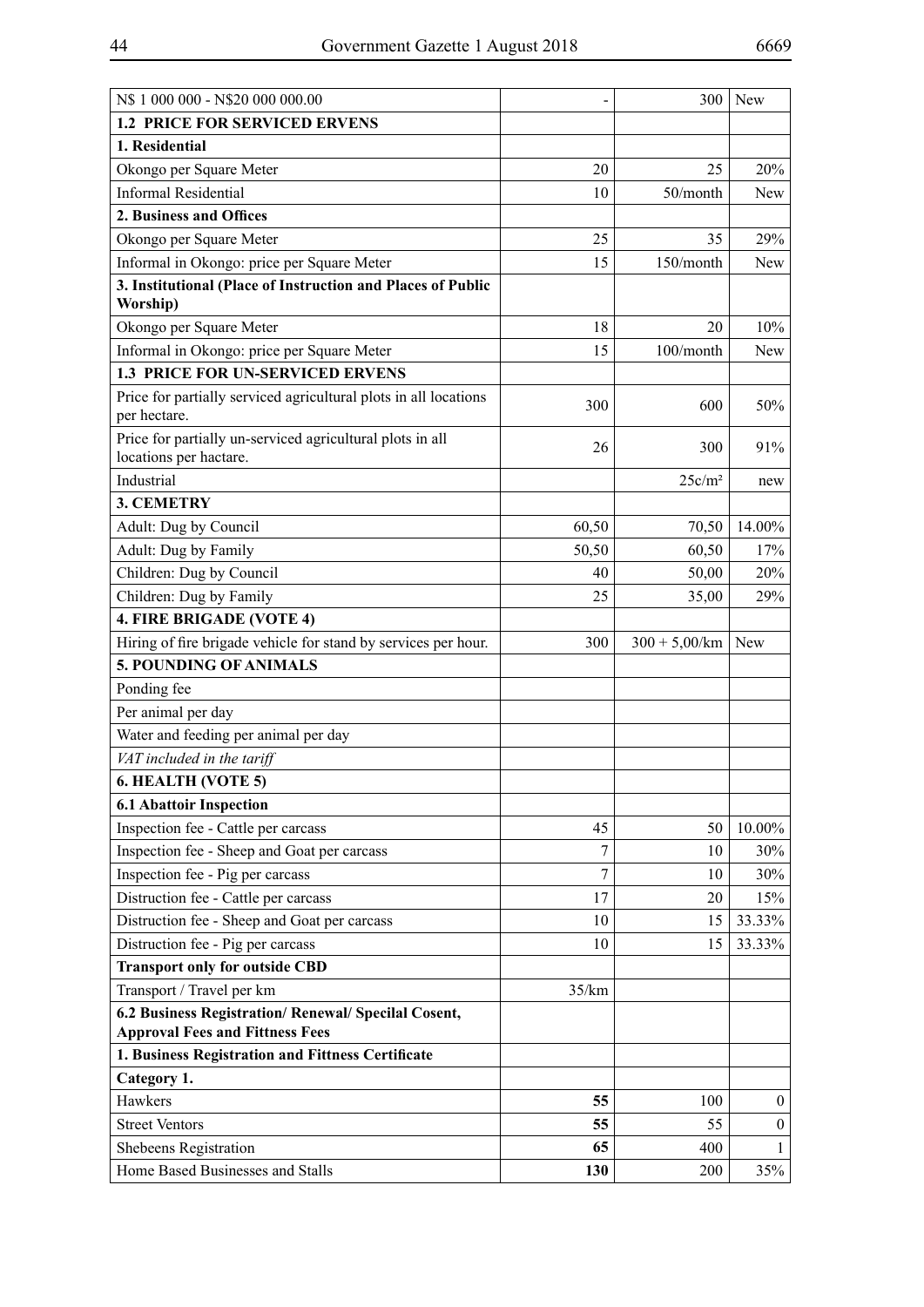| Category 2.                                                                                                                                                                                                                                                                                            |       |          |                  |
|--------------------------------------------------------------------------------------------------------------------------------------------------------------------------------------------------------------------------------------------------------------------------------------------------------|-------|----------|------------------|
| General agricultural dealers (such as Kaap Agri, Agra)<br>grocery stores and building materials suppliers.                                                                                                                                                                                             | 300   | 1000     | 70%              |
| Whole salers and Warehouses                                                                                                                                                                                                                                                                            | 600   | 1500     | 60%              |
| Supermarket and furniture shops                                                                                                                                                                                                                                                                        | 700   | 1000     | 30%              |
| Car and vehicle accessories dealers                                                                                                                                                                                                                                                                    | 800   | 800      | $0\%$            |
| Stationary, clothing stores, insurance brokers and estate agent                                                                                                                                                                                                                                        | 350   | 1000     | 65%              |
| Hotel, lodges and other accommondation establishments                                                                                                                                                                                                                                                  | 650   | $\theta$ | $\theta$         |
| 1-5 rooms                                                                                                                                                                                                                                                                                              |       | 800      | new              |
| $6-10$ rooms                                                                                                                                                                                                                                                                                           |       | 1000     | new              |
| 11-15 rooms                                                                                                                                                                                                                                                                                            |       | 1500     | new              |
| $16-20$ rooms                                                                                                                                                                                                                                                                                          |       | 2000     | new              |
| $20+$ rooms                                                                                                                                                                                                                                                                                            |       | 3000     | new              |
| Food outlets, bakeries, salons and pet shops                                                                                                                                                                                                                                                           | 500   | 200      | $-60%$           |
| Electrical wiring contractors, plumbers, joineries and pipe<br>fitters                                                                                                                                                                                                                                 | 500   | 500      | $\bf{0}$         |
| Service, station, garages, other oil, gass and fuel depots                                                                                                                                                                                                                                             | 600   | 1000     | 40%              |
| Abattoirs and bucheries                                                                                                                                                                                                                                                                                | 700   | 700      | $\theta$         |
| Funeral undertakers, optics, cash loans and security<br>companies                                                                                                                                                                                                                                      | 500   | 500      | $\mathbf{0}$     |
| Proffesionals: Medical Doctors and Practitioners, Legal<br>Practitioners, Notaries and Convedyance, Accountants,<br>Banks, Pharmasist and other proffedsionals not listed.                                                                                                                             | 1,600 | 1600     | $\mathbf{0}$     |
| Late registration                                                                                                                                                                                                                                                                                      |       |          |                  |
| 2. Taxi Fees                                                                                                                                                                                                                                                                                           |       |          |                  |
| All taxis operating within the Okongo Village area - per<br>taxi per year (including annual business registration fee for<br>numbering system etc.)                                                                                                                                                    |       |          |                  |
| Late registration - a fine of 10% of annual registration fee<br>will be charged per month or part there of f renewal is<br>overdue                                                                                                                                                                     |       |          |                  |
| 3. Special Consent Non-Refundable Application Fee                                                                                                                                                                                                                                                      |       |          |                  |
| Shop, place of assembly, accommodation establishments,<br>additional dwelling unit, resident occupation, place of public<br>worship, block of flats day care centres, place of instruction,<br>institutional buildings, holiday accommodations, hotel,<br>drive-in cafes, town houses and duplex flats | 250   |          |                  |
| Kios, tourrism, restaurant, camping site, services industry,<br>landerettes, dry cleaners and business buildings                                                                                                                                                                                       | 300   | 300      | $\boldsymbol{0}$ |
| Gambling house, shebeens, place of amusement,<br>warehouse, fuel service stations, public garage, bottle storer,<br>funeral parlours and panel beating, noxious industry and<br>farm stalls                                                                                                            | 450   | 450      | $\boldsymbol{0}$ |
| 4. Contractor Licence Application Fees                                                                                                                                                                                                                                                                 |       |          |                  |
| Electrical wiring contarctor"'s licence                                                                                                                                                                                                                                                                | 160   | 85       | $-46.80%$        |
| Plumbing and pipe fitting contractor"'s licence                                                                                                                                                                                                                                                        | 160   | 85       | $-46.8$          |
| VAT is included in the tariffs.                                                                                                                                                                                                                                                                        |       |          |                  |
| Illegal operation (Operating without permission and                                                                                                                                                                                                                                                    | 1,200 | 2000     | 40%              |
| business registration certificate):                                                                                                                                                                                                                                                                    |       |          |                  |
| Small Business, Hawkers, Street Vendors, Month and Vendors<br>and informal Braai, Kapanas - per offence = N\$700.00                                                                                                                                                                                    | 700   | 700      | $\bf{0}$         |
| Medium Business - per offence = N\$2000,00                                                                                                                                                                                                                                                             | 2,000 | 2000     | $\boldsymbol{0}$ |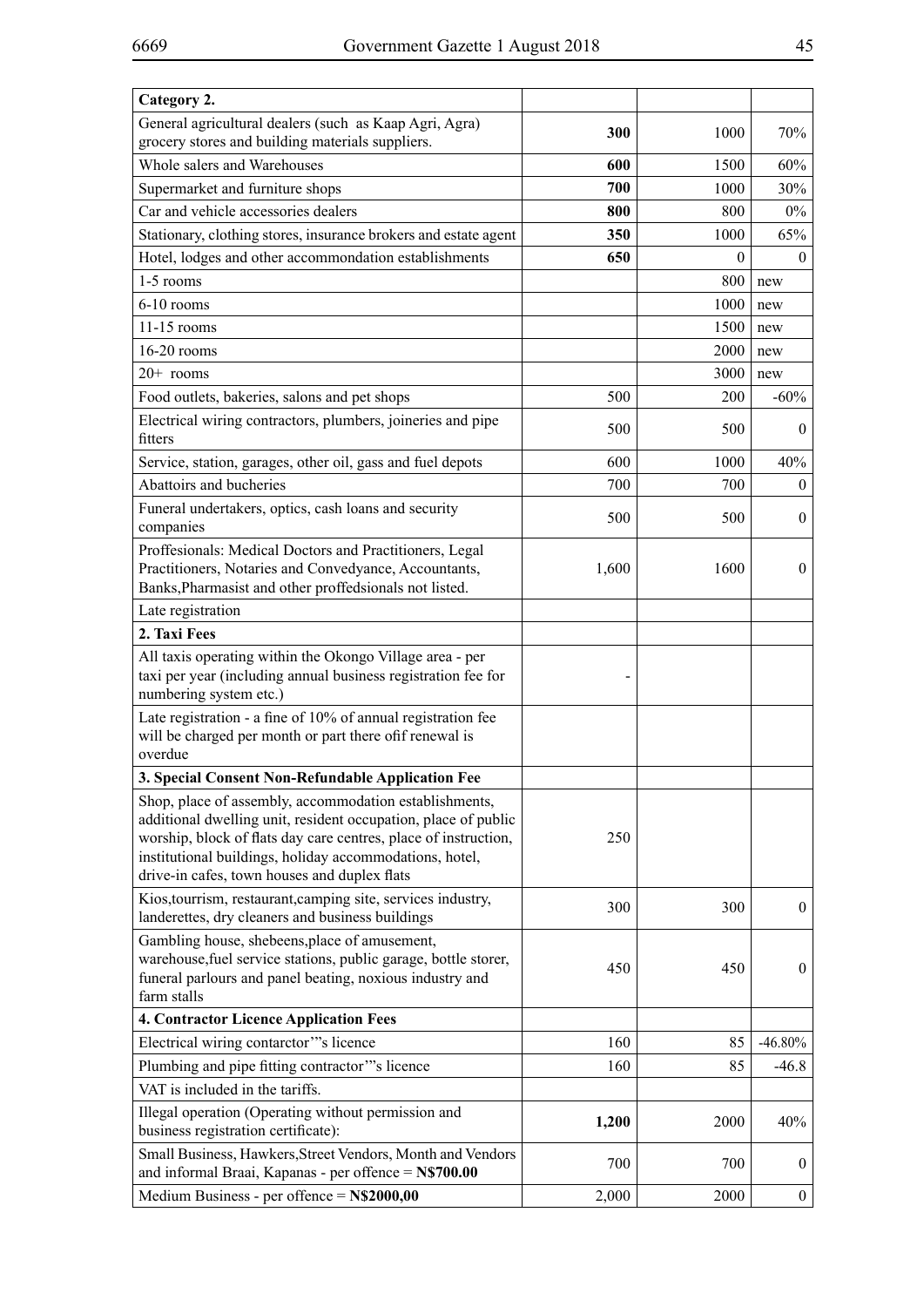| Large Business - per offence = $N$2000,00$                                                                                                                                                                                                                                                                                                                                                                                                                     | 2,000 | 2000       | $\boldsymbol{0}$ |
|----------------------------------------------------------------------------------------------------------------------------------------------------------------------------------------------------------------------------------------------------------------------------------------------------------------------------------------------------------------------------------------------------------------------------------------------------------------|-------|------------|------------------|
| Illegal Shebeens in Okongo Formal Areas per offence<br>N\$2000,00                                                                                                                                                                                                                                                                                                                                                                                              | 2,000 | 2000       | $\overline{0}$   |
| 5.3 Pest Control                                                                                                                                                                                                                                                                                                                                                                                                                                               |       |            |                  |
| Spray of pests - Residential / hour per applicant                                                                                                                                                                                                                                                                                                                                                                                                              | 100   | 100        | $\bf{0}$         |
| Sppray of pests - Business / hour per applicant                                                                                                                                                                                                                                                                                                                                                                                                                | 150   | 150        | $\boldsymbol{0}$ |
| 5.4 Dog Taxis / License                                                                                                                                                                                                                                                                                                                                                                                                                                        |       |            |                  |
| Male Dog per effect 1 July per annum                                                                                                                                                                                                                                                                                                                                                                                                                           | 45    | 45         | $\boldsymbol{0}$ |
| Female dog (bitches) per sterlised dog - effect 1 July per                                                                                                                                                                                                                                                                                                                                                                                                     |       |            |                  |
| annum                                                                                                                                                                                                                                                                                                                                                                                                                                                          | 55    | 55         | $\mathbf{0}$     |
| Sterilised female dog (bitches) per sterilisezed dog - effect<br>1 July per annum (proof of sterilisation must be provided)                                                                                                                                                                                                                                                                                                                                    | 60    | 60         | $\mathbf{0}$     |
| 6. PUBLIC BUILDINGS (Vote 6):                                                                                                                                                                                                                                                                                                                                                                                                                                  |       |            |                  |
| <b>6.1 Community Hall</b>                                                                                                                                                                                                                                                                                                                                                                                                                                      |       |            |                  |
| Tariff per day or part thereof:                                                                                                                                                                                                                                                                                                                                                                                                                                |       |            |                  |
| a) Activities for profit motive in the private interest<br>(dance,show,business,etc.)                                                                                                                                                                                                                                                                                                                                                                          | 1000  | 1000       | $\mathbf{0}$     |
| Refundable deposit                                                                                                                                                                                                                                                                                                                                                                                                                                             | 500   | 500        | $\boldsymbol{0}$ |
| b) Activities for profit motive for general public                                                                                                                                                                                                                                                                                                                                                                                                             | 500   | 500        | $\boldsymbol{0}$ |
| Refundable deposit                                                                                                                                                                                                                                                                                                                                                                                                                                             | 250   | 250        | $\mathbf{0}$     |
| c) Non-profit activities by general public interest (meeting<br>by sport clubs, schools, political meetings)                                                                                                                                                                                                                                                                                                                                                   | 350   | 350        | $\mathbf{0}$     |
| Refundable deposit                                                                                                                                                                                                                                                                                                                                                                                                                                             | 150   | 150        | $\boldsymbol{0}$ |
| d) Churches and charity organisations                                                                                                                                                                                                                                                                                                                                                                                                                          | 400   | 400        | $\mathbf{0}$     |
| Refundable deposit                                                                                                                                                                                                                                                                                                                                                                                                                                             | 200   | 200        | $\mathbf{0}$     |
| e) Wedding receptions                                                                                                                                                                                                                                                                                                                                                                                                                                          | 2,000 | 2000       | $\mathbf{0}$     |
| Refundable deposit                                                                                                                                                                                                                                                                                                                                                                                                                                             | 1,000 | 1000       | $\mathbf{0}$     |
| No refund if the hall is not cleaned until 10H00 the next day                                                                                                                                                                                                                                                                                                                                                                                                  |       |            |                  |
| <b>6.2 HIRE OF PORTABLE TOILETS</b>                                                                                                                                                                                                                                                                                                                                                                                                                            |       |            |                  |
| Portable Toilet per day                                                                                                                                                                                                                                                                                                                                                                                                                                        | 145   | <b>250</b> | 42%              |
| Refundable deposit                                                                                                                                                                                                                                                                                                                                                                                                                                             | 145   | 250        | 42%              |
| VAT is included in the tariff. For any loss or damage, the<br>replacement cost would be charged accordingly.                                                                                                                                                                                                                                                                                                                                                   |       |            |                  |
| 7. Sewerage (Vote 10):                                                                                                                                                                                                                                                                                                                                                                                                                                         |       |            |                  |
| A. BASIC CHARGES                                                                                                                                                                                                                                                                                                                                                                                                                                               |       |            |                  |
| The owner of any erf, stand or lot with or without<br>improvements shall, where such erf, stand or lot or<br>agricultural land is connected with the Council"'s sewerage<br>system or in case where such supply is available but not<br>made use, pay to the Council monthly in advance, the<br>following charges in respect of each such erf, stand or lot or<br>agricutural land: provided that the charges thus determined<br>shall be the minimum charges. |       |            |                  |
| For the first square meters land area or portion thereof.                                                                                                                                                                                                                                                                                                                                                                                                      | 30    | 30         | $0\%$            |
| For every additional 1000 square meters portions thereof.                                                                                                                                                                                                                                                                                                                                                                                                      | 35    | 35         | $0\%$            |
| Maximum charges                                                                                                                                                                                                                                                                                                                                                                                                                                                | 55    | 55         | $0\%$            |
| <b>B. ADDITIONAL CHARGES</b>                                                                                                                                                                                                                                                                                                                                                                                                                                   |       |            |                  |
| a) Private house-for each toilet                                                                                                                                                                                                                                                                                                                                                                                                                               | 47    | 47         | $0\%$            |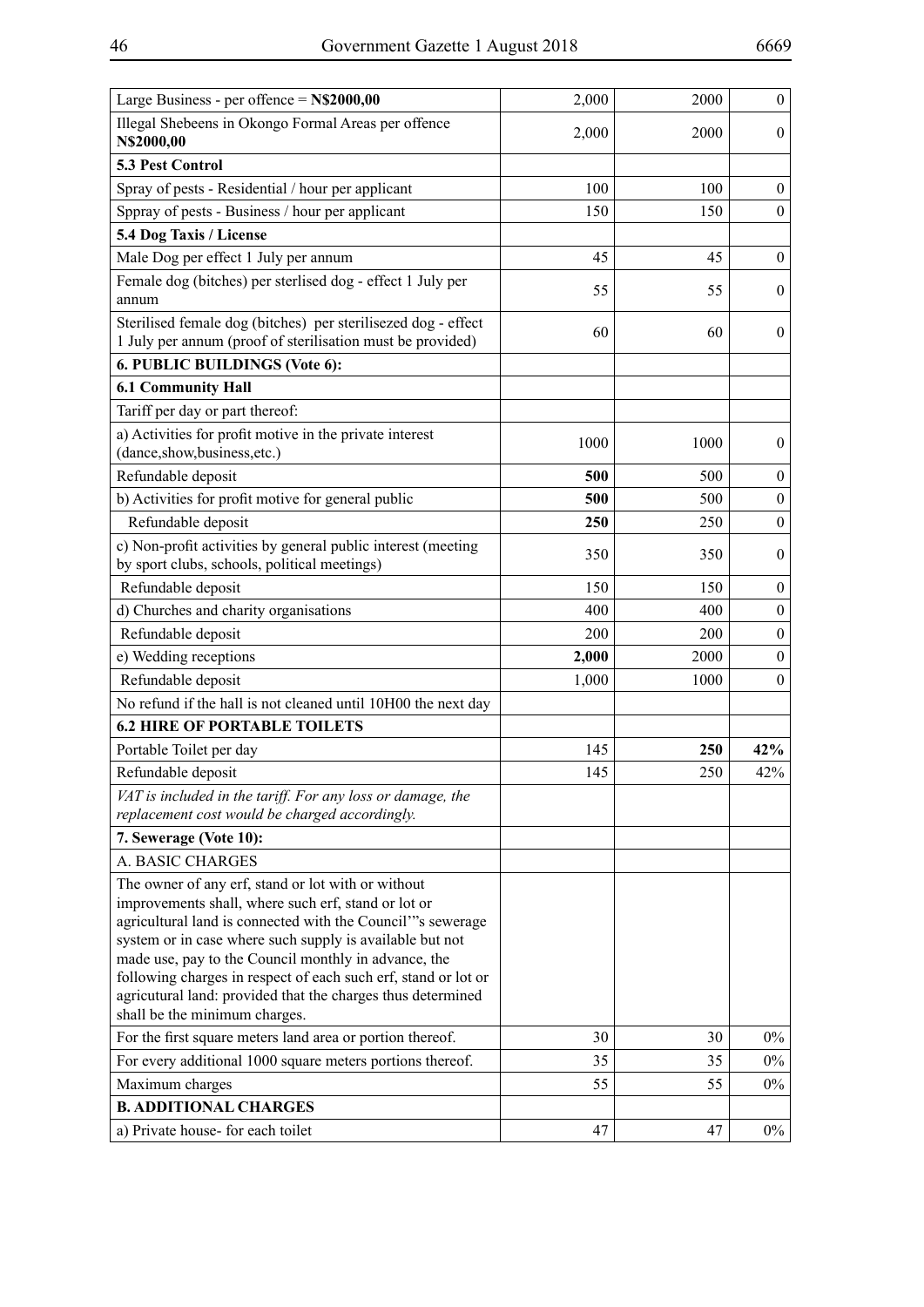| b) Flat used wholly for residential purposes: additional<br>chargeper flat, excluding the basement, garage, servants<br>quarters and outbuildings: provided that in case where<br>rooms are let soley for occupation without the provision of<br>meals every two rooms under the same roof will be taken as<br>one flat. | 47    | 47   | $0\%$  |
|--------------------------------------------------------------------------------------------------------------------------------------------------------------------------------------------------------------------------------------------------------------------------------------------------------------------------|-------|------|--------|
| c) Churches for each toilet                                                                                                                                                                                                                                                                                              | 25    | 25   | $0\%$  |
| d) Church Halls for each toilet                                                                                                                                                                                                                                                                                          | 25    | 25   | $0\%$  |
| e) Colleges, Schools and Hostels                                                                                                                                                                                                                                                                                         | 30    | 30   | $0\%$  |
| Additional charges for every 10 students or scholars or<br>portion of 10, based on the average daily. Total during the<br>preceding calendar year. (a certified return must be furnished<br>to the Council at the end of each year by the principal of the<br>College or School Concerned)                               | 50    | 50   | $0\%$  |
| f) Hostels- for every Bedroom                                                                                                                                                                                                                                                                                            | 50    | 50   | $0\%$  |
| g) Business permises- for the first 2000 square meters floor<br>space. For every additional 250 square meters of floor space<br>or portion thereof.                                                                                                                                                                      | 35    | 35   | $0\%$  |
| h) Tank for every 150 square meter of floor space or part of<br>thereof                                                                                                                                                                                                                                                  | 65    | 65   | $0\%$  |
| i) Hospitals and nursing homes- for every 150 square meters<br>floor space or part thereof.                                                                                                                                                                                                                              | 35    | 35   | $0\%$  |
| j) Abattoir                                                                                                                                                                                                                                                                                                              | 17    | 17   | $0\%$  |
| k) Recreation and show grounds                                                                                                                                                                                                                                                                                           | 500   | 500  | $0\%$  |
| i) A for every water closet or basin                                                                                                                                                                                                                                                                                     | 47    | 47   | $0\%$  |
| ii) For every urinal or basin                                                                                                                                                                                                                                                                                            | 47    | 47   | $0\%$  |
| l) All other premises                                                                                                                                                                                                                                                                                                    | 60    | 60   | $0\%$  |
| m) Private work                                                                                                                                                                                                                                                                                                          | 50    | 50   | $0\%$  |
| Actual hour tariff of workers worked +15% Admin                                                                                                                                                                                                                                                                          | 100   | 100  | $0\%$  |
| n) Connections=new - Residential                                                                                                                                                                                                                                                                                         | 70    | 70   | $0\%$  |
| O) Empting of septik tank per trip                                                                                                                                                                                                                                                                                       |       | 500  | New    |
| New connections- Commercial, Industrial and Institutional                                                                                                                                                                                                                                                                | 150   | 150  | $0\%$  |
| NOTE: All charges are stated without VAT. VAT will be<br>added for non residential consumers                                                                                                                                                                                                                             |       |      |        |
| <b>8. SEWERAGE BLOCKAGE</b>                                                                                                                                                                                                                                                                                              |       |      |        |
| Unblock the sewer during working hours                                                                                                                                                                                                                                                                                   | 250   | 250  | $0\%$  |
| Unblock the sewer after working hours                                                                                                                                                                                                                                                                                    | 460   | 460  | $0\%$  |
| Penalty for illegal sewer connection, tempering and<br>sabotage per incident                                                                                                                                                                                                                                             |       |      |        |
| 1. Residential- per offence or 6 month imprison-ment or both                                                                                                                                                                                                                                                             | 2,000 | 2000 | $0\%$  |
| 2. All type of business- per offence or 6 month<br>imprisonment or both                                                                                                                                                                                                                                                  | 2,000 | 2000 | $0\%$  |
| 9. SANITATION (Vote11)                                                                                                                                                                                                                                                                                                   |       |      |        |
| 1. Refuse Removal                                                                                                                                                                                                                                                                                                        |       |      |        |
| Removal of domestic refuse at Residential $(4 \times$ per month)                                                                                                                                                                                                                                                         | 56    | 130  | 56.90% |
| Removal of domestic refuse at small & medium Businesses,<br>$(4 \times per month)$                                                                                                                                                                                                                                       | 65    | 200  | 67.5   |
| Removal of domestic refuse at Large Businesses (4× per<br>month)                                                                                                                                                                                                                                                         | 56    | 500  | 88.80% |
| Additional refuse removal per load                                                                                                                                                                                                                                                                                       |       | 200  | new    |
| <b>Removal of refuse at institutions</b>                                                                                                                                                                                                                                                                                 |       |      |        |
| Schools $(4 \times per month)$                                                                                                                                                                                                                                                                                           |       | 250  | new    |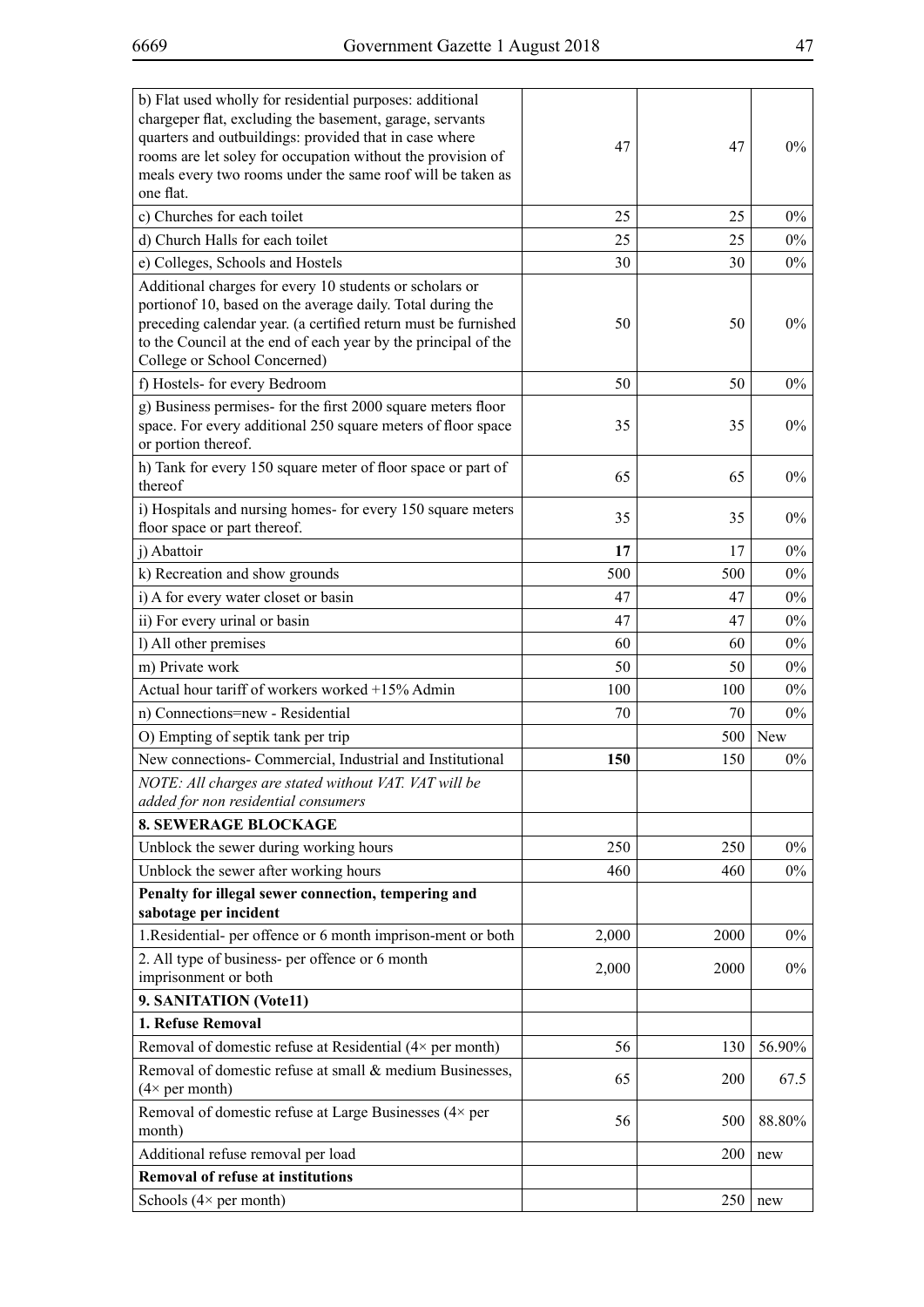| Offices $(4 \times per month)$<br>250<br>new<br>Clinics $(4 \times per month)$<br>400<br>new<br>Churches $(4 \times per month)$<br>150<br>new<br>Parastatals $(4 \times per month)$<br>250<br>new<br>2. Cutting and removing of trees<br>Small Trees or Bushes (Residential and Churches) per load<br>200<br>new<br>or part thereof<br>Small Trees or Bushes (Business and Industrial Arear) per<br>200<br>new<br>load or part thereof<br>Garden Refuse Disposal per load or part thereof<br>200<br>new<br>3. Removal of building materials/rubbles<br>Residential- per 5m <sup>3</sup> lorry load or part thereof<br>100<br>60%<br>250<br>Business- per 10m <sup>3</sup> lorry load or part thereof<br>62.5<br>150<br>400<br>Illegal dumping-removal of waste<br>450<br>77.5<br>2000<br>Reward for reporting confirmed illegal dumping per incident<br>$0\%$<br>250<br>250<br>Refuse removal for informal settlements<br>25,00<br>new<br>Note: All charges are stated without VAT: VAT will be added<br>for non-residential consumers<br>10. FINANCE DEPARTMENT (Vote 12)<br>a) INTEREST LEVIES ON THE OUTSTANDING<br><b>DEBTS</b><br>Charges of 20% calculated per annum on the outstanding<br>debts. Sundy income will be collected.<br>b) Statement of account<br>To print statement of account (municipal bill) per page<br>11.STREET DEPARTMENT (Vote15)<br><b>Sundry income renting of Municipal Eguipment</b><br><b>Saving group/Build Together/Social Group Exclude</b><br><b>Contractors</b><br><b>BUILDING SAND</b><br>25<br>25<br>1m <sup>3</sup> truck plus sand- per load<br>new<br><b>BUILDING STONES</b><br>1m <sup>3</sup> truck plus sand plus stones- per load<br>50<br>50<br>new<br><b>GENERAL PUBLIC</b><br><b>BUILDING SAND</b><br>1m <sup>3</sup> truck plus sand- per load (Brickmakers)<br>40<br>40<br>new<br>1m <sup>3</sup> truck plus sand- per load (Contractors)<br>60<br>60<br>new<br><b>BUILDING STONES</b><br>new<br>1m <sup>3</sup> truck plus stones- per load<br>450<br>833<br>new<br>Contractors<br><b>BUILDING SAND AND STONES</b><br>1m <sup>3</sup> truck plus sand plus stones- per load<br>433<br>new<br>Note: VAT is included in the tariffs and delivery within<br>Okongo<br><b>12. VILLAGE ENGINEER'S (TECHNICAL</b><br><b>SERVICES) DEPARTMENT (Vote16)</b><br>Penalty for building without and approved building plan:<br>Residential<br>$0\%$<br>1,100<br>1,100<br><b>General Residential</b><br>$0\%$<br>1,200<br>1,200 | Hostels $(4 \times per month)$ | 300 | new |
|--------------------------------------------------------------------------------------------------------------------------------------------------------------------------------------------------------------------------------------------------------------------------------------------------------------------------------------------------------------------------------------------------------------------------------------------------------------------------------------------------------------------------------------------------------------------------------------------------------------------------------------------------------------------------------------------------------------------------------------------------------------------------------------------------------------------------------------------------------------------------------------------------------------------------------------------------------------------------------------------------------------------------------------------------------------------------------------------------------------------------------------------------------------------------------------------------------------------------------------------------------------------------------------------------------------------------------------------------------------------------------------------------------------------------------------------------------------------------------------------------------------------------------------------------------------------------------------------------------------------------------------------------------------------------------------------------------------------------------------------------------------------------------------------------------------------------------------------------------------------------------------------------------------------------------------------------------------------------------------------------------------------------------------------------------------------------------------------------------------------------------------------------------------------------------------------------------------------------------------------------------------------------------------------------------------------------------------------------------------------------------------------------------------------------------------------------------------------------|--------------------------------|-----|-----|
|                                                                                                                                                                                                                                                                                                                                                                                                                                                                                                                                                                                                                                                                                                                                                                                                                                                                                                                                                                                                                                                                                                                                                                                                                                                                                                                                                                                                                                                                                                                                                                                                                                                                                                                                                                                                                                                                                                                                                                                                                                                                                                                                                                                                                                                                                                                                                                                                                                                                          |                                |     |     |
|                                                                                                                                                                                                                                                                                                                                                                                                                                                                                                                                                                                                                                                                                                                                                                                                                                                                                                                                                                                                                                                                                                                                                                                                                                                                                                                                                                                                                                                                                                                                                                                                                                                                                                                                                                                                                                                                                                                                                                                                                                                                                                                                                                                                                                                                                                                                                                                                                                                                          |                                |     |     |
|                                                                                                                                                                                                                                                                                                                                                                                                                                                                                                                                                                                                                                                                                                                                                                                                                                                                                                                                                                                                                                                                                                                                                                                                                                                                                                                                                                                                                                                                                                                                                                                                                                                                                                                                                                                                                                                                                                                                                                                                                                                                                                                                                                                                                                                                                                                                                                                                                                                                          |                                |     |     |
|                                                                                                                                                                                                                                                                                                                                                                                                                                                                                                                                                                                                                                                                                                                                                                                                                                                                                                                                                                                                                                                                                                                                                                                                                                                                                                                                                                                                                                                                                                                                                                                                                                                                                                                                                                                                                                                                                                                                                                                                                                                                                                                                                                                                                                                                                                                                                                                                                                                                          |                                |     |     |
|                                                                                                                                                                                                                                                                                                                                                                                                                                                                                                                                                                                                                                                                                                                                                                                                                                                                                                                                                                                                                                                                                                                                                                                                                                                                                                                                                                                                                                                                                                                                                                                                                                                                                                                                                                                                                                                                                                                                                                                                                                                                                                                                                                                                                                                                                                                                                                                                                                                                          |                                |     |     |
|                                                                                                                                                                                                                                                                                                                                                                                                                                                                                                                                                                                                                                                                                                                                                                                                                                                                                                                                                                                                                                                                                                                                                                                                                                                                                                                                                                                                                                                                                                                                                                                                                                                                                                                                                                                                                                                                                                                                                                                                                                                                                                                                                                                                                                                                                                                                                                                                                                                                          |                                |     |     |
|                                                                                                                                                                                                                                                                                                                                                                                                                                                                                                                                                                                                                                                                                                                                                                                                                                                                                                                                                                                                                                                                                                                                                                                                                                                                                                                                                                                                                                                                                                                                                                                                                                                                                                                                                                                                                                                                                                                                                                                                                                                                                                                                                                                                                                                                                                                                                                                                                                                                          |                                |     |     |
|                                                                                                                                                                                                                                                                                                                                                                                                                                                                                                                                                                                                                                                                                                                                                                                                                                                                                                                                                                                                                                                                                                                                                                                                                                                                                                                                                                                                                                                                                                                                                                                                                                                                                                                                                                                                                                                                                                                                                                                                                                                                                                                                                                                                                                                                                                                                                                                                                                                                          |                                |     |     |
|                                                                                                                                                                                                                                                                                                                                                                                                                                                                                                                                                                                                                                                                                                                                                                                                                                                                                                                                                                                                                                                                                                                                                                                                                                                                                                                                                                                                                                                                                                                                                                                                                                                                                                                                                                                                                                                                                                                                                                                                                                                                                                                                                                                                                                                                                                                                                                                                                                                                          |                                |     |     |
|                                                                                                                                                                                                                                                                                                                                                                                                                                                                                                                                                                                                                                                                                                                                                                                                                                                                                                                                                                                                                                                                                                                                                                                                                                                                                                                                                                                                                                                                                                                                                                                                                                                                                                                                                                                                                                                                                                                                                                                                                                                                                                                                                                                                                                                                                                                                                                                                                                                                          |                                |     |     |
|                                                                                                                                                                                                                                                                                                                                                                                                                                                                                                                                                                                                                                                                                                                                                                                                                                                                                                                                                                                                                                                                                                                                                                                                                                                                                                                                                                                                                                                                                                                                                                                                                                                                                                                                                                                                                                                                                                                                                                                                                                                                                                                                                                                                                                                                                                                                                                                                                                                                          |                                |     |     |
|                                                                                                                                                                                                                                                                                                                                                                                                                                                                                                                                                                                                                                                                                                                                                                                                                                                                                                                                                                                                                                                                                                                                                                                                                                                                                                                                                                                                                                                                                                                                                                                                                                                                                                                                                                                                                                                                                                                                                                                                                                                                                                                                                                                                                                                                                                                                                                                                                                                                          |                                |     |     |
|                                                                                                                                                                                                                                                                                                                                                                                                                                                                                                                                                                                                                                                                                                                                                                                                                                                                                                                                                                                                                                                                                                                                                                                                                                                                                                                                                                                                                                                                                                                                                                                                                                                                                                                                                                                                                                                                                                                                                                                                                                                                                                                                                                                                                                                                                                                                                                                                                                                                          |                                |     |     |
|                                                                                                                                                                                                                                                                                                                                                                                                                                                                                                                                                                                                                                                                                                                                                                                                                                                                                                                                                                                                                                                                                                                                                                                                                                                                                                                                                                                                                                                                                                                                                                                                                                                                                                                                                                                                                                                                                                                                                                                                                                                                                                                                                                                                                                                                                                                                                                                                                                                                          |                                |     |     |
|                                                                                                                                                                                                                                                                                                                                                                                                                                                                                                                                                                                                                                                                                                                                                                                                                                                                                                                                                                                                                                                                                                                                                                                                                                                                                                                                                                                                                                                                                                                                                                                                                                                                                                                                                                                                                                                                                                                                                                                                                                                                                                                                                                                                                                                                                                                                                                                                                                                                          |                                |     |     |
|                                                                                                                                                                                                                                                                                                                                                                                                                                                                                                                                                                                                                                                                                                                                                                                                                                                                                                                                                                                                                                                                                                                                                                                                                                                                                                                                                                                                                                                                                                                                                                                                                                                                                                                                                                                                                                                                                                                                                                                                                                                                                                                                                                                                                                                                                                                                                                                                                                                                          |                                |     |     |
|                                                                                                                                                                                                                                                                                                                                                                                                                                                                                                                                                                                                                                                                                                                                                                                                                                                                                                                                                                                                                                                                                                                                                                                                                                                                                                                                                                                                                                                                                                                                                                                                                                                                                                                                                                                                                                                                                                                                                                                                                                                                                                                                                                                                                                                                                                                                                                                                                                                                          |                                |     |     |
|                                                                                                                                                                                                                                                                                                                                                                                                                                                                                                                                                                                                                                                                                                                                                                                                                                                                                                                                                                                                                                                                                                                                                                                                                                                                                                                                                                                                                                                                                                                                                                                                                                                                                                                                                                                                                                                                                                                                                                                                                                                                                                                                                                                                                                                                                                                                                                                                                                                                          |                                |     |     |
|                                                                                                                                                                                                                                                                                                                                                                                                                                                                                                                                                                                                                                                                                                                                                                                                                                                                                                                                                                                                                                                                                                                                                                                                                                                                                                                                                                                                                                                                                                                                                                                                                                                                                                                                                                                                                                                                                                                                                                                                                                                                                                                                                                                                                                                                                                                                                                                                                                                                          |                                |     |     |
|                                                                                                                                                                                                                                                                                                                                                                                                                                                                                                                                                                                                                                                                                                                                                                                                                                                                                                                                                                                                                                                                                                                                                                                                                                                                                                                                                                                                                                                                                                                                                                                                                                                                                                                                                                                                                                                                                                                                                                                                                                                                                                                                                                                                                                                                                                                                                                                                                                                                          |                                |     |     |
|                                                                                                                                                                                                                                                                                                                                                                                                                                                                                                                                                                                                                                                                                                                                                                                                                                                                                                                                                                                                                                                                                                                                                                                                                                                                                                                                                                                                                                                                                                                                                                                                                                                                                                                                                                                                                                                                                                                                                                                                                                                                                                                                                                                                                                                                                                                                                                                                                                                                          |                                |     |     |
|                                                                                                                                                                                                                                                                                                                                                                                                                                                                                                                                                                                                                                                                                                                                                                                                                                                                                                                                                                                                                                                                                                                                                                                                                                                                                                                                                                                                                                                                                                                                                                                                                                                                                                                                                                                                                                                                                                                                                                                                                                                                                                                                                                                                                                                                                                                                                                                                                                                                          |                                |     |     |
|                                                                                                                                                                                                                                                                                                                                                                                                                                                                                                                                                                                                                                                                                                                                                                                                                                                                                                                                                                                                                                                                                                                                                                                                                                                                                                                                                                                                                                                                                                                                                                                                                                                                                                                                                                                                                                                                                                                                                                                                                                                                                                                                                                                                                                                                                                                                                                                                                                                                          |                                |     |     |
|                                                                                                                                                                                                                                                                                                                                                                                                                                                                                                                                                                                                                                                                                                                                                                                                                                                                                                                                                                                                                                                                                                                                                                                                                                                                                                                                                                                                                                                                                                                                                                                                                                                                                                                                                                                                                                                                                                                                                                                                                                                                                                                                                                                                                                                                                                                                                                                                                                                                          |                                |     |     |
|                                                                                                                                                                                                                                                                                                                                                                                                                                                                                                                                                                                                                                                                                                                                                                                                                                                                                                                                                                                                                                                                                                                                                                                                                                                                                                                                                                                                                                                                                                                                                                                                                                                                                                                                                                                                                                                                                                                                                                                                                                                                                                                                                                                                                                                                                                                                                                                                                                                                          |                                |     |     |
|                                                                                                                                                                                                                                                                                                                                                                                                                                                                                                                                                                                                                                                                                                                                                                                                                                                                                                                                                                                                                                                                                                                                                                                                                                                                                                                                                                                                                                                                                                                                                                                                                                                                                                                                                                                                                                                                                                                                                                                                                                                                                                                                                                                                                                                                                                                                                                                                                                                                          |                                |     |     |
|                                                                                                                                                                                                                                                                                                                                                                                                                                                                                                                                                                                                                                                                                                                                                                                                                                                                                                                                                                                                                                                                                                                                                                                                                                                                                                                                                                                                                                                                                                                                                                                                                                                                                                                                                                                                                                                                                                                                                                                                                                                                                                                                                                                                                                                                                                                                                                                                                                                                          |                                |     |     |
|                                                                                                                                                                                                                                                                                                                                                                                                                                                                                                                                                                                                                                                                                                                                                                                                                                                                                                                                                                                                                                                                                                                                                                                                                                                                                                                                                                                                                                                                                                                                                                                                                                                                                                                                                                                                                                                                                                                                                                                                                                                                                                                                                                                                                                                                                                                                                                                                                                                                          |                                |     |     |
|                                                                                                                                                                                                                                                                                                                                                                                                                                                                                                                                                                                                                                                                                                                                                                                                                                                                                                                                                                                                                                                                                                                                                                                                                                                                                                                                                                                                                                                                                                                                                                                                                                                                                                                                                                                                                                                                                                                                                                                                                                                                                                                                                                                                                                                                                                                                                                                                                                                                          |                                |     |     |
|                                                                                                                                                                                                                                                                                                                                                                                                                                                                                                                                                                                                                                                                                                                                                                                                                                                                                                                                                                                                                                                                                                                                                                                                                                                                                                                                                                                                                                                                                                                                                                                                                                                                                                                                                                                                                                                                                                                                                                                                                                                                                                                                                                                                                                                                                                                                                                                                                                                                          |                                |     |     |
|                                                                                                                                                                                                                                                                                                                                                                                                                                                                                                                                                                                                                                                                                                                                                                                                                                                                                                                                                                                                                                                                                                                                                                                                                                                                                                                                                                                                                                                                                                                                                                                                                                                                                                                                                                                                                                                                                                                                                                                                                                                                                                                                                                                                                                                                                                                                                                                                                                                                          |                                |     |     |
|                                                                                                                                                                                                                                                                                                                                                                                                                                                                                                                                                                                                                                                                                                                                                                                                                                                                                                                                                                                                                                                                                                                                                                                                                                                                                                                                                                                                                                                                                                                                                                                                                                                                                                                                                                                                                                                                                                                                                                                                                                                                                                                                                                                                                                                                                                                                                                                                                                                                          |                                |     |     |
|                                                                                                                                                                                                                                                                                                                                                                                                                                                                                                                                                                                                                                                                                                                                                                                                                                                                                                                                                                                                                                                                                                                                                                                                                                                                                                                                                                                                                                                                                                                                                                                                                                                                                                                                                                                                                                                                                                                                                                                                                                                                                                                                                                                                                                                                                                                                                                                                                                                                          |                                |     |     |
|                                                                                                                                                                                                                                                                                                                                                                                                                                                                                                                                                                                                                                                                                                                                                                                                                                                                                                                                                                                                                                                                                                                                                                                                                                                                                                                                                                                                                                                                                                                                                                                                                                                                                                                                                                                                                                                                                                                                                                                                                                                                                                                                                                                                                                                                                                                                                                                                                                                                          |                                |     |     |
|                                                                                                                                                                                                                                                                                                                                                                                                                                                                                                                                                                                                                                                                                                                                                                                                                                                                                                                                                                                                                                                                                                                                                                                                                                                                                                                                                                                                                                                                                                                                                                                                                                                                                                                                                                                                                                                                                                                                                                                                                                                                                                                                                                                                                                                                                                                                                                                                                                                                          |                                |     |     |
|                                                                                                                                                                                                                                                                                                                                                                                                                                                                                                                                                                                                                                                                                                                                                                                                                                                                                                                                                                                                                                                                                                                                                                                                                                                                                                                                                                                                                                                                                                                                                                                                                                                                                                                                                                                                                                                                                                                                                                                                                                                                                                                                                                                                                                                                                                                                                                                                                                                                          |                                |     |     |
|                                                                                                                                                                                                                                                                                                                                                                                                                                                                                                                                                                                                                                                                                                                                                                                                                                                                                                                                                                                                                                                                                                                                                                                                                                                                                                                                                                                                                                                                                                                                                                                                                                                                                                                                                                                                                                                                                                                                                                                                                                                                                                                                                                                                                                                                                                                                                                                                                                                                          |                                |     |     |
|                                                                                                                                                                                                                                                                                                                                                                                                                                                                                                                                                                                                                                                                                                                                                                                                                                                                                                                                                                                                                                                                                                                                                                                                                                                                                                                                                                                                                                                                                                                                                                                                                                                                                                                                                                                                                                                                                                                                                                                                                                                                                                                                                                                                                                                                                                                                                                                                                                                                          |                                |     |     |
|                                                                                                                                                                                                                                                                                                                                                                                                                                                                                                                                                                                                                                                                                                                                                                                                                                                                                                                                                                                                                                                                                                                                                                                                                                                                                                                                                                                                                                                                                                                                                                                                                                                                                                                                                                                                                                                                                                                                                                                                                                                                                                                                                                                                                                                                                                                                                                                                                                                                          |                                |     |     |
|                                                                                                                                                                                                                                                                                                                                                                                                                                                                                                                                                                                                                                                                                                                                                                                                                                                                                                                                                                                                                                                                                                                                                                                                                                                                                                                                                                                                                                                                                                                                                                                                                                                                                                                                                                                                                                                                                                                                                                                                                                                                                                                                                                                                                                                                                                                                                                                                                                                                          |                                |     |     |
|                                                                                                                                                                                                                                                                                                                                                                                                                                                                                                                                                                                                                                                                                                                                                                                                                                                                                                                                                                                                                                                                                                                                                                                                                                                                                                                                                                                                                                                                                                                                                                                                                                                                                                                                                                                                                                                                                                                                                                                                                                                                                                                                                                                                                                                                                                                                                                                                                                                                          |                                |     |     |
|                                                                                                                                                                                                                                                                                                                                                                                                                                                                                                                                                                                                                                                                                                                                                                                                                                                                                                                                                                                                                                                                                                                                                                                                                                                                                                                                                                                                                                                                                                                                                                                                                                                                                                                                                                                                                                                                                                                                                                                                                                                                                                                                                                                                                                                                                                                                                                                                                                                                          |                                |     |     |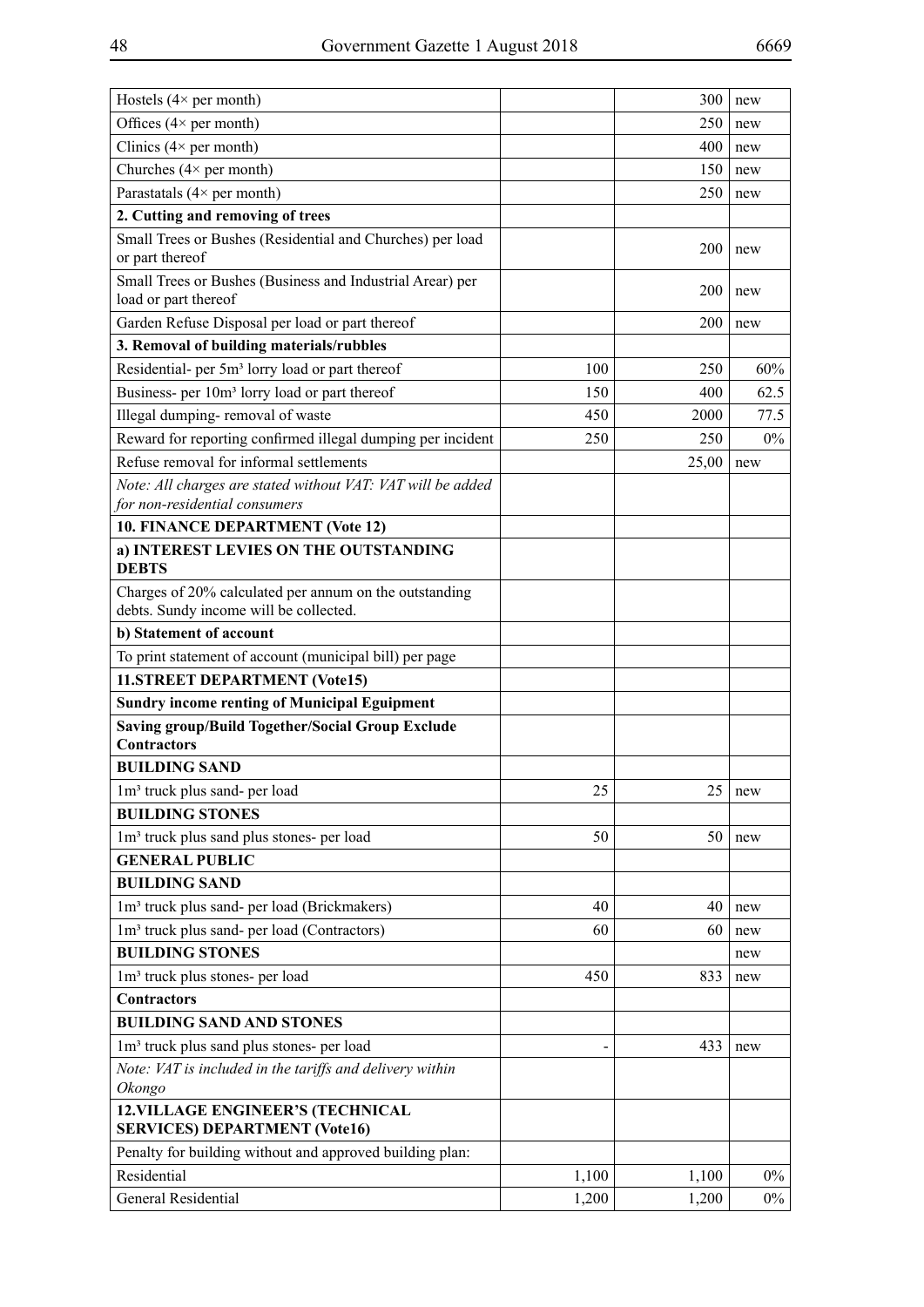| <b>Business</b>                                                          | 1,600              | 1,600               | $0\%$      |
|--------------------------------------------------------------------------|--------------------|---------------------|------------|
| Industrial                                                               | 1,600              | 1,600               | $0\%$      |
| Agricultural                                                             | 1,600              | 1,600               | $0\%$      |
| <b>Building plans: Inspection</b>                                        |                    |                     |            |
| Size of the building plan:                                               |                    |                     |            |
| Submission plan (Residential)                                            |                    | 50                  | new        |
| Submission plan (Business)                                               |                    | 70                  | new        |
| Search of plot boundary Pegs                                             | 40                 | 50                  | 20%        |
| Penalt for removing pegs                                                 |                    | 2000                | <b>NEW</b> |
| Search of plot boundary Business                                         | 60                 | 60                  | $0\%$      |
| Renewable of building plan (after expire) all size (per plan)            | 800                | 800                 | $0\%$      |
| Scheme house (minimum of 110 incidental type houses)                     | 850                | 850                 | $0\%$      |
| Penalties for illegal buildings (per building)                           | 2,000              | 2000                | $0\%$      |
| Penalties for illegal structures, such as backyard shacks,               | 1,800              | 1800                | $0\%$      |
| wooden shades and steel frames (per structure)                           |                    |                     |            |
| <b>Business, Industrial and Agricuture</b>                               |                    |                     |            |
| 1. Cost per building floor area (per square meter)                       |                    |                     |            |
| 2. Structural engineer certificate fee                                   | 1.50m <sup>2</sup> |                     |            |
| 3. Inspection fee per visit by Council engineer (in the                  |                    |                     |            |
| absence of structural engineer)                                          |                    |                     |            |
| 4. Final inspection by Council                                           |                    |                     |            |
| 5. Approved of boundary wall other than fence (cost per<br>square meter) | 36                 | 36                  | $0\%$      |
| <b>Copies for Building plans</b>                                         |                    |                     |            |
| Copy of erf diagram A4/A3 per copy                                       | 28                 | 10                  | $-64%$     |
| Building Plan copies A4/A3 per copy                                      | 10                 | 20                  | 50%        |
| Building plan A2/A0 per copy                                             | 55                 | 30                  | $-4.5$     |
| <b>Printing of Town Maps</b>                                             |                    |                     |            |
| Town Maps-A4/A3 per copy                                                 | 55                 | 55                  | $0\%$      |
| Town Maps-A2/A0 per copy                                                 | 120                | 120                 | $0\%$      |
| Note: VAT is included in the tariffs                                     |                    |                     |            |
| <b>Boundry Walls</b>                                                     |                    |                     |            |
| 1. Cost per wall area per sqare meter                                    | $1,70/m^2$         | 1,70/m <sup>2</sup> |            |
| 2. Complete site inspection                                              | 300                | $1.00/m^2$          | new        |
| Note: VAT is included in the tariffs                                     |                    |                     |            |
| <b>13. WATER (Vote 20)</b>                                               |                    |                     |            |
| <b>13.1 WATER TARRIFS</b>                                                |                    |                     |            |
| <b>1. WATER BASIC</b>                                                    |                    |                     |            |
| 1.1 All Residential                                                      |                    |                     |            |
| 20mm water pipe and below                                                | 36                 | 36                  | $0\%$      |
| 15mm - 25mm water pipe for pensioners                                    | 36                 | 36                  | $0\%$      |
| 1.2 Business (Commercial, Industrial and Institutions)                   |                    |                     |            |
| 25mm water pipe and up                                                   | 83                 | 83                  | $0\%$      |
| 75mm fire hydrates per fire hydrate                                      | 125                | 125                 | $0\%$      |
| 2. WATER CONSUMPTION (UNITS)                                             |                    |                     |            |
| 2.1 Residential                                                          | 13                 | 14                  | 7.14%      |
| Pensioners - that never worked before                                    | 12                 | 12                  | $0\%$      |
| Community Tap (25 litres container)                                      | 13                 | $\overline{2}$      | $-84.61$   |
|                                                                          |                    |                     |            |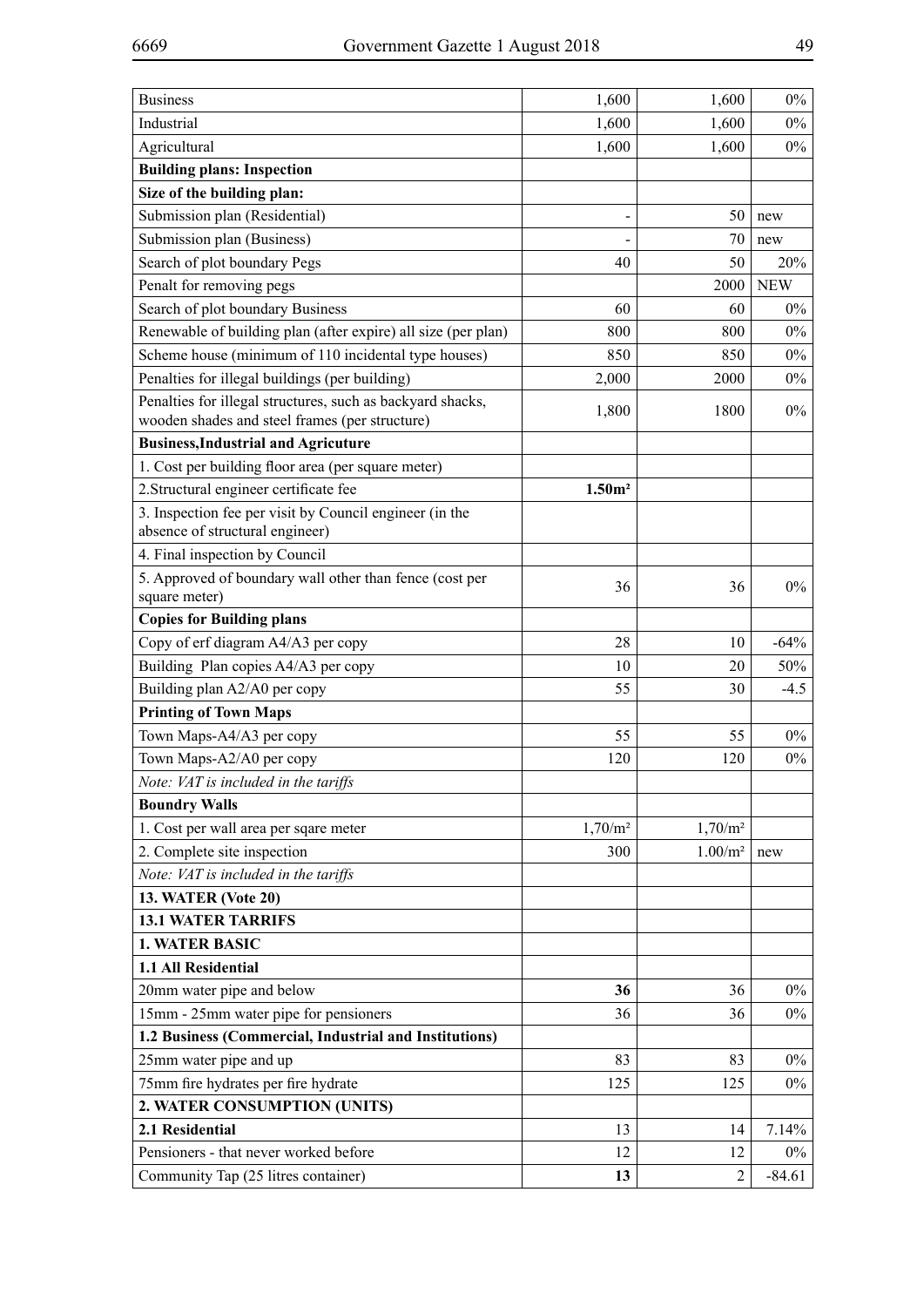| 2.2 Business (Commercial Industrial and Institutions)                                                        |       |      |              |
|--------------------------------------------------------------------------------------------------------------|-------|------|--------------|
| Bulk water per unit                                                                                          |       | 17   | New          |
| Okongo Village Council                                                                                       | 13    | 15   | 13%          |
| 2.3 Other                                                                                                    |       |      |              |
| 15mm new connection (per connection meter)                                                                   | 450   | 500  | 10%          |
| 13.2 Other Charges                                                                                           |       |      |              |
| - Reconnection after the water disconnected due to none-<br>payment of the bill                              |       |      |              |
| Residential                                                                                                  |       | 450  | new          |
| <b>Business</b>                                                                                              |       | 500  | new          |
| Moving water meter                                                                                           |       | 100  | new          |
| Gray water per unit                                                                                          |       | 4    | new          |
| Institutions/GRN                                                                                             |       | 1000 | new          |
| - Meter test on the request of the customer = $N$ 1000,00$<br>and refundable if the meter has been faulty.   |       |      |              |
| 13.3 Water consumption deposits                                                                              |       |      |              |
| Owner                                                                                                        |       |      |              |
| Tenant                                                                                                       |       |      |              |
| <b>Business</b>                                                                                              |       |      |              |
| Penalty for illegal water connections, bypass, tempering                                                     |       |      |              |
| and sabotage per incident.                                                                                   |       |      |              |
| Residential - per offence or six months imprisonment or<br>both                                              | 2,000 | 2000 | $\mathbf{0}$ |
| All types of business and Institutions - per offence or six<br>months imprisonment or both                   | 2,000 | 2000 | $\mathbf{0}$ |
| Other additional Proposed Fees for 2016/2017 Financial<br>year                                               |       |      |              |
| <b>14. TOWN PLANNING FEES</b>                                                                                |       |      |              |
| Better fees in the case of rezoning of erven will be charged                                                 |       |      |              |
| in terms of section 34 of the Town planning Ordinance,<br>1954 (Ordinance 18 of 1954), as amended as follows | 210   |      |              |
| - From institutional, private open space no subsidised price<br>to residential or general residential.       | 138   |      |              |
| - From institutional, private open space no subsidised price<br>to offence or business                       | 160   |      |              |
| - From institutional, private open space subsidised price<br>applicable to any other zoning.                 | 25    |      |              |
| - Residential to higher densities residential.                                                               | 300   |      |              |
| - Residential to general residential.                                                                        | 288   |      |              |
| - Residential, general residential to office or business.                                                    | 400   |      |              |
| - Residential, genral residential, business to industrial.                                                   | 500   |      |              |
| - Office to business.                                                                                        | 350   |      |              |
| - Office or business to increase in bulk.                                                                    | 1300  |      |              |
| - Any zone to institutional                                                                                  | 1300  |      |              |
| - Any zone to special                                                                                        | 500   |      |              |
| - Underdetemined or agriculture to any zone                                                                  | 350   |      |              |
| - Any zone - where an unauthorized activity or illegal                                                       | 45    |      |              |
| building works is being legalised to any zone                                                                |       |      |              |
| - State (owned by government) to any zone.                                                                   |       |      |              |
| - Municipal to any zone                                                                                      |       |      |              |
| - Township development on private land                                                                       |       |      |              |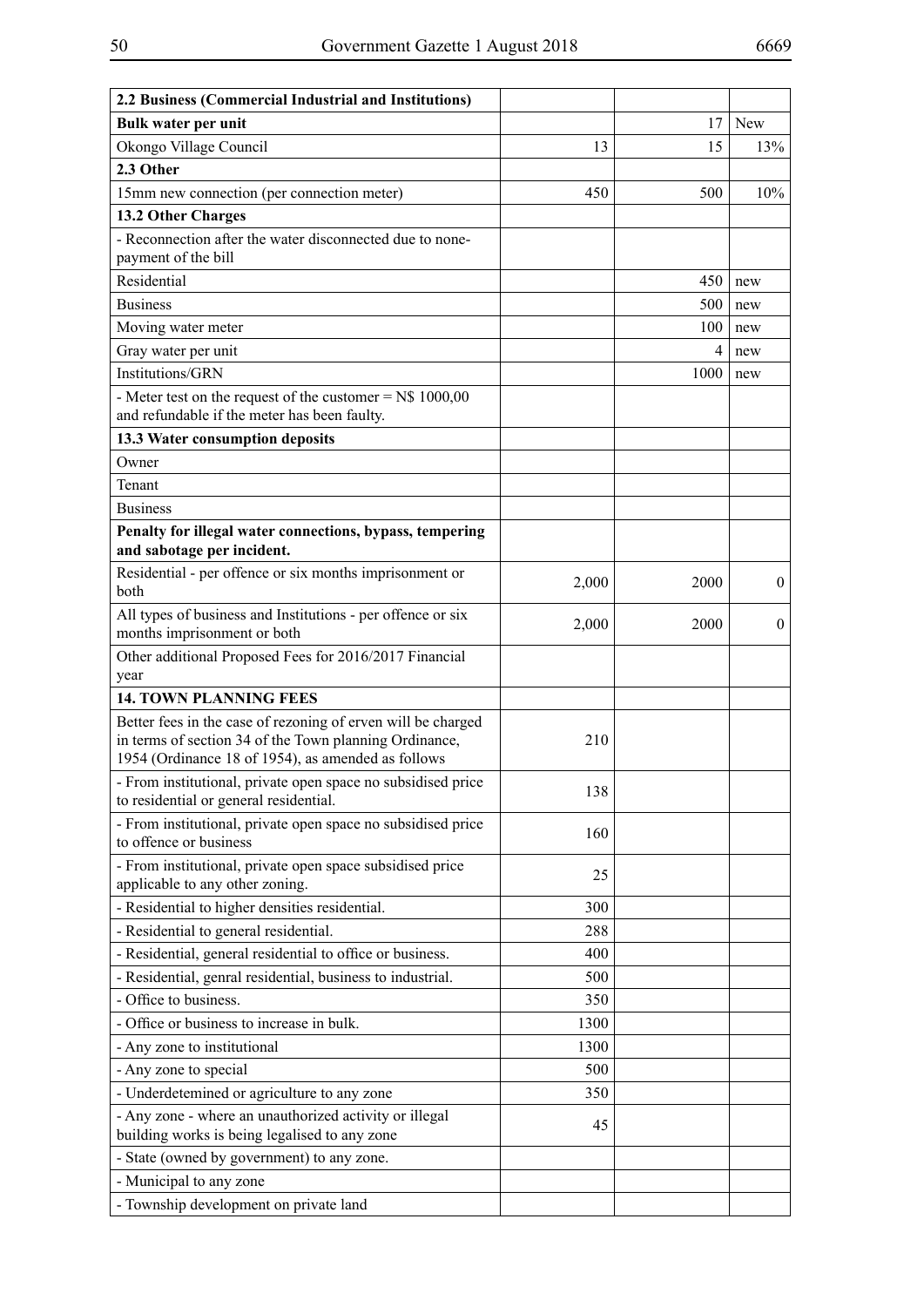| - Endowment fees in the case of subdivision of erven will<br>be charged as provided for in the Town-ship and Division of<br>Land Ordinance No.11 of 1963, (Ordinance 11 of 1963), as<br>amended. | 500      |      |  |
|--------------------------------------------------------------------------------------------------------------------------------------------------------------------------------------------------|----------|------|--|
| <b>15. LOCAL ECONOMY DEVELOPMENT FEES</b>                                                                                                                                                        |          |      |  |
| - Outdoor Advertising (OA) Fees in all location and all<br>sizes:                                                                                                                                |          |      |  |
| - Billboards 9 x 6 meter -per month                                                                                                                                                              | 280      | 1500 |  |
| - Billboard 5.5 x 6 meters -per month                                                                                                                                                            | 260      | 1200 |  |
| - Billboard 3 x 12 meter per month                                                                                                                                                               | 230      | 1000 |  |
| - Billboard 3 x 6 meters per month                                                                                                                                                               | 210      | 900  |  |
| - Sign Boards: less than 18 square meters per month.                                                                                                                                             | 138      | 800  |  |
| - Electrical illuminated light boxes                                                                                                                                                             | 160      | 500  |  |
| - Posters on street poles- per day                                                                                                                                                               | 25       | 25   |  |
| - Wall wraps- per month                                                                                                                                                                          | 300      | 300  |  |
| - Illuminated street names signs- per month                                                                                                                                                      | 288      | 288  |  |
| - Estate agent boards- per day                                                                                                                                                                   | 400      | 400  |  |
| - Advertising on street furniture such as dustbins, concrete<br>refuse drums, bus shelters, taxi ranks, etc. per day                                                                             | 100      | 100  |  |
| - Fire wall advertising per annum                                                                                                                                                                | $\theta$ | 100  |  |
| - Sport ground advertisement per annum                                                                                                                                                           | $\theta$ | 1000 |  |
| - Banners across the road - per day plus own installation                                                                                                                                        | 200      | 500  |  |
| - Other small banners- once off payment plus own<br>installation                                                                                                                                 |          | 250  |  |
| promotion per day                                                                                                                                                                                |          | 100  |  |
| - Month end vendors only per day                                                                                                                                                                 |          | 50   |  |
| advertising on sidewalls, traffic island plus municipal land                                                                                                                                     |          | 100  |  |

# **BY ORDER OF THE COUNCIL**

**P. Mwahanyekange CHAIRPERSON OKONGO VILLAGE COUNCIL**

## **Omaruru Municipality**

 $\overline{\phantom{a}}$  , where  $\overline{\phantom{a}}$ 

| No. 464 | 2018 |
|---------|------|
|         |      |

#### TARIFFS 2018/2019

The Municipality of Omaruru has under sections 30(1)(u) and 73(1) of the Local Authorities Act, 1992 (Act No. 23 of 992) amends the tariffs structure for the financial year ending 30 June 2018 as set out in the in the schedule effective from 1 July 2018.

| <b>ASSESSMENT RATES</b>                                      | <b>Existing Tariffs</b><br>2017/2018<br>N\$ | Increase<br>2018/2019<br>$\frac{6}{9}$ | <b>Proposed</b><br><b>Tariffs</b><br>2018/2019<br>N\$ |
|--------------------------------------------------------------|---------------------------------------------|----------------------------------------|-------------------------------------------------------|
| All Residential                                              | 0.03360                                     | $5\%$                                  | 0.03528                                               |
| All Business                                                 | 0.06329                                     | $0\%$                                  | 0.06329                                               |
| <i>Eg:</i> Monthly charge=(site value x tariffs)/(12 months) |                                             |                                        |                                                       |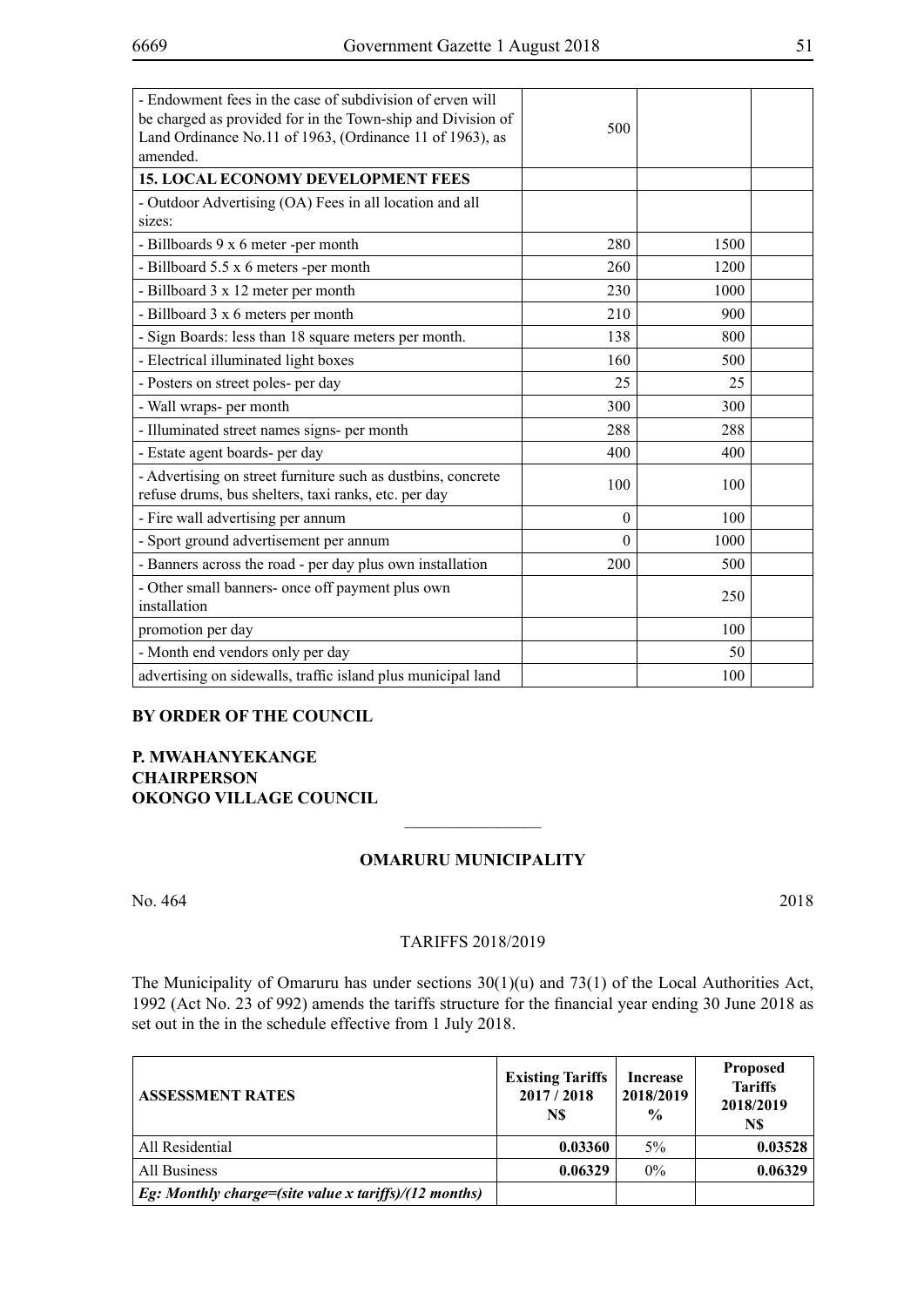| <b>IMPROVEMENTS BUILDINGS PER ANNUM</b>                                     |            |               |         |
|-----------------------------------------------------------------------------|------------|---------------|---------|
| All Residential                                                             | 0.00861    | 5%            | 0.00904 |
| All Business                                                                | 0.01502    | 5%            | 0.01577 |
| Eg: Monthly charge = (site improvement x tariffs)/(12<br><i>months</i> )    |            |               |         |
| <b>IMPROVEMENTS BUILDINGS PER ANNUM</b>                                     |            |               |         |
| All unbuild erven after 24 months (Residential Ozondje<br>$-$ N\$200000.00) | 0.00877    | 5%            | 0.00921 |
| All unbuild erven after 24 months (Residential Town -<br>N\$500000,00)      | 0.00877    | 5%            | 0.00921 |
| All unbuild erven-after 12 months (Business -<br>N\$800000,00)              | 0.00877    | 5%            | 0.00921 |
| <b>LAND SALE</b>                                                            |            |               |         |
| <b>OMARURU</b>                                                              |            |               |         |
| Per/m2                                                                      | N\$        | $\frac{0}{0}$ | N\$     |
| Residential (Serviced)                                                      | 125.00     | 5%            | 131.25  |
| Residential (Un-serviced)                                                   | 75.00      | 5%            | 78.75   |
| Business & General residential (Serviced)                                   | 270.00     | 5%            | 283.50  |
| Business & General Residential (Un-serviced)                                | 200.00     | 5%            | 210.00  |
| Industrial (Serviced)                                                       | 200.00     | 5%            | 210.00  |
| Industrial (Un-serviced)                                                    | 135.00     | 5%            | 141.75  |
| Institutional (Serviced)                                                    | 125.00     | 5%            | 131.25  |
| Institutional (Un-serviced)                                                 | 64.00      | 5%            | 67.20   |
| <b>OZONDJE</b>                                                              |            |               |         |
| $Per/m^2$                                                                   |            |               |         |
| Residential - Middle income (Serviced)                                      | 100.00     | 5%            | 105.00  |
| Residential - Middle income (Un-Serviced)                                   | 60.00      | 5%            | 63.00   |
| Residential - Low income (Serviced)                                         | 28.69      | 5%            | 30.12   |
| Residential - Low income (Un-serviced)                                      | 20.00      | 5%            | 21.00   |
| Business & General Residential (Serviced)                                   | 130.00     | 5%            | 136.50  |
| Business & General Residential (Un-serviced)                                | 100.00     | 5%            | 105.00  |
| Industrial (Serviced)                                                       | 130.00     | 5%            | 136.50  |
| Industrial (Un-serviced)                                                    | 100.00     | 5%            | 105.00  |
| Institutional (Serviced)                                                    | 100.00     | 5%            | 105.00  |
| Institutional (Un-serviced)                                                 | 64.00      | $5\%$         | 67.20   |
| NB: PPP / Private developers subject to cost recovery                       |            |               |         |
| <b>BUSINESS REGISTRATION FEES PER ANNUM</b>                                 |            |               |         |
| <b>APPLICATION AND INSPECTION FEES (must be</b>                             |            |               |         |
| paid in advance)                                                            |            |               |         |
| 1. Food Business (Those outside our jurisdiction, eg.<br>Lodges)            | 429.63     | 5%            | 451.11  |
| 2. Kilometers Travelled To Lodgdes (N\$ / Km)                               | 11.03      | 5%            | 11.58   |
| 3. Food Business                                                            | 246.09     | $5\%$         | 258.39  |
| 4. Beverage Business                                                        | 453.94     | 5%            | 476.64  |
| 5. Hawkers/Tuchshop/Salon/Shebeen/others                                    | <b>New</b> |               | 150.00  |
|                                                                             |            |               |         |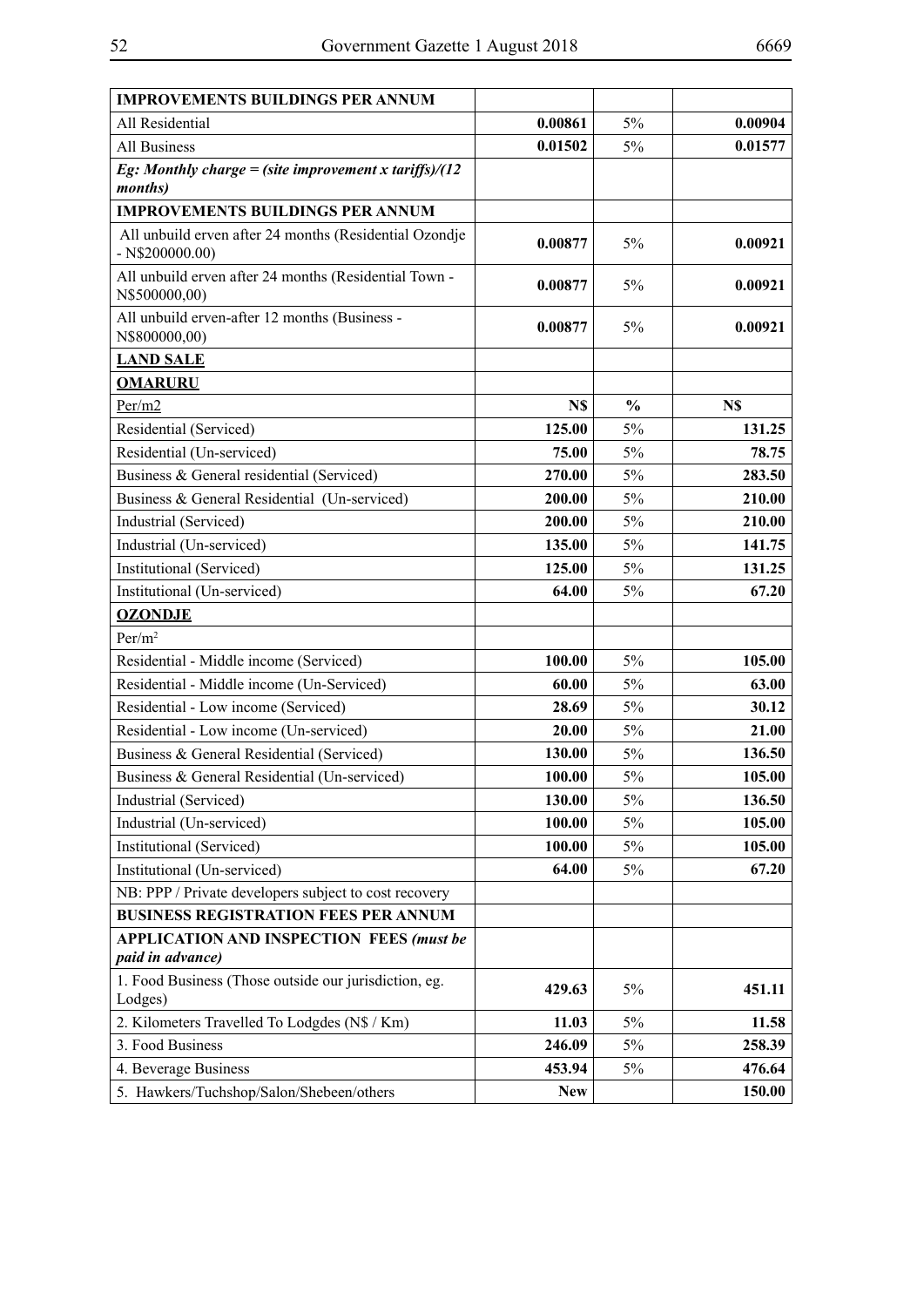| <b>FITNESS CERTIFICATE REGISTRATION &amp;</b><br>RENEWAL per annum |        |        |          |
|--------------------------------------------------------------------|--------|--------|----------|
| 1. Groceries and Beverage Combined Business 3000<br>and above smqs |        |        |          |
| 1.1 Omaruru                                                        |        |        |          |
| (a) New Registration                                               | 506.57 | 60%    | 810.51   |
| (b) Renewal                                                        | 506.57 | 60%    | 810.51   |
| 1.2 Ozondje                                                        |        |        |          |
| (a) New Registration                                               | 506.57 | 50%    | 759.86   |
| (b) Renewal                                                        | 506.57 | 50%    | 759.86   |
| (c) Illegal business for all                                       |        |        | 1,063.80 |
| 2. Non- Groceries Business 3000 and above sqms                     |        |        |          |
| 2.1 Omaruru                                                        |        |        |          |
| (a) New Registration                                               | 506.57 | 30%    | 658.54   |
| (b) Renewal                                                        | 506.57 | 30%    | 658.54   |
| 2.2 Ozondje                                                        |        |        |          |
| (a) New Registration                                               | 506.57 | 20%    | 607.88   |
| (b) Renewal                                                        | 506.57 | 20%    | 607.88   |
| (c) Illegal business                                               |        |        | 790.25   |
| 3. Groceries Business 0-2999 smqs                                  |        |        |          |
| (a) New Registration                                               | 268.49 | 60%    | 429.58   |
| (b) Renewal                                                        | 268.49 | 60%    | 429.58   |
| 4. Non- Groceries Business 0-2999 smqs                             |        |        |          |
| (a) New Registration                                               | 268.49 | 30%    | 349.04   |
| (b) Renewal                                                        | 268.49 | 30%    | 349.04   |
| 5. Bevarage Business 3000 and above sqms                           |        |        |          |
| (a) New Registration                                               | 430.58 | 30%    | 559.75   |
| (b) Renewal                                                        | 430.58 | 30%    | 559.75   |
| 6. Beverage Business 0-2999 smqs                                   |        |        |          |
| (a) New Registration                                               | 268.49 | 60%    | 429.58   |
| (b) Renewal                                                        | 268.49 | 60%    | 429.58   |
| 7. Groceries and Beverage Combined Business 0-2999<br>smqs         |        |        |          |
| (a) New Registration                                               | 430.58 | 60%    | 688.93   |
| (b) Renewal                                                        | 430.58 | $60\%$ | 688.93   |
| 8. Hawkers & Pedlars                                               |        |        |          |
| (a) New Registration                                               | 108.99 | 30%    | 141.69   |
| (b) Renewal                                                        | 108.99 | 30%    | 141.69   |
| (c) Rental of Stalls                                               | 262.50 | 30%    | 341.25   |
| 9. Tuck shop                                                       |        |        |          |
| (a) New Registration                                               | 210.00 | 5%     | 220.50   |
| (b) Renewal                                                        | 210.00 | 5%     | 220.50   |
| 10. Car Washes                                                     |        |        |          |
| (a) New Registration                                               | 362.80 | 5%     | 380.94   |
| (b) Renewal                                                        | 362.80 | 5%     | 380.94   |
| 11.Taxi                                                            |        |        |          |
| (a) New Registration                                               | new    | 5%     | 220.50   |
| (b) Renewal                                                        | new    | 5%     | 220.50   |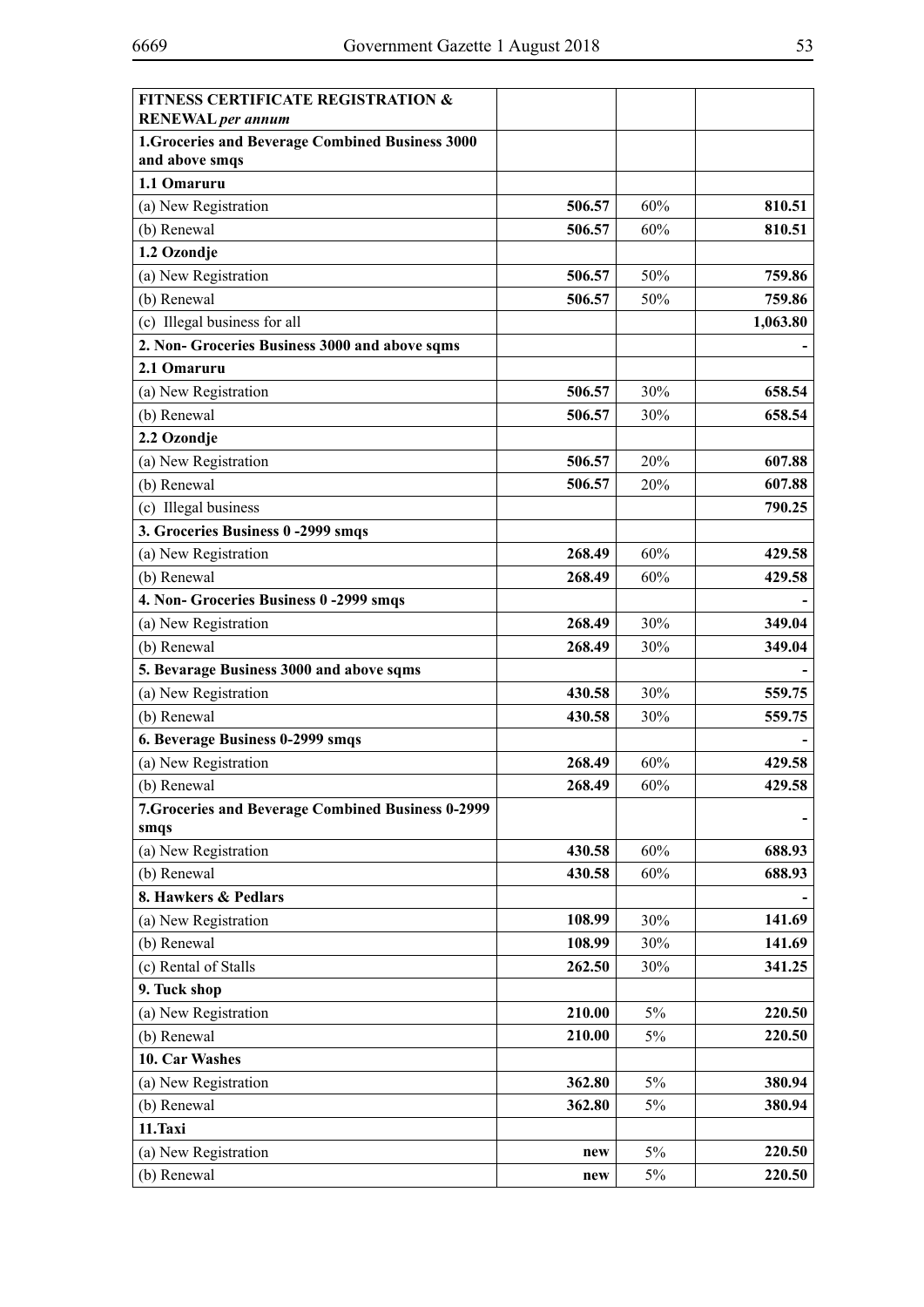| 8. Manufacturing & Factories                                                                                                                                                                                                                                                                                                                                                                                                                                                                             |          |         |          |
|----------------------------------------------------------------------------------------------------------------------------------------------------------------------------------------------------------------------------------------------------------------------------------------------------------------------------------------------------------------------------------------------------------------------------------------------------------------------------------------------------------|----------|---------|----------|
| (a) New Registration                                                                                                                                                                                                                                                                                                                                                                                                                                                                                     | 1,051.59 | 5%      | 1,104.17 |
| (b) Renewal                                                                                                                                                                                                                                                                                                                                                                                                                                                                                              | 1,051.59 | 5%      | 1,104.17 |
| <b>HAWKERS PEDLARS RENTAL FEES</b>                                                                                                                                                                                                                                                                                                                                                                                                                                                                       |          |         |          |
| <b>1. TARIFFS PER OCCASION</b>                                                                                                                                                                                                                                                                                                                                                                                                                                                                           |          |         |          |
| <b>Hawkers</b>                                                                                                                                                                                                                                                                                                                                                                                                                                                                                           |          |         |          |
| - Street /Side Walk Day Permit-                                                                                                                                                                                                                                                                                                                                                                                                                                                                          | 95.00    | $-30\%$ | 66.50    |
| - Hawkers at Lunapark                                                                                                                                                                                                                                                                                                                                                                                                                                                                                    | 133.54   | $-30%$  | 66.50    |
| - Caravan on Sidewalk (Monthly)                                                                                                                                                                                                                                                                                                                                                                                                                                                                          | 500.00   | $-50\%$ | 250.00   |
| - Occasional Caravan on Sidewalk (Daily)                                                                                                                                                                                                                                                                                                                                                                                                                                                                 | 100.00   | $5\%$   | 95.00    |
| - Caravan at Lunapark Dailly                                                                                                                                                                                                                                                                                                                                                                                                                                                                             | 245.37   | 5%      | 95.00    |
| All Business Registration tariffs above-mentioned are<br>VAT inclusive All applications for renewal of business<br>registration shall be submitted to the Health Inspector<br>on or before 31 March of each year: The date of<br>the municipal receipts to be accepted as the date of<br>application. A late fees of 10% per month shall be<br>charged in addition to the renewal or registration fee<br>retrospective from 01 April each year for applications<br>received after 31 March of that year. |          |         |          |
| <b>WATER SERVICES</b>                                                                                                                                                                                                                                                                                                                                                                                                                                                                                    |          |         |          |
| <b>BASIC CHARGES (VAT EXCL)</b>                                                                                                                                                                                                                                                                                                                                                                                                                                                                          |          |         |          |
| 1. All Residential                                                                                                                                                                                                                                                                                                                                                                                                                                                                                       | 47.01    | 10%     | 51.71    |
| 2, Municipal Camps                                                                                                                                                                                                                                                                                                                                                                                                                                                                                       | 203.31   | 50%     | 304.97   |
| 3. Pensioners Exempted from Basic Charges                                                                                                                                                                                                                                                                                                                                                                                                                                                                | exempt   |         | exempt   |
| 4. Boreholes                                                                                                                                                                                                                                                                                                                                                                                                                                                                                             | new      |         | 304.97   |
| 5. General Residential and Non Residential 0-3999<br>smqs                                                                                                                                                                                                                                                                                                                                                                                                                                                |          |         |          |
| 5,1 General Residential (main meter)                                                                                                                                                                                                                                                                                                                                                                                                                                                                     | 200.00   | 5%      | 210.00   |
| 5.2 SME Business & Shebeen                                                                                                                                                                                                                                                                                                                                                                                                                                                                               | 117.64   | 50%     | 176.46   |
| 5.3. Other Businesses (Clothes Retailers, B&Bs)                                                                                                                                                                                                                                                                                                                                                                                                                                                          | 250.00   | 50%     | 375.00   |
| 5.4 Institutions                                                                                                                                                                                                                                                                                                                                                                                                                                                                                         | 537.32   | 15%     | 617.92   |
| 5.5. NGOs / Churches                                                                                                                                                                                                                                                                                                                                                                                                                                                                                     | 126.00   | 5%      | 132.30   |
| 5.6 Factories, Supermarket, Lodge, hotels & Industries                                                                                                                                                                                                                                                                                                                                                                                                                                                   | 500.77   | 15%     | 575.89   |
| <b>General Residential and Non Residential 3000- above</b><br>smqs                                                                                                                                                                                                                                                                                                                                                                                                                                       |          |         |          |
| 2. General Residential (main meter)                                                                                                                                                                                                                                                                                                                                                                                                                                                                      | 200.00   | 30%     | 260.00   |
| 3. SME Business & Shebeens                                                                                                                                                                                                                                                                                                                                                                                                                                                                               | 117.64   | 70%     | 199.99   |
| 4. Other Businesses (Clothes Retailers, B&Bs)                                                                                                                                                                                                                                                                                                                                                                                                                                                            | 250.00   | $70\%$  | 425.00   |
| 5. Institutions                                                                                                                                                                                                                                                                                                                                                                                                                                                                                          | 537.32   | 70%     | 913.44   |
| 6. NGOs / Churches                                                                                                                                                                                                                                                                                                                                                                                                                                                                                       | 126.00   | 50%     | 189.00   |
| 7. Factories, Supermarket, Lodge, hotels & Industries                                                                                                                                                                                                                                                                                                                                                                                                                                                    | 500.77   | 70%     | 851.31   |
| <b>UNIT CHARGES - SLIDING SCALES</b>                                                                                                                                                                                                                                                                                                                                                                                                                                                                     |          |         |          |
| 1. All Residential                                                                                                                                                                                                                                                                                                                                                                                                                                                                                       |          |         |          |
| $1 - 20$ m <sup>3</sup>                                                                                                                                                                                                                                                                                                                                                                                                                                                                                  | 8.77     | 5%      | 9.21     |
| $20 \text{ m}^3$ -50 m <sup>3</sup>                                                                                                                                                                                                                                                                                                                                                                                                                                                                      | new      |         | 11.05    |
| $51~\mathrm{m}^3$ and $80\mathrm{m}^3$                                                                                                                                                                                                                                                                                                                                                                                                                                                                   | 16.66    | $0\%$   | 16.66    |
| 81 m <sup>3</sup> and more                                                                                                                                                                                                                                                                                                                                                                                                                                                                               | new      |         | 17.49    |
| 2. SME Business                                                                                                                                                                                                                                                                                                                                                                                                                                                                                          |          |         |          |
| $1$ - $20\;\mathrm{m}^3$                                                                                                                                                                                                                                                                                                                                                                                                                                                                                 | 11.98    | 5%      | 12.58    |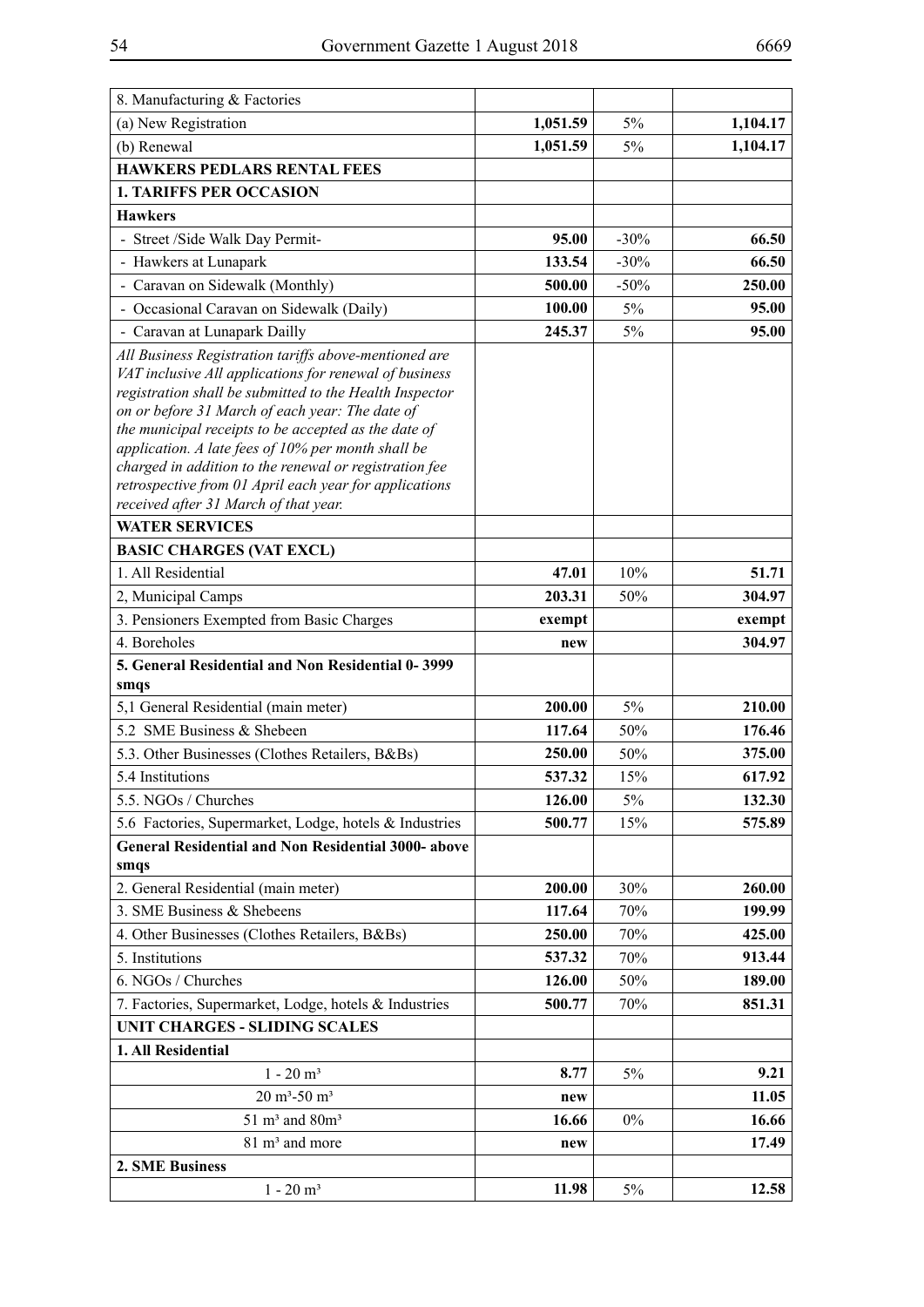| $20 \text{ m}^3$ -50 m <sup>3</sup>                                     | new      |       | 13.21    |
|-------------------------------------------------------------------------|----------|-------|----------|
| $51 \text{ m}^3$ and $80 \text{m}^3$                                    | 17.28    | $0\%$ | 17.28    |
| 81 m <sup>3</sup> and more                                              | new      |       | 18.05    |
| 3. Institutions                                                         |          |       |          |
| $1 - 20$ m <sup>3</sup>                                                 | 16.12    | $0\%$ | 16.12    |
| $20 \text{ m}^3$ -50 m <sup>3</sup>                                     | new      |       | 17.80    |
| $51 \text{ m}^3$ and $80 \text{m}^3$                                    | 23.27    | $0\%$ | 23.27    |
| 81 m <sup>3</sup> and more                                              | new      |       | 24.44    |
| 4, NGOs / Churches                                                      |          |       |          |
| $1 - 20$ m <sup>3</sup>                                                 | 11.30    | 5%    | 11.87    |
| $20 \text{ m}^3$ -50 m <sup>3</sup>                                     | new      |       | 12.46    |
| $51 \text{ m}^3$ and $80 \text{m}^3$                                    | 16.31    | $5\%$ | 17.13    |
| 81 m <sup>3</sup> and more                                              | new      |       | 18.61    |
| 5. Business, Factories & Industries                                     |          |       |          |
| $1 - 20$ m <sup>3</sup>                                                 | 13.51    | 5%    | 14.19    |
| $20 \text{ m}^3$ -50 m <sup>3</sup>                                     |          |       | 14.90    |
| $51 \text{ m}^3$ and $80 \text{m}^3$                                    | 24.51    | $0\%$ | 24.51    |
| 81 m <sup>3</sup> and more                                              |          |       | 25.74    |
| <b>6. Municipal Camps</b>                                               |          |       |          |
| $1 - 20$ m <sup>3</sup>                                                 | 8.71     | 5%    | 9.15     |
| $20 \text{ m}^3$ -50 m <sup>3</sup>                                     | new      |       | 12.46    |
| $51 \text{ m}^3$ and $80 \text{m}^3$                                    | 13.01    | $5\%$ | 13.66    |
| 81 m <sup>3</sup> and more                                              | new      |       | 18.61    |
| 7. Semi-purified Water                                                  |          |       |          |
| per / $m3$                                                              | 3.15     | 185%  | 8.98     |
| WATER DEPOSITS - OZONDJE/ SONSKYN, FIVE<br>\$, HAKAHANA                 |          |       |          |
| 1. Residential                                                          | 631.59   | $0\%$ | 631.59   |
| 2. SME Business                                                         | 704.60   | 10%   | 775.06   |
| 3. Institutions                                                         | 844.38   | 100%  | 1,688.76 |
| 4. Business / Industries / Factories                                    | 940.57   | 100%  | 1,881.14 |
| 5. General Residential per meter/shop                                   | 631.59   | $0\%$ | 631.59   |
| 6. General Business per meter/shop                                      | 704.60   | $0\%$ | 704.60   |
| WATER DEPOSITS - OMARURU, EXT 4<br>(WELWITSCHIA) (, EXT 5 (RIVER PARK), |          |       |          |
| 1. Residential                                                          | 1,056.71 | $5\%$ | 1,109.55 |
| 2. SME Business                                                         | 1,418.81 | 5%    | 1,489.75 |
| 3. Institutions                                                         | 1,664.76 | 5%    | 1,748.00 |
| 4. Business / Industries / Factories                                    | 3,084.66 | 5%    | 3,238.89 |
| 5. Industrial                                                           | 3,084.66 | 5%    | 3,238.89 |
| 6, General Residential per meter/shop                                   | 1,056.71 | 5%    | 1,109.55 |
| 7. General Business per meter/shop                                      | 1,418.81 | 5%    | 1,489.75 |
| WATER DEPOSITS - MUNICIPAL CAMPS                                        |          |       |          |
| 1. Municipal Camps                                                      | 1,052.80 | $5\%$ | 1,105.44 |
| PRE-PAID WATER CHARGES                                                  |          |       |          |
| Unit charge per unit - informal settlement $m3$                         | 31.50    | 5%    | 33.08    |
| Residentials                                                            |          |       |          |
| $1 - 20$ m <sup>3</sup>                                                 | 8.77     | $5\%$ | 9.21     |
| $20 \text{ m}^3$ -50 m <sup>3</sup>                                     | new      |       | 11.05    |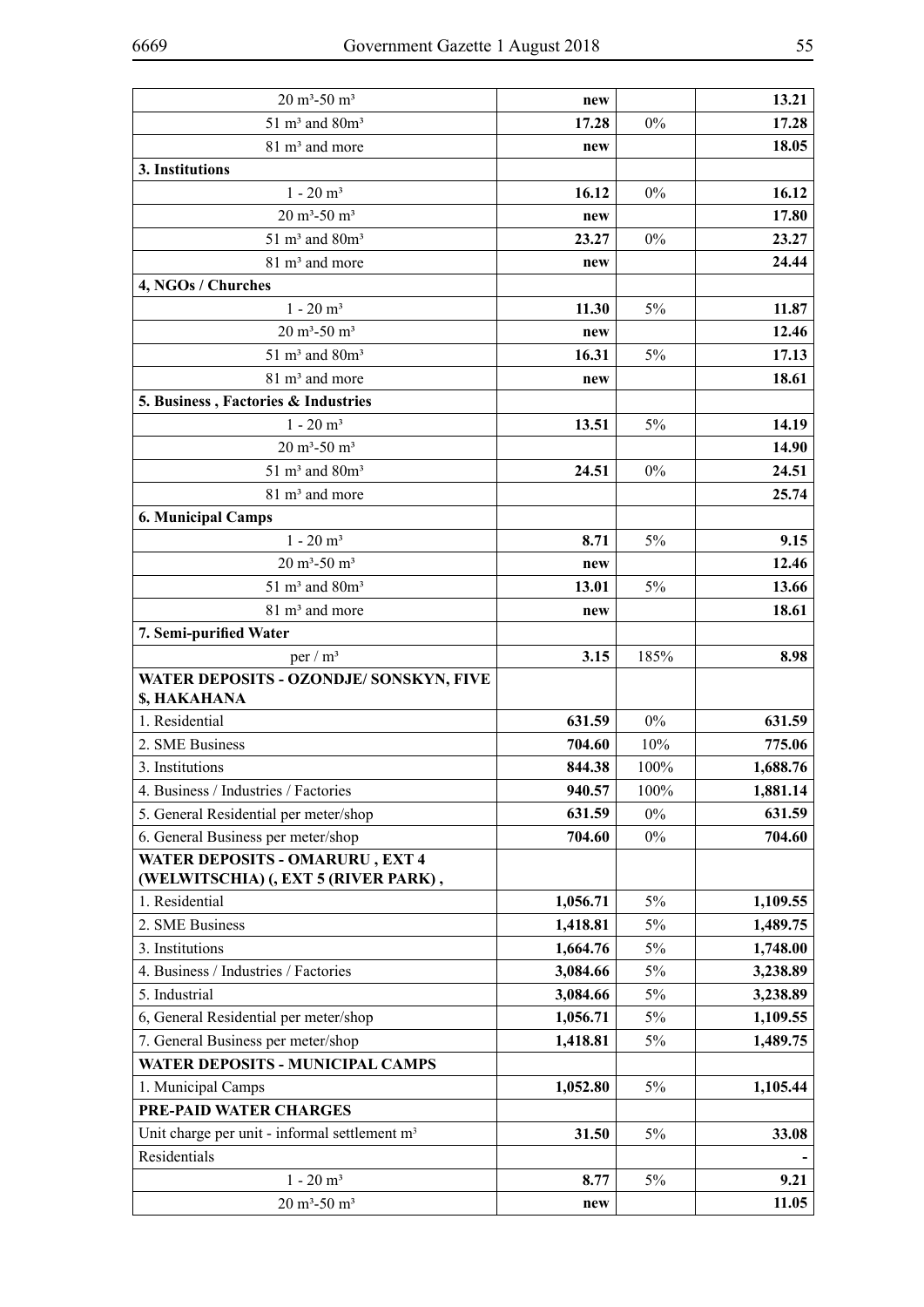| $51 \text{ m}^3$ and $80 \text{m}^3$                                                                                                                                                  | new       |        | 16.66             |
|---------------------------------------------------------------------------------------------------------------------------------------------------------------------------------------|-----------|--------|-------------------|
| 81 m <sup>3</sup> and more                                                                                                                                                            | new       |        | 17.49             |
| Bulk Water on request $/m3$                                                                                                                                                           |           |        | 50.00             |
| Token / Card Cost Recovery                                                                                                                                                            | 284.76    | 5%     | 299.00            |
| <b>ILLEGAL CONNECTIONS CHARGES</b>                                                                                                                                                    |           |        |                   |
| (a) Bypass of meter or tampering - First Offence                                                                                                                                      | 5,616.94  | $-63%$ | 2,078.27          |
| (b) Bypass of meter or tampering - Second Offence                                                                                                                                     | 8,425.41  | $-63%$ | 3,117.40          |
| (c) Legal Action                                                                                                                                                                      | sapoena   | $5\%$  | sapoena           |
| <b>CALL-OUT CHARGES / FEES</b>                                                                                                                                                        |           |        |                   |
| (a) Payable if fault is on customer side                                                                                                                                              | 281.94    | 5%     | 296.04            |
| (b) Temporary shutt-off on request of consumer                                                                                                                                        | 89.31     | 5%     | 93.78             |
| (c) Reconnection after request                                                                                                                                                        | 89.31     | $5\%$  | 93.78             |
| <b>MISCELLANEOUS CHARGES / FEES</b>                                                                                                                                                   |           |        |                   |
| - Water Connection - Residential Job Card                                                                                                                                             | new       |        | 250.00            |
| - Water Connection - Bussiness Job Card                                                                                                                                               | new       |        | 350.00            |
| (a) Connection Fees (New Connection - Cost of the<br>Meter + Cost of Material)                                                                                                        |           |        |                   |
| (New Connection on 15-20 mm)                                                                                                                                                          | 782.40    | 0%     | cost of materials |
| (New Connection on 32 mm)                                                                                                                                                             | 1,266.29  | $0\%$  | cost of materials |
| (New Connection on 40 mm)                                                                                                                                                             | 1,266.29  | $0\%$  | cost of materials |
| (New Connection on 50 mm)                                                                                                                                                             | 3,747.54  | $0\%$  | cost of materials |
| Prepaid Water Meter on Request                                                                                                                                                        |           | new    | cost of materials |
| <b>Bulk:</b>                                                                                                                                                                          |           |        |                   |
| (New Connection on 50 mm)                                                                                                                                                             | 3,747.54  | $0\%$  | cost of materials |
| (New Connection on 80 mm)                                                                                                                                                             | 3,988.26  | 0%     | cost of materials |
| (New Connection on 100 mm)                                                                                                                                                            | 4,189.73  | $0\%$  | cost of materials |
| (b) Reconnection Fees after Disconnection                                                                                                                                             | 264.46    | $0\%$  | 264.46            |
| (c) Testing of Meters on request                                                                                                                                                      | 171.84    | 5%     | 180.43            |
| (d) Interest on arrears (per month)                                                                                                                                                   | 3.00%     | $-66%$ | 2.00%             |
| (e) Re-allocation Water meters upon request (If any<br>material is needed to repair the water problem, the<br>costs is calculated on a basis of actual cost plus 5%<br>admin charges) | 262.50    | 5%     | 275.63            |
| (f) illegal abstraction of water Within Municipal<br>Boundaries - first Offence                                                                                                       | 10,500.00 | $0\%$  | 10,500.00         |
| (g) illegal abstraction of water Within Municipal<br><b>Boundaries-Second Offence</b>                                                                                                 | 21,000.00 | $0\%$  | 21,000.00         |
| (h) Legal Action - Third Offence                                                                                                                                                      | sapoena   |        | sapoena           |
| <b>CEMETERY CHARGES &amp; FEES</b>                                                                                                                                                    |           |        |                   |
| <b>RESERVATION OF GRAVE SPACE</b>                                                                                                                                                     |           |        |                   |
| Reservation of grave space: Omaruru                                                                                                                                                   | 2,205.00  | 5%     | 2,315.25          |
| Reservation of grave space: Ozondje                                                                                                                                                   | 2,100.00  | 5%     | 2,205.00          |
| Burial in a reserved grave: Omaruru                                                                                                                                                   | 604.51    | 5%     | 634.74            |
| Burial in a reserved grave: Ozondje                                                                                                                                                   | 266.30    | 5%     | 279.62            |
| <b>DIGGING</b>                                                                                                                                                                        |           |        |                   |
| Digging of grave (Omaruru & Ozondje)                                                                                                                                                  | 331.25    | 5%     | 347.81            |
| Grave of Minors under age of 12 years                                                                                                                                                 | 105.00    | 5%     | 110.25            |
| Grave of Indigence Group                                                                                                                                                              | Free      |        | Free              |
| <b>BURIAL SPACE IN OMARURU</b>                                                                                                                                                        |           |        |                   |
| (a) Persons under 12 yrs of age                                                                                                                                                       | 243.62    | 5%     | 255.80            |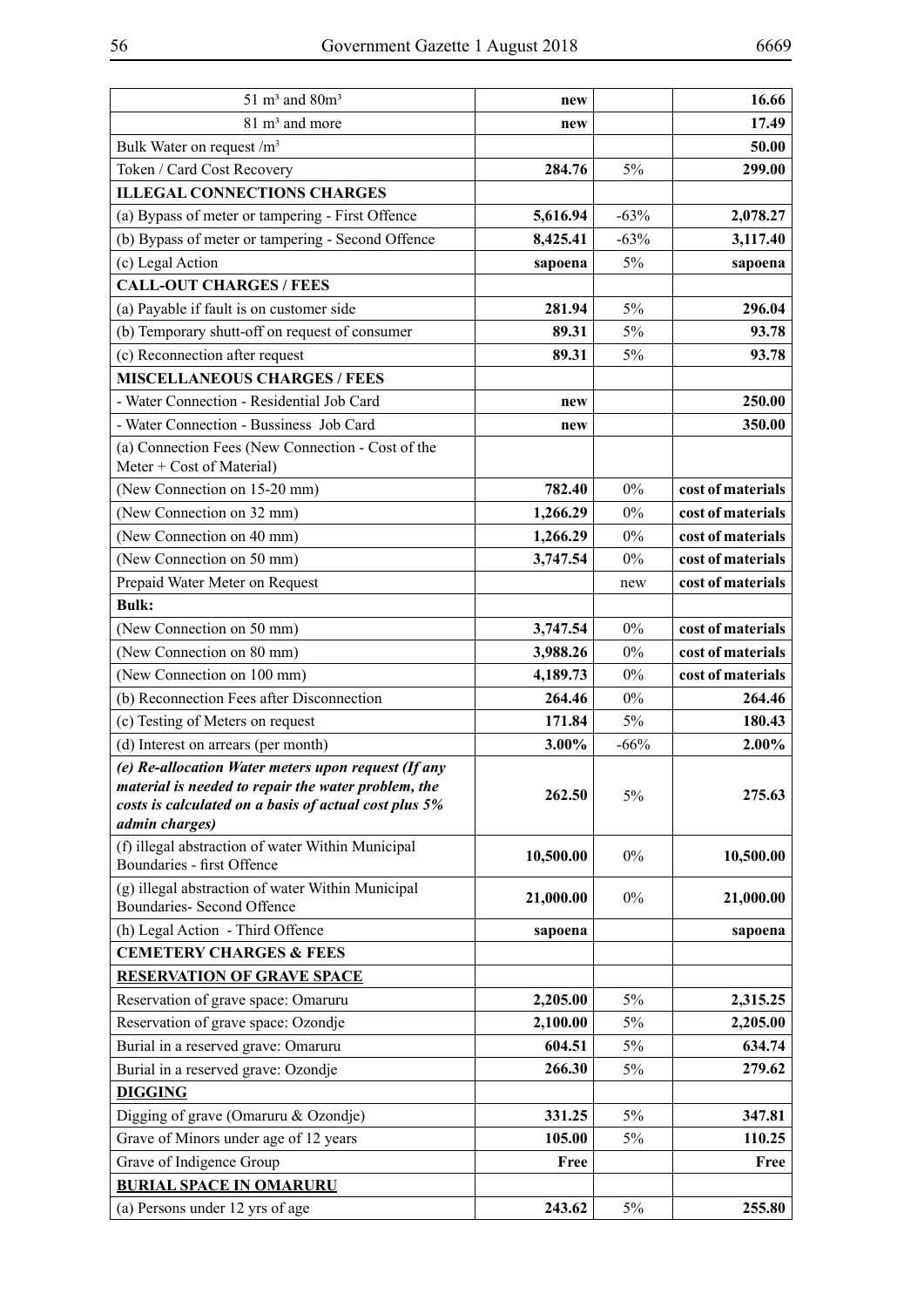| (b) Persons over 12 yrs of age                               | 315.78    | 5%    | 331.57    |
|--------------------------------------------------------------|-----------|-------|-----------|
| <b>BURIAL SPACE IN OZONDJE</b>                               |           |       |           |
| (a) Persons under 12 yrs of age                              | 113.37    | 5%    | 119.04    |
| (b) Persons over 12 yrs of age                               | 141.71    | 5%    | 148.80    |
| <b>SUNDRY BURIAL SERVICES</b>                                |           |       |           |
| (a) Re-opening and Refilling of grave                        | 1,732.50  | $5\%$ | 1,819.13  |
| (b) Maintaning of grave per occasion on request              | 121.28    | $5\%$ | 127.34    |
| (c) Burial Ash                                               | 123.03    | $5\%$ | 129.18    |
| <b>COMMONAGE CHARGES &amp; FEES</b>                          |           |       |           |
| MINING (Sand, Reeds & Gravel materials)                      |           |       |           |
| Reeds Mining Permit Per FY                                   | 262.50    | 5%    | 275.63    |
| Municipal Supply of Sand / Bag 50 KG                         | 5.00      | 300%  | 20.00     |
| Mining Licence                                               |           |       |           |
| Illegal Mining of Sand: Penalty-Industrial                   | 10,500.00 | 5%    | 11,025.00 |
| Illegal Mining of Sand: Penalty-Residential                  | 5,250.00  | 5%    | 5,512.50  |
| Illegal of cutting Reeds                                     | 1,575.00  | 5%    | 1,653.75  |
| Illegal bricks making within the town boundary               | 3,150.00  | 5%    | 3,307.50  |
| Mining of Gravel Material per m <sup>3</sup> - Resisdence    | 136.50    | 5%    | 143.33    |
| Mining of Gravel Material per m <sup>3</sup> - Project       | 168.00    | 5%    | 176.40    |
| Illegal Mining of Gravel Material - first Offence            | 10,500.00 | 5%    | 11,025.00 |
| Illegal Mining of Gravel Material - Second Offence           | 21,000.00 | 5%    | 22,050.00 |
| Legal Action - Third Offence                                 | sapoena   |       | sapoena   |
| Supply of dry wood load per Bakkie                           | 437.17    | 5%    | 459.03    |
| Cutting of Reeds (Per 10 KG)                                 | 42.00     | 5%    | 44.10     |
| <b>USE OF REST KRAALS</b>                                    |           |       |           |
| (a) Large stock per head per day                             | 11.03     | 5%    | 11.58     |
| (b) Small stock per head per day                             | 6.89      | 5%    | 7.23      |
| POUNDING FEES (DETENTION FEES OF                             |           |       |           |
| <b>ANIMALS)</b>                                              |           |       |           |
| (a) Cattle (Per head per day)                                | 44.66     | 5%    | 46.89     |
| (b) Goat (Per head per day)                                  | 31.25     | $5\%$ | 32.81     |
| (c) Sheep (Per head per day)                                 | 31.25     | 5%    | 32.81     |
| (d) Horse (Per head per day)                                 | 46.89     | 5%    | 49.23     |
| (e) Donkey (Per head per day)                                | 46.89     | 5%    | 49.23     |
| (f) Rent of kraals per day                                   | 111.15    | $5\%$ | 116.71    |
| <b>URBAN PLANNING AND PROPERTY</b><br><b>MANAGEMENT FEES</b> |           |       |           |
| <b>BUILDING PLAN FEES</b>                                    |           |       |           |
| - Application Fees of Building Plan                          | 248.44    | $5\%$ | 260.86    |
| - Re-submission Fee of Building Plan                         | 130.43    | 5%    | 136.95    |
| <b>Business</b>                                              |           |       |           |
| - Building Plan per m <sup>2</sup>                           | 10.79     | 5%    | 11.33     |
| <b>Residence</b>                                             |           |       |           |
| - Building Plan per m <sup>2</sup>                           | 5.41      | 10%   | 5.95      |
| - Erf Diagram                                                | 34.73     | 10%   | 38.20     |
| - Boundary Wall per meter                                    | 5.41      | 10%   | 5.95      |
| - Testing of Bricks Quality                                  | 578.81    | 5%    | 607.75    |
| - Swimming pool per m <sup>2</sup>                           | 40.69     | 10%   | 44.76     |
| - Brick Making Licence per annum                             | 547.62    | 5%    | 575.00    |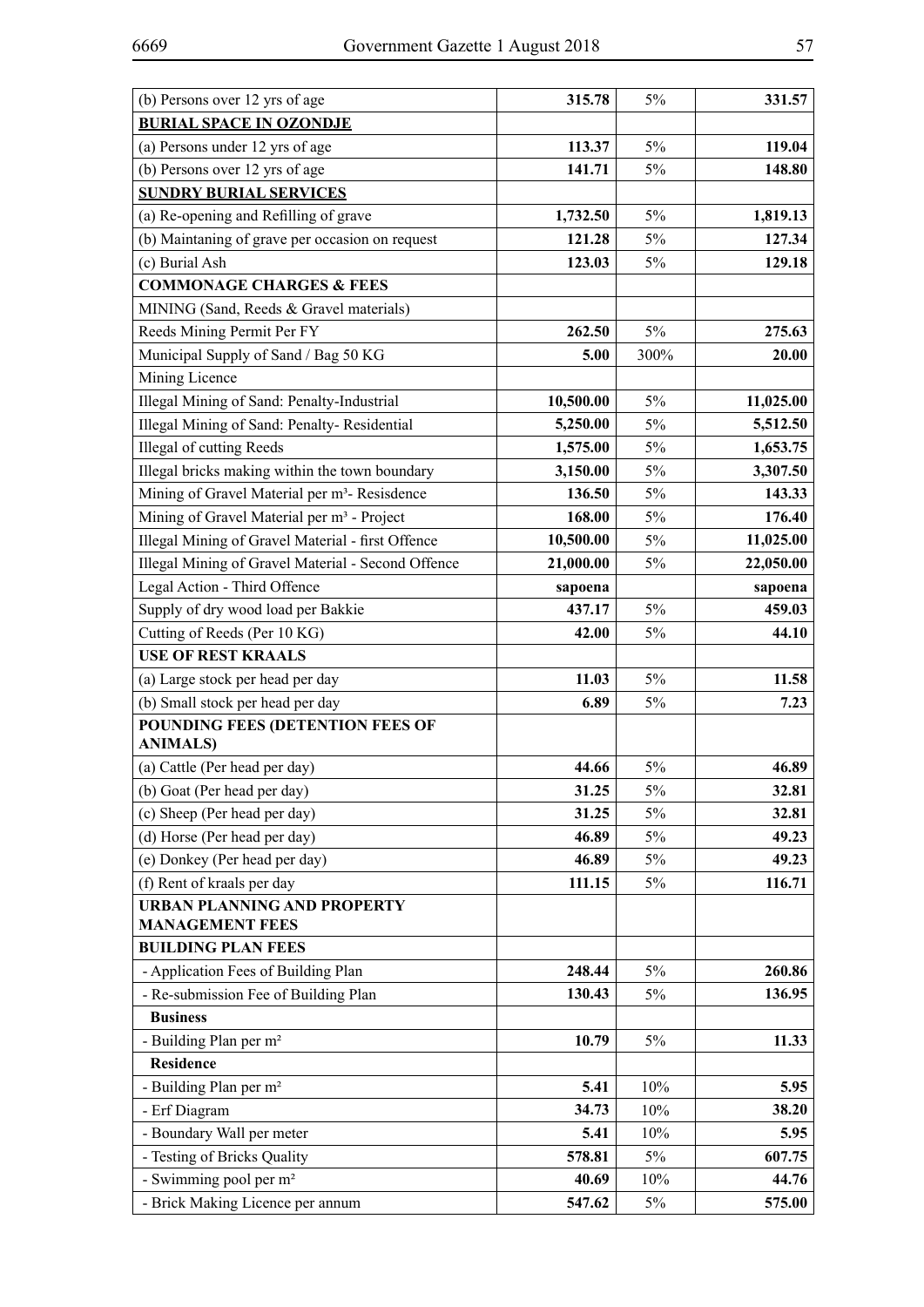| <b>SELF-HELP SCHEMES</b>                                                                                       |                                                                                                |                   |           |  |
|----------------------------------------------------------------------------------------------------------------|------------------------------------------------------------------------------------------------|-------------------|-----------|--|
| In case of a dwelling under self-help scheme to be                                                             |                                                                                                |                   |           |  |
| erected on an Erf zoned (residential) with a density not                                                       |                                                                                                |                   |           |  |
| less than 250m <sup>2</sup> area per dwelling and which no building                                            |                                                                                                |                   |           |  |
| value is applicable. (self-help scheme means a scheme                                                          |                                                                                                |                   |           |  |
| provided by the government or instituition to assist<br>people who do not qualify for an ordinary housing loan |                                                                                                |                   |           |  |
| from a financial institution.)                                                                                 |                                                                                                |                   |           |  |
| - Build-Together & Shack Dweller per m <sup>2</sup>                                                            | 2.44                                                                                           | 5%                | 2.56      |  |
| - Illegal Brick Making                                                                                         | 3,150.00                                                                                       | 5%                | 3,307.50  |  |
|                                                                                                                |                                                                                                |                   |           |  |
| (Building plan fees are ONLY payable upon building<br>plan approval)                                           |                                                                                                |                   |           |  |
| <b>BUILDING PLAN PENALTIES</b>                                                                                 |                                                                                                |                   |           |  |
| - Construction without notifying the council                                                                   | 1,575.00                                                                                       | 5%                | 1,653.75  |  |
| - Construction without approved Building Plan- first                                                           | 2,456.40                                                                                       | 5%                | 2,579.22  |  |
| offence                                                                                                        |                                                                                                |                   |           |  |
| - Construction without approved Building Plan-<br>Contractor                                                   | 2,317.36                                                                                       | 5%                | 2,433.23  |  |
| - Construction without approved Building Plan- Second                                                          | 10,500.00                                                                                      | 5%                | 11,025.00 |  |
| offence                                                                                                        |                                                                                                |                   |           |  |
| - Legal Action                                                                                                 |                                                                                                | 5%                |           |  |
| - Identification of Pegs                                                                                       | 911.10                                                                                         | 5%                | 956.66    |  |
| - Town map - A1                                                                                                | 82.58                                                                                          | 10%               | 90.84     |  |
| - Town map - A3                                                                                                | 53.09                                                                                          | 10%               | 58.40     |  |
| - Town map - A0                                                                                                | 141.57                                                                                         | 10%               | 155.73    |  |
| - Town map - Electronic copy (pdf)                                                                             | 58.99                                                                                          | 10%               | 64.89     |  |
| Illegal removal of survey pegs -per peg                                                                        | 800.00                                                                                         | 5%                | 840.00    |  |
| Replacement of peg                                                                                             | 500.00                                                                                         | 5%                | 525.00    |  |
| <b>ENDOWNMENT FEES</b>                                                                                         |                                                                                                |                   |           |  |
| Subdivision & Consolidation                                                                                    |                                                                                                |                   |           |  |
| <b>BETTERMENT FEE</b>                                                                                          |                                                                                                |                   |           |  |
|                                                                                                                |                                                                                                |                   |           |  |
| - Rezoning                                                                                                     | In terms of Section $19(5)$ of the Township and<br>Division of Land Ordinance (Ordinance 11 of |                   |           |  |
|                                                                                                                |                                                                                                | 1963, as amended. |           |  |
| <b>WITHOUT FUEL</b>                                                                                            |                                                                                                |                   |           |  |
| - Grader: per hour + N\$11 per km, if outside the town                                                         | 798.26                                                                                         | $5\%$             | 838.17    |  |
| - Backhoe loader: per hour + N\$11 per km, if outside                                                          | 608.58                                                                                         | 5%                | 639.01    |  |
| the town                                                                                                       |                                                                                                |                   |           |  |
| - Tipper Truck: per hour $+$ N\$11 per km, if outside the                                                      | 343.46                                                                                         | 5%                | 360.63    |  |
| town                                                                                                           |                                                                                                |                   |           |  |
| - Sewerage Truck: per hour + N\$11 per km, if outside<br>the town                                              | 725.67                                                                                         | 5%                | 761.95    |  |
| - Tractor: per hour $+$ N\$11 per km, if outside the town                                                      | 343.46                                                                                         | 5%                | 360.63    |  |
| <b>WITH FUEL</b>                                                                                               |                                                                                                |                   |           |  |
| - Grader: per hour $+$ N\$11 per km, if outside the town                                                       | 798.26                                                                                         | 30%               | 1,037.74  |  |
| - Backhoe loader: per hour + N\$11 per km, if outside                                                          | 608.58                                                                                         | 30%               | 791.15    |  |
| the town                                                                                                       |                                                                                                |                   |           |  |
| - Tipper Truck: per hour $+$ N\$11 per km, if outside the<br>town                                              | 343.46                                                                                         | 30%               | 446.50    |  |
| - Sewerage Truck: per hour + N\$11 per km, if outside<br>the town                                              | 725.67                                                                                         | 30%               | 943.37    |  |
| - Tractor: per hour $+$ N\$11 per km, if outside the town                                                      | 343.46                                                                                         | 30%               | 446.50    |  |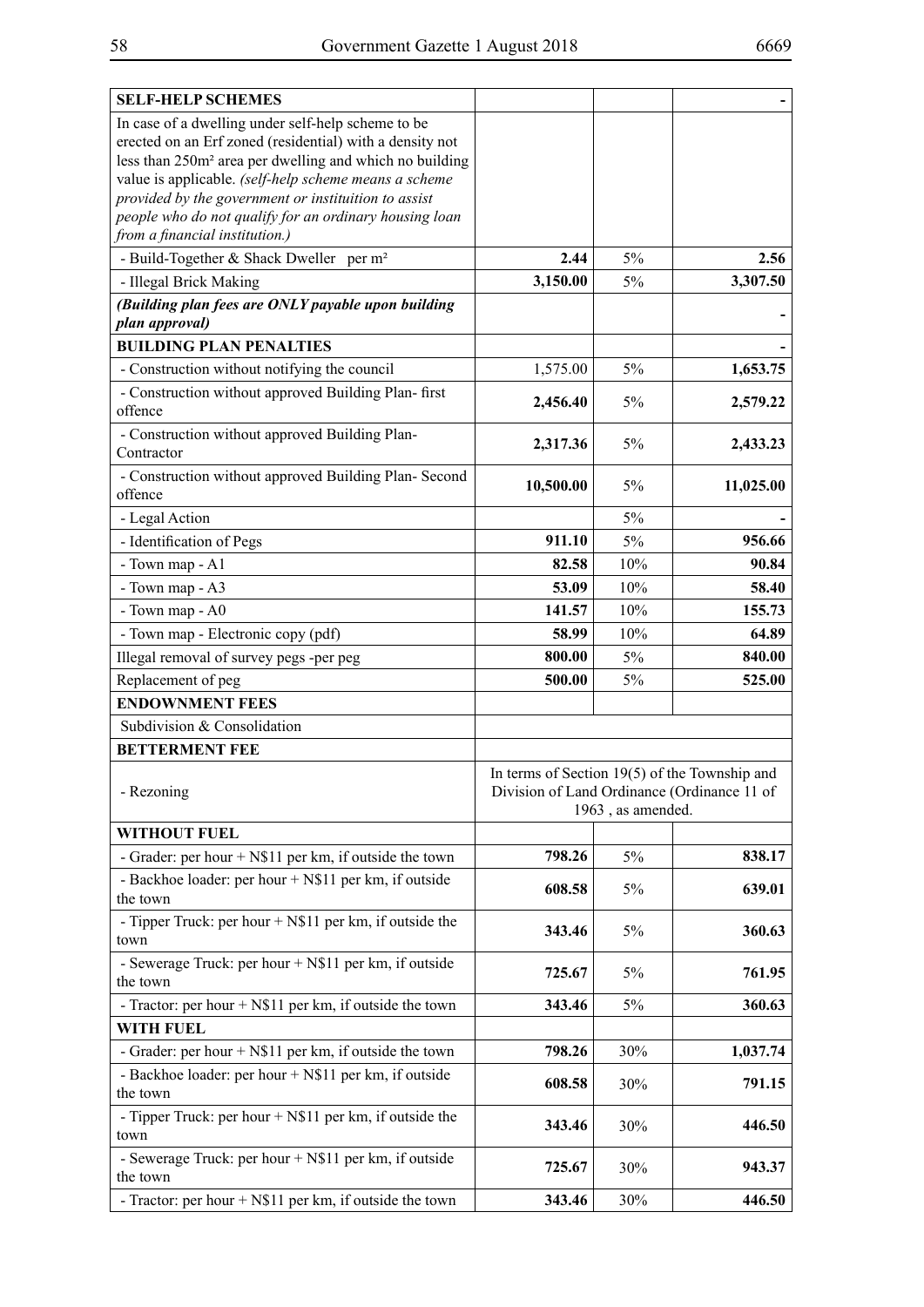| <b>SPORTS AND RECREATION RATES</b>                                                                       |                |       |                |
|----------------------------------------------------------------------------------------------------------|----------------|-------|----------------|
| SPORT AND RECREATIONAL FACILITIES (VAT                                                                   |                |       |                |
| <b>INCLUSIVE</b> )                                                                                       |                |       |                |
| <b>1. ANNUAL MEMBERSHIP FEES</b>                                                                         |                |       |                |
| (a) Schools                                                                                              | 1,570.52       | 5%    | 785.26         |
| $(b)$ Clubs                                                                                              | 2,122.31       | 5%    | 2,228.43       |
| 2. RENTING OF SPORT AND RECREATIONAL                                                                     |                |       |                |
| <b>FACILITIES (VAT INCLUSIVE)</b>                                                                        |                |       |                |
| - Refundable deposit                                                                                     | 924.00         | 5%    | 970.20         |
| - Refundable deposit - For Free use subject to Council                                                   | new            |       | 970.20         |
| approval                                                                                                 |                |       |                |
| Fees per event (except training) by members                                                              |                |       |                |
| (a) Members                                                                                              | Free of charge |       | Free of charge |
| (b) Non-members                                                                                          | 264.08         | 5%    | 277.28         |
| (d) Other users per occasion                                                                             | 324.31         | 5%    | 340.53         |
| (e) Entertainment users per occasion                                                                     | 462.69         | 5%    | 485.82         |
| 3. COMMUNITY HALL RENTAL (VAT                                                                            |                |       |                |
| <b>INCLUSIVE) -(VENUE ONLY)</b>                                                                          |                |       |                |
| - Refundable deposit                                                                                     | 1,079.62       | $5\%$ | 1,133.60       |
| - Refundable deposit - For Free use subject to Council<br>approval                                       | new            |       | 1,133.60       |
| (a) Weddings, Dances, Receptions and/or similar                                                          |                |       |                |
| functions                                                                                                |                |       |                |
| - Rental per day                                                                                         | 1,439.49       | 40%   | 2,015.29       |
| (b) Conferences, Workshops and Religious Gathering                                                       |                |       |                |
| - Rental per day                                                                                         | 539.81         | 5%    | 566.80         |
| (c) Public Gathering and Political Events                                                                |                |       |                |
| - Rental per day                                                                                         | 269.91         | 5%    | 283.41         |
| (d) Rehersal, Exhibitions and Cinemas                                                                    |                |       |                |
| - Rental per day                                                                                         | 170.05         | 5%    | 178.55         |
| Penalty for illegal usage of Municipal Property                                                          | 1,575.00       | 5%    | 1,653.75       |
|                                                                                                          |                |       |                |
| Cancellation of rental bookings after 2 week before<br>event                                             |                |       | 50%            |
| Cancellation of rental bookings after 1 week before                                                      |                |       | none           |
| event                                                                                                    | <b>NEW</b>     |       | refundable     |
| All Fees for sport and recreation are inclusive of                                                       |                |       |                |
| all municipal services except electricity. Clubs are<br>permitted to collect fees from community members |                |       |                |
| intending to attend their functional activities. NB:                                                     |                |       |                |
| Principle of "No Pay - No Play" will be applied strictly.                                                |                |       |                |
| A refundable deposit must be paid in all instances                                                       |                |       |                |
| in addition to the tariffs of lease (No VAT) - original                                                  |                |       |                |
| receipt must be submitted for refund purposes                                                            |                |       |                |
| 3. HIRING OF RECREATIONAL ITEMS (VAT<br><b>INCLUSIVE</b> )                                               |                |       |                |
| (a) Refundable Deposit                                                                                   | 525.00         | 5%    | 551.25         |
| (b) Chairs per day                                                                                       | 5.47           | 5%    | 5.74           |
| (c) Tables per day                                                                                       | 18.22          | 20%   | 21.86          |
| (d) Podium per day                                                                                       | 143.12         | 5%    | 150.28         |
| NB: No sound system will be rented out any longer                                                        |                |       |                |
| - Luna Park per day                                                                                      | 240.09         | 50%   | 360.14         |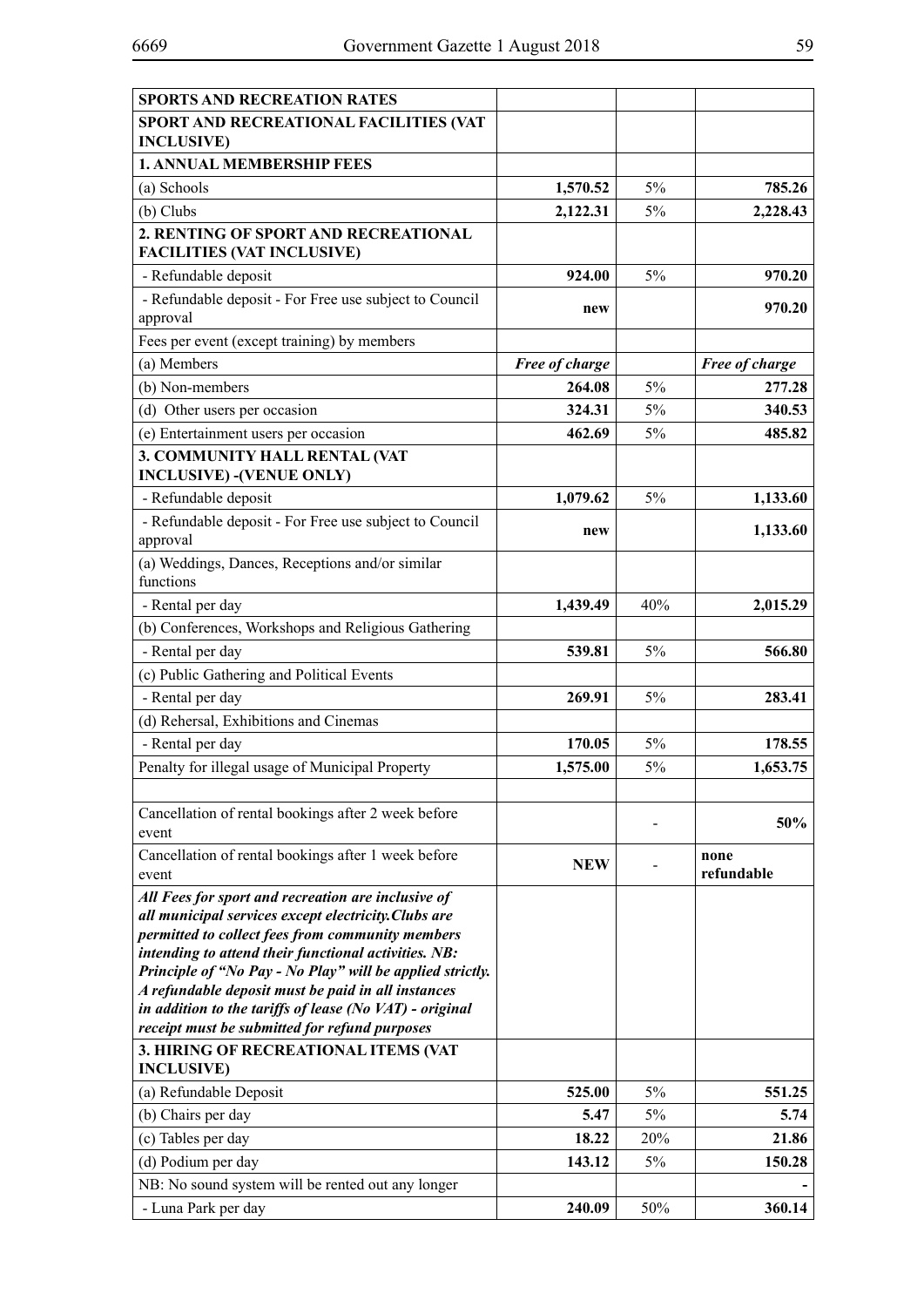| Any broken or missing item will be replaced by<br>deducting the cost value from the deposit                                                               |          |        |          |
|-----------------------------------------------------------------------------------------------------------------------------------------------------------|----------|--------|----------|
| <b>OUTDOOR ADVERTISING FEES</b>                                                                                                                           |          |        |          |
| <b>1. PERMANENT SIGNS</b>                                                                                                                                 |          |        |          |
| - Application for sign Board- Per m <sup>2</sup>                                                                                                          | 47.25    | 5%     | 49.61    |
| - Advertising Signs / Billboards $> 3m^2$ - per month                                                                                                     | 148.55   | 5%     | 148.55   |
| - Advertising Signs / Billboards $3m^2 > 6m^2$ - per month                                                                                                | 323.65   | 5%     | 339.83   |
| - Advertising Signs / Billboards 6m <sup>2</sup> < - per month                                                                                            | 609.00   | 5%     | 639.45   |
| - Illegal Sign Board Penalty                                                                                                                              | 2,625.00 | 5%     | 2,756.25 |
| <b>2. TEMPORARY SIGNS</b>                                                                                                                                 |          |        |          |
| (a) Advertising Signs / Billboards $> 3m2$ per month or<br>part thereof                                                                                   | 102.40   | 5%     | 102.40   |
| (b) Advertising Signs / Billboards $\leq 3m^2$ per month or<br>part thereof                                                                               | 139.80   | 5%     | 139.80   |
| Illegal adverts regardless of size                                                                                                                        | 385.05   | $5\%$  | 385.05   |
| <b>3. CERTIFICATES</b>                                                                                                                                    |          |        |          |
| (a) Issuing of Valuation certificates                                                                                                                     | 389.18   | $-94%$ | 23.35    |
| (b) Issuing of Clearance certificates                                                                                                                     | 212.52   | $-94%$ | 12.75    |
| <b>4. PHOTO COPIES</b>                                                                                                                                    |          |        |          |
| $(a)$ A4                                                                                                                                                  | 6.30     | $0\%$  | 6.30     |
| $(b)$ A3                                                                                                                                                  | 12.50    | $0\%$  | 12.50    |
| (c) Set of Council Agenda and Minutes                                                                                                                     | 40.11    | $0\%$  | 42.15    |
| (d) Duplication of Account                                                                                                                                | 2.10     | 5%     | 2.25     |
| (e) Erven Application fees                                                                                                                                |          |        | 25.00    |
| <b>FIRE FIGHTING SERVICES FEES</b>                                                                                                                        |          |        |          |
| FIRE FIGHTING FEES ON CALL OUT                                                                                                                            |          |        |          |
| - Fire Chief / Chief of civil defence                                                                                                                     | 83.73    | 40%    | 117.22   |
| - Fire officer / member of civil defence                                                                                                                  | 77.29    | 5%     | 77.30    |
| - Fire-Residential                                                                                                                                        | 11.03    | 5%     | 11.58    |
| - Fire - Business                                                                                                                                         | 107.50   | 5%     | 56.30    |
| <b>FIRE INSPECTION FEES</b>                                                                                                                               |          |        |          |
| - Evaluation / Certification of fire extinguishers                                                                                                        | 100.49   | 5%     | 105.51   |
| - Fire Investigation on special request                                                                                                                   | 87.43    | 5%     | 91.80    |
| - Per Km or part thereof travelled, calculated from the<br>point of departure of the Municipal fire station up to<br>return to the Municipal fire station | 3.76     | 20%    | 4.51     |
| Note: Fire Inspection fees is to be charged when an                                                                                                       |          |        |          |
| independent request for a fire investigation is required<br>and does not form part of the part of any other fire                                          |          |        |          |
| services request.                                                                                                                                         |          |        |          |
| <b>REFUSE REMOVAL FEES</b>                                                                                                                                |          |        |          |
| <b>BASIC: REFUSE REMOVAL - DOMESTIC</b>                                                                                                                   |          |        |          |
| - Refuse Removal monthly -Town                                                                                                                            | 93.67    | 5%     | 98.35    |
| - Refuse Removal monthly - Ozondje                                                                                                                        | 93.67    | 5%     | 98.35    |
| - Refuse Removal monthly - Wildlife Estate & Erongo<br>Park                                                                                               | 117.15   | 5%     | 123.01   |
| - Refuse Bin-Damage/loss                                                                                                                                  | new      |        | 172.00   |
| - Pensioners / Indigence Group                                                                                                                            | exempted |        | exempted |
| <b>BASIC: REFUSE REMOVAL - BUSINESSES</b>                                                                                                                 |          |        |          |
| - Removal monthly (SME)                                                                                                                                   | 132.30   | 5%     | 138.92   |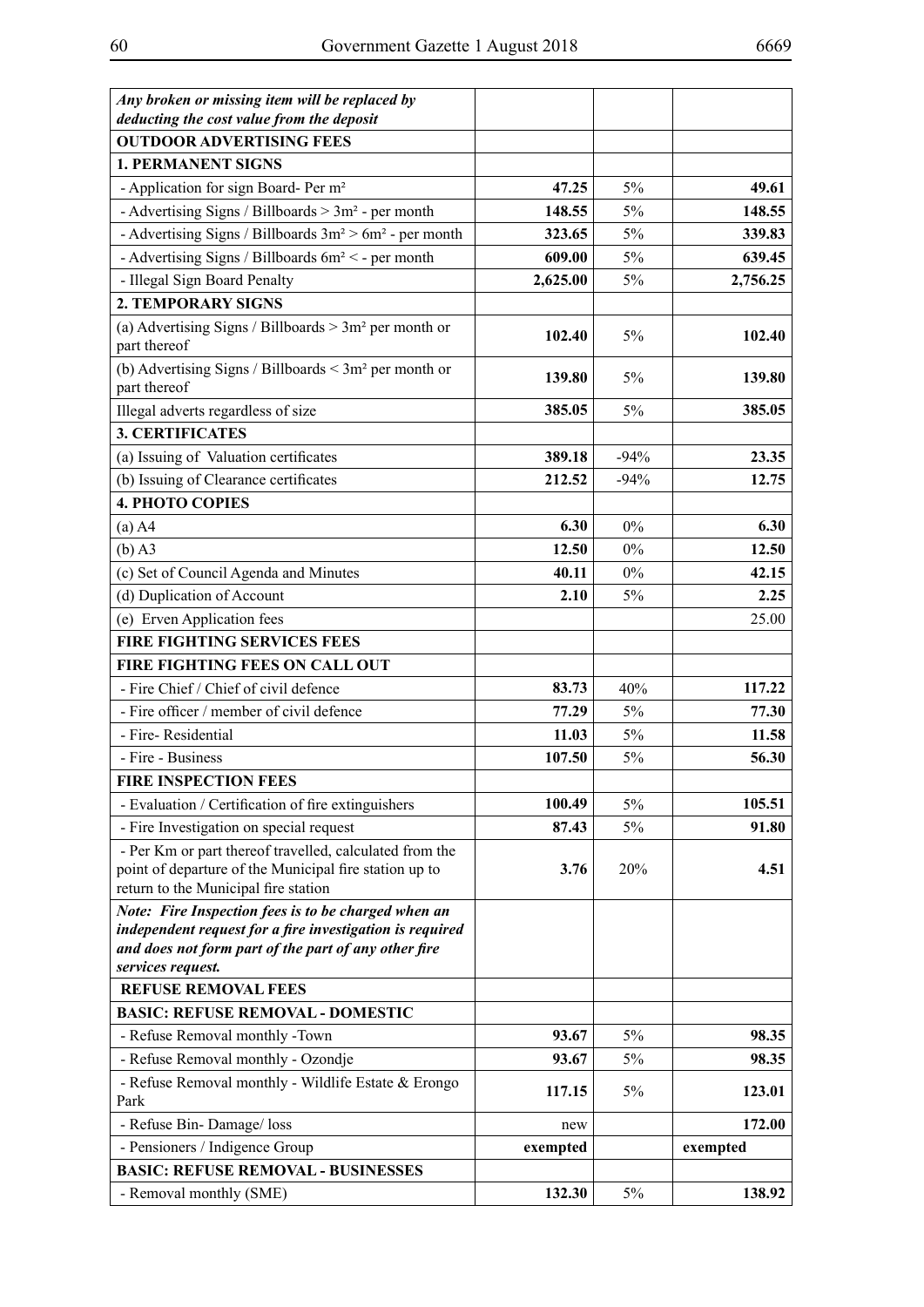| - Refuse Removal monthly (Large Business)                      | 551.25        | 5%    | 578.81           |
|----------------------------------------------------------------|---------------|-------|------------------|
| - Refuse Removal monthly (Institutions / NGOs)                 | 1,050.00      | 5%    | 1,102.50         |
| - Garden Refuse Collection - on Request per Load               | 292.11        | 5%    | 306.72           |
| - Garden Refuse Collection (Basic)                             | 15.00         | $5\%$ | 15.75            |
| - Removal of Building Rumbles & Trees per load                 | 438.57        | 5%    | 460.50           |
| - Removal of Srap Metals (Old cars) on Request                 | 525.00        | 5%    | 551.25           |
| <b>ILLEGAL REFUSE DUMPING CHARGES</b>                          |               |       |                  |
| - Illegal refuse dumping - first offence                       | 1,575.00      | $5\%$ | 1,653.75         |
| - Illegal refuse dumping - second offence                      | 2,922.60      | 5%    | 3,068.73         |
| - Illegal refuse dumping - Legal Action                        | 2,922.60      | $5\%$ | 3,068.73         |
| - Illegal burning of garden refuse - first offence             | 1,575.00      | 5%    | 1,653.75         |
| - Illegal burning of garden refuse - second offence            | 2,922.60      | $5\%$ | 3,068.73         |
| - Illegal burning of garden refuse - Legal Action              | 3,097.65      | $5\%$ | 3,252.53         |
| - Illegal making of fire on Municipal grounds                  | 1,446.63      | 5%    | 1,518.96         |
| <b>SEWERAGE CHARGES</b>                                        |               |       |                  |
| - Sewerage Conservancy Tank - Domestic pump suction            | 134.66        | 5%    | 141.39           |
| (Basic)                                                        |               |       |                  |
| - Sewerage Conservancy Tank - Business pump suction<br>(Basic) | 212.55        | 5%    | 223.18           |
| Pesioners Exempted on Sewerage Basic Charges                   | <b>Exempt</b> | 5%    | <b>Exempt</b>    |
| - Sewerage (Gravity Flow)- Residential - Ozondje,<br>(Basic)   | 103.94        | 5%    | 109.14           |
| - Sewerage (Basic - per month -Omaruru                         | 295.26        | 5%    | 310.02           |
| - Sewerage - Rodding                                           | 351.66        | 5%    | 369.24           |
| - Sewerage - Correctional Services (Basic)                     | 17,749.57     | 5%    | 17,749.57        |
| - Sewerage - Prison Training College (Mahota) (Basic)          | 31,500.00     | 5%    | 33,075.00        |
| - Sewerage - Omaruru Spar (Basic)                              | 6,874.36      | 5%    | 7,218.08         |
| - Sewerage - Woerman & Brock                                   | 4,895.21      | 5%    | 5,139.97         |
| - Sewerage - Shoprite - Usave                                  | 7,201.71      | 5%    | 7,561.80         |
| - Sewerage - Magistrate Offices                                | 3,648.15      | 5%    | 3,830.56         |
| - Sewerage - S.I. Gobs School & Hostel                         | 24,679.85     | 5%    | 25,913.84        |
| - Sewerage - Ozondje Hospital                                  | 13,125.00     | 5%    | 13,781.25        |
| - Sewerage - Ozondje Clinic                                    | new           | 5%    | 1,011.69         |
| - Sewerage - Industrial Waste                                  | 4,644.31      | 5%    | 4,876.53         |
| - Sewerage - Paheje School                                     | 6,189.97      | 5%    | 6,499.47         |
| - Sewerage - Ubasen School                                     | 6,189.97      | 5%    | 6,499.47         |
| - Sewerage - Grobler Stene                                     | 335.18        | 15%   | 385.46           |
| Sewreage - Van den Bergh Foods: Office and ERED<br>offices     | 1,183.02      | 15%   | 1,360.47         |
| - Sewerage - Van den Bergh Foods: Factory                      | 2,028.62      | 10%   | 2,231.48         |
| - Sewerage - Omaruru Primary School & Hostel                   | 21,712.38     | $5\%$ | 22,798.00        |
| - Sewerage - Vet & Agri                                        | 1,011.69      | 15%   | 1,163.44         |
| <b>SEWERAGE NEW CONNECTION FEES</b>                            |               |       |                  |
| - Sewerage Connection - Residential Job Card                   |               |       | 250.00           |
| - Sewerage Connection - Bussiness Job Card                     |               |       | 350.00           |
| - Sewerage Connection - Residential                            | 1,069.40      | 5%    | cost of Material |
| - Sewerage Connection - Business                               | 1,556.00      | $5\%$ | cost of Material |
| <b>Illegal Sewerage Connection Penalty</b>                     | 3,150.00      | 5%    | 1,556.00         |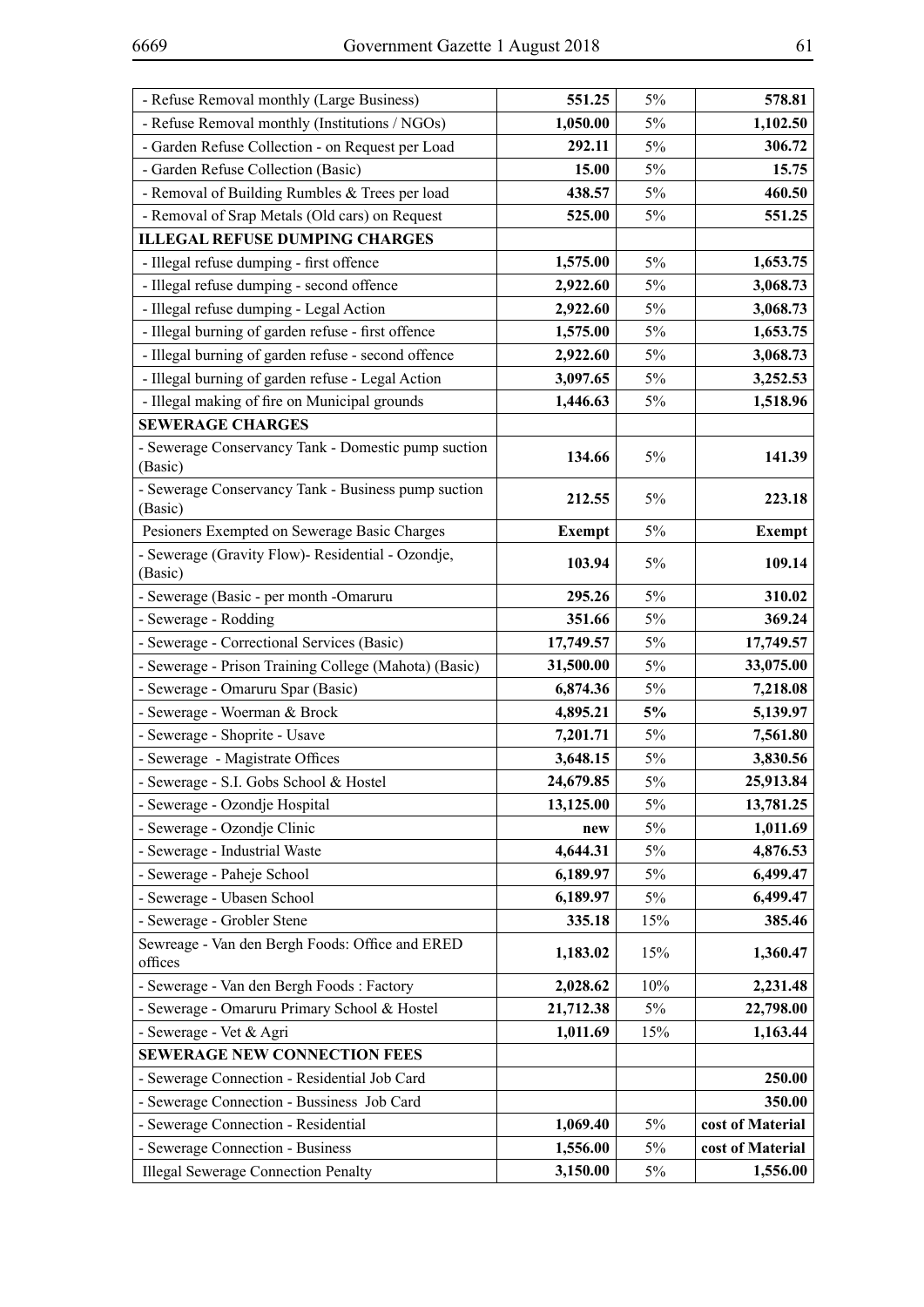| SEWERAGE SEVICES OUTSIDE MUNICIPAL<br>TOWNLAND                                                                                                    |            |       |          |
|---------------------------------------------------------------------------------------------------------------------------------------------------|------------|-------|----------|
| - Per load                                                                                                                                        | 352.58     | 5%    | 370.21   |
| - Per Km or part thereof travelled, calculated from the<br>point of departure at the Municipal Workshop up to<br>return to the Municipal Workshop | 10.70      | 5%    | 11.24    |
| <b>SUNDRY SEWERAGE CHARGES</b>                                                                                                                    |            |       |          |
| - Opening & cleaning of Septic tank on request / hour                                                                                             | 707.28     | 5%    | 742.64   |
| <b>Site Rental-Informal Settlement W/services</b>                                                                                                 |            |       |          |
| <b>Business</b>                                                                                                                                   | new        |       | 115.00   |
| Residential                                                                                                                                       | new        |       | 85.00    |
| <b>Site Rental Informal Settlement W/O services</b>                                                                                               |            |       |          |
| <b>Business</b>                                                                                                                                   | new        |       | 155.00   |
| Residential                                                                                                                                       | new        |       | 125.00   |
| RENTAL FEES FOR MUNICIPAL PROPERTIES                                                                                                              |            |       |          |
| Ministry of Poverty Eradication                                                                                                                   | 4,630.50   | 5%    | 4,862.03 |
| Ministry of Home Affairs                                                                                                                          | 4,410.00   | 5%    | 4,630.50 |
| Ministry of Gender                                                                                                                                | 4,410.00   | 5%    | 4,630.50 |
| Ministry of Agriculture                                                                                                                           | 1,984.00   | $5\%$ | 2,083.20 |
| Mininstry of Youth                                                                                                                                | 4,410.00   | 5%    | 4,630.50 |
| Erongo Red                                                                                                                                        | 7,687.50   | 5%    | 8,071.88 |
| Kiosk (Omatjete Road)                                                                                                                             | <b>New</b> |       | 1,500.00 |
| Powercom                                                                                                                                          | 994.5      | 5%    | 1,044.23 |
| Mobile Telecommunication                                                                                                                          | 1255.8     | 5%    | 1,318.59 |
| <b>Tender Documents:</b>                                                                                                                          |            |       |          |
| N\$ 10000-N\$ 100000                                                                                                                              | new        |       | 495.00   |
| N\$ 100001-N\$ 500000                                                                                                                             | new        |       | 745.00   |
| N\$ 500001-N\$ 1 000 000                                                                                                                          | new        |       | 908.00   |
| N\$ 1 000 001-N\$ 1 500 000                                                                                                                       | new        |       | 909.00   |
| N\$1 500 001-N\$1 000 000                                                                                                                         | new        |       | 1,323.00 |
| N\$ 1 500 001-N\$ 2 500 000                                                                                                                       | new        |       | 1,338.75 |
| N\$ 2 500 001 - N\$ 3 500 000                                                                                                                     | new        |       | 1,575.00 |
| N\$ 3 500 001-N\$ 5 000 000                                                                                                                       | new        |       | 1,800.00 |
| N\$ 5 000 001 and More                                                                                                                            | new        |       | 2,100.00 |

# **H. M. Gebhardt MAYOR OF OMARURU**

## **Otjinene Village Council**

 $\overline{\phantom{a}}$  , where  $\overline{\phantom{a}}$ 

No. 465 2018

#### TARIFFS 2018/2019

The Otjinene Village Council has under section 30(1)(u) of the Local Authorities Act, 1992 amended, amend the charges, fees, rates, and other monies payable in respect of services rendered by the Council as set out in the schedule, with effect from 1 July 2018.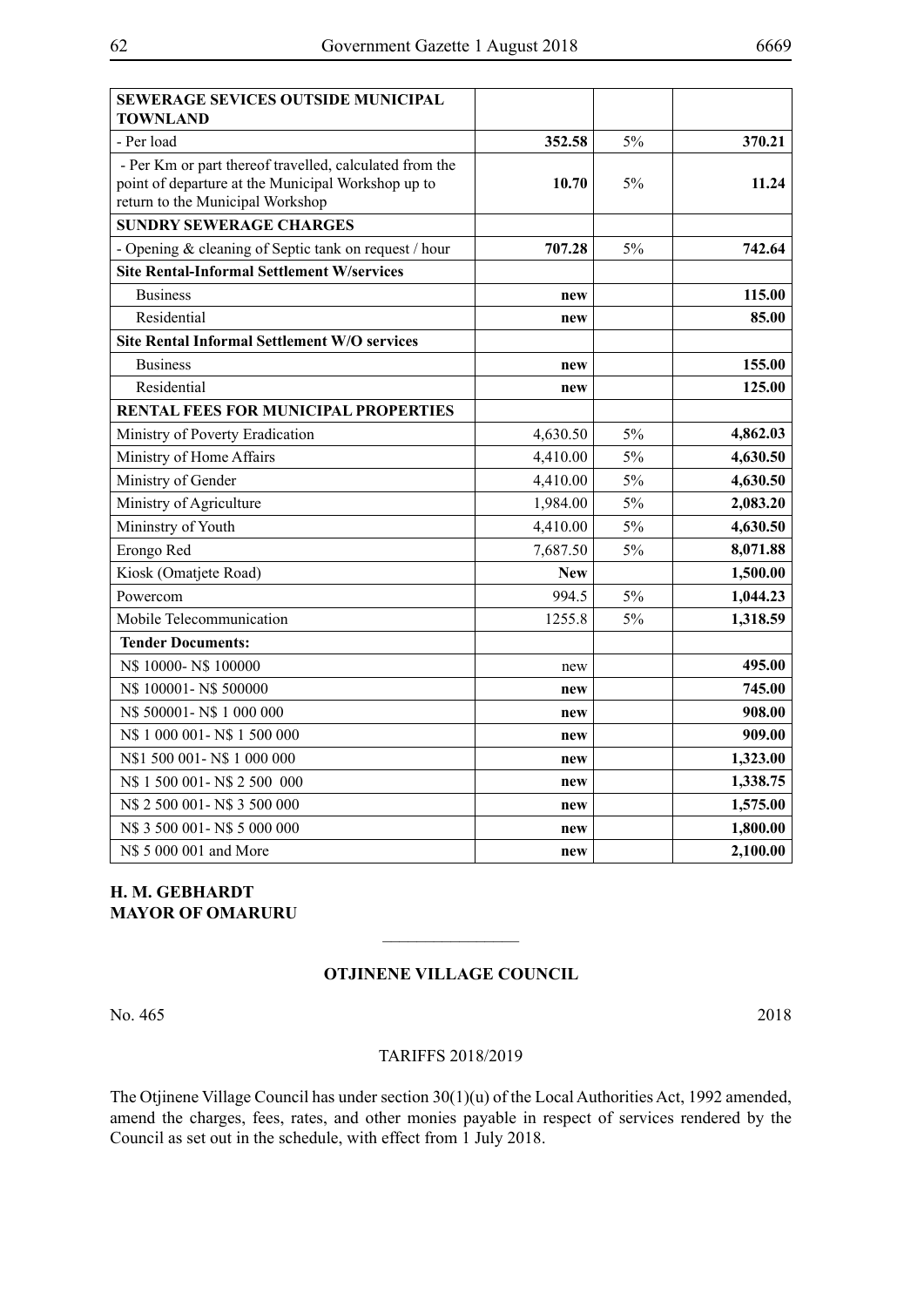| <b>Tariff Description</b>                                                           | <b>Tariff</b><br>2016/2017<br>N\$ | <b>Existing</b><br><b>Tariff</b><br>2017/2018<br>N\$ | <b>Proposed</b><br><b>Tariff</b><br>2018/2019<br>N\$ | <b>Increase</b><br>$\frac{0}{0}$ |
|-------------------------------------------------------------------------------------|-----------------------------------|------------------------------------------------------|------------------------------------------------------|----------------------------------|
| <b>SELLING OF ERVEN</b>                                                             |                                   |                                                      |                                                      |                                  |
| <b>Residential</b>                                                                  |                                   |                                                      |                                                      |                                  |
| Otjinene per square meter                                                           | 25.00                             | 25.00                                                | 25.00                                                | $0\%$                            |
| <b>Informal Residential</b>                                                         | 10.00                             | 10.00                                                | 10.00                                                | $0\%$                            |
| <b>Business</b>                                                                     |                                   |                                                      |                                                      |                                  |
| Otjinene per square meter                                                           | 40.00                             | 40.00                                                | 40.00                                                | $0\%$                            |
| <b>Informal Business</b>                                                            | 20.00                             | 20.00                                                | 20.00                                                | $0\%$                            |
| Institutional (place of instruction and place<br>of worship)                        |                                   |                                                      |                                                      |                                  |
| Otjinene per square meter                                                           | 40.00                             | 40.00                                                | 40.00                                                | $0\%$                            |
| Informal                                                                            | 20.00                             | 20.00                                                | 20.00                                                | $0\%$                            |
| Interest per anum                                                                   | 0.00                              | 18.00                                                | 18.00                                                | $0\%$                            |
| <b>RATES ON RATEABLE PROPERTIES</b>                                                 |                                   |                                                      |                                                      |                                  |
| <b>Residential</b>                                                                  |                                   |                                                      |                                                      |                                  |
| Land                                                                                | 0.03                              | 0.03                                                 | 0.03                                                 | $0\%$                            |
| Improvement on land                                                                 | 0.00                              | 0.00                                                 | 0.00                                                 | $0\%$                            |
| Government                                                                          |                                   |                                                      |                                                      |                                  |
| Land: 80%                                                                           | 0.03                              | 0.03                                                 | 0.03                                                 | $0\%$                            |
| Imprvements                                                                         | 0.00                              | 0.00                                                 | 0.00                                                 | $0\%$                            |
| 20% excemption must be requested and<br>approved by Council or 100% will be charged |                                   |                                                      |                                                      |                                  |
| <b>Churches and Schools</b>                                                         |                                   |                                                      |                                                      |                                  |
| Land                                                                                | 0.03                              | 0.03                                                 | 0.03                                                 | $0\%$                            |
| Imprvements                                                                         | 0.00                              | 0.00                                                 | 0.00                                                 | $0\%$                            |
| <b>Building Clause</b>                                                              | 0.03                              | 0.03                                                 | 0.03                                                 | $0\%$                            |
| 2 year penalty                                                                      | 0.03                              | 0.03                                                 | 0.03                                                 | $0\%$                            |
| Imprvements                                                                         | 0.03                              | 0.03                                                 | 0.03                                                 | $0\%$                            |
| 5 year penalty                                                                      | 0.03                              | 0.03                                                 | 0.03                                                 | $0\%$                            |
| <b>Business/Institutional/Industry property</b>                                     |                                   |                                                      |                                                      |                                  |
| Land - $100\%$                                                                      | 0.04                              | 0.04                                                 | 0.04                                                 | $0\%$                            |
| Improvements                                                                        | 0.01                              | 0.01                                                 | 0.01                                                 | $0\%$                            |
| <b>Building Clause</b>                                                              | 0.04                              | 0.04                                                 | 0.04                                                 | $0\%$                            |
| 2 year penalty: Land                                                                | 0,035                             | 0,035                                                | 0,035                                                | $0\%$                            |
| Improvements                                                                        | 0,0075                            | 0,0075                                               | 0,0075                                               | $0\%$                            |
| 5 year penalty                                                                      | 0,035                             | 0,035                                                | 0,035                                                | $0\%$                            |
| Improvements                                                                        | 0.01                              | 0.01                                                 | 0.01                                                 | $0\%$                            |
| %5 levey for the Regional Council included in<br>the tariffs.                       |                                   |                                                      |                                                      |                                  |
| 1.1 Sundry Charges                                                                  |                                   |                                                      |                                                      |                                  |
| 1. Issuing of Valuation Certificate: General<br>Public.                             | 120.00                            | 120.00                                               | 120.00                                               | $0\%$                            |
| 2. Issuing of Clearance Certificate: General<br>Public.                             | 120.00                            | 120.00                                               | 120.00                                               | $0\%$                            |
| 3. Issuing of Valuation Certificate: Build<br>Tongether and Shack Dweelers.         | 65.00                             | 65.00                                                | 65.00                                                | $0\%$                            |
| 4. Issuing of Clearance Certificate: Build<br>Together and Shack Dwelers.           | 65.00                             | 65.00                                                | 65.00                                                | $0\%$                            |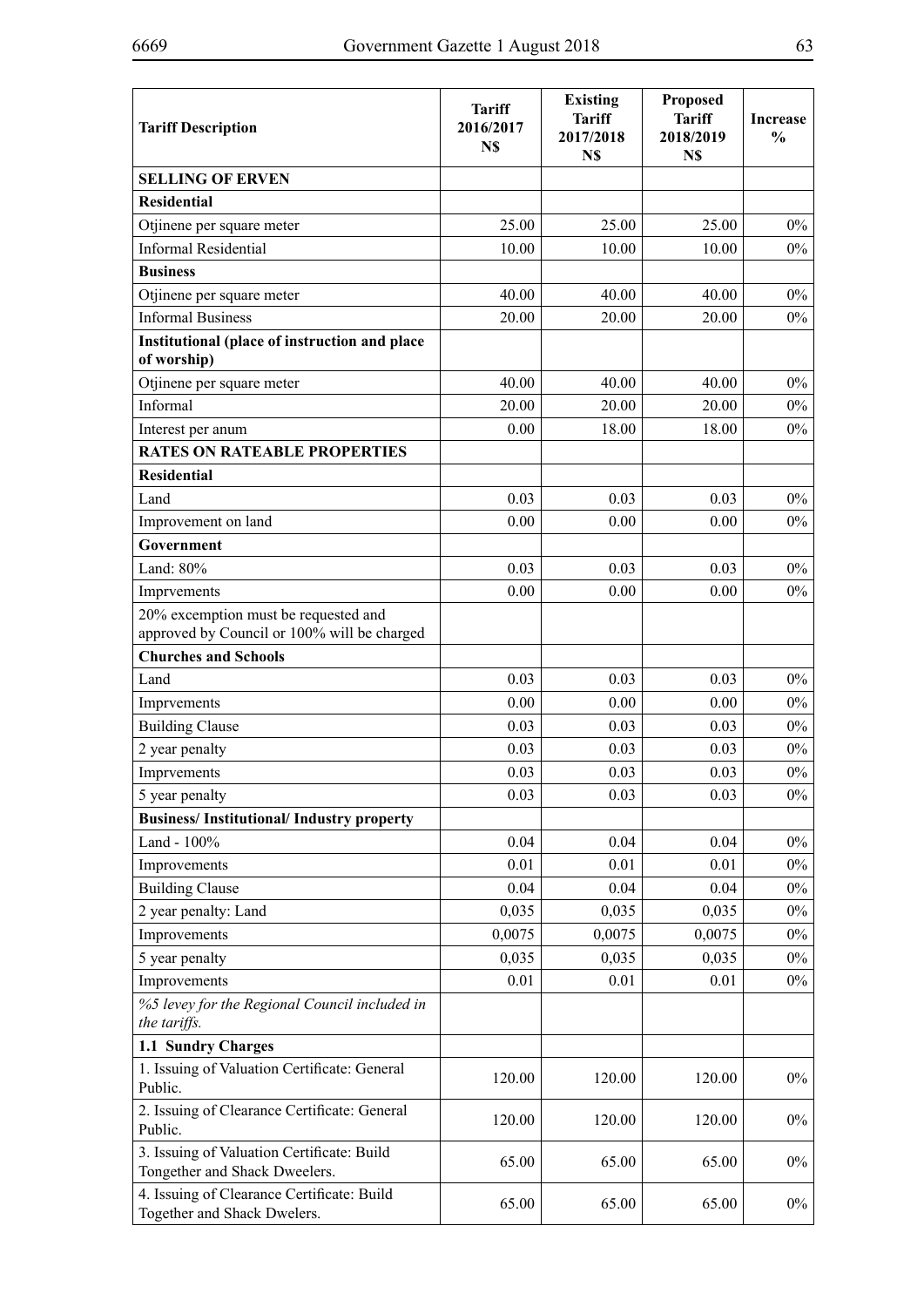| 5. Copy extract of confirmed Council Minutes                                   | 150.00           | 150.00    | 150.00    | $0\%$ |
|--------------------------------------------------------------------------------|------------------|-----------|-----------|-------|
| per Document                                                                   |                  |           |           |       |
| <b>Tender Documents</b>                                                        |                  |           |           |       |
| N\$10 000.00 - N\$100 000.00                                                   | 200.00           | 200.00    | 200.00    | $0\%$ |
| N\$100 001.00 - N\$500 000.00                                                  | 250.00           | 250.00    | 250.00    | $0\%$ |
| N\$500 001.00 - N\$1 000 000.00                                                | 300.00           | 300.00    | 300.00    | $0\%$ |
| N\$1000 001.00 - N\$1 500 000.00                                               | 450.00           | 450.00    | 450.00    | $0\%$ |
| N\$1 500 001.00 - N\$5 000 000.00                                              | 500.00           | 500.00    | 500.00    | $0\%$ |
| N\$5 000 001.00 and more                                                       | 650.00           | 650.00    | 650.00    | $0\%$ |
| <b>1.2 PRICE FOR SERVICED ERVENS</b><br>1. Residential                         |                  |           |           |       |
|                                                                                |                  |           |           |       |
| Otjinene per Square Meter                                                      | 25.00            | 25.00     | 25.00     | $0\%$ |
| <b>Informal Residential</b>                                                    | 10.00            | 10.00     | 10.00     | $0\%$ |
| 2. Business and Offices                                                        |                  |           |           |       |
| Otjinene per Square Meter                                                      | 40.00            | 40.00     | 40.00     | $0\%$ |
| Informal in Otjinene: price per Square Meter                                   | 20.00            | 20.00     | 20.00     | $0\%$ |
| 3. Institutional (Place of Instruction and<br><b>Places of Public Worship)</b> |                  |           |           |       |
|                                                                                | 40.00            | 40.00     | 40.00     | $0\%$ |
| Otjinene per Square Meter<br>Informal in Otjinene: price per square meter      | 20.00            | 20.00     | 20.00     | $0\%$ |
|                                                                                |                  |           |           |       |
| Lease of Land: Business per square meter per<br>year                           |                  | 9.50      | 9.50      | $0\%$ |
| <b>1.3 PRICE FOR UN-SERVICED ERVENS</b>                                        |                  |           |           |       |
| Price for partially services agricultural plots in                             |                  |           |           |       |
| all locations per hactare.                                                     | 40,000.00        | 40,000.00 | 40,000.00 | $0\%$ |
| Price for partially un-services agricultural plots                             | 30,000.00        | 30,000.00 | 30,000.00 | $0\%$ |
| in all locations per hactare.<br><b>3. CEMETRY</b>                             |                  |           |           |       |
|                                                                                |                  |           |           |       |
| Adult: Dug by Council                                                          | 300.00<br>100.00 | 300.00    | 300.00    | $0\%$ |
| Adult: Dug by Family                                                           |                  | 100.00    | 100.00    | $0\%$ |
| Children: Dug by Council                                                       | 200.00           | 200.00    | 200.00    | $0\%$ |
| Children: Dug by Family                                                        | 50.00            | 50.00     | 50.00     | $0\%$ |
| 4. FIRE BRIGATE (VOTE 4)                                                       |                  |           |           |       |
| Hiring of fire brigate vehicle for stand by<br>services per hour.              | 150.00           | 150.00    | 150.00    | $0\%$ |
| 5. POUNDING OF ANIMALS                                                         |                  |           |           |       |
| Pounding fee                                                                   |                  |           |           |       |
| Per animal per day                                                             | 50.00            | 50.00     | 50.00     | $0\%$ |
| Water and feeding per animal per day                                           | 20.00            | 20.00     | 20.00     | $0\%$ |
| VAT included in the tariff                                                     |                  |           |           |       |
| 6. HEALTH (VOTE 5)                                                             |                  |           |           |       |
| <b>6.1 Abattoir Inspection</b>                                                 |                  |           |           |       |
| Inspection fee - Cattle per carcass                                            | 60.00            | 60.00     | 60.00     | $0\%$ |
| Inspection fee - Sheep and Goat per carcass                                    | 40.00            | 40.00     | 40.00     | $0\%$ |
| Inspection fee - Pig per carcass                                               | 35.00            | 35.00     | 35.00     | $0\%$ |
| Distruction fee - Cattle per carcass                                           | 400.00           | 400.00    | 400.00    | $0\%$ |
|                                                                                |                  |           |           |       |
| Distruction fee - Sheep and Goat per carcass                                   | 250.00           | 250.00    | 250.00    | $0\%$ |
| Distruction fee - Pig per carcass                                              | 230.00           | 230.00    | 230.00    | $0\%$ |
| <b>Transport only for outside CBD</b>                                          |                  |           |           |       |
| Transport / Travel per km                                                      | 15.00            | 15.00     | 15.00     | $0\%$ |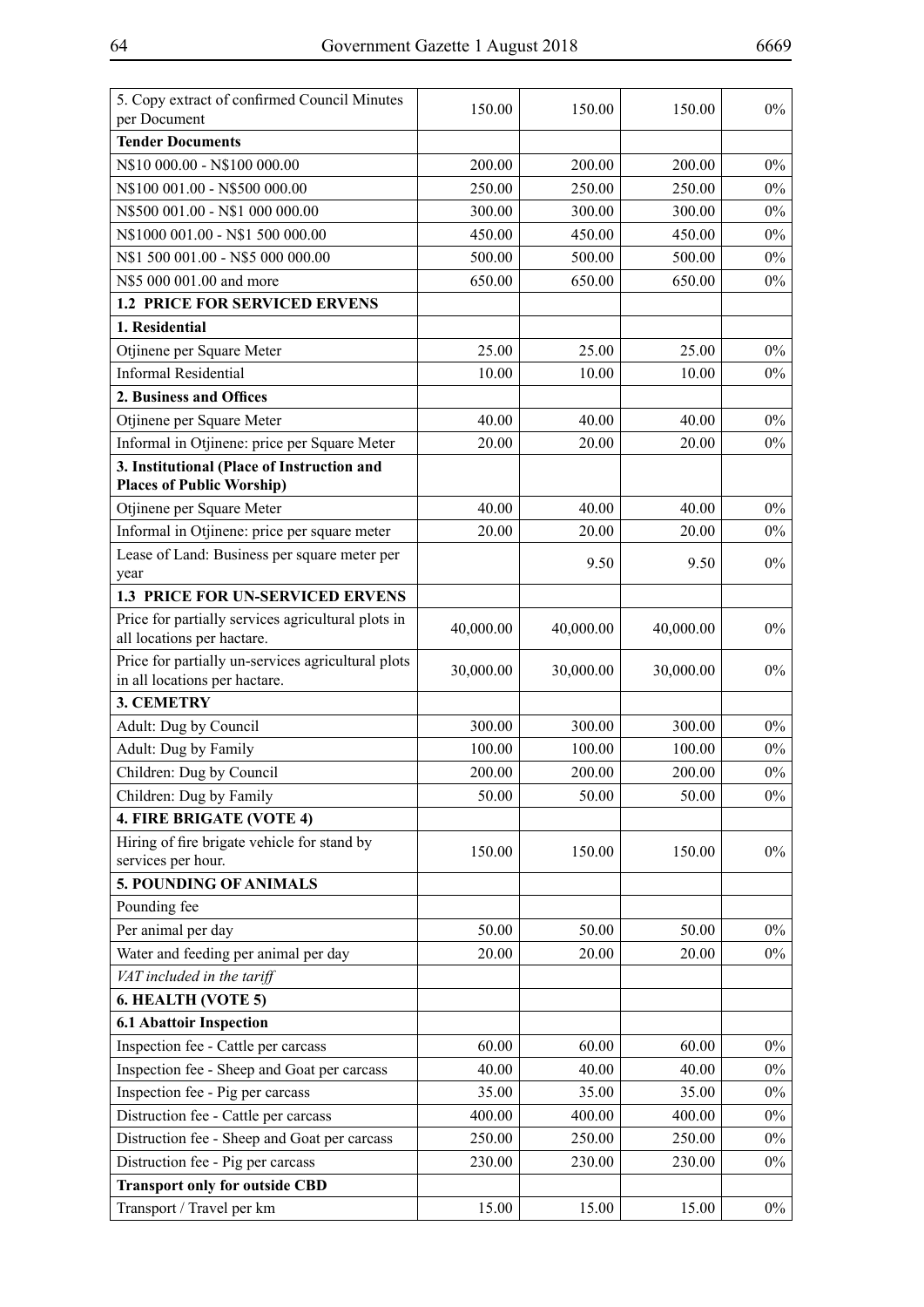| 6.2 Business Registration/ Renewal/ Specilal                                                                                                                                                                                                                                                                 |                                                                                                                       |                                                                                                                       |                                                                                                                       |       |
|--------------------------------------------------------------------------------------------------------------------------------------------------------------------------------------------------------------------------------------------------------------------------------------------------------------|-----------------------------------------------------------------------------------------------------------------------|-----------------------------------------------------------------------------------------------------------------------|-----------------------------------------------------------------------------------------------------------------------|-------|
| <b>Cosent, Approval Fees and Fittness Fees</b>                                                                                                                                                                                                                                                               |                                                                                                                       |                                                                                                                       |                                                                                                                       |       |
| 1. Business Registration and Fittness<br>Certificate                                                                                                                                                                                                                                                         |                                                                                                                       |                                                                                                                       |                                                                                                                       |       |
| Category 1.                                                                                                                                                                                                                                                                                                  |                                                                                                                       |                                                                                                                       |                                                                                                                       |       |
| Hawkers and Street Ventors                                                                                                                                                                                                                                                                                   | 150.00                                                                                                                | 150.00                                                                                                                | 150.00                                                                                                                | $0\%$ |
| Shebeens Registration                                                                                                                                                                                                                                                                                        | 400.00                                                                                                                | 400.00                                                                                                                | 400.00                                                                                                                | $0\%$ |
| Home Based Businesses and Stalls                                                                                                                                                                                                                                                                             | 175.00                                                                                                                | 175.00                                                                                                                | 175.00                                                                                                                | $0\%$ |
| Category 2.                                                                                                                                                                                                                                                                                                  |                                                                                                                       |                                                                                                                       |                                                                                                                       |       |
| General agricultural dealers (such as Kaap<br>Agri, Agra) grocery stores and building<br>materials suppliers.                                                                                                                                                                                                | 750.00                                                                                                                | 750.00                                                                                                                | 750.00                                                                                                                | $0\%$ |
| Whole salers and Warehouses                                                                                                                                                                                                                                                                                  | 1,000.00                                                                                                              | 1,000.00                                                                                                              | 1,000.00                                                                                                              | $0\%$ |
| Supermarket and furniture shops                                                                                                                                                                                                                                                                              | 1,250.00                                                                                                              | 1,250.00                                                                                                              | 1,250.00                                                                                                              | $0\%$ |
| Car and vehicle accessories dealers                                                                                                                                                                                                                                                                          | 1,250.00                                                                                                              | 1,250.00                                                                                                              | 1,250.00                                                                                                              | $0\%$ |
| Stationary, clothing stores, insurance brokers<br>and estate agent                                                                                                                                                                                                                                           | 1,250.00                                                                                                              | 1,250.00                                                                                                              | 1,250.00                                                                                                              | $0\%$ |
| Hotel, lodges and other accommondation<br>establishments                                                                                                                                                                                                                                                     | 1,250.00                                                                                                              | 1,250.00                                                                                                              | 1,250.00                                                                                                              | $0\%$ |
| Food outlets, bakeries, salons and pet shops                                                                                                                                                                                                                                                                 | 1,250.00                                                                                                              | 1,250.00                                                                                                              | 1,250.00                                                                                                              | $0\%$ |
| Electrical wiring contractors, plumbers,<br>joineries and pipe fitters                                                                                                                                                                                                                                       | 1,250.00                                                                                                              | 1,250.00                                                                                                              | 1,250.00                                                                                                              | $0\%$ |
| Service, station, garages, other oil, gass and<br>fuel depots                                                                                                                                                                                                                                                | 1,500.00                                                                                                              | 1,500.00                                                                                                              | 1,500.00                                                                                                              | $0\%$ |
| Abattoirs and bucheries                                                                                                                                                                                                                                                                                      | 1,250.00                                                                                                              | 1,250.00                                                                                                              | 1,250.00                                                                                                              | $0\%$ |
| Funeral undertakers, optics, cash loans and<br>security companies                                                                                                                                                                                                                                            | 750.00                                                                                                                | 750.00                                                                                                                | 750.00                                                                                                                | $0\%$ |
| Proffesionals: Medical Doctors and<br>Practitioners, Legal Practitioners, Notaries and<br>Convedyance, Accountants, Banks, Pharmasist<br>and other proffedsionals not listed.                                                                                                                                | 1,500.00                                                                                                              | 1,500.00                                                                                                              | 1,500.00                                                                                                              | $0\%$ |
| Late registration                                                                                                                                                                                                                                                                                            | Normal<br>registration<br>fee plus $10\%$<br>of the amount<br>after 21<br>days frm the<br>last day of<br>registration | Normal<br>registration<br>fee plus $10\%$<br>of the amount<br>after 21<br>days frm the<br>last day of<br>registration | Normal<br>registration<br>fee plus $10\%$<br>of the amount<br>after 21<br>days frm the<br>last day of<br>registration | $0\%$ |
| 2. Taxi Fees                                                                                                                                                                                                                                                                                                 |                                                                                                                       |                                                                                                                       |                                                                                                                       |       |
| All taxis operating within the Otjinene Village<br>area - per taxi per year (including annual business<br>registration fee for numbering system etc.)                                                                                                                                                        | 450.00                                                                                                                | 450.00                                                                                                                | 450.00                                                                                                                | $0\%$ |
| Late registration - a fine of 10% of annual<br>registration fee will be charged per month or<br>part thereof if renewal is overdue                                                                                                                                                                           |                                                                                                                       |                                                                                                                       |                                                                                                                       |       |
| 3. Special Consent Non-Refundable<br><b>Application Fee</b>                                                                                                                                                                                                                                                  |                                                                                                                       |                                                                                                                       |                                                                                                                       |       |
| Shop, place of assembly, accommodation<br>establishments, additional dwelling unit,<br>resident occupation, place of public worship,<br>block of flats day care centres, place of<br>instruction, institutional buildings, holiday<br>accommodations, hotel, drive-in cafes, town<br>houses and duplex flats | 100.00                                                                                                                | 100.00                                                                                                                | 100.00                                                                                                                | $0\%$ |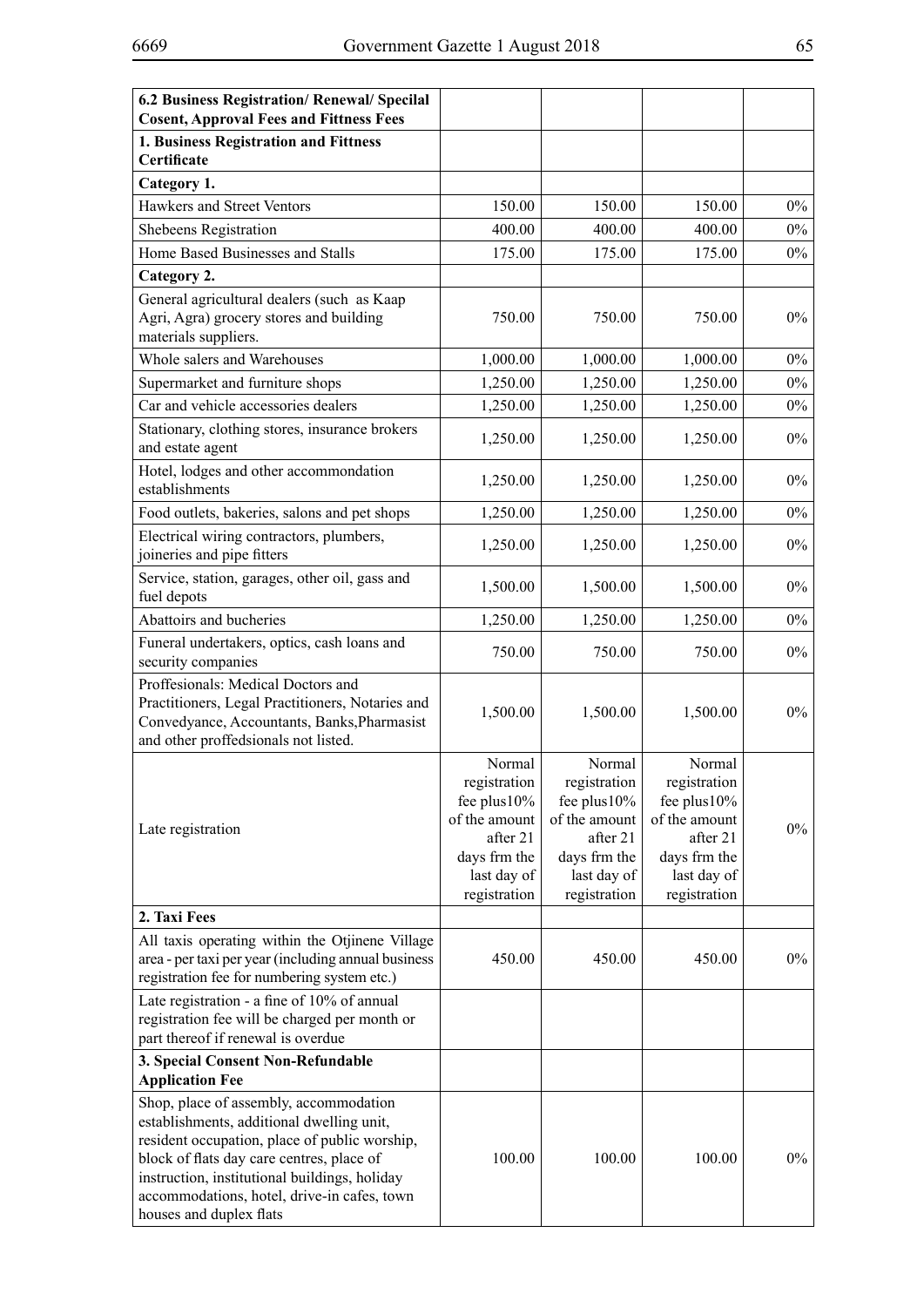| Kiosk, tourism, restaurant, camping site,<br>services industry, (proffesionals such as<br>lawyers, doctors, accountants, etc.) landerettes,<br>dry cleaners and business buildings                                    | 150.00                                                                       | 150.00                                                                       | 150.00                                                                       | $0\%$ |
|-----------------------------------------------------------------------------------------------------------------------------------------------------------------------------------------------------------------------|------------------------------------------------------------------------------|------------------------------------------------------------------------------|------------------------------------------------------------------------------|-------|
| Gambling house, shebeens, place<br>of amusement, supermarkets,<br>warehouse, hardware, fuel service stations,<br>public garage, bottle store, funeral parlours and<br>panel beating, noxious industry and farm stalls | 250.00                                                                       | 250.00                                                                       | 250.00                                                                       | $0\%$ |
| 4. Contractor Licence Application Fees                                                                                                                                                                                |                                                                              |                                                                              |                                                                              |       |
| Electrical wiring contarctor"'s licence                                                                                                                                                                               | 100.00                                                                       | 100.00                                                                       | 100.00                                                                       | $0\%$ |
| Plumbing and pipe fitting contractor"'s licence                                                                                                                                                                       | 100.00                                                                       | 100.00                                                                       | 100.00                                                                       | $0\%$ |
| VAT is included in the tariffs.<br>Illegal operation (Operating without<br>permission and business registration<br>certificate):                                                                                      |                                                                              |                                                                              |                                                                              |       |
| Small Business, Hawkers, Street Vendors,<br>Month and Vendors and informal Braai,<br>Kapanas - per offence = N\$500.00                                                                                                |                                                                              |                                                                              |                                                                              |       |
| Medium Business - per offence $= N$2 000,00$                                                                                                                                                                          |                                                                              |                                                                              |                                                                              |       |
| Large Business - per offence = $N$2 000,00$                                                                                                                                                                           |                                                                              |                                                                              |                                                                              |       |
| Illegal Shebeens in Otjinene Formal Areas per<br>offence N\$2 000,00                                                                                                                                                  |                                                                              |                                                                              |                                                                              |       |
| <b>5.3 Pest Control</b>                                                                                                                                                                                               |                                                                              |                                                                              |                                                                              |       |
| Spray of pests - Residential / hour per applicant                                                                                                                                                                     | 150.00                                                                       | 150.00                                                                       | 150.00                                                                       | $0\%$ |
| Spray of pests - Business / hour per applicant                                                                                                                                                                        | 250.00 plus<br>actual cost of<br>poison plus<br>15% adminis-<br>tration fees | 250.00 plus<br>actual cost of<br>poison plus<br>15% adminis-<br>tration fees | 250.00 plus<br>actual cost of<br>poison plus<br>15% adminis-<br>tration fees | $0\%$ |
| 5.4 Dog Tax/License                                                                                                                                                                                                   |                                                                              |                                                                              |                                                                              |       |
| Male Dog per effect 1 July per annum                                                                                                                                                                                  | 50.00                                                                        | 50.00                                                                        | 50.00                                                                        | $0\%$ |
| Female dog (bitches) per sterlised dog - effect<br>1 July per annum                                                                                                                                                   | 50.00                                                                        | 50.00                                                                        | 50.00                                                                        | $0\%$ |
| Sterilised female dog (bitches) per sterilisezed<br>dog - effect 1 July per annum (proof of<br>sterilisation must be provided)                                                                                        | 50.00                                                                        | 50.00                                                                        | 50.00                                                                        | $0\%$ |
| 6. PUBLIC BUILDINGS (Vote 6):                                                                                                                                                                                         |                                                                              |                                                                              |                                                                              |       |
| <b>6.1 Community Hall</b>                                                                                                                                                                                             |                                                                              |                                                                              |                                                                              |       |
| Tariff per day or oart thereof:                                                                                                                                                                                       |                                                                              |                                                                              |                                                                              |       |
| a) Activities for profit motive in the private<br>interest (dance, show, business, etc.)                                                                                                                              | 1,500.00                                                                     | 1,500.00                                                                     | 1,500.00                                                                     | $0\%$ |
| Refundable deposit                                                                                                                                                                                                    | 1,000.00                                                                     | 1,000.00                                                                     | 1,000.00                                                                     | $0\%$ |
| b) Activities for profit motive for general<br>public                                                                                                                                                                 | 500.00                                                                       | 500.00                                                                       | 500.00                                                                       | $0\%$ |
| Refundable deposit                                                                                                                                                                                                    | 500.00                                                                       | 500.00                                                                       | 500.00                                                                       | $0\%$ |
| c) Non-profit activities by general public<br>interest (meeting by sport clubs, schools,<br>political meetings)                                                                                                       | 200.00                                                                       | 200.00                                                                       | 200.00                                                                       | $0\%$ |
| Refundable deposit                                                                                                                                                                                                    | 1,000.00                                                                     | 1,000.00                                                                     | 1,000.00                                                                     | $0\%$ |
| d) Churches and charity organisations                                                                                                                                                                                 | 200.00                                                                       | 200.00                                                                       | 200.00                                                                       | $0\%$ |
| Refundable deposit                                                                                                                                                                                                    | 1,000.00                                                                     | 1,000.00                                                                     | 1,000.00                                                                     | $0\%$ |
| e) Wedding receptions                                                                                                                                                                                                 | 1,000.00                                                                     | 1,000.00                                                                     | 1,000.00                                                                     | $0\%$ |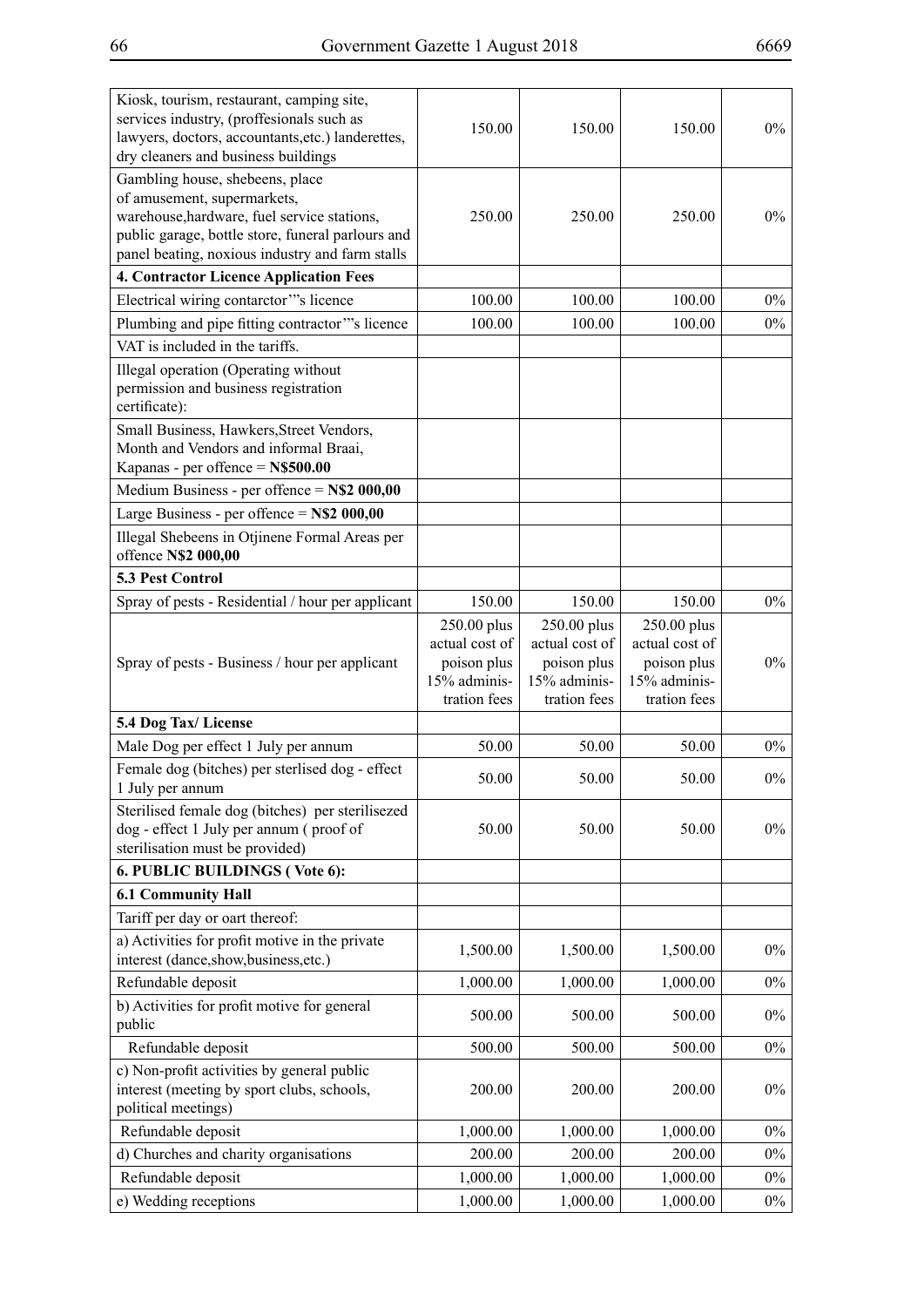| Refundable deposit                                                                                                                                                                                                                                                                                                                                                                                                                                                   | 1,000.00 | 1,000.00 | 1,000.00 | $0\%$  |
|----------------------------------------------------------------------------------------------------------------------------------------------------------------------------------------------------------------------------------------------------------------------------------------------------------------------------------------------------------------------------------------------------------------------------------------------------------------------|----------|----------|----------|--------|
| No deposit refund if the hall is not cleaned<br>until 10H00 the next day                                                                                                                                                                                                                                                                                                                                                                                             |          |          |          |        |
| <b>6.2 House Rent</b>                                                                                                                                                                                                                                                                                                                                                                                                                                                |          |          |          |        |
| 3 Bedroom House                                                                                                                                                                                                                                                                                                                                                                                                                                                      |          | 450.00   | 150.00   | $-67%$ |
| 2 Bedroom House                                                                                                                                                                                                                                                                                                                                                                                                                                                      |          | 300.00   | 100.00   | $-67%$ |
| VAT is included in the tariff. For any loss<br>or damage, the replacement cost would be<br>charged accordingly.                                                                                                                                                                                                                                                                                                                                                      |          |          |          |        |
| 7. Sewerage (Vote 10):                                                                                                                                                                                                                                                                                                                                                                                                                                               |          |          |          |        |
| A. BASIC CHARGES                                                                                                                                                                                                                                                                                                                                                                                                                                                     |          |          |          |        |
| The owner of any erf, stand or lot with or<br>without improvements shall, where such erf,<br>stand or lot or agricultural land is connected<br>with the Council"'s sewerage system or in case<br>where such supply is available but not made<br>use, pay to the Council monthly in advance,<br>the following charges in respect of each such<br>erf, stand or lot or agricutural land: provided<br>that the charges thus determined shall be the<br>minimum charges. |          |          |          |        |
| For the first square meters land area or portion<br>thereof.                                                                                                                                                                                                                                                                                                                                                                                                         | 60.00    | 60.00    | 60.00    | $0\%$  |
| For every additional 1000 square meters<br>portions thereof.                                                                                                                                                                                                                                                                                                                                                                                                         | 30.00    | 30.00    | 30.00    | $0\%$  |
| Maximum charges                                                                                                                                                                                                                                                                                                                                                                                                                                                      | 90.00    | 90.00    | 90.00    | $0\%$  |
| <b>B. ADDITIONAL CHARGES</b>                                                                                                                                                                                                                                                                                                                                                                                                                                         |          |          |          |        |
| a) Private house-for each toilet                                                                                                                                                                                                                                                                                                                                                                                                                                     |          |          |          |        |
| b) Flat used wholly for residential purposes:<br>additional chargeper flat, excluding the<br>basement, garage, servants quarters and<br>outbuildings: provided that in case where<br>rooms are let soley for occupation without the<br>provision of meals every two rooms under the<br>same roof will be taken as one flat.                                                                                                                                          | 18.00    | 18.00    | 18.00    | $0\%$  |
| c) Churches for each toilet                                                                                                                                                                                                                                                                                                                                                                                                                                          | 10.00    | 10.00    | 10.00    | $0\%$  |
| d) Church Halls for each toilet                                                                                                                                                                                                                                                                                                                                                                                                                                      | 10.00    | 10.00    | 10.00    | $0\%$  |
| e) Colleges, Schools and Hostels                                                                                                                                                                                                                                                                                                                                                                                                                                     | 10.00    | 10.00    | 10.00    | $0\%$  |
| Additional charges for every 10 students or<br>scholars or portion of 10, based on the average<br>daily. Total during the preceding calendar year.<br>(a certified return must be furnished to the<br>Council at the end of each year by the principal<br>of the College or School Concerned)                                                                                                                                                                        | 18.00    | 18.00    | 18.00    | $0\%$  |
| f) Hostels- for every Bedroom                                                                                                                                                                                                                                                                                                                                                                                                                                        | 25.00    | 25.00    | 25.00    | $0\%$  |
| g) Business permises- for the first 2000 square<br>meters floor space. For every additional 250<br>square meters of floor space or portion thereof.                                                                                                                                                                                                                                                                                                                  | 20.00    | 20.00    | 20.00    | $0\%$  |
| h) Tank for every 150 square meter of floor<br>space or part of thereof                                                                                                                                                                                                                                                                                                                                                                                              | 20.00    | 20.00    | 20.00    | $0\%$  |
| i) Hospitals and nursing homes- for every 150<br>square meters floor space or part thereof.                                                                                                                                                                                                                                                                                                                                                                          | 20.00    | 20.00    | 20.00    | $0\%$  |
| j) Abattoir                                                                                                                                                                                                                                                                                                                                                                                                                                                          | 20.00    | 20.00    | 20.00    | $0\%$  |
| k) Recreation and show grounds                                                                                                                                                                                                                                                                                                                                                                                                                                       | 20.00    | 20.00    | 20.00    | $0\%$  |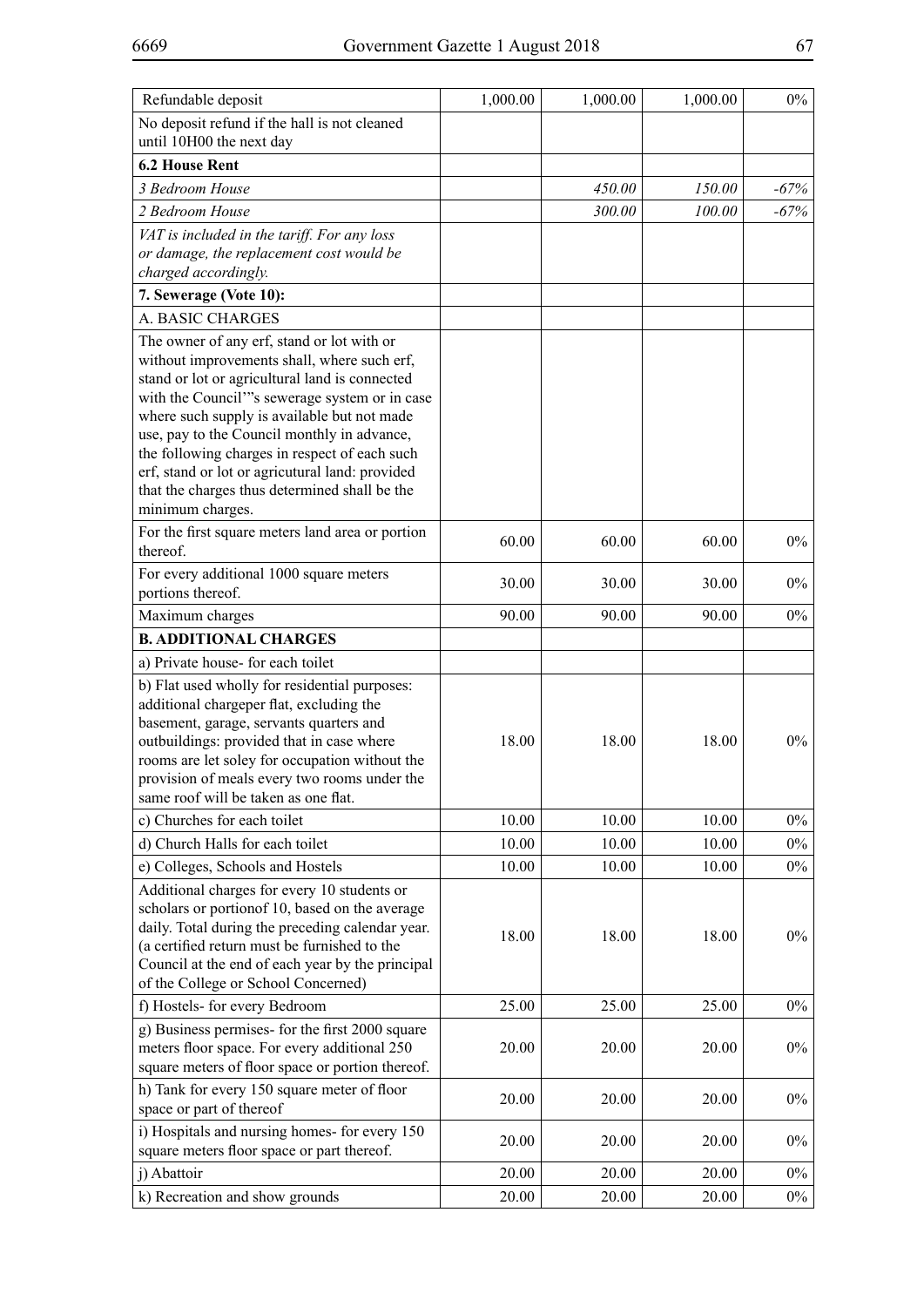| i) A for every water closet or basin                                         | 20.00         | 20.00         | 20.00         | $0\%$         |
|------------------------------------------------------------------------------|---------------|---------------|---------------|---------------|
| ii) For every urinal or basin                                                | 20.00         | 20.00         | 20.00         | $0\%$         |
| l) All other premises                                                        | 20.00         | 20.00         | 20.00         | $0\%$         |
| m) Private work                                                              | 20.00         | 20.00         | 20.00         | $0\%$         |
| Actual hour tariff of workers worked +15%<br>Admin                           | 150.00        | 150.00        | 150.00        | $0\%$         |
| n) Connections=new - Residential                                             | 383.00        | 383.00        | 383.00        | $0\%$         |
| New connections- Commercial, Industrial and<br>Institutional                 | 450.00        | 450.00        | 450.00        | $0\%$         |
| NOTE: All charges are stated without VAT. VAT                                |               |               |               |               |
| will be added for non residential consumers                                  |               |               |               |               |
| <b>8. SEWERAGE BLOCKAGE</b>                                                  |               |               |               |               |
| Description                                                                  | <b>Tariff</b> |               | <b>Tariff</b> | $\frac{0}{0}$ |
| Unblock the sewer during working hours                                       | 300.00        | 300.00        | 300.00        | $0\%$         |
| Unblock the sewer after working hours                                        | 500.00        | 500.00        | 500.00        | $0\%$         |
| Penalty for illegal sewer connection,<br>tempering and sabotage per incident |               |               |               |               |
| 1. Residential- per offence or 6 month<br>imprison-ment or both              | 2,000.00      | 2,000.00      | 2,000.00      | $0\%$         |
| 2. All type of business- per offence or 6 month<br>imprisonment              | 2,000.00      | 2,000.00      | 2,000.00      | $0\%$         |
| Note: All charges are stated without VAT: VAT                                |               |               |               |               |
| will be added for non-residential consumers                                  |               |               |               |               |
| 9. SANITATION (Vote11)                                                       |               |               |               |               |
| <b>Description</b>                                                           | <b>Tariff</b> | <b>Tariff</b> | <b>Tariff</b> | $\frac{0}{0}$ |
| 1. Refuse Removal                                                            |               |               |               |               |
| <b>Refuse Removal Basic Business</b>                                         | 100.00        | 100.00        | 100.00        | $0\%$         |
| Refuse Removal Basic Residential                                             | 50.00         | 50.00         | 50.00         | $0\%$         |
| Otjinene per refuse bin- one per week                                        | 10.00         | 10.00         | 10.00         | $0\%$         |
| All business accounts:                                                       |               |               |               |               |
| Otjinene per- refuse bin once a week                                         | 20.00         | 20.00         | 20.00         | $0\%$         |
| Otjinene extension per refuse bin- once a week                               |               |               |               |               |
| Shabeens per refuse bin- once a week                                         | 20.00         | 20.00         | 20.00         | $0\%$         |
| Bars and Bottle store                                                        | 35.00         | 35.00         | 35.00         | $0\%$         |
| 3m truck load of refuse- per load                                            | 250.00        | 250.00        | 250.00        | $0\%$         |
| 5m truck load of refuse- per load                                            | 600.00        | 600.00        | 600.00        | $0\%$         |
| 2. Garden refuse removal                                                     |               |               |               |               |
| Shabeens per refuse bin- once a week                                         | 250.00        | 250.00        | 250.00        | $0\%$         |
| Business- per 10m lorry load- per load or part<br>thereof                    | 500.00        | 500.00        | 500.00        | $0\%$         |
| 3. Removal of building materials/rubbles                                     |               |               |               |               |
| Residential- per 5m lorry load or part thereof                               | 250.00        | 250.00        | 250.00        | $0\%$         |
| Business- per 10m lorry load or part thereof                                 | 500.00        | 500.00        | 500.00        | $0\%$         |
| Illegal dumping-removal of rubbles waste                                     |               | 2,000.00      | 2,000.00      | $0\%$         |
| Illegal dumping- removal of resindential waste                               |               |               | 250.00        | New           |
| Unclean developed business yard and street<br>frontage                       |               |               | 250.00        | New           |
| Unclean developed residential yard and street<br>frontage                    |               |               | 100.00        | New           |
|                                                                              |               |               |               |               |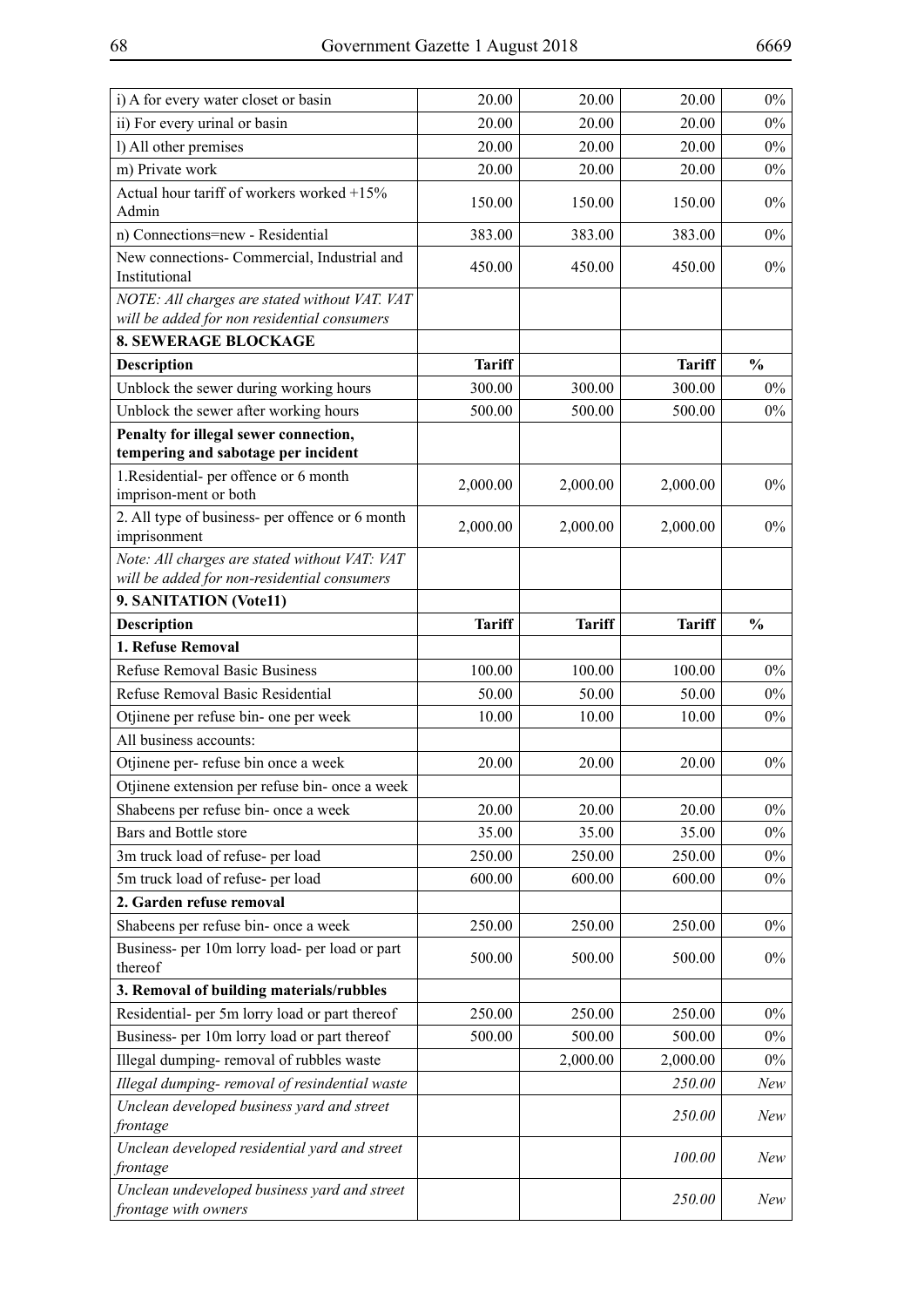| Unclean undeveloped residential yard and<br>street frontage with owners                      |          |                    | 100.00   | New   |
|----------------------------------------------------------------------------------------------|----------|--------------------|----------|-------|
| Public nuisance                                                                              |          |                    | 100.00   | New   |
| 10% Reward on fine for reporting confirmed                                                   |          |                    |          |       |
| illegal dumping per incident                                                                 |          |                    |          | $0\%$ |
| Note: All charges are stated without VAT: VAT<br>will be added for non-residential consumers |          |                    |          |       |
| a) INTEREST LEVIES ON THE                                                                    |          |                    |          |       |
| <b>OUTSTANDING DEBTS</b>                                                                     |          |                    |          |       |
| Charges of 20% calculated per annum on the                                                   |          |                    |          |       |
| outstanding debts. Sundry income will be<br>collected.                                       |          |                    |          |       |
| a) Statement of account                                                                      |          |                    |          |       |
| To print duplicate statement of account                                                      |          |                    |          |       |
| (municipal bill) per page                                                                    | 7.00     | 7.00               | 7.00     | $0\%$ |
| 11.STREET DEPARTMENT (Vote15)                                                                |          |                    |          |       |
| <b>Sundry income renting of Municipal</b>                                                    |          |                    |          |       |
| Eguipment                                                                                    |          |                    |          |       |
| <b>Saving group/Build Together/Social Group</b><br><b>Exclude Contractors</b>                |          |                    |          |       |
| <b>BUILDING SAND</b>                                                                         |          |                    |          |       |
| 3m truck plus sand- per load                                                                 | 130.00   | 130.00             | 130.00   | $0\%$ |
| 5m truck plus sand- per load                                                                 | 150.00   | 150.00             | 150.00   | $0\%$ |
| 10m truck plus sand - per load                                                               | 250.00   | 250.00             | 250.00   | $0\%$ |
| <b>BUILDING STONES</b>                                                                       |          |                    |          |       |
| 3m truck plus sand plus stones- per load                                                     | 200.00   | 200.00             | 200.00   | $0\%$ |
| 5m truck plus sand plus stones- per load                                                     | 250.00   | 250.00             | 250.00   | $0\%$ |
| 10m truck plus sand plus stones- per load                                                    | 350.00   | 350.00             | 350.00   | $0\%$ |
| <b>GENERAL PUBLIC</b>                                                                        |          |                    |          |       |
| <b>BUILDING SAND</b>                                                                         |          |                    |          |       |
| 3m truck plus sand- per load                                                                 | 500.00   | 500.00             | 500.00   | $0\%$ |
| 5m truck plus sand- per load                                                                 | 750.00   | 750.00             | 750.00   | $0\%$ |
| 10m truck plus sand- per load                                                                | 1,500.00 | 1,500.00           | 1,500.00 | $0\%$ |
| <b>BUILDING STONES</b>                                                                       |          |                    |          |       |
| 3m truck plus stones- per load                                                               | 500.00   | 500.00             | 500.00   | $0\%$ |
| 5m truck plus stones- per load                                                               | 750.00   | 750.00             | 750.00   | $0\%$ |
| 10m truck plus stones                                                                        | 1,500.00 | 1,500.00           | 1,500.00 | $0\%$ |
| <b>Building sand and stones (Already Mixed)</b>                                              |          |                    |          |       |
| 3m truck, sand plus stones- per load                                                         | 750.00   | 750.00             | 750.00   | $0\%$ |
| 5m truck, sand plus stones- per load                                                         | 1,200.00 | 1,200.00           | 1,200.00 | $0\%$ |
| 10m truck, sand plus stones- per load                                                        | 2,500.00 | 2,500.00           | 2,500.00 | $0\%$ |
| <b>BUILDING SAND</b>                                                                         |          |                    |          |       |
| 3m Truck plus sand                                                                           | 500.00   | 500.00             | 500.00   | $0\%$ |
| 5m truck plus sand- per load                                                                 | 750.00   | 750.00             | 750.00   | $0\%$ |
| 10m truck plus sand- per load                                                                | 1,500.00 | 1,500.00           | 1,500.00 | $0\%$ |
| <b>BUILDING STONES</b>                                                                       | 750.00   |                    | 750.00   | $0\%$ |
| 3m truck plus stones- per load<br>5m truck plus stones- per load                             | 1,000.00 | 750.00<br>1,000.00 | 1,000.00 | $0\%$ |
| 10m truck plus stones- per load                                                              | 2,000.00 | 2,000.00           | 2,000.00 | $0\%$ |
|                                                                                              |          |                    |          |       |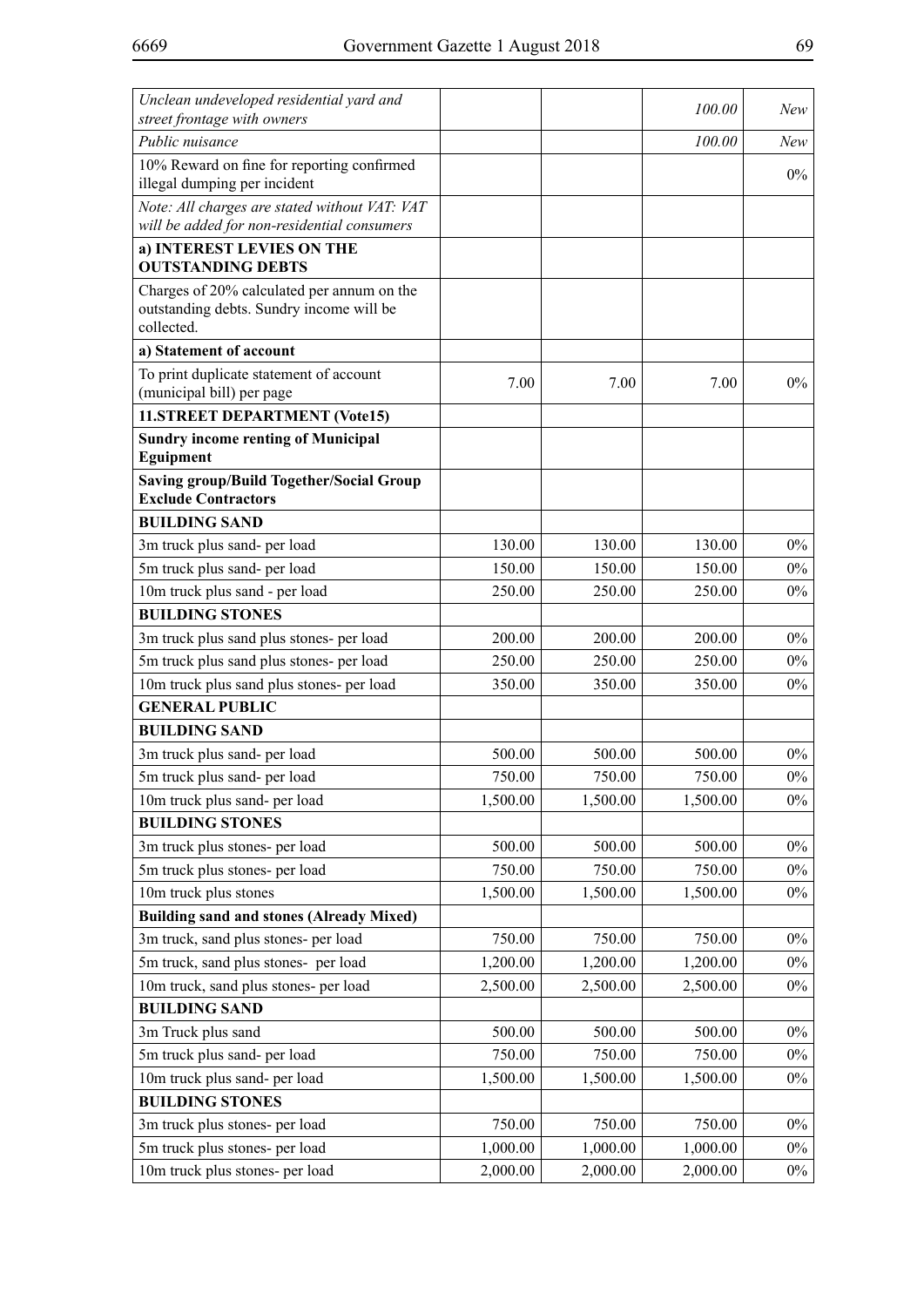| <b>Building sand and stones (Already Mixed)</b>                                                                 |                                             |                                             |                                             |       |
|-----------------------------------------------------------------------------------------------------------------|---------------------------------------------|---------------------------------------------|---------------------------------------------|-------|
| 3m truck, sand plus stones- per load                                                                            | 750.00                                      | 750.00                                      | 750.00                                      | $0\%$ |
| 5m truck, sand plus stones- per load                                                                            | 1,000.00                                    | 1,000.00                                    | 1,000.00                                    | $0\%$ |
| 10m truck, sand plus stones- per load                                                                           | 2,000.00                                    | 2,000.00                                    | 2,000.00                                    | $0\%$ |
| <b>Contractors</b>                                                                                              |                                             |                                             |                                             |       |
| <b>Building sand</b>                                                                                            |                                             |                                             |                                             |       |
| 3m truck plus sand- per load                                                                                    | 600.00                                      | 600.00                                      | 600.00                                      | $0\%$ |
| 5m truck plus sand- per load                                                                                    | 1,000.00                                    | 1,000.00                                    | 1,000.00                                    | $0\%$ |
| 10m truck plus sand- per load                                                                                   | 2,000.00                                    | 2,000.00                                    | 2,000.00                                    | $0\%$ |
| <b>BUILDING SAND AND STONES</b>                                                                                 |                                             |                                             |                                             |       |
| 3m truck plus sand plus stones- per load                                                                        | 1,000.00                                    | 1,000.00                                    | 1,000.00                                    | $0\%$ |
| 5m truck plus sand plus stones- per load                                                                        | 1,500.00                                    | 1,500.00                                    | 1,500.00                                    | $0\%$ |
| 10m truck plus sand plus stones- per load                                                                       | 3,000.00                                    | 3,000.00                                    | 3,000.00                                    | $0\%$ |
| Note: VAT is included in the tariffs and<br>delivery within Otjinene                                            |                                             |                                             |                                             |       |
| <b>12.VILLAGE ENGINEER'S (TECHNICAL</b><br><b>SERVICES) DEPARTMENT (Vote16)</b>                                 |                                             |                                             |                                             |       |
| Penalty for building without and approved<br>building plan:                                                     | 2,000.00                                    | 2,000.00                                    | 2,000.00                                    | $0\%$ |
| Residential                                                                                                     | 2,000.00                                    | 2,000.00                                    | 2,000.00                                    | $0\%$ |
| General Residential                                                                                             | 2,000.00                                    | 2,000.00                                    | 2,000.00                                    | $0\%$ |
| <b>Business</b>                                                                                                 | 2,000.00                                    | 2,000.00                                    | 2,000.00                                    | $0\%$ |
| Industrial                                                                                                      | 2,000.00                                    | 2,000.00                                    | 2,000.00                                    | $0\%$ |
| Agricultural                                                                                                    | 2,000.00                                    | 2,000.00                                    | 2,000.00                                    | $0\%$ |
| <b>Building plans:</b>                                                                                          |                                             |                                             |                                             |       |
| Size of the building plan:                                                                                      |                                             |                                             |                                             |       |
| Building floor area size up to -39m                                                                             | 7,500.00                                    | 7,500.00                                    | 7,500.00                                    | $0\%$ |
| Building floor area size 40m -59m                                                                               | 100.00                                      | 100.00                                      | 100.00                                      | $0\%$ |
| Building floor area size 60m -89m                                                                               | 500.00                                      | 500.00                                      | 500.00                                      | $0\%$ |
| Building floor area size 90m -119m                                                                              | 750.00                                      | 750.00                                      | 750.00                                      | $0\%$ |
| Building floor area size 120m -149m                                                                             | 1,000.00                                    | 1,000.00                                    | 1,000.00                                    | $0\%$ |
| Building floor areasize 150m -499m per plan                                                                     | 2,190.00                                    | 2,190.00                                    | 2,190.00                                    | $0\%$ |
| Building floor area size 500m and above per<br>square meter                                                     | 500.00                                      | 500.00                                      | 500.00                                      | $0\%$ |
| Renewable of building plan (after expire) all<br>size (per plan)                                                | 240.00                                      | 240.00                                      | 240.00                                      | $0\%$ |
| Scheme house (minimum of 110 incidental<br>type houses)                                                         | First plan<br>above and N\$<br>750 per copy | First plan<br>above and N\$<br>750 per copy | First plan<br>above and N\$<br>750 per copy | $0\%$ |
| Penalties for illegal buildings (per building)                                                                  | 2,000.00                                    | 2,000.00                                    | 2,000.00                                    | $0\%$ |
| Penalties for illegal structures, such as<br>backyard shacks, wooden shades and steel<br>frames (per structure) | 1,500.00                                    | 1,500.00                                    | 1,500.00                                    | $0\%$ |
| <b>Business, Industrial and Agricuture</b>                                                                      |                                             |                                             |                                             |       |
| 1. Cost per building floor area (per square meter)                                                              | 2.00                                        | 2.00                                        | 2.00                                        | $0\%$ |
| 2. Structural engineer certificate fee                                                                          | 1,000.00                                    | 1,000.00                                    | 1,000.00                                    | $0\%$ |
| 3. Inspection fee per visit by Council engineer                                                                 |                                             |                                             |                                             |       |
| (in the absence of structural engineer)                                                                         | 500.00                                      | 500.00                                      | 500.00                                      | $0\%$ |
| 4. Final inspection by Council                                                                                  | 800.00                                      | 800.00                                      | 800.00                                      | $0\%$ |
| 5. Approved of boundary wall other that fence<br>(cost per square meter)                                        | 5.00                                        | 5.00                                        | 5.00                                        | $0\%$ |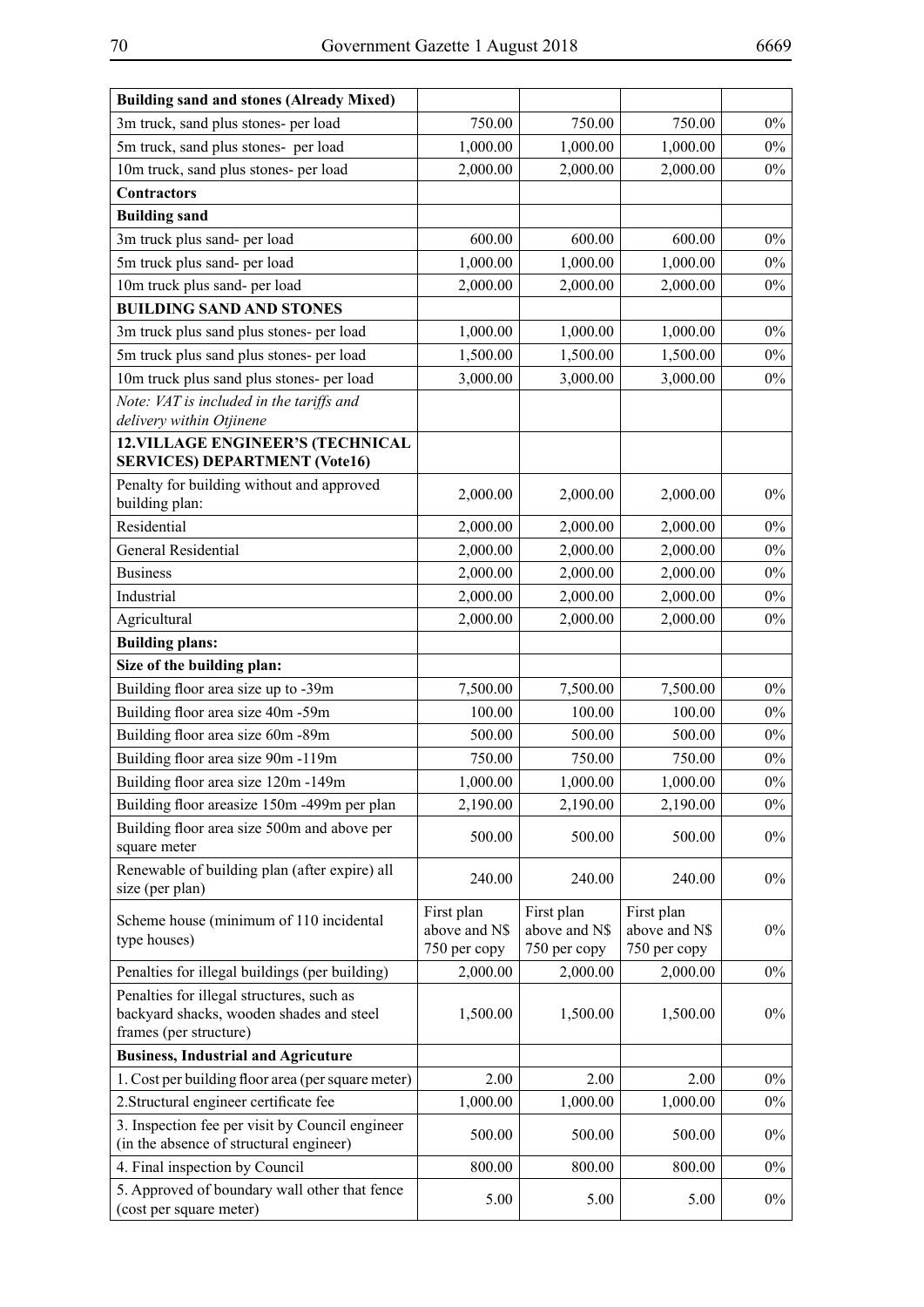| 6. Renewable of building plan (after expire all                                                        | 500.00                        | 500.00                        | 500.00                        | $0\%$      |
|--------------------------------------------------------------------------------------------------------|-------------------------------|-------------------------------|-------------------------------|------------|
| sizes)                                                                                                 |                               |                               |                               |            |
| Penalties for illegal structures, such as<br>backyard shacks, wooden shades and steel                  | 2,000.00                      | 2,000.00                      | 2,000.00                      | $0\%$      |
| frames (per structure)                                                                                 |                               |                               |                               |            |
| <b>Copies for Building plans</b>                                                                       |                               |                               |                               |            |
| Copy of erf diagram A4/A3 per copy                                                                     | 70.00                         | 70.00                         | 70.00                         | $0\%$      |
| Building Plan copies A4/A3 per copy                                                                    | 50.60                         | 50.60                         | 50.60                         | $0\%$      |
| Building plan A2/A0 per copy                                                                           | 190.00                        | 190.00                        | 190.00                        | $0\%$      |
| <b>Printing of Town Maps</b>                                                                           |                               |                               |                               |            |
| Town Maps-A4/A3 per copy                                                                               | Cost of<br>supply plus<br>30% | Cost of<br>supply plus<br>30% | Cost of<br>supply plus<br>30% | $0\%$      |
| Town Maps-A2/A0 per copy                                                                               | Cost of<br>supply plus<br>30% | Cost of<br>supply plus<br>30% | Cost of<br>supply plus<br>30% | $0\%$      |
| Note: VAT is included in the tariffs                                                                   |                               |                               |                               |            |
| <b>Boundry Walls</b>                                                                                   |                               |                               |                               |            |
| 1. Cost per wall area per sqare meter                                                                  | 5.00                          | 5.00                          | 5.00                          | $0\%$      |
| 2. Complete site inspection                                                                            | 2,000.00                      | 2,000.00                      | 2,000.00                      | $0\%$      |
| Note: VAT is included in the tariffs                                                                   |                               |                               |                               |            |
| <b>13. WATER (Vote 20)</b>                                                                             |                               |                               |                               |            |
| <b>13.1 WATER TARRIFS</b>                                                                              |                               |                               |                               |            |
| <b>1. WATER BASIC</b>                                                                                  |                               |                               |                               |            |
| 1.1 All Residential                                                                                    |                               |                               |                               |            |
| 20mm water pipe and below                                                                              | 30.00                         | 30.00                         | 30.00                         | $0\%$      |
| 15mm - 25mm water pipe for pensioners                                                                  | 20.00                         | 20.00                         | 20.00                         | $0\%$      |
| 1.2 Business (Commercial, Industrial and                                                               |                               |                               |                               |            |
| <b>Institutions</b> )                                                                                  |                               |                               |                               |            |
| 25mm water pipe and up                                                                                 | 110.00                        | 110.00                        | 125.00                        | 14%        |
| 75mm fire hydrates per fire hydrate                                                                    | 500.00                        | 500.00                        | 550.00                        | 10%        |
| 2. WATER CONSUMPTION (UNITS)                                                                           |                               |                               |                               |            |
| 2.1 Residentional                                                                                      |                               |                               |                               |            |
| Residentional                                                                                          | 13.50                         | 14.50                         | 18.00                         | 24%        |
| Pensioners                                                                                             | 12.00                         | 14.50                         | 18.00                         | 24%        |
| Community Tap (25 litres Container)                                                                    | 13.50                         | 14.50                         | 18.00                         | 24%        |
| Pre-paid Water Meter                                                                                   |                               |                               | 2,250.00                      | <b>New</b> |
| Community Stand Tap Pre-Paid Water/ Filling<br>of Token                                                |                               |                               | 30.00                         | New        |
| Price of Token                                                                                         |                               |                               | 250.00                        | New        |
| 2.2 Business (Commercial Industrial and<br><b>Institutions</b> )                                       |                               |                               |                               |            |
| Otjinene Village Council                                                                               | 15.00                         | 15.00                         | 20.00                         | 33%        |
| 2.3 Other                                                                                              |                               |                               |                               |            |
| 15mm new connection (per connection meter)                                                             | 550.00                        | 550.00                        | 550.00                        | $0\%$      |
| 15mm new connection (per connection meter)                                                             | 550.00                        | 550.00                        | 550.00                        | $0\%$      |
| 25mm and above new connection (per                                                                     | 2,000.00                      | 2,000.00                      | 2,000.00                      | $0\%$      |
| connection meter)                                                                                      |                               |                               |                               |            |
| 13.2 Other Charges                                                                                     |                               |                               |                               |            |
| - Reconnection after the water disconnected due to none-payment of the bill = $N$ 250,00$              |                               |                               |                               |            |
| - Meter test on the request of the customer = $N$1000,00$ and refundable if the meter has been faulty. |                               |                               |                               |            |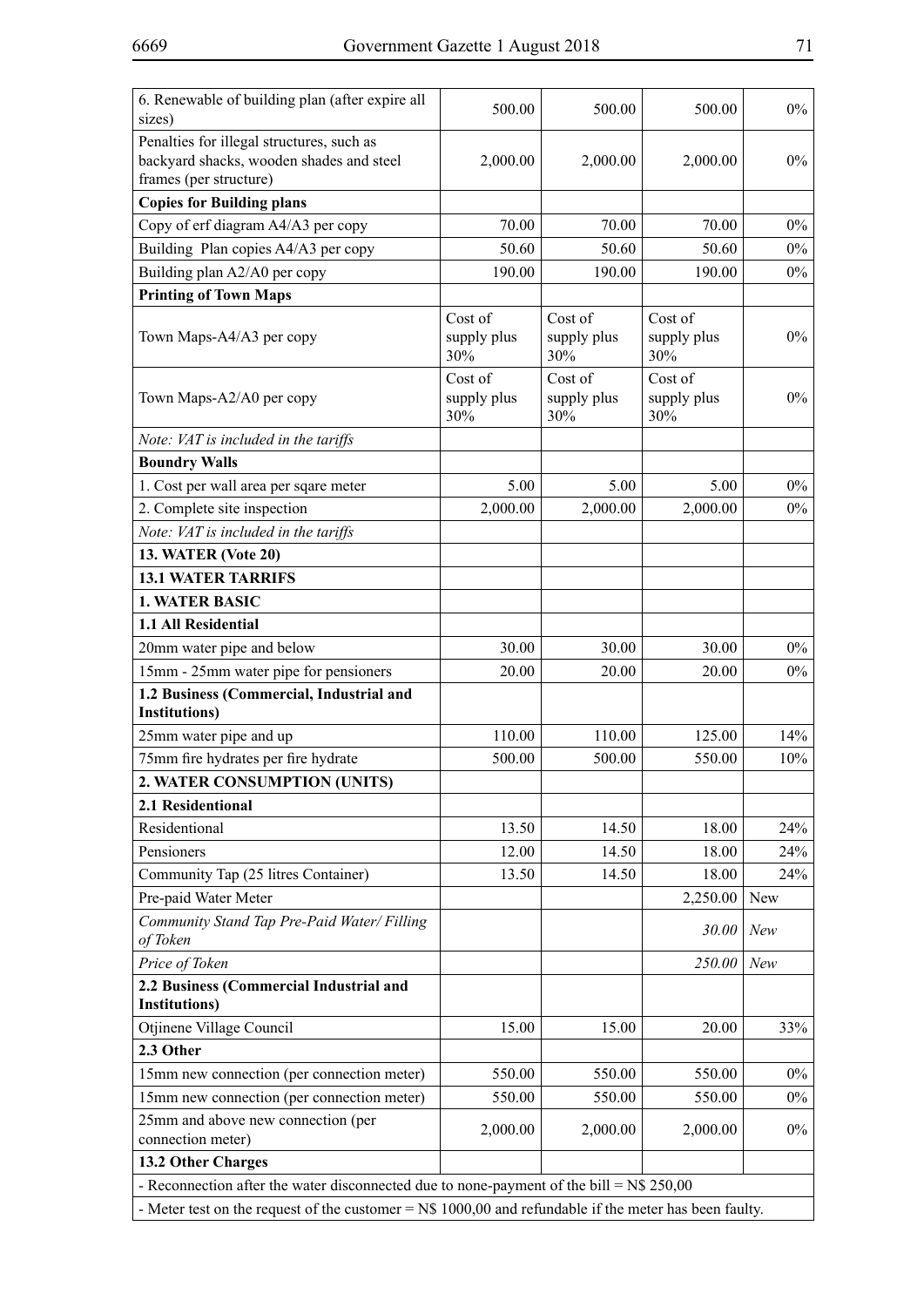| - Boreholes up to 300 cubic per six months is free of charges, but the fine of N\$ 50,00 per cubic exceeding<br>the limits is payable.                                          |                                                                                                                                     |                                                                                                                                     |                                                                                                                                     |               |
|---------------------------------------------------------------------------------------------------------------------------------------------------------------------------------|-------------------------------------------------------------------------------------------------------------------------------------|-------------------------------------------------------------------------------------------------------------------------------------|-------------------------------------------------------------------------------------------------------------------------------------|---------------|
| 13.3 Water consumption deposits                                                                                                                                                 |                                                                                                                                     |                                                                                                                                     |                                                                                                                                     |               |
| <b>Description</b>                                                                                                                                                              | <b>Tariff</b>                                                                                                                       | <b>Tariff</b>                                                                                                                       | <b>Tariff</b>                                                                                                                       | $\frac{0}{0}$ |
| Owner                                                                                                                                                                           | 650.00                                                                                                                              | 650.00                                                                                                                              | 650.00                                                                                                                              | $0\%$         |
| Tenant                                                                                                                                                                          | 750.00                                                                                                                              | 750.00                                                                                                                              | 750.00                                                                                                                              | $0\%$         |
| <b>Business</b>                                                                                                                                                                 | 1,000.00                                                                                                                            | 1,000.00                                                                                                                            | 1,000.00                                                                                                                            | $0\%$         |
| Penalty for illegal water connections, bypass,<br>tempering and sabotage per incident.                                                                                          |                                                                                                                                     |                                                                                                                                     |                                                                                                                                     |               |
| Residential - per offence or six months<br>imprisonment or both                                                                                                                 | 2,000.00                                                                                                                            | 2,000.00                                                                                                                            | 2,000.00                                                                                                                            | $0\%$         |
| All types of business and Institutions - per<br>offence or six months imprisonment or both                                                                                      | 2,000.00                                                                                                                            | 2,000.00                                                                                                                            | 2,000.00                                                                                                                            | $0\%$         |
| <b>14. TOWN PLANNING FEES</b>                                                                                                                                                   |                                                                                                                                     |                                                                                                                                     |                                                                                                                                     |               |
| Better fees in the case of rezoning of erven will<br>be charged in terms of section 34 of the Town<br>planning Ordinance, 1954 (Ordinance 18 of<br>1954), as amended as follows |                                                                                                                                     |                                                                                                                                     |                                                                                                                                     |               |
| - From institutional, private open space no<br>subsidised price to residential or general<br>residential.                                                                       | 0.50                                                                                                                                | 0.50                                                                                                                                | 0.50                                                                                                                                | $0\%$         |
| - From institutional, private open space no<br>subsidised price to offence or business                                                                                          | 0.50                                                                                                                                | 0.50                                                                                                                                | 0.50                                                                                                                                | $0\%$         |
| - From institutional, private open space<br>subsidised price applicable to any other zoning.                                                                                    | 75% where<br>land has been<br>provided at<br>a subsidised<br>value which<br>is not going to<br>be recovered<br>in any other<br>way. | 75% where<br>land has been<br>provided at<br>a subsidised<br>value which<br>is not going to<br>be recovered<br>in any other<br>way. | 75% where<br>land has been<br>provided at<br>a subsidised<br>value which<br>is not going to<br>be recovered<br>in any other<br>way. | $0\%$         |
| - Residential to higher densities residential.                                                                                                                                  | 0.20                                                                                                                                | 0.20                                                                                                                                | 0.20                                                                                                                                | $0\%$         |
| - Residential to general residential.                                                                                                                                           | 0.20                                                                                                                                | 0.20                                                                                                                                | 0.20                                                                                                                                | $0\%$         |
| - Residential, general residential to office or<br>business.                                                                                                                    | 0.40                                                                                                                                | 0.40                                                                                                                                | 0.40                                                                                                                                | $0\%$         |
| - Residential, genral residential, business to<br>industrial.                                                                                                                   | 0.30                                                                                                                                | 0.30                                                                                                                                | 0.30                                                                                                                                | $0\%$         |
| - Office to business.                                                                                                                                                           | 0.30                                                                                                                                | 0.30                                                                                                                                | 0.30                                                                                                                                | $0\%$         |
| - Office or business to increase in bulk.                                                                                                                                       | 0.30                                                                                                                                | 0.30                                                                                                                                | 0.30                                                                                                                                | $0\%$         |
| - Any zone to institutional                                                                                                                                                     | No betterment<br>fee                                                                                                                | No betterment<br>fee                                                                                                                | No betterment<br>fee                                                                                                                | $0\%$         |
| - Any zone to special                                                                                                                                                           | Own merit up<br>to $50\%$                                                                                                           | Own merit up<br>to $50\%$                                                                                                           | Own merit up<br>to $50\%$                                                                                                           | $0\%$         |
| - Underdetemined or agriculture to any zone                                                                                                                                     | 0.30                                                                                                                                | 0.30                                                                                                                                | 0.30                                                                                                                                | $0\%$         |
| - Special to any zone                                                                                                                                                           | No betterment<br>fee                                                                                                                | No betterment<br>fee                                                                                                                | No betterment<br>fee                                                                                                                | $0\%$         |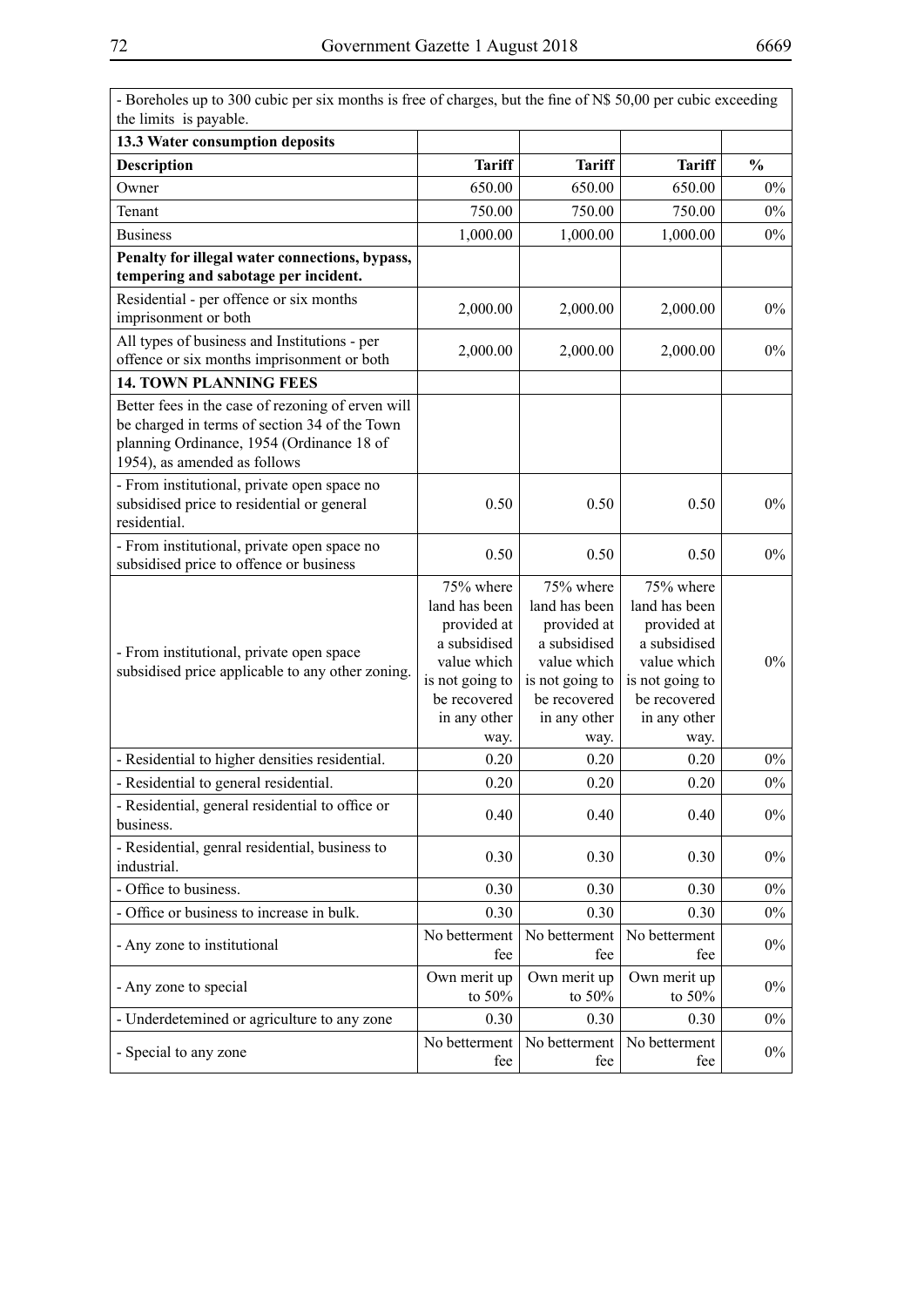|--|

|                                                  | 75% only       | 75% only       | 75% only       |       |
|--------------------------------------------------|----------------|----------------|----------------|-------|
|                                                  | when           | when           | when           |       |
|                                                  | legalised use  | legalised use  | legalised use  |       |
|                                                  | is authorised  | is authorised  | is authorised  |       |
|                                                  | in terms of    | in terms of    | in terms of    |       |
| - Any zone - where an unauthorized activity or   | the scheme.    | the scheme.    | the scheme.    |       |
| illegal building works is being legalised to any | Unauthorised   | Unauthorised   | Unauthorised   | $0\%$ |
| zone                                             | uses to be     | uses to be     | uses to be     |       |
|                                                  | terminated     | terminated     | terminated     |       |
|                                                  | if not         | if not         | if not         |       |
|                                                  | compatible     | compatible     | compatible     |       |
|                                                  | with           | with           | with           |       |
|                                                  | surrounfing    | surrounfing    | surrounfing    |       |
|                                                  | land uses.     | land uses.     | land uses.     |       |
|                                                  | No bettrment   | No bettrment   | No bettrment   |       |
|                                                  | payable        | payable        | payable        |       |
|                                                  | provided land  | provided land  | provided land  |       |
| - State (owned by government) to any zone.       | is and remain  | is and remain  | is and remain  | $0\%$ |
|                                                  | in the state   | in the state   | in the state   |       |
|                                                  | owner-ship.    | owner-ship.    | owner-ship.    |       |
|                                                  | No betterment  | No betterment  | No betterment  |       |
| - Municipal to any zone                          | fee            | fee            | fee            | $0\%$ |
| - Township development on private land           | 0.30           | 0.30           | 0.30           | $0\%$ |
|                                                  | Applicants     | Applicants     | Applicants     |       |
|                                                  | who receive    | who receive    | who receive    |       |
|                                                  | Village        | Village        | Village        |       |
|                                                  | approval for   | approval for   | approval for   |       |
|                                                  | sub-division   | sub-division   | sub-division   |       |
|                                                  | of erven will  | of erven will  | of erven will  |       |
|                                                  | be require     | be require     | be require     |       |
|                                                  | to pay         | to pay         | to pay         |       |
|                                                  | endowment      | endowment      | endowment      |       |
|                                                  | fee of 7.5%    | fee of $7.5%$  | fee of 7.5%    |       |
|                                                  | of the value   | of the value   | of the value   |       |
|                                                  | of the new     | of the new     | of the new     |       |
|                                                  | portion        | portion        | portion        |       |
| Endowment fees in the case of subdivision        | (s) being      | (s) being      | (s) being      |       |
| of erven will be charged as provided for in the  | created, on    | created, on    | created, on    |       |
| Town-ship and Division of Land Ordinance         | or before the  | or before the  | or before the  | $0\%$ |
| No.11 of 1963, (Ordinance 11 of 1963), as        |                |                |                |       |
| amended.                                         | registration   | registration   | registration   |       |
|                                                  | of the new     | of the new     | of the new     |       |
|                                                  | portion(s),    | portion(s),    | portion(s),    |       |
|                                                  | and shall be   | and shall be   | and shall be   |       |
|                                                  | paid into a    | paid into a    | paid into a    |       |
|                                                  | susspense      | susspense      | susspense      |       |
|                                                  | account        | account        | account        |       |
|                                                  | created by     | created by     | created by     |       |
|                                                  | the Strategic  | the Strategic  | the Strategic  |       |
|                                                  | Executive:     | Executive:     | Executive:     |       |
|                                                  | Finance, Fleet | Finance, Fleet | Finance, Fleet |       |
|                                                  | Management,    | Management,    | Management,    |       |
|                                                  | Procuremetn    | Procuremetn    | Procuremetn    |       |
|                                                  | and IT.        | and IT.        | and IT.        |       |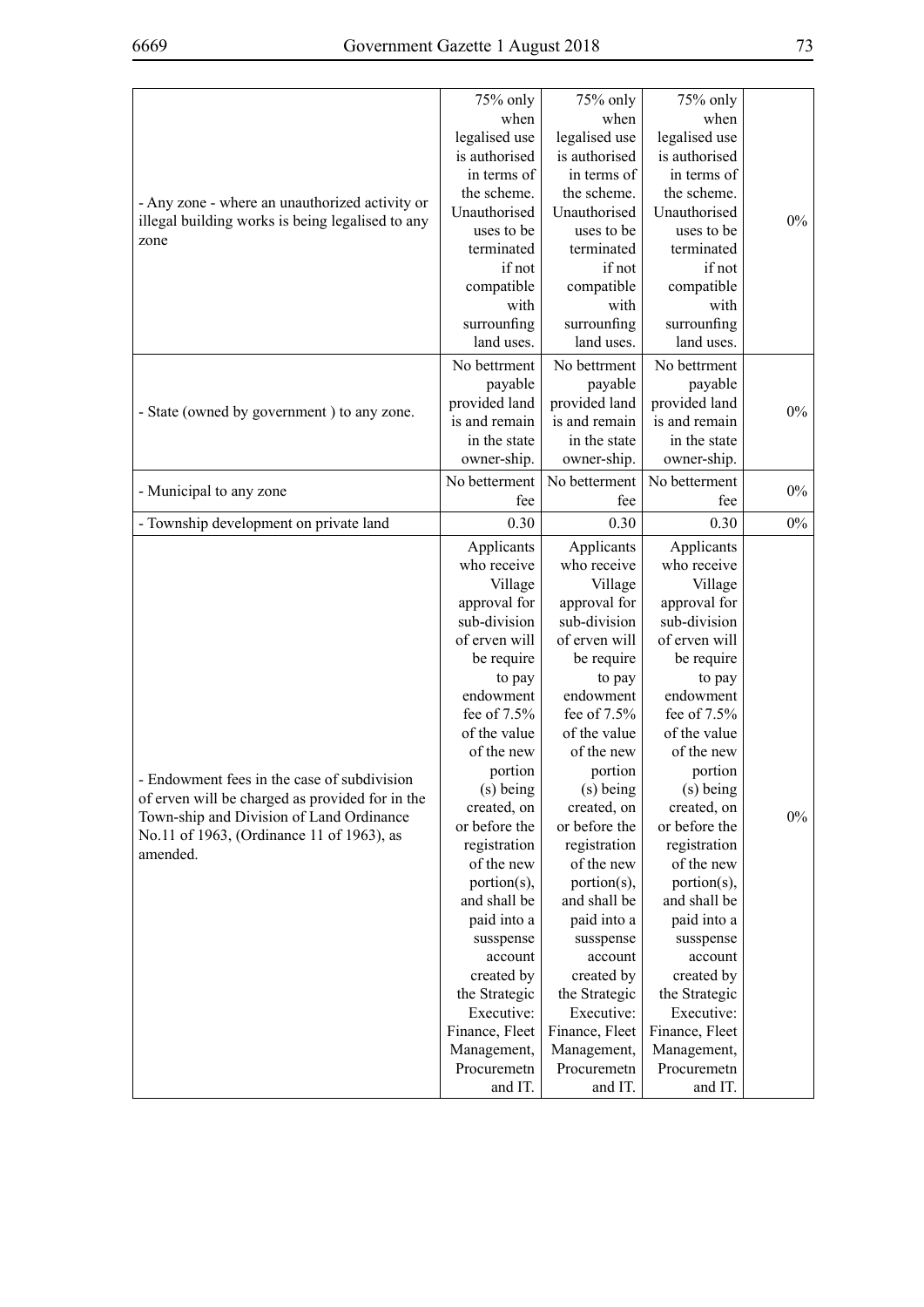| <b>15. LOCAL ECONOMY DEVELOPMENT</b><br><b>FEES</b>                                                                     |          |          |          |       |
|-------------------------------------------------------------------------------------------------------------------------|----------|----------|----------|-------|
| <b>Outdoor Advertising (OA) Fees in all</b><br>location and all sizes:                                                  |          |          |          |       |
| - Billboards 9 x 6 meter -per month                                                                                     | 2,500.00 | 2,500.00 | 2,500.00 | $0\%$ |
| - Billboard 5.5 x 6 meters -per month                                                                                   | 2,500.00 | 2,500.00 | 2,500.00 | $0\%$ |
| - Billboard 3 x 12 meter per month                                                                                      | 1,500.00 | 1,500.00 | 1,500.00 | $0\%$ |
| - Billboard 3 x 6 meters per month                                                                                      | 1,000.00 | 1,000.00 | 1,000.00 | $0\%$ |
| - Sign Boards: less than 18 square meters per<br>month.                                                                 | 700.00   | 700.00   | 700.00   | $0\%$ |
| - Electrical illuminated light boxes                                                                                    | 500.00   | 500.00   | 500.00   | $0\%$ |
| - Posters on street poles- per day                                                                                      | 100.00   | 100.00   | 100.00   | $0\%$ |
| - Wall wraps- per month                                                                                                 | 50.00    | 50.00    | 50.00    | $0\%$ |
| - Illuminated street names signs- per month                                                                             | 50.00    | 50.00    | 50.00    | $0\%$ |
| - Estate agent boards- per day                                                                                          | 50.00    | 50.00    | 50.00    | $0\%$ |
| - Business sign boards- per month                                                                                       | 100.00   | 100.00   | 100.00   | $0\%$ |
| - Advertising on street furniture such as<br>dustbins, concrete refuse drums, bus shelters,<br>taxi ranks, etc. per day | 20.00    | 20.00    | 20.00    | $0\%$ |
| - Fire wall advertising per annum                                                                                       | 1,000.00 | 1,000.00 | 1,000.00 | $0\%$ |
| - Sport ground advertisement per annum                                                                                  | 1,500.00 | 1,500.00 | 1,500.00 | $0\%$ |
| - Banners across the road - per day plus own<br>installation                                                            | 50.00    | 50.00    | 50.00    | $0\%$ |
| - Other small banners- once off payment plus<br>own installation                                                        | 50.00    | 50.00    | 50.00    | $0\%$ |
| VAT 15% Excluded on these tariffs                                                                                       |          |          |          |       |
| <b>Street Vendors</b>                                                                                                   |          |          |          |       |
| - Street vendors per month                                                                                              | 100.00   | 100.00   | 100.00   | $0\%$ |
| - Month end vendors only per day                                                                                        | 50.00    | 50.00    | 50.00    | $0\%$ |
| <b>16. INFORMAL SETTLEMENTS FEES</b>                                                                                    |          |          |          |       |
| - Informal Residential House per month                                                                                  | 50.00    | 50.00    | 50.00    | $0\%$ |
| - Informal Single Residential (more than one<br>corrugated iron shack on a plot per month                               | 80.00    | 80.00    | 80.00    | $0\%$ |
| - Informal Residential flats- per flat and per<br>month                                                                 | 150.00   | 150.00   | 150.00   | $0\%$ |
| - Informal Residential Grocery Business -per<br>month                                                                   | 150.00   | 150.00   | 150.00   | $0\%$ |
| - Informal Residential Bottle Store or Shebeens<br>-per month                                                           | 500.00   | 500.00   | 500.00   | $0\%$ |
| - Informal Residential institutional -per month                                                                         | 80.00    | 80.00    | 80.00    | $0\%$ |
| - Informal Residential Day Care Centre -per<br>month                                                                    | 60.00    | 60.00    | 60.00    | $0\%$ |
| 15% VAT will be charged on businesses                                                                                   |          |          |          |       |

 $\frac{1}{2}$ 

### **BY ORDER OF THE COUNCIL**

**L. KAUTA CHAIRPERSON OF VILLAGE COUNCIL**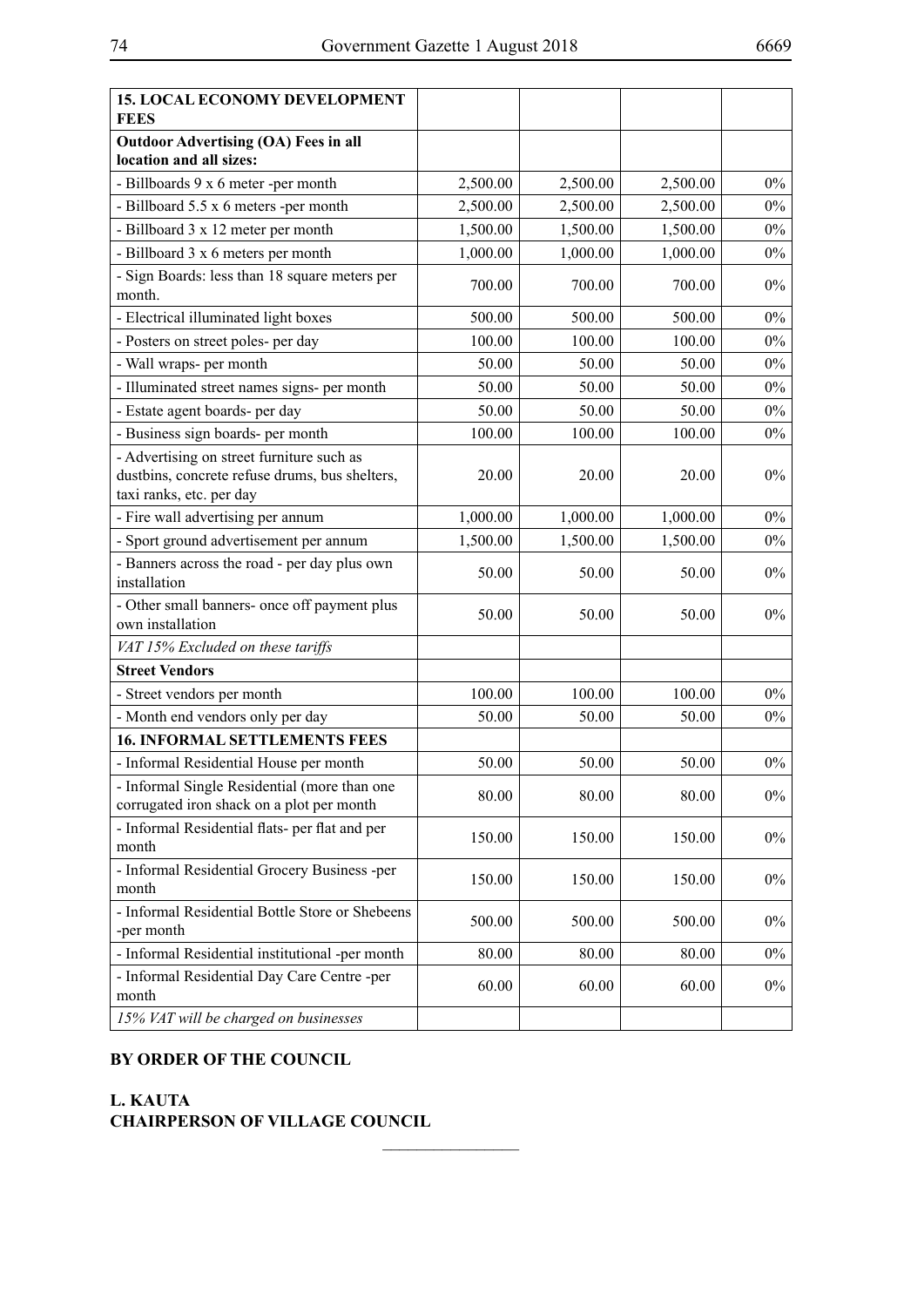# **MUNICIPALITY OF OUTJO**

No. 466 2018

#### TARIFFS 2018/ 2019

The Council of the Municipality of Outjo has, under section 30(1)(u) of the Local Authorities Act, 1992 (Act No. 23 of 1992) as amended, further amends the tariff structure for the financial year ending 30 June 2019 as set out in the Schedule with effect from 1 July 2018.

# **SCHEDULE**

|                     |                                                                                                               | Old           | <b>New</b>    | $\frac{0}{0}$    |
|---------------------|---------------------------------------------------------------------------------------------------------------|---------------|---------------|------------------|
| Regula-<br>tion No. | <b>Details</b>                                                                                                | <b>Tariff</b> | <b>Tariff</b> | <b>Increased</b> |
|                     |                                                                                                               | 2017/18       | 2018/19       | 2018/19          |
| $\mathbf{1}$        | <b>WATER</b>                                                                                                  |               |               |                  |
| 1.1                 | <b>SUPPLY OF WATER</b>                                                                                        |               |               |                  |
| (a)                 | Basic charge:                                                                                                 |               |               |                  |
|                     | $(i)$ Industrial & Business                                                                                   | 93.50         | 103.00        | 10.16%           |
|                     | (ii) Domistic                                                                                                 | 77.00         | 85.00         | 10.39%           |
| (b)                 | Industrial and Business water, per kl                                                                         | 13.75         | 15.15         | 10.18%           |
| (c)                 | Domestic water, per kl                                                                                        | 13.31         | 14.65         | 10.07%           |
| (d)                 | Prepaid water, Informal Settlement Area per kl                                                                | 28.00         | 30.85         | 10.18%           |
| (e)                 | Prepaid water, Formal per kl                                                                                  | 40.00         | 44.25         | 10.63%           |
| 1.2                 | <b>TESTING OF WATER METERS</b>                                                                                | 520.00        | 572.00        | 10.00%           |
| 1.3                 | <b>NEW WATER CONNECTIONS</b>                                                                                  |               |               |                  |
|                     | Per connection pipe:-                                                                                         |               |               |                  |
| (a)                 | With a maximum diameter of 20 mm only domestic                                                                | 1668.00       | 1835.00       | 10.01%           |
| (b)                 | With a diameter exceeding 20 mm, but not exceeding<br>25 mm- only domestic                                    | 2578.00       | 2835.00       | 9.97%            |
| (c)                 | With a diameter exceeding 25 mm, as well as all<br>business and industrial connection actual cost plus<br>15% |               |               |                  |
| 1.4                 | <b>SUNDRY WATER FEES AND CHARGES</b>                                                                          |               |               |                  |
| (a)                 | For connection on request of the consumer:-                                                                   |               |               |                  |
|                     | (i) during office hours                                                                                       | 145.00        | 160.00        | 10.34%           |
|                     | (ii) after office hours                                                                                       | 270.00        | 297.00        | 10.00%           |
| (b)                 | Reconnection after a disconnection (cut off)                                                                  | 238.00        | 262.00        | 10.08%           |
| (c)                 | Disconnection on request of consumer                                                                          | 145.00        | 160.00        | 10.34%           |
| (d)                 | Special meter reading on request of consumer                                                                  | 142.00        | 156.00        | 9.86%            |
| (e)                 | New prepaid water meter token (cost recovery) - Cost<br>price + $15%$                                         |               |               |                  |
| (f)                 | Duplicate Token for prepaid water meters (cost<br>$recovery)$ - Cost price + 15%                              |               |               |                  |
| 1.5                 | <b>ILLEGAL CONNECTIONS CHARGES</b>                                                                            |               |               |                  |
| (a)                 | (i) Bypass of water meter or temparing - First offence                                                        | 550.00        | 605.00        | 10.00%           |
|                     | (ii) Bypass of water meter or temparing - Second<br>offence                                                   | 1650.00       | 1815.00       | 10.00%           |
|                     | (iii) Legal Action                                                                                            |               |               |                  |
| (g)                 | For any other work or service on request of<br>consumers, actual cost plus 15%                                |               |               |                  |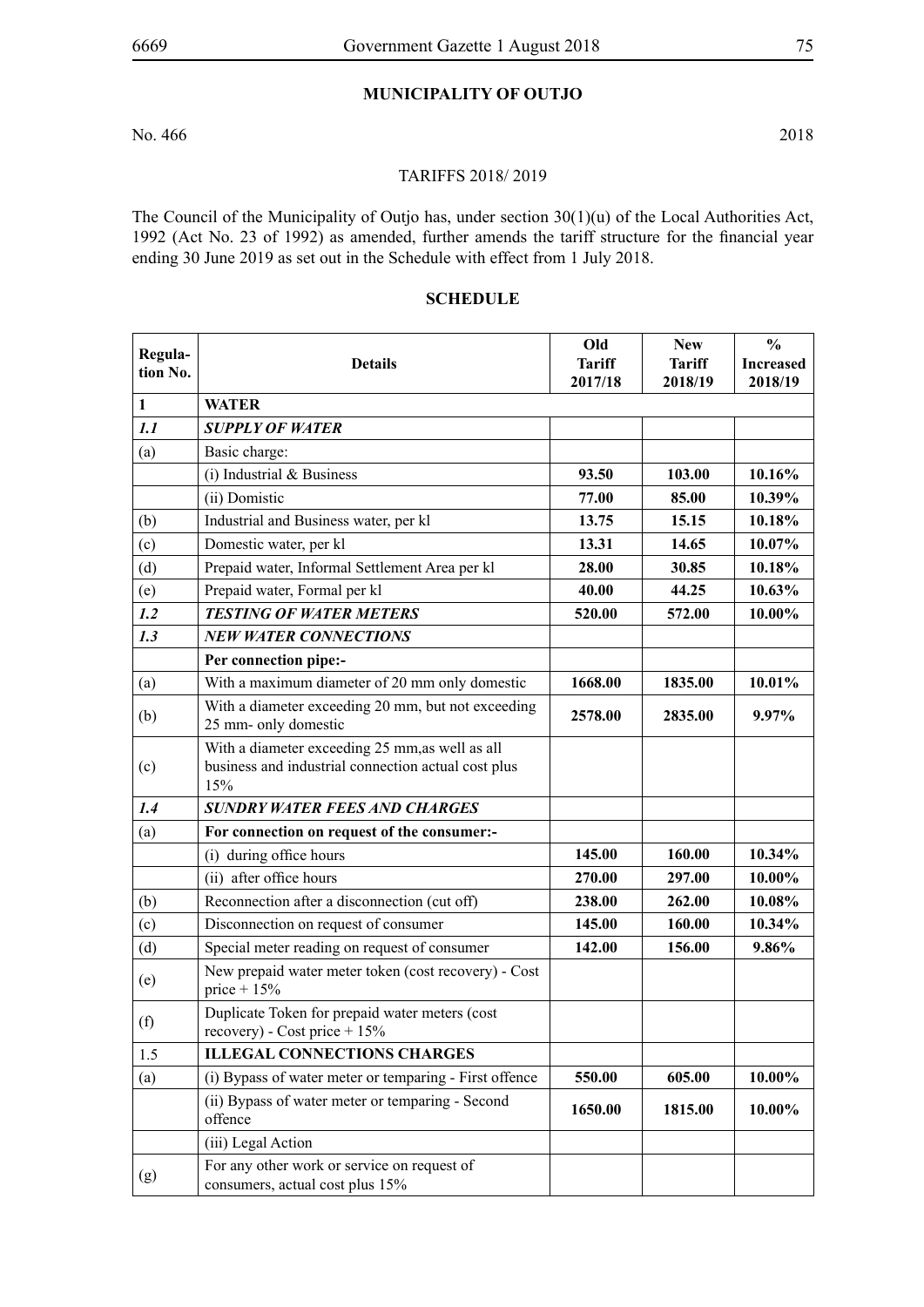| $\overline{2}$     | <b>SEWERAGE</b>                                                                                 |        |        |        |
|--------------------|-------------------------------------------------------------------------------------------------|--------|--------|--------|
| 2.1                | <b>DRAINAGE TARIFFS</b>                                                                         |        |        |        |
| $\boldsymbol{A}$ . | <b>BASIC CHARGES</b>                                                                            |        |        |        |
| (a)                | First 1500 square meters                                                                        | 121.00 | 133.50 | 10.33% |
| (b)                | For every additional 1000 square meters or portion<br>thereof                                   | 32.00  | 35.00  | 9.38%  |
| (c)                | With a maximum charge of                                                                        | 595.00 | 655.00 | 10.08% |
| 2.2                | <b>ADDITIONAL CHARGE</b>                                                                        |        |        |        |
|                    | The following amounts shall be added monthly in<br>addition to those specified in A above:-     |        |        |        |
| (a)                | Dwelling – for each dwelling                                                                    | 121.00 | 133.50 | 10.33% |
| (b)                | Flats – for each flat used wholly for residential<br>purposes                                   | 121.00 | 133.50 | 10.33% |
| (c)                | Church - for each church                                                                        | 121.00 | 133.50 | 10.33% |
| (d)                | Church halls - additional charges for each hall                                                 | 121.00 | 133.50 | 10.33% |
| (e)                | College, school crèches, hostels and old age<br>homes:-                                         |        |        |        |
|                    | (i) For every water closet or urinal – an additional<br>charge of                               | 230.00 | 255.00 | 10.87% |
|                    | $(ii)$ For every urinal or basin installed – an additional<br>charge of                         | 230.00 | 255.00 | 10.87% |
| (f)                | Hotels – for every one bedroom                                                                  | 121.00 | 133.50 | 10.33% |
| (g)                | Business premises – for every 100 square meters floor<br>space or part thereof                  | 121.00 | 133.50 | 10.33% |
| (h)                | Hospitals – for every bed available for patients                                                | 121.00 | 133.50 | 10.33% |
| (i)                | Goals and police stations:-                                                                     |        |        |        |
|                    | (i) For every water closet or urinal on such property                                           | 230.00 | 254.00 | 10.43% |
|                    | (ii) For every urinal or basin installed on such<br>property                                    | 230.00 | 254.00 | 10.43% |
| (j)                | <b>Stadium and exhibition buildings:-</b>                                                       |        |        |        |
|                    | (i) For every water closet or urinal on such property                                           | 121.00 | 135.00 | 11.57% |
|                    | (ii) For every urinal or basin installed on such<br>property                                    | 121.00 | 135.00 | 11.57% |
| (k)                | All other public or institutional buildings:-                                                   |        |        |        |
|                    | (i) For every water closet or urinal on such property                                           | 230.00 | 254.00 | 10.43% |
|                    | (ii) For every urinal or basin installed on such<br>property                                    | 230.00 | 254.00 | 10.43% |
| 2.3                | FOR THE REMOVAL OF SLOPWATER/SUCTION<br><b>PUMP</b>                                             |        |        |        |
| (a)                | A minimum monthly charge, for which one load of<br>not more than 6 cubic meters will be removed | 230.00 | 254.00 | 10.43% |
| (b)                | For each additional load of 6 cubic meters or part<br>thereof:                                  |        |        |        |
|                    | (i) during office hours                                                                         | 230.00 | 254.00 | 10.43% |
|                    | (ii) after office hours                                                                         | 345.00 | 380.00 | 10.14% |
| 2.5                | <b>SUNDRY SEWERAGE FEES AND CHARGES</b>                                                         |        |        |        |
| $\mathbf{A}$       | Disconnection of a drainage installation                                                        | 403.00 | 445.00 | 10.42% |
| B                  | Cleaning of blockage - drainage installation:-                                                  |        |        |        |
|                    | (i) Weekdays – for the first half-hour                                                          | 316.00 | 350.00 | 10.76% |
|                    | - for every half-hour thereafter                                                                | 158.00 | 175.00 | 10.76% |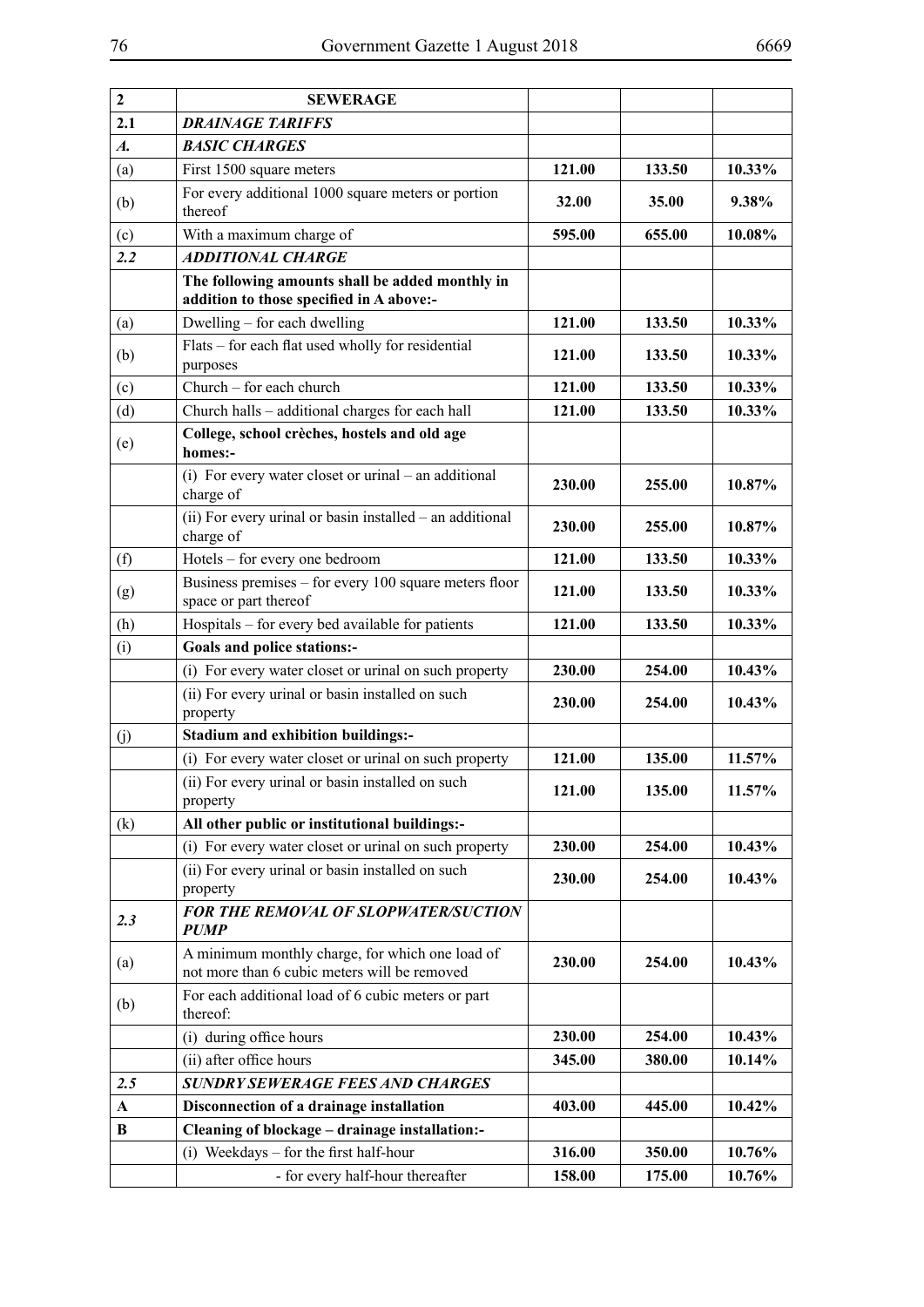|                    | (ii) Sundays and public holidays – for the first half-<br>hour                                                                                     | 596.00  | 655.60  | 10.00% |
|--------------------|----------------------------------------------------------------------------------------------------------------------------------------------------|---------|---------|--------|
|                    | - for every half-hour thereafter                                                                                                                   | 300.00  | 330.00  | 10.00% |
| $\mathbf C$        | New junctions to main sewerage line:-                                                                                                              |         |         |        |
|                    | Private residential premises                                                                                                                       | 978.00  | 1080.00 | 10.43% |
| (a)                |                                                                                                                                                    | 1064.00 | 1170.00 | 9.96%  |
| (b)                | For all other properties                                                                                                                           |         |         |        |
| (c)                | Excavations - Actual cost + $15\%$ surcharges                                                                                                      |         |         |        |
| (d)                | Rent of Sewerage plot - As per lease agreement                                                                                                     |         |         |        |
| $\overline{3}$     | <b>REFUSE REMOVAL</b>                                                                                                                              |         |         |        |
| 3.1                | <b>FOR THE REMOVAL OF DOMESTIC REFUSE</b>                                                                                                          |         |         |        |
| (a)                | Once weekly per standard refuse bin per month                                                                                                      | 112.00  | 123.75  | 10.49% |
| (b)                | Twice weekly per standard refuse bin per month                                                                                                     | 225.00  | 247.50  | 10.00% |
| (c)                | Per vacant erf per month                                                                                                                           | 70.00   | 77.00   | 10.00% |
| (d)                | Penalties for dumping of domestic refuse on the side<br>walk (pavement)                                                                            | 435.00  | 485.00  | 11.49% |
| 3.2                | <b>FOR THE REMOVAL OF INDUSTRIAL/GARDEN</b><br><b>REFUSE</b>                                                                                       |         |         |        |
| (a)                | Industrial/garden refuse inside the premises, per load                                                                                             | 121.00  | 133.10  | 10.00% |
| (b)                | Industrial/garden refuse on side walk (pavement) per<br>load                                                                                       | 201.00  | 222.00  | 10.45% |
| (c)                | Industrial/garden refuse on special request premises,<br>per load                                                                                  | 385.00  | 425.00  | 10.39% |
| (d)                | Building rubble, per load                                                                                                                          | 475.00  | 525.00  | 10.53% |
| (e)                | Cleaning of side walk (pavement), per meter                                                                                                        | 122.00  | 135.00  | 10.66% |
| (f)                | Hoeing of plots, per square meter                                                                                                                  | 8.25    | 9.10    | 10.30% |
| $\overline{4}$     | <b>CEMETERY</b>                                                                                                                                    |         |         |        |
| 4.1                | OUTJO – CEMETERY A & B                                                                                                                             |         |         |        |
| $\boldsymbol{A}$ . | <b>FEES FOR EXCLUSIVE RIGHT OF BURIAL</b>                                                                                                          |         |         |        |
| (a)                | Reservation of grave space                                                                                                                         | 1117.00 | 1230.00 | 10.12% |
| $\boldsymbol{B}$   | <b>INTERMENT FEES</b>                                                                                                                              |         |         |        |
| (a)                | For burials on weekdays:                                                                                                                           |         |         |        |
|                    | (i) Grave space (per grave)                                                                                                                        | 407.00  | 450.00  | 10.57% |
|                    | (ii) Digging of grave by the Municipality on request<br>by the applicants/family                                                                   | 460.00  | 510.00  | 10.87% |
| (b)                | For burials on Saturdays, Sundays and public<br>holidays:                                                                                          |         |         |        |
|                    | (i) Grave space (per grave)                                                                                                                        | 695.00  | 765.00  | 10.07% |
|                    | (ii) Digging of grave by the Municipality on request<br>by the applicant/family                                                                    | 460.00  | 510.00  | 10.87% |
| (c)                | For burials of stillborn children and children under the<br>age of 6 years: 50% of the fees charge in sub items (a)<br>or (b), as the case may be. |         |         |        |
| $\mathbf C$        | For re-opening and refilling of a grave, transferring<br>and interring remains in a freshly-prepared grave, and<br>altering register.              | 1551.00 | 1710.00 | 10.25% |
| 4.2                | ETOSHAPOORT - CEMETERY C                                                                                                                           |         |         |        |
| $\boldsymbol{A}$ . | <b>FEES FOR EXCLUSIVE RIGHT OF BURIAL</b>                                                                                                          |         |         |        |
| (a)                | Reservation of grave space                                                                                                                         | 1008.00 | 1110.00 | 10.12% |
| $\boldsymbol{B}$   | <b>INTERMENT FEES</b>                                                                                                                              |         |         |        |
| (a)                | Grave space (per space)                                                                                                                            | 203.00  | 225.00  | 10.84% |
| (b)                | Digging of grave by the Municipality on request by<br>the applicant/family                                                                         | 434.50  | 480.00  | 10.47% |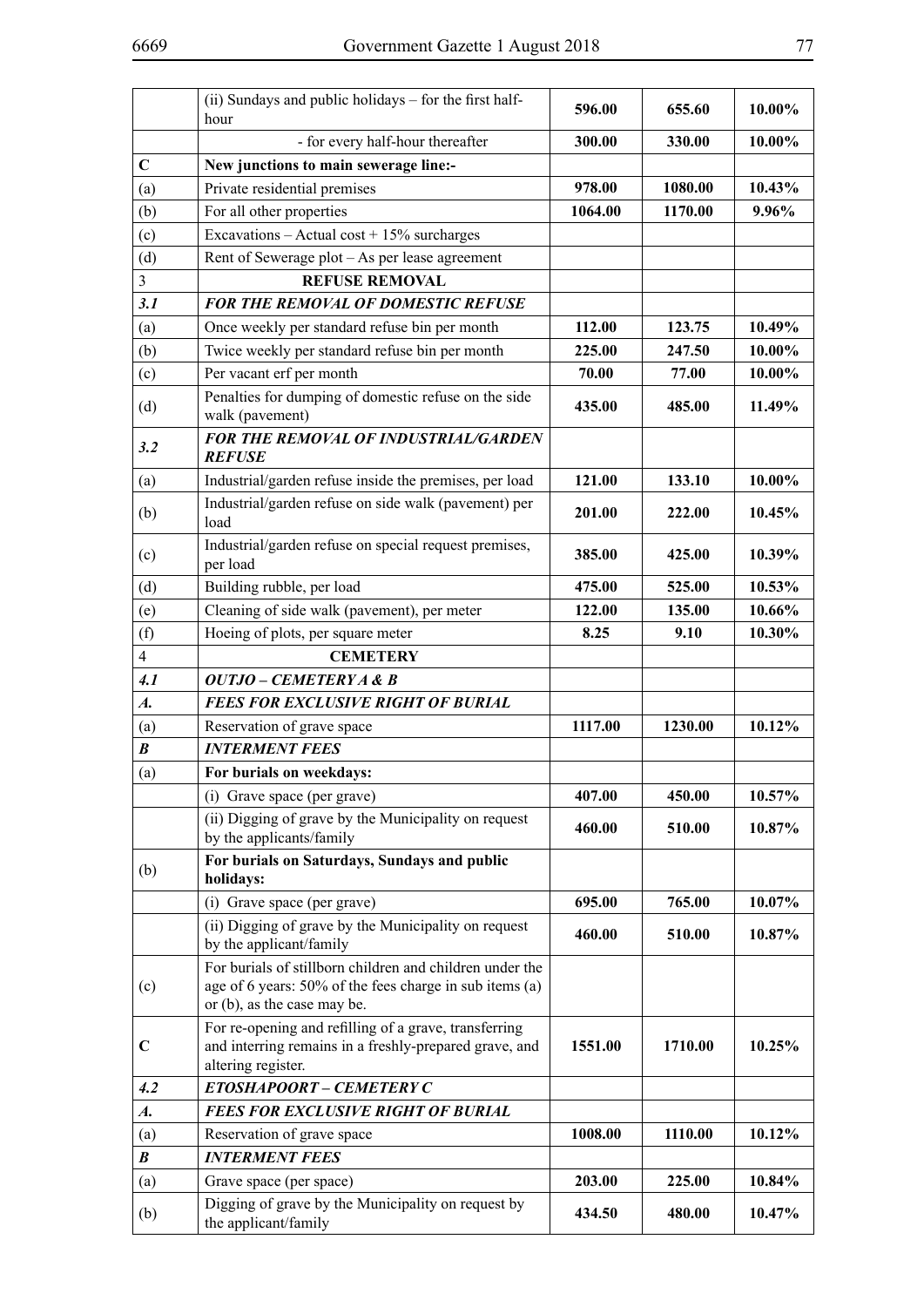| (c)              | For burials of stillborn children and children under the<br>age of 6 years: 50% of the fees charge in sub items (a)                   |         |         |           |
|------------------|---------------------------------------------------------------------------------------------------------------------------------------|---------|---------|-----------|
|                  | or (b), as the case may be.                                                                                                           |         |         |           |
| $\boldsymbol{C}$ | <b>FEES FOR EXHUMATION</b>                                                                                                            |         |         |           |
| (a)              | For re-opening and refilling of a grave, transferring<br>and interring remains in a freshly-prepared grave, and<br>altering register. | 1551.00 | 1710.00 | 10.25%    |
| D                | <b>CEMETERY - REGISTER AND OFFICE FEES</b>                                                                                            |         |         |           |
| (a)              | For a certified extract from the register of burials                                                                                  | 33.00   | 36.00   | 9.09%     |
| (b)              | For a certificate of transfer and registering transfer of<br>a grave space                                                            | 30.00   | 33.00   | 10.00%    |
| (c)              | For examining the registers                                                                                                           | 15.00   | 16.50   | 10.00%    |
| 5                | <b>RATES AND TAXES ON RATEABLE</b><br><b>PROPERTY</b>                                                                                 |         |         |           |
| 5.1              | <b>RATES ON AGRICULTURAL PROPERTIES</b><br><b>WITHIN THE BOUNDARIES OF OUTJO</b><br><b>TOWNLANDS</b>                                  |         |         |           |
| (a)              | On the site value of ratable property $-$ site value<br>multiply                                                                      | 0.0020  | 0.0022  | 10.00%    |
| (b)              | On the improvement value of ratable property -<br>improvement value multiply                                                          | 0.0048  | 0.0053  | $10.42\%$ |
| 5.2              | <b>RATES ON ALL OTHER ERVEN</b>                                                                                                       |         |         |           |
| (a)              | On the site value of ratable property $-$ site value<br>multiply                                                                      | 0.048   | 0.053   | 10.42%    |
| (b)              | On the improvement value of ratable property -<br>improvement value multiply                                                          | 0.0048  | 0.0053  | 10.42%    |
|                  | * Rates calculated per annum, but are payable in<br>monthly installments.                                                             |         |         |           |
| 6                | <b>HOUSING</b>                                                                                                                        |         |         |           |
| 6.1              | <b>RENT OF PLOTS</b>                                                                                                                  |         |         |           |
| (a)              | Rent of residential plots – per month or part of a<br>month                                                                           | 144.00  | 158.00  | 9.72%     |
| 6.2              | <b>ACCOMMODATION IN MUNICIPAL FLATS</b>                                                                                               |         |         |           |
| (a)              | Per flat on erven 420 and 421 Etoshapoort, per month<br>or part of a month                                                            | 830.00  | 915.00  | 10.24%    |
| (b)              | Per flat on Portion 193, Etoshapoort, per month or part<br>of a month                                                                 | 935.00  | 1030.00 | 10.16%    |
| 6.3              | <b>HOUSE RENT, PER MONTH OR PART OF A</b><br><b>MONTH</b>                                                                             |         |         |           |
| (a)              | B-type (luxury) houses - per month or part of a month                                                                                 | 1135.00 | 1248.50 | 10.00%    |
| (b)              | C-type 4 room (renovated) houses - per month or part<br>of a month                                                                    | 565.00  | 625.00  | 10.62%    |
| (c)              | Zinc houses (Erf No. 351, 352, 504 & 505) - per month                                                                                 | 105.00  | 115.00  | 9.52%     |
| (d)              | OMO Houses - per month or part of a month                                                                                             | 740.00  | 815.00  | 10.14%    |
| (e)              | Social Houses - Per month or part of a month                                                                                          | 1995.00 | 2195.00 | 10.03%    |
| $\tau$           | <b>BUILDING PLAN FEES</b>                                                                                                             |         |         |           |
| 7.1              | <b>LICENSE FEES</b>                                                                                                                   |         |         |           |
| (a)              | Issue of license to a plumber                                                                                                         | 375.00  | 415.00  | 10.67%    |
| (b)              | Issue of license to a drain layer                                                                                                     | 375.00  | 415.00  | 10.67%    |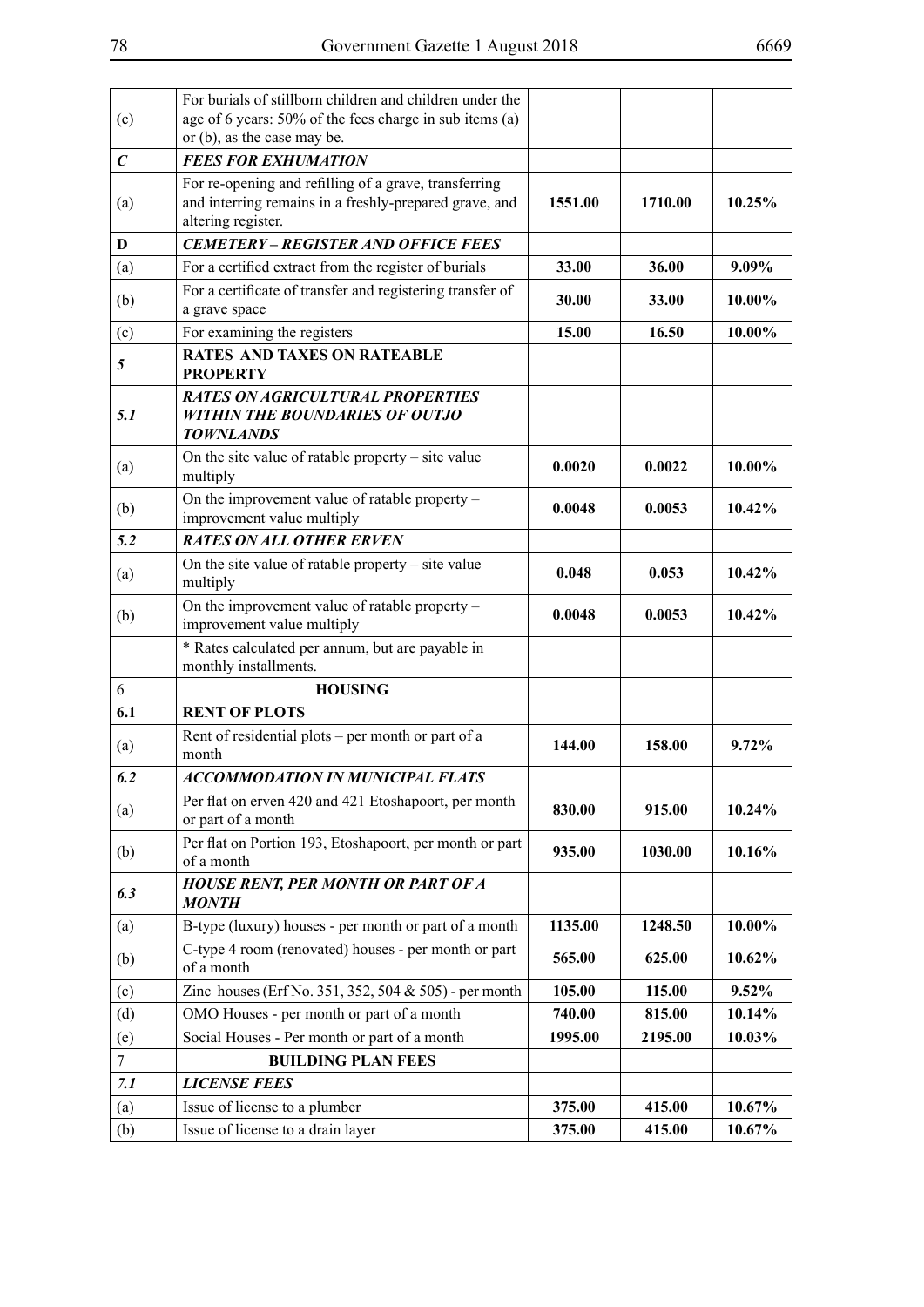| 7.2  | <b>BUILDING PLANS FEES</b>                                                                                         |         |         |           |
|------|--------------------------------------------------------------------------------------------------------------------|---------|---------|-----------|
|      | Based on floor area of the building, per 10 square                                                                 |         |         |           |
| (a)  | meters, or the part thereof (with a minimum of N\$                                                                 | 36.00   | 40.00   | $11.11\%$ |
|      | 25.00 per plan). The application, plans and particulars<br>shall not be considered until such fees have been paid. |         |         |           |
| 7.3  | <b>BUILDING DEFAULTS PENALTIES</b>                                                                                 |         |         |           |
|      | (i) Building without approved building plan:                                                                       |         |         |           |
|      | - Residential                                                                                                      | 2200.00 | 2420.00 | 10.00%    |
|      | - Business                                                                                                         | 2200.00 | 2420.00 | 10.00%    |
|      | (i) Building with approved building plan, but no                                                                   |         |         |           |
|      | inspection                                                                                                         | 2200.00 | 2420.00 | 10.00%    |
| 7.4  | <b>ENDOWMENT FEES</b>                                                                                              |         |         |           |
|      | (i) Subdivision - $7,5\%$ of the value of the new portions<br>being created                                        |         |         |           |
|      | (ii) Consolidation - $7,5%$ of the value of the new                                                                |         |         |           |
|      | portions being created                                                                                             |         |         |           |
| 7.5  | <b>BETTERMENT FEES</b>                                                                                             |         |         |           |
|      | An amount of not more than 75% of the increased<br>value of the new property                                       |         |         |           |
| 8    | <b>DOG TAX</b>                                                                                                     |         |         |           |
| 8.1  | <b>LICENSE FEES</b>                                                                                                |         |         |           |
|      | For every dog (Licenses must be obtained annually                                                                  |         |         |           |
| (a)  | for all dogs older than six months.)                                                                               | 128.00  | 141.00  | 10.16%    |
| 9    | TOWN LANDS & POUND FEES                                                                                            |         |         |           |
| 9.1  | <b>DETENTION FEES</b>                                                                                              |         |         |           |
| (a)  | All animals, except sheep and goats, per animal per<br>day or part of a day                                        | 36.00   | 39.60   | 10.00%    |
| (b)  | Per sheep or goat per day or part of a day                                                                         | 15.00   | 16.50   | 10.00%    |
| 9.2  | <b>GRAZING FEES</b>                                                                                                |         |         |           |
| (a)  | All animals, except sheep and goats, per animal per<br>day or part of a day                                        | 22.00   | 24.15   | $9.77\%$  |
| (b)  | Per sheep or goat per day or part of a day                                                                         | 7.00    | 7.75    | 10.71%    |
| 9.3  | <b>FEEDING FEES</b>                                                                                                |         |         |           |
| (a)  | All animals, except sheep and goats, per animal per<br>day or part of a day                                        | 55.00   | 60.00   | 9.09%     |
| (b)  | Per sheep or goat per day or part of a day                                                                         | 15.00   | 16.50   | 10.00%    |
| 9.4  | <b>DRIVING FEES</b>                                                                                                |         |         |           |
| (a)  | Per animal irrespective of the distance driven                                                                     | 8.00    | 8.85    | 10.63%    |
| 9.5  | <b>BRANDING FEES IN TERMS OF REGULATION</b><br>32                                                                  |         |         |           |
|      | Per animal                                                                                                         | 12.00   | 13.20   | 10.00%    |
| 9.6  | <b>RENT OF CAMPS</b>                                                                                               |         |         |           |
| (a)  | As per lease agreement with the lessees - Portions 1<br>to $11$                                                    |         |         |           |
| 9.7  | <b>RENT OF PORTIONS OF CAMPS</b>                                                                                   |         |         |           |
| (a)  | For business purposes, per ha. per month                                                                           | 575.00  | 635.00  | 10.43%    |
| (b)  | For any other purpose, per ha. per month                                                                           | 15.00   | 16.50   | 10.00%    |
| 10   | <b>SALE OF ERVEN</b>                                                                                               |         |         |           |
| 10.1 | <b>SALE OF ERVEN</b>                                                                                               |         |         |           |
| A.   | <b>Residential erven:</b>                                                                                          |         |         |           |
| (a)  | Outjo                                                                                                              |         |         |           |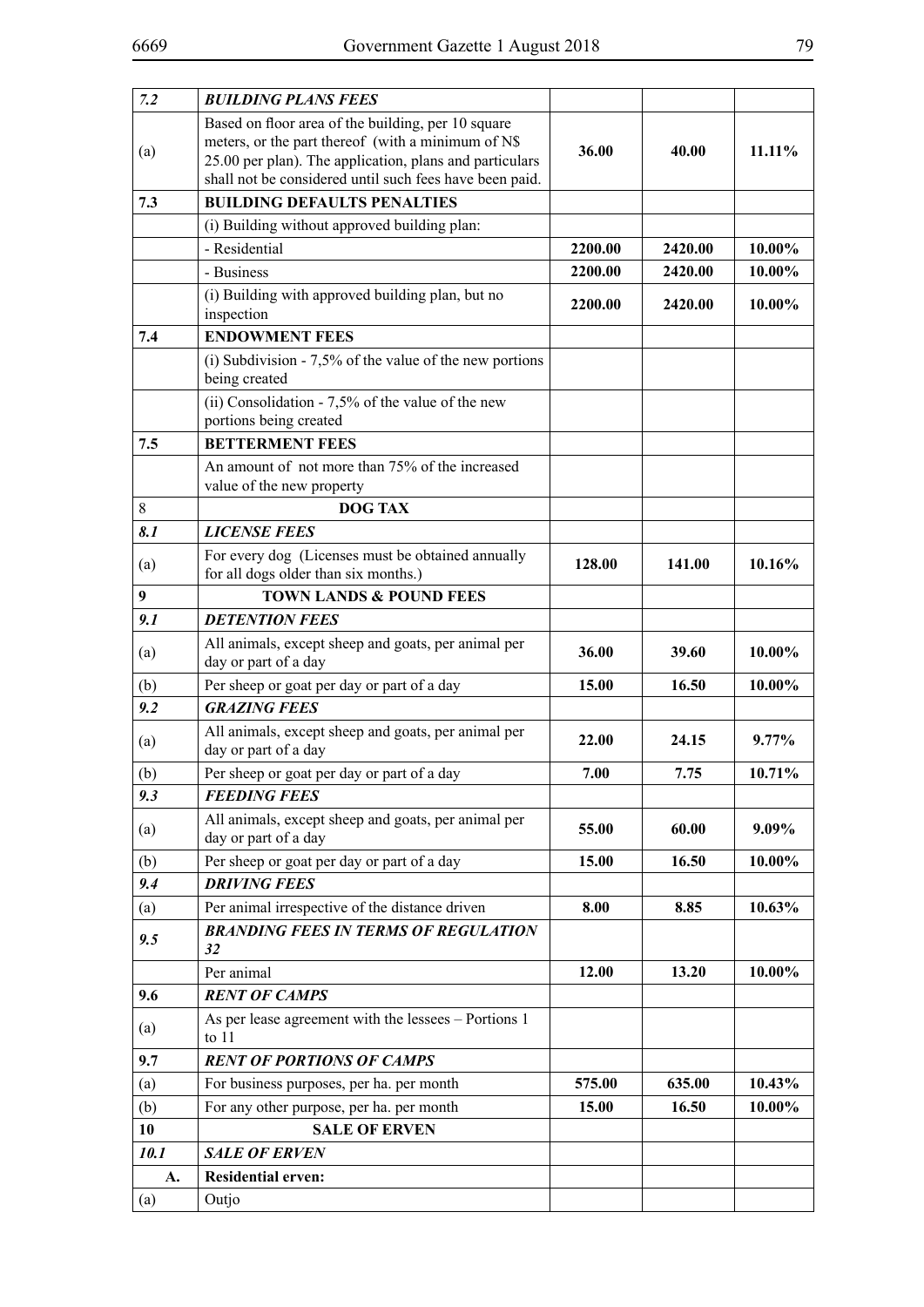|           | (i) Town erven north of Koedoe street, per square<br>metre                                             | 155.00           | 170.00            | 9.68%          |
|-----------|--------------------------------------------------------------------------------------------------------|------------------|-------------------|----------------|
|           | (ii) Town erven Ext. 4 Outjo (No. 878 - 940)                                                           |                  | 230.00            | <b>New</b>     |
|           | (iii) Town erven west of Buitekent street, per square                                                  |                  |                   |                |
|           | metre                                                                                                  | 92.00            | 115.00            | 25.00%         |
|           | (iv) Rest of town erven, square metre                                                                  | 92.00            | 115.00            | 25.00%         |
| (b)       | Etoshapoort                                                                                            |                  |                   |                |
|           | Erven Extention 5, Etoshapoort<br>(i)                                                                  | 92.00            | 105.00            | 14.13%         |
|           | (ii) Erven south of M. Mclean street, per square metre                                                 | 60.00            | 70.00             | 16.67%         |
|           | (iii) All erven made available for Social Housing, per<br>square metre                                 | 11.00            | 12.00             | 9.09%          |
| <b>B.</b> | <b>Business erven:</b>                                                                                 |                  |                   |                |
| (a)       | Outjo                                                                                                  |                  |                   |                |
|           | (i) All business erven, per square metre-Outjo                                                         | 176.00           | 240.00            | 36.36%         |
| (b)       | Etoshapoort                                                                                            |                  |                   |                |
|           | All business erven, per square metre-Etoshapoort<br>(i)                                                | 176.00           | 240.00            | 36.36%         |
|           | (ii) All business erven, unsurveyed and unserviced,<br>per square metre                                | 80.00            | 90.00             | 12.50%         |
| C.        | <b>Industrial erven:</b>                                                                               |                  |                   |                |
|           | (i) Per square metre                                                                                   | 32.00            | 35.00             | 9.38%          |
|           | (ii) Per square meter, with electricity                                                                | 38.00            | 42.00             | 10.53%         |
|           | (iii) Lease of Industrial plots per square meter                                                       |                  | 0.33              | <b>New</b>     |
|           | (iv) Institutional plots per square meter                                                              |                  | 32.00             | <b>New</b>     |
|           | (v) All Institutional plots, unsurveyed and unserviced,                                                |                  | 25.00             | <b>New</b>     |
|           | per square metre                                                                                       |                  |                   |                |
| D.        | <b>Town lands:</b>                                                                                     |                  |                   |                |
|           |                                                                                                        |                  |                   |                |
|           | (i) Townlands (portion for business purposes), per                                                     | 12.00            | 12.00             | $0.00\%$       |
| E.        | square metre<br>Permission To Occupy (PTO) and Lease                                                   |                  |                   |                |
|           | <b>Residential Erven</b>                                                                               |                  |                   |                |
|           | (a)up $1000m^2 - 2000m^2$                                                                              |                  | 200.00            | <b>New</b>     |
|           | (b)up $2001m^2 - 3000m^2$                                                                              |                  | 260.00            | <b>New</b>     |
|           | (c)up $3001m^2 - 4000m^2$                                                                              |                  | 360.00            | <b>New</b>     |
|           | <b>Business Erven</b>                                                                                  |                  |                   |                |
|           | (a) up $1000m^2 - 2000m^2$                                                                             |                  |                   |                |
|           | (b) up $2001m^2 - 3000m^2$                                                                             |                  | 670.00            | <b>New</b>     |
|           | (c) up $3001m^2 - 4000m^2$                                                                             |                  | 820.00            | <b>New</b>     |
|           | (d) up $4001m^2 - 5000m^2$                                                                             |                  | 990.00            | <b>New</b>     |
|           | (e) up $5001m^2 - 6000m^2$                                                                             |                  | 1130.00           | <b>New</b>     |
|           | (f) up $6001m^2 - 7000m^2$                                                                             |                  | 1295.00           | <b>New</b>     |
|           | $(g)$ up $7001m^2 - 8000m^2$                                                                           |                  | 1600.00           | <b>New</b>     |
|           | (h) up $8001m^2 - 9000m^2$                                                                             |                  | 1690.00           | <b>New</b>     |
|           | (i) up $9001m^2 - 10000m^2$                                                                            |                  | 1900.00           | <b>New</b>     |
|           | (j) up $10001m^2$ and more (.25 cents per sqaure meter)                                                |                  | 2500.25           | <b>New</b>     |
| 11        | <b>SUNDRY SERVICES</b>                                                                                 |                  |                   |                |
| 11.1      | <b>COMPETENCY CERTIFICATES FOR</b><br><b>BUSINESSES</b>                                                |                  |                   |                |
|           | Business registration Food Premises Formal<br>(i)<br>(ii) Business registration Food premises Informal | 965.00<br>485.00 | 1000.00<br>500.00 | 3.63%<br>3.09% |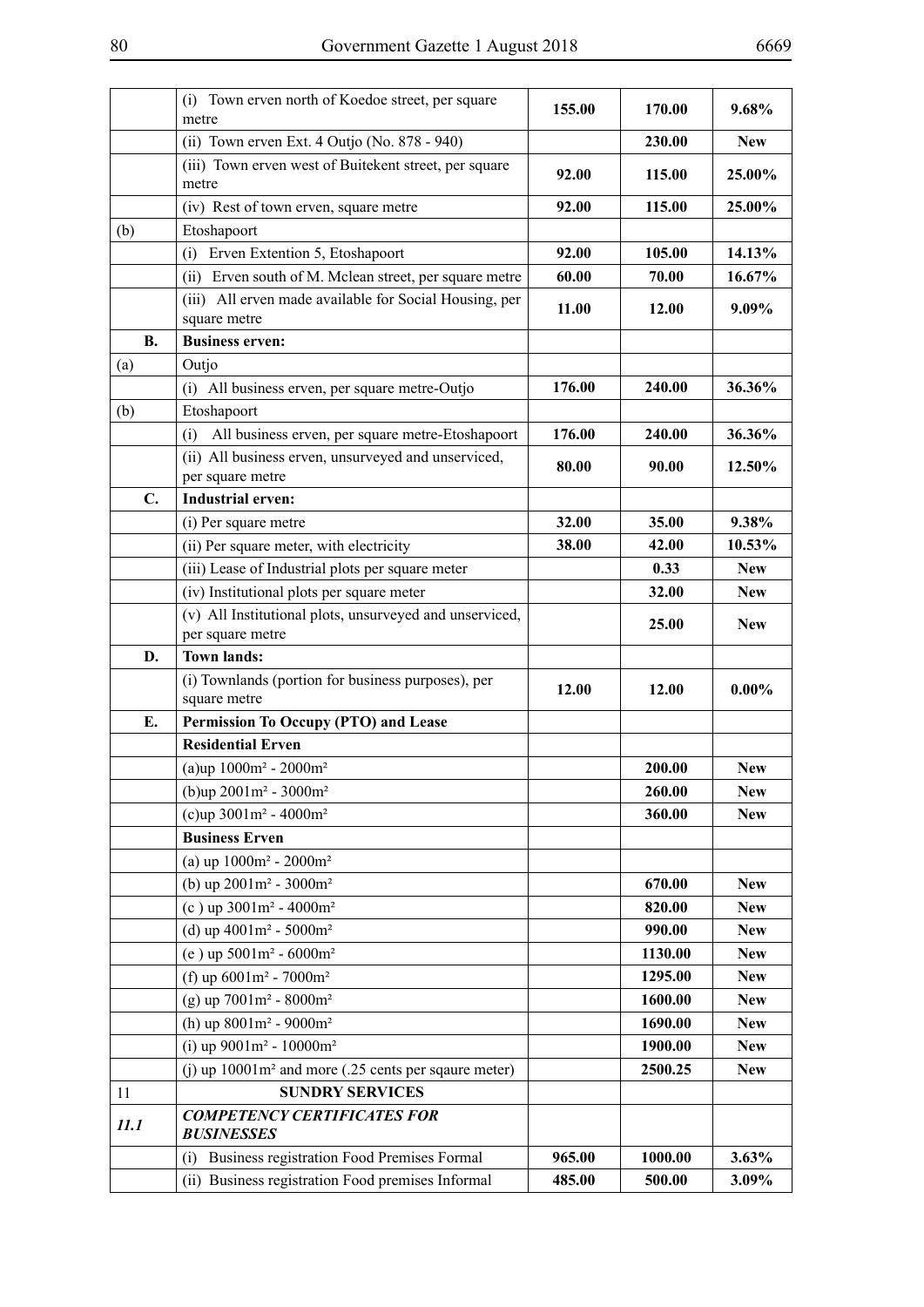|       | (iii) Business registration General Dealers (Non<br>Food)/Filling Stations  | 835.00  | 850.00  | 1.80%      |
|-------|-----------------------------------------------------------------------------|---------|---------|------------|
|       | (iv) Business registration Industries, Hotels & Lodges                      | 1320.00 | 1350.00 | 2.27%      |
| 11.2  | <b>TAXI REGISTRATION FEES</b>                                               |         |         |            |
|       | (i) Taxi / Business registration certificate (annual fee)                   | 655.00  | 655.00  | $0.00\%$   |
|       | (ii) Penalty - Illegal operation                                            | 435.00  | 480.00  | 10.34%     |
| 11.3  | <b>OPEN MARKET AND STREET TRADING</b>                                       |         |         |            |
|       | (i) Open stand per day                                                      | 5.00    | 5.00    | $0.00\%$   |
|       | (ii) Hawkers and Peddlers, per day                                          | 27.00   | 30.00   | 11.11%     |
|       | (iii) Exhibition/Information Stands on the Park per day                     |         | 200.00  | <b>New</b> |
| 11.4  | <b>PHOTOCOPIES</b>                                                          |         |         |            |
|       | Photocopies – per copy for A3 and A4 (maximum<br>(i)<br>50 at a time)       | 10.00   | 11.00   | 10.00%     |
|       | (ii) Town maps on A3 paper per copy (black and<br>white)                    | 34.00   | 37.50   | 10.29%     |
| 11.5  | <b>FAXES</b>                                                                |         |         |            |
|       | $Fax - send (per page)$<br>(i)                                              | 20.00   | 22.00   | 10.00%     |
|       | (ii) Fax – received (per page)                                              | 10.00   | 11.00   | 10.00%     |
| 11.6  | <b>CERTIFICATES ISSUED</b>                                                  |         |         |            |
| (a)   | Clearance certificate                                                       | 23.00   | 25.50   | 10.87%     |
| (b)   | Valuation certificate                                                       | 23.00   | 25.50   | 10.87%     |
| 11.7  | <b>RENT OF MUNICIPAL EQUIPMENT &amp; OTHER</b><br><b>SERVICES</b>           |         |         |            |
| (a)   | Front end load – per hour                                                   | 1150.00 | 1265.00 | 10.00%     |
| (b)   | Grader - per hour                                                           | 1425.00 | 1570.00 | 10.18%     |
| (c)   | Compressor (jack hammer) – per hour                                         | 965.00  | 1065.00 | 10.36%     |
| (d)   | Bulldozer - per hour                                                        | 1440.00 | 1585.00 | 10.07%     |
| (e)   | Water tank (1000L) per day                                                  | 216.00  | 237.60  | 10.00%     |
|       | * Depend on availability of the equipment                                   |         |         |            |
| 11.8  | <b>GARDEN SOIL</b>                                                          |         |         |            |
| (a)   | Garden soil or filling delivered – per load of 5 cubic<br>meter             | 1265.00 | 1395.00 | 10.28%     |
| (b)   | Garden soil or filling with own transport – per load of<br>5 cubic meter    | 145.00  | 160.00  | 10.34%     |
| 11.9  | <b>CUTTING AND REMOVING OF TREES</b>                                        |         |         |            |
| (a)   | Per tree                                                                    | 431.00  | 475.00  | 10.21%     |
| 11.10 | <b>ADVERTISEMENT BOARDS AND BANNERS</b>                                     |         |         |            |
| (a)   | Monthly:                                                                    |         |         |            |
|       | (i) Advertisement boards and banners bigger than 1<br>square metre          | 532.00  | 585.00  | 9.96%      |
|       | (ii) Advertisement boards and banners smaller than 1<br>square metre        | 360.00  | 396.00  | 10.00%     |
|       | (iii) Illuminated street name signs per month bigger<br>than 1 square metre |         | 600.00  | <b>New</b> |
|       | (iv) Illuminated street name signs per month smaller<br>than 1 square metre |         | 400.00  | <b>New</b> |
|       | (v) Posters on street poles per month                                       |         | 100.00  | <b>New</b> |
| (b)   | Daily:                                                                      |         |         |            |
|       | Advertisement boards and banners bigger than 1<br>(i)<br>square metre       | 17.00   | 18.70   | 10.00%     |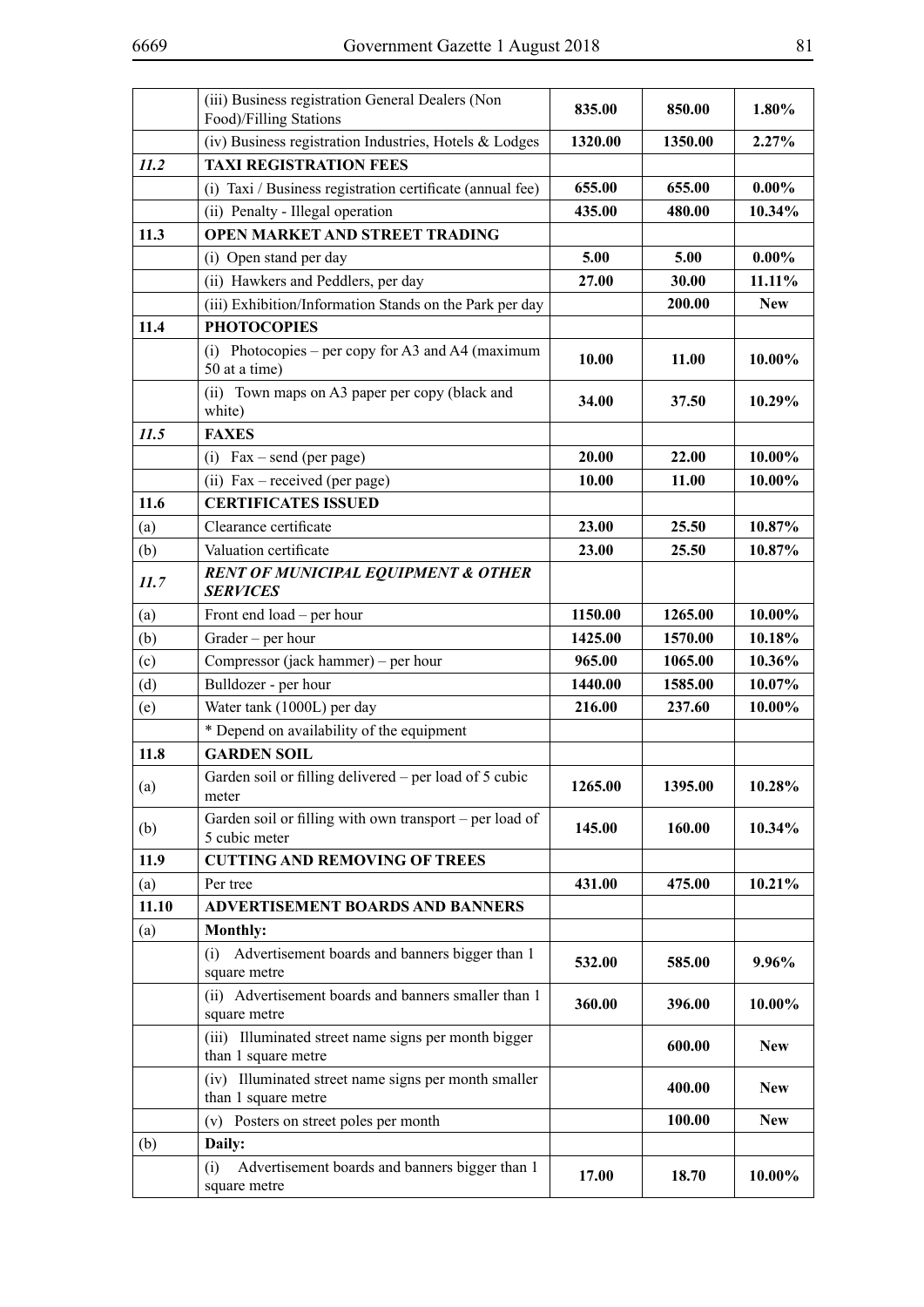|       | Advertisement boards and banners smaller than<br>(ii)<br>1 square metre                 | 12.00   | 13.20   | 10.00%     |
|-------|-----------------------------------------------------------------------------------------|---------|---------|------------|
|       | (iii) Advertisement on Municipal notice board                                           | 8.00    | 8.80    | 10.00%     |
|       | (iv) Horizontal Banner per event                                                        |         | 250.00  | <b>New</b> |
|       | (v) Vertical Banner per event                                                           |         | 250.00  | <b>New</b> |
| 11.11 | <b>ADVERTISEMENT IN THE MUNICIPAL</b><br><b>NEWSLETTER</b>                              |         |         |            |
|       | 30cm x 22cm A4 full page - Black & White<br>(i)                                         | 862.00  | 950.00  | 10.21%     |
|       | 30cm x 22cm A4 full page - Colour<br>(ii)                                               | 1150.00 | 1265.00 | 10.00%     |
|       | (iii) 22cm x 16 cm $\frac{1}{2}$ page (land scape) - Black &<br>White                   | 431.00  | 475.00  | 10.21%     |
|       | (iv) $22 \text{cm} \times 16 \text{cm}$ $\frac{1}{2} \text{page}$ (land scape) - Colour | 504.00  | 555.00  | 10.12%     |
|       | 16cm x 11.5cm ¼ Page (portrait) - Black & White<br>(v)                                  | 230.00  | 255.00  | 10.87%     |
|       | (vi) $16cm \times 11.5cm \frac{1}{4} Page (portrait) - Colour$                          | 288.00  | 316.80  | 10.00%     |
|       | (vii) $16cm \times 11.5cm \frac{1}{4} Page (portrait) - Black &$<br>White - SME         | 110.00  | 120.00  | 9.09%      |
|       | (viii) 16cm x 11.5cm ¼ Page (portrait) - Colour - SME                                   | 165.00  | 182.00  | 10.30%     |
|       | (ix) 11.5 x 8.5cm Classifieds - Black & White                                           | 72.00   | 79.00   | 9.72%      |
|       | $(x)$ 11.5 x 8.5cm Classifieds - Colour                                                 | 116.00  | 130.00  | 12.07%     |
| 11.12 | <b>BIDDING DOCUMENTS</b>                                                                |         |         |            |
| (a)   | <b>Contract value</b>                                                                   |         |         |            |
|       | $(i)$ 0 - N\$200 000                                                                    | 270.00  | 300.00  | 11.11%     |
|       | (ii) N\$200001 - N\$500 000                                                             | 435.00  | 480.00  | 10.34%     |
|       | (iii) N\$500001 and above                                                               | 720.00  | 790.00  | 9.72%      |
| 11.13 | <b>LEASE OF RECREATIONAL ITEMS TO THE</b><br><b>PUBLIC</b>                              |         |         |            |
| (a)   | Table per day                                                                           | 38.50   | 40.00   | 3.90%      |
| (b)   | Chair per day                                                                           | 8.00    | 8.00    | $0.00\%$   |
| (c)   | Podium per day                                                                          | 275.00  | 300.00  | 9.09%      |
| (d)   | Sound system per day                                                                    | 550.00  | 605.00  | 10.00%     |
| (e)   | Overhead projector & screen per day                                                     | 880.00  | 970.00  | 10.23%     |
| (f)   | Refundable Deposit                                                                      | 440.00  | 485.00  | 10.23%     |
| (g)   | Transport for tables and chairs                                                         | 200.00  | 485.00  | 142.50%    |
| 11.14 | <b>RENT COMMUNITY HALL - ETOSHAPOORT &amp;</b><br><b>CONFERENCE ROOM</b>                |         |         |            |
| (a)   | Schools for educational purposes – per occasion /<br>youth group                        |         |         |            |
|       | - Rent<br>(i)                                                                           | 0.00    | 0.00    | $0.00\%$   |
|       | - Deposit (Refundable)<br>(ii)                                                          | 635.00  | 700.00  | 10.24%     |
| (b)   | Fundraising activities for schools, youth groups $\&$<br>churches -                     |         |         |            |
|       | per occasion                                                                            |         |         |            |
|       | - Rent<br>(i)                                                                           | 310.00  | 340.00  | 9.68%      |
|       | - Deposit (Refundable)<br>(ii)                                                          | 635.00  | 700.00  | 10.24%     |
| (c)   | Meetings for political parties, etc. - per occasion                                     |         |         |            |
|       | - Rent<br>(i)                                                                           | 795.00  | 875.00  | 10.06%     |
|       | - Deposit (Refundable)<br>(ii)                                                          | 635.00  | 700.00  | 10.24%     |
| (d)   | Weddings                                                                                |         |         |            |
|       | - Rent<br>(i)                                                                           | 905.00  | 1000.00 | 10.50%     |
|       | - Deposit (Refundable)<br>(ii)                                                          | 635.00  | 700.00  | 10.24%     |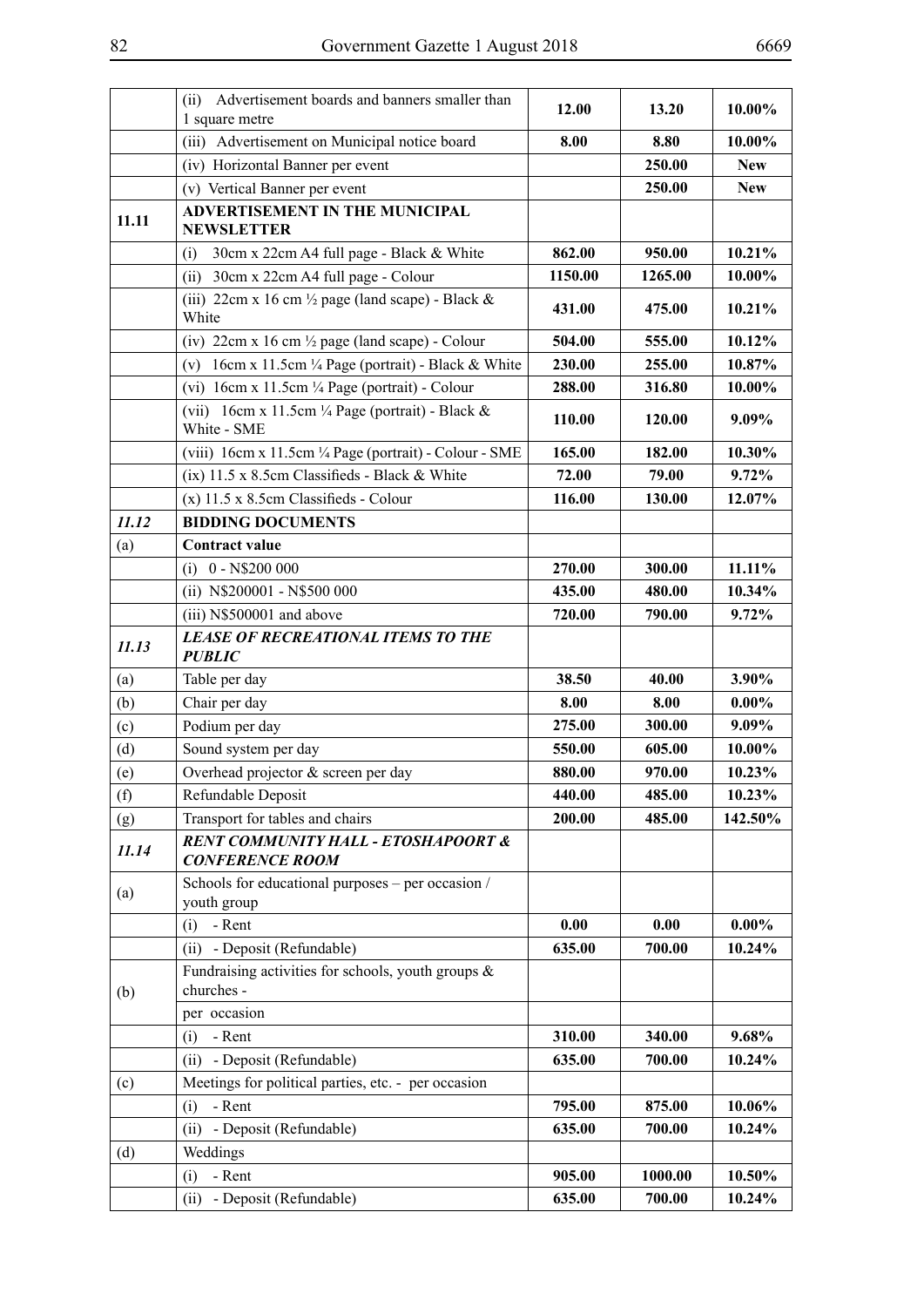| (e)   | Namibian music bands / groups, sport clubs - per day/<br>night                                 |         |         |            |
|-------|------------------------------------------------------------------------------------------------|---------|---------|------------|
|       | (i)<br>- Rent                                                                                  | 895.00  | 1000.00 | 11.73%     |
|       | (ii) - Deposit (Refundable)                                                                    | 635.00  | 700.00  | 10.24%     |
| (f)   | Foreign music bands / groups per day/night                                                     |         |         |            |
|       | - Rent<br>(i)                                                                                  | 2569.00 | 2850.00 | 10.94%     |
|       | (ii) - Deposit (Refundable)                                                                    | 635.00  | 700.00  | 10.24%     |
| (g)   | Churches (conferences and gatherings) per day/nigth                                            |         |         |            |
|       | - Rent<br>(i)                                                                                  | 435.00  | 480.00  | 10.34%     |
|       | (ii) - Deposit (Refundable)                                                                    | 295.00  | 700.00  | 137.29%    |
|       | * Deposit will not be refunded if the hall is not clean<br>and in same condition as received   |         |         |            |
| (h)   | Meetings and workshops per day or part thereof -<br>conference room                            | 550.00  | 600.00  | $9.09\%$   |
| (i)   | Office space - extension office per month                                                      | 2750.00 | 3025.00 | 10.00%     |
| 11.15 | <b>SPORT GROUNDS</b>                                                                           |         |         |            |
| (a)   | Rent of Sport ground to a Soccer Club for:                                                     |         |         |            |
|       | (i) League games per weekend: Premier League Club                                              | 1270.00 | 1400.00 | 10.24%     |
|       | (ii) League games per weekend: 1st $& 2nd$ Divison<br>Clubs                                    | 485.00  | 540.00  | 11.34%     |
|       | (iii) Tournament for a weekend                                                                 | 1150.00 | 1265.00 | 10.00%     |
|       | (iv) National tournament per day                                                               | 2240.00 | 2465.00 | 10.04%     |
|       | (vi) - Deposit (Refundable)                                                                    | 635.00  | 700.00  | 10.24%     |
|       | Rent of Sport ground to a Rugby Club for:                                                      |         |         |            |
| (b)   | (i) League games per weekend: Premier League Club                                              |         | 1400.00 | <b>New</b> |
|       | (ii) League games per weekend: 1st $& 2nd$ Divison<br>Clubs                                    |         | 535.00  | <b>New</b> |
|       | (iii) Tournament for a weekend                                                                 |         | 1265.00 | <b>New</b> |
|       | (iv) National tournament per day                                                               |         | 2465.00 | <b>New</b> |
|       | Rent of Netball Courts                                                                         |         |         | <b>New</b> |
| (c)   | (i) League games per weekend: Per court                                                        |         | 200.00  | <b>New</b> |
|       | (ii) Tournament for a weekend : Per court                                                      |         | 300.00  | <b>New</b> |
|       | (iii) National tournament per weekend : Per court                                              |         | 400.00  | <b>New</b> |
|       | Rent of Tennis Courts                                                                          |         |         | <b>New</b> |
|       | (i) League games per weekend: Per court                                                        |         | 200.00  | <b>New</b> |
|       | (ii) Tournament for a weekend : Per court                                                      |         | 300.00  | <b>New</b> |
|       | (iii) National tournament per weekend : Per court                                              |         | 400.00  | <b>New</b> |
|       | (iv) Individual Acces to Tennis courts (per annum)                                             |         | 100.00  | <b>New</b> |
|       | - Deposit (Refundable)<br>(vi)                                                                 |         | 200.00  | <b>New</b> |
|       | * Deposit will not be refunded if the courts is not<br>clean and in same condition as received |         |         |            |
|       | Annual rents for clubs and schools for training:                                               |         |         |            |
| (b)   | (i) Sport facilities Outjo and Etoshapoort - per club<br>per annum                             | 2145.00 | 2360.00 | 10.02%     |
|       | Rugby field Ombinda - per club per annum<br>(ii)                                               | 970.00  | 1070.00 | 10.31%     |
|       | (iii) Tennis courts - per club per annum                                                       | 1210.00 | 1335.00 | 10.33%     |
|       | (iv) Schools for sport facilities in Outjo - per school<br>per annum                           | 2575.00 | 2835.00 | 10.10%     |
|       | (v) Schools in Etoshapoort for Etoshapoort<br>sportgrounds - per school per annum              | 930.00  | 1025.00 | 10.22%     |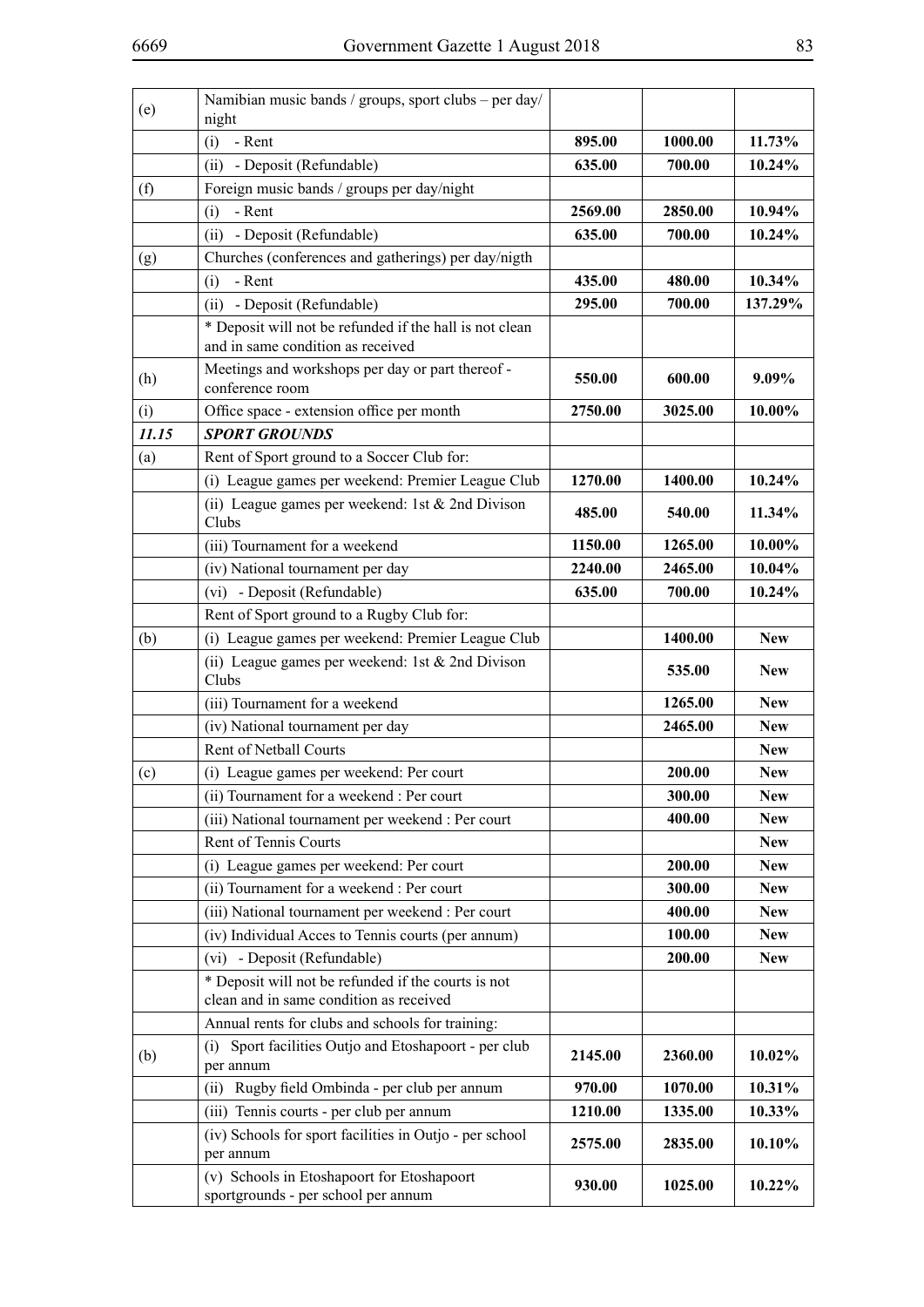|       | Other usages of Sport Grounds:                                                      |         |         |            |
|-------|-------------------------------------------------------------------------------------|---------|---------|------------|
| (c)   | (i) Rent of Sport Grounds for occasions other than<br>for sport activities, per day | 1210.00 | 1340.00 | 10.74%     |
|       | At all sportgrounds prepaid electricity available, from<br>Cenored                  |         |         |            |
|       | <b>SAND MINING</b>                                                                  |         |         |            |
| 11.16 | Sand/soil per cubic meter own transport on the site:                                |         |         |            |
| (a)   | (i) Residential                                                                     | 60.50   | 80.00   | 32.23%     |
|       | (ii) Business                                                                       | 132.00  | 100.00  | $-24.24%$  |
|       | Sand/soil Mining permit per Financial year:                                         |         |         |            |
|       | Per cubic meter                                                                     |         | 100.00  | <b>New</b> |
|       | Illegal mining of sand/soil - Penalty:                                              |         |         |            |
| (c)   | (i) Residential                                                                     | 1760.00 | 2000.00 | 13.64%     |
|       | (ii) Business                                                                       | 2750.00 | 3000.00 | 9.09%      |
|       | <b>FIRE BRIGADE</b>                                                                 |         |         |            |
| 12    | <b>Fire-Master and Firemen</b>                                                      |         |         |            |
| (a)   | (i) Call outs per half a hour or part thereof (all fires<br>and call outs)          | 105.00  | 115.00  | 9.52%      |
|       | (ii) Called but did not render service:                                             |         |         |            |
|       | = Office hours per call out                                                         | 33.00   | 35.00   | $6.06\%$   |
|       | $=$ After hours per call out                                                        | 66.00   | 70.00   | 6.06%      |
|       | Penalties for arson                                                                 | 3535.00 | 3890.00 | 10.04%     |
|       | Water used per cubic meter                                                          | 31.35   | 34.50   | 10.05%     |
| (b)   | Special services: Actual cost plus 15%                                              |         |         |            |
|       | <b>ABATTOIR INSPECTION FEES</b>                                                     |         |         |            |
| 13    | <b>Inspection fees</b>                                                              |         |         |            |
| (a)   | (i) Cattle                                                                          | 35.00   | 38.50   | 10.00%     |
|       | (ii) Calf (up to 100 kg)                                                            | 20.00   | 22.00   | 10.00%     |
|       | (iii) Sheep                                                                         | 15.00   | 16.50   | 10.00%     |
|       | (iv) Goat                                                                           | 15.00   | 16.50   | 10.00%     |
|       | $(v)$ Pig                                                                           | 20.00   | 22.00   | 10.00%     |
|       | (vi) Porkling (up to 20 kg)                                                         | 15.00   | 16.50   | $10.00\%$  |
|       | <b>AERODROME LANDING FEES</b>                                                       |         |         |            |
| 14    | Landing fees according to maximum weight of<br>Aeroplane up to:                     |         |         |            |
| (a)   | 500 kg<br>(i)                                                                       | 15.00   | 16.50   | 10.00%     |
|       | 1000 kg<br>(ii)                                                                     | 27.00   | 29.70   | 10.00%     |
|       | 1500 kg<br>(iii)                                                                    | 40.00   | 45.00   | 12.50%     |
|       | 2000 kg<br>(iv)                                                                     | 55.00   | 60.00   | 9.09%      |
|       | 2500 kg<br>(v)                                                                      | 65.00   | 72.00   | 10.77%     |
|       | 3000 kg<br>(vi)                                                                     | 80.00   | 88.00   | 10.00%     |
|       | $(vii)$ 4000 kg                                                                     | 95.00   | 105.00  | 10.53%     |
|       | $(viii)$ 5000 $kg$                                                                  | 105.00  | 115.00  | 9.52%      |
|       | $(ix)$ 6000 kg                                                                      | 120.00  | 132.00  | 10.00%     |
|       | Thereafter for every 2000 kg or part thereof                                        | 26.00   | 28.60   | 10.00%     |
|       | Landing fees according to maximum weight of                                         |         |         |            |
|       | Helicopter up to:                                                                   |         |         |            |
| (b)   | (i)<br>500 kg                                                                       | 2.55    | 2.80    | $9.80\%$   |
|       | 1000 kg<br>(ii)                                                                     | 5.50    | 6.00    | 9.09%      |
|       | 1500 kg<br>(iii)                                                                    | 9.00    | 9.90    | 10.00%     |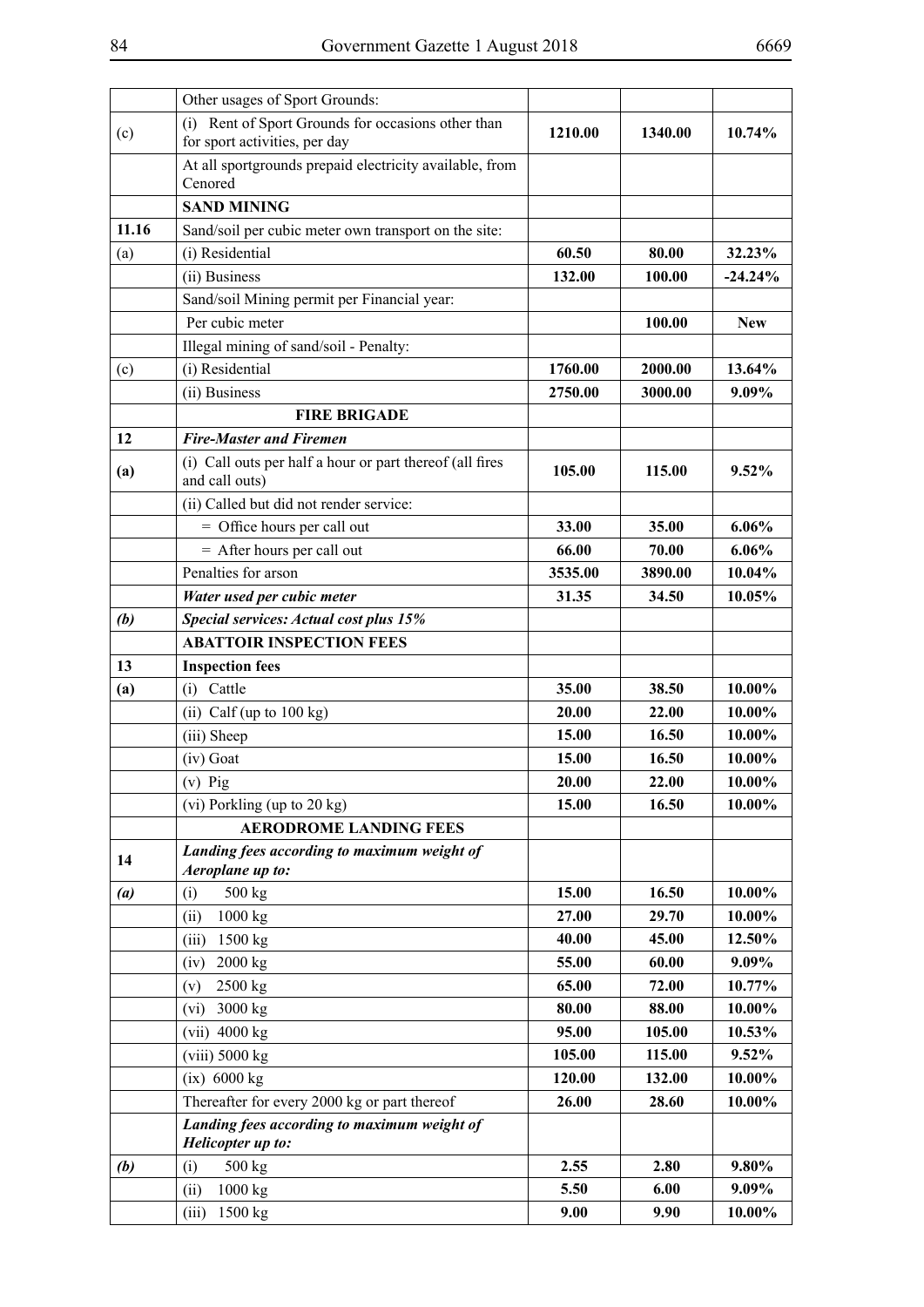|     | 2000 kg<br>(iv)                                                                                                                                                                     | 11.00     | 12.00     | 9.09%      |
|-----|-------------------------------------------------------------------------------------------------------------------------------------------------------------------------------------|-----------|-----------|------------|
|     | 2500 kg<br>(v)                                                                                                                                                                      | 13.00     | 14.00     | 7.69%      |
|     | 3000 kg<br>(vi)                                                                                                                                                                     | 15.00     | 16.00     | 6.67%      |
|     | $(vii)$ 4000 kg                                                                                                                                                                     | 19.00     | 19.00     | $0.00\%$   |
|     | $(viii)$ 5000 $kg$                                                                                                                                                                  | 21.00     | 23.00     | 9.52%      |
|     | $(ix)$ 6000 kg                                                                                                                                                                      | 24.00     | 26.00     | 8.33%      |
|     | Thereafter for every 2000 kg or part thereof                                                                                                                                        | 5.50      | 6.00      | 9.09%      |
|     | Putting up of the Hangar facility per annum                                                                                                                                         |           | 1000.00   | <b>New</b> |
|     | <b>AMBULANCE SERVICES</b>                                                                                                                                                           |           |           |            |
| 15  | Basic life support services rendered to patients within<br>100 km radius                                                                                                            |           |           |            |
| (a) | Up to 15 minutes<br>(i)                                                                                                                                                             | 365.00    | 395.00    | 8.22%      |
|     | Up to 30 minutes<br>(ii)                                                                                                                                                            | 735.00    | 810.00    | 10.20%     |
|     | Up to 45 minutes<br>(iii)                                                                                                                                                           | 1100.00   | 1210.00   | 10.00%     |
|     | Up to 60 minutes<br>(iv)                                                                                                                                                            | 1485.00   | 1635.00   | 10.10%     |
|     | Every 15 minutes thereafter or part thereof<br>(v)                                                                                                                                  | 355.00    | 390.00    | 9.86%      |
|     | Basic life support services rendered to patients outside<br>100 km radius                                                                                                           |           |           |            |
| (b) | Per km. travelled by patient $> 100$ km.<br>(i)                                                                                                                                     | 16.50     | 18.15     | 10.00%     |
|     | (ii) Per km. non patient carrying kilometres, > 100<br>km. to a maximum of N\$3 120.00                                                                                              | 8.25      | 9.10      | 10.30%     |
|     | <b>FEES IN ARREAR</b>                                                                                                                                                               |           |           |            |
| 16  | Where accounts remain unpaid after the 7th day of the<br>month following the month during which the service<br>was rendered, interest at a rate of 15% per annum will<br>be levied. | 103969.02 | 139352.50 | 10.75%     |

### **By order of the Council**

# **S.!OË-AMSEB CHAIRPERSON OF THE COUNCIL**

### **MUNICIPALITY OF WALVIS BAY**

 $\overline{\phantom{a}}$  , where  $\overline{\phantom{a}}$ 

No. 467 2018

### TARIFFS 2018/2019

The Council of the Municipality of Walvis Bay, under section 30(1)(u) of the Local Authorities Act, 1992 (Act No. 23 of 1992), amends the charges and fees in respect of municipal services as set out in the Schedule, effective as from date of publication in the *Gazette.*

### **SCHEDULE**

All tariffs are exclusive of VAT.

| <b>ITEM</b> | <b>PUBLIC RELATIONS</b>                     | VAT | <b>TARIFF</b> |
|-------------|---------------------------------------------|-----|---------------|
| ı.          | Printing                                    |     |               |
| (a)         | Photocopy/Print - A4 (per page) Greyscale   | 15% | 1.90          |
| (b)         | Photocopy/Print - A3 (per page) Greyscale   | 15% | 3.80          |
| (c)         | Photocopy/Print - A4 (per page) Full colour | 15% | 11.50         |
| (d)         | Photocopy/Print - A3 (per page) Full colour | 15% | 23.00         |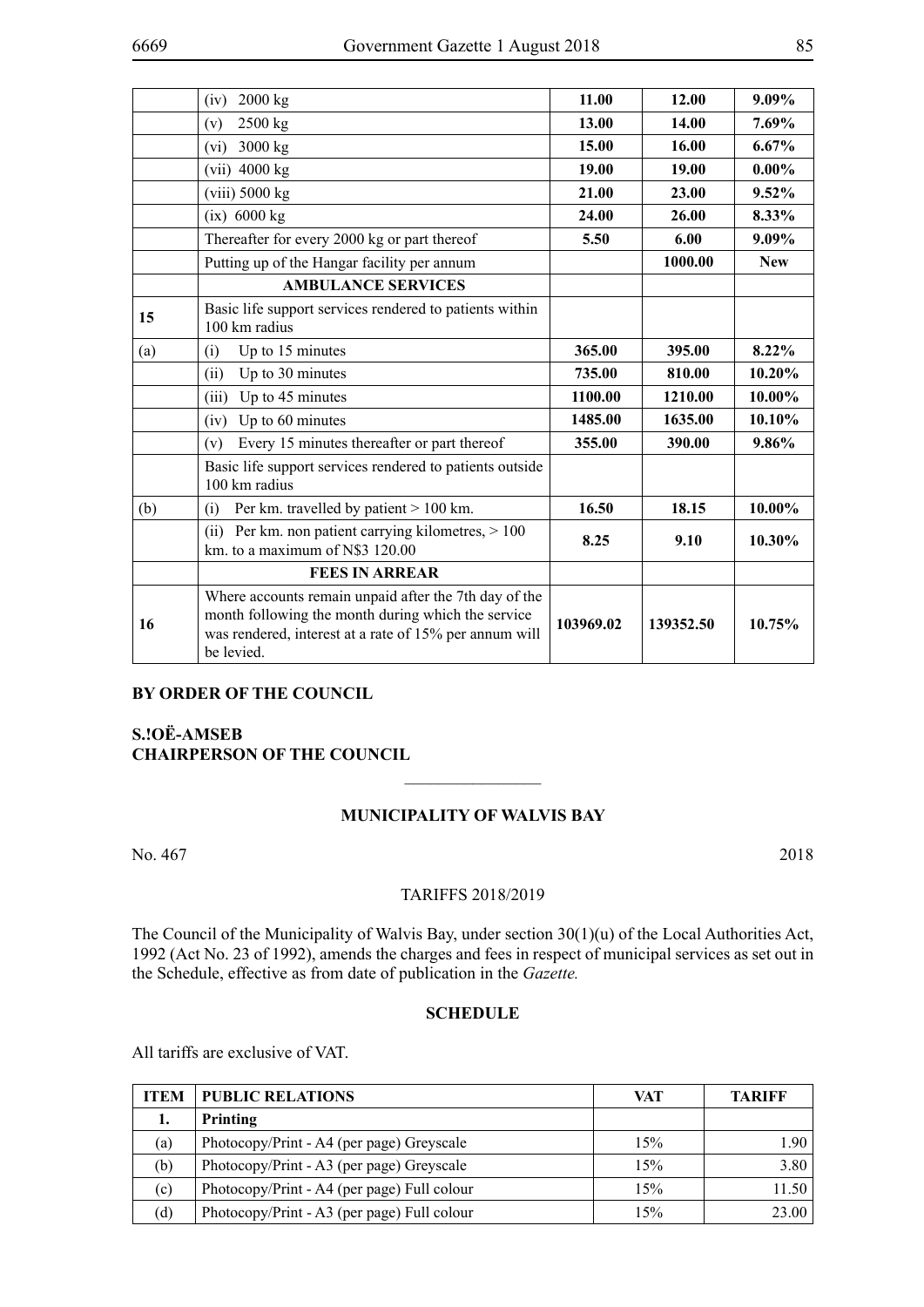| 2.          | <b>Bay News Advertising</b>                                                         |            |               |
|-------------|-------------------------------------------------------------------------------------|------------|---------------|
| (a)         | <b>SME Advertising Rates</b>                                                        |            |               |
| (i)         | $5 \times 8$ cm                                                                     | 15%        | 86.00         |
| (ii)        | $1/4$ Page                                                                          | 15%        | 287.00        |
| (iii)       | Half page A5                                                                        | 15%        | 626.10        |
| (b)         | <b>Corporate Advertising Rates</b>                                                  |            |               |
| (i)         | Full colour page A4                                                                 | 15%        | 1,400.00      |
| (ii)        | 1/2 Page Vertical/Horizontal Full Colour                                            | 15%        | 755.00        |
| (iii)       | 1/4 Page Vertical/Horizontal Full Colour                                            | 15%        | 464.00        |
| (iv)        | 1/8 Page Full Colour                                                                | 15%        | 296.00        |
| 3.          | Website                                                                             |            |               |
| (a)         | Banner advert plus link to advertisers site                                         | 15%        | 96.00         |
|             | 200 x 100 px or part thereof charged per week                                       |            |               |
| 4.          | <b>Consulting</b>                                                                   |            |               |
| (a)         | Standard rate per hour                                                              | 15%        | 287.00        |
| 5.          | Multi-media advertising                                                             |            |               |
|             | Prices exclude designs of adverts                                                   |            |               |
| (a)         | Multi-media screens standard advertisement run per month                            | 15%        | 191.00        |
| (b)         | Multi-media kiosk standard advertisement run per month                              | 15%        | 191.00        |
| (c)         | SME standard advertisement run per month                                            | 15%        | 124.00        |
| <b>ITEM</b> | TOWN AND COMMUNITY HALLS AND ANCILLARY<br><b>EQUIPMENT</b>                          | <b>VAT</b> | <b>TARIFF</b> |
| 1.          | Lease of the main hall, side hall or community hall                                 |            |               |
| (a)         | From 8:00 - 17:00 (Community Hall Kuisebmond)                                       | 15%        | 900.00        |
| (b)         | From 8:00 - 17:00 (Community Hall Narraville)                                       | 15%        | 1,000.00      |
| (c)         | From 8:00 - 17:00 (Town/Side Hall)                                                  | 15%        | 1,600.00      |
| (d)         | From 17:01 - 24:00 (Community Hall Kuisebmond)                                      | 15%        | 1,800.00      |
| (e)         | From 17:01 - 24:00 (Community Hall Narraville)                                      | 15%        | 2,100.00      |
| (f)         | From 17:01 - 24:00 (Town/Side Hall)                                                 | 15%        | 3,400.00      |
| (g)         | From $00:01 - 07:59$ (Per hour or part thereof - all Halls)                         | 15%        | 1,000.00      |
| (h)         | Penalty for not declaring use after 24:00 (Per hour or part<br>thereof - all Halls) | 15%        | 1,200.00      |
| (i)         | Refundable deposit (Community Hall Kuisebmond)                                      | Zero Rated | 1,500.00      |
| (j)         | Refundable deposit (Community Hall Narraville)                                      | Zero Rated | 1,500.00      |
| (k)         | Refundable deposit (Town/Side Hall)                                                 | Zero Rated | 2,420.00      |
| (1)         | Cancellation fees (Community Hall Kuisebmond)                                       | Zero Rated | 1,000.00      |
| (m)         | Cancellation fees (Community Hall Narraville)                                       | Zero Rated | 1,000.00      |
| (n)         | Cancellation fees (Town/Side Hall)                                                  | Zero Rated | 1,320.00      |
| 2.          | Preparation of main hall, side hall, community hall                                 |            |               |
| (a)         | From 07:00 - 16:00                                                                  | 15%        | 200.00        |
| (b)         | From 16:01 - 22:00                                                                  | 15%        | 400.00        |
| (c)         | From 22:01 - 24:00                                                                  | 15%        | 2,200.00      |
| 3.          | Second user where main hall, side hall or a community<br>hall is already used       |            |               |
|             | Not allowed under the Regulations                                                   |            |               |
| 4.          | Use of kitchen, bar, ancillary equipment and cutlery /<br>crockery                  |            |               |
| (a)         | Group 1                                                                             |            |               |
| (i)         | Cutlery and crockery: 151 and more persons                                          | 15%        | 1,800.00      |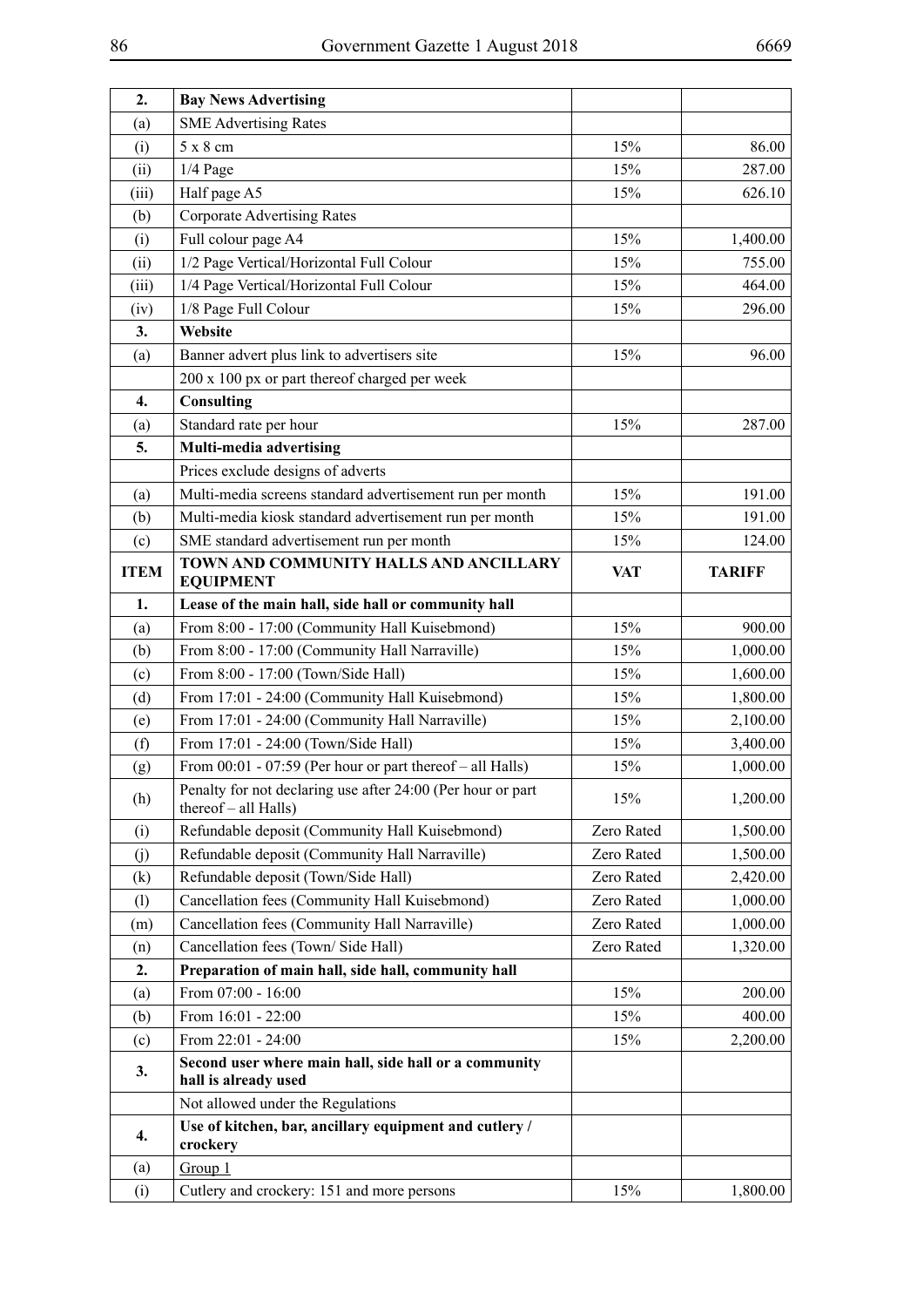| (ii)          | Refundable deposit                                                                                                                                                                                                                                                           | Zero rated | 1,700.00         |
|---------------|------------------------------------------------------------------------------------------------------------------------------------------------------------------------------------------------------------------------------------------------------------------------------|------------|------------------|
| (iii)         | <b>Cancellation Fees</b>                                                                                                                                                                                                                                                     | Zero rated | 1,000.00         |
| (b)           | Group <sub>2</sub>                                                                                                                                                                                                                                                           |            |                  |
| (i)           | Cutlery and crockery: 51 to 151 persons                                                                                                                                                                                                                                      | 15%        | 1,050.00         |
| (ii)          | Refundable deposit                                                                                                                                                                                                                                                           | Zero Rated | 1,000.00         |
| (iii)         | <b>Cancellation Fees</b>                                                                                                                                                                                                                                                     | Zero Rated | 1,000.00         |
| (c)           | Group 3                                                                                                                                                                                                                                                                      |            |                  |
| (i)           | Cutlery and crockery: up to 51 persons (Glassware as<br>indicated)                                                                                                                                                                                                           | 15%        | 450.00           |
| (ii)          | Refundable deposit                                                                                                                                                                                                                                                           | Zero Rated | 450.00           |
| (iii)         | <b>Cancellation Fees</b>                                                                                                                                                                                                                                                     | Zero Rated | 1,000.00         |
| 5.            | Cleaning of kitchen, bar, ancillary equipment and cutlery/<br>crockery                                                                                                                                                                                                       |            |                  |
| (a)           | Where cleaning is done by the hall operator as per prior<br>arrangements by the lessee, which amount is directly payable<br>to the hall operator                                                                                                                             | 15%        | 550.00           |
| (b)           | Where the cleaning is not concluded by 12:00 on the day<br>following the event.                                                                                                                                                                                              | 15%        | 1,500.00         |
| 6.            | Other charges (for use per day or part thereof)                                                                                                                                                                                                                              |            |                  |
| (a)           | Use of grand piano (Town Hall - main hall - only)                                                                                                                                                                                                                            | 15%        | 1,00.00          |
| (b)           | Use of stage and cloakrooms (Main / Side hall)                                                                                                                                                                                                                               | 15%        | 380.00           |
| (c)           | Use of tables and chairs at a venue other than the specific<br>hall, for funerals, to a maximum of 5 tables and 50 chairs                                                                                                                                                    | 15%        | 425.00           |
| (d)           | Use of equipment away from halls, per day or part thereof:                                                                                                                                                                                                                   |            |                  |
| (i)           | Use of chairs - Maximum 50                                                                                                                                                                                                                                                   | 15%        | 1,000.00         |
| (ii)          | Use of tables - Maximum 10                                                                                                                                                                                                                                                   | 15%        | 1,000.00         |
| (iii)         | Use of podium                                                                                                                                                                                                                                                                | 15%        | 500.00           |
| (iv)          | Use of flagpole and national / AU flag                                                                                                                                                                                                                                       | 15%        | 500.00           |
| (v)           | Refundable deposit (all items excluding (e))                                                                                                                                                                                                                                 | Zero Rated | 1,500.00         |
| (vi)          | <b>Cancellation Fees</b>                                                                                                                                                                                                                                                     | Zero Rated | 800.00           |
| 7.            | Charges for specific community orientated users                                                                                                                                                                                                                              |            |                  |
| (a)           | Meetings, gatherings and events arranged by local schools<br>and educational institutions, local religious institutions, Trade<br>Unions, Political Parties, registered welfare organizations and<br>other pre-approved events of a community oriented non-profit<br>nature: |            |                  |
| (i)           | Daily rate between 08:00 and 18:00 on weekdays                                                                                                                                                                                                                               | 15%        | 350.00           |
| (ii)          | Daily rate between 18:00 and 23:00 on weekdays                                                                                                                                                                                                                               | 15%        | 650.00           |
| (iii)         | Daily rate between 08:00 and 23:00 on Saturdays                                                                                                                                                                                                                              | 15%        | 1,050.00         |
| (iv)          | Daily rate between 08:00 and 23:00 on Sundays                                                                                                                                                                                                                                | 15%        | 1,050.00         |
| (v)           | Hourly rate between 08:00 and 18:00 on weekdays                                                                                                                                                                                                                              | 15%        | 65.00            |
| (vi)          | Hourly rate between 18:00 and 23:00 on weekdays                                                                                                                                                                                                                              | 15%        | 115.00           |
| (vii)         | Hourly rate between 08:00 and 23:00 on Saturdays                                                                                                                                                                                                                             | 15%        | 380.00           |
| (viii)        | Hourly rate between 08:00 and 23:00 on Sundays                                                                                                                                                                                                                               | 15%        | 400.00           |
| (b)           | Meetings, gatherings and events arranged by local schools<br>and educational institutions, local religious institutions, and<br>other pre-approved events of a community oriented profit                                                                                     |            |                  |
|               | nature:                                                                                                                                                                                                                                                                      |            |                  |
| (i)           | Daily rate between 08:00 and 18:00 on weekdays<br>Daily rate between 18:00 and 23:00 on weekdays                                                                                                                                                                             | 15%<br>15% | 770.00<br>990.00 |
| (ii)<br>(iii) | Daily rate between 08:00 and 23:00 on Saturdays                                                                                                                                                                                                                              | 15%        | 1,325.00         |
|               |                                                                                                                                                                                                                                                                              |            |                  |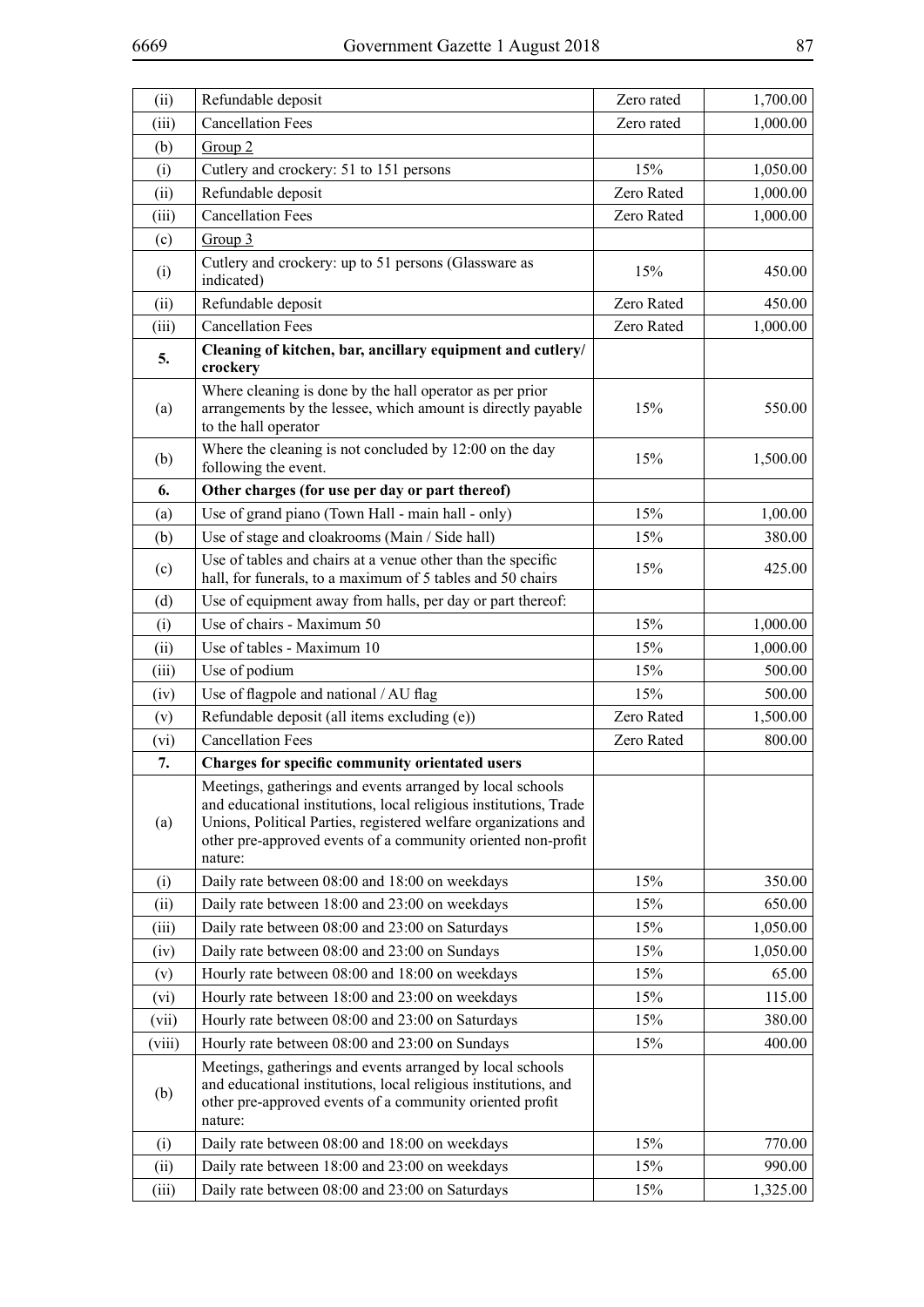| (iv)        | Daily rate between 08:00 and 23:00 on Sundays                      | 15%        | 1,550.00      |
|-------------|--------------------------------------------------------------------|------------|---------------|
| (c)         | <b>Cancellation Fees</b>                                           | Zero Rated | 800.00        |
| (d)         | Refundable deposit                                                 | Zero Rated | 800.00        |
| 8.          | <b>Training Centre</b>                                             |            |               |
| (a)(i)      | Rent of centre without equipment (per day or part thereof)         | 15%        | 370.00        |
| (ii)        | Refundable deposit                                                 | Zero Rated | 330.00        |
| (iii)       | <b>Cancellation Fees</b>                                           | Zero Rated | 330.00        |
| 9.          | <b>Council Chambers, Committee Rooms</b>                           |            |               |
| (i)         | Rental of facility (per day or part thereof)                       | 15%        | 500.00        |
| (ii)        | Refundable deposit                                                 | Zero Rated | 500.00        |
| (iii)       | <b>Cancellation Fees</b>                                           | Zero Rated | 300.00        |
| 10.         | Use of Paved Parking area in front of town hall                    |            |               |
| (i)         | Rental of facility (per day or part thereof)                       | 15%        | 1,330.00      |
| (ii)        | Refundable deposit                                                 | Zero Rated | 1,330.00      |
| (iii)       | <b>Cancellation Fees</b>                                           | Zero Rated | 350.00        |
| 11.         | Use of Piazza and gardens in front of Civic Centre                 |            |               |
| (i)         | Rental of facility (per day or part thereof)                       | 15%        | 1,220.00      |
| (ii)        | Refundable deposit                                                 | Zero Rated | 1,220.00      |
| (iii)       | <b>Cancellation Fees</b>                                           | Zero rated | 300.00        |
| <b>ITEM</b> | <b>RATES AND TAXES</b>                                             | <b>VAT</b> | <b>TARIFF</b> |
| 1.          | Rates & Taxes - Site value, per N\$ of value per annum             | Excluded   | 0.021776      |
| 2.          | Rates & Taxes - Improvements value, per N\$ of value per<br>annum  | Excluded   | 0.004881      |
| 3.          | Rates & Taxes - Building clause, per N\$ of value per annum        | 15%        | 0.004481      |
| 4.          | <b>Sundry charges</b>                                              |            |               |
| (i)         | Valuation Certificate                                              | 15%        | 20.00         |
| (ii)        | Valuation Clearance Certificate                                    | 15%        | 325.00        |
| (iii)       | Valuation Clearance Certificate - follow-up requests               | 15%        | 193.00        |
| (iv)        | Copy of Valuation Roll                                             | 15%        | 1,232.00      |
| (v)         | <b>Reminder Services</b>                                           | 15%        | 120.00        |
| 5.          | <b>Consumer accounts</b>                                           |            |               |
| (i)         | Interest on overdue accounts: per month or part thereof            | Exempt     | 2%            |
| (ii)        | Reprint of accounts (per copy/page)                                | 15%        | 15.00         |
| (iii)       | Account balance request                                            | 15%        | 10.00         |
| (iv)        | Group tenants accounts management (per copy/page)                  | 15%        | 23.00         |
| 6.          | <b>Differential Site Assessment Property Rates</b>                 |            |               |
| (i)         | Business 1, Local Business                                         | 15%        | 0.023954      |
| (ii)        | Light Industrial, Industrial                                       | 15%        | 0.022864      |
| 7.          | <b>Reconnection Charges Due to Non-Payment</b>                     |            |               |
| (i)         | Water (During Office Hours)                                        | 15%        | 200.00        |
| (ii)        | Water (After Office Hours)                                         | 15%        | 300.00        |
| 8.          | <b>Bad Debt Charges</b>                                            |            |               |
| (i)         | Dishonoured payment charges                                        | 15%        | 350.00        |
| 9.          | Rate Charges on Government & Regional Council<br><b>Properties</b> |            |               |
| (i)         | On Site Values                                                     | Excluded   | 0.017421      |
| (ii)        | On Improvement Values                                              | Excluded   | 0.003904      |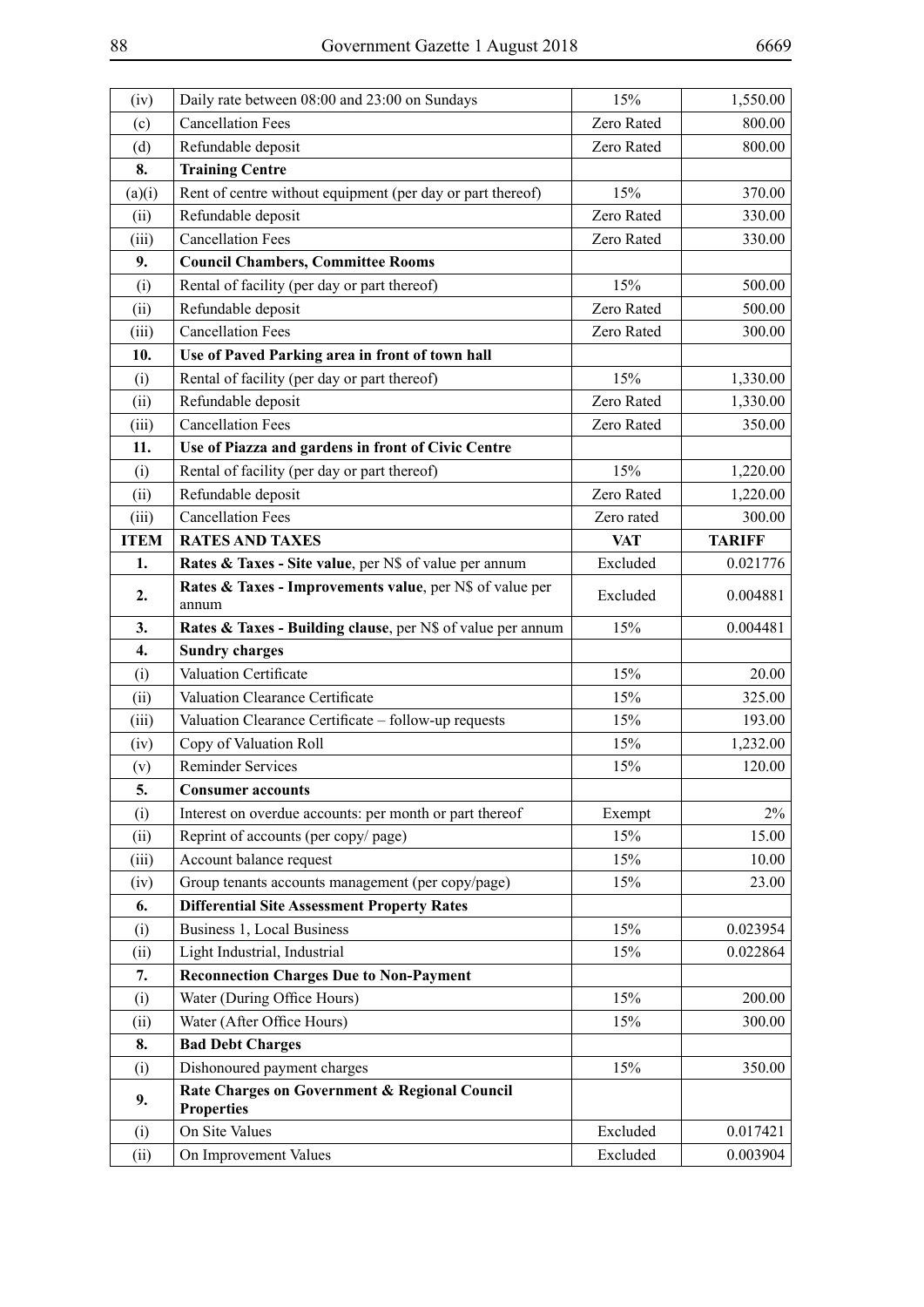| ۹                  |                                  |
|--------------------|----------------------------------|
| i<br>۰.<br>×<br>۰. | ×<br>I<br>I<br>I<br>I<br>۰.<br>v |

| 10.         | <b>Penalty Rates under Section 76A of the Local Authorities</b><br>Act                                                                                                                                                                              |            |               |
|-------------|-----------------------------------------------------------------------------------------------------------------------------------------------------------------------------------------------------------------------------------------------------|------------|---------------|
| (i)         | On rateable properties that remained undeveloped for a period of two years: 2 times the rate<br>under 1. above.                                                                                                                                     |            |               |
| (ii)        | On rateable properties that remained undeveloped for a period of two years: 4 times the rate<br>under 1. above.                                                                                                                                     |            |               |
| <b>ITEM</b> | <b>BUILDING PLANS &amp; ROADS AND BUILDING</b><br><b>CONTROL SERVICES</b>                                                                                                                                                                           | <b>VAT</b> | <b>TARIFF</b> |
| 1.          | Plans of buildings or structures intended to be erected and<br>for inspections: Buildings and structures                                                                                                                                            |            |               |
| (a)         | Buildings and structures - Basic fee                                                                                                                                                                                                                | 15%        | 90.00         |
| (i)         | Additional (per square meter of floor area) up to a maximum<br>of N\$5,000.00                                                                                                                                                                       | 15%        | 2.40          |
| (ii)        | Additional (per square meter of floor area) for all industrial<br>use                                                                                                                                                                               | 15%        | 7.60          |
| (iii)       | Additional (per square meter of floor area) for all commercial<br>use                                                                                                                                                                               | 15%        | 10.00         |
| (iv)        | Additional (per m <sup>2</sup> of floor area) for all general residential use                                                                                                                                                                       | 15%        | 5.00          |
| (b)         | <b>Boundary Walls</b>                                                                                                                                                                                                                               | 15%        | 95.00         |
| (c)         | Alterations to an existing building or structure                                                                                                                                                                                                    | 15%        | 95.00         |
| (d)         | Reconsideration of plans rejected because of non-compliance<br>with Part V of chapter 2, of Standard Building Regulations<br>(Reg. 6(a))                                                                                                            | 15%        | 150.00        |
| (e)         | Reconsideration of approved plan lapsed because of expiry<br>of the 12 months period (regulation $6(e)$ of Standard Building<br>Regulations)                                                                                                        | 15%        | 150.00        |
| (f)         | Site inspection for any additional inspections required after<br>the owner has in writing been informed that:                                                                                                                                       |            |               |
| (i)         | - the building or structure does not comply with the<br>requirements of the building permit; or                                                                                                                                                     | 15%        | 250.00        |
| (ii)        | - the building or structure deviates from the approved plan                                                                                                                                                                                         | 15%        | 250.00        |
| (g)         | Plan inspection fee - Erection of sign-boards and/or signs<br>$(\text{m}^2)$                                                                                                                                                                        | 15%        | 60.00         |
| (h)         | <b>Development Schemes:</b>                                                                                                                                                                                                                         |            |               |
|             | In the case of dwellings under a development scheme in the<br>same township comprising more than 10 dwellings, none of<br>which exceeds 70m <sup>2</sup> , and to be erected exclusively on erven<br>zoned as "single residential" - (per dwelling) | 15%        | 135.00        |
| (i)         | Dwellings under a self-help scheme:                                                                                                                                                                                                                 |            |               |
|             | In the case of a dwelling not exceeding 50m <sup>2</sup> under a<br>self-help scheme to be erected on erven zoned as "single<br>residential" - (per dwelling)                                                                                       | 15%        | 95.00         |
| (j)         | Application for building line encroachment                                                                                                                                                                                                          | 15%        | 150.00        |
| (k)         | Pavement rental for building purposes: (monthly)                                                                                                                                                                                                    |            |               |
| (i)         | Residential properties                                                                                                                                                                                                                              | 15%        | 250.00        |
| (ii)        | Commercial properties                                                                                                                                                                                                                               | 15%        | 500.00        |
| (iii)       | Commercial properties (CBD)                                                                                                                                                                                                                         | 15%        | 1,500.00      |
| (1)         | Issuing of Completion Certificat                                                                                                                                                                                                                    | 15%        | 260.85        |
| 2.1         | Tariffs payable in respect of photocopies                                                                                                                                                                                                           |            |               |
| (a)         | Building plan copies A4                                                                                                                                                                                                                             | 15%        | 1.30          |
| (b)         | Building plan copies A3                                                                                                                                                                                                                             | 15%        | 2.50          |
| 2.2         | Tariffs payable in respect of Town Planning Fees                                                                                                                                                                                                    |            |               |
| (a)         | Erf diagram                                                                                                                                                                                                                                         | 15%        | 100.00        |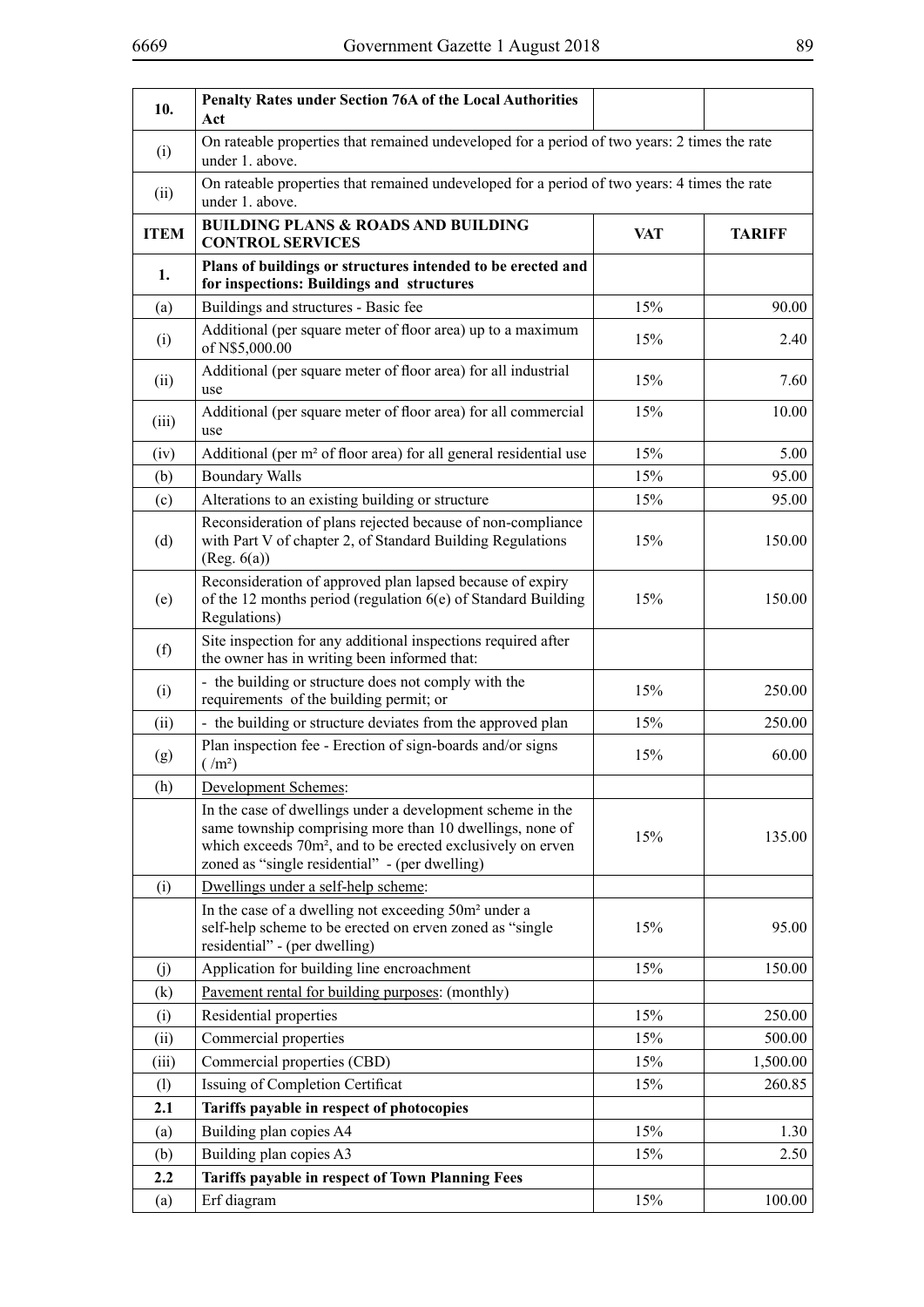| (b)         | Zoning certificate                                                                   | 15%        | 100           |
|-------------|--------------------------------------------------------------------------------------|------------|---------------|
| (c)         | Town Plan made at local business (per set of plans) - Actual                         | 15%        | 5.00          |
|             | cost plus -                                                                          |            |               |
| (d)         | Town Plan Coloured (per set of plans ) - Actual cost plus -                          | 15%        | 5.00          |
| (e)         | Consent application                                                                  | 15%        | 500.00        |
| (f)         | Application for rental units                                                         | 15%        | 500.00        |
| (g)         | Application for 3 <sup>rd</sup> storey                                               | 15%        | 500.00        |
| (h)         | Aesthetics application approval                                                      | 15%        | 200.00        |
| (i)         | Payment in lieu of parking (per parking bay of 30sqm)                                | 15%        | 50,000.00     |
| (j)         | Payment in lieu of parking (Narraville and Kuisebmond - per<br>parking bay of 30sqm) | 15%        | 10,000.00     |
| 2.3         | Sale of maps and documents                                                           |            |               |
| (a)         | Cadastral Plan in electronic format (CD)                                             | 15%        | 1,000.00      |
| (b)         | Cadastral Map in electronic format (Memory stick                                     | 15%        | 300.00        |
| (c)         | IUSDF document in hard copy format                                                   | 15%        | 1,320.00      |
| (d)         | IUSDF document in CD/DVD format                                                      | 15%        | 200.00        |
| (e)         | Town Planning Scheme wall maps                                                       | 15%        | 1,500.00      |
| <b>ITEM</b> | FOOD DISPOSAL AND BUSINESS REGISTRATION                                              | <b>VAT</b> | <b>TARIFF</b> |
| 1.          | Food disposal / condemnation (per hour or part thereof)                              | 15%        | 280.00        |
| 2.          | Business registration (per application):                                             |            |               |
|             | - Formal Food premises                                                               | 15%        | 1,080.00      |
|             | - Formal Food premises (with more than one processing plant                          |            |               |
|             | om premises                                                                          | 15%        | 1,400.00      |
|             | - Informal Food premises                                                             | 15%        | 250.00        |
|             | - General Dealer                                                                     | 15%        | 551.00        |
|             | - Informal trading (hawkers)                                                         | 15%        | 250.00        |
|             | - Occupations                                                                        | 15%        | 190.00        |
| 3.          | Duplicate certificates                                                               | 15%        | 33.80         |
| 4.          | Business transfers & name changes                                                    | 15%        | 48.60         |
| 5.          | Temporary business certificates/day                                                  | 15%        | 48.60         |
| 6.          | Pest control (per hour or part thereof)                                              | 15%        | 330.00        |
| <b>ITEM</b> | <b>ABATTOIR</b>                                                                      | VAT        | <b>TARIFF</b> |
| 1.          | <b>Abattoir inspections</b>                                                          |            |               |
| (a)         | Cattle                                                                               | 15%        | 37.50         |
| (b)         | Sheep                                                                                | 15%        | 9.80          |
| (c)         | Pigs                                                                                 | 15%        | 23.00         |
| (d)         | Goats                                                                                | 15%        | 9.80          |
| 2.          | <b>After hours inspection</b>                                                        |            |               |
| (a)         | Cattle                                                                               | 15%        | 62.50         |
| (b)         | Sheep                                                                                | 15%        | 16.40         |
| (c)         | Pigs                                                                                 | 15%        | 39.00         |
| (d)         | Goats                                                                                | 15%        | 16.40         |
| <b>ITEM</b> | <b>CONTROL AND KEEPING OF DOGS</b>                                                   | <b>VAT</b> | <b>TARIFF</b> |
| 1.          | Male dogs & Spayed Bitches (per dog)                                                 | Excluded   | 67.00         |
| 2.          | More than two dogs (per dog)                                                         | Excluded   | 113.00        |
| 3.          | Unspayed bitches (per dog)                                                           | Excluded   | 180.00        |
|             |                                                                                      |            |               |
| 4.          | Impoundment of dogs (per day)                                                        | 15%        | 47.40         |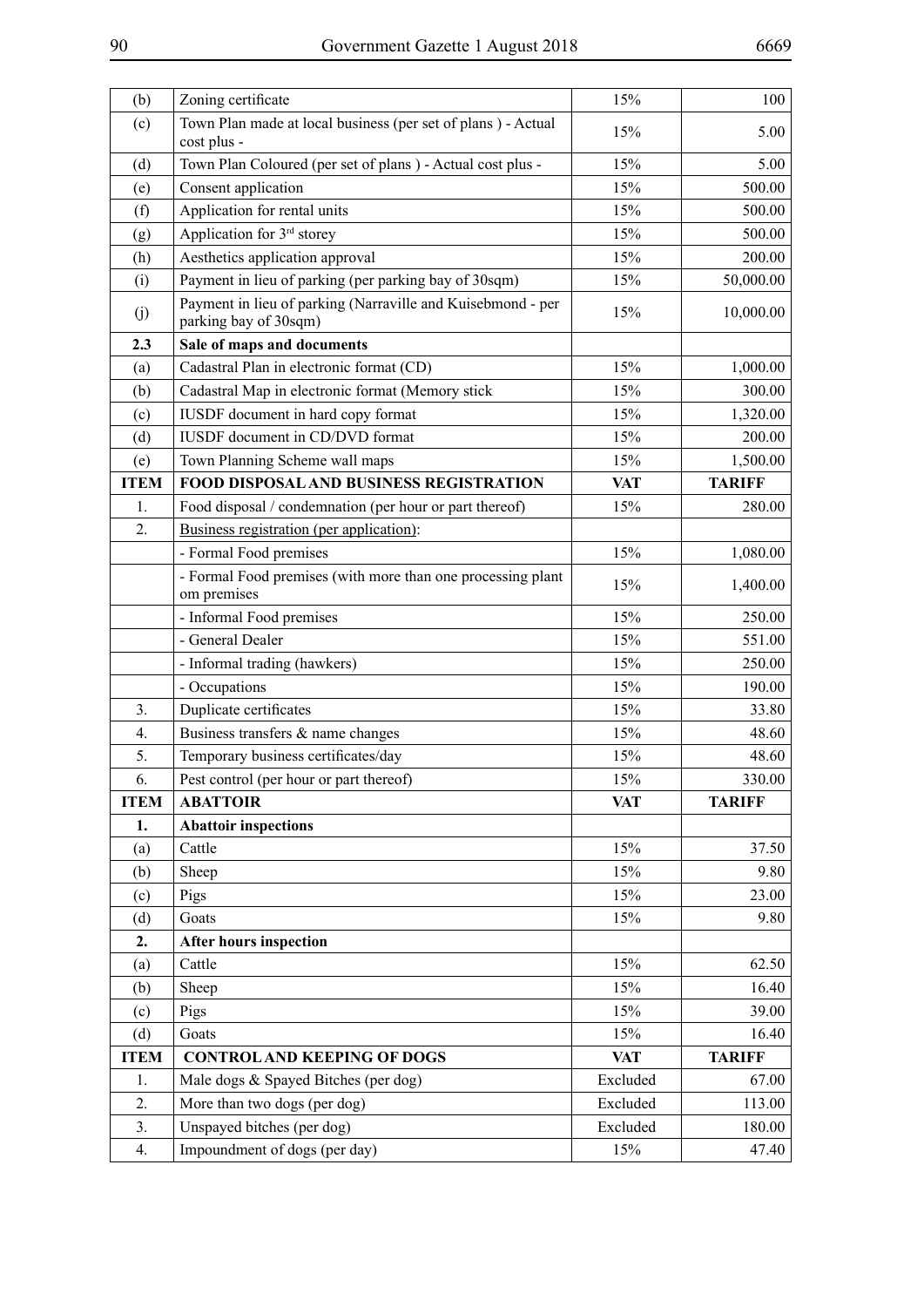| <b>ITEM</b> | <b>ENVIRONMENTAL RESEARCH DATA SHARING</b>                                                | <b>VAT</b> | <b>TARIFF</b> |
|-------------|-------------------------------------------------------------------------------------------|------------|---------------|
| 1.          | Non-commercial                                                                            |            |               |
| (a)         | Photocopy - A4 (per page)                                                                 | 15%        | 1.30          |
| (b)         | Photocopy - A3 (per page)                                                                 | 15%        | 2.30          |
| (c)         | Printing (A4) - B&W (per page)                                                            | 15%        | 7.20          |
| (d)         | Printing (A4) - Colour (per page)                                                         | 15%        | 13.20         |
| (e)         | Sending a facsimile (per page)                                                            |            |               |
|             | - Local                                                                                   | 15%        | 3.30          |
|             | - Namibia                                                                                 | 15%        | 5.50          |
|             | $-RSA$                                                                                    | 15%        | 12.10         |
| (f)         | Courier and mailing = payable by the receiver of the data)                                |            | $Cost + 15\%$ |
| 2.          | Commercial                                                                                |            |               |
| (a)         | Provision of data covering period of 12 months or less                                    | 15%        | 4,440.50      |
| (b)         | Provision of data for each subsequent year (per year)                                     | 15%        | 2,182.80      |
| <b>ITEM</b> | <b>REFUSE REMOVAL</b>                                                                     | <b>VAT</b> | <b>TARIFF</b> |
| 1.          | <b>Removal of domestic refuse</b>                                                         |            |               |
| (a)         | Residences and business/industries per standard refuse<br>container per month             |            |               |
| (i)         | Per removal per week                                                                      | Zero Rated | 187.20        |
| (ii)        | Tutaleni Project                                                                          | Zero Rated | 64.20         |
| (iii)       | Pensioners                                                                                | Zero Rated | 60.10         |
| (b)         | Business/Industriesper special container per month                                        |            |               |
| (i)         | One removal per week - Standard bin                                                       | 15%        | 341.40        |
| (iii)       | One removal per week - Special bin                                                        | 15%        | 3,477.10      |
| (v)         | Bulk removals per scowback - Load or part thereof                                         | 15%        | 625.90        |
| (vi)        | Bulk removals per scowback - Load or part thereof (more<br>than 100 removals per month)   | 15%        | 450.80        |
| 2.          | <b>Disposal Tariff</b>                                                                    |            |               |
| (a)         | Businesses, industries, home based occupations based on the<br>volume of refuse generated |            |               |
| (i)         | 0 - 2 cubic meter                                                                         | 15%        | 172.30        |
| (ii)        | 3 - 8 cubic meter                                                                         | 15%        | 564.30        |
| (iii)       | 9 - 20 cubic meter                                                                        | 15%        | 1,063.30      |
| (iv)        | 21 - 40 cubic meter                                                                       | 15%        | 2,482.90      |
| (v)         | 41 - 80 cubic meter                                                                       | 15%        | 4,894.60      |
| (vi)        | 81 - 160 cubic meter                                                                      | 15%        | 9,860.40      |
| (vii)       | 161 and more cubic meter                                                                  | 15%        | 11,404.80     |
| (viii)      | Burial/destruction of material - for airspace (per kg) up to<br>5000kg (local)            | 15%        | 2.20          |
| (ix)        | Burial/destruction of material - for airspace (per $kg$ ) > 5000 $kg$<br>(local)          | 15%        | 1.10          |
| (x)         | Burial/destruction of material - for airspace (per kg) up to<br>5000kg (foreign)          | 15%        | 2.50          |
| (xi)        | Burial/destruction of material - for airspace (per $kg$ ) > 5000 $kg$<br>(foreign)        | 15%        | 1.50          |
| 3.          | <b>Sundry charges</b>                                                                     |            |               |
| (a)         | Scowback rental                                                                           |            |               |
| (i)         | Per month                                                                                 | 15%        | 614.40        |
| (ii)        | Per week or part thereof                                                                  | 15%        | 159.70        |
| (iii)       | Use of front-end loader for cleanup (per hour)                                            | 15%        | 925.70        |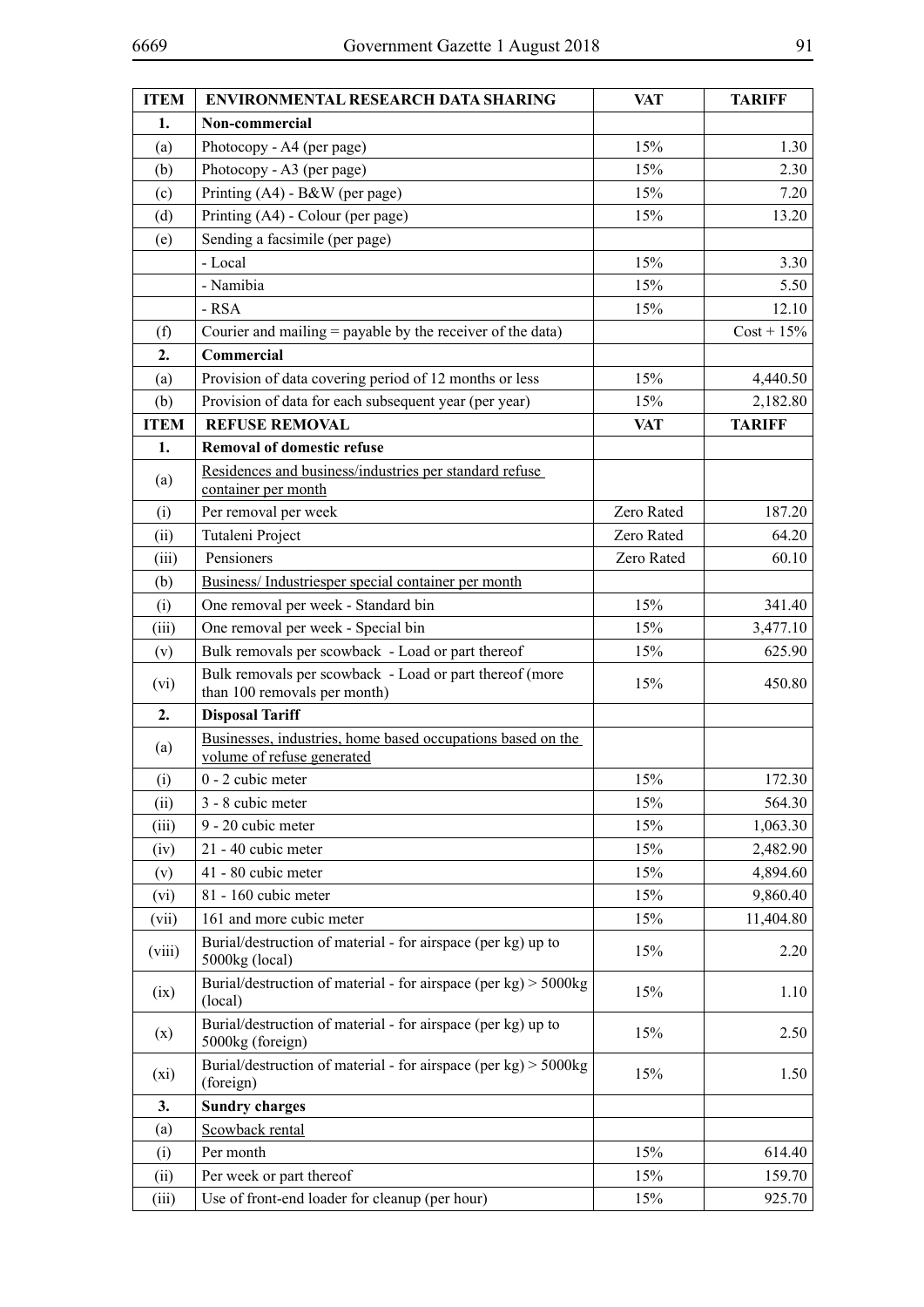| (b)           | Bin rental                                                                         |            |                    |
|---------------|------------------------------------------------------------------------------------|------------|--------------------|
| (i)           | 240 liter - Businesses (per bin)                                                   | 15%        | 18.70              |
| (ii)          | 240 liter - Residential                                                            | Zero Rated | 9.20               |
| (iii)         | 240 litre - Residential per additional bin)                                        | 15%        | 18.10              |
| (c)           | 240 litre bin rental for functions (per bin per day)                               | 15%        | 81.10              |
| (d)           | Replacement of 240-litre bin                                                       | Zero Rated | $Cost + 15\%$      |
| 4.            | <b>Hazardous Waste</b>                                                             |            |                    |
| (a)           | Incinerator                                                                        |            |                    |
| (i)           | Dry waste - per kilogram                                                           | 15%        | 7.90               |
| (ii)          | Wet waste, including medical waste, per kilogram                                   | 15%        | 10.50              |
| (iii)         | Medical waste box                                                                  | 15%        | $Cost + 15\%$      |
| (b)           | Disposal                                                                           |            |                    |
| (i)           | Dry hazardous waste                                                                |            |                    |
|               | - 1 to 100 kilogram (per kilogram)                                                 | 15%        | 8.00               |
|               | - 101 to 500 kilogram (per kilogram)                                               | 15%        | 5.10               |
|               | - 501 to 10 000 kilogram (per kilogram)                                            | 15%        | 3.60               |
|               | - More than 10 000 kilogram (per kilogram)                                         | 15%        | 3.60               |
| (ii)          | Liquid hazardous waste                                                             |            |                    |
|               | - 1 to 100 kilogram (per kilogram)                                                 | 15%        | 10.70              |
|               | - 101 to 500 kilogram (per kilogram)                                               | 15%        | 8.00               |
|               | - 501 to 10 000 kilogram (per kilogram)                                            | 15%        | 5.10               |
|               | - More than - More than                                                            | 15%        | 4.30               |
| (iii)         | Pre-encapsulated waste (per ton)                                                   | 15%        | 861.00             |
| (iv)          | Oil sludge disposal (per litre)                                                    | 15%        | 0.15               |
|               |                                                                                    |            |                    |
| <b>ITEM</b>   | <b>SEWERAGE</b>                                                                    | <b>VAT</b> | <b>TARIFF</b>      |
| 1.            | Sewerage at the following buildings                                                |            |                    |
| (a)           | Housing and Semi-detached houses                                                   |            |                    |
| (i)           | <b>Basic Tariff:</b>                                                               |            |                    |
| (aa)          | Per 100 m <sup>2</sup> per annum                                                   | Zero Rated | 148.80             |
| (bb)          | Minimum per annum                                                                  | Zero Rated | 726.00             |
| (ii)          | Treatment tariff:                                                                  |            |                    |
| (aa)          | 0-15kl water used                                                                  | Zero Rated | 7.30               |
| (bb)          | 16-30kl water used                                                                 | Zero Rated | 6.05               |
| (cc)          | 31-85kl water used                                                                 | Zero Rated | 1.20               |
| (dd)          | 86kl+ water used                                                                   | Zero Rated | 0.60               |
| (ee)          | Minimum charge per month                                                           | Zero Rated | 81.10              |
| $(f\hat{f})$  | Pensioners                                                                         | Zero Rated | 4.80               |
| (b)           | Flats, Sectional Titles, Duplexes & Simplexes                                      |            |                    |
| (i)           | Basic tariff:                                                                      |            |                    |
| (aa)          | Per 100 m <sup>2</sup> per annum                                                   | 15%        | 159.70             |
| (bb)          | Minimum per annum based on an erf size of 1350 m <sup>2</sup>                      | 15%        | 2,178.00           |
| (ii)          | Treatment tariff:                                                                  |            |                    |
| (aa)          | 0-15kl water used                                                                  | 15%        | 7.26               |
| (bb)          | 16-30kl water used                                                                 | 15%        | 6.05               |
| (cc)          | 31-85kl water used                                                                 | 15%        | 1.20               |
| (dd)          | 86kl+ water used                                                                   | 15%        | 0.55               |
| (iii)<br>(iv) | Separate living unit without water meter (convenience)<br>Minimum charge per month | 15%<br>15% | 1,369.50<br>281.90 |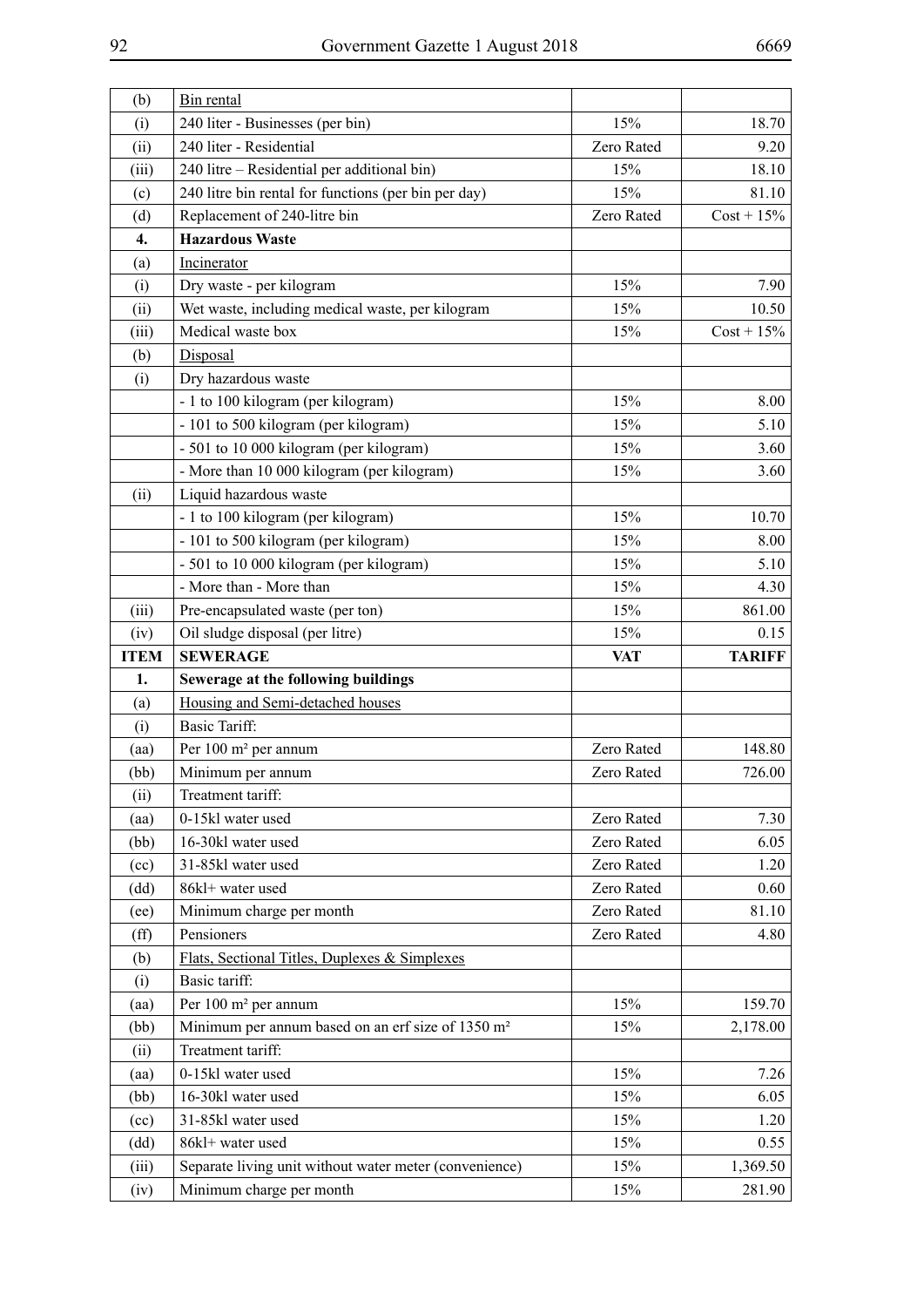| (c)   | Kuisebmond Hostels, Single Quarters, Flats & Old Age Home                                                                          |            |           |
|-------|------------------------------------------------------------------------------------------------------------------------------------|------------|-----------|
| (i)   | Basic tariff per 100m <sup>2</sup> per annum                                                                                       | Excluded   | 344.85    |
| (ii)  | Treatment tariff per convenience per annum                                                                                         | Excluded   | 474.30    |
| (d)   | Sewerage Blockage - Private                                                                                                        |            |           |
| (i)   | Inspection fee regarding sanitary items per inspection                                                                             | Zero Rated | 484.00    |
| (ii)  | Opening of blockage - per hour or part thereof                                                                                     | 15%        | 1,039.50  |
| (iii) | Pumping out of septic tank – 4m <sup>3</sup> / load <5km, Walvis Bay                                                               | 15%        | 845.00    |
| (iv)  | Additional cost traveling $5 - 30$ km, one way                                                                                     | 15%        | 636.70    |
| (e)   | Business & Commercial Premises (incl. hotels, guest houses,<br>light & heavy industry, warehouses)                                 |            |           |
| (i)   | Basic tariff:                                                                                                                      |            |           |
| (aa)  | Per 100m <sup>2</sup> erf per annum                                                                                                | 15%        | 193.60    |
| (bb)  | Minimum per annum based on an erf size of 1350m <sup>2</sup>                                                                       | 15%        | 2,577.30  |
| (ii)  | Treatment component: (based on 2/3 of water consumed)                                                                              |            |           |
| (aa)  | 0-500 kl water/month                                                                                                               | 15%        | 7.30      |
| (bb)  | 501-1500 kl water/month                                                                                                            | 15%        | 6.05      |
| (cc)  | 1501-3000 kl water/month                                                                                                           | 15%        | 1.20      |
| (dd)  | $3001 + k1$ water/month                                                                                                            | 15%        | 0.50      |
| (iii) | Minimum charge /month                                                                                                              | 15%        | 281.90    |
| (f)   | Hospitals, clinics, separate halls, churches, crèches, old<br>age homes, government, municipal grounds, charitable<br>institutions |            |           |
| (i)   | Basic tariff:                                                                                                                      |            |           |
| (aa)  | Per 100m <sup>2</sup> erf per annum                                                                                                | 15%        | 121.00    |
| (bb)  | Minimum per annum based on an erf size of 1350m <sup>2</sup>                                                                       | 15%        | 1,611.70  |
| (ii)  | Treatment component: (based on 2/3 of water consumed)                                                                              |            |           |
| (aa)  | 0-500 kl water/month                                                                                                               | 15%        | 7.30      |
| (bb)  | 501-1500 kl water/month                                                                                                            | 15%        | 6.05      |
| (cc)  | 1501-3000 kl water/month                                                                                                           | 15%        | 1.20      |
| (dd)  | $3001 + k1$ water/month                                                                                                            | 15%        | 0.50      |
| (iii) | Minimum charge /month                                                                                                              | 15%        | 281.90    |
| (g)   | Schools, sports grounds                                                                                                            |            |           |
| (i)   | Basic tariff:                                                                                                                      |            |           |
| (aa)  | Per 100m <sup>2</sup> erf per annum                                                                                                | 15%        | 17.65     |
| (bb)  | Minimum per annum based on an erf size of 100,000m <sup>2</sup>                                                                    | 15%        | 17,726.50 |
| (ii)  | Treatment component: (based on 2/3 of water consumed)                                                                              |            |           |
| (aa)  | 0-500 kl water/month                                                                                                               | 15%        | 7.30      |
| (bb)  | 501-1500 kl water/month                                                                                                            | 15%        | 6.05      |
| (cc)  | 1501-3000 kl water/month                                                                                                           | 15%        | 1.20      |
| (dd)  | $3001 + k1$ water/month                                                                                                            | 15%        | 0.50      |
| (iii) | Minimum charge /month                                                                                                              | 15%        | 281.90    |
| (h)   | Water intensive industries - fishing factories, brick and<br>concrete, nurseries, bottling plants et.                              |            |           |
| (i)   | Basic tariff:                                                                                                                      |            |           |
| (aa)  | Per 100m <sup>2</sup> erf per annum                                                                                                | 15%        | 193.60    |
| (bb)  | Minimum per annum based on an erf size of 1350m <sup>2</sup>                                                                       | 15%        | 2,577.30  |
| (ii)  | Treatment component (based on 50% of water consumed or<br>such lower percentage as proved by sewage flow meter):                   |            |           |
| (aa)  | 0-500 kl water/month                                                                                                               | 15%        | 7.30      |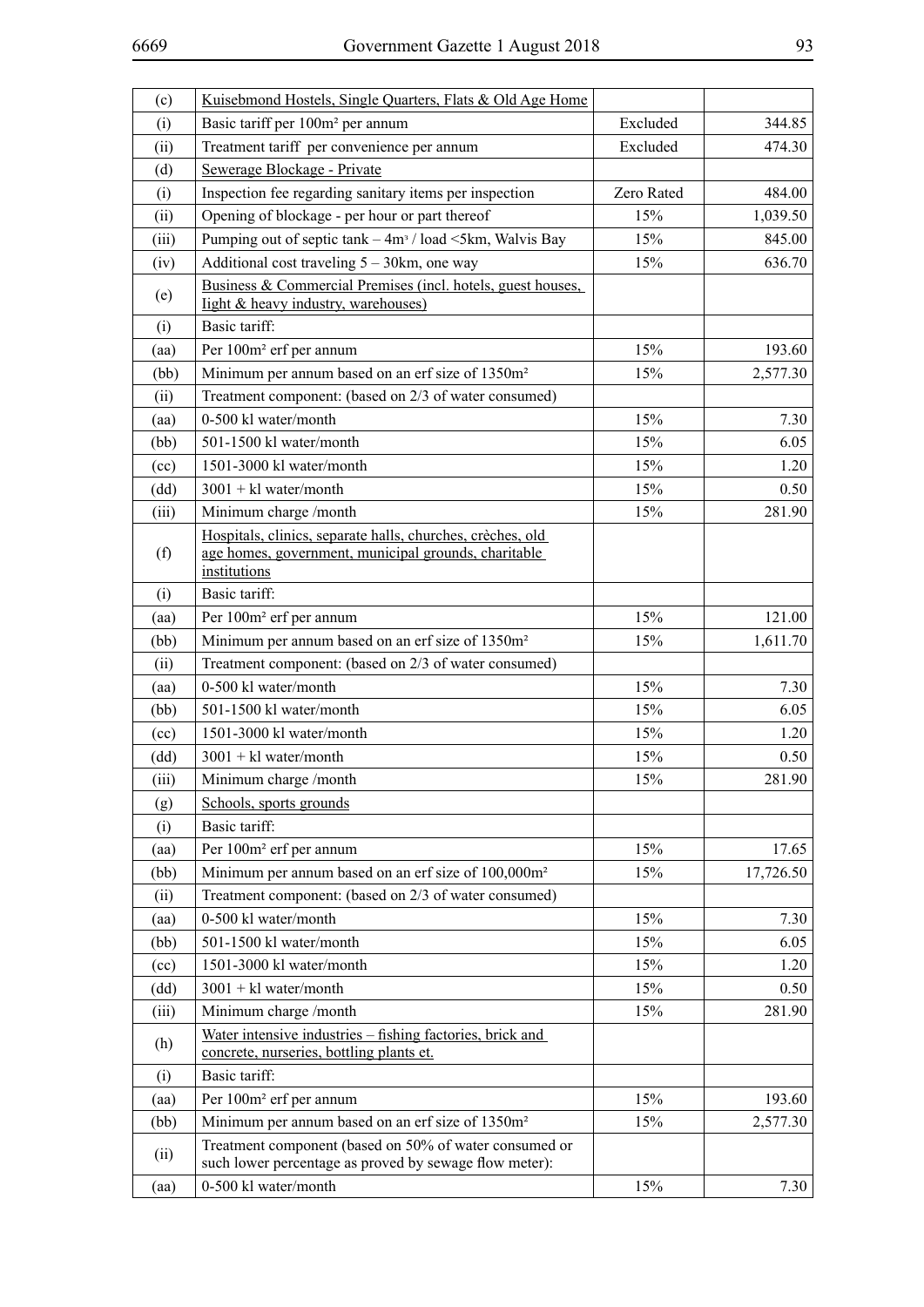| (bb)        | 501-1500 kl water/month                                                       | 15%        | 6.05                          |
|-------------|-------------------------------------------------------------------------------|------------|-------------------------------|
| (cc)        | 1501-3000 kl water/month                                                      | 15%        | 1.20                          |
| (dd)        | $3001 + k1$ water/month                                                       | 15%        | 0.50                          |
| (iii)       | Minimum charge /month                                                         | 15%        | 281.90                        |
| (i)         | Businesses not purchasing water from Council including<br>Namport, TransNamib |            |                               |
| (i)         | Basic tariff:                                                                 |            |                               |
| (aa)        | Per 100m <sup>2</sup> erf per annum                                           | 15%        | 193.60                        |
| (bb)        | Minimum per annum based on an erf size of 1350m <sup>2</sup>                  | 15%        | 2,577.30                      |
| (ii)        | Treatment tariff per convenience/annum                                        | 15%        | 1,611.70                      |
| 2.          | <b>Purified Effluent</b>                                                      |            |                               |
| (a)         | All users:                                                                    |            |                               |
| (i)         | Departmental per kl                                                           | Excluded   | 4.20                          |
| (ii)        | Business per kl                                                               | 15%        | 7.75                          |
| (iii)       | Domestic per kl                                                               | Zero Rated | 7.75                          |
| (iv)        | Schools & Sportgrounds per kl                                                 | Zero Rated | 4.35                          |
| (v)         | Bulk users $(>1,000m^3$ per day)                                              | 15%        | 3.60                          |
| (b)         | Sale of compost to Parks Section (per bag)                                    |            |                               |
| (i)         | Departmental                                                                  | Excluded   | 35.10                         |
| (ii)        | Private                                                                       | 15%        | 39.90                         |
| (c)         | Purified Meter rental                                                         |            |                               |
| (i)         | Up to 20 mm                                                                   | 15%        | 14.70                         |
| (ii)        | Up to 25 mm                                                                   | 15%        | 36.90                         |
| (iii)       | Up to 40 mm                                                                   | 15%        | 112.50                        |
| (iv)        | Up to 50 mm and larger                                                        | 15%        | 295.20                        |
| 3.          | <b>Sundry</b>                                                                 |            |                               |
| (i)         | Inspection fee (per inspection)                                               | 15%        | 295.20                        |
| (ii)        | Industrial surcharge (per m <sup>3</sup> )                                    | 15%        | 4.80                          |
|             | (tariff* 50% of potable water consumption * (COD/900) <sup>2.5</sup>          |            |                               |
| <b>ITEM</b> | <b>WATER SUPPLY</b>                                                           | <b>VAT</b> | <b>TARIFF</b>                 |
| 1.          | <b>Water consumed</b>                                                         |            |                               |
| (a)         | Domestic consumption (excl. hostel $+ S/Q$ ) - per kl:                        |            |                               |
| (i)         | 0-15 kl per month                                                             | Zero Rated | 15.60                         |
| (ii)        | 16-30 kl per month                                                            | Zero Rated | 25.65                         |
| (iii)       | 31-85 kl per month                                                            |            |                               |
|             |                                                                               | Zero Rated | 43.35                         |
|             | $85+$                                                                         | Zero Rated | 65.10                         |
| (iv)        | kl per month                                                                  | Zero Rated | 11.70                         |
| (v)<br>(vi) | Pensioners flat rate (0 -20kl / month)<br>Prepayment by third party           | Zero Rated | $1st$ sliding scale<br>$+25%$ |
| (aa)        | Deposit:                                                                      |            |                               |
| (i)         | Tutaleni Project                                                              | Zero Rated | 1,204.50                      |
| (ii)        | All domestic consumers                                                        | Zero Rated | 1,204.50                      |
| (iii)       | Business - 20mm                                                               | Zero Rated | 1,204.50                      |
| (iv)        | Business - 40mm                                                               | Zero Rated | 2.574.00                      |
| (v)         | Business - 80mm                                                               | Zero Rated | 6,193.00                      |
| (b)         | Tariffs for:                                                                  |            |                               |
| (i)         | Industries, Businesses, etc.                                                  |            |                               |
| (aa)        | 0-500 kl per month                                                            | 15%        | 40.25                         |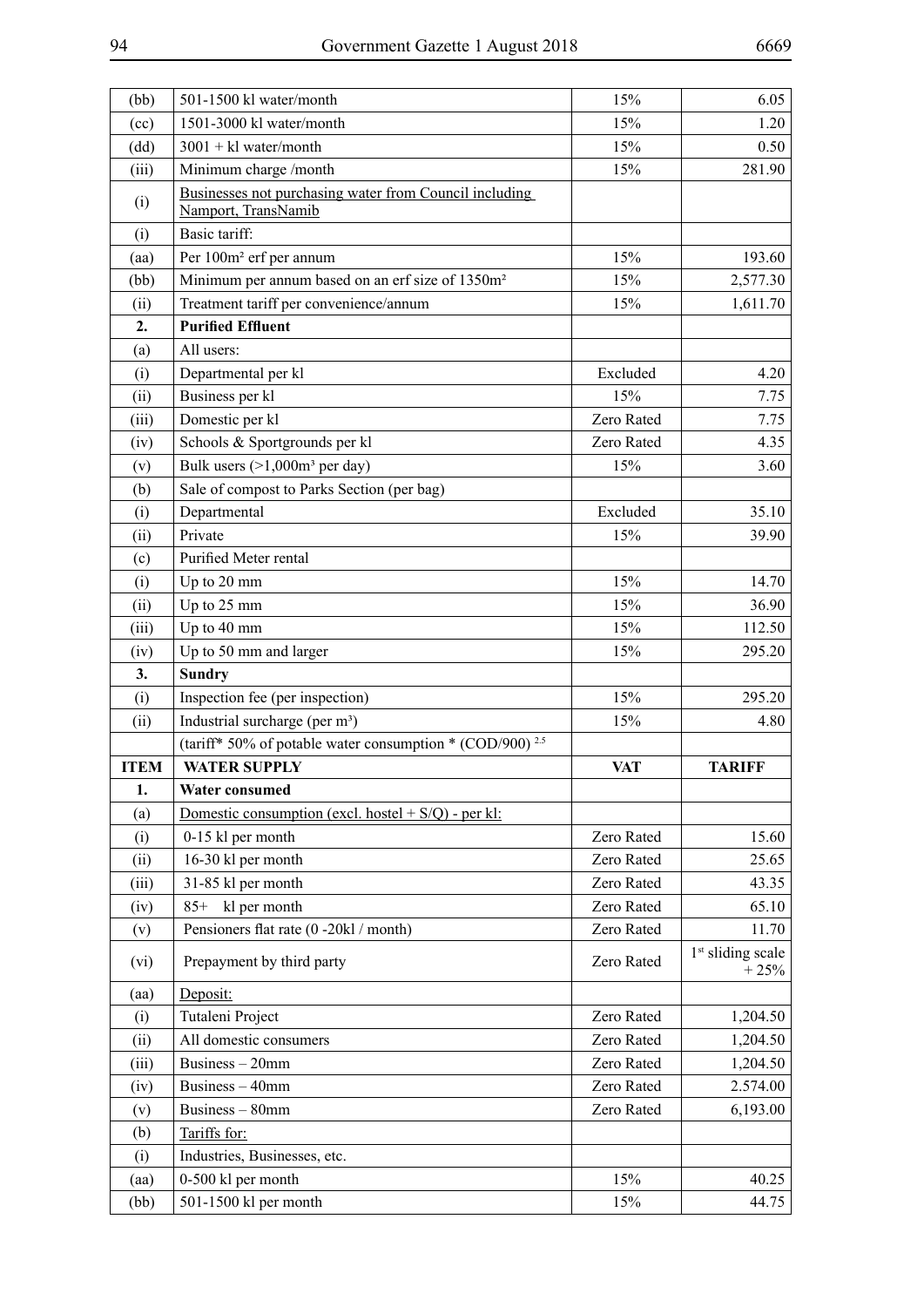| (cc)        | 1501-3000 kl per month                                                                                        | 15%        | 47.25                                   |  |
|-------------|---------------------------------------------------------------------------------------------------------------|------------|-----------------------------------------|--|
| (dd)        | $3001 + kl$ per month                                                                                         | 15%        | 50.50                                   |  |
| (ii)        | Schools, charitable institutions and sport clubs                                                              | 15%        | 20.70                                   |  |
| (iii)       | Departmental usage kl per month                                                                               | None       | 20.70                                   |  |
| (iv)        | Prepayment by third party                                                                                     | Zero Rated | 1 <sup>st</sup> sliding scale<br>$+25%$ |  |
| 2.          | Meter rental, per meter per month or part of a month                                                          |            |                                         |  |
| (i)         | Up to 20 mm                                                                                                   | 15%        | 15.40                                   |  |
| (ii)        | Up to 25 mm                                                                                                   | 15%        | 38.50                                   |  |
| (iii)       | Up to 40 mm                                                                                                   | 15%        | 117.70                                  |  |
| (iv)        | From 50 mm and larger                                                                                         | 15%        | 309.10                                  |  |
| 3.          | <b>Availability fees</b>                                                                                      |            |                                         |  |
| (a)         | Minimum charge / $m^2$ / month of total area of vacant erf<br>where water supply is available but not used    | 15%        | 0.03                                    |  |
| (b)         | Namibian Ports Authority (regardless of water volume)                                                         | 15%        | 53,300.00                               |  |
| 4.          | <b>Sundry charges</b>                                                                                         |            |                                         |  |
| (a)         | Connection/disconnection at request of consumer                                                               | 15%        | 333.85                                  |  |
| (b)         | Testing of meter at request of consumer                                                                       | 15%        | 352.00                                  |  |
| (c)         | Special meter reading at request of consumer                                                                  | 15%        | 179.30                                  |  |
| (d)         | Relocation of meter from inside to outside property on<br>consumer's request                                  | 15%        | 316.25                                  |  |
| (e)         | Provision of connection where no service connection is<br>available. Actual cost of material and labour + 15% | 15%        |                                         |  |
| (f)         | Installation of additional meter to current installation                                                      | 15%        | 946.00                                  |  |
| (g)         | Replacement of seal broken or tampered with                                                                   | 15%        | 698.50                                  |  |
| (h)         | New meter installation                                                                                        | 15%        | 1,974.50                                |  |
| (i)         | Leakages (per m3 above average)                                                                               | Zero Rated | 15.40                                   |  |
| (j)         | Registration / renewal of plumber license                                                                     | 15%        | 500.00                                  |  |
| (k)         | Provision of pre-paid meter. Actual cost of material and<br>labour + $15%$                                    | 15%        | $Cost + 15\%$                           |  |
| (1)         | Rental of pre-paid meter (per month)                                                                          | 15%        | 45.00                                   |  |
| (m)         | New rechargeable consumer taken                                                                               | 15%        | 95.00                                   |  |
| <b>ITEM</b> | LETTING OF HOSTELS, HOLIDAY BUNGALOWS,<br>RESORT FACILITIES AND OLD AGE HOME                                  | <b>VAT</b> | <b>TARIFF</b>                           |  |
| 1.          | <b>Esplanade Park</b>                                                                                         |            |                                         |  |
| (a)         | Peak Season                                                                                                   |            |                                         |  |
| (i)         | Cottage - 1 bedroom (3 persons)                                                                               | 15%        | 573.92                                  |  |
| (ii)        | Cottage - 2 bedroom (5 persons)                                                                               | 15%        | 860.86                                  |  |
| (iii)       | VIP Cottage (6 persons)                                                                                       | 15%        | 1,147.85                                |  |
| (iv)        | Key Deposit                                                                                                   | Exempt     | 600.00                                  |  |
| (v)         | Extra Person (per person)                                                                                     | 15%        | 104.30                                  |  |
| (b)         | Off Peak Season                                                                                               |            |                                         |  |
| (i)         | Cottage - 1 bedroom (3 persons)                                                                               | 15%        | 430.43                                  |  |
| (ii)        | Cottage - 2 bedroom (5 persons)                                                                               | 15%        | 717.42                                  |  |
| (iii)       | VIP Cottage (6 persons)                                                                                       | 15%        | 860.86                                  |  |
| (iv)        | Key Deposit                                                                                                   | Exempt     | 600.00                                  |  |
| (v)         | Extra Person (per person)                                                                                     | 15%        | 69.90                                   |  |
| (c)         | Discounts (all season excluding December and January)                                                         |            |                                         |  |
| (i)         | Staff (only 1 bungalow/month, max: 3 times p.a.)                                                              |            | Less $25%$                              |  |
| (ii)        | School groups, sport groups, churches, pensioners                                                             |            | Less $25%$                              |  |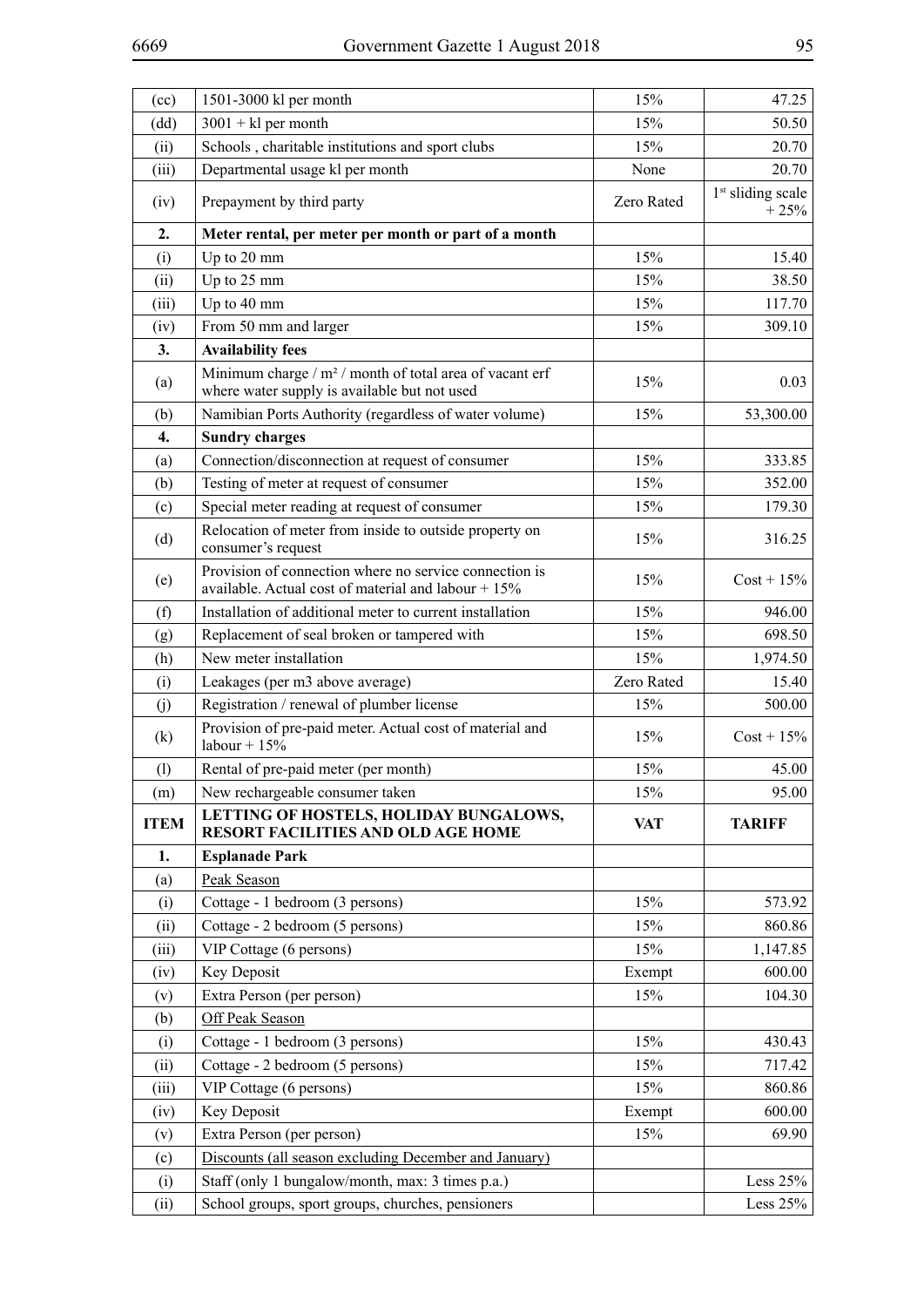| (iii) | Corporate/private clients (14 - 30 days)                                                    |        | Less $10%$  |
|-------|---------------------------------------------------------------------------------------------|--------|-------------|
| (iv)  | Corporate/private clients (30 days plus)                                                    |        | Less $20%$  |
| (v)   | Groups of more than 20 persons                                                              |        | Less $10\%$ |
| 2.    | <b>Dolphin Park</b>                                                                         |        |             |
| (a)   | Peak Season                                                                                 |        |             |
| (i)   | Cottage - 1 bedroom (2 persons)                                                             | 15%    | 526.13      |
| (ii)  | Chalet - 1 bedroom & Deck                                                                   | 15%    | 827.42      |
| (iii) | VIP Cottage - 3 Bedroom                                                                     | 15%    | 1,721.72    |
| (iv)  | Key Deposit                                                                                 | Exempt | 600.00      |
| (v)   | Extra Person (per person)                                                                   | 15%    | 104.30      |
| (b)   | Off Peak Season                                                                             |        |             |
| (i)   | Cottage - 1 bedroom (2 persons)                                                             | 15%    | 430.43      |
| (ii)  | Chalet - 1 bedroom & Deck                                                                   | 15%    | 621.72      |
| (iii) | VIP Cottage - 3 Bedroom                                                                     | 15%    | 1,304.40    |
| (iv)  | Key Deposit                                                                                 | Exempt | 600.00      |
| (v)   | Extra Person (per person)                                                                   | 15%    | 70.00       |
| (c)   | Discounts (all season excluding December and January)                                       |        |             |
| (i)   | Staff (only 1 bungalow/month, max: 3 times p.a.)                                            |        | Less $25%$  |
| (ii)  | School groups, sport groups, churches, pensioners                                           |        | Less $25%$  |
| (iii) | Corporate/private clients (14 - 30 days)                                                    |        | Less $10%$  |
| (iv)  | Corporate/private clients (More than 30 days)                                               |        | Less $20%$  |
| (v)   | Groups of more than 20 persons                                                              |        | Less $10%$  |
| (d)   | Day Visitors                                                                                |        |             |
| (i)   | Adults                                                                                      | Exempt | 26.45       |
| (ii)  | Children - Under 16 Years                                                                   | Exempt | 13.01       |
| (iii) | Lease of recreational area for functions (per day or part<br>thereof, off peak season only) | 15%    | 5,217.40    |
| (iv)  | Church groups (per person)                                                                  | 15%    | 13.01       |
| (v)   | School groups (per person)                                                                  | 15%    | 8.50        |
| (vi)  | Slides per ride                                                                             | 15%    | 13.01       |
| 3.    | Langstrand                                                                                  |        |             |
| (a)   | Peak Season                                                                                 |        |             |
| (i)   | Camp Site (per site only)                                                                   | 15%    | 113.00      |
| (ii)  | Camping (per person)                                                                        | 15%    | 34.80       |
| (iii) | Key Deposit (camping)                                                                       | Exempt | 150.00      |
| (b)   | <b>Off Peak Season</b>                                                                      |        |             |
| (i)   | Camp Site (per site only)                                                                   | 15%    | 78.29       |
| (ii)  | Camping (per person)                                                                        | 15%    | 26.10       |
| (iii) | Key Deposit (camping)                                                                       | Exempt | 150.00      |
| (c)   | Discounts:                                                                                  |        |             |
| (i)   | Staff (only 1 chalet/month, max: 3 times p.a.)                                              |        | Less $25%$  |
| (ii)  | School groups, sport groups, pensioners                                                     |        | Less $15%$  |
| (iii) | Corporate/private clients (fourteen days plus)                                              |        | Less $10%$  |
| 4.    | <b>Cancellation fee rules at Resorts</b>                                                    |        |             |
| (a)   | 31 days and more prior to arrival                                                           | Exempt | 10%         |
| (b)   | 30 to 15 days prior to arrival                                                              | Exempt | 25%         |
| (c)   | 14 to 8 days prior to arrival                                                               | Exempt | 50%         |
| (d)   | 7 to 4 days prior to arrival                                                                | Exempt | 75%         |
| (e)   | 3 to 0 days prior to arrival                                                                | Exempt | 100%        |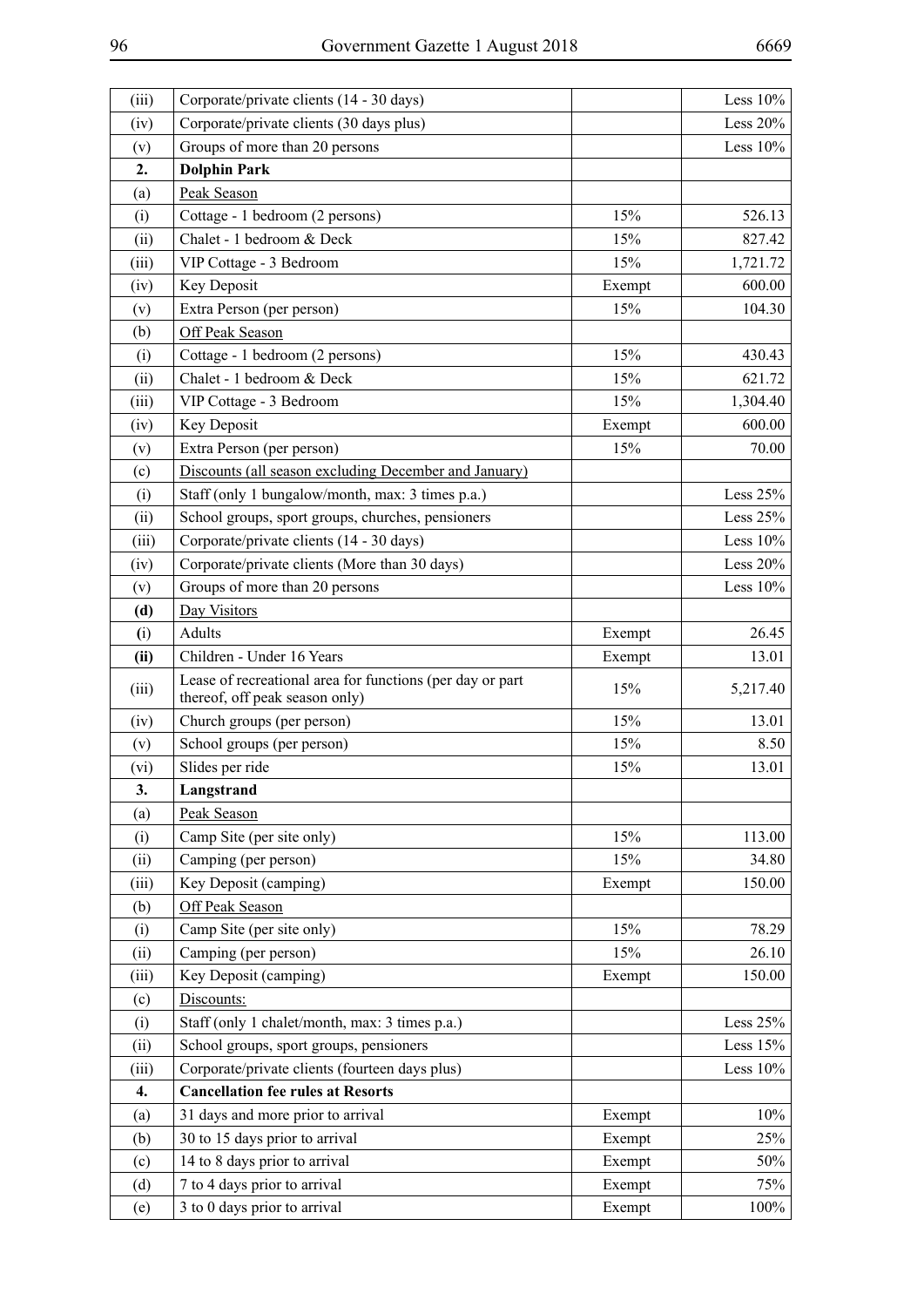| (f)                     | No show                                                                          | Exempt     | 100%            |
|-------------------------|----------------------------------------------------------------------------------|------------|-----------------|
| (g)                     | Administration cost for cancellations                                            | 15%        | 195.00          |
| (h)                     | Camping sites – strictly no refund (all seasons)                                 |            |                 |
| 5.                      | <b>Single Quarters</b>                                                           |            |                 |
| (a)                     | Open Plan Units (per room per month)                                             | Exempt     | 311.00          |
| (b)                     | Family Units (per room per month)                                                | Exempt     | 468.00          |
| (c)                     | Family Units (per room per month) Two bedrooms                                   | Exempt     | 649.00          |
| 6.                      | <b>Kuisebmond Flats</b>                                                          |            |                 |
| (a)                     | Ground Floor:                                                                    |            |                 |
| (i)                     | Per person per bed per month                                                     | Exempt     | 572.00          |
| (ii)                    | Per person per day                                                               | Exempt     | 20.00           |
| (b)                     | First Floor:                                                                     |            |                 |
| (i)                     | Per person per bed per month                                                     | Exempt     | 572.00          |
| (ii)                    | Per person per day                                                               | Exempt     | 20.00           |
| 7.                      | <b>Old Age Home Kuisebmond</b>                                                   |            |                 |
|                         | Per person per bed per month                                                     | Exempt     | 77.00           |
| <b>ITEM</b>             | <b>FIRE PROTECTION</b>                                                           | <b>VAT</b> | <b>TARIFF</b>   |
| 1.                      | <b>Fire Brigade call-outs</b>                                                    |            |                 |
|                         | Sea vessels, per call-out                                                        | 15%        | 4,541.40        |
| 2.                      | <b>Fire Fighting</b>                                                             |            |                 |
| (a)                     | Businesses, per 30 minutes                                                       | 15%        | 1,485.00        |
| (b)                     | Sea vessels, per 30 minutes                                                      | 15%        | 6,177.60        |
| 3.                      | Use of fire fighting equipment                                                   |            |                 |
| (a)                     | Fire extinguishers - CO <sup>2</sup>                                             | 15%        | 594.00          |
| (b)                     | Fire extinguishers - Dry powder                                                  | 15%        | 594.00          |
| (c)                     | Breathing apparatus                                                              | 15%        | 781.00          |
| (d)                     | Jaws of Life (per hour)                                                          | 15%        | 641.30          |
| $\overline{\mathbf{4}}$ | <b>Sundry Charges</b>                                                            |            |                 |
| (a)                     | Hosing down of building, per exercise                                            | 15%        | 741.40          |
| (b)                     | Fire Inspection/premises                                                         | 15%        | 488.40          |
| (c)                     | Rental of portable pumps and ladders                                             | 15%        | 243.10          |
| (d)                     | Rental of training facilities                                                    | 15%        | 524.70          |
| (e)                     | Rental of fire hose (per hose)<br>Filling of BA cylinders (per cylinder)         | 15%<br>15% | 120.00<br>60.00 |
| (f)<br><b>ITEM</b>      | <b>SWIMMING BATH</b>                                                             | <b>VAT</b> | <b>TARIFF</b>   |
| 1.                      | <b>Entrance Fees</b>                                                             |            |                 |
| (a)                     | Daily visits                                                                     |            |                 |
| (i)                     | Adults                                                                           | 15%        | 27.83           |
| (ii)                    | Children (under 16 years)                                                        | 15%        | 17.39           |
| (iii)                   | Senior Citizens                                                                  |            | Free            |
| (b)                     | Monthly Visits (Non-transferable tickets)                                        |            |                 |
| (i)                     | Adults                                                                           | 15%        | 380.00          |
| (ii)                    | Children (under 16 years)                                                        | 15%        | 152.00          |
|                         | 18:30 and 21:00                                                                  |            |                 |
| (c)                     | <b>Group Visits</b>                                                              |            |                 |
| (i)                     | School children in groups of not less than 20, under<br>supervision of a teacher | 15%        | 660.00          |
| (ii)                    | Reservations for galas, club nights, etc                                         | 15%        | 660.00          |
| (iii)                   | Reservations for training sessions (per month)                                   | 15%        | 840.00          |
|                         |                                                                                  |            |                 |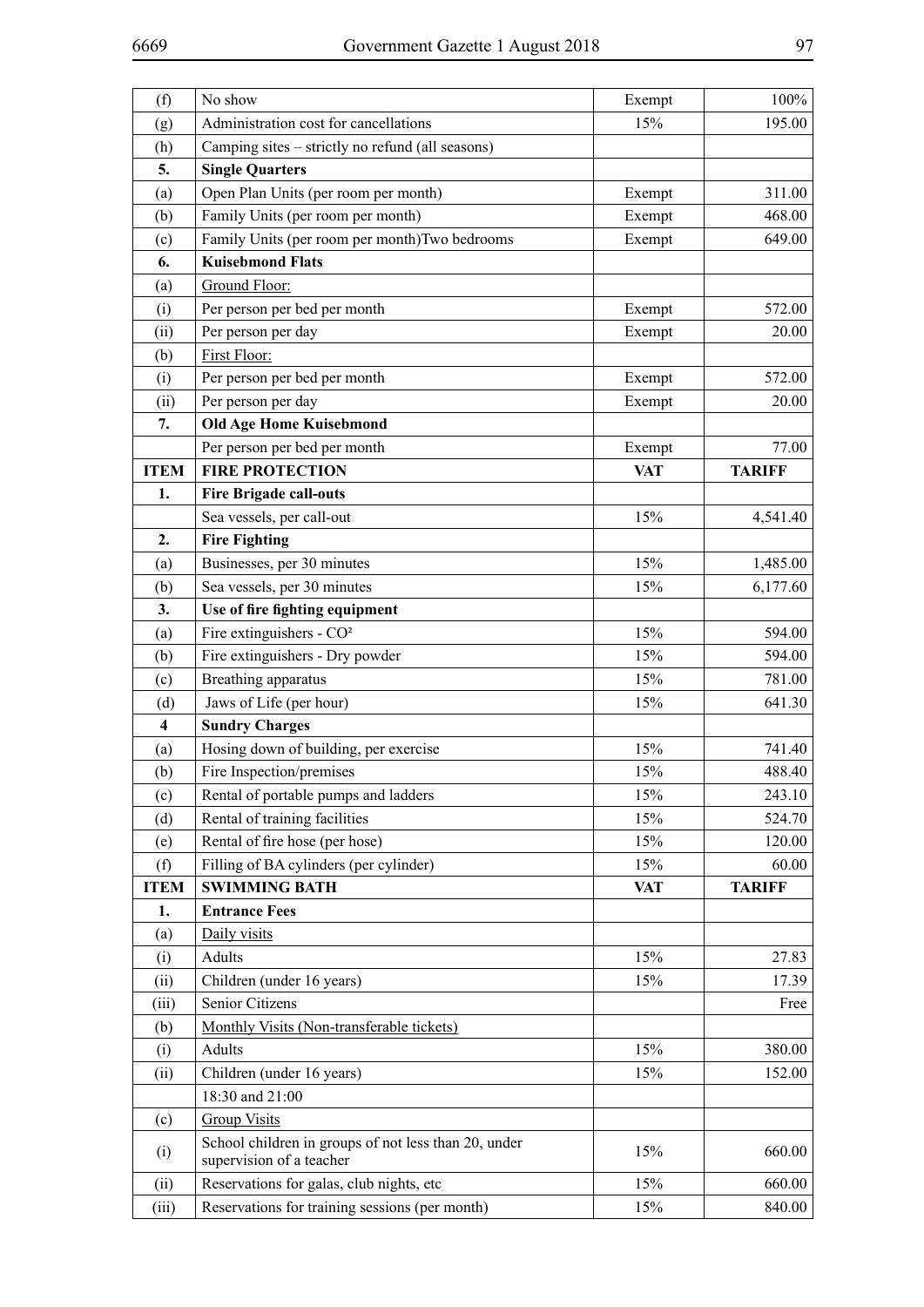| <b>ITEM</b> | <b>LIBRARY SERVICES</b>                                         | <b>VAT</b> | <b>TARIFF</b> |
|-------------|-----------------------------------------------------------------|------------|---------------|
| 1.          | Tariffs payable in respect of books                             |            |               |
| (a)         | Outstanding books                                               | Zero Rated | 5.50          |
|             | (per book per week or part thereof)                             |            |               |
| (b)         | Reserved books (per book)                                       | 15%        | 6.60          |
| (c)         | Inter-Library material on loan (per item)                       | 15%        | 38.00         |
| (d)         | Administrative fee for charges on                               |            |               |
|             | municipal account (per transaction)                             | Zero Rated | 90.00         |
| (e)         | Technikon SA Books on loan for students (Refundable)            | Zero Rated | 20% of value  |
| 2.          | Tariffs payable - Use of Library Halls                          |            |               |
| (a)         | Kuisebmond (per hour)                                           | 15%        | 60.00         |
| (b)         | Walvis Bay (per hour)                                           | 15%        | 50.00         |
| 3.          | <b>Sundry</b>                                                   |            |               |
| (a)         | Temporary Membership (Refundable)                               | Zero Rated | 635.00        |
|             | Administrative fee                                              | Zero Rated | 65.00         |
| (b)         | Country membership (Refundable)                                 | Zero Rated | 635.00        |
|             | Administrative fee                                              | Zero Rated | 65.00         |
| (c)         | Language cassettes:                                             |            |               |
| (i)         | Deposit, per use(Refundable)                                    | Zero Rated | 200.00        |
| (ii)        | Use, per month or part thereof                                  | 15%        | 33.00         |
| (d)         | Replacement of borrowers card (per card)                        | 15%        | 50.00         |
| (e)         | Photocopies and prints:                                         |            |               |
| (i)         | A4 page (single-sided)                                          | 15%        | 1.15          |
| (ii)        | A4 page (double-sided)                                          | 15%        | 2.00          |
| (iii)       | A4 page (double-sided) NOLNet students                          | 15%        | 1.50          |
| (iv)        | A4 on coloured paper                                            | 15%        | 2.65          |
| (v)         | A3 page (single-sided)                                          | 15%        | 2.10          |
| (vi)        | A3 page (double-sided)                                          | 15%        | 3.75          |
| (vii)       | A3 page (double-sided) NOLNet students                          | 15%        | 2.35          |
| (viii)      | Black & White pictures (A4 page on coloured paper               | 15%        | 6.00          |
| (ix)        | Written documents of information - A4 page on coloured<br>paper | 15%        | 3.70          |
| (x)         | Lazer printer - black on white paper NOLNet                     | 15%        | 1.40          |
| (xi)        | Lazer printer - black on coloured paper NOLNet                  | 15%        | 3.70          |
| (xii)       | A4 page (single-sided) NOLNet students                          | 15%        | 0.85          |
| (xiii)      | A3 page (single-sided) NOLNet students                          | 15%        | 1.60          |
| (f)         | Internet use:                                                   |            |               |
| (i)         | Web browsing, per hour or part thereof                          | 15%        | 33.00         |
| (ii)        | Web browsing - NOLNet students - per hour                       | 15%        | 15.40         |
| (iii)       | Sending or receiving of E-mail - per hour                       | 15%        | 33.00         |
| (iv)        | Sending or receiving of E-mail - NOLNet students, per hour      | 15%        | 15.40         |
| (v)         | Sending or receiving of E-mail - General public                 | 15%        | 9.90          |
| (g)         | Computer printing:                                              |            |               |
| (i)         | Colour pictures                                                 |            |               |
|             | A4 page                                                         | 15%        | 12.00         |
|             | A5 page                                                         | 15%        | 6.50          |
| (ii)        | Black and white pictures                                        |            |               |
|             | A4 page                                                         | 15%        | 6.60          |
|             | A4 page on coloured paper                                       | 15%        | 8.00          |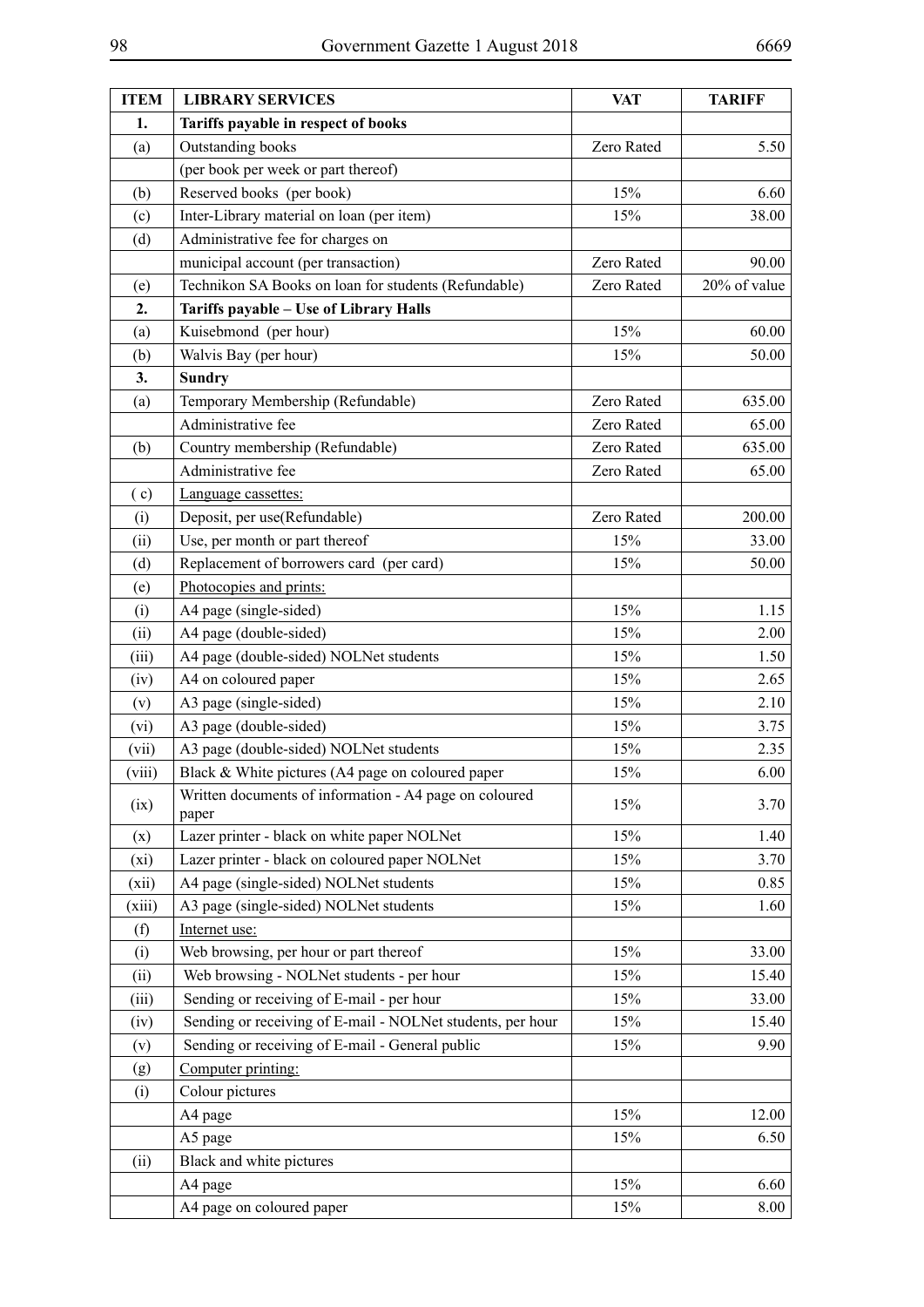|              | A5 size of an A4 page                                                                                                       | 15%        | 4.00                       |
|--------------|-----------------------------------------------------------------------------------------------------------------------------|------------|----------------------------|
| (iii)        | Written documents of information                                                                                            |            |                            |
|              | A4 page in colour                                                                                                           | 15%        | 6.90                       |
|              | A4 page black on white paper                                                                                                | 15%        | 2.30                       |
|              | A4 page black on coloured paper                                                                                             | 15%        | 4.10                       |
| (h)          | Computer use (off-line):                                                                                                    |            |                            |
| (i)          | Individual workstation                                                                                                      | 15%        | 11.00                      |
| (ii)         | Individual workstation - NOLNet students                                                                                    |            | No charge                  |
| (iii)        | Multimedia workstation                                                                                                      | 15%        | 20.00                      |
| (iv)         | Multimedia workstation - NOLNet students                                                                                    |            | No charge                  |
| (i)          | Facsimile:                                                                                                                  |            |                            |
| (i)          | Sending of facsimile                                                                                                        |            |                            |
| (aa)         | Local (same town)                                                                                                           | 15%        | 3.30                       |
| (bb)         | Local (same town) - NOLNet students                                                                                         | 15%        | 2.20                       |
| (cc)         | Long distance (Namibia)                                                                                                     | 15%        | 5.50                       |
| (dd)         | Long distance (Namibia) - NOLNet students                                                                                   | 15%        | 4.40                       |
| (ee)         | Long distance (RSA)                                                                                                         | 15%        | 12.10                      |
| $(f\hat{f})$ | Long distance (RSA) - NOLNet students                                                                                       | 15%        | 8.80                       |
| (ii)         | Receiving a facsimile                                                                                                       |            |                            |
| (aa)         | All locations per page                                                                                                      | 15%        | 5.00                       |
| (bb)         | All locations per page - NOLNet students                                                                                    | 15%        | 2.58                       |
| (i)          | Scanning of documents, per page                                                                                             | 15%        | 7.59                       |
| (k)          | Printing from CD-Rom, floppy disk and flashdrive - General<br>Public (excluding cost of prints)                             | 15%        | 4.40                       |
| (1)          | Saving library documentation on CD-Rom, floppy disk and<br>flashdrive - General public (cost per document)                  | 15%        | 8.80                       |
| (m)          | Internet research for General Public/Students (Computer<br>literate) (cost per assignment/project, excluding cost of prints | 15%        | 38.50                      |
| <b>ITEM</b>  | <b>PARKS SECTION</b>                                                                                                        | <b>VAT</b> | <b>TARIFF</b>              |
| 1.           | Cutting of grass, per m <sup>2</sup>                                                                                        | 15%        | 1.21                       |
| 2.           | Eradication of reeds, per m <sup>2</sup>                                                                                    | 15%        | 151.25                     |
| 3.           | <b>Cemetery Fees</b>                                                                                                        |            |                            |
| (i)          | Walvis Bay - Per adult                                                                                                      | 15%        | 1,270.50                   |
|              | Walvis Bay - Per child                                                                                                      | 15%        | 1.270.50                   |
| (ii)         | Narraville - Per adult                                                                                                      | 15%        | 931.70                     |
|              | Narraville - Per child                                                                                                      | 15%        | 332.75                     |
| (iii)        | Kuisebmond - Per adult                                                                                                      | 15%        | 931.70                     |
|              | Kuisebmond - Per child                                                                                                      | 15%        | 332.70                     |
| (iv)         | Grave (reservation) - same as cemetery fee                                                                                  | 15%        | Actual cost                |
| (v)          | Pre-built graves - Adults & Children                                                                                        | 15%        | 5,445.00                   |
| (vi)         | <b>Burials and Ashes</b>                                                                                                    | 15%        | 4,840.00                   |
| (vii)        | Large graves - all cemeteries                                                                                               | 15%        | 1,270.50                   |
| 4.           | Burial over weekends and Public Holidays                                                                                    | 15%        | Actual cost<br>plus $50\%$ |
| 5.           | <b>Sundry</b>                                                                                                               |            |                            |
| (a)          | Transfer of Registration                                                                                                    | 15%        | 45.98                      |
| (b)          | Certifies extract of register                                                                                               | 15%        | 45.98                      |
| (c)          | Exhumation done by Council                                                                                                  | 15%        | 1,694.00                   |
| (d)          | Exhumation done by authorised person                                                                                        | 15%        | 459.80                     |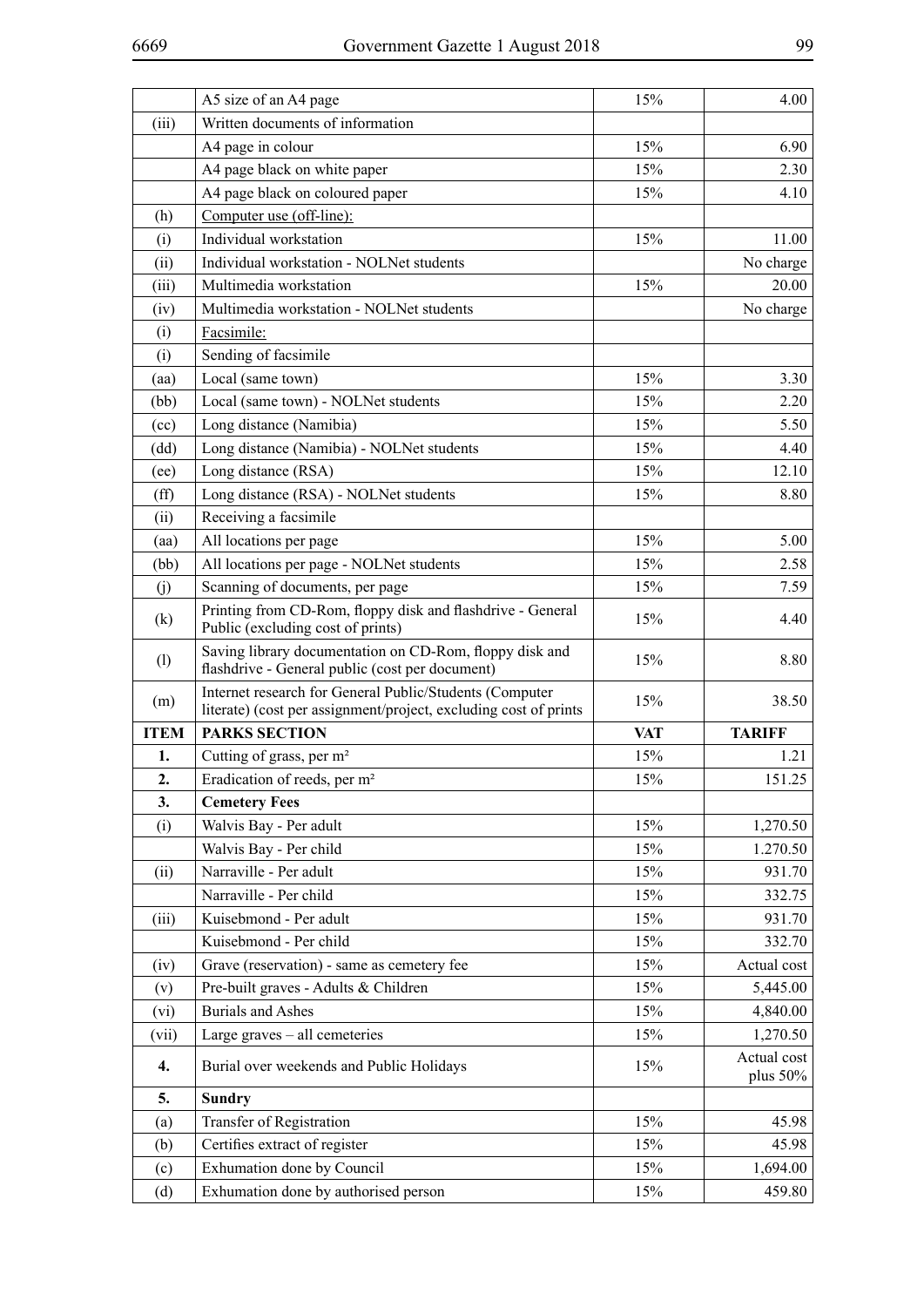| 6.          | Interment of ashes in existing grave                                           | 15%        | 399.30         |
|-------------|--------------------------------------------------------------------------------|------------|----------------|
| <b>ITEM</b> | <b>SPORT FACILITIES</b>                                                        | <b>VAT</b> | <b>TARIFF</b>  |
| 1.          | <b>Sport Grounds and Stadiums</b>                                              |            |                |
| (a)         | All Clubs situated on Council's property (per annum)                           | 15%        | 6,888.20       |
| (b)         | Lease of Kuisebmond Stadium, per hour                                          | 15%        | 130.00         |
|             | Maximum fee                                                                    | 15%        | 700.00         |
| (c)         | Lease of Jan Wilken Stadium, per hour                                          | 15%        | 130.00         |
|             | Maximum fee                                                                    | 15%        | 700.00         |
| (d)         | Lease of Narraville Stadium, per hour                                          | 15%        | 130.00         |
|             | Maximum fee                                                                    | 15%        | 700.00         |
| (e)         | Refundable deposit - Music concerts at stadiums                                | Zero Rated | 1,386.00       |
|             | Administrative Fee                                                             | 15%        | 140.00         |
| (f)         | <b>Cricket Ovals</b>                                                           |            |                |
| (i)         | Esplanade Oval (per hour)                                                      | 15%        | 130.00         |
| (ii)        | Sparta Oval (per hour)                                                         | 15%        | 130.00         |
| (iii)       | Maximum fee per oval                                                           | 15%        | 700.00         |
| (g)         | Narraville Clubhouse                                                           |            |                |
| (i)         | If no contractor exist                                                         | 15%        | 850.00         |
| (ii)        | Rate per hour                                                                  | 15%        | 100.00         |
| (h)         | <b>Sundry Charges</b>                                                          |            |                |
| (i)         | Floodlighting as and where required and where                                  | 15%        | 250.00         |
|             | available for the above                                                        |            |                |
|             | (per hour or part thereof)                                                     |            |                |
| (ii)        | Moveable pavilions, per day per pavilion (not delivered)                       | 15%        | 187.00         |
|             | Refundable deposit                                                             | Zero rated | 290.00         |
| (iii)       | Lease of practice fields (per hour or part thereof)                            | 15%        | 66.00          |
| (i)         | <b>Indoor Complex</b>                                                          |            |                |
| (i)         | Gymnasium fees (should no contractor exist)                                    |            |                |
|             | Per adult per month                                                            | 15%        | 220.00         |
|             | Per child per month                                                            | 15%        | 170.00         |
|             | Senior citizens per month                                                      |            | Free of charge |
| (ii)        | Aerobics area (per month)                                                      | 15%        | 462.00         |
| (iii)       | Other functions, seminars and shows (per day)                                  | 15%        | 2,450.00       |
| (iv)        | Main hall for sports functions (per day)                                       |            |                |
|             | Per hour before 17:00                                                          | 15%        | 120.00         |
|             | Per hour after 17:00                                                           | 15%        | 130.00         |
| (j)         | Kuisebmond Gymnasium                                                           |            |                |
| (i)         | Gymnasium fees (should no contractor exist)                                    |            |                |
| (ii)        | Per adult per month                                                            | 15%        | 160.00         |
| (iii)       | Per child per month                                                            | 15%        | 90.00          |
| (k)         | Development fee, per annum                                                     | 15%        | 3,850.00       |
| 2.          | Netball, basketball and tennis courts                                          |            |                |
| (a)         | Netball courts (matches only) per session                                      | 15%        | 85.00          |
| (b)         | Basketball courts (matches only) per session                                   | 15%        | 85.00          |
| (c)         | Tennis courts, per session                                                     | 15%        | 85.00          |
| (d)         | Tennis courts, maximum charge                                                  | 15%        | 320.00         |
| (e)         | Reservation for training sessions, per month (Netball, Basket<br>ball, Tennis) | 15%        | 650.00         |
| (f)         | <b>Sundry charges</b>                                                          |            |                |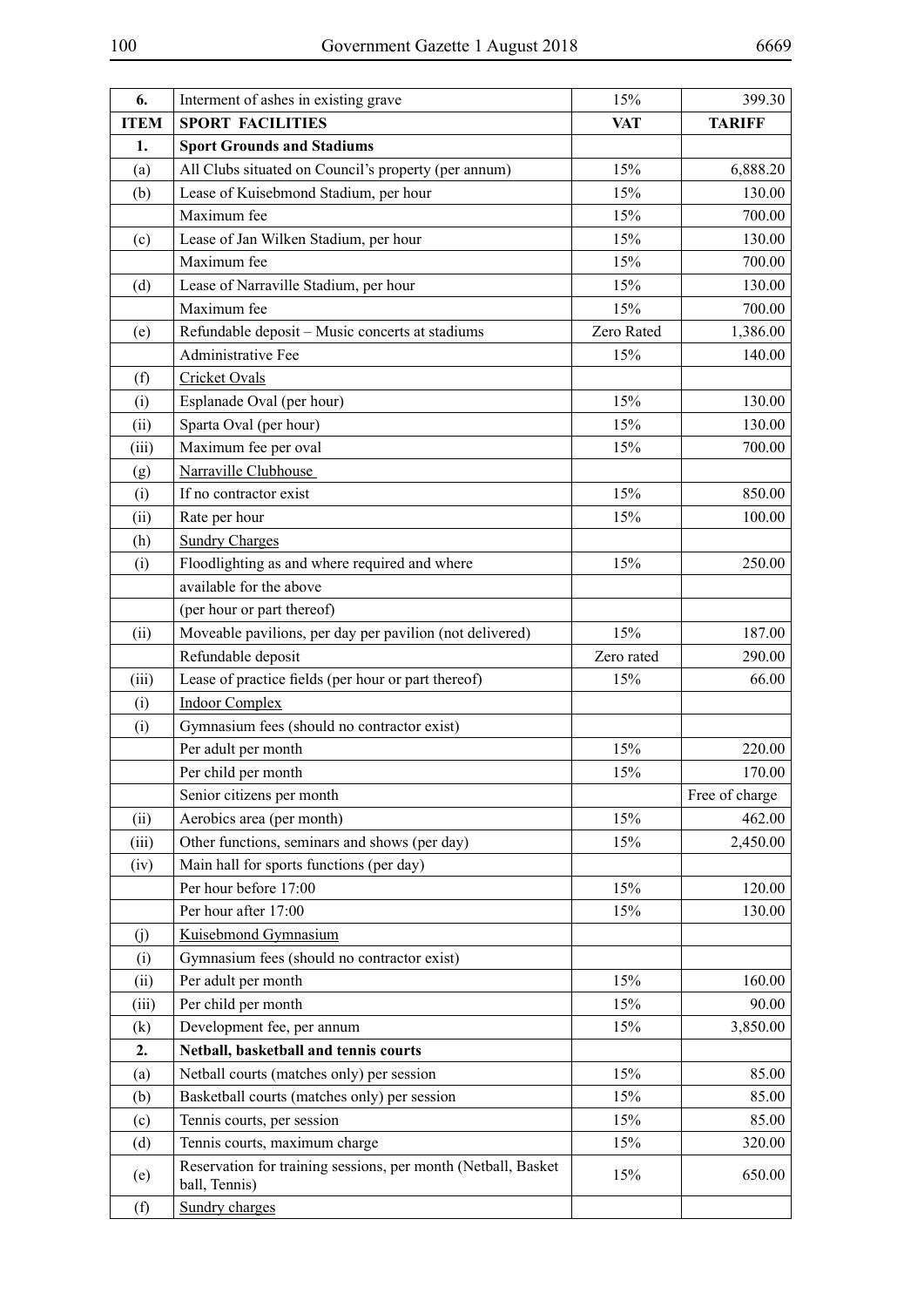| (i)         | Temporary site for beer tent, per day or part                                        | 15%        | 380.00        |
|-------------|--------------------------------------------------------------------------------------|------------|---------------|
| (ii)        | Selling of grass, per m <sup>2</sup> , not delivered                                 | 15%        | 30.00         |
| (iii)       | Preparation of fields                                                                | 15%        | 680.00        |
| (iv)        | Rental of mobile sitting, per unit per day                                           | 15%        | 200.00        |
| <b>ITEM</b> | <b>ECONOMIC DEVELOPMENT</b>                                                          | <b>VAT</b> | <b>TARIFF</b> |
| 1.          | <b>Market Mall</b>                                                                   |            |               |
| (a)         | Closed Stand (per month)                                                             | 15%        | 340.00        |
| (b)         | Braai Stand (per month)                                                              | 15%        | 80.50         |
| (c)         | Open Stand (per month)                                                               | 15%        | 42.50         |
| (d)         | Open Stand (daily rental)                                                            | 15%        | 15.00         |
| 2.          | Informal Area - Erf 3994 (K)                                                         |            |               |
| (a)         | Closed Stand (9m <sup>2</sup> )                                                      | 15%        | 340.00        |
| (b)         | Closed Stand (15m <sup>2</sup> )                                                     | 15%        | 450.00        |
| (c)         | Open Stand (Roof above)                                                              | 15%        | 72.00         |
| (d)         | Open Stand (Without roof)                                                            | 15%        | 45.00         |
| (e)         | Braai Stand                                                                          | 15%        | 46.75         |
| (f)         | Lease of site other than official malls (per month)                                  | 15%        | 60.00         |
| 3.          | <b>Hawkers Open Trading Areas</b>                                                    |            |               |
| (a)         | Lease of site (9m <sup>2</sup> ) - Narraville, Kuisebmond, Town / day                | 15%        | 60.00         |
| (b)         | Food stands - mobile carts/others                                                    |            |               |
| (i)         | Narraville (per month) (9m <sup>2</sup> )                                            | 15%        | 500.00        |
| (ii)        | Kuisebmond (per month) $(9m^2)$                                                      | 15%        | 500.00        |
| (iii)       | Town (per month) $(9m^2)$                                                            | 15%        | 500.00        |
| (iv)        | Other areas (per month) $(9m^2)$                                                     | 15%        | 500.00        |
| 4.          | <b>Shading at Trade Area opposite Kuisebmond Stadium</b>                             |            |               |
|             | (Erf 2188)                                                                           |            |               |
| (a)         | Open stall (per month) $(21m^2)$                                                     | 15%        | 70.00         |
| 5.          | <b>Business Stalls (Erf 2998)</b>                                                    |            |               |
| (a)         | Shop                                                                                 | 15%        | 280.00        |
| 6.          | <b>Industrial Units</b>                                                              |            |               |
| (a)         | Shop No. 1 and 5                                                                     | 15%        | 520.00        |
| (b)         | Shop No. 2 to 4 and 6 to 8                                                           | 15%        | 500.00        |
| 7.          | <b>Kuisebmond Beach</b>                                                              |            |               |
| (a)         | Lease of lapa (per day)                                                              | 15%        | 700.00        |
| (b)         | Deposit                                                                              | Exempt     | 600.00        |
| (c)         | Lease (per day) of a site over weekends, public holidays,<br>December festive season | 15%        | 520.00        |
| (d)         | Individuals/hawkers - Lease of site - Gazebo max 10m <sup>2</sup> (per<br>day)       | 15%        | 55.00         |
| (e)         | Individuals/hawkers - Lease of site - Tent max 10m <sup>2</sup> (per day)            | 15%        | 99.00         |
| 8.          | <b>Kuisebmond Industrial Stalls</b>                                                  |            |               |
|             | Stall 98.13m <sup>2</sup>                                                            | 15%        | 1,750.00      |
| 9.          | <b>Outdoor Advertising</b>                                                           |            |               |
| (a)         | Placement of Auctioneer's signs/notices (per month)                                  | 15%        | 150.00        |
| (b)         | Placement of Estate Agent's signs/notices (per annum)                                | 15%        | 1,331.00      |
| (c)         | Placement of horizontal banners (per event)                                          | 15%        | 420.00        |
| (d)         | Placement of Mobile A-frames (per annum)                                             | 15%        | 1,000.00      |
| (e)         | Placement of posters (per event)                                                     | 15%        | 770.00        |
| (f)         | Placement of temporary information boards (per day)                                  | 15%        | 320.00        |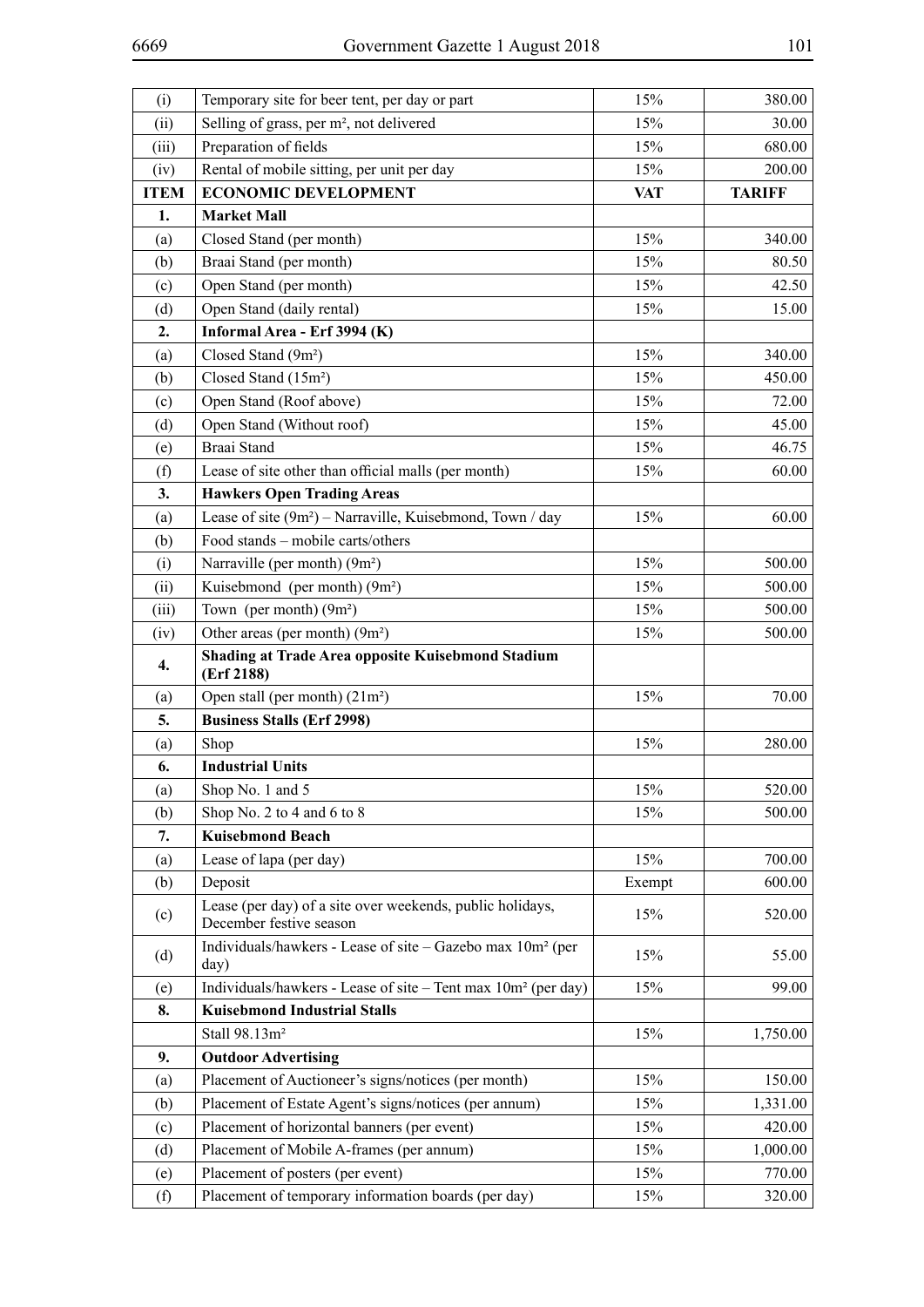| (g)   | Lease of public land for directional/guidance signs (per annum)                                           | 15%    | 620.00   |
|-------|-----------------------------------------------------------------------------------------------------------|--------|----------|
| (h)   | Billboards - approval fee                                                                                 | 15%    | 500.00   |
| (i)   | Billboards - site rental                                                                                  |        |          |
| (i)   | More than $18m^2$ (per site per month)                                                                    | 15%    | 2,000.00 |
| (ii)  | Between 9 - 18m <sup>2</sup> (per site per month)                                                         | 15%    | 1,500.00 |
| (iii) | Less than $9m^2$ (per site per month)                                                                     | 15%    | 1,000.00 |
| 10.   | <b>Lease of Public Areas for Functions/Events</b>                                                         |        |          |
| (a)   | Lease of site (per day - exclusive of preparation time)                                                   | 15%    | 1,000.00 |
| (b)   | Lease of site for public events (per day - exclusive of<br>preparation time) - Langstrand and Bird Island | 15%    | 3,000.00 |
| (c)   | Deposit                                                                                                   | Exempt | 800.00   |
| (d)   | Individuals - Lease of site (per day)                                                                     | 15%    | 400.00   |
| (e)   | Lease of site – Kuisebmond Erf 2188 (per day)                                                             | 15%    | 1,000.00 |
| 11.   | Lease of Public Areas for Flea Markets by Non-profit<br>organisations (including churches and schools)    |        |          |
| (a)   | Lease of site (per day)                                                                                   | 15%    | 300.00   |
| (b)   | Deposit                                                                                                   | Exempt | 100.00   |
|       |                                                                                                           |        |          |

#### **BY ORDER OF THE COUNCIL**

### **A. I. WILFRED CHAIRPERSON OF THE COUNCIL**

### **MUNICIPAL COUNCIL OF WINDHOEK**

 $\frac{1}{2}$ 

No. 468

### TARIFFS 2018/2019

The Council of the Municipality of Windhoek, under Section 73(1) read with Section 76 of the Local Authorities Act, 1992 (Act No. 23 of 1992), hereby gives notice that for the 2018/2019 financial year these shall be levied in monthly instalments against owners of any rateable property, on the basis of the valuation, as shown on the main valuation roll, the rate calculated and expressed in cent per dollar of such valuation per annum, as set out in the Table with effect form 1 August 2018.

| ASSESSMENT RATE TARIFFS FOR WINDHOEK AND EXTENDED AREAS |                         |           |           |   |                   |         |  |
|---------------------------------------------------------|-------------------------|-----------|-----------|---|-------------------|---------|--|
| <b>Tariff Code</b>                                      | <b>Description</b>      | 2017/2018 | 2018/2019 |   | $% In-$<br>crease |         |  |
| Tariff Code RW 01                                       | On Site Value           | 0.001260  | 0.000800  | - | 0.000800          | $-37\%$ |  |
| Tariff Code RW 02                                       | On Improvement<br>Value | 0.000649  | 0.000474  | - | 0.000474          | $-27\%$ |  |

#### **NOTES:**

- 1. Assessment Rates are exempted for VAT purposes
- 2. The above rates apply to Windhoek, Brakwater and all Estates within the Extended Boundaries of Windhoek.

 $\frac{1}{2}$ 

#### **BY ORDER OF THE COUNCIL**

**M. KAZAPUA CHAIRPERSON** 2018